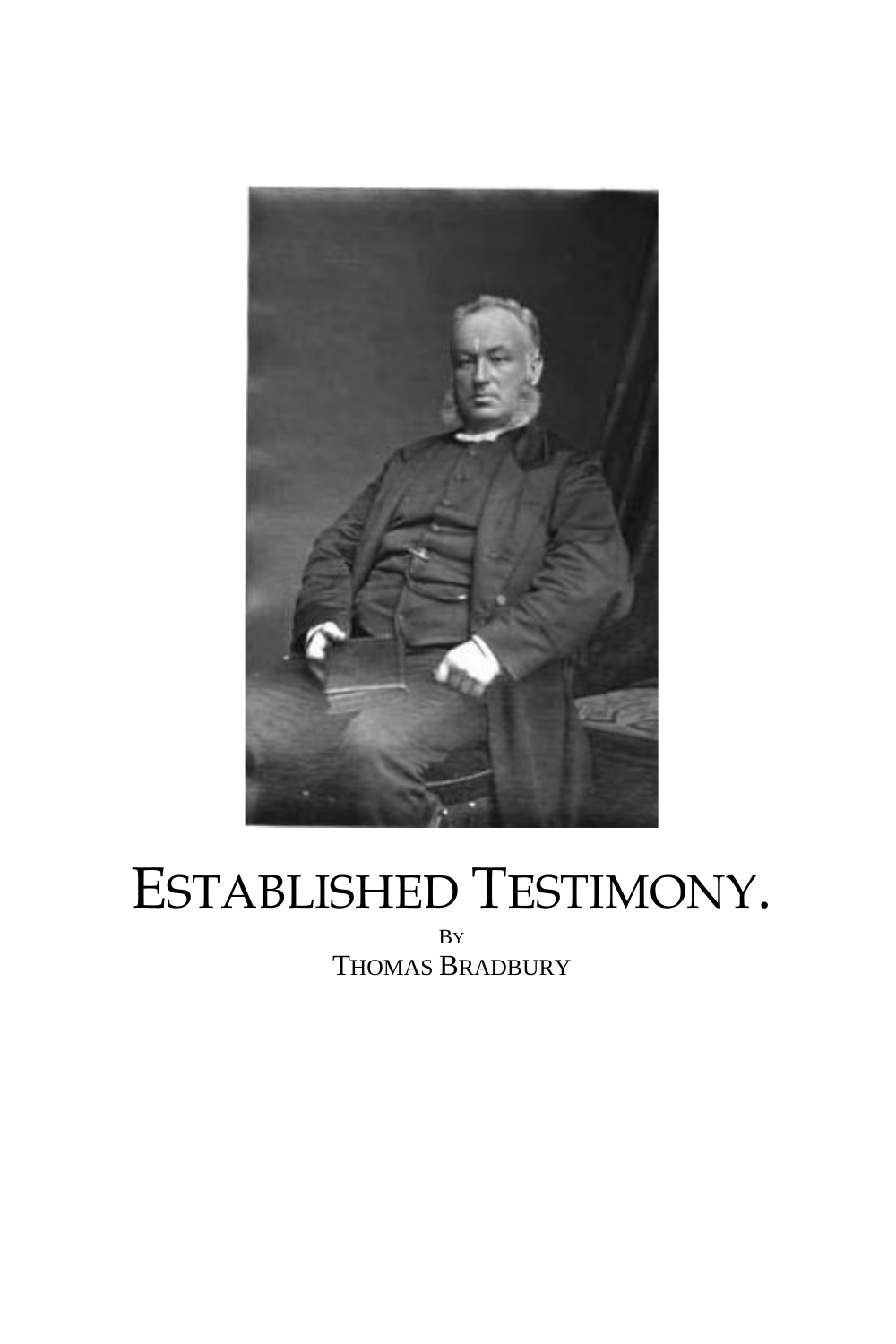# **ESTABLISHED** TESTIMONY.

TWELVE DISCOURSES

BY

THOMAS BRADBURY, Minister of Grove Chapel, Camberwell.

*"He established a testimony in Jacob."-* PSALM LXXVIII. 5.

London:

PUBLISHING COMMITTEE, C/O THE ROBINSON PRINTING COMPANY, LTD., 39, DUKE STREET, BRIGHTON. 1902,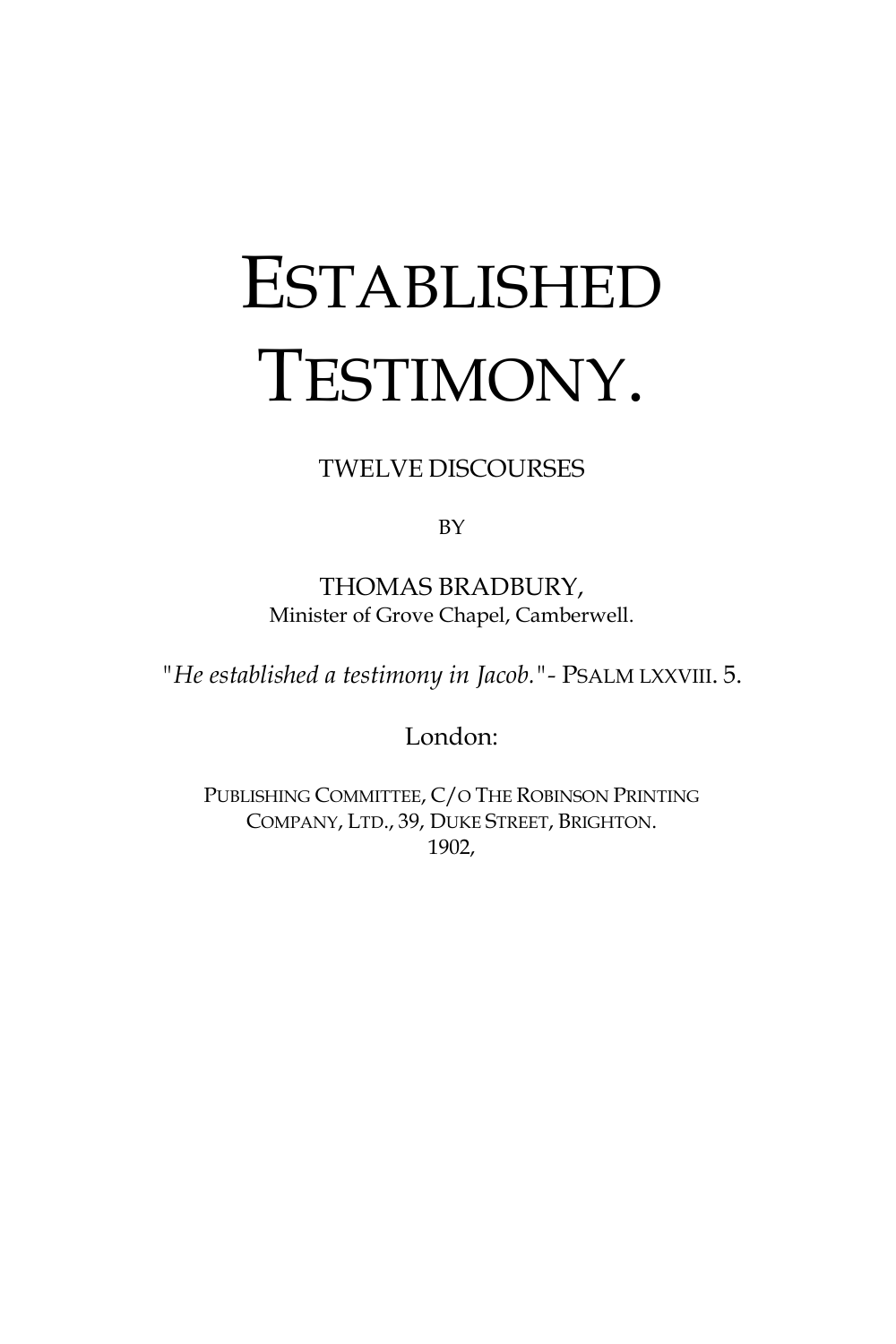#### BRIGHTON:

THE ROBINSON PRINTING COMPANY, LIMITED, DUKE STREET.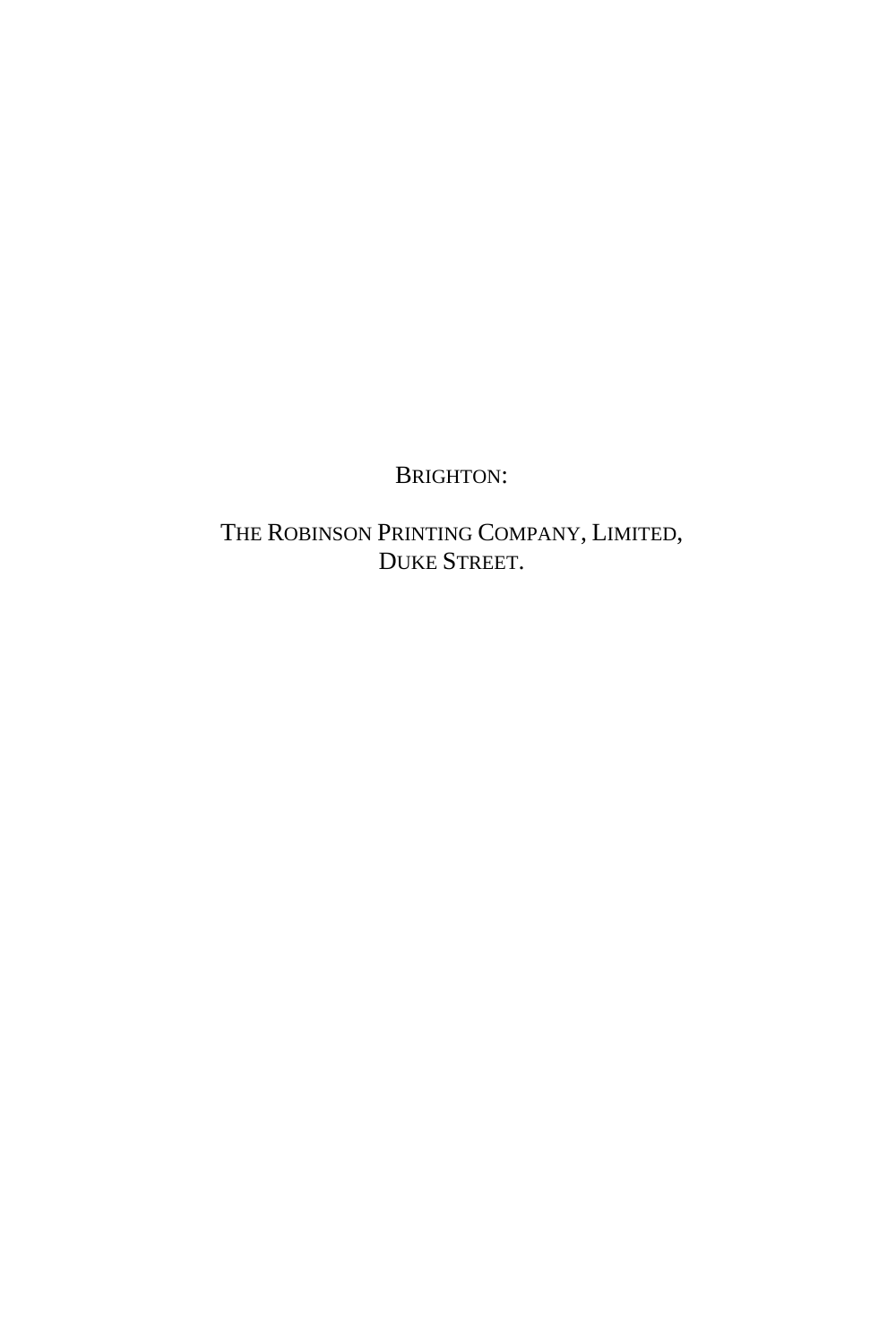# Preface

OUR God is immutable. His Word is infallible. He is pleased to convey this incorruptible seed to His loved ones in the times of His own appointing. This testimony of eternal love is confirmed, established, sure, by the Glorifier of the Father's Christ.

He thus secures to Himself a people in the earth to all generations. His truth and His people are, like Himself, age-enduring. It is our mercy to know that God's testimony of grace is with Jacob—with those who know themselves utterly unworthy and vile, yet graced in the Beloved.

Weakness is ours; strength is His. We fade; His testimony is ever fresh and green. Increasing weakness and felt inability compel me, with this volume, to cease my monthly communications with the Lord's own, far and near. God bless them all.

"AND NOW, BRETHREN, I COMMEND YOU TO GOD, AND TO THE WORD OF HIS GRACE, WHICH IS ABLE TO BUILD YOU UP, AND TO GIVE YOU AN INHERITANCE AMONG ALL THEM WHICH ARE SANCTIFIED" (Acts XX. 32).

THOMAS BRADBURY.

Grove Chapel, Camberwell, *December, 1902.*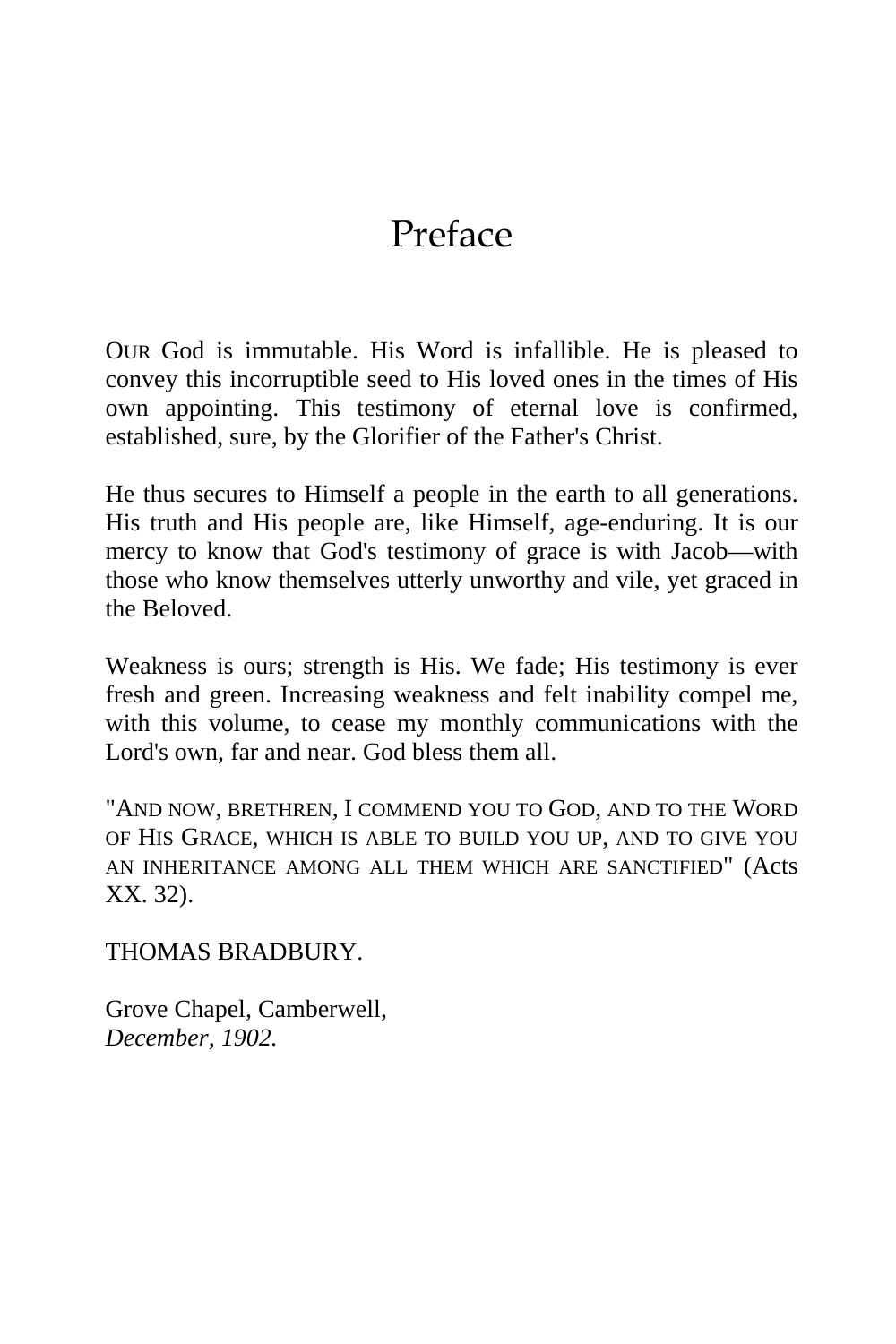### INDEX

PREFACE .... v. "IF WE CONFESS." I John i. 9 . . .. 1 "HUMBLE YOURSELVES." I Peter v. 6 . 19 "NOTHING AMISS." Luke xxiii. 41 .. 35 "I KNOW." Rev. iii. 8 51 "MY THOUGHTS." Psalm xciv. 19 . . .. .. 67 "JOINED TOGETHER." Mark x. 9 . . 83 "NOTHING PERFECT." Heb. vii. 19 99 FOREKNOWLEDGE, I Peter i. 2 115 ELECTION. Rom. viii. 33 .. .131 AFFIRMATION. Isa. xliv. 5 .147 ANTICHRIST. 2 John 7 .. .163 "THY SALVATION." Gen. xlix. 18 . . .179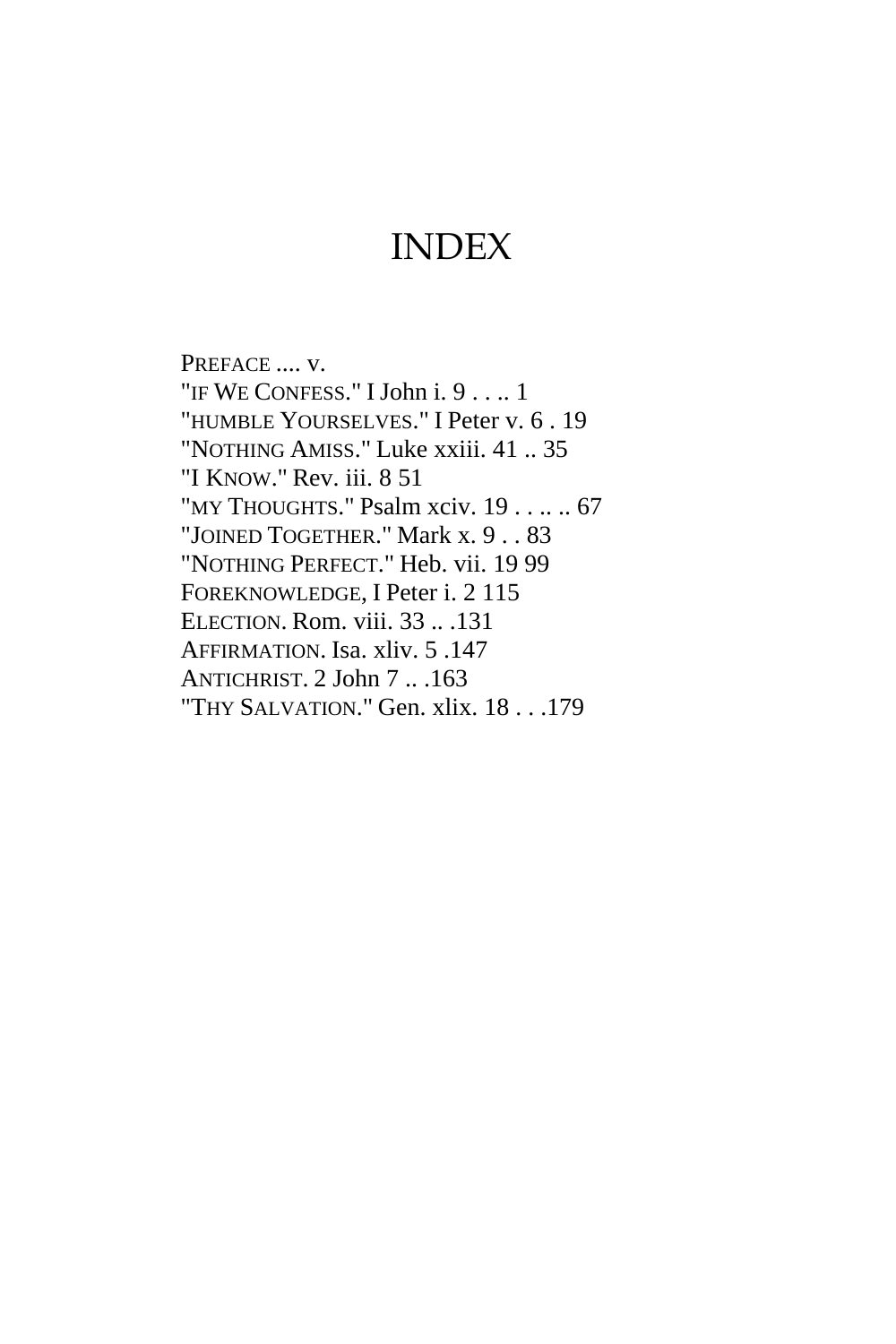TO MY DEAR WIFE,

#### ANN,

FOR MORE THAN HALF A CENTURY MY UNFAILING COMPANION AND COUNSELLOR: THIS BOOK IS INSCRIBED, WITH GOD-GIVEN GRATITUDE AND LOVE.

PROV. XXXI. 26-28.

T. B.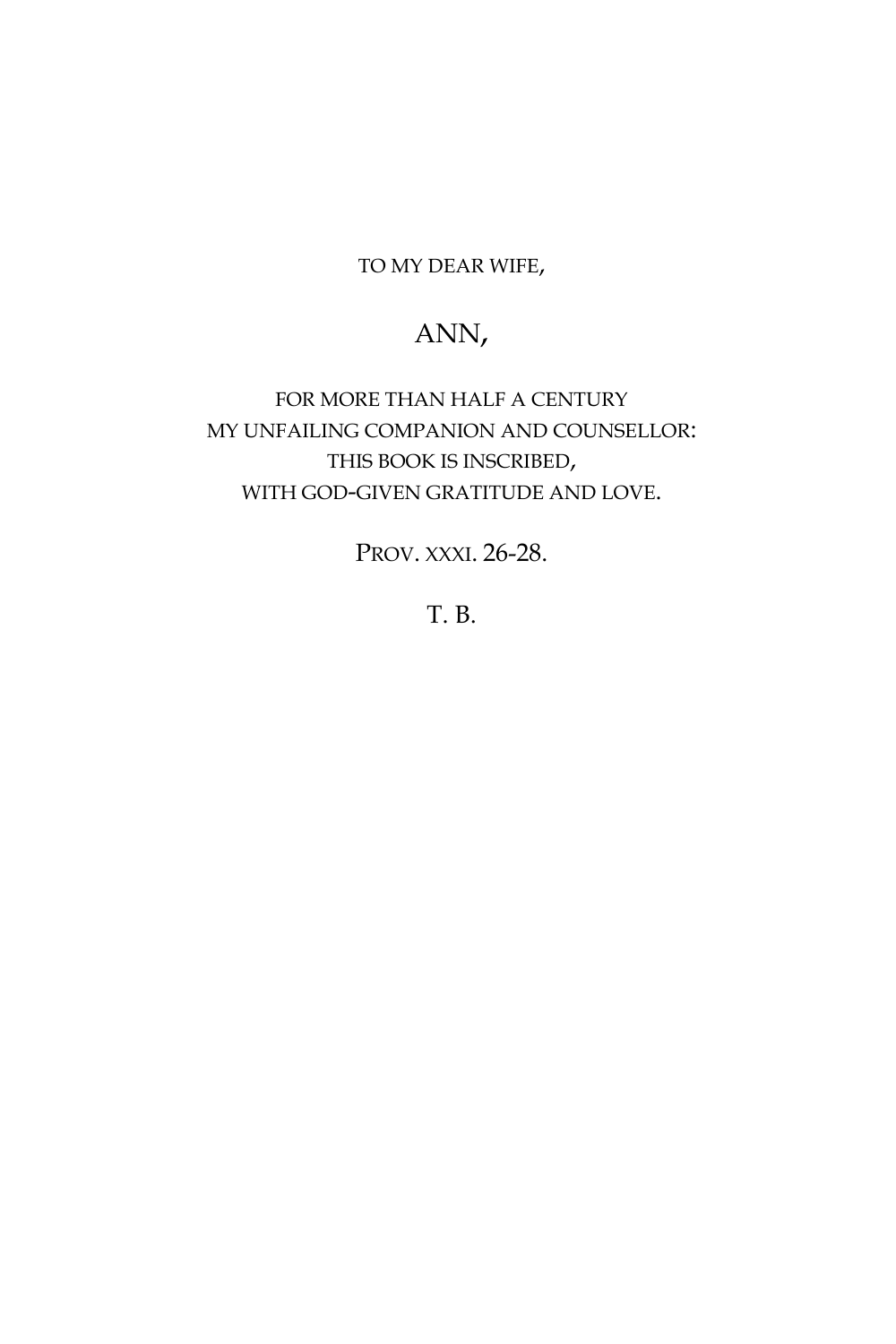## "If We Confess."

*"If we confess our sins, He is faithful and just to forgive us our sins, and to cleanse us from all unrighteousness."*  $\equiv$ I John i. 9.

A subject of vast and vital importance lies before us. It is one in which we are each and all personally interested. I would rather say, a succession of subjects is presented to our view. They appear and rouse the interest of all - who are described therein, and, I am sure, I desire for all here present the enjoyment of the precious privileges thus brought to light. None but living souls, whose life is Christ, can truly appreciate the covenant blessings treasured in this short verse. None but the children of light can delight in the sparkles of glory, yes, gracious glory, springing forth from these words of spiritual life. Here, "Light is sown for the righteous, and gladness for the upright in heart" (Ps. xcvii. n). Notice the characters of these privileged persons as set before us in this chapter. In the third verse they are described as having fellowship with the friends of Jesus, with the Father, and with His Son Jesus Christ. They are worshippers—sons and daughters of the Lord Almighty—persons saved in the Lord with an everlasting salvation—anointed saints taught of the Spirit, and walking in the light of God. They enjoy fellowship one with another, and are blessed with the knowledge of the fact that "the blood of Jesus Christ GOD'S Son cleanseth THEM from all sin." There is no mistaking the character of these persons, their privileges, or of their relationship to God. Yet, with all the favours the God of all grace had showered upon them, they were compelled to say, "If we say that we have no sin, we deceive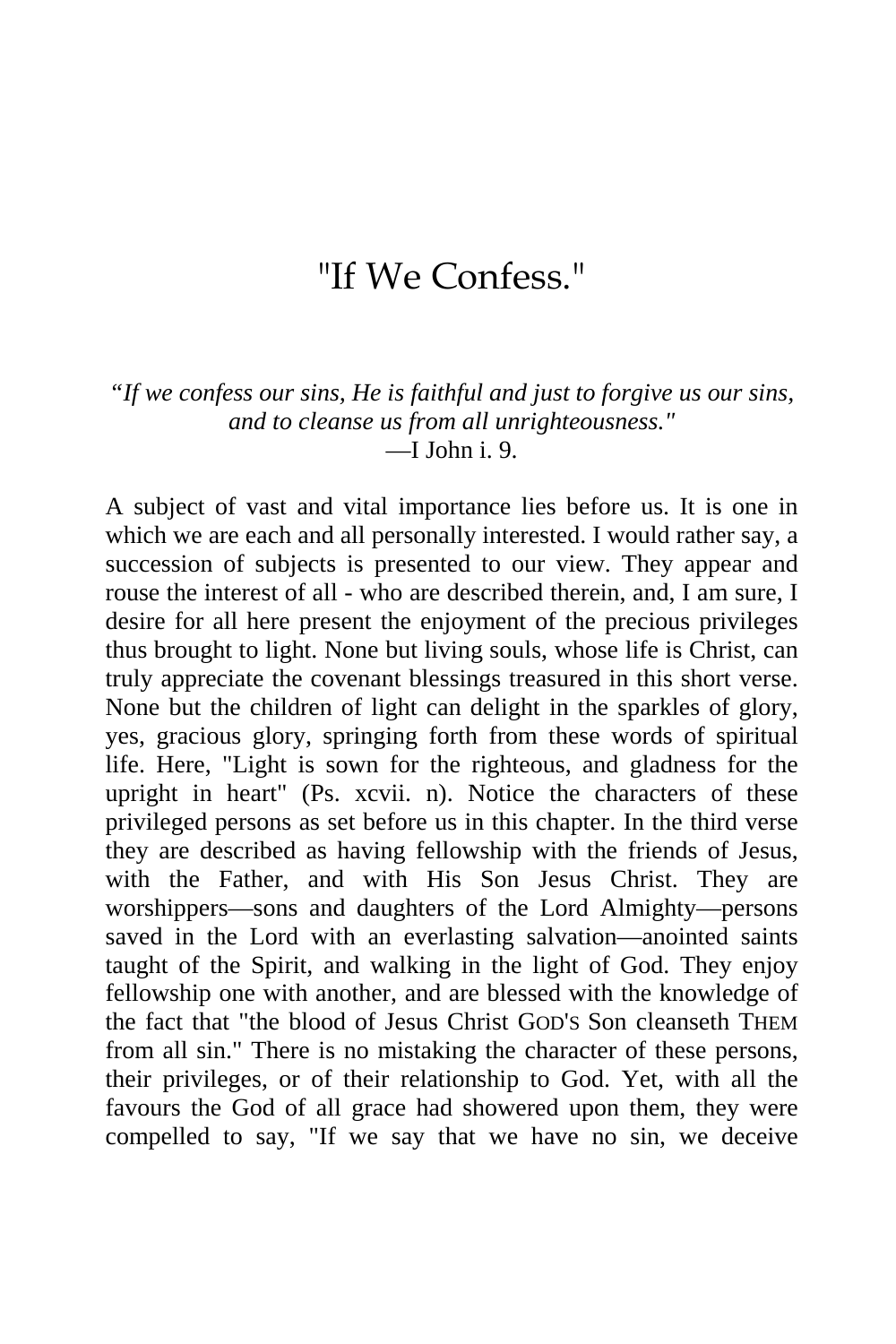ourselves, and the truth is not in us." Here come the words of our text:

"If we confess our sins, He is faithful and just to forgive us our sins, and to cleanse us from all unrighteousness."

May the Lord the Spirit breathe upon us while we look at them according to His own arrangement—

- I. Confession—"If we confess our sins."
- II. Forgiveness—"He is faithful and just to forgive us our sins."
- III. Cleansing—"and to cleanse us from all unrighteousness."

I. Confession—"If we confess our sins." This is a very salutary exercise for living souls. It is the acknowledgment to God of sin against Him, or wrong done to His word, works, or ways. Mark, it is to God against Whom we have sinned, and not to man, that we confess, except in the case where personal wrong has been done. This is right, scriptural, heavenly, godly. But to confess sin against God to man is wrong altogether, unscriptural, earthly, devilish. Those who do. so are sure to find themselves in unenviable company, such as Pharaoh (Exod. x. 16, 17), Saul (1 Sam. xv. 24, 25), Judas (Matt, xxvii. 3, 4). From all such company may the Good Lord preserve us. We live in a day when prayer is almost deified, and I hesitate not to say that if we had less so-called prayer and more Spirit-wrought, heartfelt, honest confession to God, we should have a healthier state of affairs than at present exists, even in the assemblies of the saints. God requires not flowery effusions—nicely rounded periods—eloquent phrases—strings of verses from the hymn book, Prayer Book, or the Bible—telling Him what He knows—dictating to Him what He should do, and the way to do it. Oh, no! God is not pleased with anything of the kind. He desires, and will have, the confession of sin, upon which He will not fail to prove Himself more willing to give than we are to desire or entreat.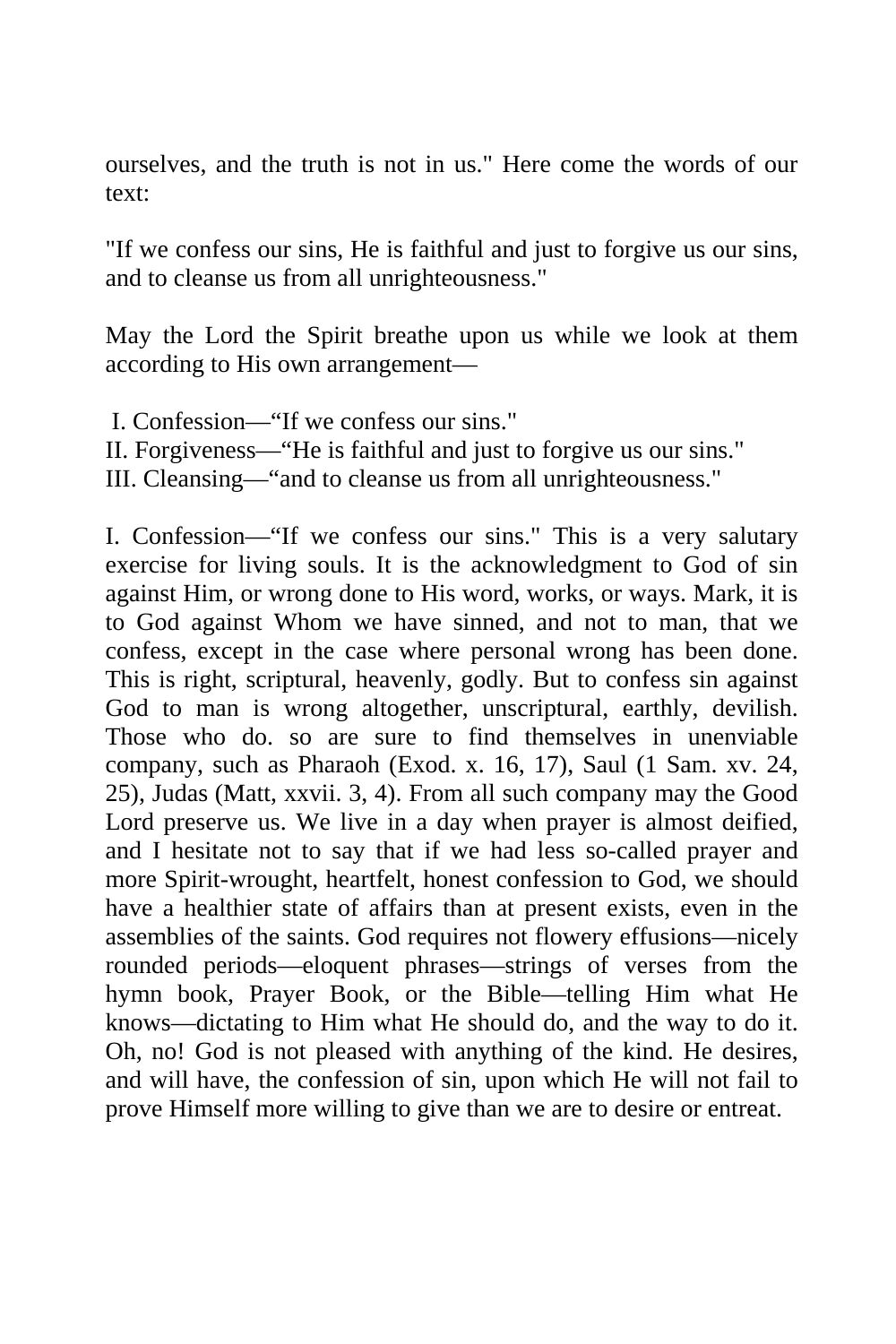God dwelleth in light, and light He loves. Reserve, guile, holding back that which is due, are foreign to His nature. He loves to open up His heart of love to His loved ones. He delights in teaching them to make a clean breast to Him of all they know to be wrong. He loves to hear them tell Him all their mind in confession of sins pleas for forgiveness—entreaties for mercy and for acceptance with Him in the Beloved. Turn with me to that searching word in Prov. xxviii. 13: "He that covereth his sins shall not prosper: but whoso confesseth and forsaketh them shall have mercy." I know what that means. Confess I do, but I have to confess again. To forsake sins is my desire, determination and doing: but somehow or other they soon again overtake me. That is my sorrow. If I knew nothing of sin, salvation would be far off from me. If heartfelt confession were not mine, forgiveness would be strange to me. If sorrow, godly sorrow, were not mine, the consolations of God would not be enjoyed by me. Thank God, salvation stands not aloof from me—forgiveness is no stranger to me—God's consolations are the solace of my soul. But mark! Sin I know, and hate, and loathe. Confession I groan out in agony of spirit at times. This is the language of a heart that feels acutely its own sore and its own grief (2 Chron. vi. 29), and experiences deeply its own bitterness,

> "True, I am a foolish creature, And have sinn'd against His grace! But forgiveness is His nature, Though He justly hides His face. Ere He call'd me well He knew, What a heart like mine would do."

As you turn to Ps. xxxii. 5, you will see that David was no stranger to these exercises. "I acknowledged my sin unto Thee, and mine iniquity have I not hid. I said, I will confess my transgressions unto the LORD, and Thou forgavest the iniquity of my sin." Here the Psalmist looks back to the time when guilty silence, self-deception, and obstinate dissimulation wrought wretchedness in him, keeping him at felt distance from his justifying God, with the lack of the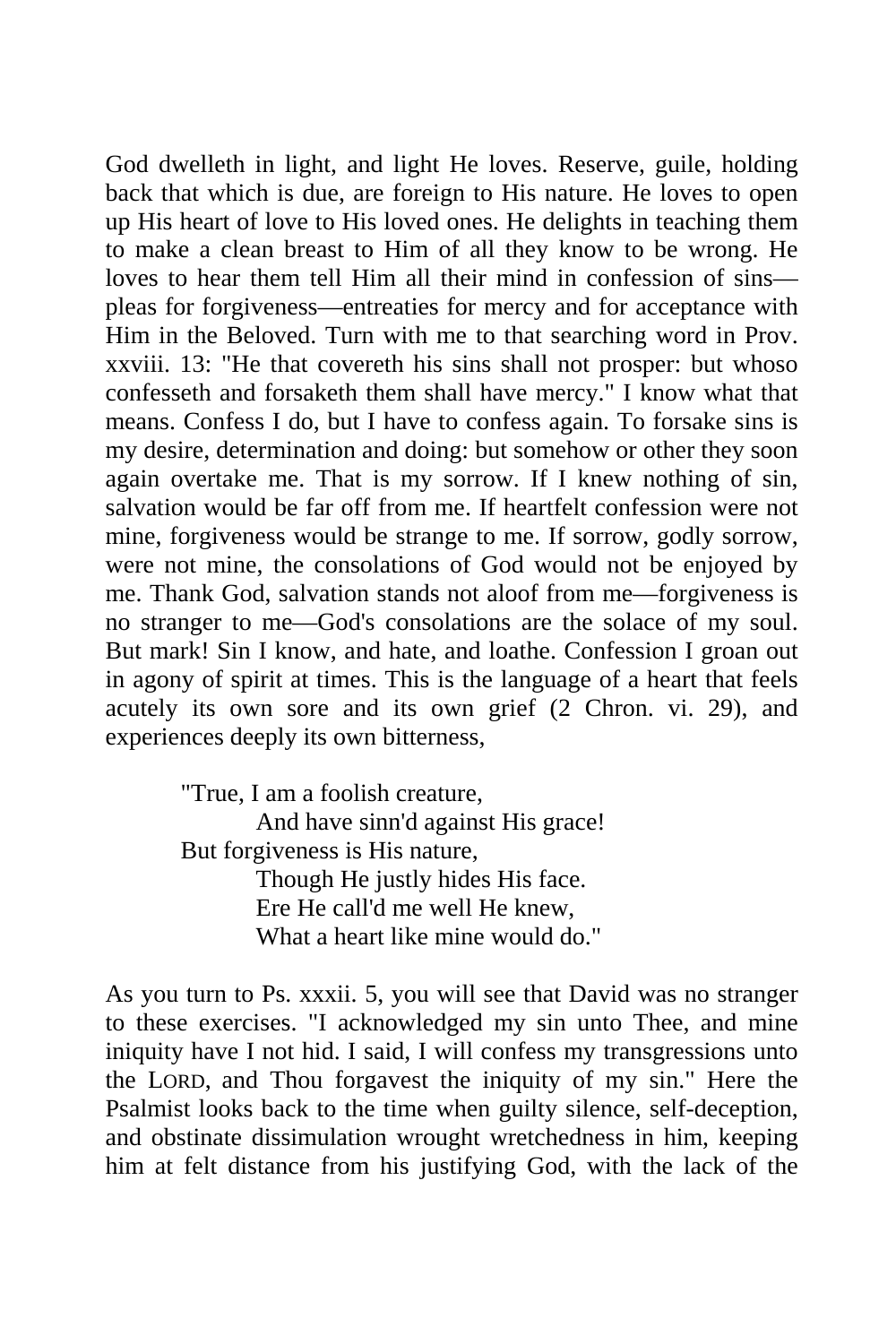blessedness of transgression forgiven, sin covered, and the nonimputation of iniquity. This attempt to palliate or conceal sin in not confessing it, is a painful secret of spiritual decay and increased weight of sin, and guilt, and shame. David knew this as his past experience, and how, in the distress of his soul, he found sweet relief in open-hearted confession to his offended God, and the blessedness of full, free and frank forgiveness instantly following it. Confession was made. Guilt was gone. This is not written for David's sake alone, but for "every one that is godly" throughout all time. We who have been thus taught of God, and exercised by His indwelling Spirit, know this in the sorrowful solemnities and joyful thanksgivings of our hearts before Him. He searches—I confess. He forgives—I rejoice.

Now notice what I have just stated, that this is the experience of "every one that is godly." In no case is this more clearly exemplified than in that of Daniel. If ever there was a man who could claim exemption from confession of sin, surely that man was Daniel, for turning to Dan. vi. 5, we hear his enemies and those of his God saying, "We shall not find any occasion against this Daniel, except we find it against him concerning the law of his God." Of how many of us here present to-night can this be said? Some of you may *fancy*  you have the right to this judgment; but, I assure you, no such fancy, thought, or feeling dwells in me. I have prayed, groaned, energised to be blameless before men; but the more I have thus exercised myself, the farther I have found myself from the goal of my expectations. Turn with me to Dan. ix. 4, 5: "And I prayed unto the LORD my God, and made my confession, and said, O LORD, the great and dreadful God, keeping the covenant and mercy to them that love Him, and to them that keep His commandments; we have sinned, and have committed iniquity, and have done wickedly, and have rebelled, even by departing from Thy precepts, and from Thy judgments." Here we see a man high in the enjoyment of God's favour, and strictly moral in the eyes of the people—a saint indeed: yet, no cant, no sentimentalist. Though a saint, he knew and felt himself a sinner, and along with his fellows acknowledged himself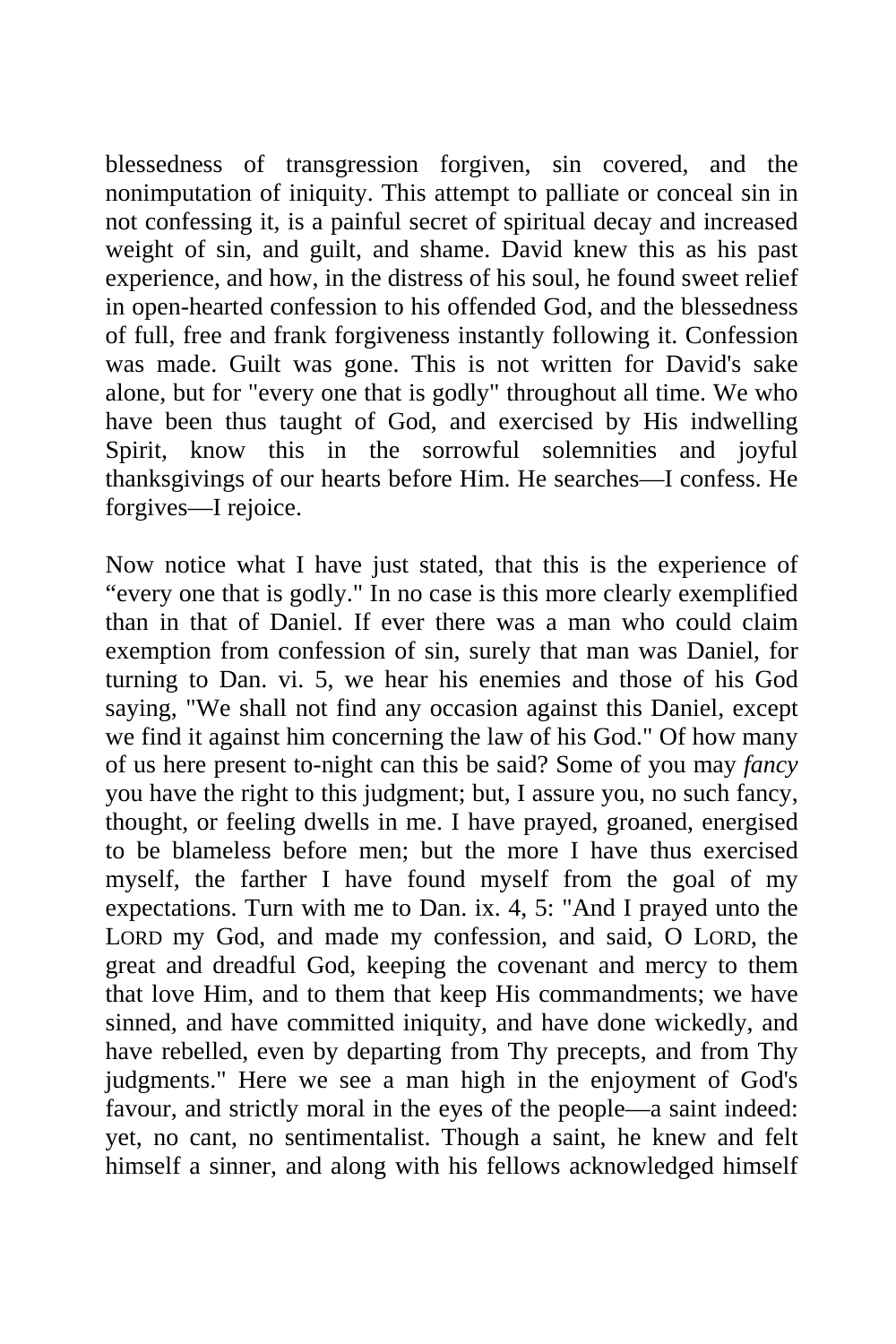one with them in sinning against a God of purity and holiness. He knew this by the entrance of God's pure word and the power of His Convincing Spirit.

All taught of God know it in the same way and by the same process. This you see in the confession of the Psalmist in Ps. cvi. 6: "We have sinned with our fathers, we have committed iniquity, we have done wickedly." This verse is the keynote of the whole Psalm. It is so different to the one preceding it, the CVth, where God is revealed in the continuity of His covenant relationship to His people, and His loving regard to them under all circumstances, whatever the nature of the circumstances might be. But in this cvith Psalm we see the Israelites sinning—murmuring—provoking—rebelling—inventing ways to show their hostility to God, and to wander from His ways. But in the midst of this seething mass of rebellion against the Most High a godly remnant was preserved—"a remnant according to the election of grace"—a favoured number, who were restrained from sinning like the common mass, yet who took their place with them in the confession, "We have sinned with our fathers." Do you notice that? Fathers and children on one dreadful level. These children differ from the majority of those of the present day who think themselves endowed with wisdom superior to their fathers, and who treat their fathers as old fools. The reign of grace knows nothing of this spirit, though many of us who glory in the reign of grace have been betrayed into it. The Good Lord of grace pardon His poor children in this thing. "We have sinned with our fathers, we have committed iniquity, we have done wickedly." This was the confession of a forgiven, yet sinning people, who needed forgiveness every day; and forgiveness He gave them, for, "Many times did He deliver them; but they provoked Him with their counsel, and were brought low for their iniquity. Nevertheless He regarded their affliction, when He heard their cry" (Ps. cvi. 43-44).

We will look at one more confession of sin, and that appearing in a marvellously strange light, in Ps. xxv. 11: "For Thy Name's sake, O LORD, pardon mine iniquity; for it is great." This seems astounding,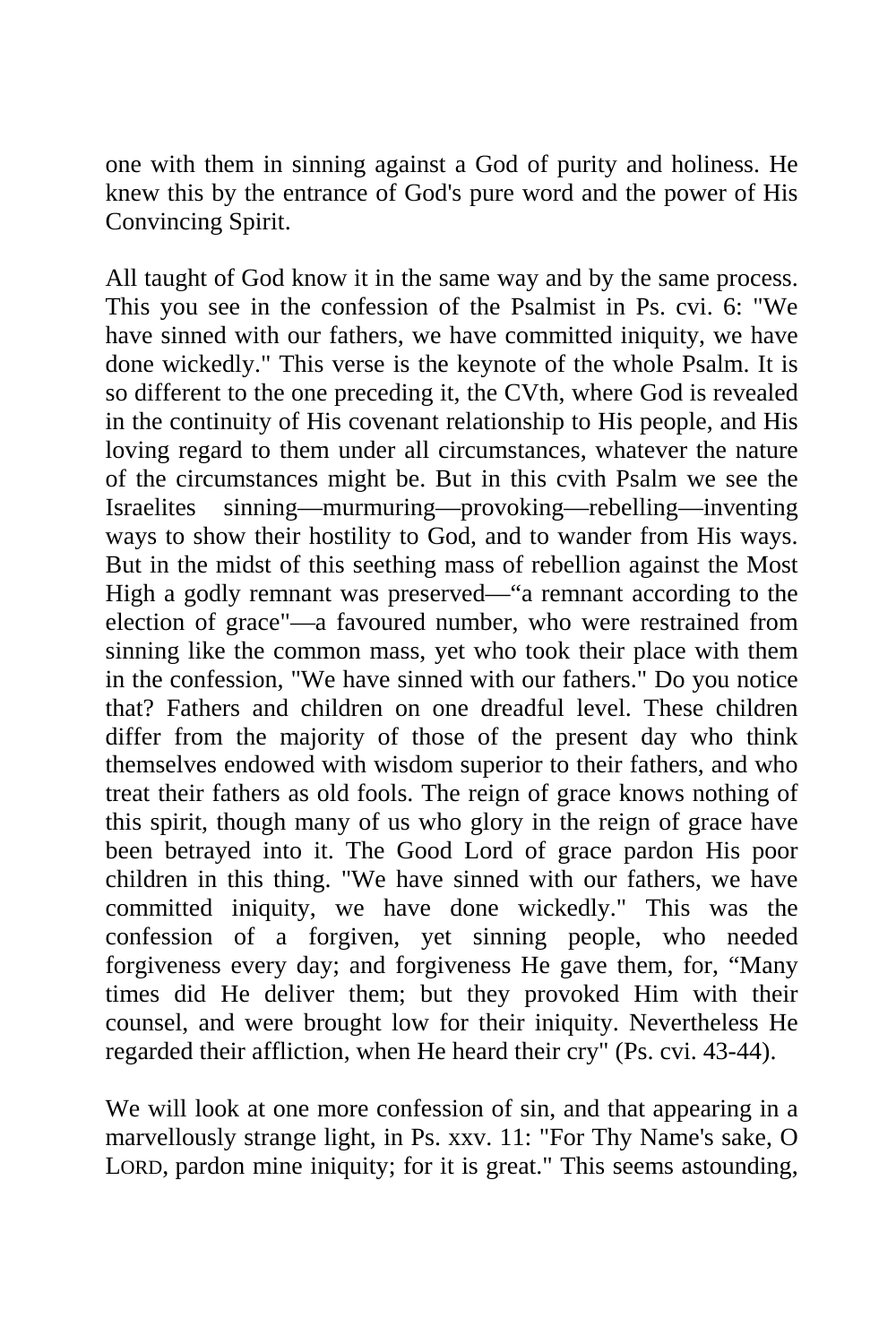and astounding it is in the judgment and experience of all those who know, feel, and understand, the relationship of convinced and for: given sinners to their Pardoning God and Forgiving Father. In the light of that relationship sin becomes exceeding sinful—its burden intolerable—its plague insufferable—detestable beyond endurance. This calls forth the petition—"pardon mine iniquity." This secures the confession—"it is great." We have manifold illustrations of this in Holy Scripture, and none more sweetly forcible than those of the prodigal and the publican. The prodigal sinned against light and love and a Father's gracious liberality; He asked and received of his Father's living, and then, as all self-sufficient recipients can do, and do, he "wasted his substance with riotous living." All spent—famine felt—in want—perishing with hunger, his father's house is brought to mind. He frames a confession mixed with legality. He starts for home. "A great way off his father saw him—had compassion ran—fell on his neck—kissed him." This was pure grace, which drew forth the confession purged from its legality—"Father, I have sinned against heaven, and in thy sight, and am no more worthy to be called thy son." Do you notice this is pure confession, with no petition, plea, nor promise. Grace was ready with everything needful for reception, provision, and future preservation. Grace humbles and exalts (Luke xv. 11-24). Now turn to the parable spoken to selfrighteous souls in Luke xviii. 10-14. Two men appear. One is so much in love with himself that he has no time for anything but to tell God *he is so good*. The other knows nothing of goodness in himself. Without outward show, or parade to excite attention, he "smote upon his breast"—indicating the intensity of feeling experienced deep down in his heart's recesses—"saying, God be merciful to me a sinner"; or, "GOD BE PROPITIOUS TO ME—THE SINNER." In his own estimation he was the sinner not to be matched upon earth—the first of the first rank—not to be rivalled—chief of sinners. He knew by the convincing power of God's Holy Spirit that he deserved not God's notice only to condemn him and sentence him to everlasting despair and destruction. He knew also that access to God and acceptance with Him could be his only through expiation, propitiation, and reconciliation, by the obedience and blood of his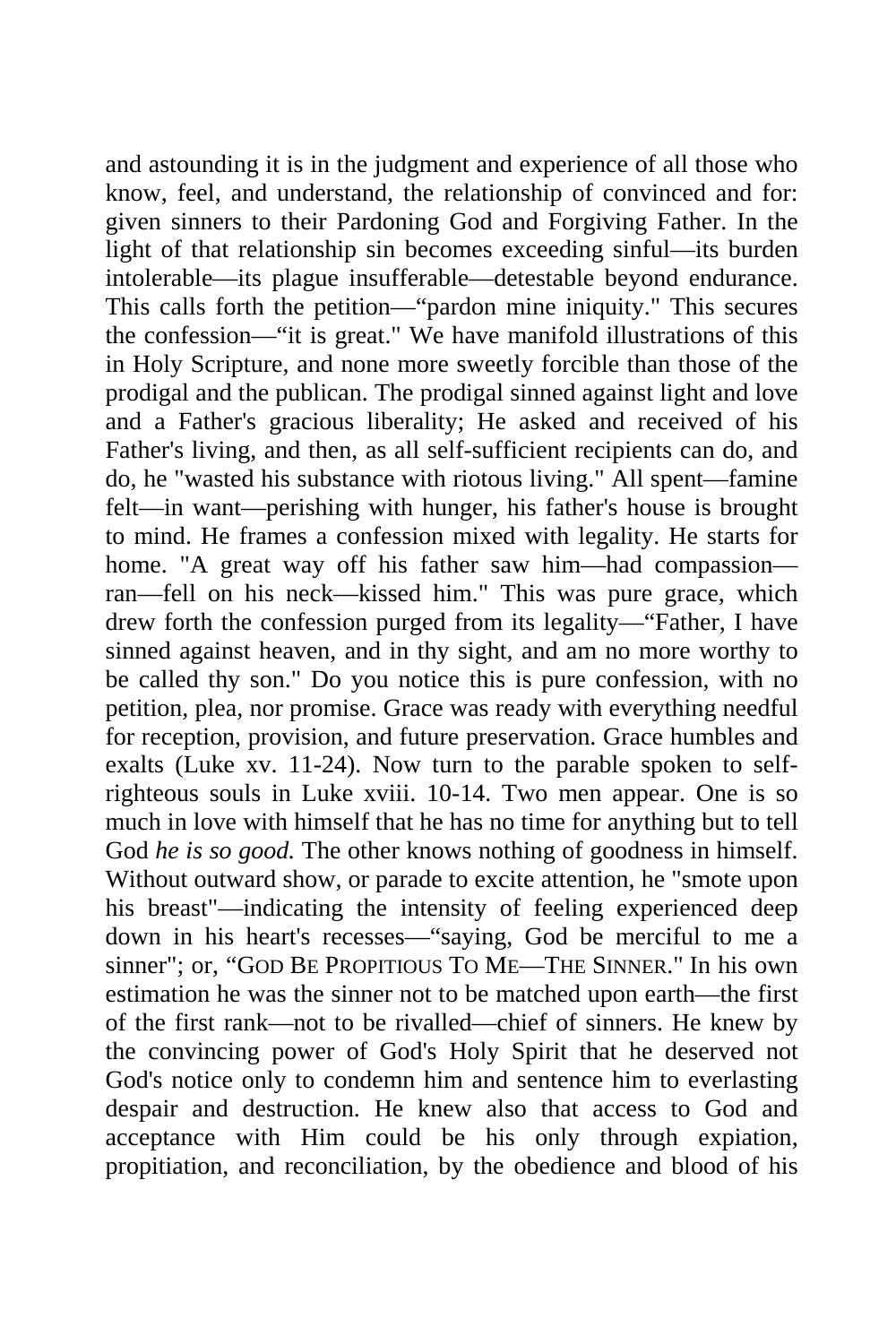Surety. In this he was justified, cleared, accepted and exalted, while the good doer, tithe payer, and ceremonial observer was humbled to regions far lower than he liked. We are now brought to consider the very cream of the Gospel—

II. Forgiveness—"He is faithful and just to forgive us our sins." This is a subject which commands general favour. In one of the creeds of Christendom thousands are led to say, "I believe in the forgiveness of sins." But do they believe it? Well, they may believe in that article of the creed; but do they believe in Him to Whom belongs the sole prerogative to forgive? With such we have nothing to do. The Master says to me, "What is that to thee? Follow thou Me." Let us follow, or go along with Him, in the consideration of this blessed subject. In Him alone we have the forgiveness of sins, and this according to the riches of His grace. "To the Lord our God belong mercies and forgivenesses." The Spring and Fount of forgiveness is God Himself. This He reveals in His Blessed Book, where He hides not from His children the counsel of His will, nor the covenant of His grace. Of His Beloved Son He caused Paul to write, "In Whom we have redemption through His blood" (Eph. i. 7), and the price of His people's redemption He styles, "the blood of the everlasting covenant" (Heb. xiii. 20). From this covenant flows forth the irrevocable announcement concerning the whole election of grace, "I will forgive their iniquity, and I will remember their sin no more" (Jer. xxxi. 34; Heb. viii. 12). All this is through the provision and performances of a God-designed and Willing Surety. All the sins of all God's eternally - loved ones heaped upon Him, brought Him to the hell of their desert—to the agony and bloody sweat of Gethsemane—to the desertion and desolation of curse-crowned Calvary. He was made SIN. Not made *to* sin. Sin He never thought or did; but God constituted and dealt with Him as such. He was made A CURSE for us that we should be blessed. Yes, blessed with the sweets of full, free, and everlasting forgiveness. This is enjoyed only in Christ—with Christ—by Christ—for His Name's sake. As the Head of the body He put away the sin of the members. As the Bridegroom of His bride the Church He paid all her debts. As the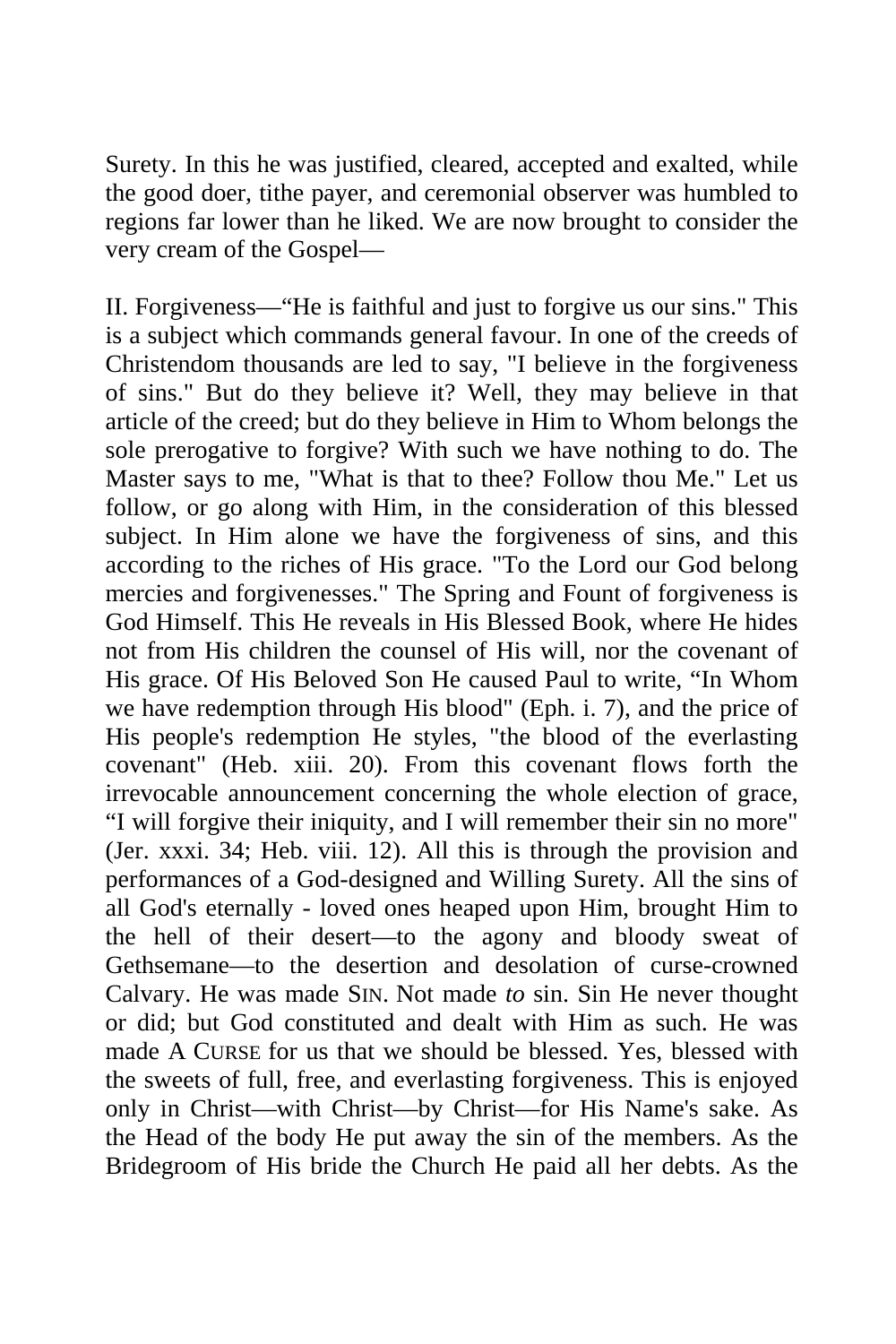Shepherd of His flock He bore all the sins of His sheep into the land of eternal forgetfulness. Accepted of God in His Person and work, the Covenant-Surety stands. In Him, God's own stand forgiven, justified, graced and accepted. "In Whom we have redemption through His blood, the forgiveness of sins, according to the riches of His grace" (Eph. i. 7).

I wish you here to grasp and enjoy with me something of the perfection and perpetuity of divine forgiveness. It knows nothing of limit or restriction. Our God does not forgive in part. He forgives wholly. His work in this matter is like Himself—perfect. Did you ever think or dwell upon this marvellous expression—LIMITLESS FORGIVENESS? David knew the preciousness of it when he sang, "Bless the LORD, O my soul, and forget not all His benefits: WHO FORGIVETH ALL THINE INIQUITIES" (Ps. ciii. 2, 3). How many? ALL. Not many. Not some. ALL! Forgiveness is an act of boundless, infinite grace. It takes in and turns out sins of every shade and size. Sins from the womb to the tomb. Sins in public—sins in private sins in the sanctuary—sins in seclusion—sins in the pulpit—sins in the pew—sins bold and daring—sins cowardly and sneaking. All forgiven! All forgiven! Forgiveness is grand in its design, glorious in its declaration, overwhelming in its communication. Here we can join in praise with dear John Kent—

> "Here's pardon full for sin that's past, It matters not how black the cast; And, O my soul, with wonder view, For sins to come here's pardon, too."

Now notice how perfectly Paul is one with David in Col. ii. 13: "And you, being dead in your sins, and the uncircumcision of your flesh, hath He quickened together with Him, having forgiven you ALL TRESPASSES." The sins of God's own are debts all paid, and the receipt of the same was given in full by the Surety on curse-crowned Calvary, and is enjoyed in the heart as revealed by His Glorifier— God the Holy Ghost. Listen to the charming declaration of the God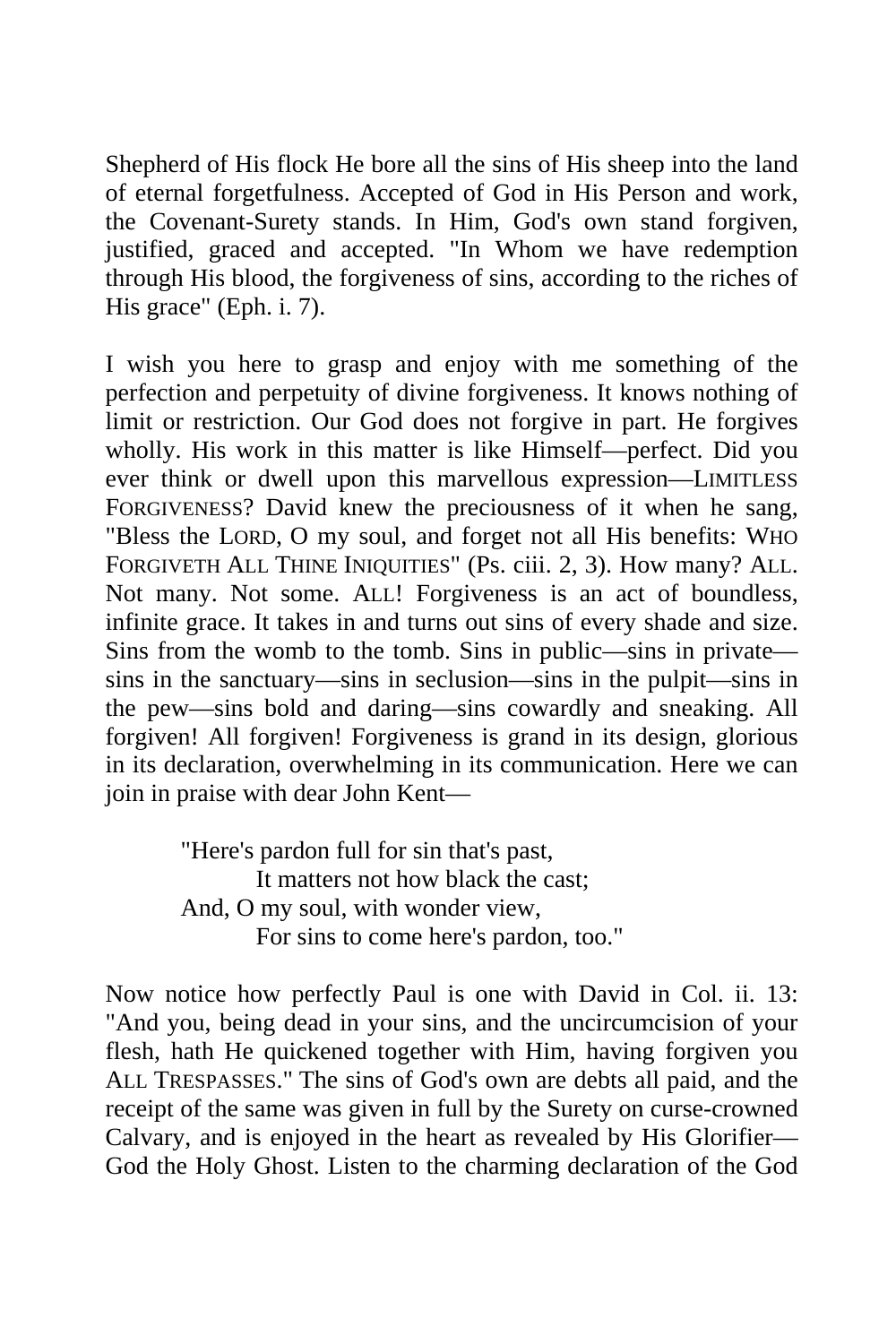of Israel by the weeping prophet: "And I will cleanse them from all their iniquity, whereby they have sinned against Me; and I will pardon all their iniquities, whereby they have sinned, and whereby they have transgressed against Me" (Jer. xxxiii. 8). It must be so, "as sure as God's own word is true" recorded in Jer. 1. 20, "In those days, and in that time, saith the LORD, the iniquity of Israel shall be sought for, and there shall be none; and the sins of Judah, and they shall not be found: for I will pardon them whom I reserve." Hezekiah knew the blessedness of sins not seen by his God when he could say to Him in childlike confidence, "Thou hast cast all my sins behind Thy back" (Isa. xxxviii. 17). Sins cast where God's omniscient eye, in love, would not see them; and with an Infinite God between him and his sins, Hezekiah, looking at the light of God's reconciling countenance, could see them not. Oh, the stupendous heights and the astounding depths of forgiving mercy.

We now are privileged to glance at a few evidences of, and associations with, the enjoyment of sins forgiven. Turn to that sweet declaration in Ps. xxxii. 1—: "BLESSED is he whose transgression is forgiven, whose sin is covered." The Father has blessed the forgiven sinner with all spiritual blessings in heavenly places in Christ blessed him with oneness with Christ which can never be dissolved—with redemption complete—salvation with eternal glory—pardon beyond recall—forgiveness for ever—justification unalterable—acceptance unimpeachable. The forgiven is blessed sooner or later with the enjoyment of death destroyed—hell's gates barred—heaven opened—fellowship with the Father—intercourse with the Beloved—communion with the Spirit—and the anticipation of the King's welcome, "Come, ye blessed of My Father, inherit the kingdom prepared for you from the foundation of the world" (Matt. xxv. 34). Blessed prospect! Blessed forgiveness! Blessed man!

FAITH is the companion of the blessed, forgiven sinner, "for he that cometh to God must believe that He is" (Heb. xi. 6). Come with me to Acts x. 43, where Peter declares to the house of Cornelius, "To Him give all the prophets witness, that through His Name,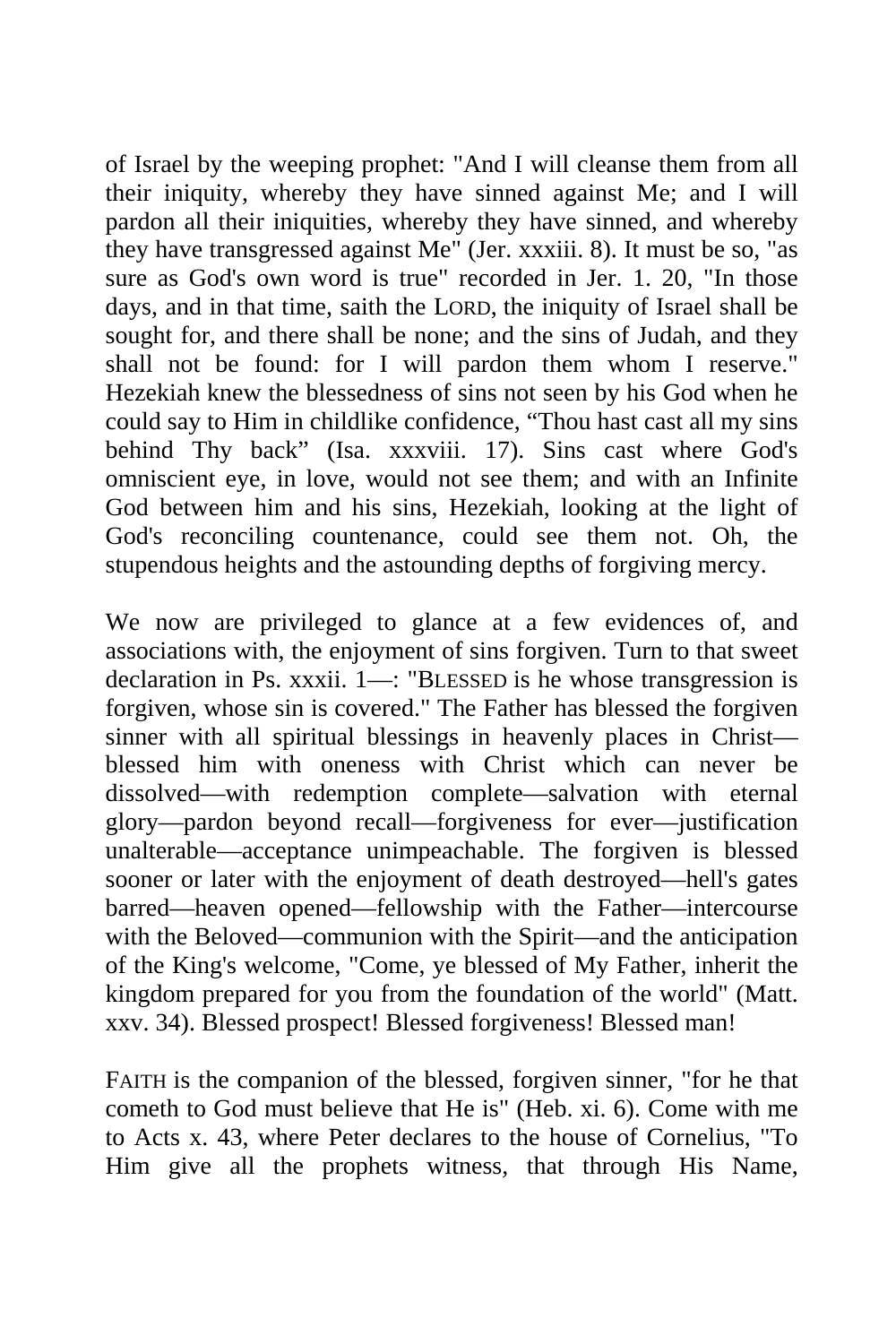whosoever believeth in Him shall receive remission of sins." What is faith? It "is the substance of things hoped for, the evidence of things not seen" (Heb. xi. i). It is simple trust in the word of the living God brought home to the heart by the power of the Holy Ghost. It is only mine in living oneness with my Living Head. Apart from Him I have it not. Faith is the fruit of eternal union. It is the faith of a Believing Father communicated to His children. "*Have the faith of God*" (Mark xi. 22, margin). It is the work of God in the living members of the body of Christ (John vi. 29). It is the faith of the Head exercised in His members under the Anointing (Rom. iii. 22; Gal. ii. 20; Phil. iii. 9). It is the fruit of the Spirit (Gal. v. 22). It works by love (Gal. v. 6). It purifies the heart (Acts xv. 9). It overcomes the world (1 John v. 4). It is a grace of marvellous solicitude in the heart of Jesus for His tried and tempted disciples (Luke xxii. 32). It has eyes never satisfied with Christ out of sight. It has ears on the alert for the sound of His voice. It delights in the fragrance of His saving Name. It opens its mouth wide for Him to fill. It feels after Him and for Him. It has for its entail "the salvation of the soul," which can never be cut off (1 Pet. i. 9). Sweet associate! Blessed evidence!

REPENTANCE is ever the associate of the blessed, forgiven, and believing sinner. This we see in the words of repentant Peter in Acts v. 31, "Him hath God exalted with His right hand a Prince and a Saviour, for to give repentance to Israel, and forgiveness of sins." In this precious verse we see repentance and forgiveness hand in hand; aye, still more—blended together in the same heart experience by the Indwelling Spirit of our Prince and Saviour. You will also find faith and repentance stepping together in the path of life. They are honest companions all the way to glory. While one lives the other cannot die. The tear of true repentance glistens in the eye of Godwrought faith. What is repentance? Many would answer—Godly sorrow. No. "Godly sorrow worketh repentance to salvation not to be repented of" (2 Cor. vii. 10). Repentance is a clean turn round—a change of mind. Two New Testament words describe this princely grace. The first denotes change of mind with regret for the sins of the past. The second implies sorrow for past sins working care for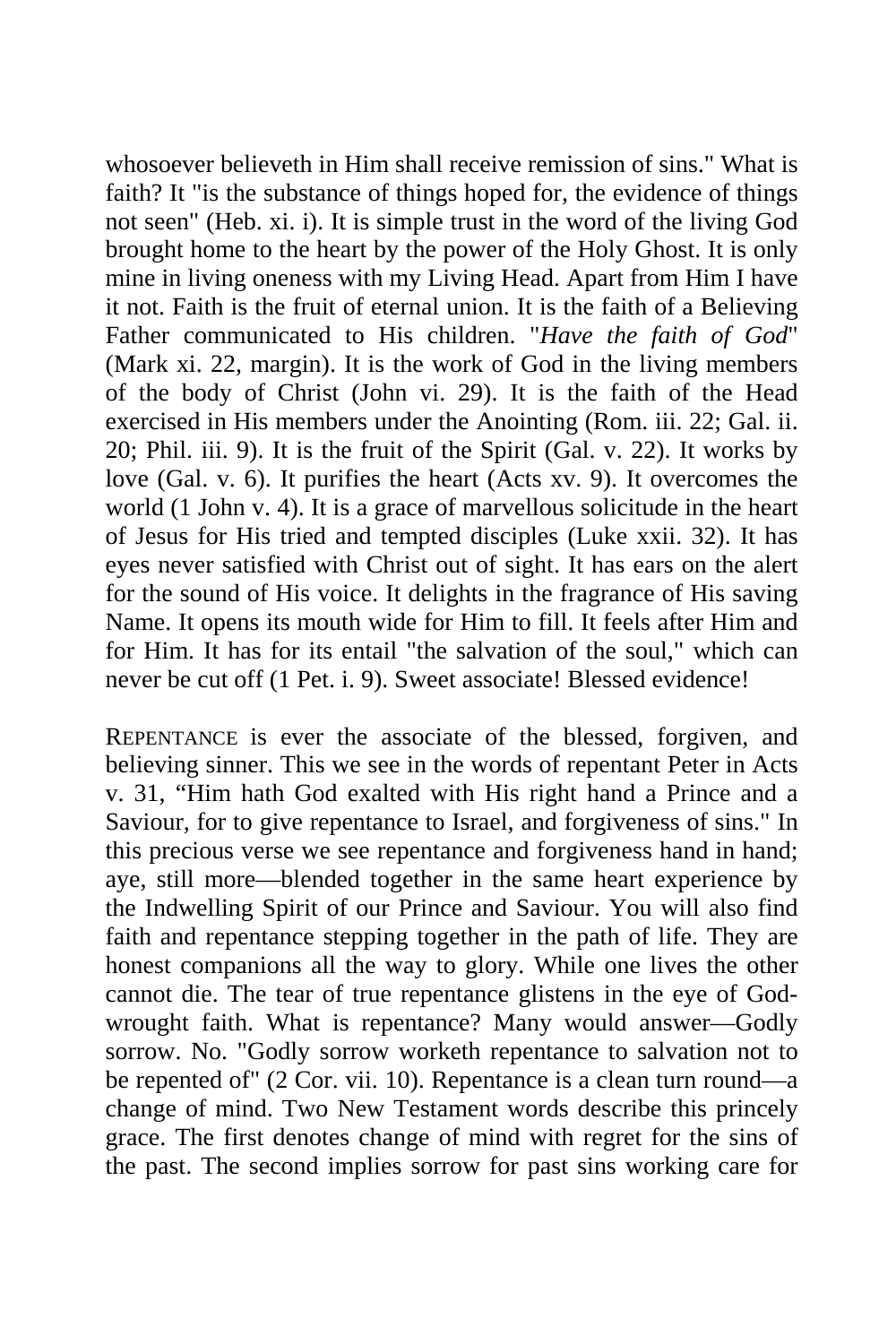the future (Matt. xxi. 29-32; 2 Cor. vii. 10, 11). Godwrought repentance is a clean turn round in which each of the Eternal Three are engaged. The Father gives it (2 Tim. ii. 25). The Son secures it (Acts v. 31). The Spirit exercises it in the hearts of the Israel of God (Zech. xii. 10). Precious, pierced Saviour, show Thyself to me, that I may hasten from all to Thee.

JOY—God's forgiveness is a wellspring of joy. Come with me to that sweetly interesting word picture in Matt. ix. 1-7; also in Mark ii. 1- 12. Four dear men blessed with the faith of God's elect—"mutual faith" (Rom. i. 12), exercised equally in each and all, are seen carrying their paralysed companion to One Whom they evidently knew could heal him. To His feet they would bring their afflicted burden, for love made their burden light. A crowd hinders their progress, but damps not their ardour. The selfish mass moves not, but faith moves in the face of the mass. The faith of the four could not be foiled—it was the faith overcoming the world—the *faith laughing at impossibilities, and saying, "*IT MUST BE DONE." Look at them. What are they after now! Having located the very spot where Jesus stood, with their burden they mount the roof, and over the exact spot the tiling is removed. They let their loved burden down in the right place—at the feet of Jesus. Wonderful!" When Jesus saw their faith." Nothing is said of the sick man's faith. Nothing is said of the sick man's prayer. But when Jesus saw His own faith—the faith common to His own elect exercised in the devoted four—He said unto the sick of the palsy, Son, BE OF GOOD CHEER; thy sins be forgiven thee" (Matt. ix. 2). Incarnate Wisdom knew well the soul's deep need, and spoke forgiveness first. Then health and strength to the palsied frame were commanded. The joy of the LORD was his strength. He was of good cheer. He joyed in the joy of his God in the experience of sins forgiven. May this be the blessed lot of each of us here present.

> A Bleeding Saviour seen by faith, A sense of pard'ning love,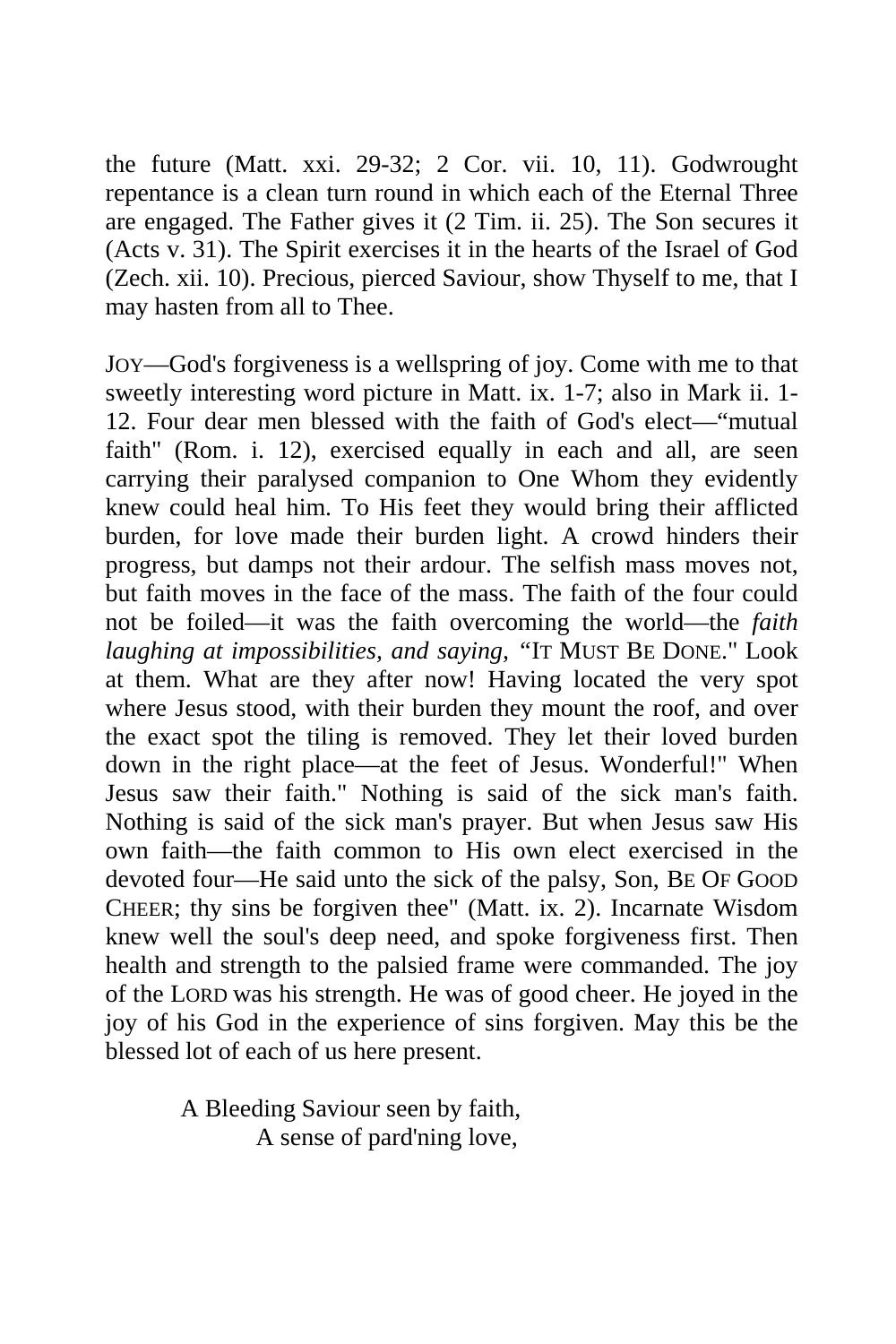A hope that triumphs over death, Gives joys like those above."

LOVE—This is what we may well style the fairest associate of "the forgiveness of sins."

> "Love I much? I'm more forgiven; I'm a miracle of grace."

For another illustration of this let me direct your attention to yet another word-picture of exquisite beauty at the close of Luke vii. A Pharisee asks Jesus to eat with him. Being truly courteous he complied with the request. While thus engaged, a woman, branded with infamy and held in abhorrence, astonished the guests by her appearance. Uninvited, and regardless of all etiquette and forms of civility, she hastened to the side of the One Object of her heart's affections. Love found vent in God-given tears, which fell abundantly upon His sacred feet; she wiped them with the hair of her head, kissed them, and anointed them with the ointment she had brought. Did not she love Him? It is evident she did. Why? Simply because she felt and enjoyed His love in the sweets of full forgiveness. Simon looked on with feelings of disgust. If his Guest were a Holy Prophet, why should He resign Himself to the attentions of a polluted harlot? Simon did not know Him as the Friend of sinners. But she knew and loved Him. Jesus said to His host, "Simon, I have somewhat to say unto thee. And he saith, Master, say on. There was a certain . creditor which had two debtors, the one owed five hundred pence, and the other fifty. And when they had nothing to pay, he frankly forgave them both." Precious Gospel!" Tell me, therefore, which of them will love Him most? Simon answered and said, I suppose that he to whom he forgave most. And He said unto him, thou hast rightly judged." Then He contrasted the glowing love of the forgiven trespasser with the cold attentions of His self-righteous host, adding, "Wherefore I say unto thee, her sins, which are many, are forgiven; for she loved much: but to whom little is forgiven, the same loveth little." Here sin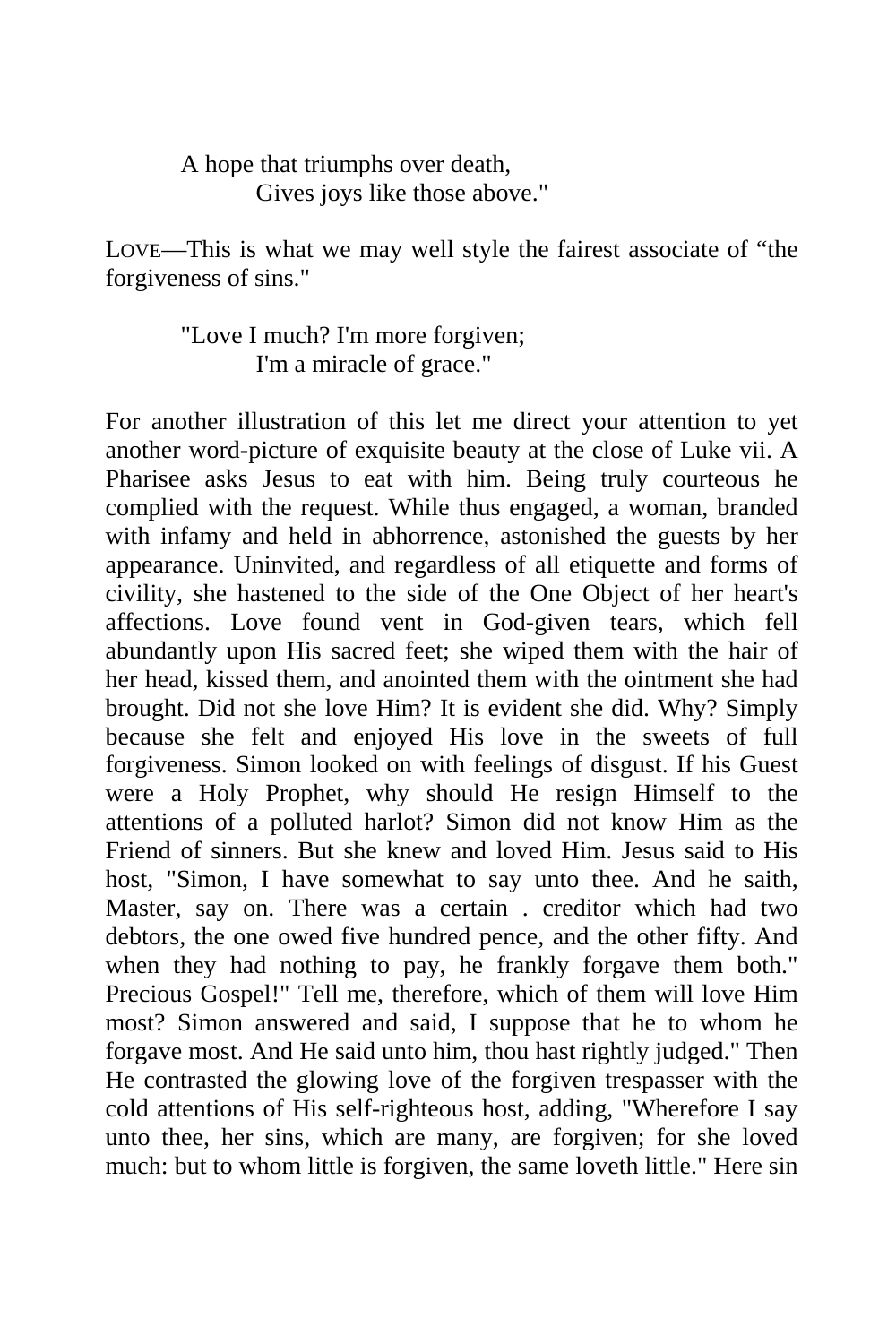abounded, but grace did much more abound, and love in return was graciously abundant. In the enjoyment of forgiveness so great, so rich, so full, so free, we need not hesitate to confess—"We love HIM because He first loved us" (1 John iv. 19). Yet, often we can simply sigh—and we thank God for the sigh—

> "Lord, it is my chief complaint, That my love is weak and faint; Yet I love Thee and adore! Oh, for grace to love Thee more!"

FEAR—Not "the fear of man, *which* bringeth a snare" (Prov. xxix. 25); but, "the fear of the LORD, *which is* a fountain of life, to depart from the snares of death" (Prov. xiv. 27), is the fruit of Divine forgiveness. Turn to Ps. cxxx. 4: "But there is forgiveness with Thee, that Thou mayest be feared." Forgiveness and fear as inalienable companions are blessedly set forth in Jer. xxxiii. 8, 9: "I will pardon all their iniquities . . . they shall fear and tremble for all the goodness, and for all the prosperity, that I procure unto it." The forgiveness which is with God, and is ours through the wounds and blood of our most blessed Surety and Saviour, graciously commands and sweetly secures this commingling of love and veneration. Such is the fear, the covenant gift of a Covenant God to a covenant people (Jer. xxxii. 40), wrought in the heart where forgiveness is known and felt, enjoyed and appreciated. Love is prone to presume veneration never. Now love and veneration marvellously mingle in the heart's experience of God's living children who delight in forgiveness through their iniquities being marked against their Surety, Head and Husband—a precious Christ. This fear of the LORD tendeth to life—Christ (Prov. xix. 23). It prolongeth days in the risen life of the God-Man (Prov. x. 27; Isa. liii. 10). This fear of God—this covenant blend of love and veneration in the heart of a redeemed sinner—secures unsearchable riches, unsullied honour, and life enduring (Prov. xxii. 4). The fear of the child of God in the enjoyment of forgiveness, and blessed with the smiles of his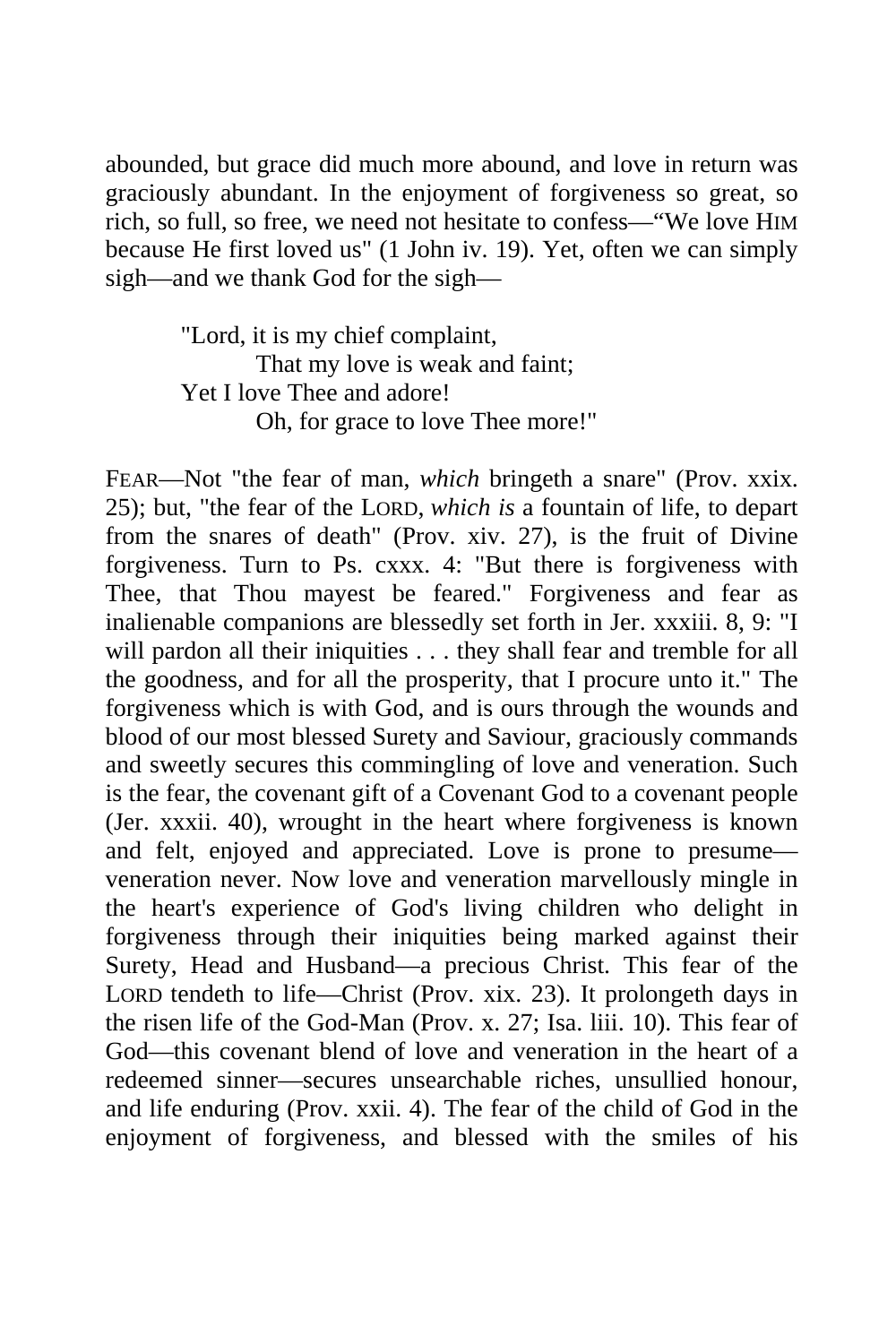reconciling Father, knows nothing of the fear that hath torment (1 John iv. 18).

Here we are brought to consider and examine minutely the groundwork of forgiveness. This cannot be done in the few words to be said to you now, but it will and must be done in our daily experience as forgiven sinners before Him Whom we know to be faithful and just. Yes, He is faithful and just to Himself, for He can never allow His covenant to fail—His purpose to be frustrated—His promise to be broken—His word to return to Him void. He will stick to all that He has purposed, promised, or spoken. "God is not a man," a poor, fickle arbitrary thing. He is not carried about on the wings, winds, or waters of His own creation. He is not influenced by any, or all, of them. He influences them all. Does He purpose? He perfects the same to the joy of His own. Does He promise? He performs (Heb. x. 23). Does He conceive or contemplate? He will bring to completeness all that has ever exercised His mind concerning the children of His love (1 Cor. i. 9; x. 13). He cannot do anything else (2 Tim. ii. 13). Having determined, He delights to do accordingly. Having purposed, it is His pleasure to perform. He is faithful to His Son. He is faithful to me as His gift in covenant to Him.

> "SINCE CHRIST has my discharge procur'd, And freely in my room endur'd The whole of wrath divine; Payment God will not twice demand, First at my Bleeding Surety's hand, And then again at mine."

But God is just also in the forgiveness of sins, In this we see, and delight in seeing, that salvation, justification and forgiveness all flow from God's justice equally as from His mercy. As a just God He will not leave to perish in their sins those for whom Christ died. Thanks be to His Holy Name for revealing to us the glorious fact, and for teaching us the precious lesson, that our forgiveness gushes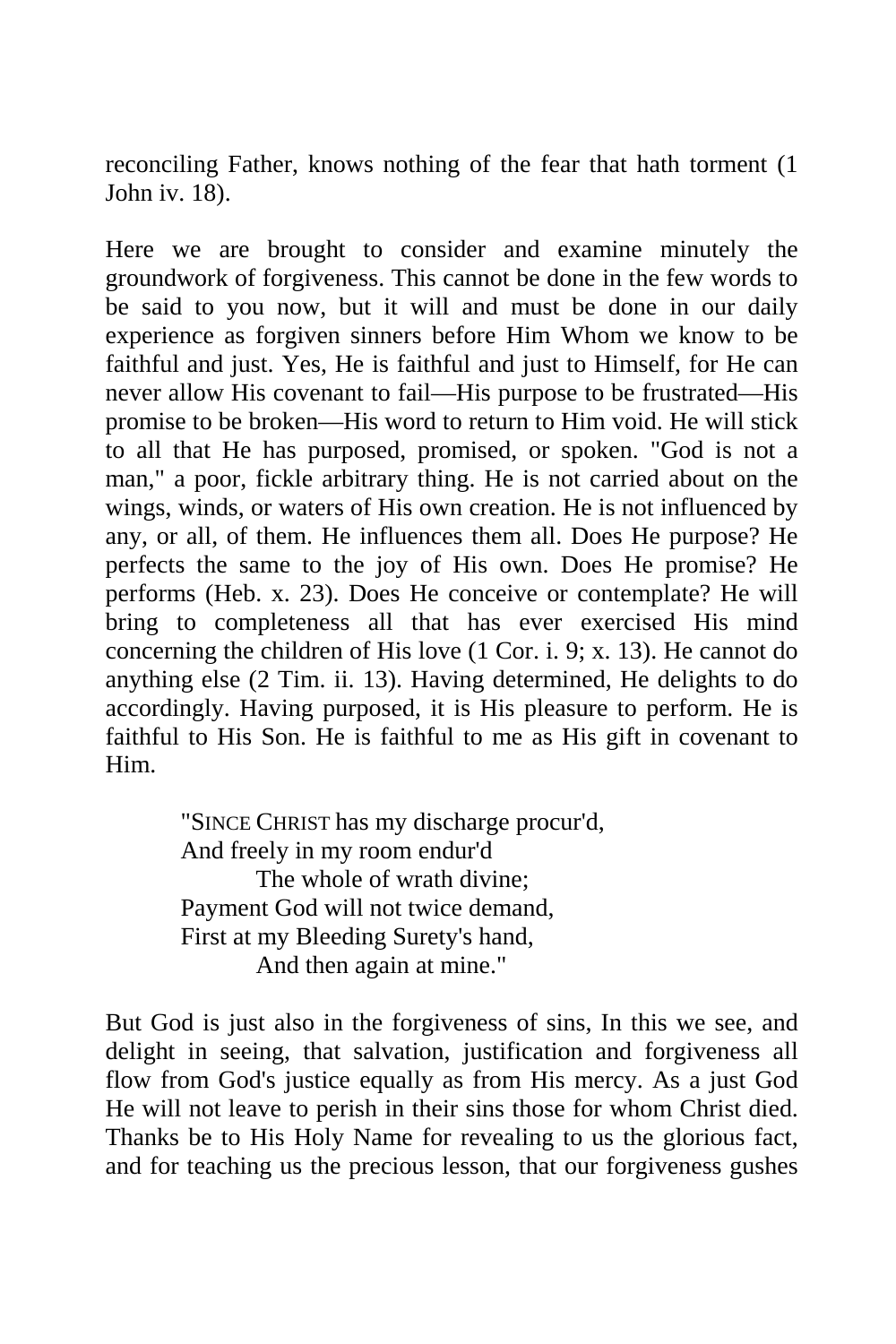forth in loving eagerness from the very attribute which frightened our souls almost to the depths of hell. God is faithful to every covenant promise. God is just to His Christ—Head and members all together. To the Head for His satisfactory sufferings. To the members for their relationship to the Head in His sufferings and death for them. "Who shall lay anything to the charge of God's elect "when justice justifies them? Justice and mercy sweetly blend in my salvation, and one is not lifted up above the other in my experience of God's loving forgiveness. Justice can never be so honoured never shine so gloriously—as it does in CHRIST MADE SIN—Christ made a Curse for us—"SIN CONDEMNED and sinners loved " forgiven—justified—accepted.

III. Cleansing—"and to cleanse us from all unrighteousness." Those who know most of the preciousness of the all-cleansing blood and the allsaving Christ, will not boast themselves of their personal attainments nor of conscious superiority in holy things. No. "Cleanse Thou me from secret faults" (Ps. xix. 12) will be their frequent cry. Ceremonial ablutions avail not. They only "wash to fouler stains." Sins of our daily walk require removing, and none can do it but He Who hath promised—"From all your filthiness, and from all your idols will I cleanse you" (Ezek. xxxvi. 25). This He certainly will do, and present His bloodwashed ones to Himself a glorious church, not having spot, or wrinkle, or any such thing—holy—without blemish. Lord, give us grace to enter into the true meaning and enjoyment of that precious word of Thine, so rich with pure and precious promises—"Neither shall they defile themselves any more with their idols, nor with their detestable things, nor with any of their transgressions: but I will save them out of all their dwellingplaces, wherein they have sinned, and will cleanse them: so shall they be My people, and I will be their God" (Ezek. xxxvii. 23).

May we be found amongst them. Amen and Amen.

THOMAS BRADBURY. Grove Chapel, Camberwell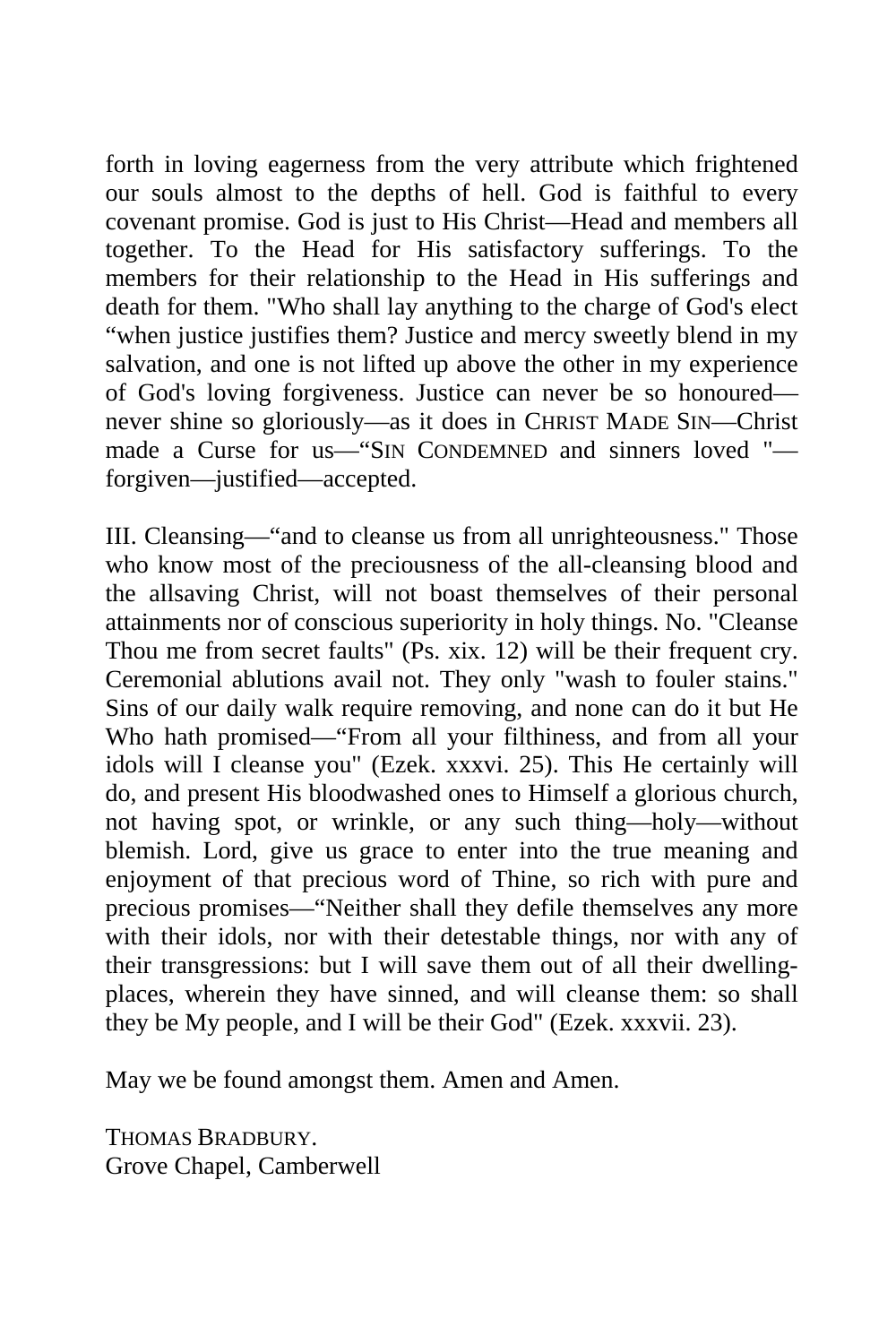*January,* 1902.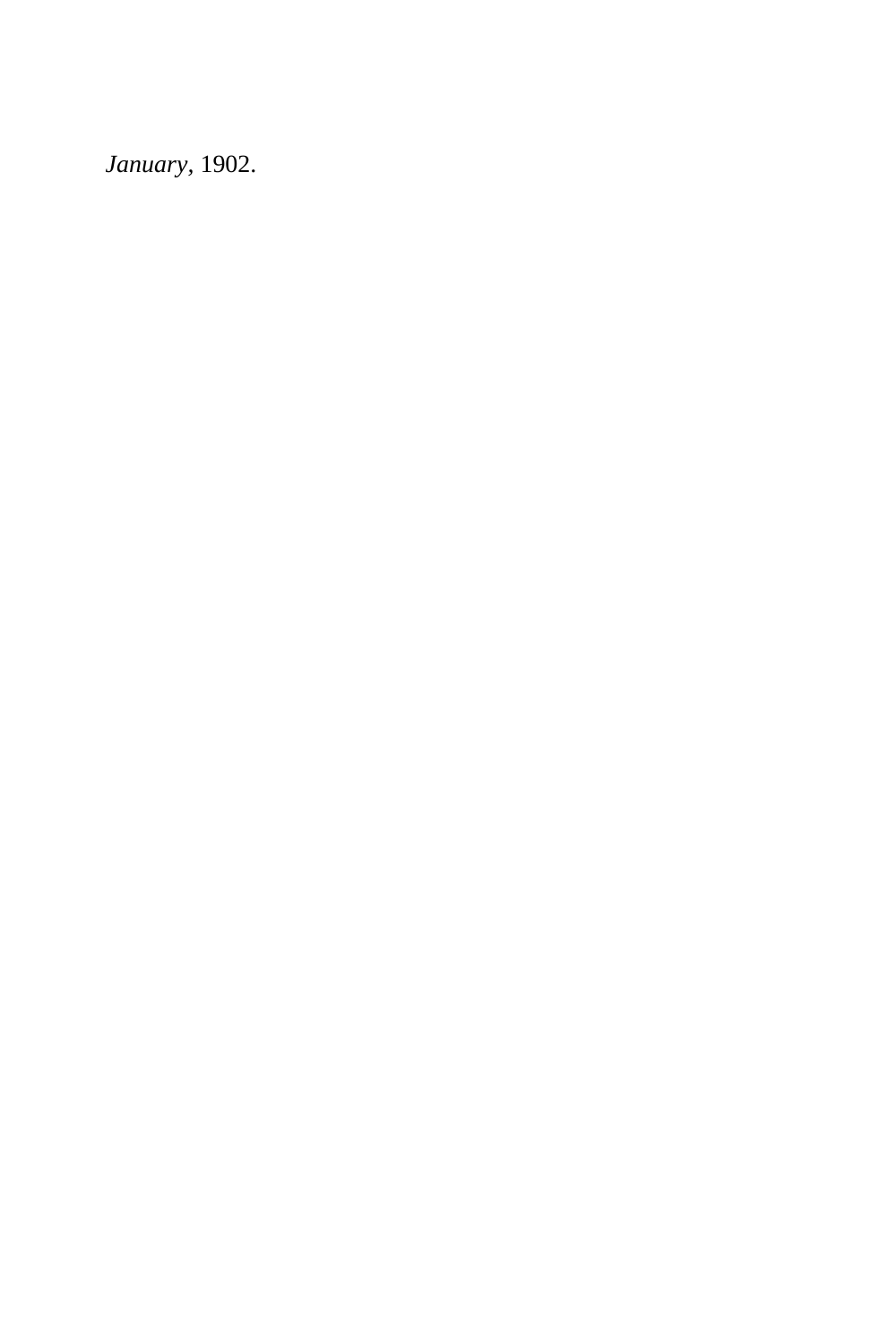## "Humble Yourselves."

"*Humble yourselves therefore under the mighty hand of God, that He may exalt you in due time."* —1 Peter

This advice is altogether foreign to the natural disposition of the adviser. Peter's prevailing characteristic was impetuousness. At times he was irrepressible, as many of his acts demonstrate. He determined to be second to none of the apostles of our Lord and Saviour Jesus Christ, which led him into committing many things contrary to the spirit of his Kind and Loving Master, and to the grace which was so marvellously bestowed upon him. When Jesus told the twelve that one of them would betray Him, and told Peter pointedly that he would deny Him, he protested against that reflection upon his faithfulness in very emphatic language, "Though all men should be offended because of Thee, yet will I never be offended.'' Again he said, "Though I should die with Thee, yet will I not deny Thee" (Matt. xxvi. 33, 35). This was simply because Peter, for the time being, knew not himself, or what manner of man he was. He had lost sight of the weakness of his poor nature, and forgot also that without Christ he could do nothing but sin—that destitute of the grace and power of the Holy Ghost he could only go astray and wander from his God—that lacking the sustaining of the mighty hand of God he must falter, fail and fall.

Peter had many a hard and painful lesson to learn to bring him to, and keep him in, his right senses. I say this advisedly and scripturally. When Peter's *eyes* were fixed upon Christ he was filled with confidence—when his *ears* were attentive to the words of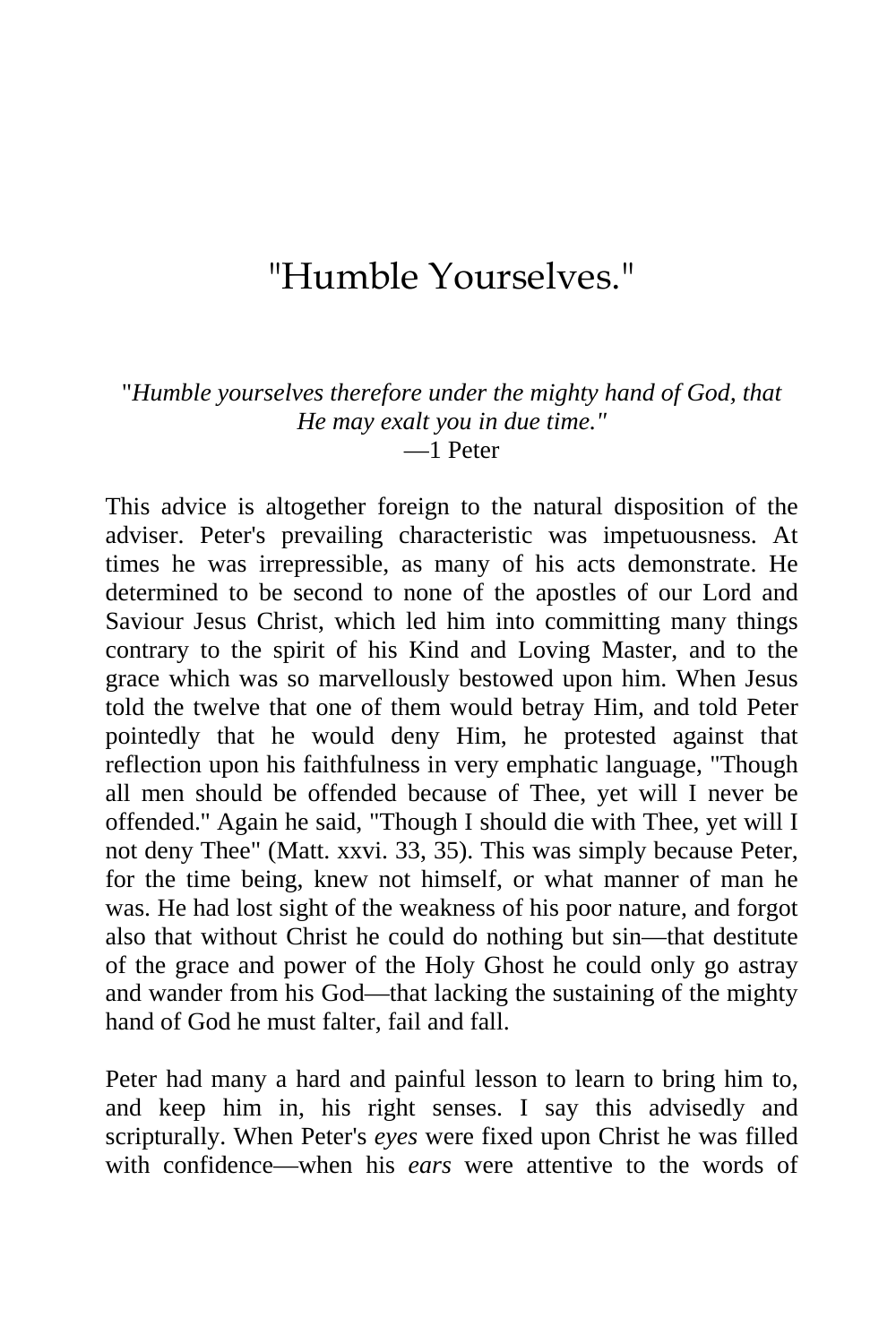Christ he was strong in faith—when his *nose* was refreshed with the fragrance of Christ's Saving Name he was filled with the joy of his God—when his *mouth* tasted that the Lord was gracious, and he was privileged to feed upon the Bread of life, the Breast of love, the Shoulder of authority, and the Wine of the kingdom, he was nourished and nerved for conflict and for conquest—when his *hands*  touched, felt, handled and embraced the Lord of life and glory his heart thrilled with spiritual joy in fellowship with the Father, with His Son Jesus Christ, and His Indwelling Spirit. Therefore, I say, when Peter was brought to his right senses—to a right apprehension of his nothingness, and a true appreciation of his Lord's kindness, care, and concern over him—he was then able and willing to leave the management of his affairs in the all-skilful hands of his God, Who abounds to His own in all-wisdom and prudence. Sometimes we think we can trust God with our great things, and manage our small things ourselves. But *we cannot.* "HE MANAGES OUR MEAN AFFAIRS."

In a loving, yet faithful manner, Peter led the minds of the elect strangers to whom he wrote, to the remembrance of those weaknesses and sins in which he himself had fallen, and which he so terribly felt. Many times I have been interested in the counsel he gives to God's elect in the previous chapter. He says, "Beloved, think it not strange concerning the fiery trial which is to try you, as though some strange thing happened unto you: but rejoice, inasmuch as ye are partakers of Christ's sufferings; that, when His glory shall be revealed, ye may be glad also with exceeding joy. If ye be reproached for the Name of Christ, happy are ye; for the Spirit of glory and of God resteth upon you: on their part He is evil spoken of, but on your part He is glorified. But let none of you suffer as a murderer, or as a thief, or as an evildoer, or as *a busybody in other men's matters."* Now, Peter had been a busybody in other men's matters, and, to his sorrow, he knew it. He had interfered in things which did not concern him. We see this in the incident recorded in John xxi. 20-23. Jesus told Peter to follow Him, but the disciple heeded not the counsel of his Master, and, moved with what he must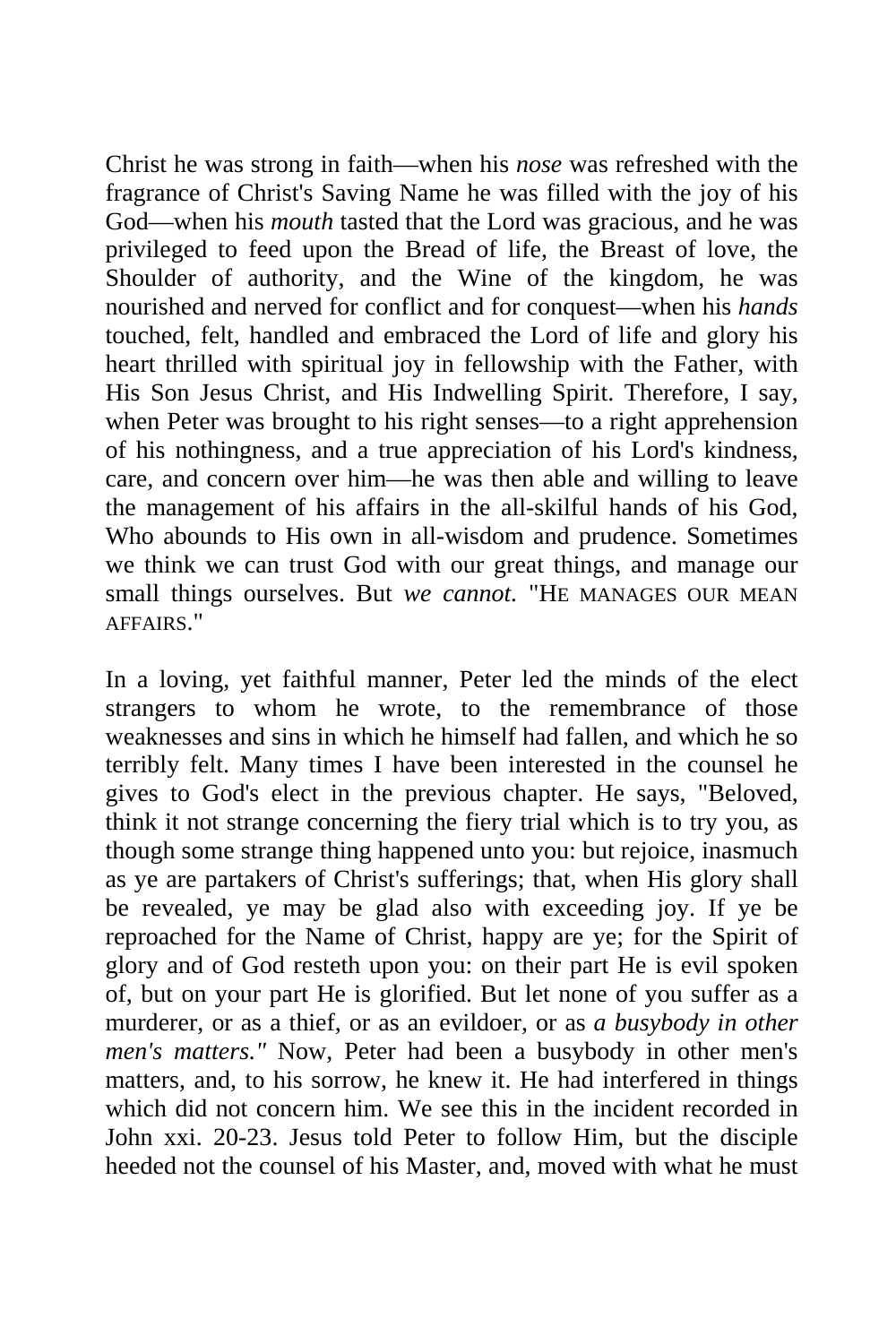have felt to be his superior judgment, and thinking he had the right to order and regulate the movements of the beloved disciple, said to Jesus, "Lord, and what shall this man do?" The answer of Jesus must have fallen with humiliating effect upon Peter's impetuous spirit— "Jesus saith unto him, If I will that he tarry till I come, what is that to thee? Follow thou Me." This was a smart rebuke to Peter's forward disposition, and, from the chastened spirit breathed throughout his epistles, it is evident that he profited from his Master's faithful and loving reproof. From heart-felt experience he could counsel thus—"Let none of you suffer as a busybody in other men's matters."

It is very easy for proud, restless, inquisitive human nature to busy itself with the concerns of others. Aye, with their spiritual concerns. Frequently I have seen unwarrantable attention paid by persons, who prided themselves in their clear views of truth, to feeble-minded ones whose conceptions of God's ways were hazy. Language not becoming the followers of a loving and gentle Saviour is too frequently used. I speak feelingly. If I meet a man giving evidence of life whose views of God's truth are cloudy, it becomes me in my dealings with him, as I believe myself under the Anointing, to ask myself the question, "Who maketh thee to differ from another? And what hast thou that thou didst not receive" (1 Cor. iv. 7). To be occupied with self in the presence of a just and holy God—not for self-assertion, but for self-judgment—not for self-exaltation, but for selfrenunciation—is the legitimate occupation of every child of God quickened into spiritual life, and blessed with the teaching and spirit of the Meek and Lowly Jesus Who "pleased not Himself" (Rom. xv. 3).

It is spiritually profitable to have the humility of Jesus for our daily study. "Who made Himself of no reputation, and took upon Him the form of a servant, and was made in the likeness of men; and being found in fashion as a Man, He humbled Himself, and became obedient unto death, even the death of the cross" (Phil. ii. 7-8). Those are three remarkable words—"HE HUMBLED HIMSELF." That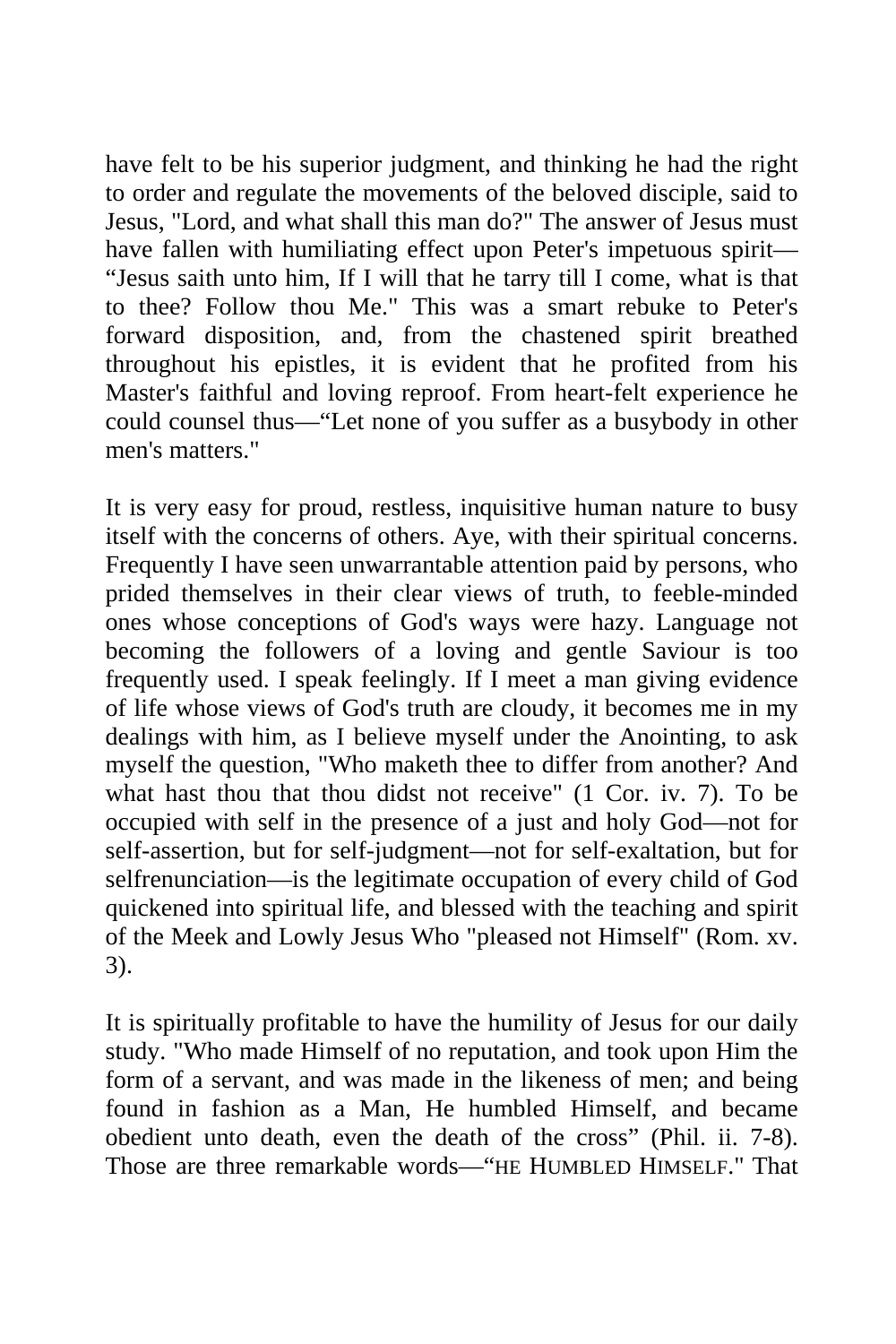is more than we poor, proud mortals can do. It is altogether out of our line of things. Humbling self is an utter impossibility with man, such is the pride and haughtiness of his deceitful and desperately wicked heart. Humbling power comes alone from a once humbled, but now exalted and reigning Christ—from a humbling God. "The lofty looks of man shall be humbled, and the haughtiness of men shall be bowed down, and the LORD alone shall be exalted in that day. For the day of the LORD of hosts shall be upon every one that is proud and lofty, and upon every one that is lifted up; and he shall be brought low" (Isa. ii. 11, 12).

Now notice the context of the portion I have read for you by way of text. Peter declares himself to be simply an elder, and, what was far better, "a witness of the sufferings of Christ, and also a partaker of the glory that shall be revealed." There is something very blessed in that, but far beyond poor nature's vision. Peter waited not until he was divested of the burden of the flesh, or until he entered into that bright home where darkness never dwells, to know what glory really was. He was called to it. He was a partaker of it. This he states very clearly in his 2nd Epistle, 1st chap., 3rd ver.: "According as His divine power hath given unto us all things that pertain unto life and godliness, through the knowledge of Him Who hath called us to glory and virtue." You see this again in the 10th verse of our chapter," But the God of all grace, Who hath called us unto His eternal glory by Christ Jesus, after that ye have suffered a while, make you perfect, stablish, strengthen, settle you. To Him be glory and dominion for ever and ever. Amen." Paul taught the same in Rom. viii. 30: "Moreover whom He did predestinate, them He also called: and whom He called, them He also justified ; and whom He justified, them He also glorified." See also 1 Thess. ii. 12: "That ye would walk worthy of God, Who hath called you unto His kingdom and glory." With Paul glory was a present reality—not in its fulness I grant you; but, though not in its fulness, no less a fact. The elders Peter exhorts—"Feed the flock of God which is among you, taking the oversight thereof, not by constraint, but willingly; not for filthy lucre, but of a ready mind; neither as being lords over God's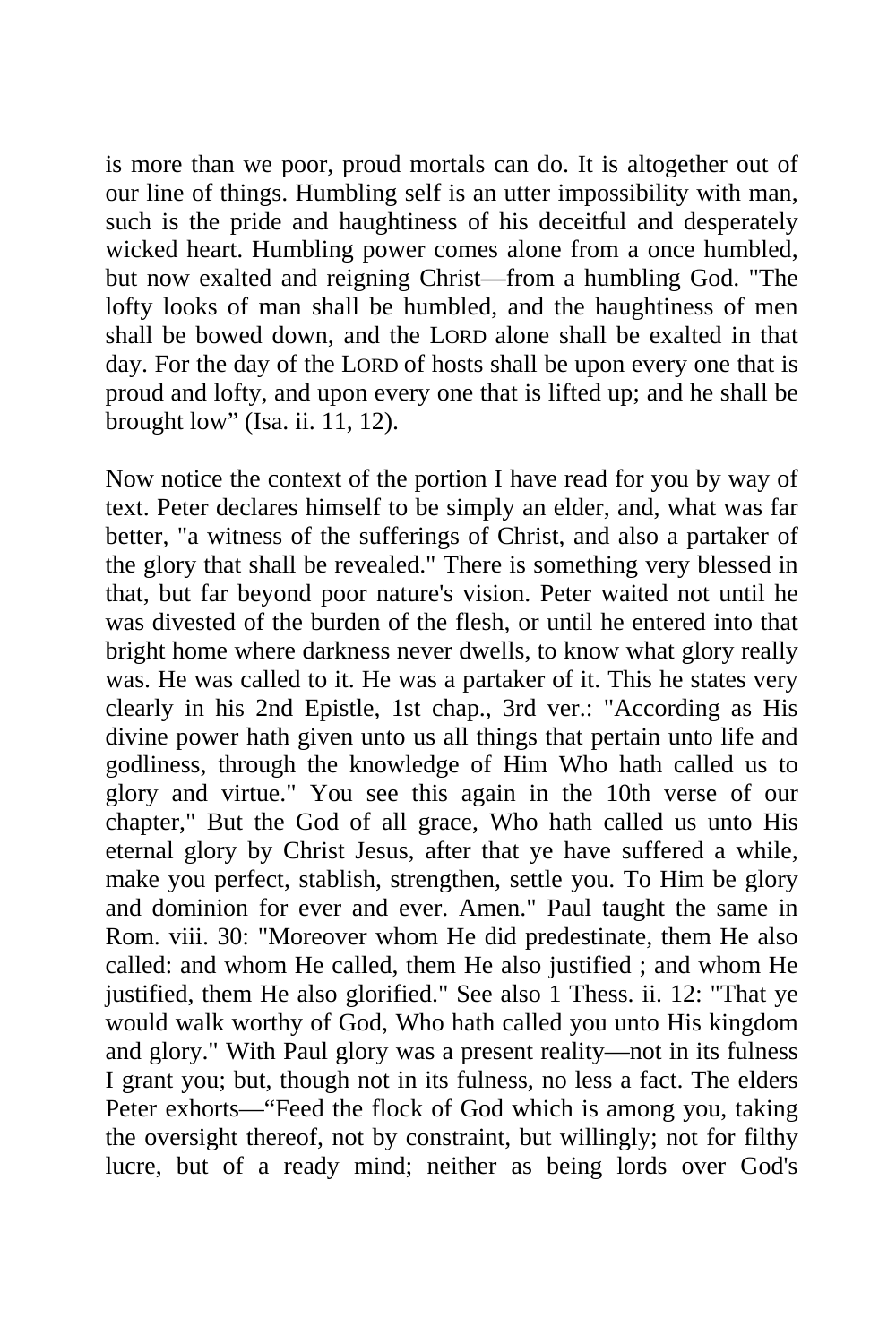heritage, but being ensamples to the flock. And when the Chief Shepherd shall appear, ye shall receive a crown of glory that fadeth not away."

He then directs his attention to the young folk, saying, "Likewise, ye younger, submit yourselves unto the elder; yea, all of you be subject one to another." This is needful and very salutary advice. I felt it to be so recently in reading a letter from an aged saint, in which he apologized for his weakness and insufficiency. Reigning and triumphing grace immediately asserted itself in my affections in that precious portion of the old law, "Thou shalt' rise up before the hoary head, and honour the face of the old man, and fear thy God: I am the LORD" (Lev. xix. 32). Nothing will ever prove a loss to us through bowing down with due respect before our seniors, either in nature or in grace. Paul paid due respect to Andronicus and Junia, who were in Christ, experimentally, before him (Rom. xvi. 7). To be subject one to another by the power of sovereign grace is to enjoy sweet liberty from the spirit of self-sufficiency and self-assertion. Overcoming grace here proclaims its ascendancy—"And be clothed with humility; for God resisteth the proud, and giveth grace to the humble." Then comes the covenant command given by the Holy Ghost from the exercised and matured experience of Peter the penitent—not Peter the pope—"Humble yourselves therefore under the mighty hand of God, that He may exalt you in due time."

We will notice a few particulars in the text, and may God bless our meditation to His glory and to our permanent profit.

I. The command.

II. The command enforced.

III. The outcome.

I. The command—"Humble yourselves, therefore.' In that word "therefore" we discover a good reason for the command. In the preceding context subjection to elders is enjoined upon the youngsters. Subjection one to another is required from all persons under the power and grace of the Spirit. But we must be careful to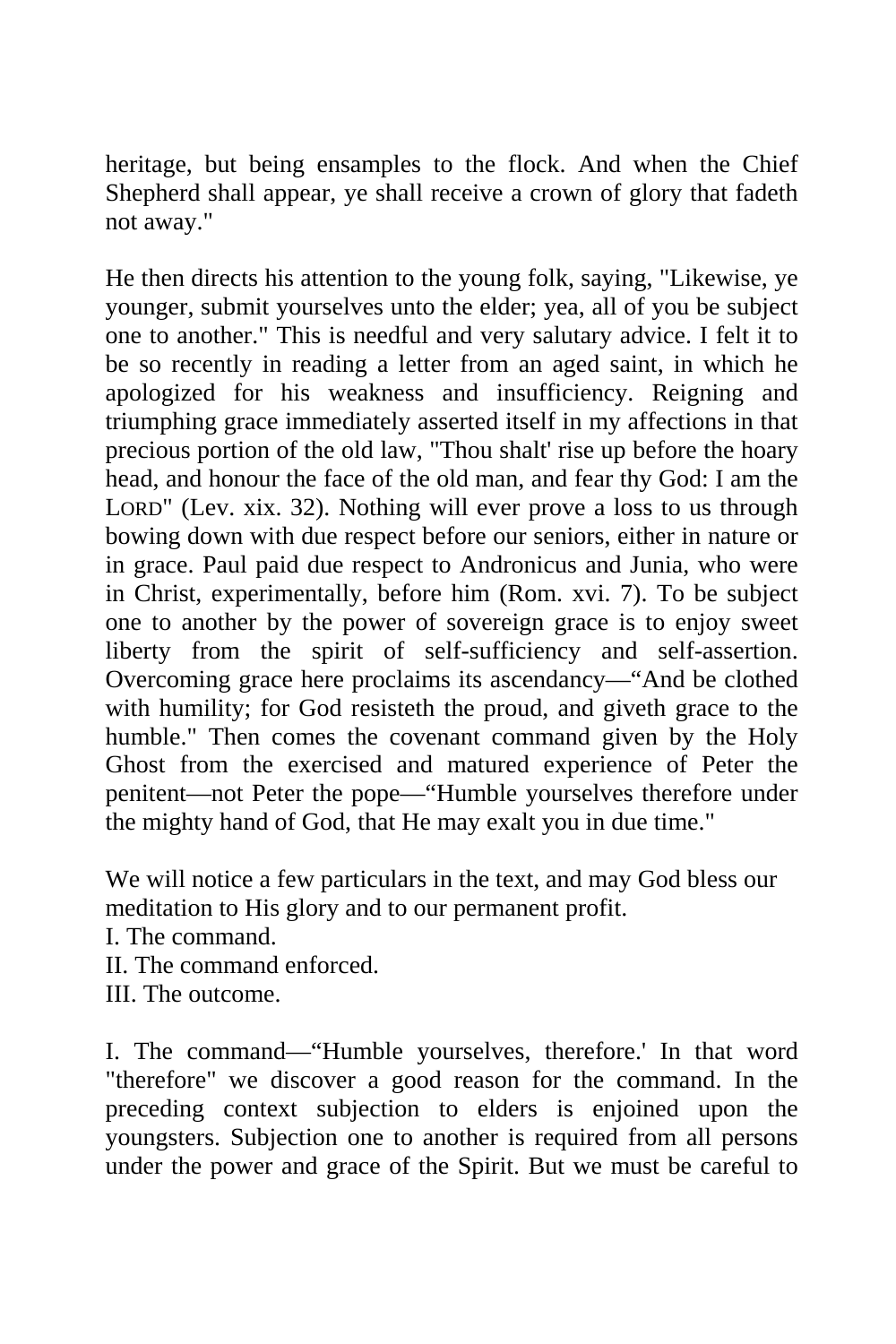notice that we are not called upon, for one moment, to be subject to the imperious tempers or dispositions of those saints, who, through lack of grace, are determined upon having things all their own way! Peter gives a very good reason for our being subject one to another, and our being clothed with humility. Some of us can boast—and we thank God for this privilege of boasting—that we stand before Him, accepted and welcome, in the righteousness of our Lord and Saviour Jesus Christ. But there is a very great danger in our desire to tarry and stand still here. As justified ones in the obedience of Christ we are commanded to be clothed in the humility of Christ. Let our tongues and tempers, dispositions and doings, be characterised by the humility of Christ. The heart of many here present may well sigh with mine, I greatly need it. Lord, clothe me with Thy humility! Quite right, dear friends; for, if the persons to whom Peter wrote had not felt as you do now, he would never have counselled them as he did. There was a necessity in their experience and conduct for this evangelical counsel, and we feel that necessity existing in us—all springing from the pride and conceit of our wretched nature. God's living children have many hard lessons to learn before they delight in this rare spiritual adorning, and ere they seek for nothing but Christ to be seen in them, and for the disposition of Christ to govern and guard them. Peter's reason why we should be clothed with humility is this—"for God resisteth the proud, and giveth grace to the humble."

Many instances of these—many displays of God's severity and goodness—are given to us in the Scriptures of truth, where He is revealed resisting the proud wills of His people for the destruction of their flesh, that their spirits might be saved in the day of Jesus Christ. But time forbids an attempt to enumerate them. God's regard for the humble is beautifully set forth in Isa. lvii. 15, "For thus saith the High . and Lofty One that inhabiteth eternity, Whose Name is Holy; I dwell in the high and holy place, with Him also that is of a contrite and humble spirit, to revive the spirit of the humble, and to revive the heart of the contrite ones." Now I wish you to notice the transition from the singular to the plural in this verse. Who is the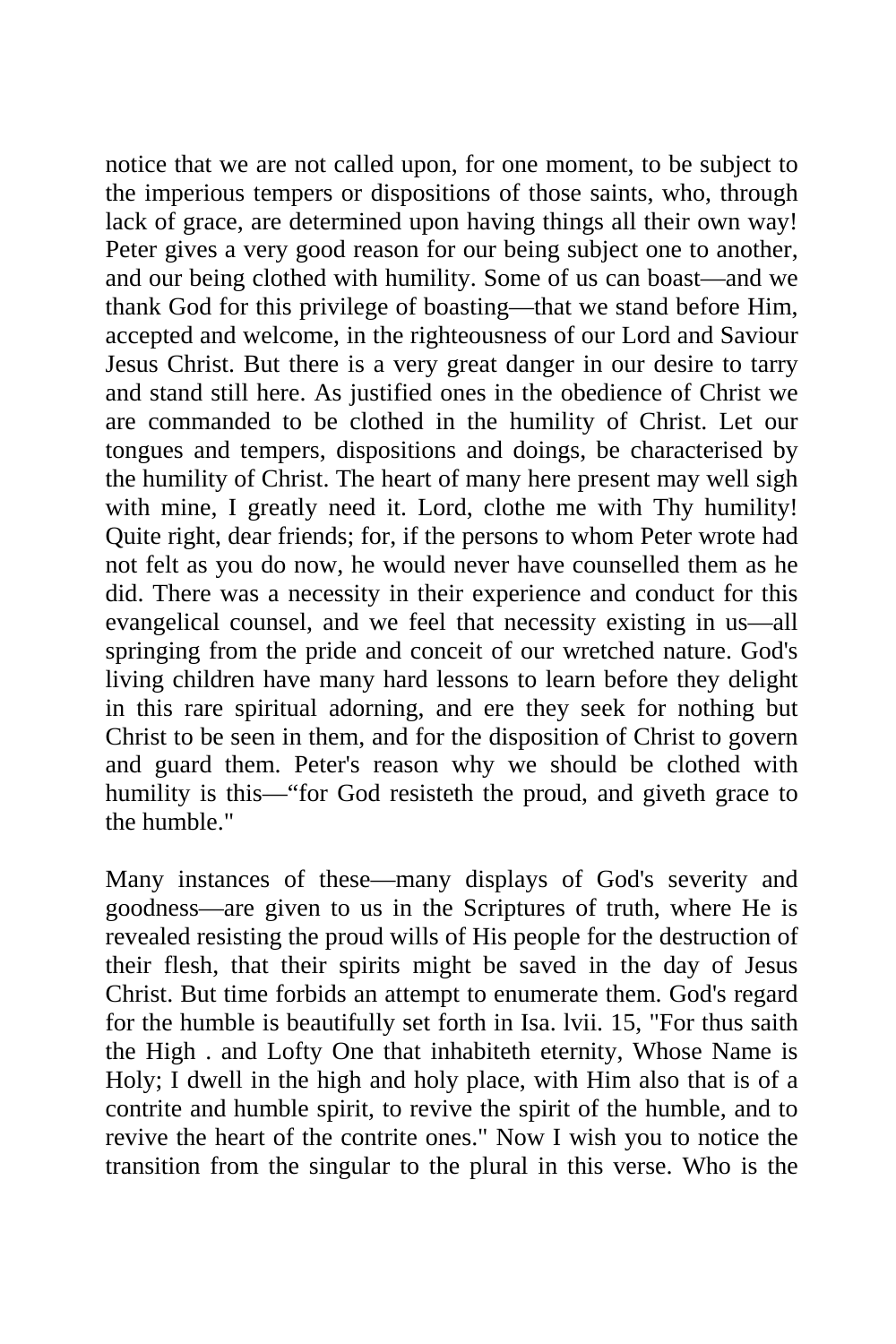person described as of a humble and contrite spirit? It is Jesus, Who for us became "a Man of sorrows, acquainted with grief." He is that Blessed One of Whom we sing—

> "A Pilgrim through this lonely world The Blessed Jesus pass'd; A Mourner all His life was He— A Dying Lamb at last."

For us He had not where to lay His head, and found no rest for His troubled soul. Though now exalted to the highest glories of heaven, He feels all the aches and pains, temptations and trials, sufferings and sorrows, of His members in the wilderness. "I dwell with Him," says the Father. To what purpose ?" To revive the spirit of the humble, and to revive the heart of the contrite ones." It is only through Jesus, Who sorrowed, groaned, and wept in the days of His flesh, that any reviving is experienced by His tempted members on their way through the enemy's country to their home of rest above. "He giveth grace to the humble." From these scriptures we see the spirit in which this covenant command is given—"Humble yourselves."'

We will now look at these words in the light of the metaphor associated with them—"the mighty hand of God." All the preachers in Christendom may preach humility—demand obedience to this command—wear themselves out with their exhortations; but obedience to the command they cannot secure. To preach humility and to expect it from proud and imperious human nature is folly as flagrant as~ $\alpha$  seek for holiness in hell—purity in putridity—or to anticipate seeing envious devils bowing willingly to the sovereignty of Jesus Christ, "because the carnal mind is enmity against God: for it is not subject to the law of God, neither indeed can be" (Rom. viii. 7). The question may be asked, Why should they demand a seeming impossibility? To this I answer, We must look at the command in the light of its metaphor. As we thus see it, all fleshly free-will opposition to God's sovereign truth will immediately cease. Look at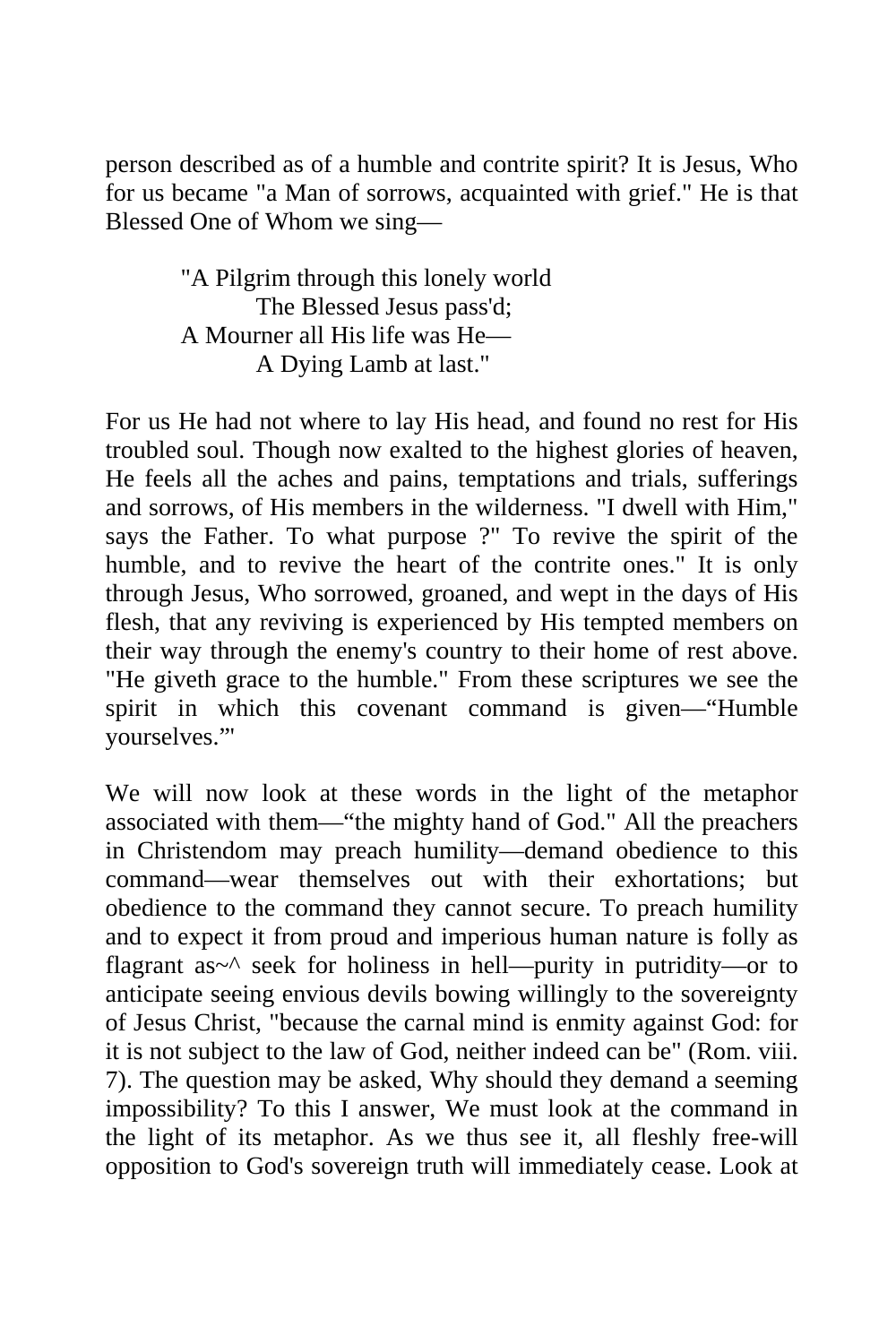it—mark it well—and may the Holy Ghost seal home instruction to your hearts: "Humble yourselves, therefore, under the mighty hand of God."

Mark well the place where this humbling process is carried on. The saints of God are spiritually enabled, graciously privileged and sweetly compelled to humble themselves in the presence of Him Whose eyes are upon the haughty to bring them down, and Who will save His afflicted people (2 Sam. xxii. 28). I have been told that man has naturally both will and ability to obey all the commands given in God's blessed Book. But the very circumstances of the case prove the very opposite. Natural means can never produce spiritual effects. All that springs from the flesh is flesh. All the productions of the Spirit are spirit (John iii. 6). Whatever we can see of spiritual life in redeemed sinners, is theirs in virtue of their spiritual oneness with their Living Head, Who has said for our instruction in righteousness, "Without Me ye can do nothing" (John xv. 5). Impotency is not only the state of the members of Christ apart from vital oneness with Him; but the very reprobates themselves prove themselves not so clever as they fain would have us believe. That free-willer, Pilate,, thought he could do what he pleased with our Lord Jesus Christ; but Jesus justly rebuked his fleshly presumption, saying, "Thou couldest have no power at all against Me, except it were given thee from above" (John xix. 10,11). Then notice the sweeping testimony of John the Baptist—"A man can receive nothing, except it be given him from heaven" (John iii. 27). So, if I humble myself, it is no more I that do it, but the Spirit of Christ Who dwelleth in me, according to God's eternal purpose of grace.

If a man tells me that he can humble himself, I ask, Where are you? Are you under the mighty hand of God spiritually, experimentally, scripturally? Has it been heavy upon you (Ps. xxxii. 4)? Has. it pressed you sore (Ps. xxxviii. 2)? Have you been consumed, worn out, exhausted by the conflict of it (Ps. xxxix. 10)? When questions like these are put to those who profess their ability to work at will,, they stare—they gape—they wonder what is meant. "THE HAND OF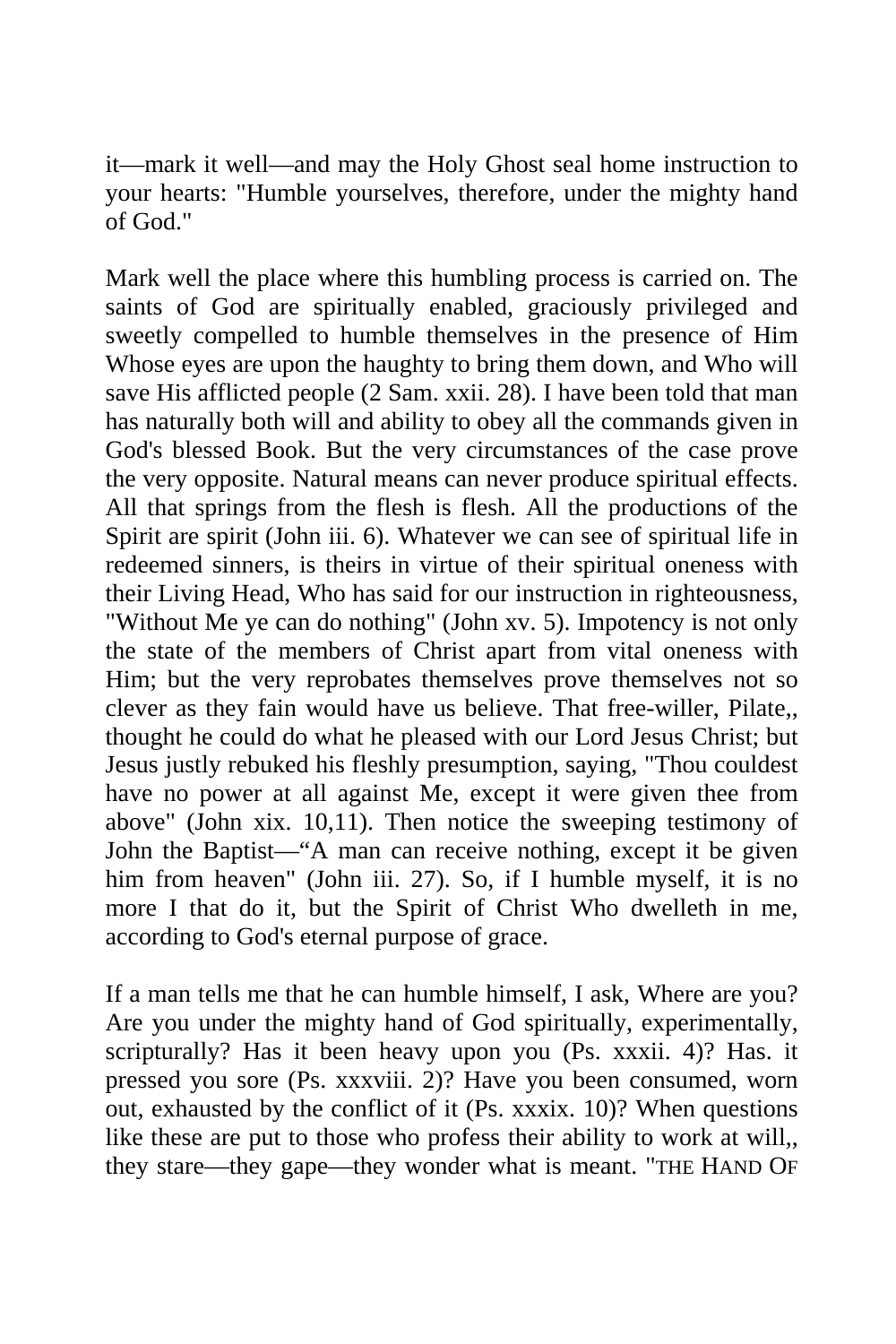GOD!" What means it? The Bible is a spiritual book. The truths therein are couched in spiritual language, frequently given under earthly figures and metaphors. So when we see God's hand mentioned, it either means something or nothing. But it means something very significant. When its meaning is explained to the clever free-willer and free worker, he is mortified ; and the discovery of his ignorance in the matter does not improve his temper. See Acts iv. 28, "For to do whatsoever THY HAND and Thy counsel determined before to be done." In God's hand we see His purpose. The: free-willer will not have it. His imaginary deity works without a purpose—builds without design—fights without a plan. Paul was brought in the humility of Christ to bow before the will of a purposing God—to acquiesce in His all-wise counsel—to declare it faithfully according to the revelation of it to his spiritual understanding by the Holy Ghost.

See !" Having predestinated us unto the adoption of children by Jesus Christ to Himself, ACCORDING TO THE GOOD PLEASURE OF HIS WILL" (Eph. i. 5).

Our God keeps not His secrets to Himself. "Having made known unto us the mystery of His will, ACCORDING TO His GOOD PLEASURE which He hath purposed in Himself" (Eph. i. 9). To the spiritual possession of all that He has purposed God will bring His children. "In Whom also we have obtained an inheritance, being predestinated according to the purpose of Him Who worketh all things AFTER THE COUNSEL OF HIS OWN WILL" (Eph. i. 11). His elect and redeemed people are taught and graciously wrought upon, "According to the eternal purpose which He purposed in Christ Jesus our Lord" (Eph. iii. 11). Ask the free-willer, Have you obtained an inheritance to which you were eternally predestinated? Do you fall willingly before the declaration of God's truth concerning His salvation by purpose, purchase and power? He will be fit to kick you. He would if the law allowed him. He hates the God of Eph. 1st, and, with all his profession of loving everybody, he would hate you, He could not help it. So thank God for better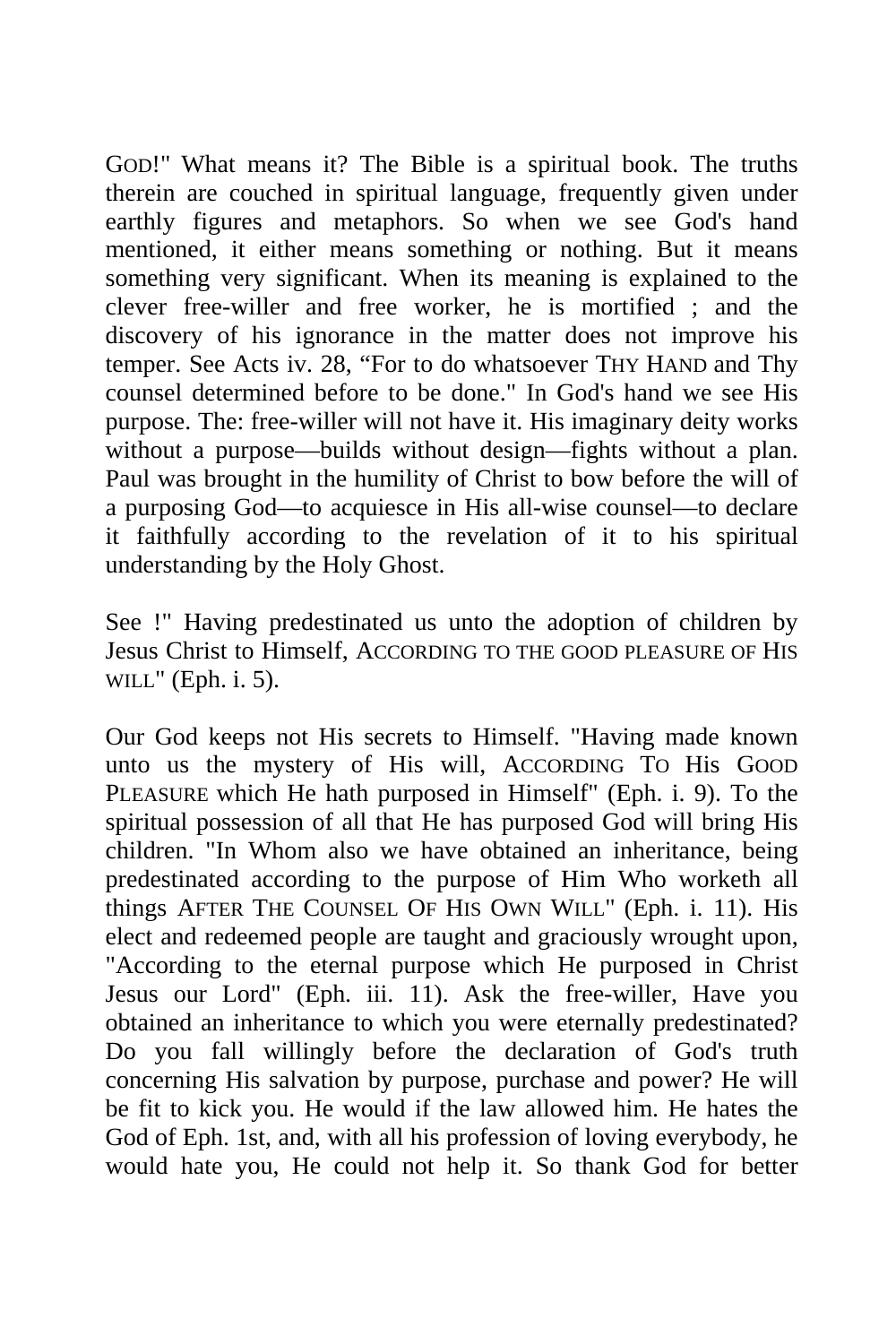teaching. David knew that all God's doings are according to His purpose, when He sang, "But our God is in the heavens: He hath done whatsoever He hath pleased" (Psa. cxv. 3). Again, "For I know that the LORD is great, and that our Lord is above all gods. Whatsoever the LORD pleased, that did He in heaven, and in earth, in the -seas, and all deep places" (Psa. cxxxv. 5, 6). There God is set forth in His sovereign purpose and works. We may ask, Are we spiritually, scripturally, and willingly, under the hand or gracious purpose of God? If so, we shall acknowledge His sovereign right to do with us as He wills, though our poor nature may murmur and rebel, and according to our carnal judgment we would have the accomplishment of the purpose altogether different. I love that sweet .expression of the secret will of JEHOVAH, by Joseph Swain—

> "When frowns appear to veil His face, And clouds surround His throne, He hides the purpose of His grace, To make it better known."

"THE HAND OF GOD" also means *His power.* "And His brightness was as the light; He had horns coming out of His HAND: and there was the hiding of *His* power" (Hab. iii. 4). We find it also in David's acknowledgment of God's sovereignty in 1 Chron. xxix. 12, "Both riches and honour come of Thee, and Thou reignest over all; and in THINE HAND is power and might; and in THINE HAND it is to make great, and to *give strength* unto all." His HAND provides (Ps. cxlv. 16). His HAND *preserves* {Exod. xxxiii. 22). His HAND *protects*  (John x. 28, 29). Has the resurrection power of Christ been communicated to us? Then we are willing to submit to the gracious, yet perplexing dealings of our Covenant God in Him. We shall know something of the meaning of the words of the text—"Humble yourselves, therefore, under the mighty hand of God."

II. The command enforced. Peter speaks not simply of the hand of God, but of His *mighty* hand. The Scriptures abound with this expression—"My power." It frequently occurs in the record of God's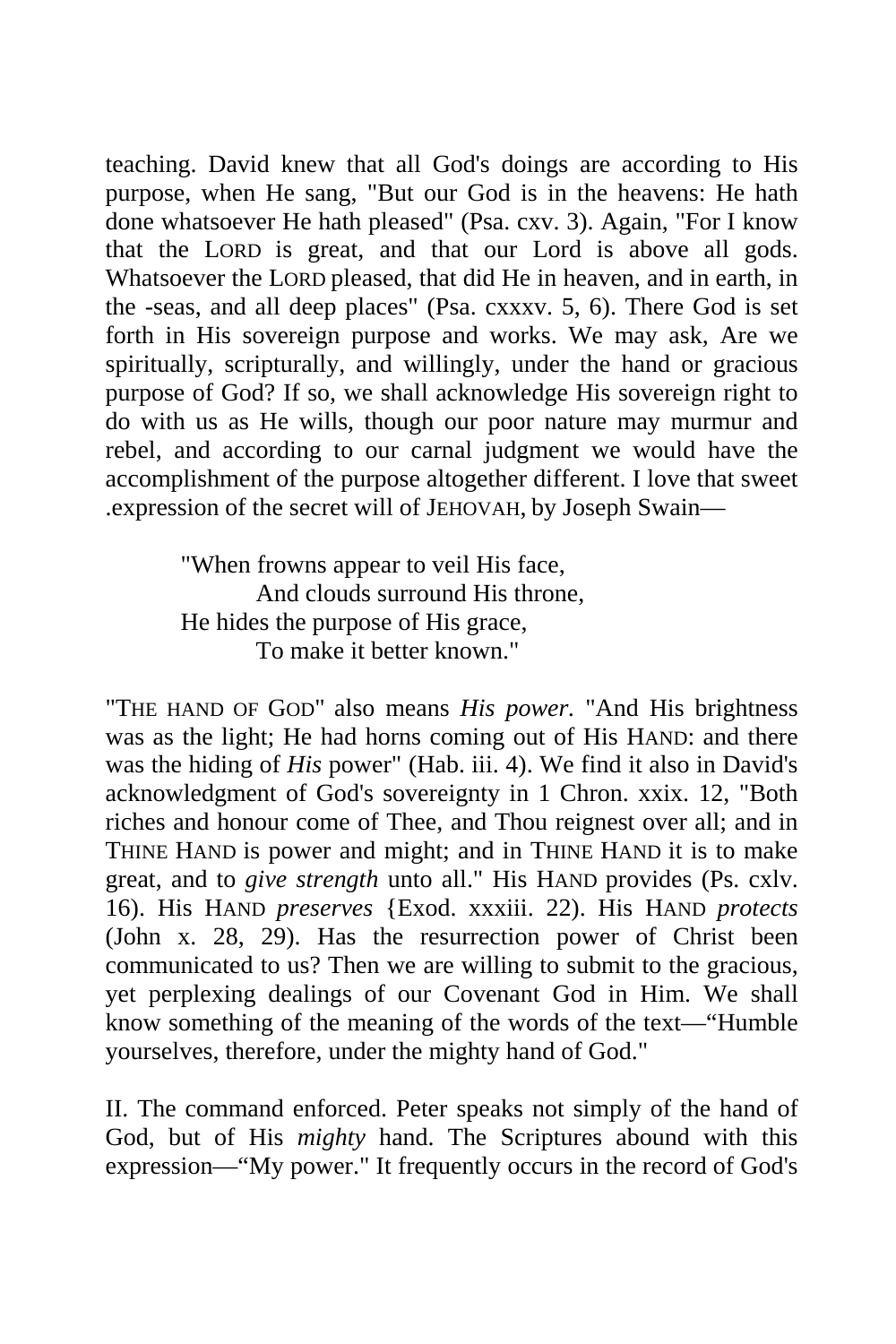judgments in Egypt, and His redemption of Israel from that house of bondage. Notice it in God's word to Pharaoh—"And in very deed for this cause have I raised thee up, for to show in thee *My power*; and that My Name may be declared throughout all the earth" (Exod. ix. 16). Of Pharaoh, God said to Moses, "And I am sure the king of Egypt will not let you go, no, not by a mighty hand. And I will stretch out MY HAND, and smite Egypt with all My wonders which I will do in the midst thereof: and after that he will let you go" (Exod., iii. 19, 20). This proved true to the very letter. Humility was no trait in Pharaoh's character. He could not—he would not—humble himself before the God of a poor, oppressed people. This was foreign to his disposition. We read, "And Moses and Aaron came in unto Pharaoh, and said unto him, Thus saith the LORD God of the Hebrews, How long wilt thou refuse to humble thyself before Me" (Exod. x. 3). Subsequent events proved how long God had raised him up to make His mighty power to be known through him, and that all the earth might be filled with His glory. Plague after plague came upon Egypt, but these only served to make hardness still harder, and obstinacy still more obstinate. Humbling power Pharaoh never knew, but the humiliating hand of Israel's God he terribly felt when he was sinking as helpless as lead in the mighty waters.

Obedience may be rendered to a humbling command when the obedient one has no part or lot in the grace of God, as seen in the case of Ahab. He humbled himself when the word of God came to him by the mouth of Elijah (1 Kings xxi. 27). Yet Ahab had no spiritual interest in the kingdom of God, and hated the God of Israel. We see strange humbling power in the case of Josiah (2 Kings xxii. 18, 20), "Thus saith the LORD God of Israel, As touching the words which thou hast heard; because thine heart was tender, and thou hast humbled thyself before the LORD. . . . Behold . . . thou shalt be gathered into thy grave in peace." This may sound strange to many of God's children as they read the record of Josiah's fall in battle, when fighting contrary to the direct command of his God. This is one of the mysteries of God never to be fully explained until we through grace arrive at home. Here we learn a salutary lesson—that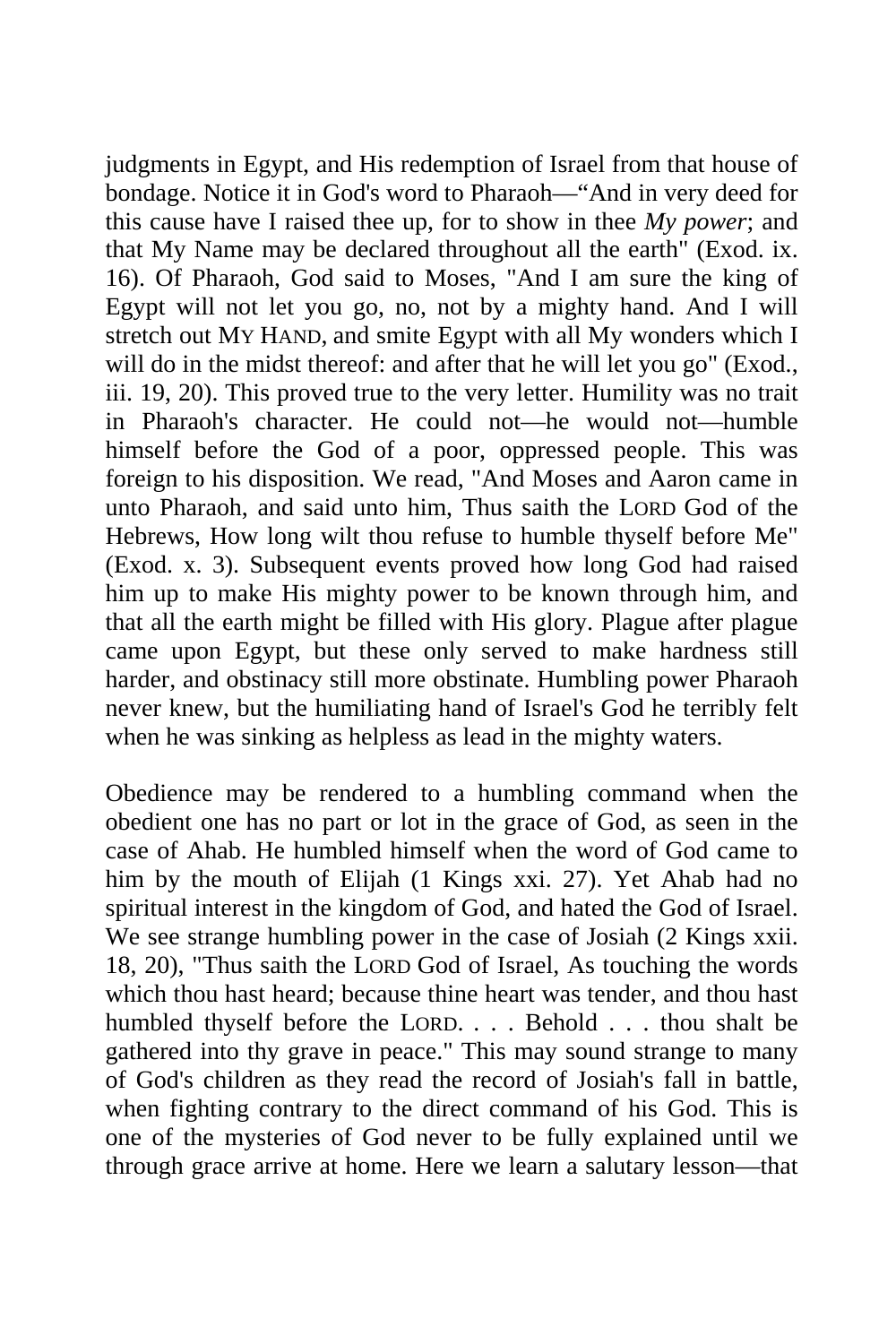it is not for us to judge of the eternal state of those who pass out of the world under doubtful circumstances. Look now at Hezekiah. In 2 Chron. xxxii. we read of him sick, nigh into death, filled with anxiety and distress. He prayed—he recovered. No sooner is he recovered but he forgets his Restorer, and seeks his . own glory. "Hezekiah rendered not again according to the benefit done unto him." The proud professor will be ready to cry out, "What a naughty man!" I advise such an one not to be so ready to announce the faults of any child of God. Haughty judges must be brought low, and frequently lower than they like. When affliction humbles us to the dust, we are tempted to vow as to our future conduct; but we had better be careful—forgetfulness is almost sure to attend us. "Therefore"—because of the pride of his heart—"there was wrath upon him, and upon Judah and Jerusalem. Notwithstanding " precious word !—"he humbled himself for the pride of his heart, both he and the inhabitants of Jerusalem, so that the wrath of the LORD came not upon them in the days of Hezekiah." In the midst of all God's gracious dealings with him, he appears as a beacon casting its warning light upon our perilous pathway. "Howbeit in the business of the ambassadors of the princes of Babylon, who sent unto him to enquire of the wonder that was done in the land, God left him, to try him, that he might know all that was in his heart."

Manasseh, Hezekiah's son, felt the humbling power of God's hand. He filled Jerusalem with innocent blood, and made "Judah and all the inhabitants of Jerusalem to err, and to do worse than the heathen, whom the Lord had destroyed before the children of Israel." After all this, grace was triumphant in his humiliation. See! "And when he was in affliction, he besought the LORD his God, and *humbled himself greatly* before the God of his fathers, and prayed unto Him: and He was intreated of him, and heard his supplication, and brought him again to Jerusalem into his kingdom. Then Manasseh knew that the LORD He was God" (2 Chron. xxxiii. 12, 13). The Scriptures of truth abound with instances of the humbling power of the mighty hand of God. He knows how to bring down His own from their towering heights of pride—teach them to kiss the rod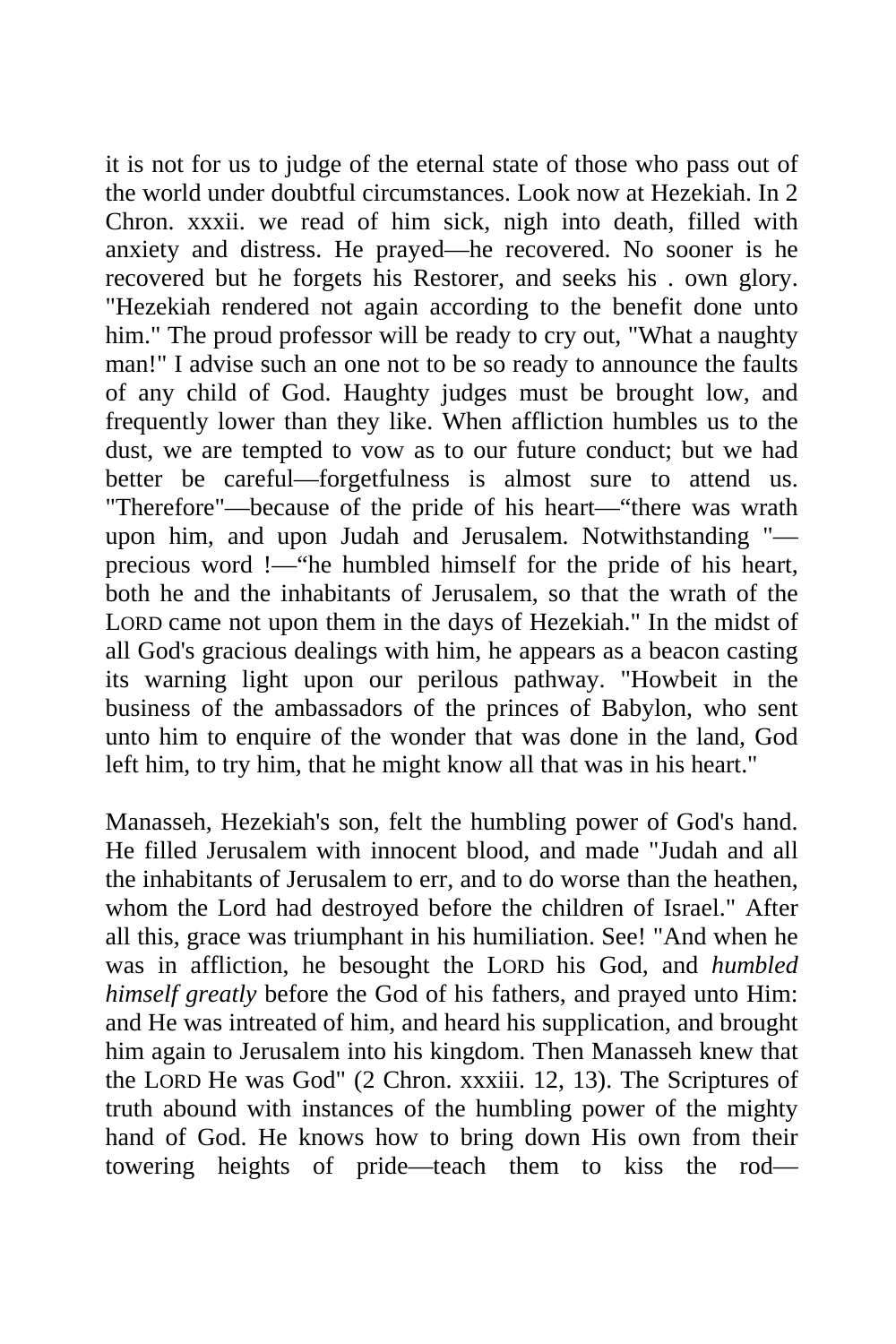acknowledge His sovereign appointments, and confess that, "those who walk in pride He is able to abase" (Dan. iv. 37). A lesson in this humbling process we read in the parable of the Pharisee and the publican. The Pharisee was high and mighty in his own esteem, and lifted up with religious pride—the most hateful of all pride. He really had nothing to pray for. He was so good, and delighted to acquaint God with that very important fact. The publican, graciously wrought upon, saw sin—his own sin—and felt it to be exceeding sinful. To him sin was a raging fire within, burning up the very thought of peace or rest. In an agony of soul he smote upon his breast, saying, "God be merciful to me a sinner." In his judgment, his equal in sin could not be found. But mark well the Blessed Teacher's judgment—"I tell you, this man went down to his house justified rather than the other; for every one that exalteth himself shall be abased; and he that humbleth himself shall be exalted" (Luke xviii. 13, 14).

III. The outcome—"that He may exalt you in due time." "Due time!" What time is that? The time fixed, set, and stated by God in His eternal counsels—in His record of all events. When the time appointed by the Father for the spiritual exaltation of His humbled ones arrives, exalted they must be by His mighty hand. Speaking of these, David says, "In Thy righteousness shall they be exalted" (Ps. lxxxix. 16). He exalts them above their grovelling notions of selfrighteousness and fleshly holiness. He exalts them far above all their dreams of religious superiority or experimental greatness. He exalts them by rich mercy, great love, and quickening grace to sit together in heart communion with Christ in heavenly places (Eph. ii. 4, 6). He exalts them by the power of Christ's resurrection, with their affection set upon things above, where their Head and Surety sits at God's right hand. He exalts them by the power of the Holy Ghost to a good hope through grace—which hope as an anchor of the soul, both sure and stedfast, entereth into THAT within the vail. He exalts them by the prevalency of Christ's intercession to delight in His salvation, and to long for that fulness of joy which His presence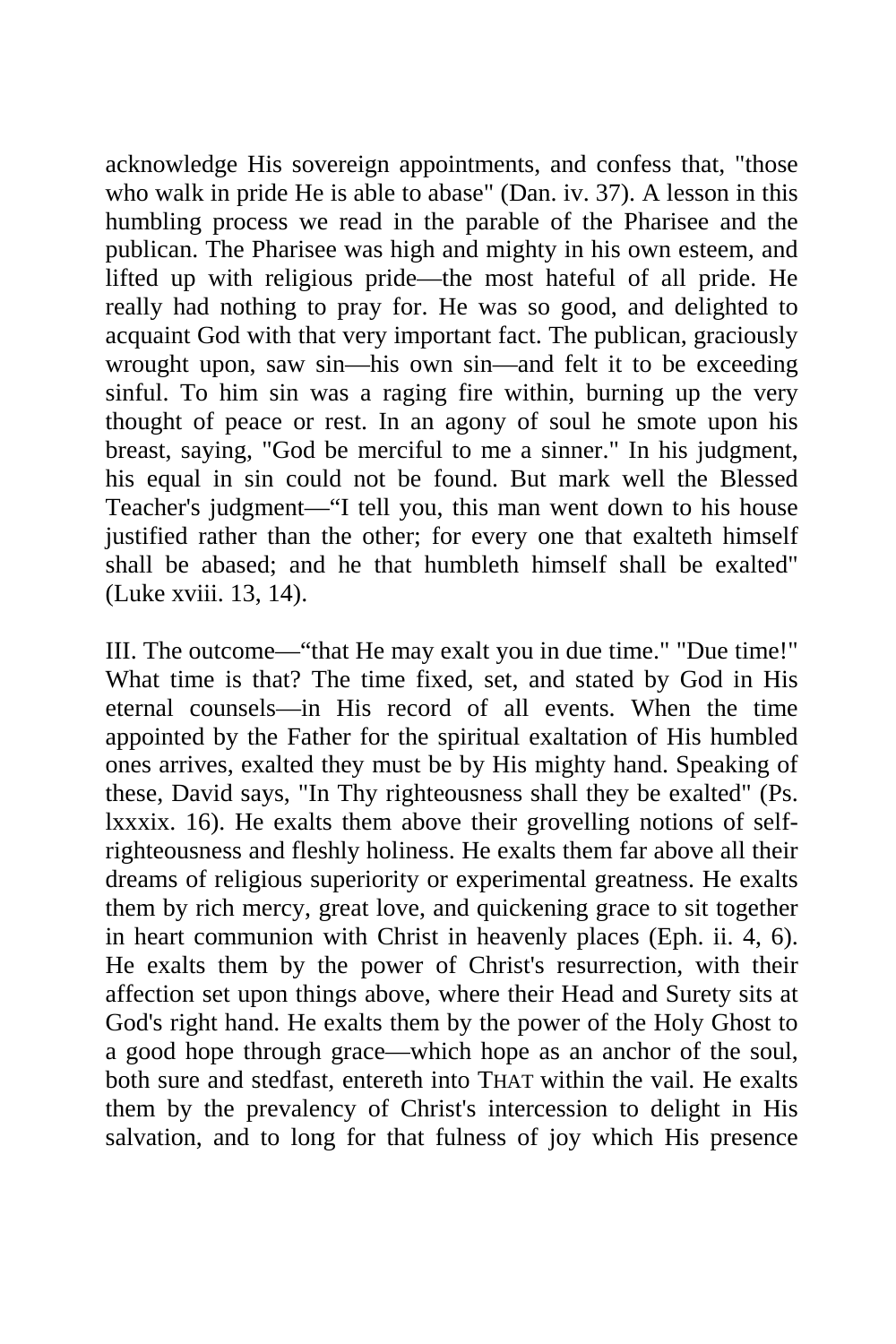alone can secure, and for pleasures unalloyed which are at God's right hand for evermore.

Amen.

THOMAS BRADBURY.

Grove Chapel, Camberwell, *February,* 1902.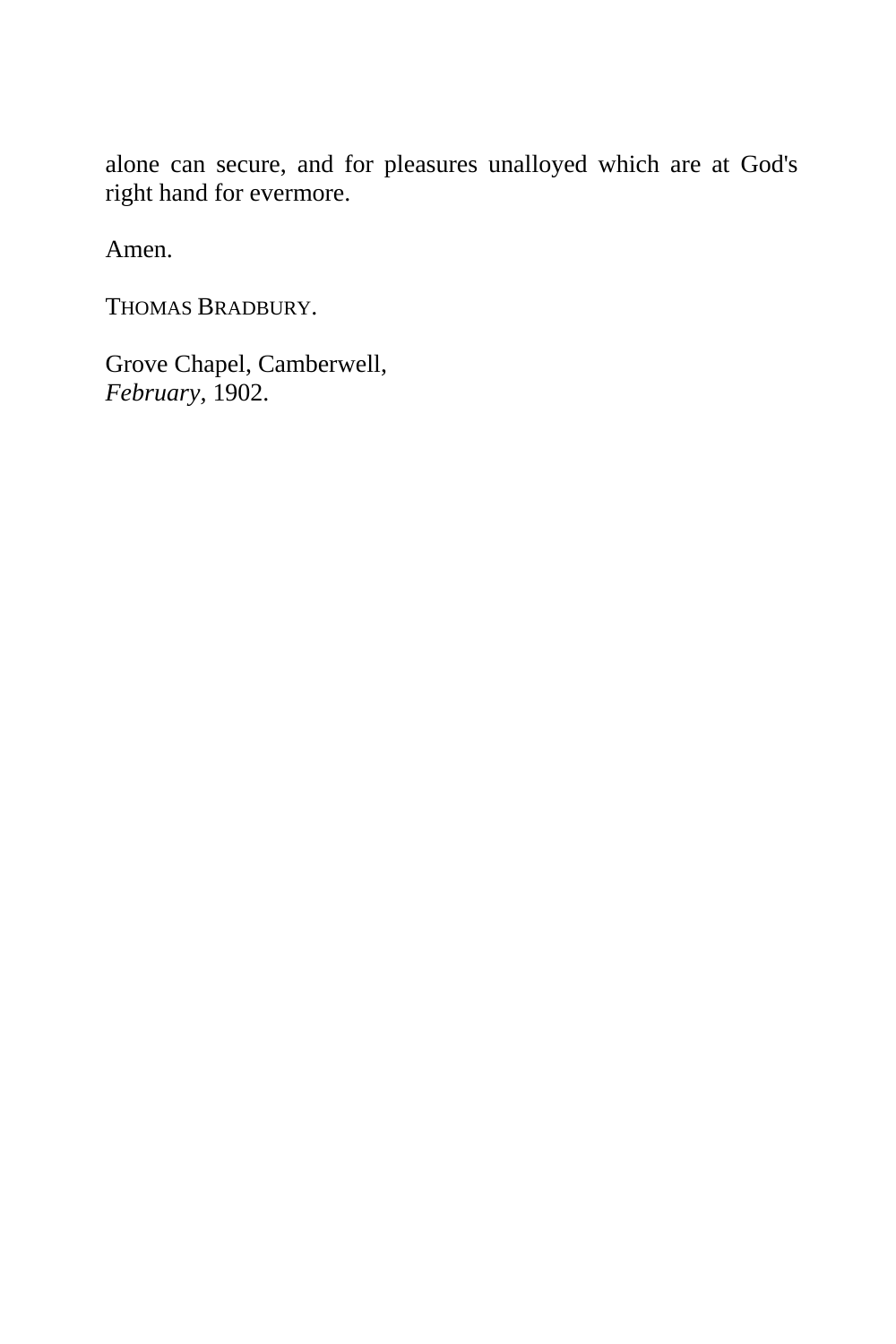## "Nothing Amiss.'

## *"This Man hath done nothing amiss."* —Luke xxiii. 4I.

JUDGING "this Man" according to the world's estimate and treatment of Him, we should be forced to the conclusion that He had done everything amiss. The cry of the worldling and the proud professor is, "We will not have this Man to reign over us." It is not necessary for us to go to the haunts of vice and dens of infamy to learn this. The high and the low—the rich and the poor—the religious and the irreligious—the *pious* and the profane, all manifest a spirit of hostility to God's Christ. A Suffering Christ will do, they will tolerate Him, because they think they can use Him at will. A Sovereign Christ they hate and ignore, because they think He can use them without consulting them. Those who are blessed with spiritual discernment, are painfully conscious of the fact that the Lord Jesus Christ is not required by the world at large. The irreligious world simply ignores Him. The religious world foolishly trifles with Him. The fleshly religionist will make mention of His Name to suit his own purpose, and will allow Him a place in the pulpit or in the pew—in the drawing-room—or, in the kitchen

when it is *convenient.* Those who are blessed with spiritual enlightenment, and a right judgment from God, know, to their sorrow, that very few people desire the unceasing presence of our Lord and Saviour Jesus Christ. But I will tell you where I am in respect to Him, I cannot do anything right without Him. I cannot think aright without Him—I cannot look in the right direction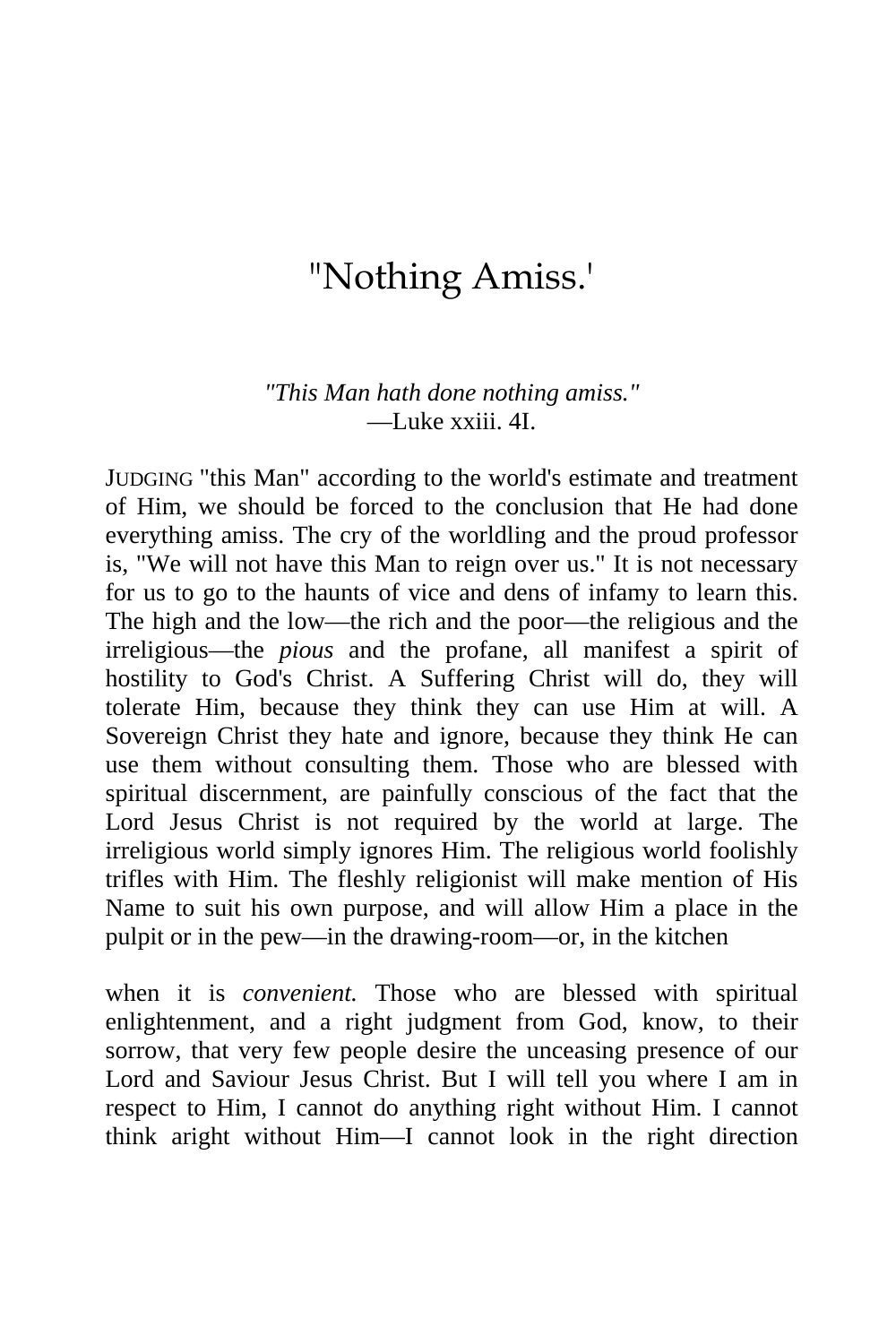without Him. I cannot speak correctly without Him. If He is not in the pulpit with me, I had far rather be out of it.

Christ Himself is the Life, aye, the Very Being of every living child of the Father. Without Him, and destitute of the godly motions of the Spirit, all is death, even where religious activity most is seen. Without His love shed abroad in the heart, enmity against God is sure to assert itself. If the Spirit of Truth reign not in the judgment, error and opposition to Christ and His simplicity are sure to appear.

If Jesus is not precious to me as my Law-fulfilling Righteousness, my restless spirit is sure to seek for fancied good in self, and that is where real good can never be found. But blessed be His Holy Name, He has revealed Himself to me as my Wisdom, Righteousness, Holiness, and All in all. Yet there are times when the heart is faint, and the spirit is languid—when faith's light flickers and the lamp of grace shines dimly—when the flesh struggles for the mastery and Satan's buffetings are keenly and cruelly felt—then the heart knoweth its own bitterness and would seek for comfort in its own wormwood and gall. At such times the Lord is pleased to teach His people the salutary lesson that in His gracious hands it is by these things elect, redeemed and regenerate men live, and discover the life of their spirit (Isa. xxxviii. 16).

We will now seek for instruction from the very interesting words of the text—

"This Man hath done nothing amiss."

This is an extraordinary statement, made by an extraordinary man, at a very extraordinary time, in fact, the most extraordinary time in the world's history. The Prince of life was then ceasing to live. King Messiah was then suffering for the nation He loved so well, and which ever lay upon His heart. He was born King of the Jews (Matt. ii. 2), and He died with the title proclaimed upon His cross (Mark xv. 26). Though this title appeared there in accusation and scorn, yet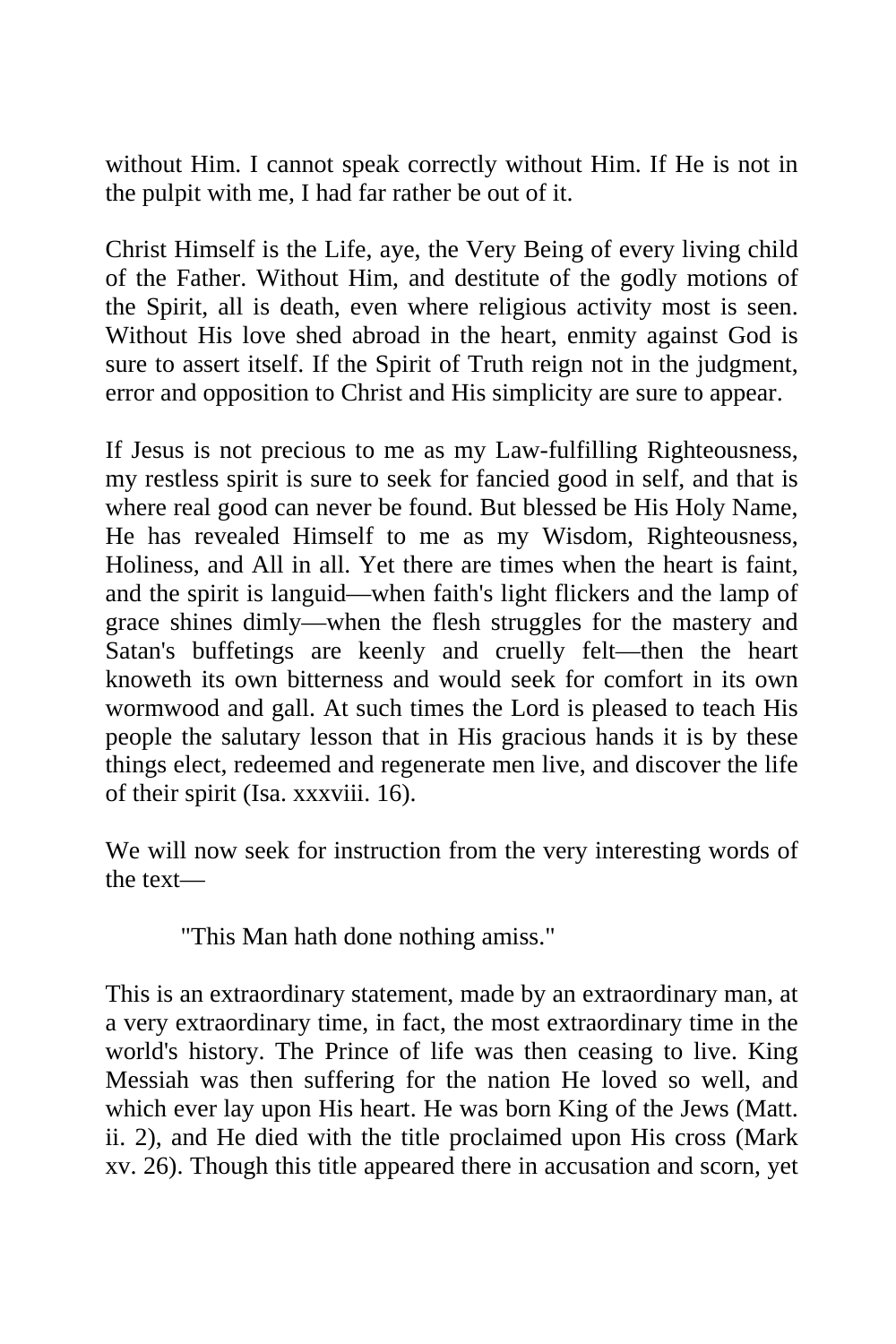all who are not aliens from the holy nation of God's election, rejoice in the experimental possession of it as written upon the fleshy tables of their heart by the Holy Ghost. These are Jews indeed—spiritual Jews: "For he is not a Jew, which is one outwardly; neither is that circumcision, which is outward in the flesh: But he is a Jew, which is one inwardly; and circumcision is that of the heart, in the spirit, and not in the letter; whose praise is not of men, but of God" (Romans ii. 28, 29). Here we learn that all are Jews in God's estimation who are spiritually circumcised. These experience a cutting off—a cutting all round—a severance from the world.

The children of God thus separated from this world of sin and death, know something of the pungent pains attending this separating work. "For the Word of God is quick and powerful, and sharper than any two-edged sword, piercing even to the dividing asunder of soul and spirit, and of the joints and marrow, and is a Discerner of the thoughts and intents of the heart" (Heb. iv. 12). The circumcising knife of divine truth separates between nature and grace—between the flesh and spirit—between that which is mine and that which is God's. Those who are thus spiritually and effectively cut off from the fleshly world and from all fleshly hopes of salvation or favour are fully entitled to say with Paul, "We are the circumcision, which worship God in the Spirit, and rejoice in Christ Jesus, and have no confidence in the flesh" (Phil. iii. 3). The Lord Jesus Christ is spiritually King of all those who are Jews inwardly, and in His own time He makes His sovereignty and authority to be known, felt and enjoyed by them. There is no want or failure in His way and work. He knows when, and He knows how, to bring His own to bow before the sceptre of His grace.

Let us scan the narrative in which our text appears. We are told that two malefactors were crucified with Jesus, one on His right, and the other on the left. Matthew and Mark inform us that the thieves who were crucified with Him reviled Him. In a remarkably short space of time one of them was brought under the power of sovereign, reigning grace. There are those who in their ignorance would limit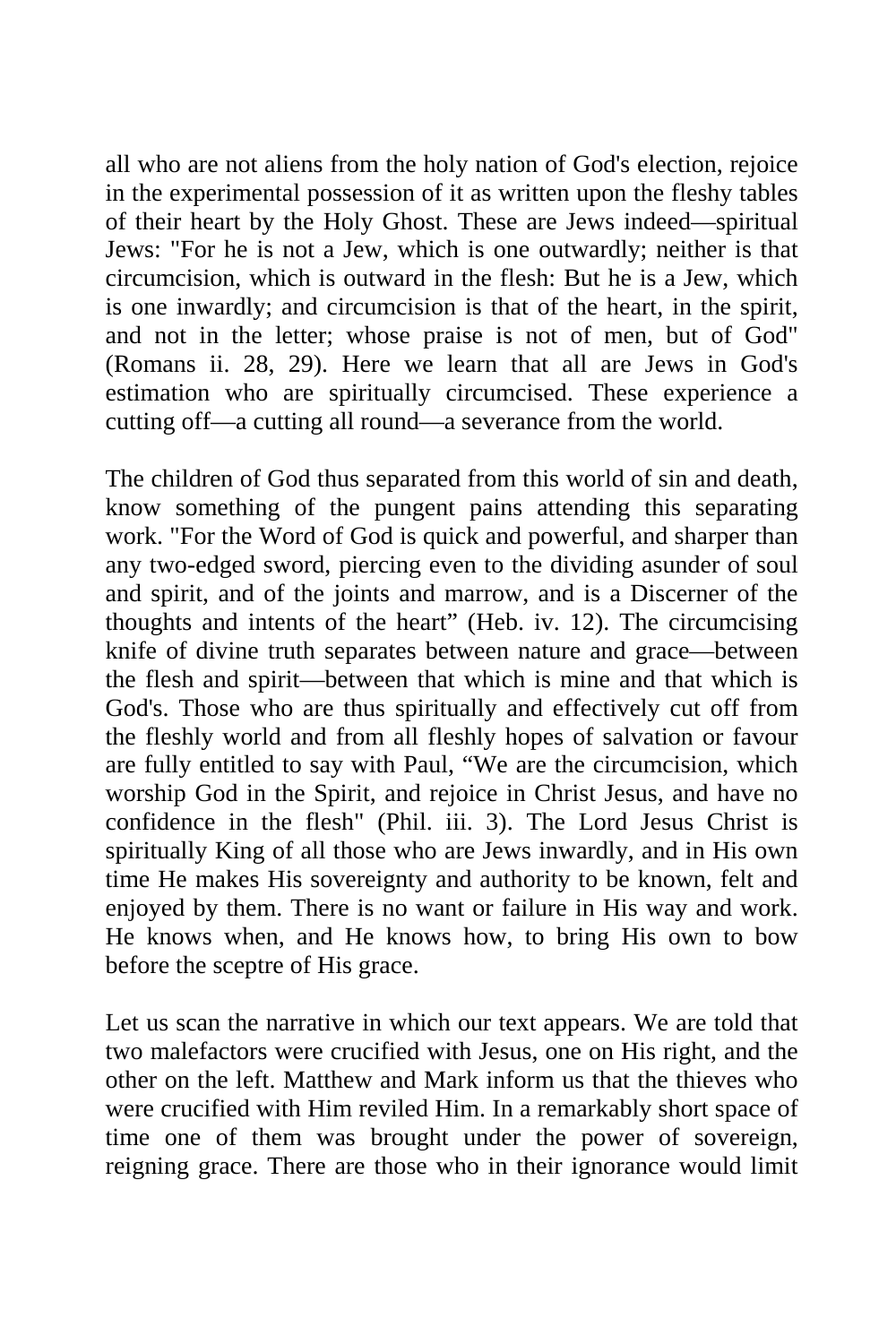the Holy One of Israel to time and means in the spiritual work of regeneration, but our God is not limited to either. When He pleases He will bring one of His children through long dreary seasons and weary wastes before the sweets of gospel liberty are enjoyed. He is also pleased to speak home life, light, love and liberty in the twinkling of an eye. Look at the three thousand upon the day of Pentecost. They assembled in the order of God's providence—Peter preached—they heard—the Spirit applied the preaching with quickening power—they cried—God experimentally saved them that selfsame day they were added to the church—the thing was done suddenly (Acts ii. *passim).* Also notice the case of the Philippian jailor. In the afternoon he was thrusting Paul and Silas into the inner prison. At night he was crying for mercy—sighing for salvation. Next morning he was a new creature in Christ Jesus, and he was conscious of the fact (Acts xvi. 23-36).

But it is not wise to make any case recorded in God's Word a standard for Him to work by. The Holy One of Israel will not be limited, and those who attempt to limit Him will know something of it sooner or later. This was the sin of ancient Israel. But God reigned and Israel rued. He will work with His own in His own way. The lambs and the sheep of His flock will be gathered into the fold according to the counsel of His own will, without the interference, help, or meddling of prophet, priest, or pastor. In the accomplishment of His designs of grace He is pleased to pass by the wise and the learned, and use the unlearned and despised among men. Bright unfoldings of divine truth beam forth from the queer and the quaint, and none but fools will ignore the lessons God teaches through the foolish. Many times I have seen the rude and the refined brought together in the order of God's providence, but the rude has shined the brighter of the two. According to the choice of Infinite Wisdom one is just as effectual as another. This is demonstrative proof that God will do His own work in His own way. He will bring the blind by a way that they know not, but which is well known to Him, and thus bless them with the enjoyment of His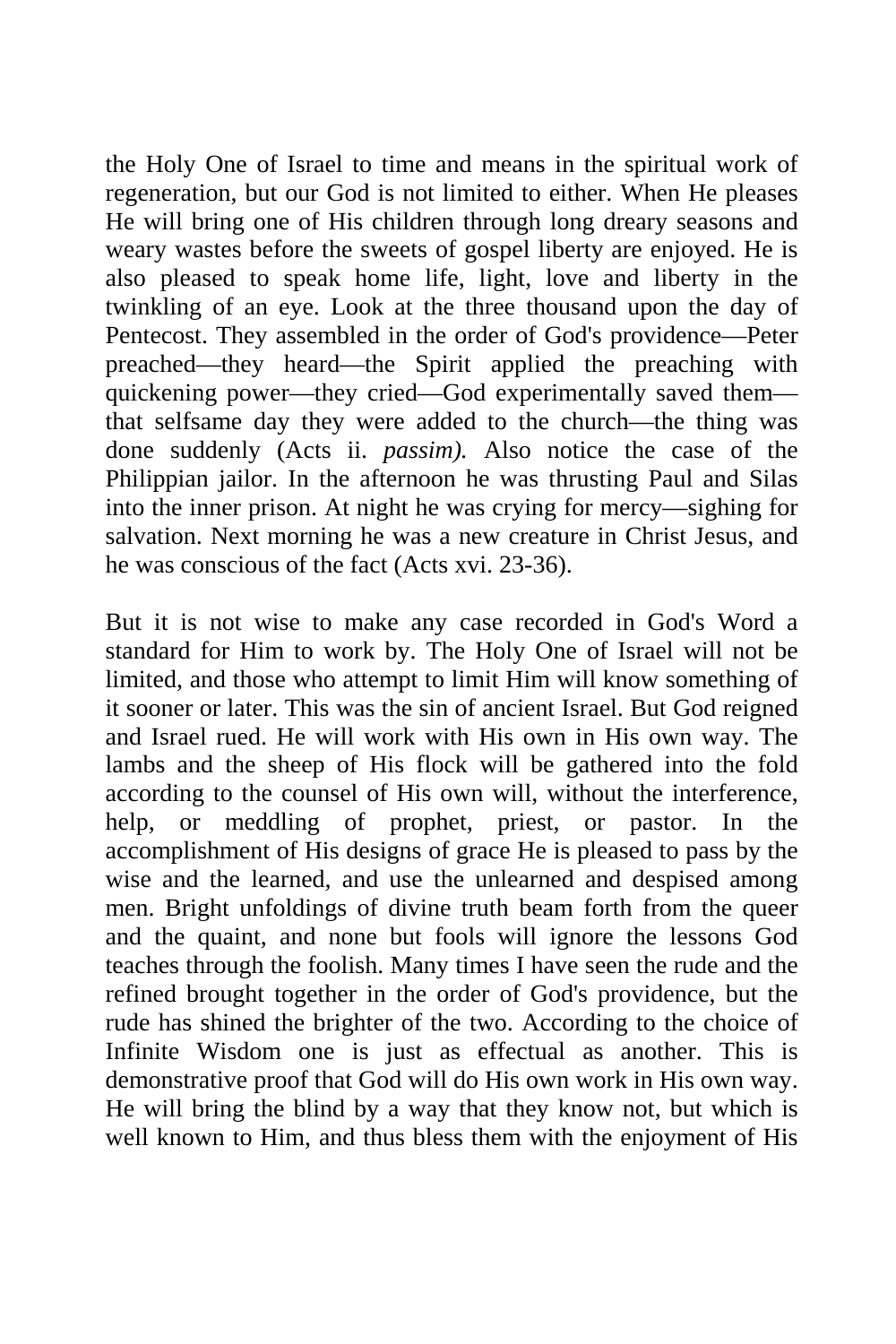covenant mercy flowing through the sufferings, sorrows, and blood of our Lord and Saviour Jesus Christ. Let us return to the narrative.

One malefactor railed on our Suffering Lord, but the other rebuked him, saying: "Dost not thou fear God, seeing thou art in the same condemnation?" That poor dying thief was well taught, far better taught than many of our present day preachers. Loved -with an everlasting love he breathed the language of love—the language of heaven. There was nothing of hell, or fire and brimstone, in his rebuke. The other thief would know all that soon enough. I have shunned the company of those whose language has savoured more of hell than heaven, while those who have been privileged to speak to me of the Surety and Sufferer, Who endured the hell which I deserved, are cherished in my memory. To me hell and damnation are terrible realities. To me heaven and salvation are covenant verities. But notice the rebuke of the elect thief—"Dost thou not fear God?" He held the truth in righteousness, for, "The fear of the Lord is the beginning of wisdom" (Ps. cxi. 10). When the fear of the Lord is implanted in the heart of a sinner, sin is hated—guilt is felt condemnation is dreaded—evil associations are shunned—salvation is sought for—grace is experienced, and glory is desired. The thief acknowledged the justice of his sentence, the sinfulness of his sin, the sinlessness of his Saviour, and then prayed—

"Lord, remember me when Thou comest into Thy Kingdom." I wish you to pay particular attention to this precious, spiritual, heavenborn prayer. Sovereignty is breathed at both ends. It commences with His title denoting authority and dominion—"Lord." This was an acknowledgment that Jesus, though a Sufferer, was a Sovereign. The thief owned Him as Lord of his person—Master of his destiny—and King of his heart. His Saviour had sole authority over him. It is a very easy matter for a smooth-tongued professor to say, "Dear Lord," or "Dearest Lord "; but it is different altogether for a broken heart and contrite spirit, weighted with the solemnities of eternity, and the glory of God, to sigh out the gracious title, "Lord." "No man can say that Jesus Christ is the Lord, but by the Holy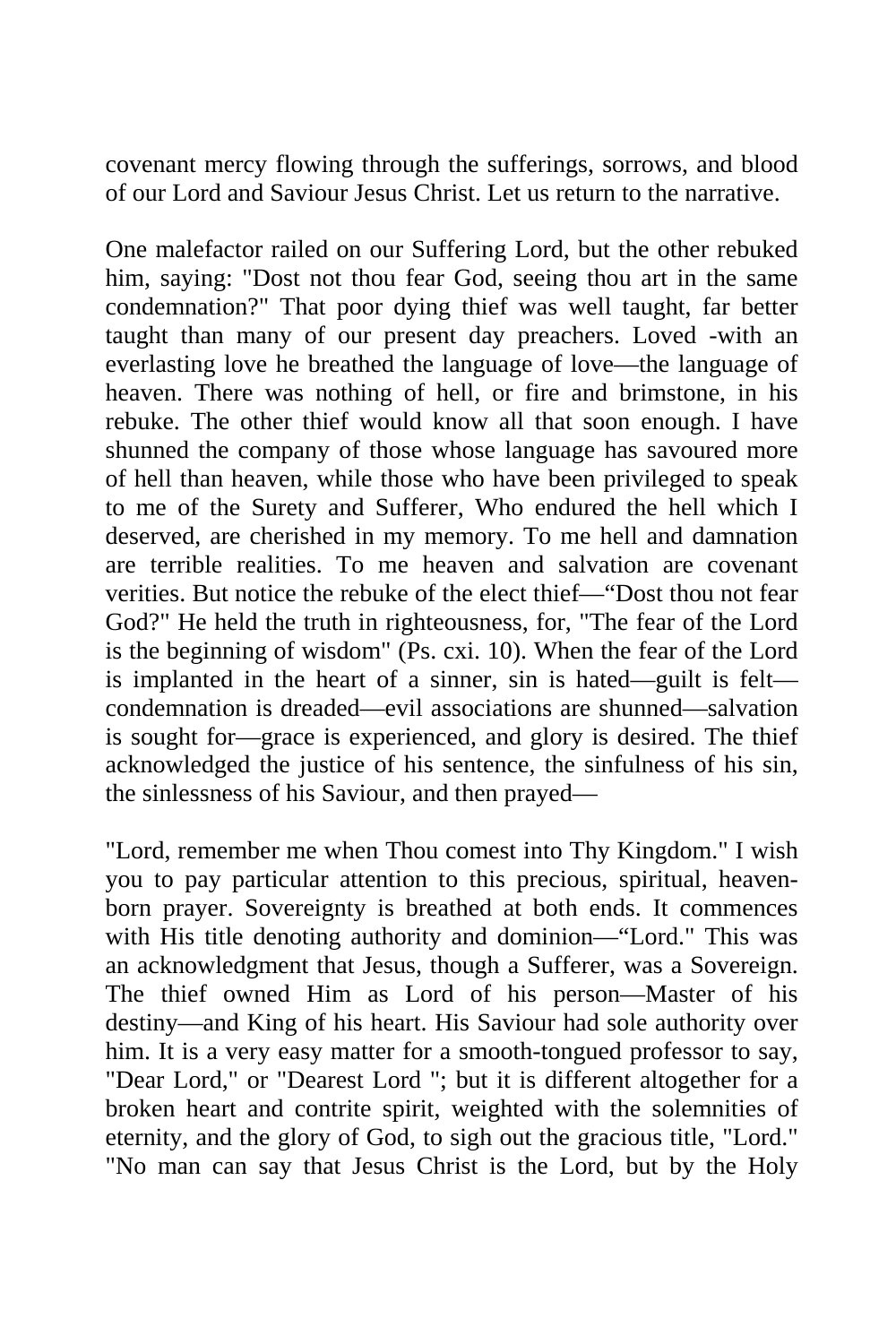Ghost" (1 Cor. xii. 3). Those whom He claims by the indwelling, witnessing and sealing of His Blessed Spirit as the redeemed of the Lord, the fruit of His soul travail, and the beloved of His heart, delight to acknowledge Him as the Lord of their works, ways and wills. At the consecration of the priests of the Mosaic dispensation the tip of the right ear, the thumb of the right hand, and the great toe of the right foot were touched with blood and oil. This signifies that all those whom Christ has made kings and priests to God by His blood, are His property and possession in will, work and way. Paul knew this when he wrote for our instruction and guidance: "Ye are not your own, for ye are bought with a price: therefore glorify God in your body, and in your spirit, which are God's" (1 Cor. vi. 19, 20). His by predestinating purpose—His by redemption purchase—His by regeneration power—His by sanctifying grace.

Do we know Him as having the sole right to the thoughts of our hearts, the looks of our eyes, the work of our hands, and the words of our lips? I do sometimes. Sometimes? Yes, for I have to say to my shame, that frequently I am forgetful and heedless of these blessed privileges. None can need the gracious attention of the Covenant Remembrancer more than I, and none has greater occasion to thank Him for it. He is ever mindful of His own. Though they are frequently forgetful of Him, He ever remembers them, and when far off from Him He will bring them near to Him by His gracious power. It is a marvellous mercy to be brought to that spot. None but God can bring us there, and when brought to His sacred feet we are willing to be just as He will have us to be, and to possess experimentally His kingdom, which is righteousness, and peace, and joy in the Holy Ghost; to know and feel that His service is perfect freedom, and to look with anticipation for the day when we shall enter into His eternal glory.

"And Jesus said unto him, Verily I say unto thee, To-day shalt thou be-with Me in Paradise." Gracious answer of our Precious Lord to one so unworthy and so vile. "Verily." Jesus meant what He said and would enforce it in the most sacred, certain and solemn manner.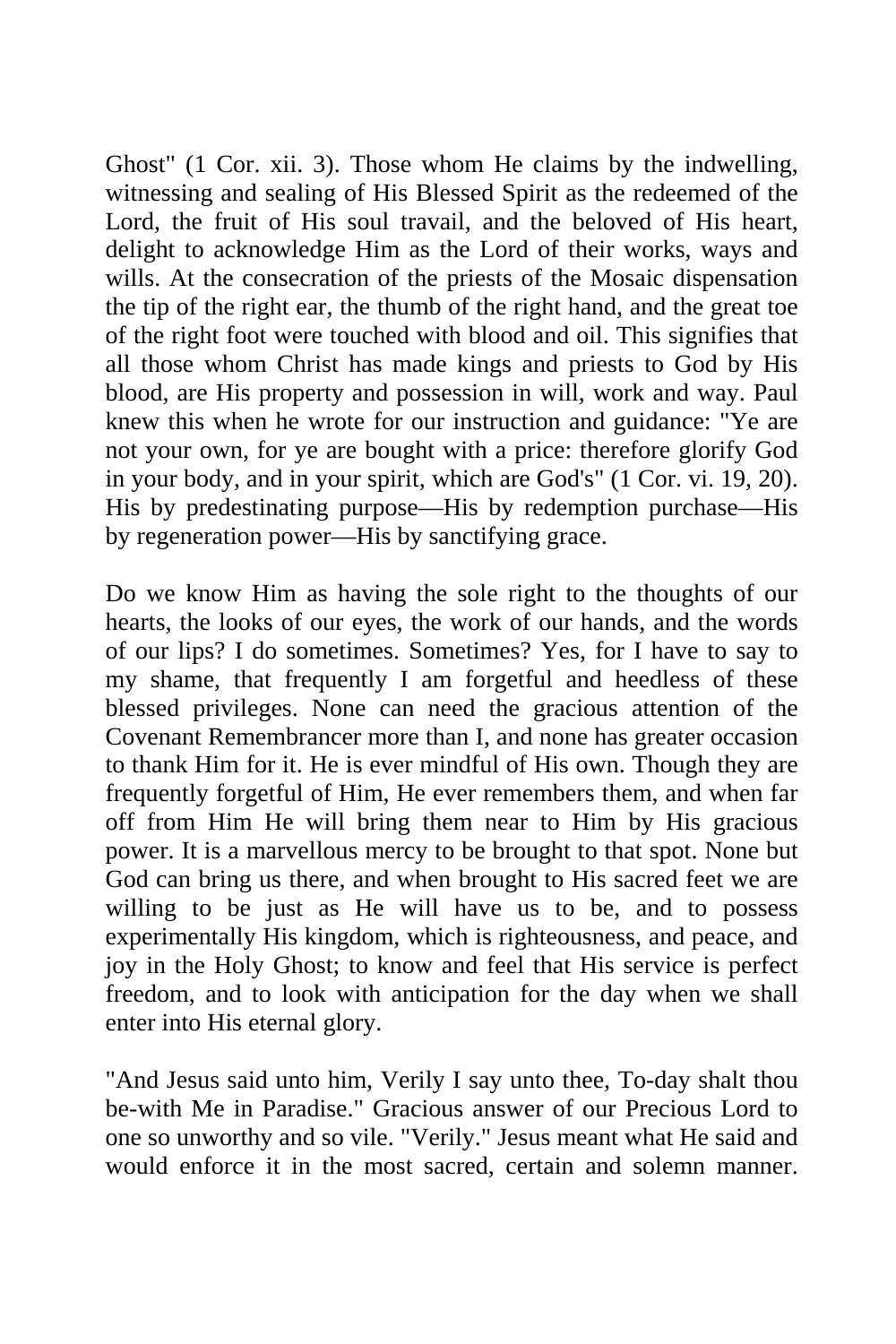Christ's "Verily" is His Amen—His word, promise, and oath. He pledged His veracity to the poor thief that he should spend a blissful eternity with Him. Here the Lord of life and glory deigned to descend to the very depths of the poor thief's sorrow and soul trouble. To that dear man's prayer Jesus had a prompt Amen. That Amen secured eternal glory to the thief. What a wonder! Grace and glory all in one day. "To-day thou shalt he with Me in Paradise." Where is Paradise? To this question a Papist would point in a downward direction. A proud and haughty free grace professor once told me that Paradise was below. I did not believe him. How could I with such a statement of Paul's experience before my eyes: "He was caught *up* into Paradise" (2 Cor. xii. 4). "The way of life is above to the wise, that he may depart from hell beneath" (Prov. xv. 24). The thief, loved with an everlasting love, saved with an everlasting salvation, clothed in everlasting righteousness, an heir of everlasting bliss, was carried upon the bosom of Incarnate Compassion to the heights of everlasting glory. We will now look at the text. It is a glorious one. Look at it—

"*This Man hath done nothing amiss."*

It is wonderful! We will notice it thus— I. "THIS MAN." II. "NOTHING AMISS."

I. "THIS MAN." There never was one to compete with Him in heaven or in earth. On earth all are fools who essay to do so. I love to dwell upon the Godhead of our blessed Lord and Saviour Jesus Christ. This is hated and despised by thousands who have sworn that they believe it. Disprove the Godhead of Jesus and you prove Him to be the greatest impostor that ever disgraced the pages of history. But, blessed be His Holy Name, He reveals Himself to every pardoned sinner as the Glorious, Great I AM. To David and Isaiah He revealed Himself as the Mighty God (Ps. 1. 1; Isa. ix. 6). Matthew knew Him as "Emmanuel, God with us" (Matt. i. 23). Paul delighted in Him as "over all, God blessed for ever," and as "the Great God,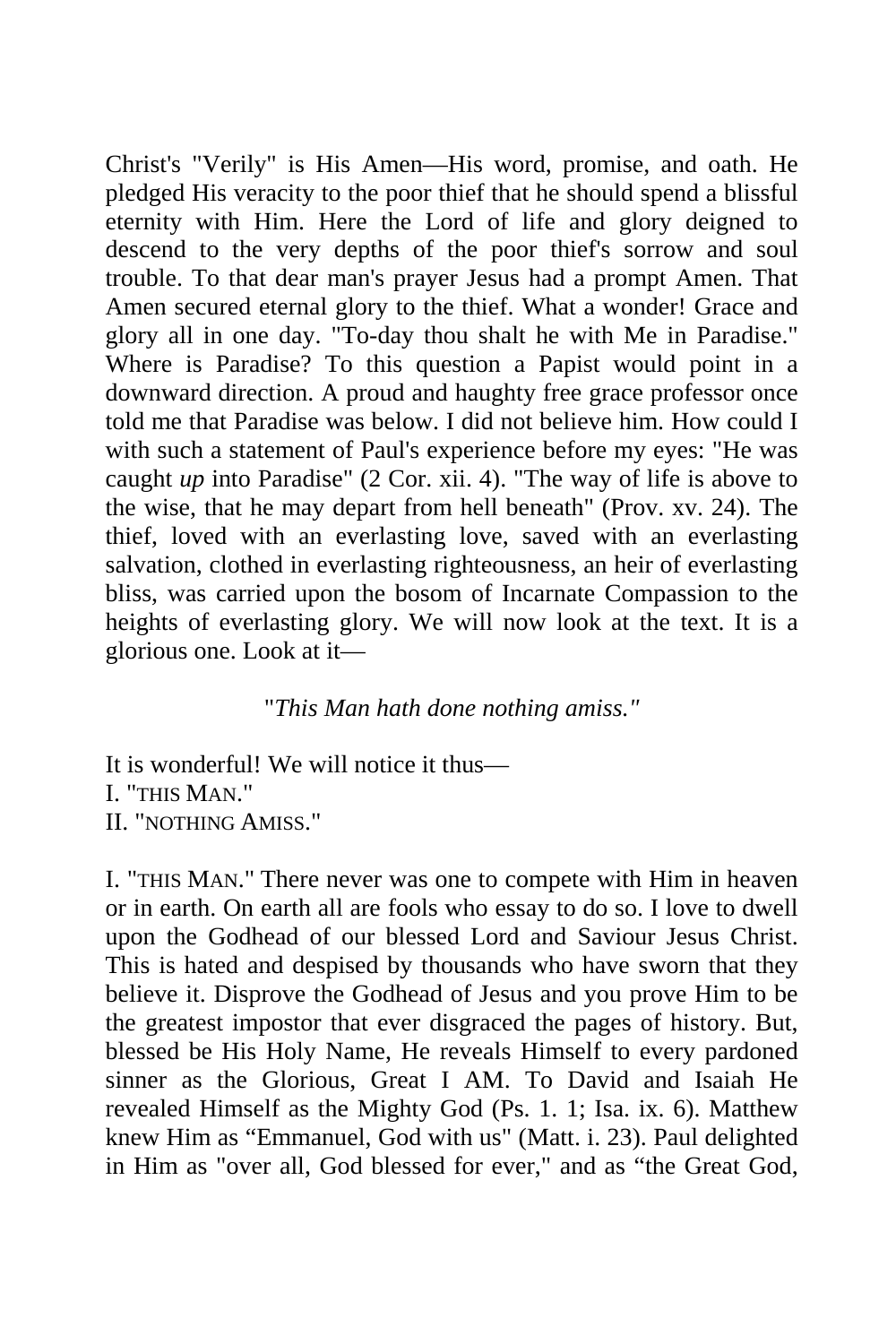and our Saviour Jesus Christ" (Rom. ix. 5; Titus ii. 13). He is God with the Father from eternity to eternity. Perfect God—Perfect Man. Why Perfect God and Perfect man? The necessity for this appears to a spiritual mind. Elect man must be saved; but that could not be, but through obedience and suffering, Now God cannot suffer, and there is none superior to Him for Him to obey. Man cannot give the satisfaction required. But here we have One Who is God and Man in one Person. Man to suffer, God to satisfy. As the God-Man-Mediator, He eagerly and perfectly obeyed His Father's law—He willingly endured its dread death penalty—He voluntarily yielded satisfactory suffering to outraged justice, and all for those in eternal oneness with Him. As the Head He received the members to Himself in the eternal covenant to supply them with all needful good, to succour them in all their temptations, and to sympathise with them in all their sufferings. As the Husband of His Bride He paid all her debts, and everlastingly removed all her deformities. Identified with Him before the worlds were framed, the Church was redeemed by Him in time, and will reign with Him in His eternal glory.

Our Lord Jesus Christ was Very God—God blessed for ever—the Mighty God—the Great God, the Only Wise God. Yet, for us elect men and for our salvation, was made Man. Of a reasonable soul and human flesh subsisting. He ate, drank, sorrowed, sighed, suffered and died. Joseph Hart quaintly, yet blessedly, sounds forth His praise—

> "A Man there is, a real Man, With wounds still gaping wide, From which rich streams of blood once ran, In hands, and feet, and side.

"This Wondrous Man, of whom we tell, Is true Almighty God; He bought our souls from death and hell; The price, His own heart's blood.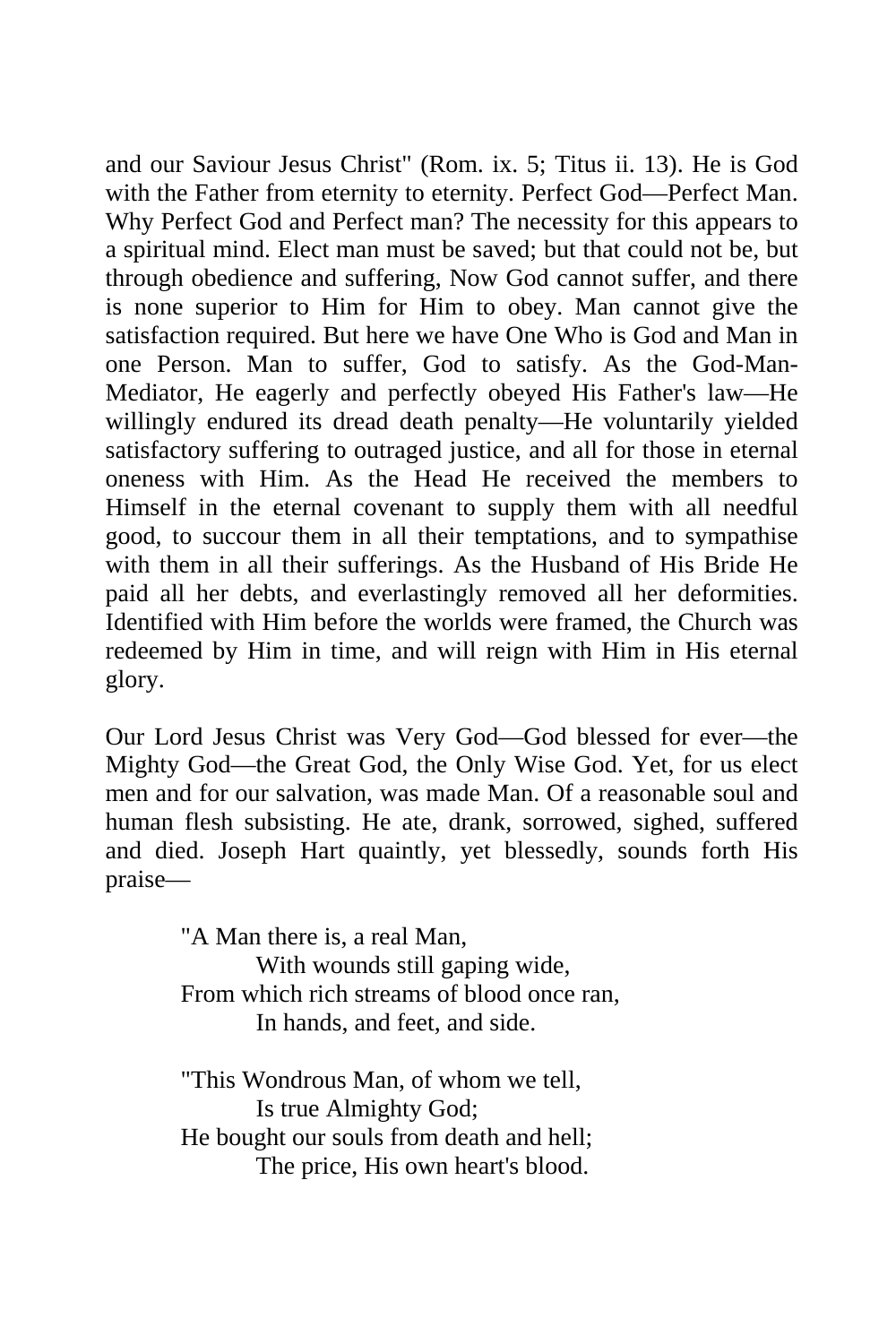"That human heart He still retains Tho' throned in highest bliss;' He feels each tempted member's pains; For our affliction's His."

He was a perfect Man in a world of imperfection—a Man of sorrows from Bethlehem's manger to Calvary's cross—a suffering Man from the virgin womb of Mary to the virgin tomb of Joseph of Arimathea—a Man tempted in all points, like as we are, yet without sin. There was no sin *in* Him at any time, yet sin was His by imputation. He knew not sin by impartation or infusion; but the whole accumulated sin of the election of grace was laid by the Father upon Him, and borne by Him into the land of eternal forgetfulness. Did you ever feelingly and intelligently enjoy that sweet outpouring of Hezekiah's heart—"Thou hast cast all my sins behind Thy back" (Isa.xxxviii. 17)? Where is God's back? You cannot tell. Neither can you tell where are the sins of His people. As the smiles of His face, and the light of His countenance beam upon His eternally-loved children, infinite space exists between them and their sins. Endless distance lies between the sin-burdened and the penal consequences of their transgressions. The Sin-bearing Surety, having dealt judicially with every question of sin for His people, "the iniquity of Israel shall be sought for, and there shall be none; and the sins of Judah, *but* they shall not be found" (Jer. 1. 20).

It is most blessed when the Holy Spirit exercises the heart with hallowed contemplations on the true and proper manhood of Christ. Look at this—

> "As Man, a Man of sorrows, Thou Hast suffered every human woe, And thus enthroned in glory now, Canst pity all Thy saints below."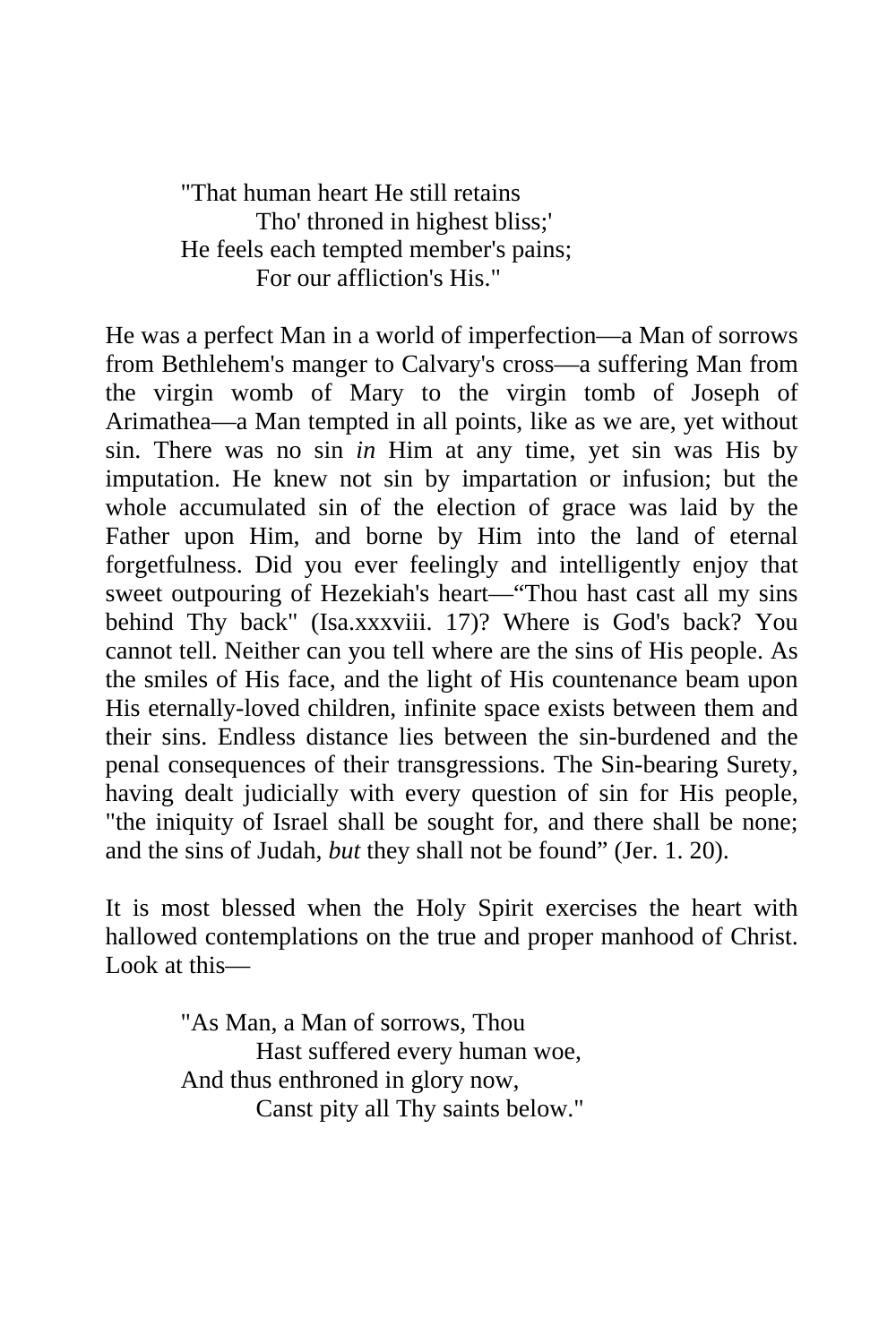In the days of His flesh, when He was brought into the straits and trials of His people, He learned obedience by the things which He suffered, and being made perfect—ripe in fellow-feeling with His exercised members—"He became the Author of eternal salvation unto all them that obey Him" (Heb. v. 7-9).

He is not only revealed to us as Man in the New Testament, but we see Him appearing in human form in different periods of Old Testament history. He appeared as such most blessedly and opportunely to Jacob when he fled from the face of his enraged brother *Esau.* Turn to Gen. xxxii. 24: "And Jacob was left alone." True religion blooms in private. Hypocrisy flourishes in public. "Jacob was left alone, and there wrestled a Man with Him until the breaking of the day." Always pay strict attention to the exact phraseology of Holy Scripture. "There wrestled a Man with Him." We hear much of wrestling Jacob, but we rarely hear of WRESTLING JESUS. Here we see the Covenant Angel first in this experimental contention—the Holy Ghost revealing the Man commencing the conflict—not Jacob.

> "No sinner can be beforehand with Thee, Thy grace is almighty, preventing, and free."

Paul knew this when he said: "I follow after, ii that I may apprehend that for which also I am apprehended of Christ Jesus" (Phil. iii. 12). The living child of God objects not to the fact, but rather delights in it. The Holy Ghost has arrested and taken possession of his heart and understanding for the reign of its sole Owner, Jesus Christ.

The Man touched Jacob's thigh, which was immediately out of joint. The sinner, who is ignorant of this disjointing process, will know nothing of that strength which the Covenant Wrestler alone imparts. The Man said, "Let me go, for the day breaketh." Jacob answered: "I will not let Thee go, except Thou bless me." This was the very simplicity of faith. Had the Man left him with his dislocated thigh, to the ground he must have fallen. Spiritual importunity is rewarded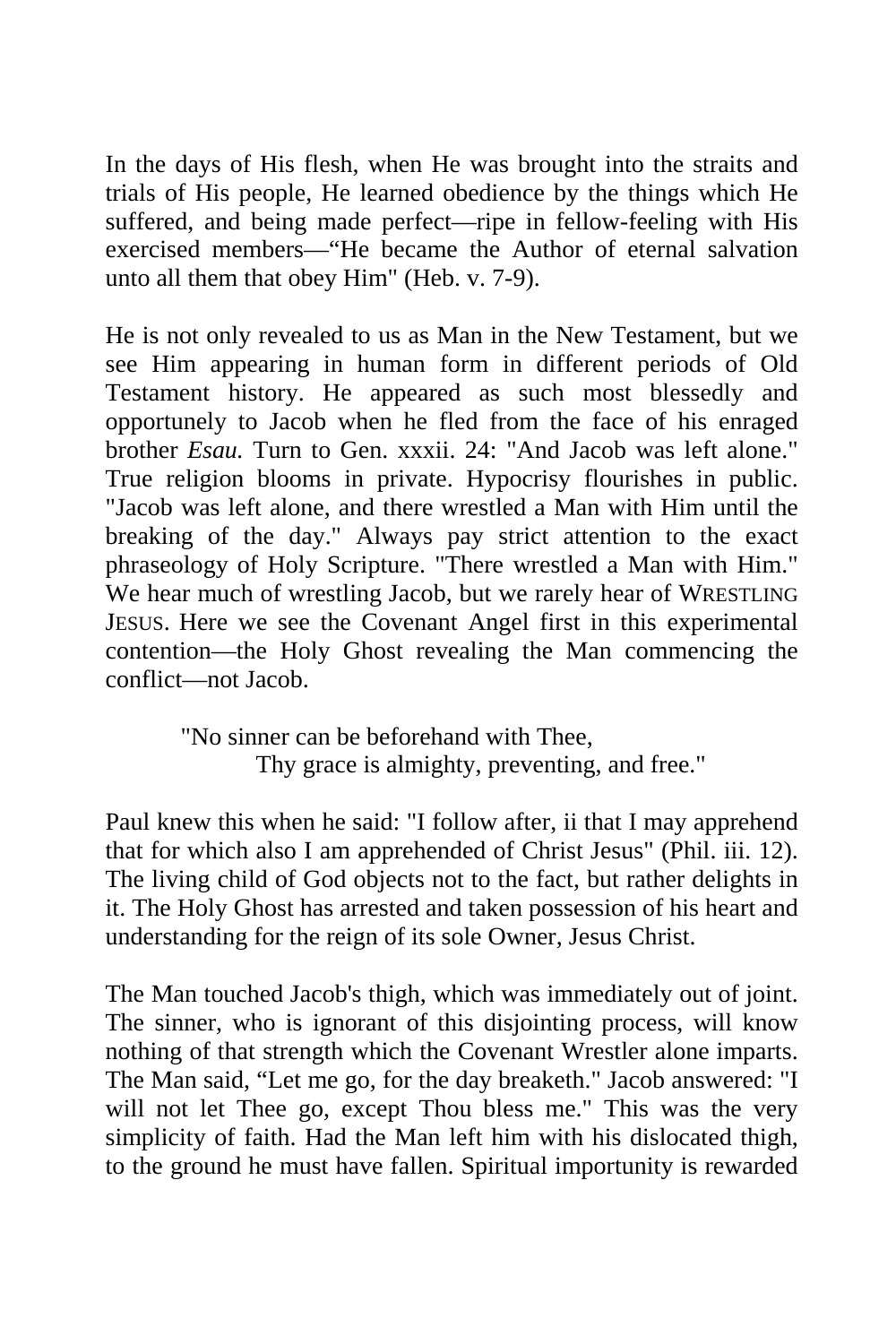with spiritual power. Jacob pleads. In the Man's strength he prevails. His name is no longer Jacob, but Israel. He is a prince with God. "And He blessed him there." The scene is precious. Jacob was blessed in that glorious Man before all worlds, and the Man, faithful to His .charge, was there to bless Jacob with all needful grace, and to perfect His strength in Jacob's weakness. It is tranquilizing to the spirit to know by .divine persuasion that every blessing we enjoy is ours without fail in the appointed time by the faithfulness .of the Covenant Communicator.

This Glorious Man appeared most gloriously to faint-hearted Manoah and his courageous wife, as recorded in Judges xiii. He appeared to the woman and narrated to her the circumstances which would attend the birth of her son Samson. She hastened to communicate to her husband the cheering intelligence. Manoah prayed. The Man again appeared with further heavenly revelations. Manoah offered a burnt offering to Him who had given His Name as Secret—Wonderful. The Man departed, but not before He had left the indelible impression upon Manoah's mind that He was the God of Heaven—the Revealer of covenant secrets. At the sight of these wonderful transactions, Manoah thought death would certainly ensue; but his faithful wife was equal to the occasion, and buoyed up his fearing spirit with the assurance of God's unfailing care and solicitude. It is no mean mercy for God to give to a poor unworthy sinner a wife who is heir together with him of the grace of life. The Visitor who appeared so graciously to Jacob and Manoah was none other than the Man of JEHOVAH'S right hand, the Son of man, whom He made strong for His own glory, and the everlasting salvation of His people (Ps. lxxx. 17).

This Gracious Man reveals Himself so gracious in Proverbs xviii. 24: "A Man that hath friends must show Himself friendly." He is the Man Who shows Himself friendly to all the friends associated with Him in covenant before the foundation of the world. This is He of whom Isaiah wrote so blessedly: "A Man shall be as a hiding-place from the wind, and a covert from the tempest; as rivers of water in a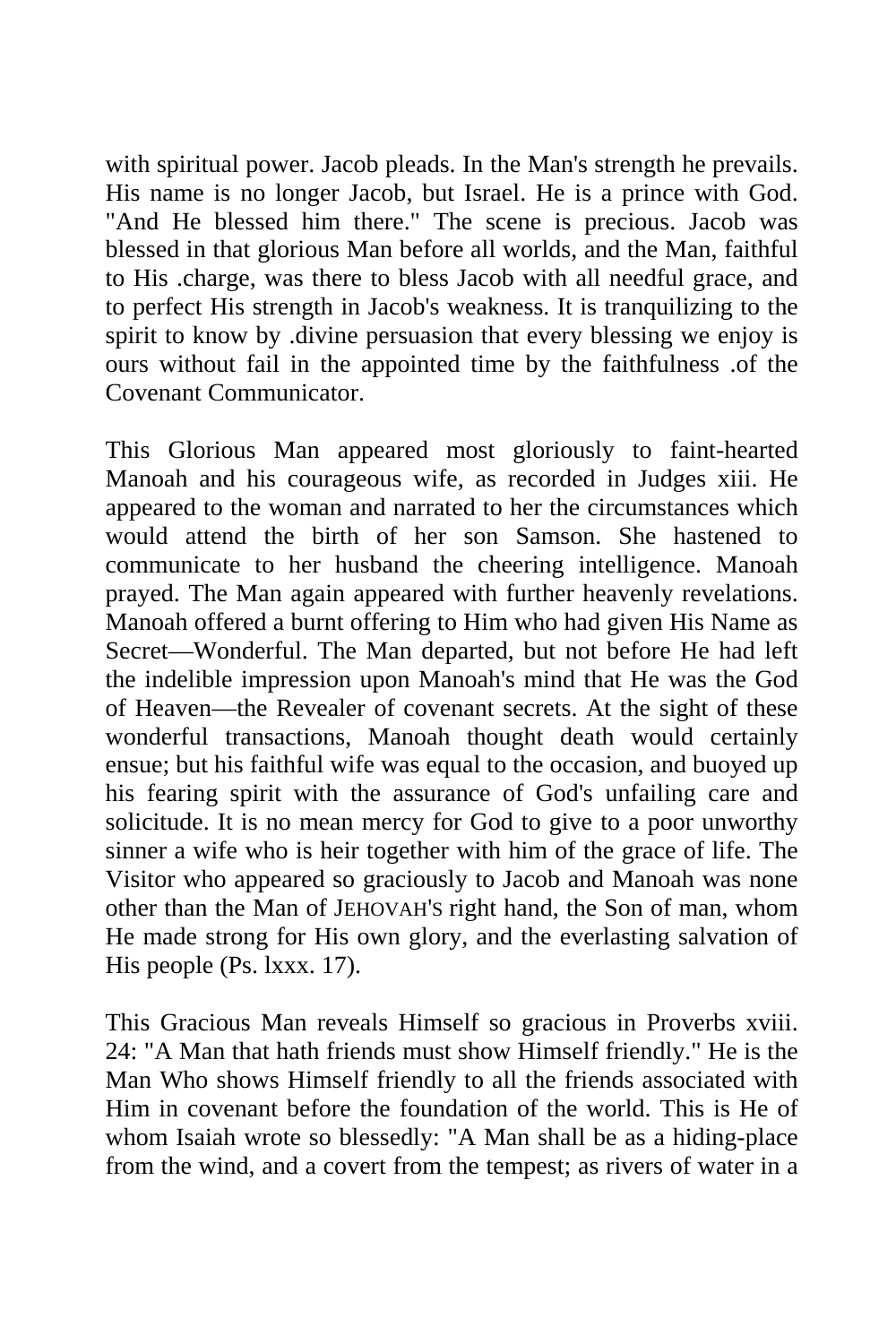dry place, as the shadow of a great rock in a weary land." He Whose heart was broken in Gethsemane, and on Calvary, is the only Hope and Hiding-place for miserable and mourning sinners. But in the New Testament we see this Man a living, loving reality. A Tempted Man in the wilderness for all His tempted ones. A Weary Man at Sychar to give sweet repose and refreshment to one whom He had made weary with the burden of her sins. A Suffering Man through life to solace all His suffering brethren. A Dying Man redeeming sinners dead in trespasses and sins. "A Broken-hearted Saviour suits well a brokenhearted sinner." He finds no place in the affections of whole-hearted sinners. Trace His pathway all along the history recorded of Him in the inspired Word, and there you see Him, a Man suffering, sorrowing, dying. Still further, we see Him rising from the dead—ascended to Heaven's highest glory. There He ever lives to make intercession for transgressors. We now notice—

II. "NOTHING AMISS." This can be said of none but Jesus. The dying thief gave a glorious testimony to the spotless obedience of our Lord and Saviour Jesus Christ—the glorious righteousness which makes the sinner just. "This Man hath done nothing amiss." This flows of necessity from His nature, for *\*'* He was holy, harmless, undefiled, separate from sinners" (Heb. vii. 26). "In Him is no sin" (1 John iii. 5). This lies hidden in the very recesses of His being; for "He knew no sin" (2 Cor. v. 21). His whole life declares "He did no sin" (1 Peter ii. 22). Yes, His life was unblameable and unreproveable spotless holiness—unsullied righteousness. He thought nothing amiss—He said nothing amiss—He did nothing amiss. He was ever liberal without extravagance. He was purely economical without parsimony. He was no meddler, yet ever attentive to the work His Father gave Him to do. He was not a busybody, yet always about His Father's business. The first Adam failed in yielding obedience to his God, and ruined all his posterity. The Last Adam succeeded in all He undertook as the Surety of the covenant, and saved the whole election of grace with an everlasting salvation. He wrought out a righteousness commensurate with all the requirements of God's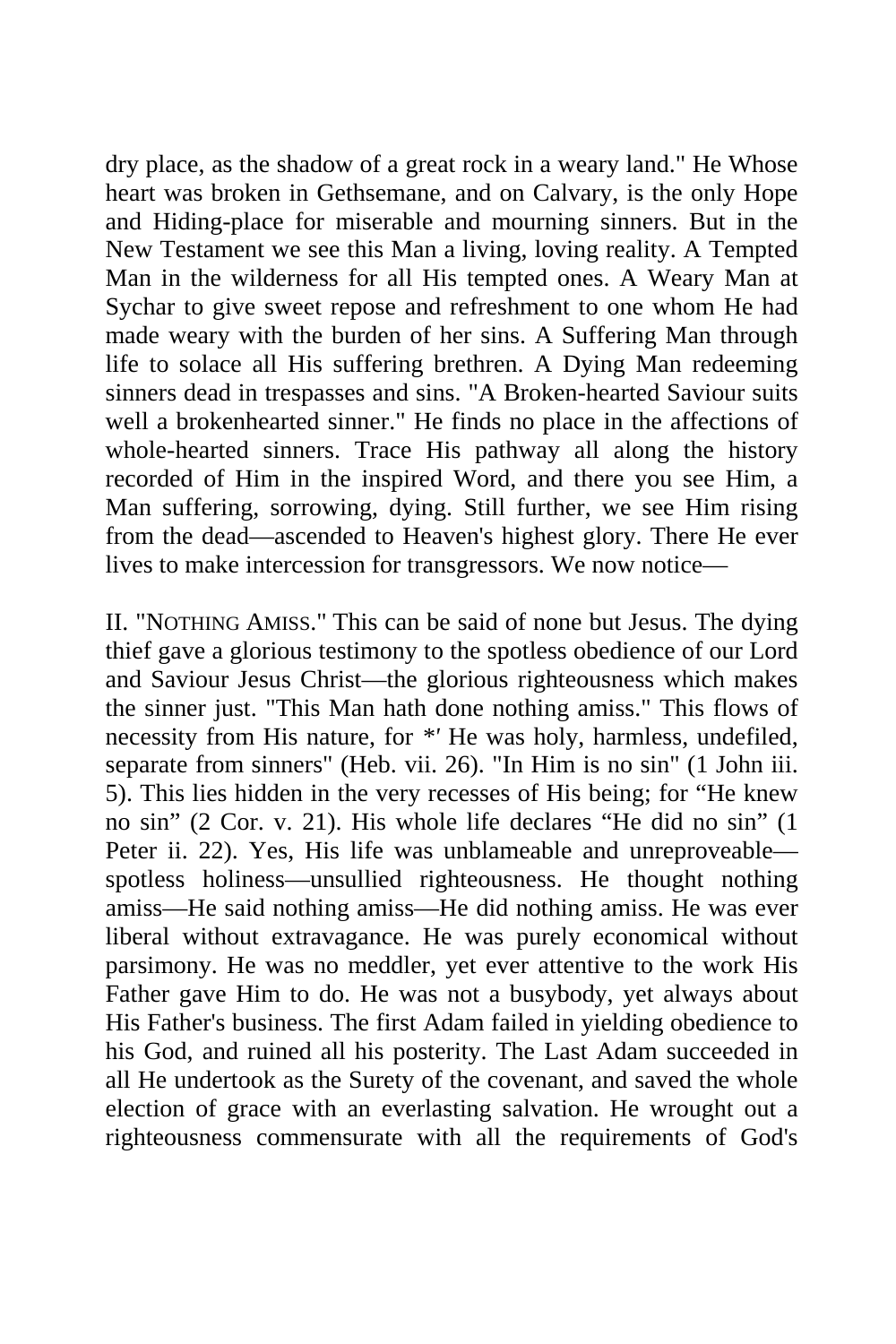righteous law, and thus secured the eternal justification of all the loved ones of His heart.

All Heaven, earth and hell bear witness to the impeccable purity and sinless obedience of Jesus. The devil styled Him "the Holy One of God" (Luke iv. 34), and concerning his subtle approaches to, and violent assaults upon Him, He could say, undauntedly: "The prince of this world cometh, and hath nothing in Me" (John xiv. 30). There was nothing in the sinless Jesus for Satan to work upon. No weakness for hell to overcome. Pilate, His vacillating and unjust judge, gave testimony concerning Him, saying: "I find no fault in Him" (John xix. 6). The centurion who conducted His execution, cried: "Certainly this was a Righteous Man" (Luke xxiii. 47). Universal nature declared that He was righteous in all His ways, and holy in all His works. In the thief's testimony we behold "the righteousness of God, which is by faith of Jesus Christ, unto all and upon all them that believe" (Rom. iii. 22). The righteousness is Christ's. The faith is Christ's. He makes Himself and all that He has, as the Mediator of the covenant, over unto us. The faith of the Head is the faith of His members.

> "And lest the shadow of a spot Should on my soul be found, He took the robe the Saviour wrought And wrapp'd it all around."

The Psalmist delighted himself in this righteousness, saying: "I will make mention of Thy righteousness, even of Thine only" (Ps. lxxi. 16). Feeling his deadness, he cried: "Quicken me in Thy righteousness" (Ps. cxix. 40). Lamenting the silence of God, he replied: "Answer me in Thy righteousness" (Ps. cxliii. 1). Harassed in his pathway, he prayed: "Lead me, O Lord, in Thy righteousness" (Ps. v. 8). Bound in spiritual captivity, he groaned: "Deliver me in Thy righteousness" (Ps. xxxi. 1). In this righteousness he would be judged (Ps.xxxv.24), and in it he would stand before God everlastingly justified. On the ground of His perfect obedience Jesus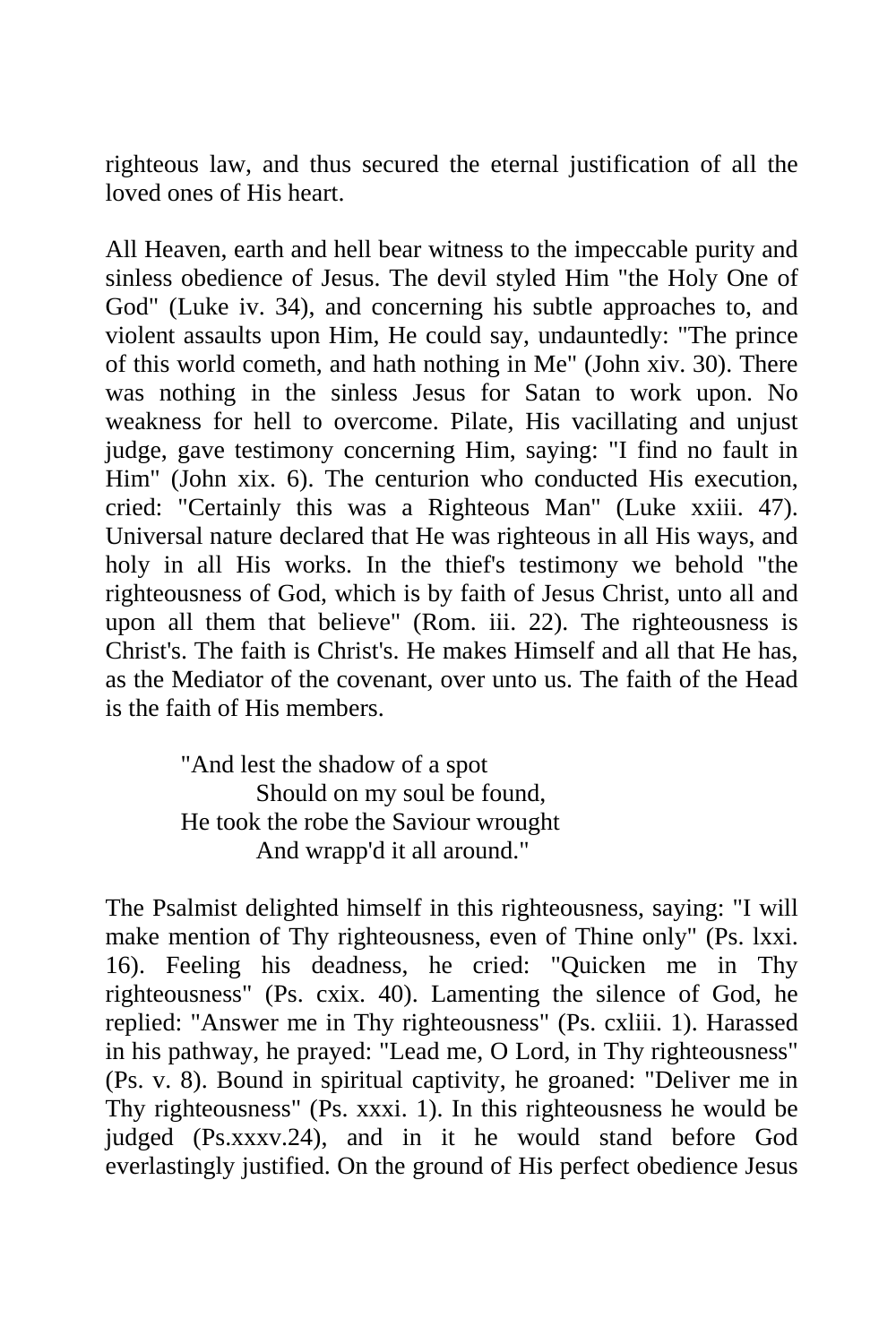is the Righteousness of God to His people, and they are the Righteousness of God in Him (2 Cor. v. 21). Paul's creed and confidence is clearly given in 1 Cor. i. 30: "But of Him are ye in Christ Jesus, Who of God is made unto us Wisdom, and Righteousness, and Sanctification, and Redemption." As He appears now in the heights of glory, so we appear in Him. Is He righteous? We are righteous in Him. Is He holy? We are holy in Him. Perfect. Complete. Because of the purity of His life, and the perfection of His obedience, His Name is "THE LORD OUR RIGHTEOUSNESS" (Jer. xxiii.6). Because of the relationship existing between Him and the church, "this is the name wherewith she shall be called—THE LORD OUR RIGHTEOUSNESS" (Jer. xxxiii. 16).

The precious testimony of the thief concerning Christ is true of all found in Him. The world may defame—conscience may accuse and Satan may distress with his fiery darts, but the Eternal Justifier will never cease to behold them in the Son of His love as having "done nothing amiss," and will cheer them with His own good words of promise: "No weapon that is formed against thee shall prosper; and every tongue that shall rise against thee in judgment thou shalt condemn. This is the heritage of the servants of the LORD, and their righteousness is of Me, saith the Lord" (Isa. liv. 17).

Happy are the people who are in such a case, who, in their own estimation, are sinners vile and base; but, in the estimation of their Covenant God and Father, are free from sin—without fault—whiter than snow—"Nothing amiss."

THOMAS BRADBURY.

Grove Chapel, Camberwell, *March,* 1902.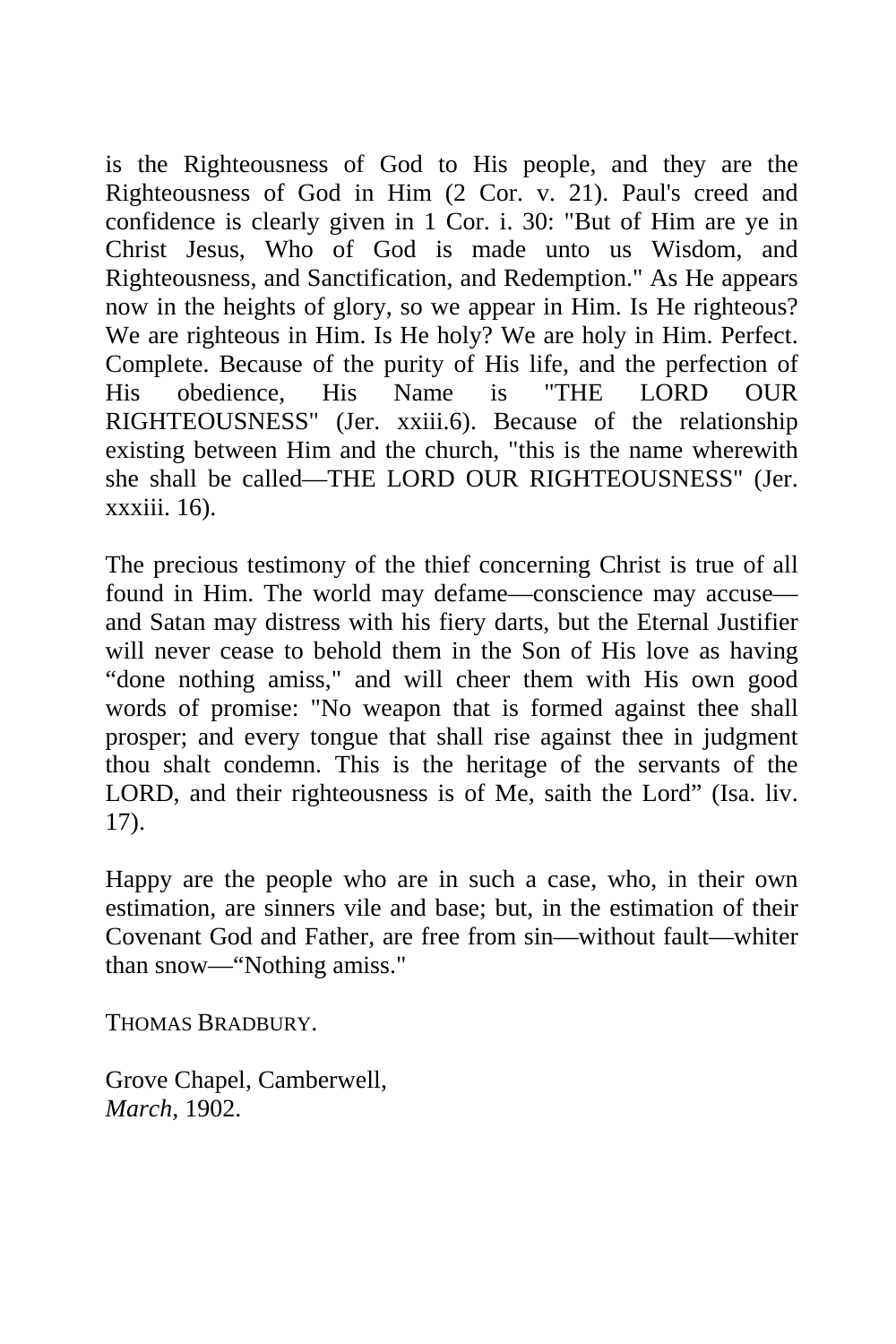## "I Know."

"J *know thy works: behold, I have set before thee an open door, and no man can shut it: for thou hast a little strength, and hast kept My word, and hast not denied My Name."*  $\equiv$ Rev. iii. 8.

I remember hearing, long years ago, in the days of my youth, from the lips of one now safe in his Father's house above, and for ever freed from the fierce temptations and spiritual bewilderments which then distressed him, the precious words found in chap. xix. 10: "the testimony of Jesus is the spirit of prophesy." They produced a lasting and salutary impression upon my mind, by which I have been led to seek for Jesus and His precious testimony in every part of God's Blessed Book. Glory be to His Holy Name, I have not been left to seek in vain, but have been caused to confess with adoring gratitude, "I have found Him of Whom Moses in the law, and the prophets, did write, Jesus of Nazareth." Yes, "I have found Him Whom my soul loveth."

In this part of the inspired writings He is revealed in a variety of glorious and gracious characters; hence it is styled, "THE REVELATION OF JESUS CHRIST." This signifies the lifting up, the drawing aside, or, the taking away of the veil of ignorance, error and superstition, and in the light of God discovering the beauties, excellencies, grace, salvation and Person of Emmanuel. Our God thus makes Himself known to His loved ones in the most unlikely places, and by means surprising and unthought of by mortal minds. He passes by the great ones of the earth, whose massive brains are ever restless for earth's empty and perishing distinctions, and who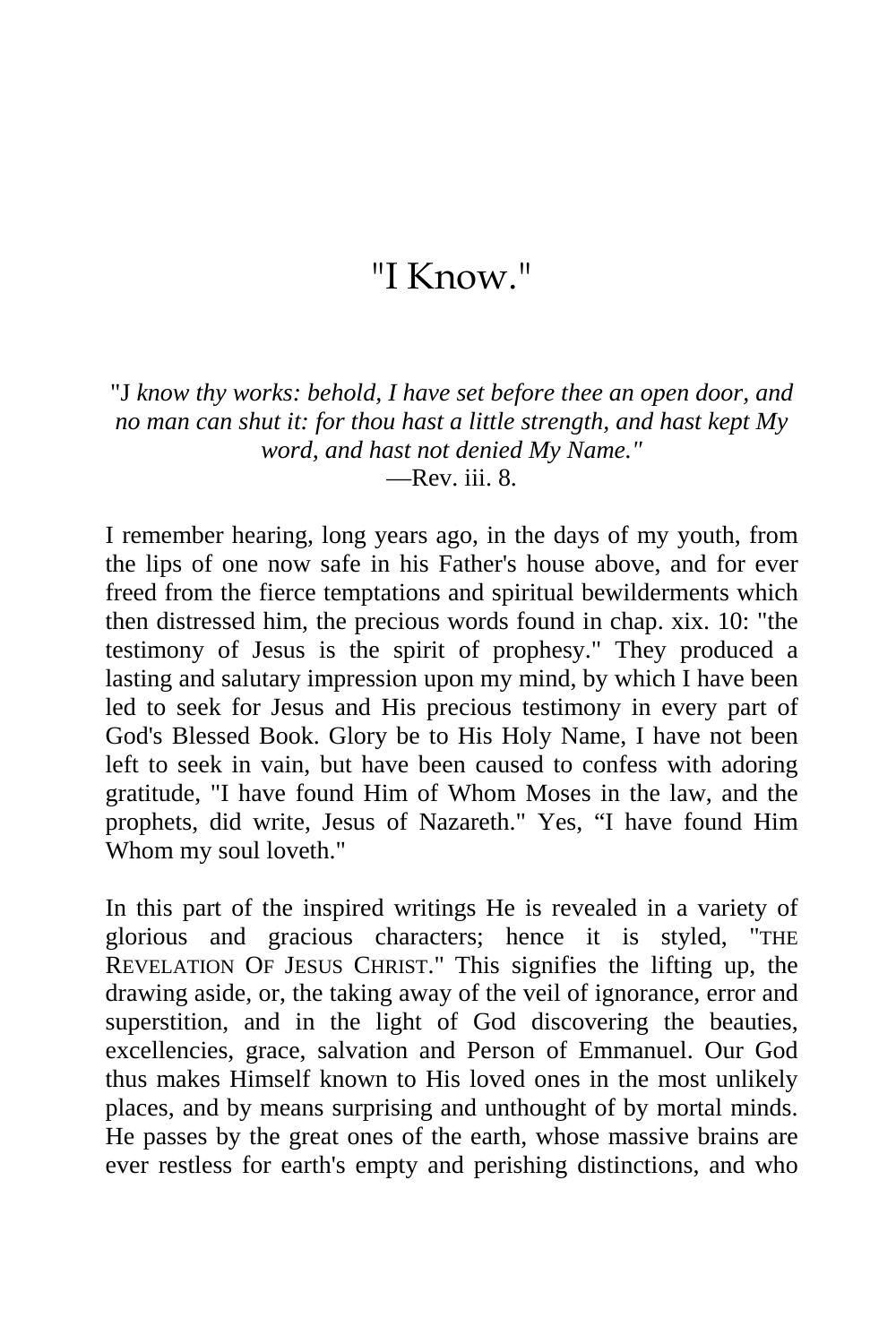fill the world with discord and discomfort simply to gratify their ambitious designs. These may make their, mark in a world which will perish like themselves, but they make no mark in heaven except that which must call forth JEHOVAH'S wrath and indignation. This solemn and searching truth we learn from the lips of Incarnate Wisdom as recorded in Matt. xi. 25-27, "At that time Jesus answered and said, I thank Thee, O Father, Lord of heaven and earth, because Thou hast hid these things from the wise and prudent, and hast revealed them unto babes. Even so, Father: for so it seemed good in Thy sight. All things are delivered unto Me of My Father: and no man knoweth the Son, but the Father, neither knoweth any man the Father, save the Son, and he to whomsoever the Son will reveal Him."

It is galling to the pride of clean handed Pharisees to hear of a God of infinite purity passing them by, and conveying to the guilty, the abandoned, and the lost, the purity of His Christ, the pardon of their sins, and the peace of His covenant. This is beautifully seen in the conduct of God's Christ when He turned His back upon the temple and its punctilious washers of tables, and cups, and sought the society of an alien from all such, who had left a devil in her house that day (Matt. xv. 21). His grace is exquisite as discovered in His gracious request to drink from a pitcher fouled with the lips of an outcast adulteress at Jacob's lonely well. In all this the eye of Godwrought faith sees and admires the abounding of God's sovereign grace over the abounding of His people's sins, Infinite Purity is seen communicating life and salvation to filthy sinners, yet contracting no defilement, but imparting to them His own purity and perfection. He hides Himself from the proud pietist—He shuns the pulpit, the pew and the priestly palace—He leaves destitute of His grace the ceremony and the sacrament—He beggars and baffles the prater of pious platitudes, while He visits the garret, the gutter, and the abodes of affliction, and cheers the longing soul with sweet messages of His love and reviving inspirations of His life. The great, the mighty, the intellectual, the wise men of the world, knew not the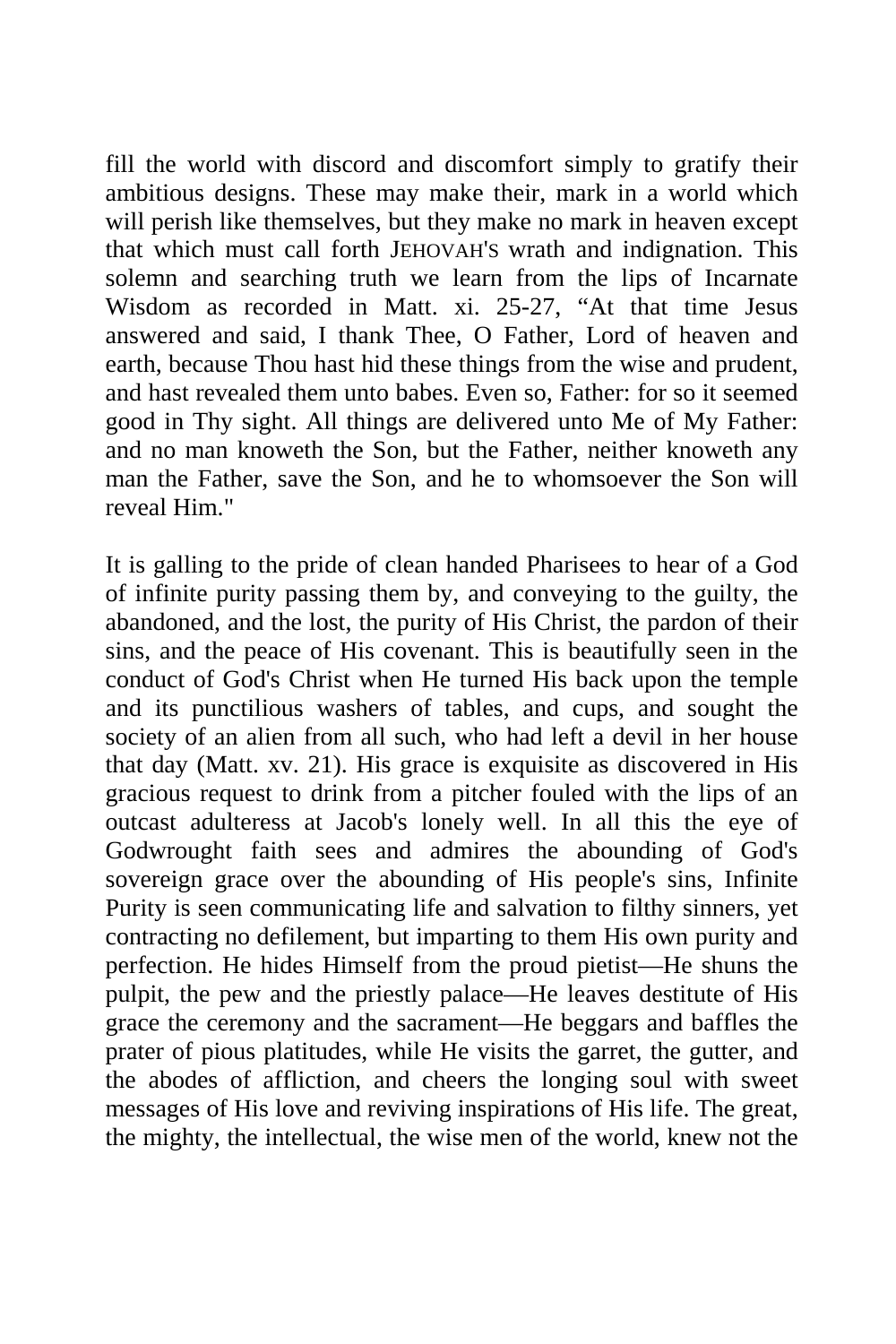Lord of glory, or they would not have crucified Him (i Cor. ii. 8). A sovereign God makes all things subserve the purpose of His grace.

> "Great was the myst'ry, truly great, That hell's designs should hell defeat; But here Eternal Wisdom shines, For Satan works what God designs."

But, why speak I thus? Because I would lead you in the Spirit to notice and admire with me the loving attention of our blessed Lord and Saviour, which was not spent upon the magnificent temple at Jerusalem, nor upon the pompous schools of philosophy in Greece or Rome. O no! The choice of Jesus was the illiterate, not the intellectual—the foolish, not the wise—the weak, not the mighty the base, not the noble—the despised, not the *elite.* Not to the great and grand in this world's estimation did He turn His attention, or manifest loving care and tender sympathy. Here we see Him in the lonely sea-girt Isle of Patmos appearing unexpectedly to one who dwelt there in banishment and loneliness for His Name's sake—His beloved disciple John. He speaks. John says, "I turned to see the Voice that spake with me." "*And being turned."* Do you notice that? John did not attribute to himself the ability to turn himself. He gloried in the privilege of lying passive in the hands of Jesus, and being wholly wrought upon according to His gracious will and good pleasure.

"And being turned, I saw seven golden candlesticks "—symbols of God's perfect, precious church here upon earth. "And in the midst of the seven golden candlesticks One like unto the Son of Man"— Christ associated with His people in all sufferings and sorrows, temptations and tribulations. "Clothed with a garment down to the foot"—our glorious King-Priest. "Royal and priestly His seamless attire." "Girt about the paps with a golden girdle"—sustained in all His care and attention to His people by the unceasing and unwearied love of His heart. "His head and his hairs were white like wool" setting forth the eternity of His existence and the imperishability of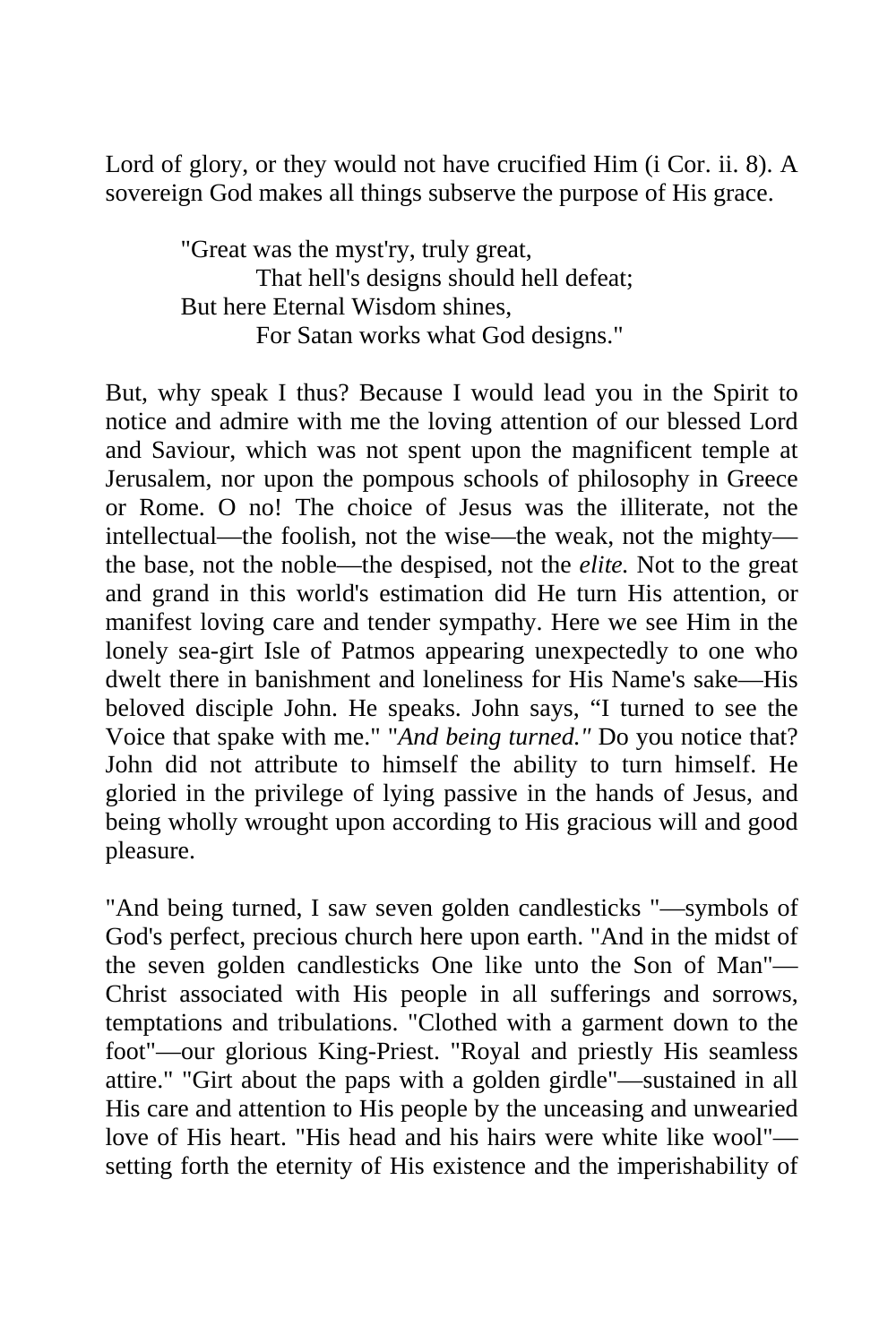His love. "His eyes were as a flame of fire "—piercing to the length, breadth, depth and height of all the sorrows and necessities of those whom His love and blood has saved. "And His feet were like unto fine brass, as if they burned in a furnace"—. this displays the stability of all His gracious appointments and the certainty of all His covenant promises. "And His voice as the sound of many waters" this makes known the majesty and authority of His word. "The Voice that speaks the promises rolls all the stars along." "And He had in His right hand seven stars "—the diversity and perfection of the ministry of gospel grace efficiently carried on under His sovereign control. "And out of His mouth went a sharp two-edged sword "—in this is secured the enforcement and triumph of eternal truth. "And His countenance was as the sun shineth in his strength "—this is life renewed to the new man and death to the old (Ps. ix. 3; xlii. 5, mar.). At the sight of Jesus, John fell at His feet as dead—not simply as inanimate, but as a mass of corruption. At the sight of "this same Jesus" centuries before, Daniel—that model man declares, "I was left alone, and saw this great vision, and there remained no strength in me: for my comeliness was turned in me into corruption, and I retained no strength" (Dan. x. 8).

In this state of humiliation John received gracious strength and Godgiven confidence from the hand of Sovereign Power and from the lips of Infinite Wisdom. "Fear not." These words when brought home to the heart by the power of the Speaker, impart both confidence and peace. Strong believers and timid trusters alike need, at times, these heart-cheering words from the lips of their Compassionate and Faithful High Priest; and blessed be His Holy name, they shall never perish for the want of them. "I am the First and the Last "—the source and consummation of His people's salvation—the Life and Power of divine revelation. "I am He that liveth." Sin for ever gone by His one offering of Himself, death hath no dominion over Him. He liveth to bring to a successful issue everything that concerns the eternal well-being of His redeemed. "And was dead"—in His dying, death was defeated, destroyed—and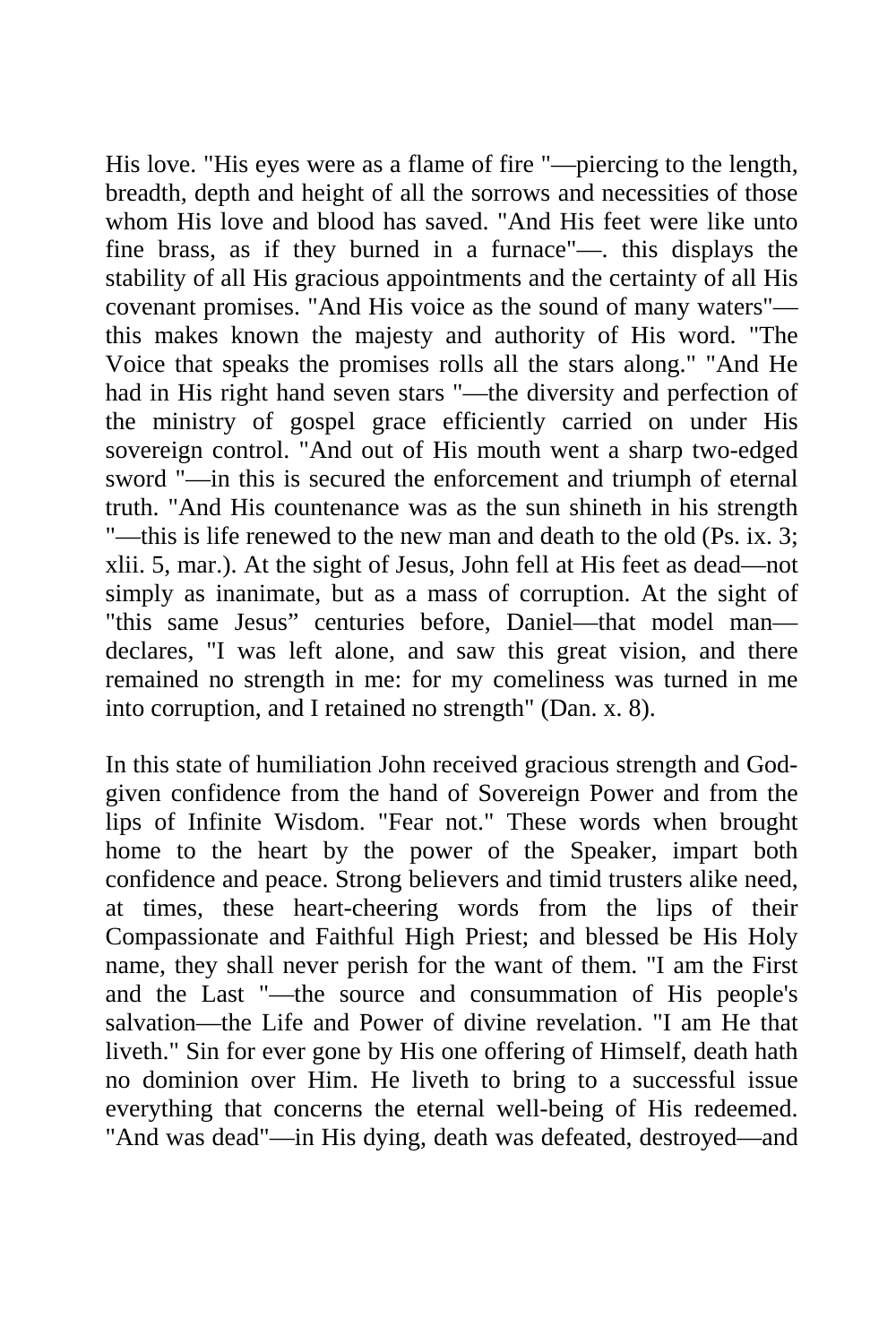everlasting life and glory secured to every member of His mystical body. "And, behold, I am alive for evermore"

Wherefore He is able to save them to the uttermost that come unto God by Him, seeing He ever liveth to make intercession for them" (Heb. vii. 25). "And have the keys of hell and of death."

Universal sovereignty is His. Not a saved one can enter glory but by Him. Not a loved one can be separated from us and taken home but by Him. Not a lost one can enter the portals of darkness and despair, but Jesus holds the key. He commanded John to write the things which he saw. True Protestantism clings tenaciously to the things which are written—not to things springing from and spoken by men, for these form a confused mass of truth and error. It is by the things which are written that we both know and believe anything savingly of God, and are guided aright by the Spirit in preaching, proof and practice (i John v. 13).

In the second and third chapters of this book we have recorded the epistles to each of the angels, bishops or pastors, of the seven churches in Asia. In these we see the being and well-being of the church of Christ to the end of time. Giving a description of professing churches—mixtures of good and bad—the statements therein are not to be wrested from their connection and applied to individual members of the living church of Christ. By so doing much error exists, and uncertainty unhinges the minds of many of the living family of God. Communities spring into existence, and when they have served God's purpose He removes them, and nothing in creation can restore them; but this does not prove that any living child of God can fall from grace and be eternally lost. This is an utter impossibility, foreign to God's mind, and antagonistic to the clear declarations of the Scriptures of truth. The seven churches in Asia lasted God's time, and then, as candlesticks no longer required, were removed out of their places. Yet, through centuries of error, corruption and superstition, and in the midst of hostile forces, the Name of Jesus has been heard, and a church of professing followers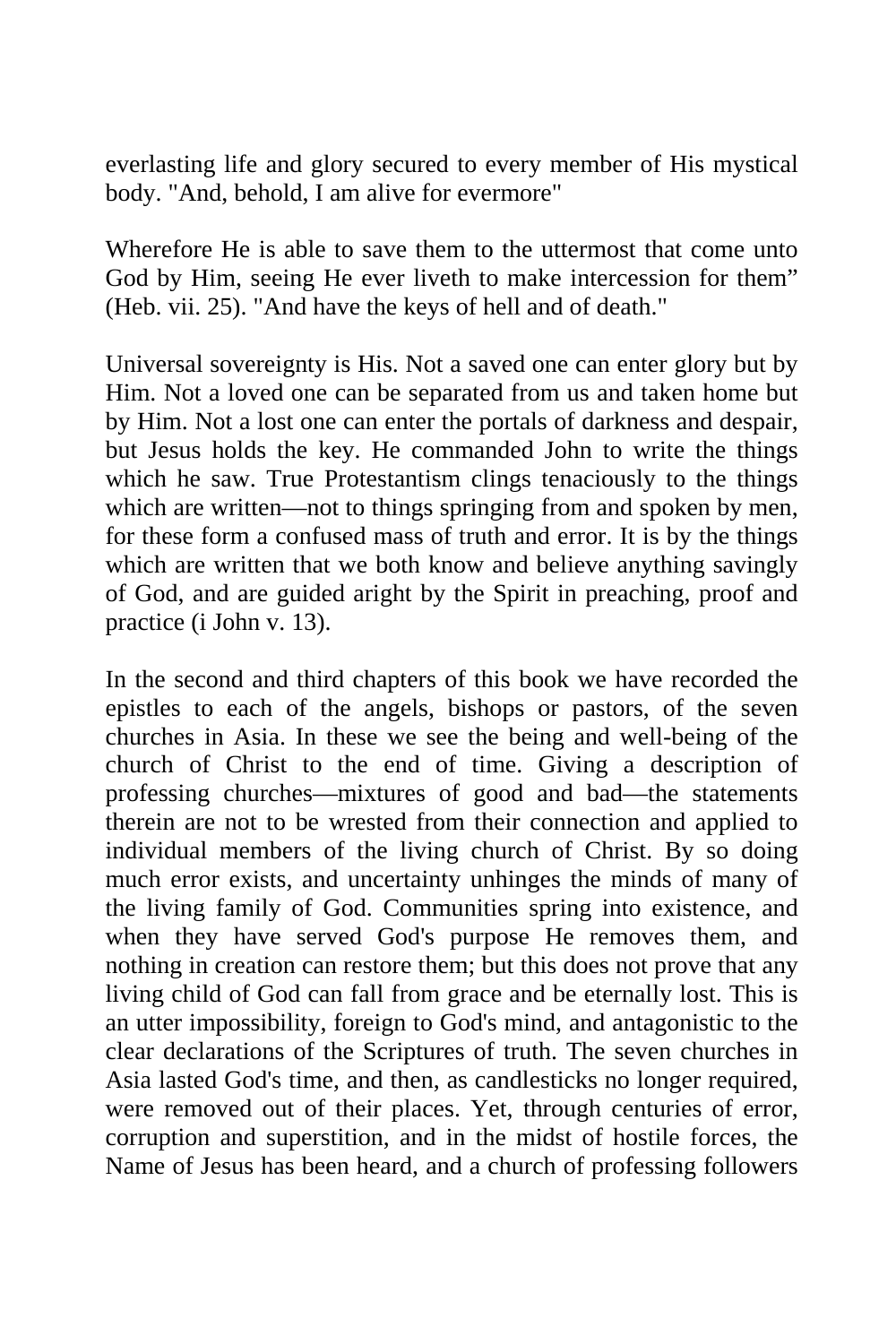of the Lamb has maintained its existence in Philadelphia. It was a Greek city, deriving its name from its founder, Attalus Philadelphus, and was the last of the cities of Asia Minor which fell into the hands of the Turks. The epistle to the angel of this church contains no spirit of rebuke or reproof, and is wholly commendatory, which is not the case with the rest, excepting Smyrna.

We must now look at the kindly words of commendation spoken by Jesus to His weak and weary church, and dwell upon them in the following order:—

I. Acquaintance: "I know thy works."

II. Attention: "Behold, I have set before thee an open door, and no man can shut it."

III. Acknowledgment: "For thou hast a little strength, and hast kept My word, and hast not denied My Name."

I. Acquaintance: "I know thy works." Of Jesus, and to Jesus, we can say truly in the heart searching words of the psalmist, "Thou knowest my downsitting and mine uprising, Thou understandest my thought afar off. Thou compassest my path and my lying down, and art acquainted with all my ways. For there is not a word in my tongue, but, lo, O LORD, Thou knowest it altogether" (Ps. cxxxix. 2- 4). As God Omniscient He knows all about each and every one of His creatures. As the Surety of the covenant He is fully acquainted with the whole election of grace, for whose salvation, security, and glorification, He held Himself responsible to the Father in the counsels of eternity before the worlds were made. As the Head and Saviour of His body, the church, He associated Himself in sinbearing, suffering and sorrow with every member thereof. As our brother, born for adversity He proves Himself true to His word, faithful to His Father, kindly considerate and sweetly compassionate to all His frail and helpless followers. In the progress, welfare and perfection of His one church He has an unwearied interest, and upon every lamb and sheep of His redeemed flock His ever-watchful eye is fixed. Of Abraham, in His purpose of salvation, He said, "I know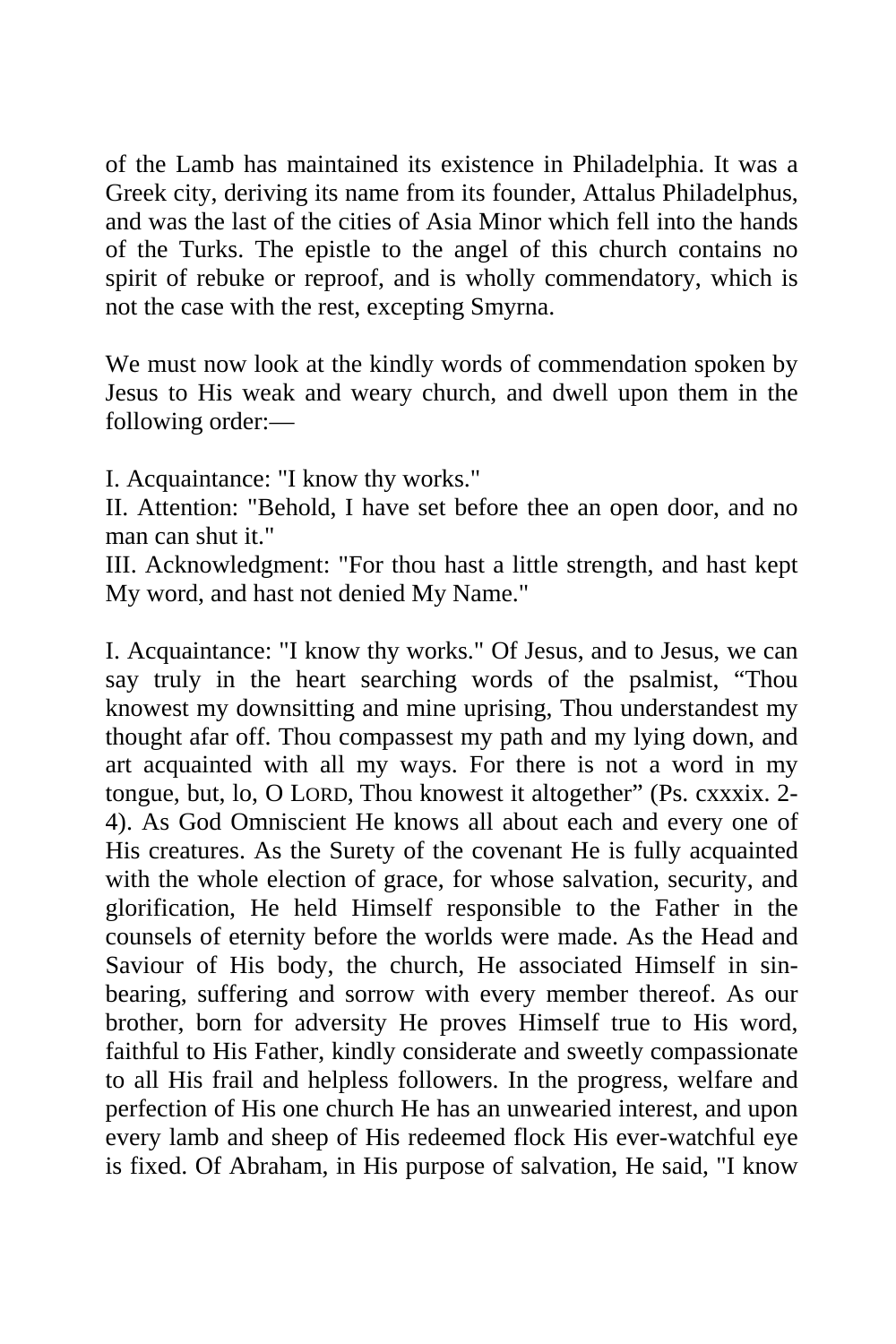Him" (Gen. xviii. 19). Of Israel in bondage and hard servitude He said, "I know their sorrows" (Exod. iii. 7). To Moses, in a time of great anxiety, He said, "Thou hast found grace in My sight, and I know thee by name" (Exod. xxxiii. 17). To Jeremiah, when qualifying and fortifying him for his arduous commission, He said, "Before I formed thee in the belly I knew thee, and before thou earnest forth out of the womb I sanctified thee, and I ordained thee a prophet unto the nations" (Jer. i. 5). Of all the sheep given to Him by the Father, and redeemed by His own most precious blood, He says, "I am the Good Shepherd, and know My sheep, and am known of Mine" (John x. 14).

He not only knows them for' His own joy and glory, but He makes them participate with Him in the blessedness of that knowledge. In the midst of trials excruciating and distracting, Job, by divine teaching, could say, "But He knoweth the way that I take: and when He hath tried me I shall come forth as gold" (Job xxiii. 10). When terrible judgments and wide-spread desolation reigned in the land, a godly remnant found refuge in the covenant care and faithfulness of JEHOVAH. See Nahum i. 7: "The LORD is good, a Stronghold in the day of trouble; and He knoweth them that trust in Him." The way of the righteous (Ps. i. 6), and the days of the upright are well known to Him who appointed them all (Ps. xxxvii. 18). And to Him David could experimentally and confidently say, "Thou hast known my soul in adversities" (Ps. xxxi. 7), and, "When my spirit was overwhelmed within me, then Thou knewest my path" (Ps. cxlii. 3). That is a wonderful and searching scripture to souls convinced of sin, "O house of Israel, I know the things that come into your mind, every one of them" (Ezek. xi. 5). But that is a precious and most glorious declaration to those who experience the performance of the good word of promise of their Covenant God and Father, "I know the thoughts that I think toward you, saith the LORD; thoughts of peace and not of evil, to give you an expected end" (Jer. xxix. 11). With disorder and confusion abounding on every hand, Paul could write so confidently to his son Timothy, "Nevertheless, the foundation of God standeth sure, having this seal, the Lord knoweth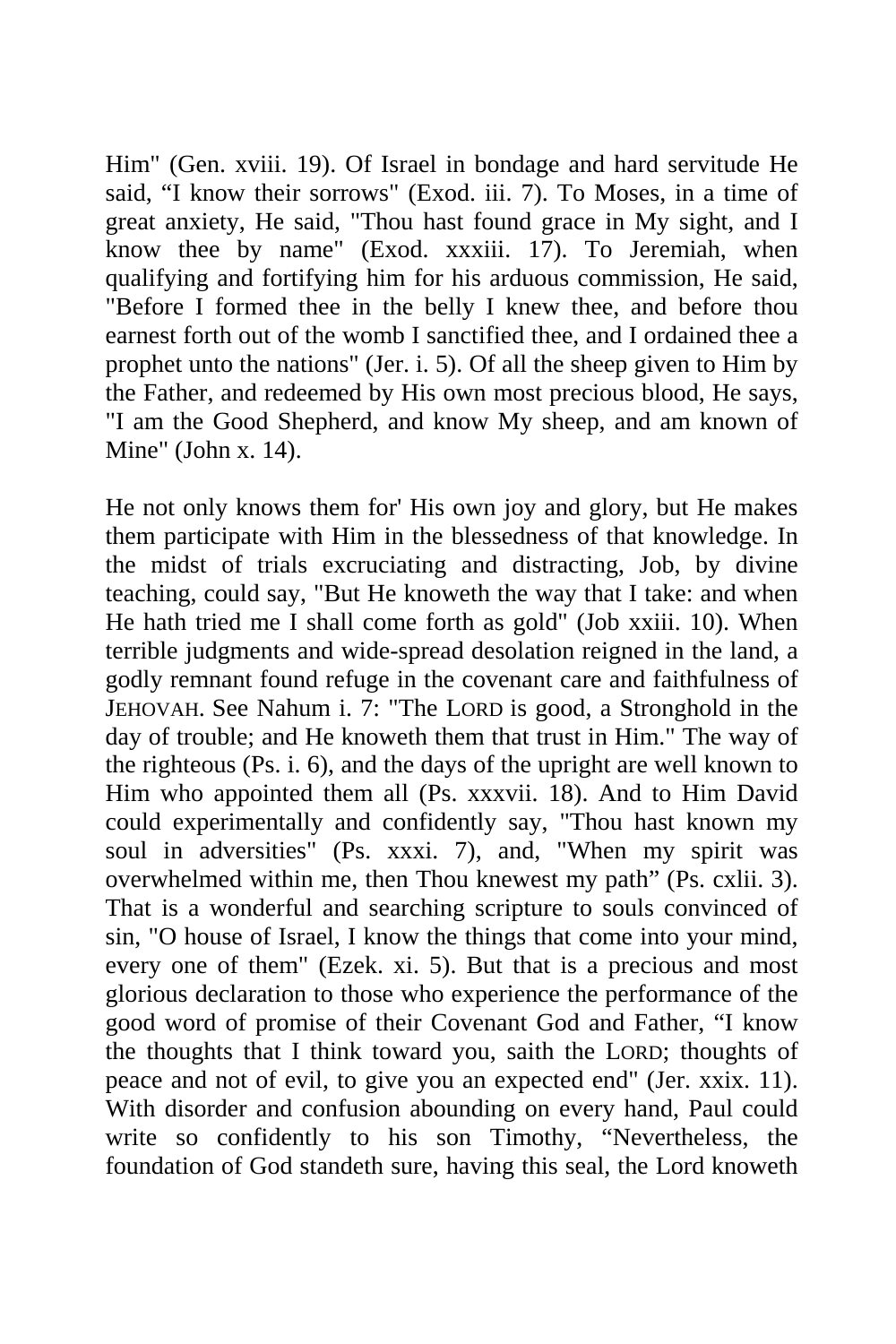them that are His. And, let every one that nameth the name of Christ depart from iniquity" (2 Tim. ii. 19). The first inscription on God's seal confronts all Arminians, while the second confounds all fleshly Antinomians.

But the words of the text assert Christ's knowledge of His people's works—"I know thy works." This may puzzle and perplex many an exercised child of God, who has sought in vain to find in self some good thing acceptable to God. This reminds me of one now in glory, who, when told of the good he had been privileged to do, responded with all the vehemence of his Irish spirit, "/ *never did a good work in my life."* He knew that in his flesh abounding evil, and no good, could be found. This teaching leads from self to Christ. Here we may ask and answer the question, How does He know our works? He knows them because He is the Origin, Author and Performer of all that finds acceptance in His pure eyes. "From HIM all holy desires, all good counsels, and all just works do proceed." In the days of my youth I was taught, and thank God, I am not allowed to forget it, that the grafting of the love of His Name in my heart—all increase in true religion—all nourishing in all goodness—all keeping in the same, is through Jesus Christ, by the Lord of all power and might. Who is the Author and Giver of all good things. "In Him we live, ARE MOVED, and have our being." Do good works manifest themselves in me? They only appear as so much fruit from Christ my Root. See how the living children of God acknowledged this in the days of Isaiah—"LORD, Thou wilt ordain peace for us: for Thou hast wrought all our works in us" (Isa. xxvi. 12). Should we really work for the Lord until our bodies were reduced to shadows, we should be constrained to say from the very ground of our heart, "Yet, not I, but the grace of God which was with me" (i Cor. xv. 10). "Himself hath done it," whatsoever there is of good in me. All of grace! All of grace!!

We see this in a pre-eminent degree in that magnificent utterance of the Apostle Paul in Eph. ii. 10, "For we are His workmanship, created in Christ Jesus unto good works, which God hath before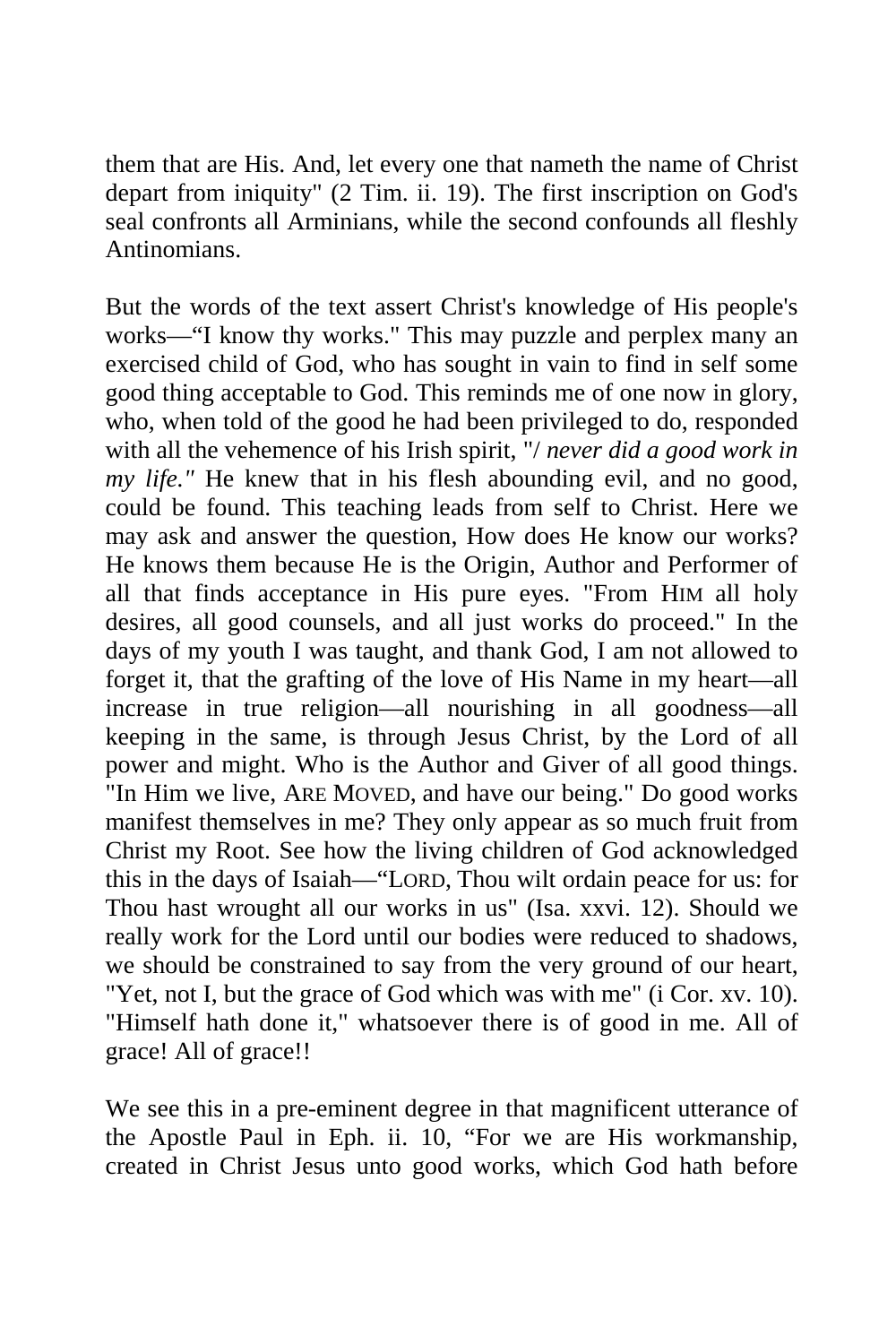ordained (marg., *prepared)* that we should walk in them." Do you notice that? Paul boasted not in the performance of good works; but gloried in his God Who prepared good works for him to walk in. All the Father's works are good. All the Saviour's works are good. All the Spirit's works are good, and in these we desire and delight to walk.

He alone can teach us the true and right way, and set us in the way of His steps. Then, and there alone are we a people zealous of good works. If we are His and He is ours we shall not require a Dorcas Committee to air our good works for the world's gaze, neither shall we seek to appear liberal with the funds of a benevolent society. Oh, no! The poor thief who hung by the side of his Blessed Saviour was rich in good works. He rebuked sin—1 contended for the fear of God—extolled God's Christ—preached Christ's righteousness when he said, "This Man hath done nothing amiss," and prayed for the companionship of Christ in His kingdom and glory. Our precious Lord Jesus knows every motion and spring of action, and acknowledges every seeming trifle produced in the fear of God, even though it be but two mites cast into God's treasury (Mark xii. 41-44), or a cup of cold water given to one because he belongs to Christ (Mark ix. 41). Before assembled worlds Christ will exhibit and acknowledge the good works of His own which follow them, and of which they know nothing, think nothing, until He surprises them with their enumeration. "When? "say they. Then, says He, "Inasmuch as ye have done it unto one of the least of these My brethren, ye have done it unto Me" (Matt. xxv. 34-40." II. Attention: "Behold, I have set before thee an open door, and no man can shut it." Here we behold a glorious revelation of the sovereign sway our Jesus exercises over all things for His peopled He is the Head of His church, and He is also the Head over all things to His church (Eph. i. 22; v.! 23). When He wills, His church is in a low place to test the faith of His own giving; and when He wills, His people are raised up together, and made to sit together with Him in heavenly places, to commune with Him and to glory in the grace that raised them to such a gracious dignity. For His people's good, their growth in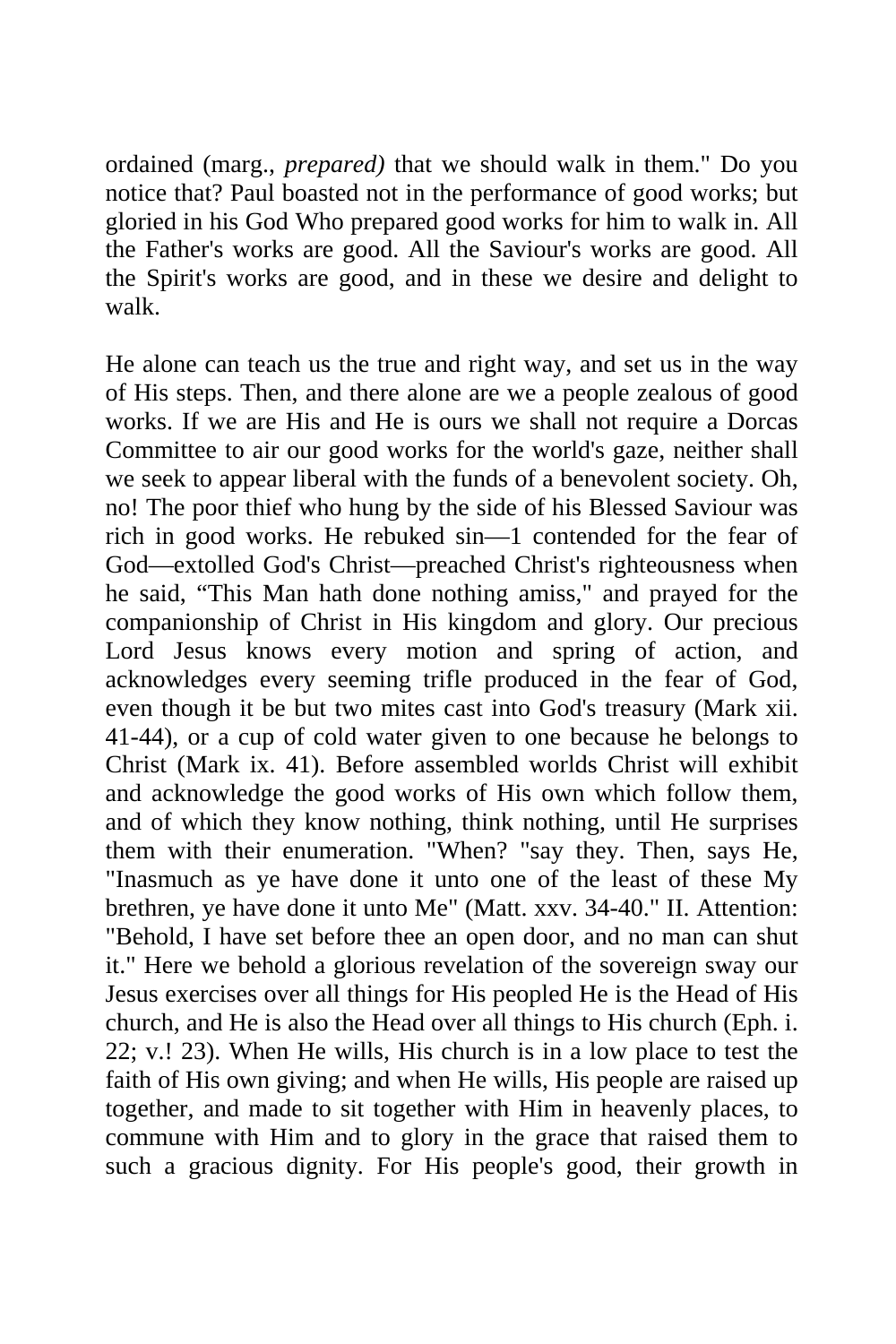grace, and establishment in the truth, He calls, commissions, qualifies, and sends forth His messengers to preach His gospel, publish His fame, and proclaim the glad tidings of His salvation, succour and solicitude. Ministerial success is wholly in His hands. Arminians and mongrels are ever looking away from Christ to second causes, because second causes are far more to them than Christ. When He calls a man to His work that man has no occasion to advertise himself. Wherever the Lord has need of him there He will send him, and command *ravens* or poor widows to sustain him, until He has no further need of him there. And here I would record to the glory of my Gracious God, that from the day He first sent me forth to preach His truth, concerning each spot with its multiplied mercies, "/ *neither thought it, sought it, nor bought it."* I have no faith in advertising preachers.

Paul knew well his Master's mind when he wrote to the Corinthian saints, "A great door and effectual is opened unto me, and there are many adversaries" (i Cor. xvi. 9). Again," Furthermore, when I came to Troas to preach Christ's gospel, and a door was opened to me of the Lord" (2 Cor. ii. 12). Paul's consciousness that Christ was All in this matter did not produce in him a spirit of indifference; he entreated the Colossian saints to "Continue in prayer, and watch in the same with thanksgiving: withal praying also for us, that God would open unto us a door of utterance, to speak the mystery of Christ" (Col. iv. 2-3). When a door of ministerial toil and labour is opened by the Lord to any man, all obstacles, hindrances, and difficulties, must sooner or later—in the Lord's own time—flee before Him. The kings of the earth and the rulers of the people may take counsel against the Lord and against His Christ—the heathen may rage and imagine vanity in thinking that they can break the bands of election and predestination, and cast away the cords of God's counsels and decrees—while He Who sitteth in the heavens laughs at them, and holds them in derision. Does Christ set before His servant an open door? He says to that servant," No man can shut it." Do mountains of difficulty arise? Before our Zerubbabel they become a plain. Does Pharaoh seek to check the increase of Israel?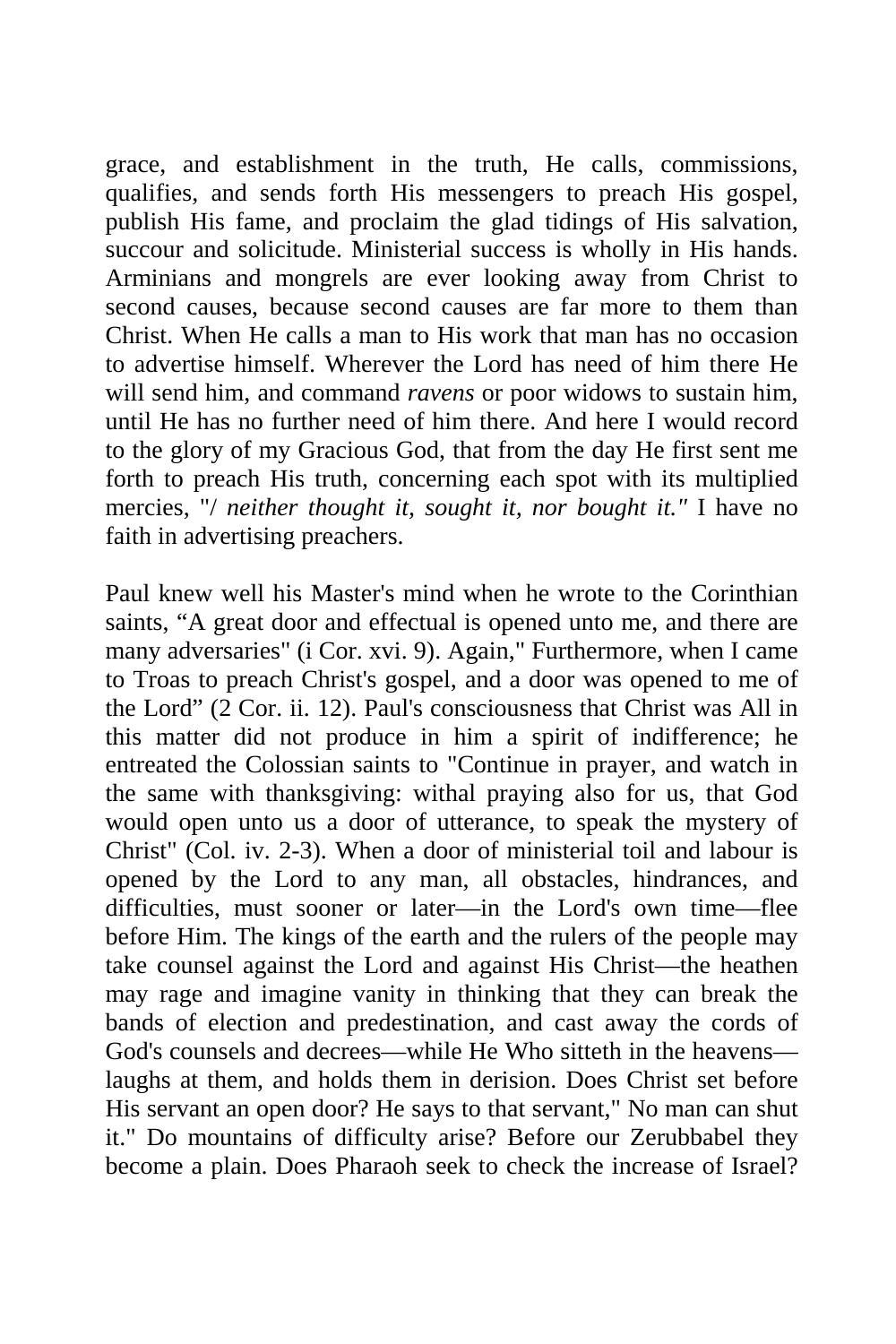By these very means God multiplied the number of His chosen people in Egypt. Does Herod murder James and seek to apprehend Peter? James is comfortably at home with his Saviour-God—Peter proceeds successfully with his loved employment of preaching Jesus, and praying to Him—Herod is ignominiously eaten of worms. Does hellish malice bind Paul in chains at Rome? The word of God is not bound, and the things that happened at hell's instigation fall out rather to the furtherance of the gospel, so that the power of Christ is felt and enjoyed in Nero's court and in all places named in the counsels of eternal love, while the Word of God has free course and is glorified (Phil. i. 12-13).

The obdurate enmity of the carnal mind of every sinner opposes itself to the onward and ever triumphant progress of gospel truth. Every avenue is closed against the entrance of the Word of Life, while legions of prejudices are marshalled against it. Neither judgments nor mercies move the natural man, while he stands proof against persuasive eloquence and forcible arguments. In the opening of the door of the heart, the logic of Paul, the zeal of Peter, the eloquence of Apollos, all fall pointless; but when our blessed Emmanuel begins to work all opposition is fruitless. He wastes not His time tapping to be hindered; but where He knocks He removes all hindrances, removes them altogether and discovers to His loved ones a door of hope—a door of faith—a door of utterance. Jesus will be Master. The key of the house of David is on His shoulder. When He opens none can shut. When He shuts none can open (Isa. xxii. 22). This reminds me of the saying of a godly, clergyman as he referred to one seeking the favour of ecclesiastical patrons: "He forgets, if he even knew, the Patron of all the livings in the kingdom." When He opens a pulpit door for one of His anointed messengers, not all the powers of earth and hell combined can keep him out.

III. Acknowledgment: "For thou hast a little strength." It is blessed to notice the tender solicitude of Jesus for the little things of His kingdom. To His handful among men He says, "Fear not, little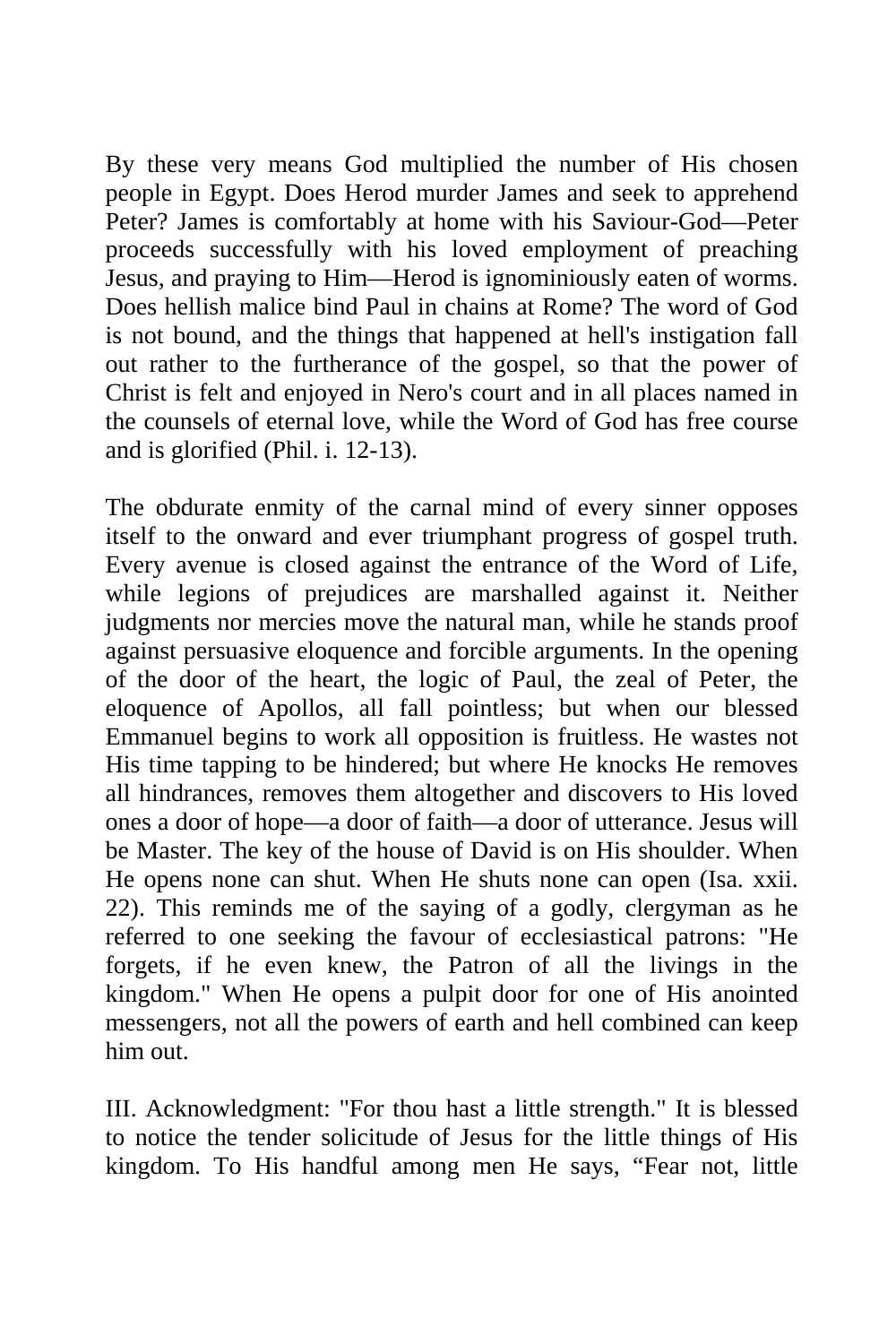flock; for it is your Father's good pleasure to give you the kingdom" (Luke xii. 32). Each lamb He tenderly carries in His bosom (Isa. xl. 11). He cautions proud oppressors against dealing harshly with His weaklings: "Whoso shall offend one of these little ones which believe in Me, it were better for him that a millstone were hanged about his neck, and that he were drowned in the depth of the sea" (Matt, xviii. 6). Of the safety of those who cannot defend themselves Jesus says, "It is not the will of your Father Which is in heaven that one of these little ones should perish" (Matt, xviii. 14). God's elect conies are a feeble folk, but their Dwelling Place is the Rock of Ages (Prov. xxx. 26). Christ's reeds though bruised can never be broken, but strengthened and perfected to eternal glory. His smoking flax can never be quenched, but must glow to a flame of everlasting joy and praise (Isa. xlii; 3). The little cloud rising from the deep sea of eternal love will increase until it drops in showers of heavenly blessing (1 Kings xviii. 44).

Yes. Jesus knows and acknowledges the tiny graces of His feeble folk. Some rise no higher than those who desire to fear the Name of Israel's God (Neh. i. 11). Others tremble to talk, fearing they might say more than is true; but they fear the LORD, and *think upon His Name* (Mai. iii. 16). Some dread to be heard in prayer before their fellows, who delight in the Spirit's inward intercession with groanings which cannot be uttered (Rom. viii. 26). Little-Faith receives marvellous attention from Him upon Whom help was laid by the Mighty God of Jacob. He refreshes His drooping plants. He revives the desponding spirit. He strengthens the weak hands. He confirms the feeble knees. He calms the troubled heart. He says to His worm Jacob, Fear not (Isa. xli. 14). He grows not weary in giving power to the faint, nor in increasing strength to them that have no might (Isa. xl. 28-29). Little-Strength does wondrous things. Before timid Gideon the oppressing Midianites flew like the chaff of the summer threshing floor (Judges vi. 15-16). Giant Goliath was laid low by Little David. "Ye feeble saints, your strength endures because young David's God is yours."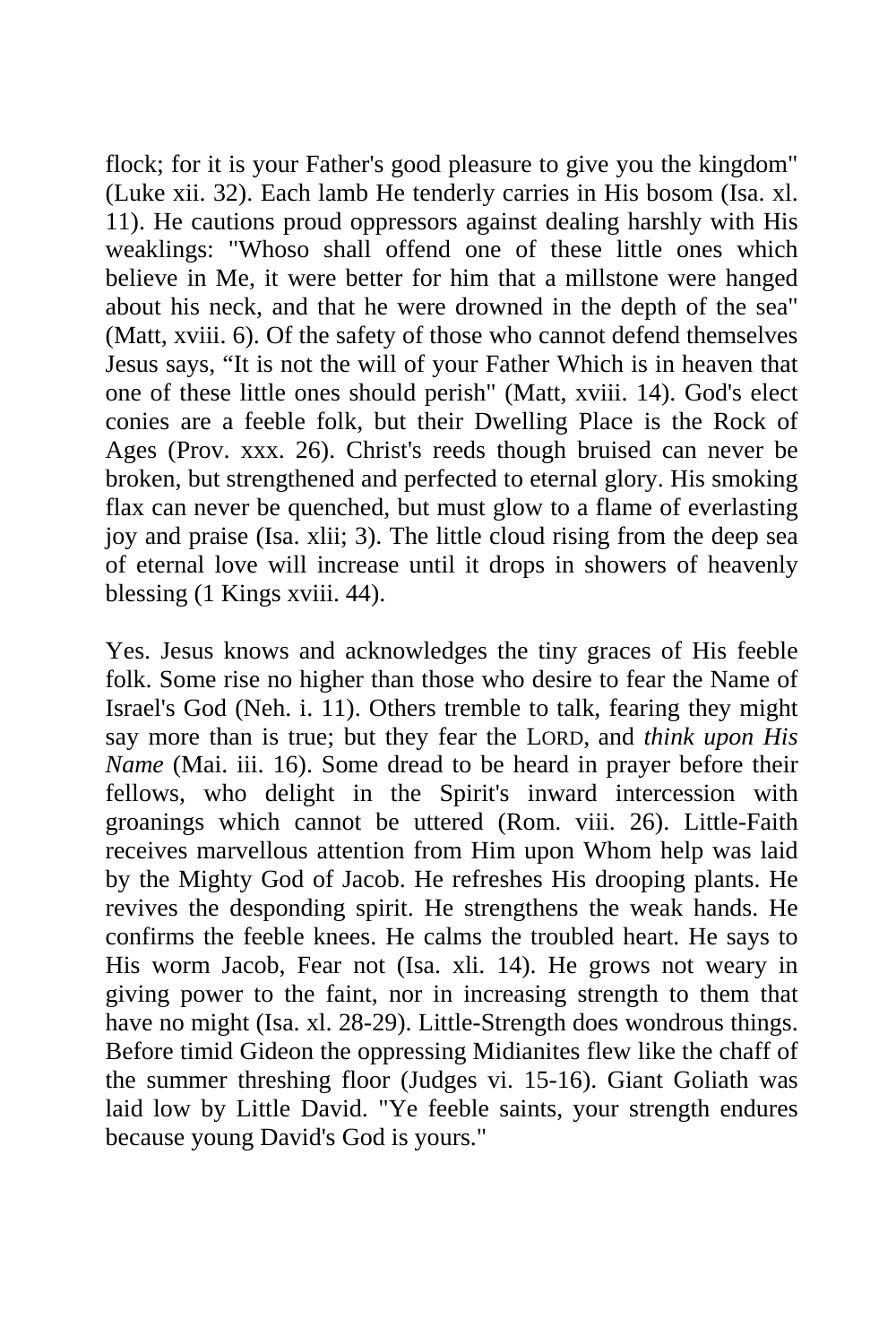"And hast kept My word." That is wonderful in the face of all the conflict Christ's weaklings endure at the hands of the world, the flesh, and the devil. The counsels of hell are ever ready to supplement, supplant, or stifle the Word sown in the hearts of God's elect. With hypocrites Satan succeeds, but with God's own, never. Listen to Jesus: "I have manifested Thy Name unto the men which Thou gavest Me out of the world. Thine they were, and Thou gavest them Me; *and they have kept Thy Word*" (John xvii. 6). I have wondered how the eleven felt as these words of gracious acknowledgment fell upon their ears. They were men of like passions with us, and subject to the same fits of forgetfulness. He knew what He was talking about.

So did His Father. And so did the Holy Ghost. Words kept. How could they do other than keep them? This reminds me of an oftrepeated expression of dear West of Winchelsea—"Burnt in!" That which God makes ours "by the Spirit of judgment and by the Spirit of burning" can never be forfeited or lost.

"And hast not denied My Name." As we belong to Him in ties of love, blood and power, we shall be exercised before Him on this score. Who can say they have never been ashamed of owning His Name? I cannot; yet I have never been weary of it since first its sweetness charmed me to Himself. In promise He said to His Father, "I will declare Thy Name unto My brethren" (Heb. ii. 12). In the fulfilment of the same He said to the Father, "I have declared unto them Thy Name" (John xvii. 26). This could only be through the preciousness of His own Name—JESUS. Let this be intelligently experienced and enjoyed by the anointing of the Holy Ghost, then suffering, contempt, and shame for it will be welcome; but no denying the grace and glory revealed in it. Salvation is in the revelation of it to the heart. Not salvation offered, but salvation itself—full, free, and for ever. Salvation in purpose, purchase, and power. Salvation from sin, Satan, and self. Salvation "each day full a thousand times o'er." Here we may well sing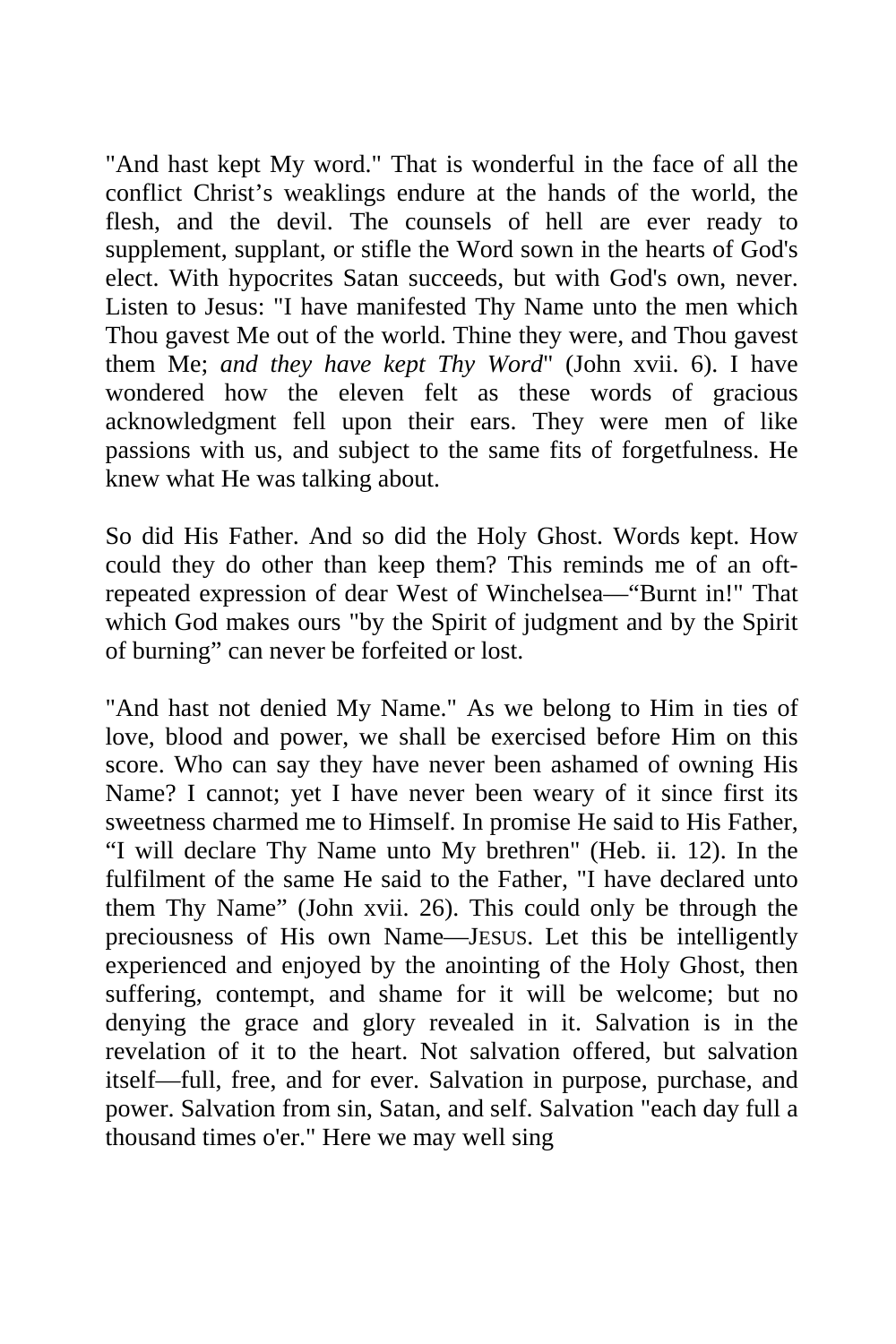"The mention of Thy Name shall bow Our hearts to worship Thee; The Chiefest of ten thousand Thou— The chief of sinners we.''

THOMAS BRADBURY.

Grove Chapel, Camberwell. *April,* 1902.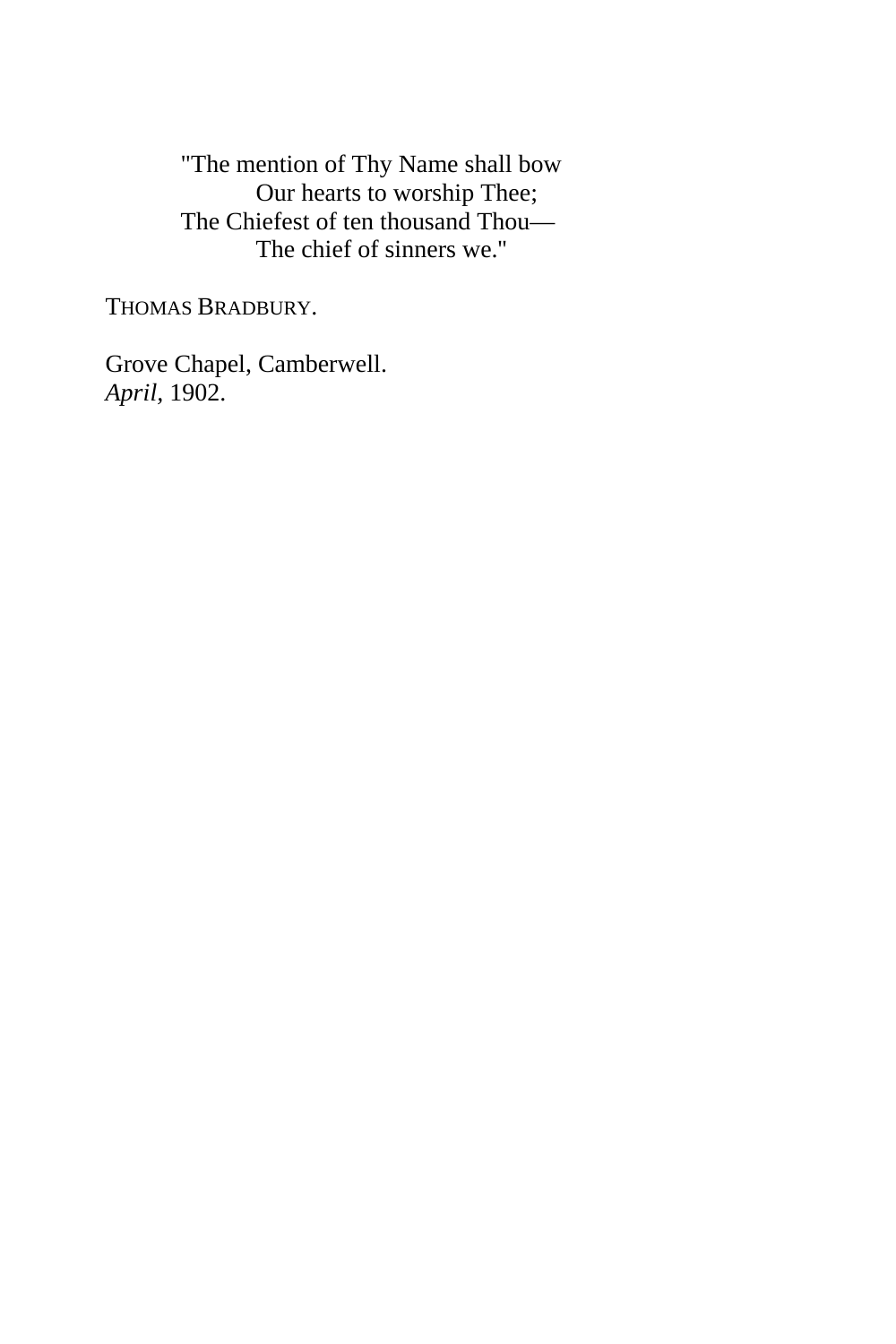## "My Thoughts."

"*In the multitude of my thoughts within me Thy comforts delight my soul."* —Ps. xciv. 19.

NONE but one quickened into spiritual life, and brought into the enjoyment of relationship with Israel's Covenant God, could honestly express himself in the language set before us in the text. It is the language of a heart possessed by God—the confession of a spirit chastened in God's faith and fear—the delight of a soul exercised by the hidden movements of God the Holy Ghost. Blessed indeed are those who are brought into some knowledge and understanding of these perplexing exercises which ever precede the enjoyment of that peace which the world cannot give, neither can it take away. You will notice throughout the whole of this Psalm how David sets before us the blessedness of affliction. The, worldling cannot talk like that. The mere professor can only look upon afflictions as so many evidences of God's wrath and indignation. But the true-born child of God, "begotten again to a living hope by the resurrection of Jesus Christ from the dead"—quickened by Father, Son, and Spirit—"born again, not of corruptible seed, but of in« corruptible, by the Word of God, which liveth and abideth for ever"—knows better, being taught of God. He is privileged to say with the Psalmist, "I know, O LORD, that Thy judgments are right, and that Thou in faithfulness hast afflicted me" (Ps. cxix. 75). The confession goes forth from the heart of all such, "It is good for me that I have been afflicted, that I might learn Thy statutes (Ps. cxix. 71).' The statutes, or royal laws, of the Redeemer's Kingdom are learned exclusively in the school of human suffering. It is blessed to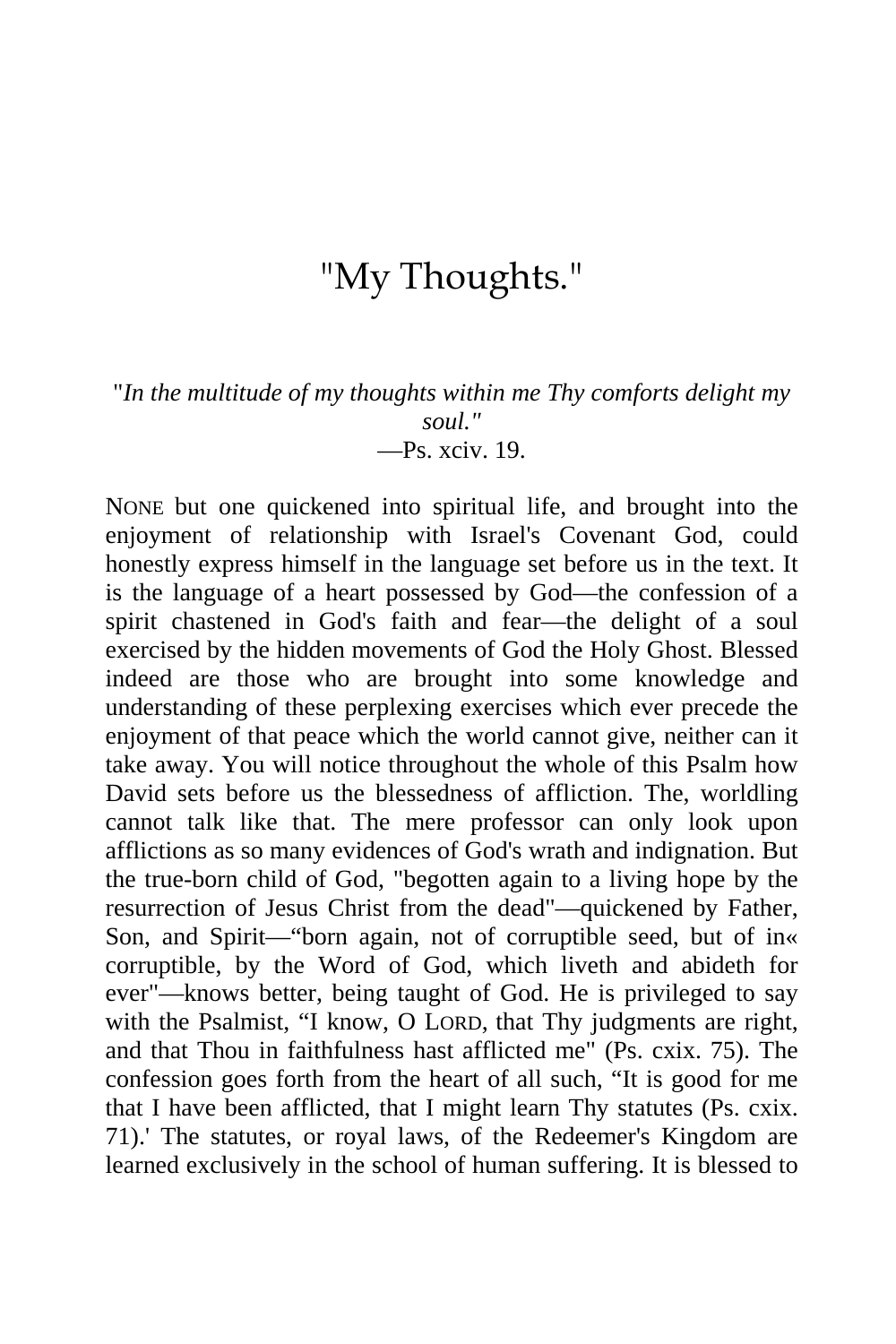say with Him, "Unless Thy law had been my delights, I should then have perished in my affliction" (Ps. cxix. 92).

It was in that school that the Great and Glorious Head of the church learned obedience. See Heb. v. 8: "Though He were a Son, yet learned He obedience by the things which He suffered." In these things He was made perfect. Was He not perfect in every point and in every particular of His Person and work here below, and as He appears before His Father's throne above? Certainly; but here we consider Him in His *official,* not in His personal perfectness. When the Scriptures speak of His being *consecrated, perfected, full handed*, it refers to the completeness of His obedience and sacrifice, and of the maturity of that experience of His people's sufferings and temptations, by which He is able to enter fully into all their exercises in communion and fellowship with them. He knows every pang and every - trial experienced by every member of His mystical body, and in His own good time He is pleased to communicate the blessedness of the same to the heart of each and all. As the Head was taught so must the members be trained in the same school. As "He learned obedience by-the things which He suffered," so must we experience in our measure fellowship with Him in His sufferings, and be brought to the enjoyment of God's presence and blessing therein.

At the commencement of the Psalm David calls upon the God to Whom vengeance belongeth to settle all matters between him and his adversaries. He leads our minds to the contemplation of the glorious fact, that He Who planted the ear will be attentive to the cries of His suffering people—that He Who formed the eye will watch over His persecuted ones and screen them from the designs of Satan and his emissaries—that He Who chastiseth the heathen will not stop short in His corrections—that He Who teacheth man knowledge knows all things concerning the creatures of His hand. He "knoweth the thoughts of man that they are vanity," and those of us who are spiritually one with Him can abundantly testify to the truth of it. Left to ourselves for a moment or two where are we? Carried hither and thither by every puff of worldly circumstance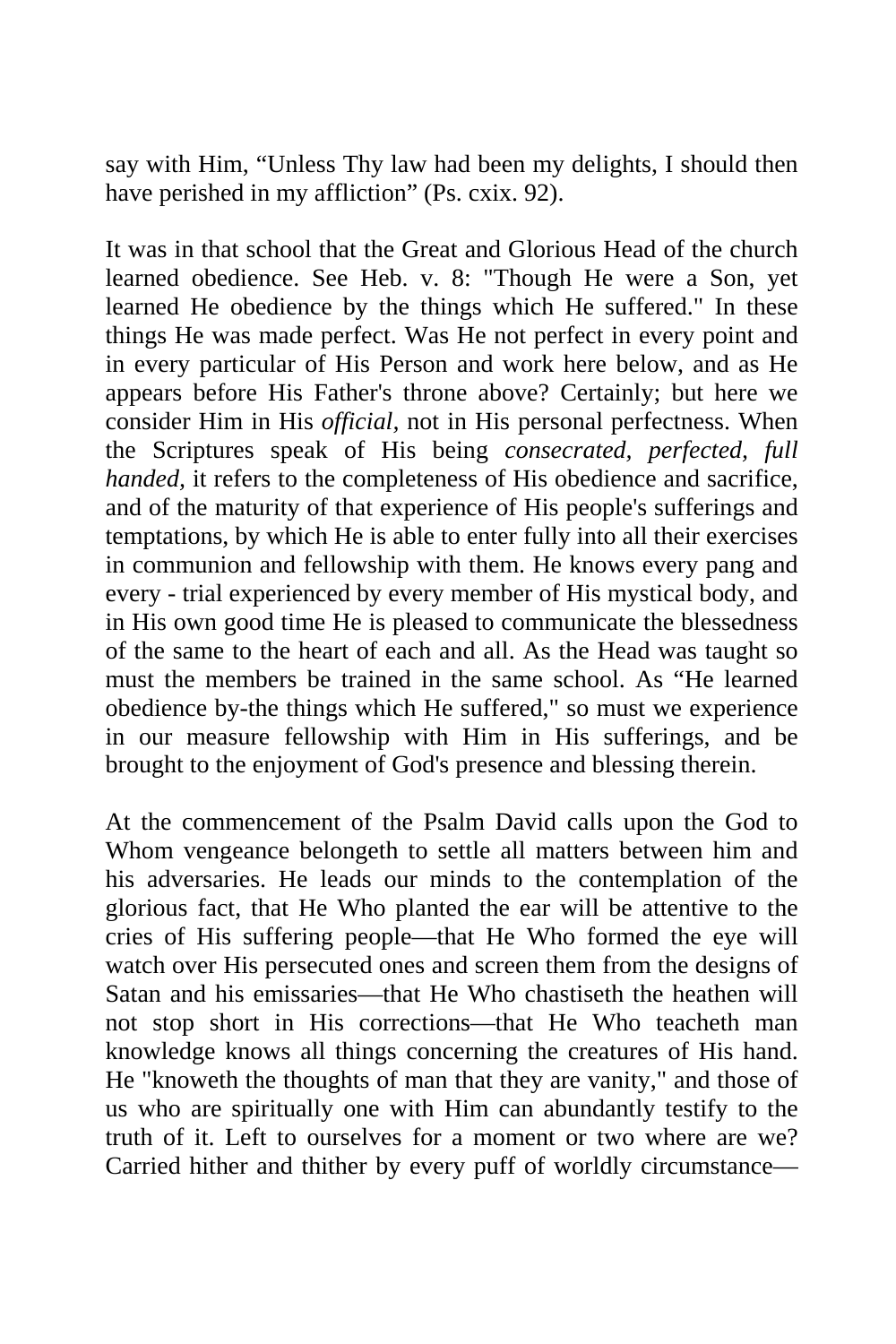our thoughts occupied sadly too much with self—and when thus exercised naught but disorder, dissatisfaction, and discontent are found within. Yet, in the experience of all this the Psalmist could say, "Blessed is the man whom Thou chastenest, O LORD, and teachest him out of Thy law." This he said from personal and heartfelt experience, and he knew full well that this teaching was not simply from the *ten words* given upon Sinai; but in the revelation of JEHOVAH'S glorious sovereignty and absolute authority over all things in heaven, earth, and hell—His right to do as He will with His creatures—to choose whom He will to be His companions to the ages of eternity : and also His undisputed right to leave out of His gracious consideration altogether whom He would. He teaches His own that His is the choice of our pleasures, pains, joys, and sorrows. Our comforts flow from His sacred hands, while our seasons of sorrow are skilfully arranged for us in the abounding of His allwisdom and prudence.

God's sovereignty is blessedly set forth in the language of adoring affection in Ps. cxxxv. 1-6: '.' Praise ye the LORD. Praise ye the Name of the LORD; praise Him, O ye servants of the LORD. Ye that stand in the house of the LORD, in the courts of the house of our God, Praise the LORD; for the LORD is good: sing praises unto His Name; for it is pleasant. For the LORD hath chosen Jacob unto Himself, and Israel for His peculiar treasure. For I know that the LORD is great, and that our LORD is above all gods. Whatsoever the LORD pleased, that did He in heaven, and in earth, in the seas, and all deep places." In heaven the LORD hath done whatsoever He hath pleased, in His everlasting and unchangeable covenant before all worlds—when He gave the whole election of grace to "His Elect," Christ, for Him to save from the consequences of the Adam fall—to redeem with His most precious blood—to wash from all sin, filth and uncleanness—to justify in His perfect and spotless obedience in the set time of favour to quicken them by His Spirit—give them an intelligent and grateful apprehension and appreciation of their Father's mind and will, though they know that the communication of the same will be through sufferings, afflictions, and temptations.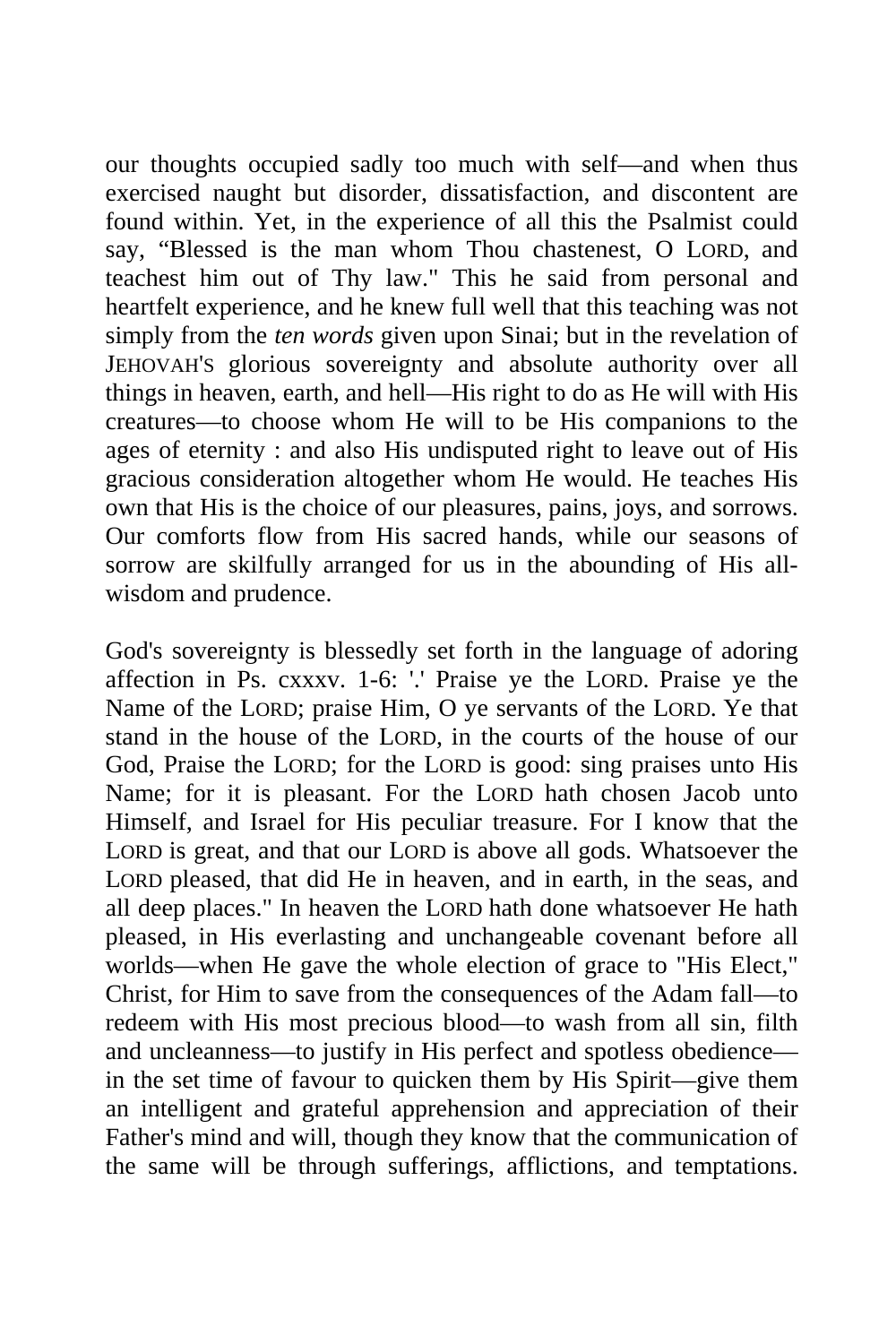The blendings of judgment and mercy, severity and goodness, are all wrought in them in the fondest manner by the love of His heart and the skilfulness of His own right hand.

Whatsoever He pleases He does. He brings His own elect, redeemed by the blood of the Lamb, into living and experimental oneness with Himself, to sit at the Master's feet, and to learn increasingly, day by day—aye, I mean what I say, even in moments when they mourn their lack of tuition, He is teaching them imperceptibly—lasting lessons of grace and glory. Whatsoever He pleases He does upon earth.

He gave to each of us a creature existence at the very moment He designed, whether morning, noon, or night—whether in storm or tempest, or when evening zephyrs sweetly flowed around. He brings His child into being, and causes it to be cared for with no small care—to drink in nourishment from a poor weak mother's breast attends to it each step of its wilderness journey—preserves it when wandering from Him, caring nothing about Him, and when the mind is dead set against Him, so graphically set forth in the moving and almost matchless language of dear John Kent—

> "Indulgent God, how kind Are all Thy ways to me, Whose dark benighted mind Was enmity with Thee; Yet now subdued by sov'reign grace, My spirit longs for Thy embrace!"

It is blessed for me to-night to look, back at first one step and then another before I knew my Gracious God, and to remember the frames of mind stealing over me, which led to thoughts of another world. These I confessed to one and another, and was considered a fool for my pains; yet, I thank God for what these looked upon as my folly. Yes, these exercises I look upon as so many marks of His covenant care over me, and pledges of future communications of His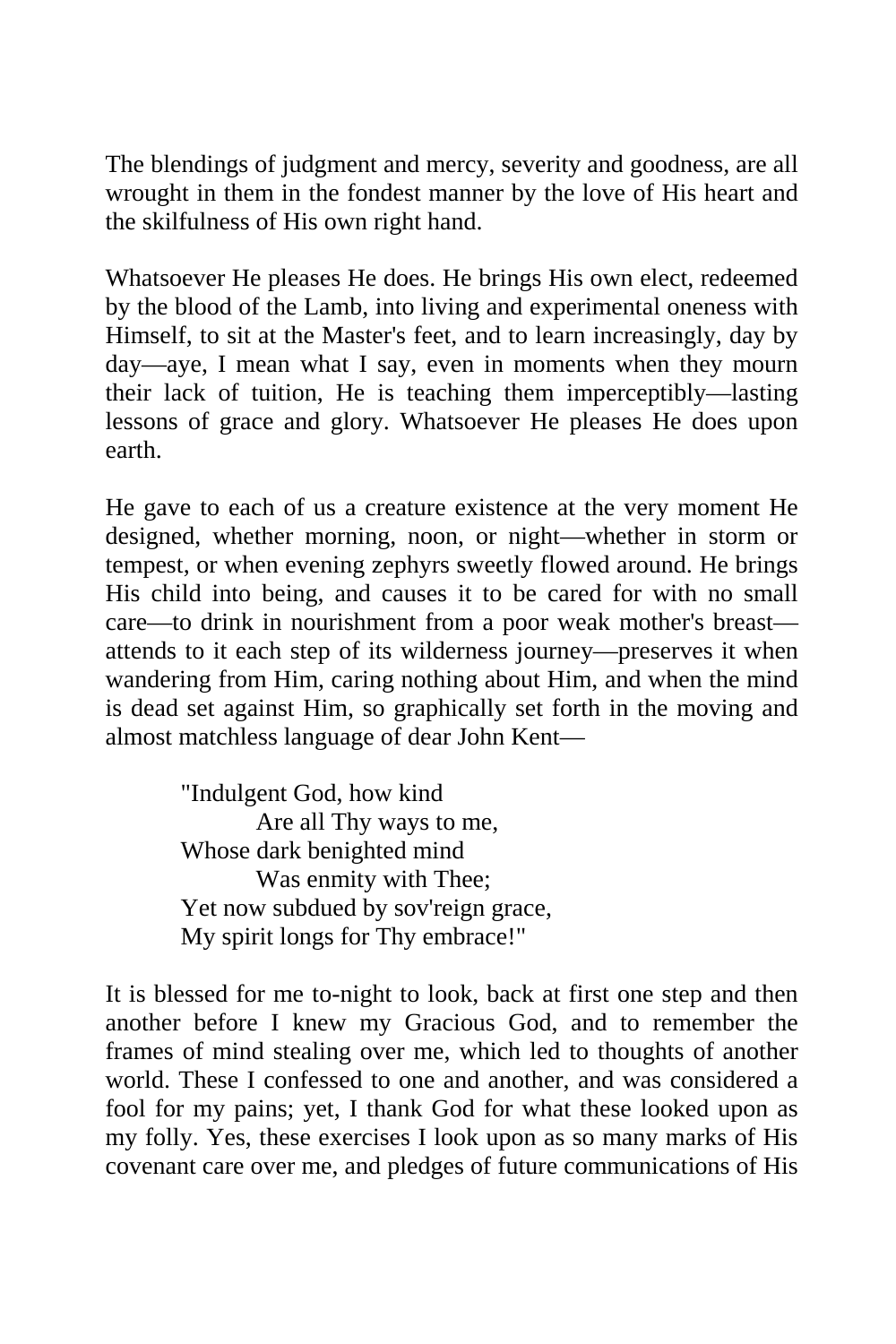gracious mind and will to me, and the revelation of our covenant relationship to each other as Father and child. Not only did He accomplish His mind toward me in my birth, and during the days of my unregeneracy; but, in the set time of favour, brought me to a spiritual birth—gave me a new heart with new thoughts and desires\* and earnest longings after Himself. Some of these longings would appear never to be fulfilled, filling me with anxiety and perplexity, causing me at times to wonder had I any part or lot in the gospel of God at all had I a place in His kingdom—a welcome seat at His feet—by the witness of His Spirit. Oh, for the sprinkling of atoning blood, cleansing, justifying, sanctifying, or, separating from everything that opposes itself to Him. Can the Blessed Spirit have begun His good work in one who feels himself to be sin all over? Can He dwell in such corruption—in spite of the continuous determinations of the flesh to have nothing whatever to do with Him, as the Convincer of sin and the Glorifier of the Father's Christ?

Oh, how blessed to be privileged to say with the Psalmist, "Blessed is the man whom Thou chastenest, O LORD, and teachest him out of Thy law; that Thou mayest give him rest from the days of adversity." Blessed be His Holy Name. "There remaineth, therefore, a rest to the people of God" (Heb. iv. 9). Mark you, I do not look at that declaration according to the general acceptation thereof; that is, there is a rest awaiting me after the toils and trials of the journey are over. I know that is true, but it is not the truth of that portion. It means that in the midst of all the world's restlessness—the restlessness experienced by the people of God—the opposition encountered by the life of God in them—the fierce temptations from the world, the flesh and the devil—the dire distresses through which their anxious minds have to wade—in the face of all these, "there remaineth "—there abideth—"a rest to the people of God." It cannot be worn out—a period cannot be put to it. The rest which He has for His restless ones is simply Himself. Listen! "We which have believed"—mark well the exact phraseology—I like it—I glory in it—it has been the comfort and joy of my heart in many a sorrowful hour!—"We which have believed DO enter into rest"—into the rest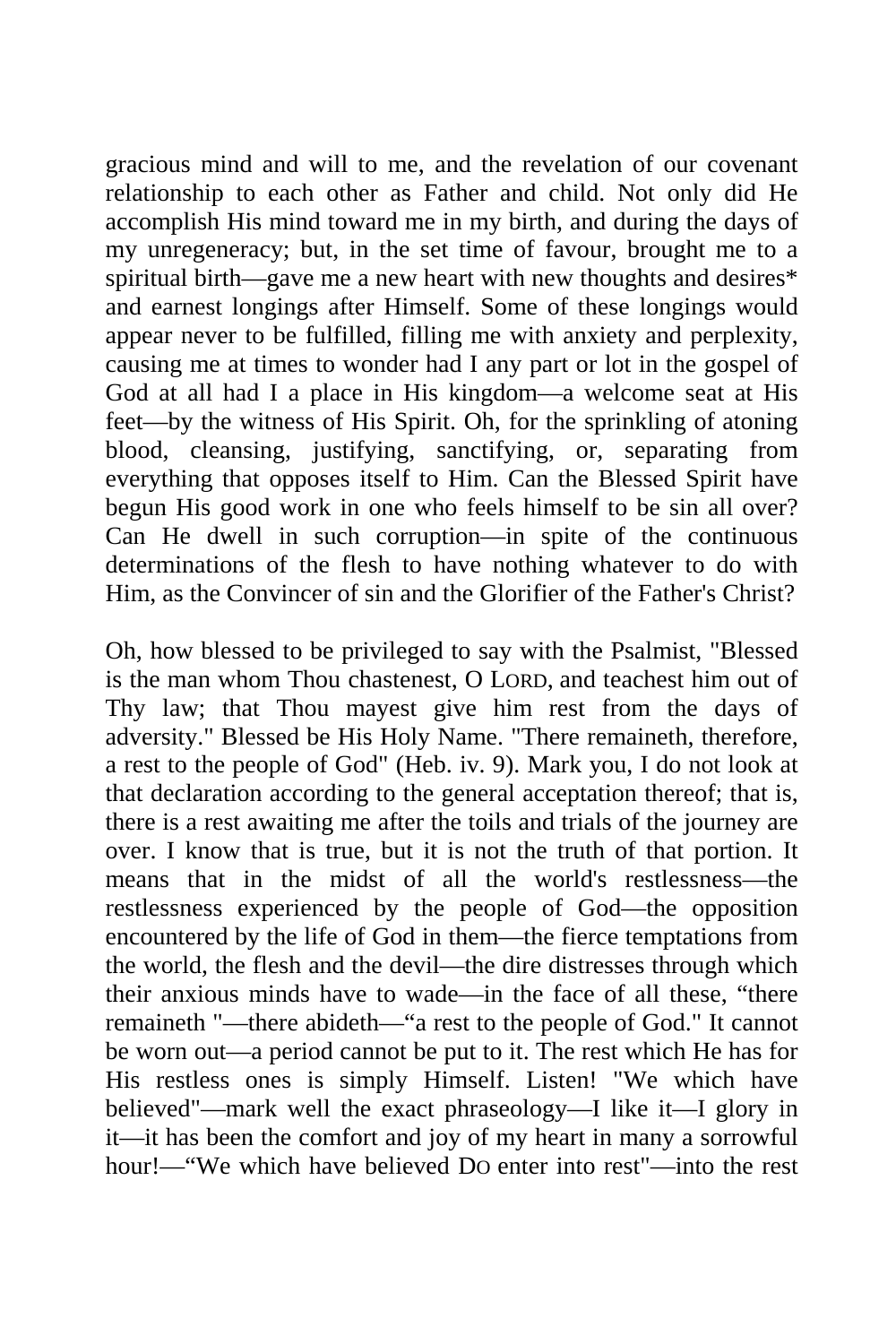prepared, provided and preserved for every elect vessel of mercy every sinner saved by the blood of the Lamb—every redeemed offender justified in the righteousness of his Redeemer—a rest for these according to the will, desire and determination of a Sovereign God. This is true—the nearer God seems to bring me to the gates of death—the nearer I am carried in spirit to the confines of eternity the closer I contemplate the solemnities of the grave and glory, the more my spirit is established in those glorious realities preached by me before I knew any of you—to which a faithful God has kept me faithful—by which He has made me a speckled bird among the preachers of the day. But these things I receive from His gracious hand as continued tokens of His love. Yes, the nearer I am brought to the spot where flesh and heart fail, the more I feel confirmed in the glorious realities of the Gospel, and the more the testimony of Christ is confirmed in me.

"For the LORD will not cast off His people." I shall say nothing specially upon this point to-night. You will see my mind upon it in the Volume "Grove Pasture," page 113, "Not castaway." No, "The LORD will not cast off His people, neither will He forsake His inheritance." Here I wish you to notice briefly the experimental opposites appearing in the text and its context. Look at the seventeenth verse, "Unless the LORD had been my Help, my soul had *quickly* dwelt in silence" (margin). That is true as God is true. I know it is. Read verse 18, "When I said, My foot slippeth; Thy mercy, O LORD, held me up." Why did he say, "My foot slippeth "? Because he knew it—because he felt it—because he experienced his weakness—was conscious of his frailty, and his utter inability to take a single step, or even to stand for a single moment without Divine support, Divine enabling, and Divine upholding. The felt experience of human weakness and frailty is a forerunner of God's mercy manifested and communicated—"Thy mercy, O God, held me up." Then look at the very blessed words of the text—"In the multitude of my thoughts within me Thy comforts delight my soul." There we discover a strange, mysterious experience, different altogether to that of the religious world, and from the expectation of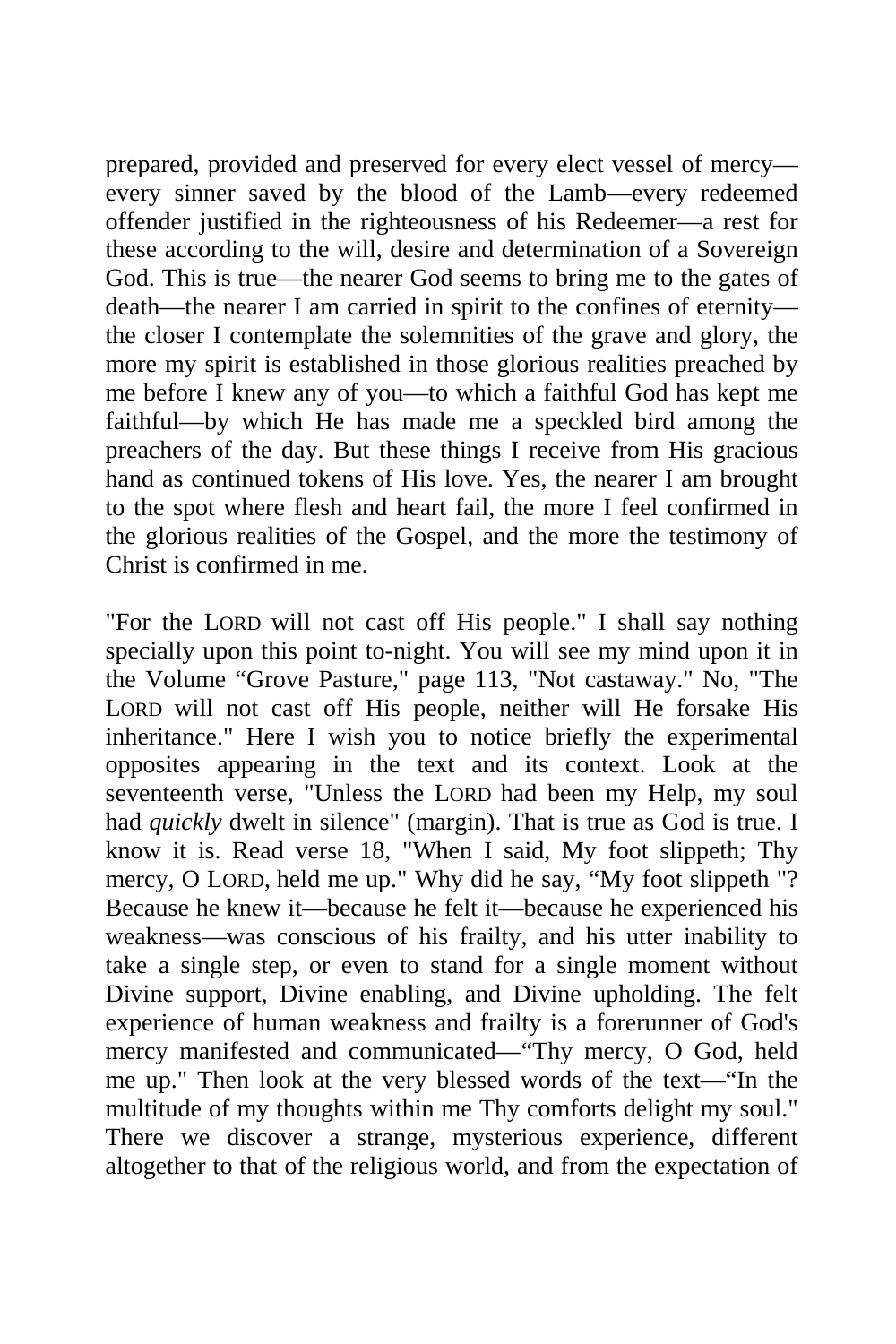the newly quickened child of God. The eager hope of the babe in grace is to be free altogether from anxiety, fear, and perplexity, and to be blessed with unceasing companionship with Jesus. The longing of the soul under the experience of this bewildering uncertainty is expressed in the language of Bathurst—

> Oh for a faith that will not shrink Though press'd by many a foe; That will not tremble on the brink Of poverty or woe ;—

That will not murmur nor complain Beneath Thy chast'ning rod, But in the hour of grief and pain Can lean upon her God ;—

A faith that shines more bright and clear When tempests rage without; That when in danger knows no fear, In darkness feels no doubt ;—

A faith that keeps the narrow way Till life's last spark is fled; And with a pure and heavenly ray Lights up a dying bed.

Lord, give me such a faith as this, . And then whate'er may come, . . -, < I'll taste e'en here the hallow'd bliss Of my eternal home.

Has God given me faith? Then He has given me also the trial of it. Has he given me confidence in Him? It will be attended with many a rough shaking in the midst of which *my* confidence will remain unshaken. Does He bless me with triumphing always in Christ? He will bless me also with the trials and the tests which prove the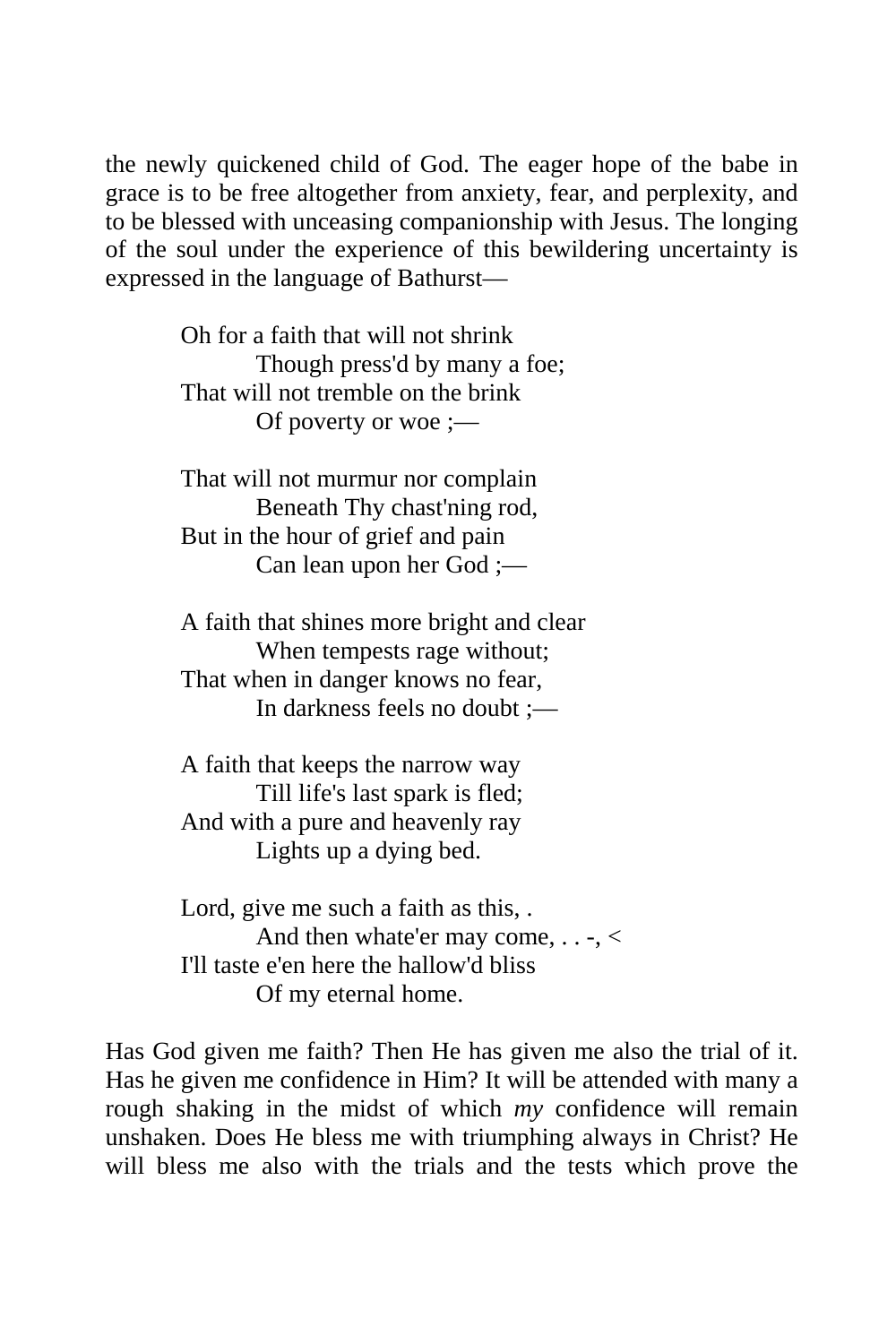triumph to be genuine. The faith, the triumph, and the trial are all His own. But let us look at the words of the text. The first, the prominent truth arresting our attention, is, "My thoughts," and the multitude of them. Thoughts! What are they? Mere volitions of the mind, taking into consideration, coolly and dispassionately, passing events? No! There is something more tangible and trying in that expression, "My thoughts." As we look through God's blessed Word we discover that the heart of man is exercised with thoughts of strange variety. See Gen. vi. 5. Here we meet with the painful fact that the thoughts of man's heart are only evil and always evil. That is true all the world over. The Master tells us the self-same thing— "Out of the heart proceed evil thoughts" (Matt. xv. 19). The Psalmist was troubled with "vain thoughts." So am I. He hated them with a cordial hatred. So do I. Yet it appears that vain thoughts do not hate me. They seem to be very fond of me—they woo me with a seeming determination to win me and possess me. They oft-times mar the enjoyment of communion with a Covenant God in Christ, as He is revealed in His most Holy Word. Yet it is very blessed to estimate "vain thoughts" at the same value Jeremiah put upon them. He says, "How long shall thy vain thoughts *lodge* in thee" (Jer. iv. 14). Vain thoughts are only lodgers, and when, by the power and grace of His blessed Spirit, the Master of the house comes—when He is pleased to reveal Himself to the heart, asserting His right to the proprietorship thereof—these base intruders all take flight.

But, we will look at the word "thoughts" according to its meaning in the text. Now turn with me to Matt. vi. 25-34, "Therefore I say unto you, take no THOUGHT for your life, what ye shall eat, or what ye shall drink: nor yet for your body, what ye shall put on." Again, "Which of you by taking THOUGHT can add one cubit to his stature? And why take ye THOUGHT for raiment?" Again, "Therefore take no THOUGHT, saying, What shall we eat? or, What shall we drink? or, Wherewithal shall we be clothed?" Again, "Take therefore no THOUGHT for the morrow." Let it be remembered that Incarnate Wisdom never encouraged His disciples in carelessness or indifference. Turn to Luke xxiv. 38: "And He said unto them, Why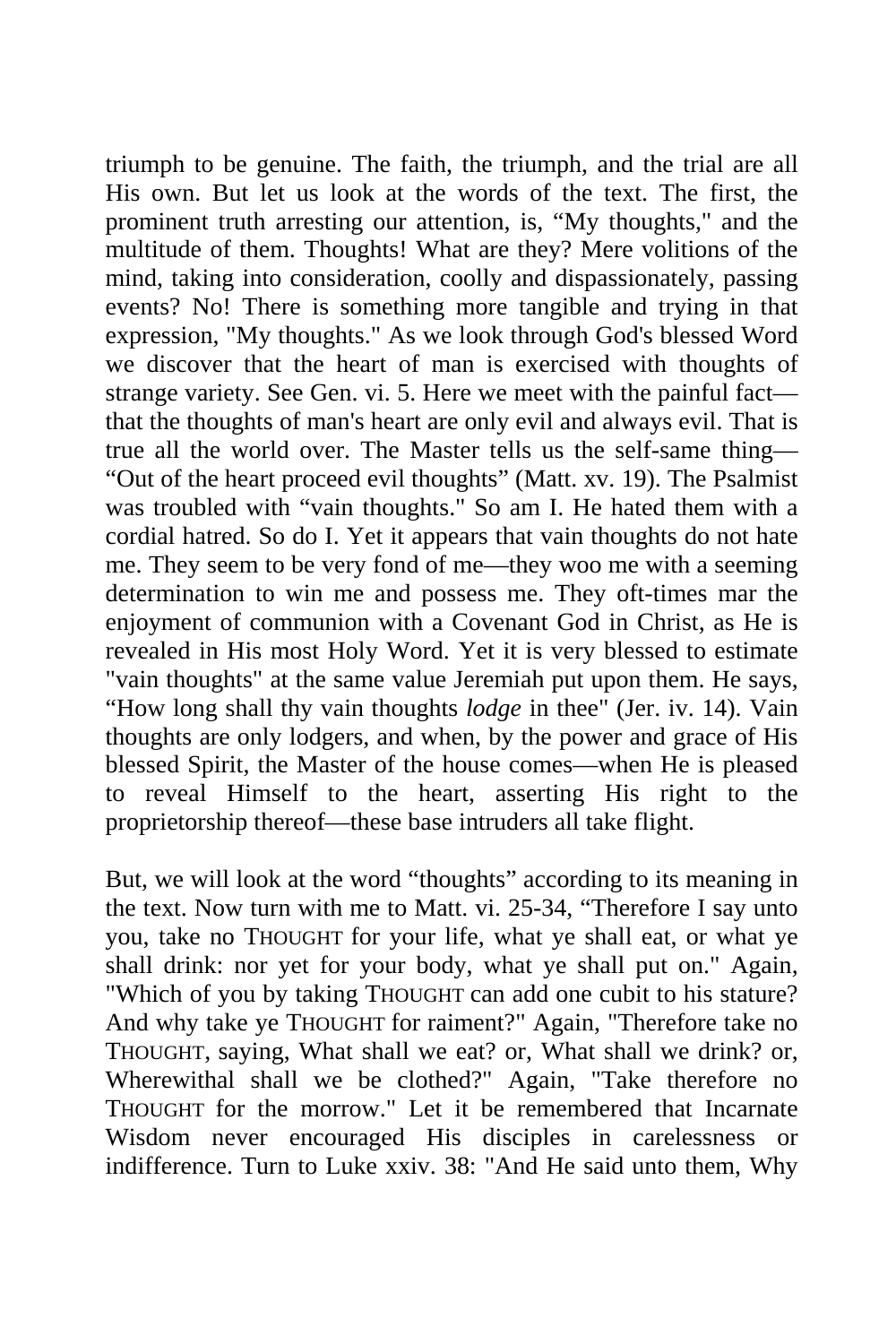are ye troubled? and why do THOUGHTS arise in your hearts?" My dear friends, that word THOUGHT has a vastly different meaning now from that which characterised it when our Bible was translated, when the Prayer Book was compiled, and when Shakespeare, Ben Jonson and Chaucer wrote. In these we discover the meaning to be "undue anxiety." We read of one of whom it was said, "He died of thought." Of such an one we should now say, "He died of a broken heart—he fretted his life away—he worried his life out of him." Turn to Luke xii. 29: "And seek not ye what ye shall eat, or what ye shall drink, neither be ye of *doubtful mind";* or, as you read in the margin, *"live not in careful suspense."* But there we are, and there we ever should be, were it not for the deliverances "the God of all grace" has secured for us in His covenant of unfailing grace.

Our fickleness is well described in Ps. xxxix. 6: "Surely every man walketh in a vain show; surely they are disquieted in vain: he heapeth up *riches,* and knoweth not who shall gather them. And now, LORD, what wait I for? my hope is in Thee." Vain show—a fleshly determination to show ourselves off, in the display of things we possess, which we could do better without, or, something that our proud flesh can do, or our tongues, "set on fire of hell," can say (James iii. 6). It is astonishing to think of the trifles which beget "vain disquietude." Do you expect a letter? Let the postman pass your house without his usual knock—without an expected letter for you—or, without a message from somebody, or anybody, to you. This trifling disappointment makes you as disagreeable as the flesh can possibly be, making everyone who has anything to do with you miserable with your discontent. You act as though you had lived on vinegar for a month. In this we see something of the "vain disquietude" caused by the "vain thoughts" in the minds of God's children when a fleeting disappointment occurs to them. The thoughts sally forth occupied wholly by self, and while thus exercised, there is no rest or quietness for the troubled spirit, or those in contact with it. We are frequently distressed in the thoughts of our hearts because of our felt helplessness, and I have found relief for my restless spirit in the words of the prayer—"Almighty God,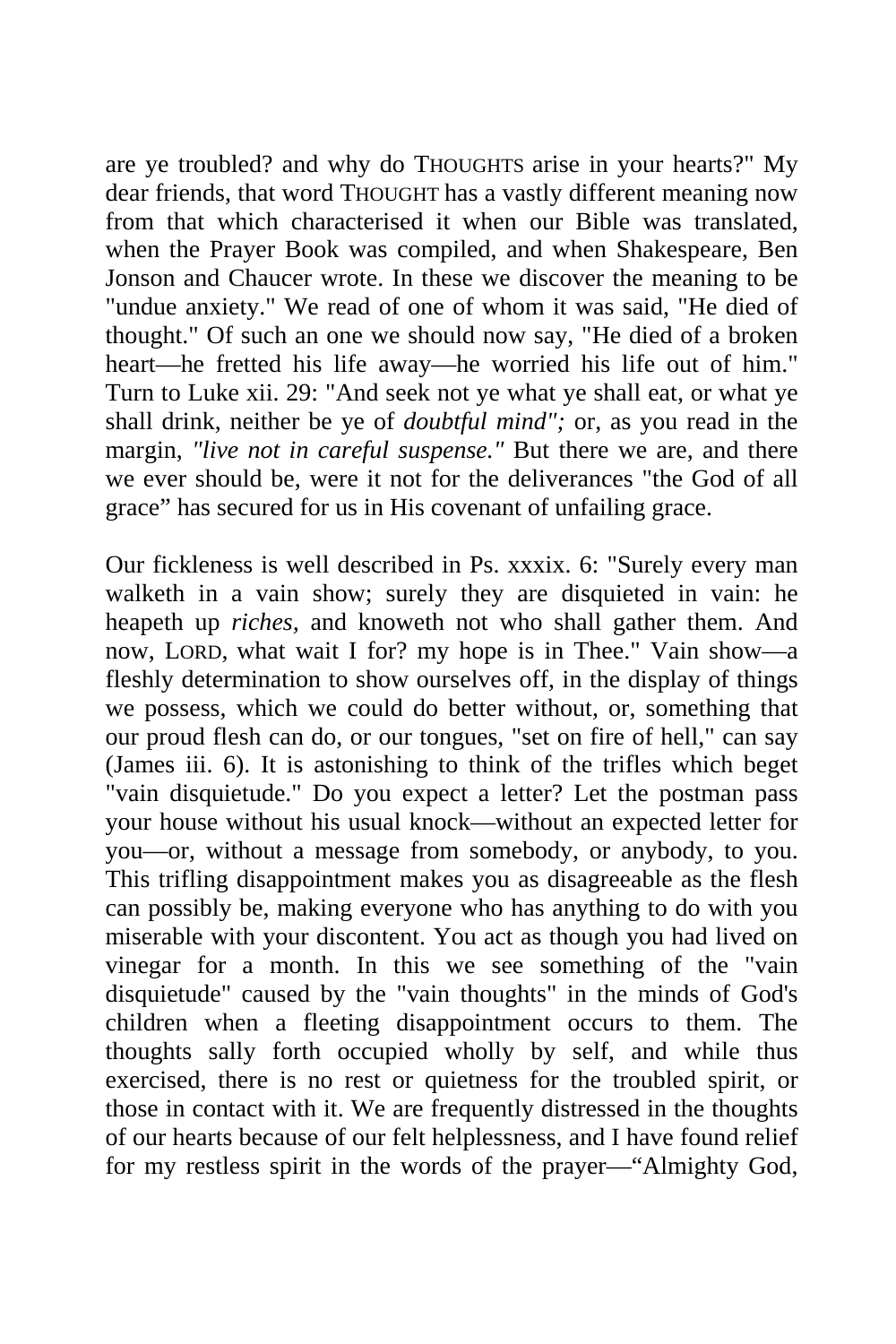Who seest that we have no power of ourselves to help ourselves; keep us both outwardly in our, bodies, and inwardly in our souls; that we may be defended from all adversities which may happen to the body, and from all evil thoughts which may assault and hurt the soul; through Jesus Christ our Lord. Amen." Many times I have thanked God for those words, and I thank Him for them now. That is the expression of a heart convinced of the fallacy of the figment, creature ability—the longing of a heart knowing that conditional comfort to an exercised child of God is a huge lie sent forth from hell's council chamber to harass and distress the tempted followers of the Lamb.

Do not think for a moment that I desire to lead any of God's children into the sinful regions of carelessness and indifference. Such a desire is foreign to me. The perplexities of the children of God abound because of the frailty and treachery of all human props upon which they lean—the multitude of life's sorrows—the depravity of their nature—the deceitfulness of their heart, and the weakness of the flesh. Yes, the weakness of the flesh, for it is weak to perform anything right, but strong to oppose that which God in the riches of His goodness, is working in the hearts of His own. Many a child of God is burdened with, anxious thoughts on a grave subject which appears to be the sum total of the experience of many—"Oh, if I only make a good end—if I can only get to heaven at last—it will be well if I escape the wrath to come, and get home among the glorified." Well, that may be very good so. far as it goes, yet, according to my judgment, it is vilely selfish. The experience worth having is that exercised in the heart by a present God. See! "God, is our Refuge and Strength, a Very Present Help in trouble" (Ps. xlvi. 1). This is the God Who has given His promise—"Certainly I will be with thee" (Exod. iii. 12)— Who reiterates His promise to His own Israel, "In all places where I record My Name I will come unto thee, and I will bless thee" (Exod. xx. 24)—Who holds to His promise, "Where two or three are gathered together in My Name, there am I in the midst of them" (Matt, xviii. 20). Again, "Lo, I am with you alway, even unto the end of the world" (Matt, xxviii. 20). How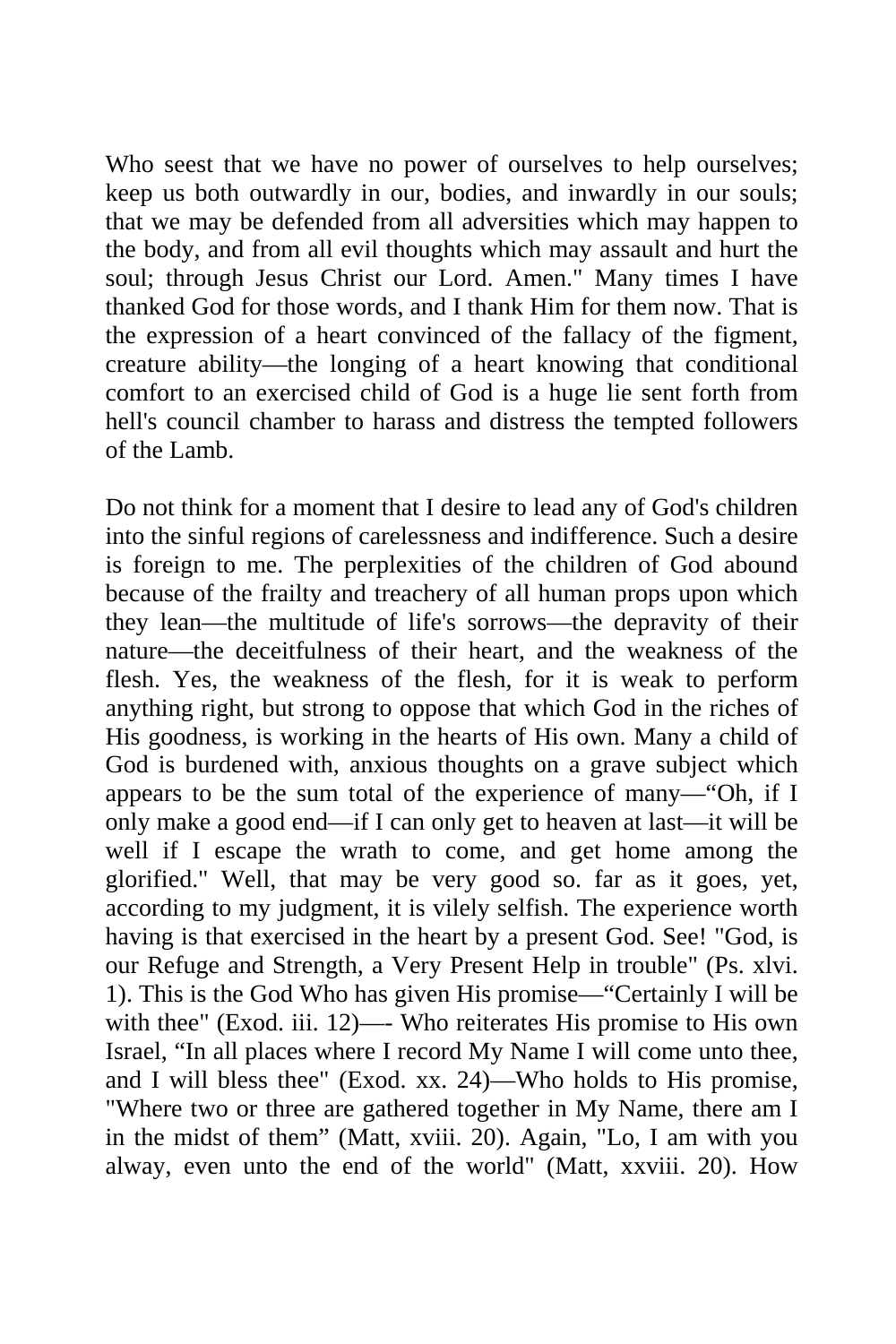blessed it is to have to do with a present, performing God. But many in His family are "all their lifetime subject to bondage" (Heb. ii. 15). They are not in bondage all their lifetime, but they are subject to it. Certain persons are subject to certain maladies, so many of God's children are subject to bondage through fear of death. How blessed, when death's Destroyer appears to such, and sweetly reveals the blessed truth that "the Way of life is above to the wise "—that He has abolished death, and brought life and immortality to light through the Gospel—that He Himself is the Resurrection and the Life to those whom He brings to trust and confide in Him.

Many of the children of God are full of anxious thoughts concerning the future. Notice the exact word, "thoughts." Not "thought," but "thoughts," and those in multitude. The word is taken from a striking figure—the many branches of a tree entwining and chafing each other in times of storm and tempest. Oh, how the heart is ofttimes chafed with perplexing thoughts. When my heart is exercised with anything apart from what God has made His Christ to me, then my vain and foolish thoughts abound. In the midst of such bewilderment I wonder whether that precious Lord and Saviour Jesus Christ, Who revealed Himself so blessedly to His disciples in days gone by is mine, or not? I wonder, can He remain in the midst of corruptions and inconsistencies such as I feel myself the subject of, and whether God can have began His good work in me, when the flesh opposes His Blessed Spirit at every gracious movement in His glorification of Christ in me. Ah! when left to myself I wonder, shall I endure to the end—"join in the everlasting song and crown Emmanuel Lord of all"? When even a little love to Him moves my heart, unbelieving thoughts are gone and covenant comforts are blessedly mine. Even here strange opposites mingle as the acknowledgment flows from my adoring spirit, "In the multitude of my thoughts within me Thy comforts delight my soul." In seasons of sorrow He brings me His joy. When felt sin is my distress, He visits me with His salvation. 'When my soul cleaves to the dust, He cheers me with His own good word of promise. When a feeling of deadness steals over me, He restoreth my soul and gladdens me with deliverance from the gates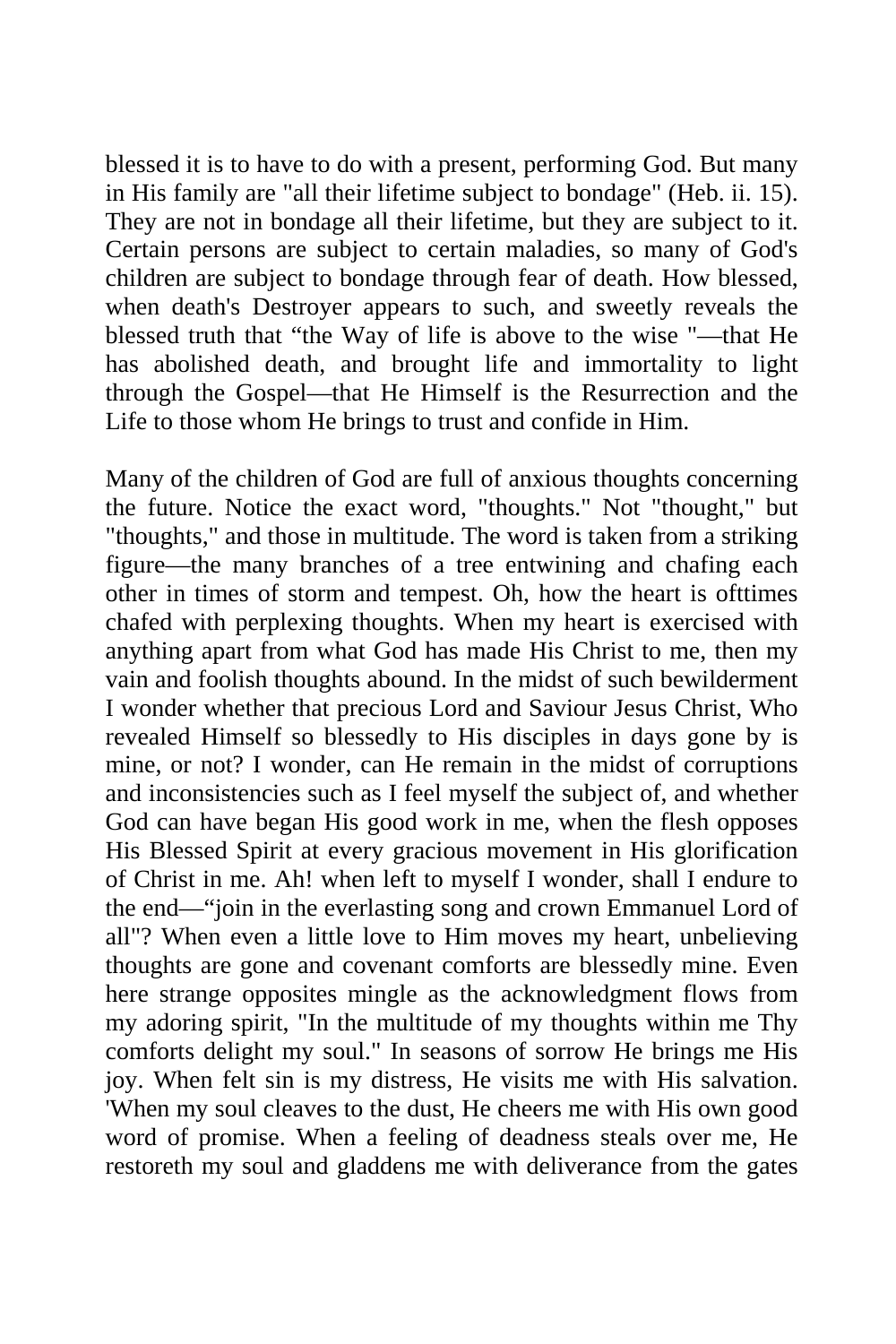of death. 'When the toils of the wilderness fill my soul with perplexity, then He appears with His own sweet "Peace, be still." When my heart is bowed down with heaviness, "His comforts delight my soul."

Oh, how blessed in such seasons to enjoy by the God of all comfort the assurance that Jesus is mine. In the midst of sore temptations, vile corruptions, base wanderings, and many waverings, when feelingly ready to perish, I know the preciousness of His appearing in promise after promise, assuring me that if He—"Jesus.—did once upon me shine, then Jesus is for ever mine." I love—I delight—to be occupied with Him as my own God, and to know that as assuredly as He has begun to teach me He will perfect my spiritual education in eternal glory. Problems most perplexing He will teach me to solve, or will solve them for me in my experimental salvation, while I fear and tremble, as He works in me "to will and to do of His good pleasure." It is my felt privilege to know that my Covenant Surety, Who settled the question of sin for me upon Calvary's accursed tree, and will settle the question of every one of my sins by the witness and seal of His Blessed Spirit within me; that He, the Consolation of Israel, will not fail me when the powers of hell assault me, and sorrows tell their sad tale upon my soul. Sometimes I have the assurance that the God of all comfort will not desert me when I am cast down because of the toils and trials of the way home, and when I forget and lose sight of Him altogether. Oh, what a mercy to find a place in the interest of the Covenant Remembrancer, Who will not allow us to remain ignorant of the blessings conferred upon us by the Father, secured to us in the Son, and revealed in us by His rich grace. He will bring all things to our remembrance whatsoever the Father has bestowed upon us—whatsoever Christ has said to us and all His heart's delight is to make known to us His and our Beloved in His adorable Person and full salvation.

I have spoken longer than I intended. But, HE KNOWS. May the God of all grace bless us with the rich enjoyment of His love, and say to every fearing heart, "I, even I, am He that comforteth you: who art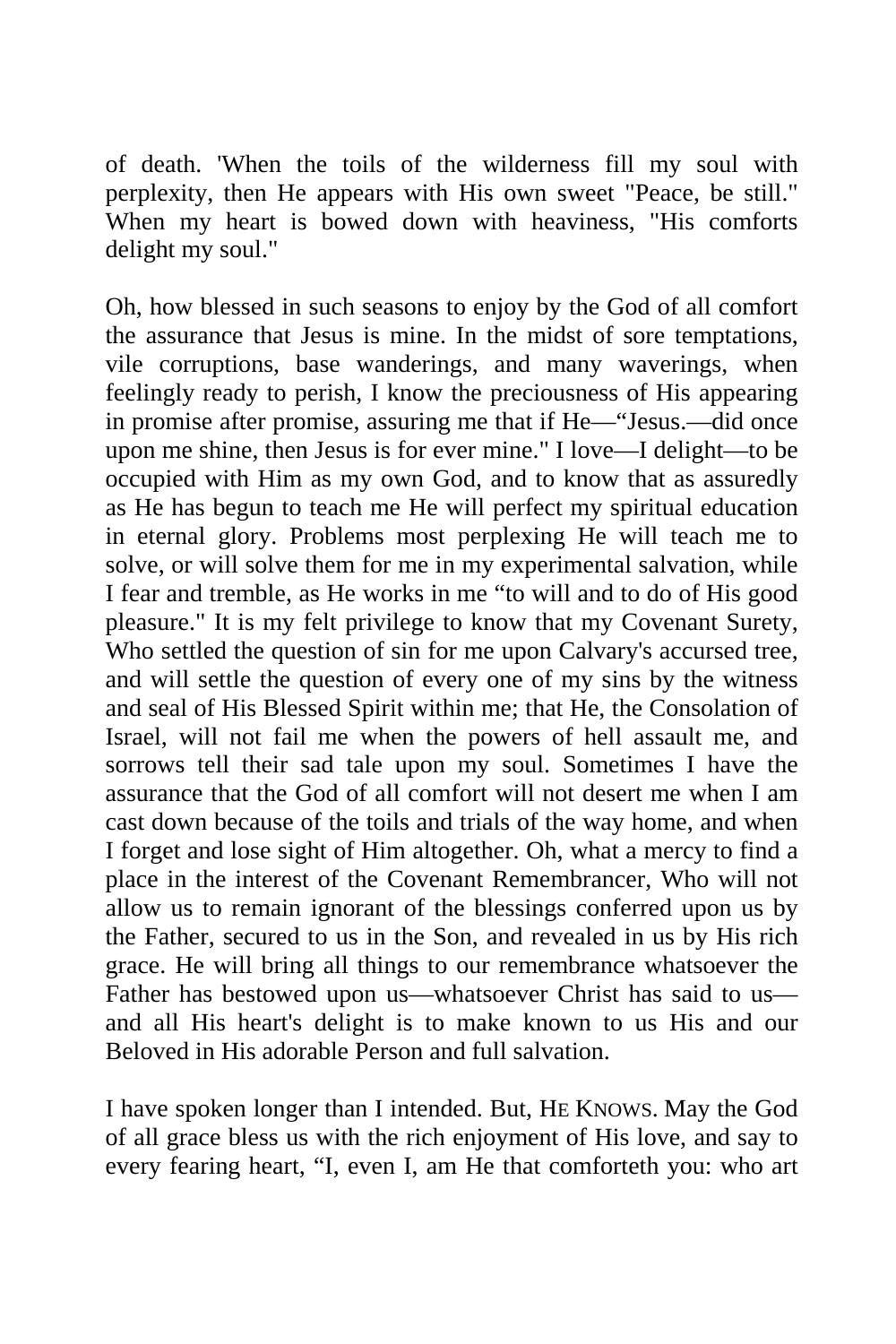thou, that thou shouldest be afraid of a man that shall die, and of the son of man which shall be as grass; and forgettest the LORD thy Maker, that hath stretched forth the heavens, and laid the foundations of the earth; and hast feared continually every day because of the fury of the oppressor, as if he were ready to destroy? and where is the fury of the oppressor?" (Isa. li. 12,13). May a precious Lord Jesus, Who came forth from the bosom of the Father to comfort all Zion's mourners, say to each burdened spirit, "As one whom his mother comforteth, so will I comfort you; and ye shall be comforted in Jerusalem" (Isa. lxvi. 13). May that other Comforter, the Blessed Spirit, comfort us with His choicest gifts and consolations, and glorify the Father's Christ in our sorrowful experiences.

> "Dear Lord, may I a mourner be Over my sins and after Thee; And when my mourning days are o'er, Enjoy Thy comforts evermore."

It has pleased God of late to bring me down very low to learn afresh the frailty of poor mortality. And frailty it has proved itself to be indeed and in truth. It pleased Him to take roe to bed to feel my weakness and utter helplessness. The first two weeks I was left in darkness—destitute and bare. I had not a desire to open my Bible. Through mercy that is a rare thing in my experience; but, though rare, it was mighty humbling. I felt myself a pretty character to be a pastor, unworthy to be God's mouthpiece. The Master's words were mine feelingly and intelligently—"without Me ye can do no nothing." Yet I had no rebelliousness—no repining—no fault finding with Him. I felt sick of earth, and longed for home. He will have His own to wait His time, and do His work according to His will. When the wind from the Throne dispersed the clouds, I felt

> "AMAZED TO FIND MYSELF so VILE, AND JESUS SMILING ALL THE WHILE."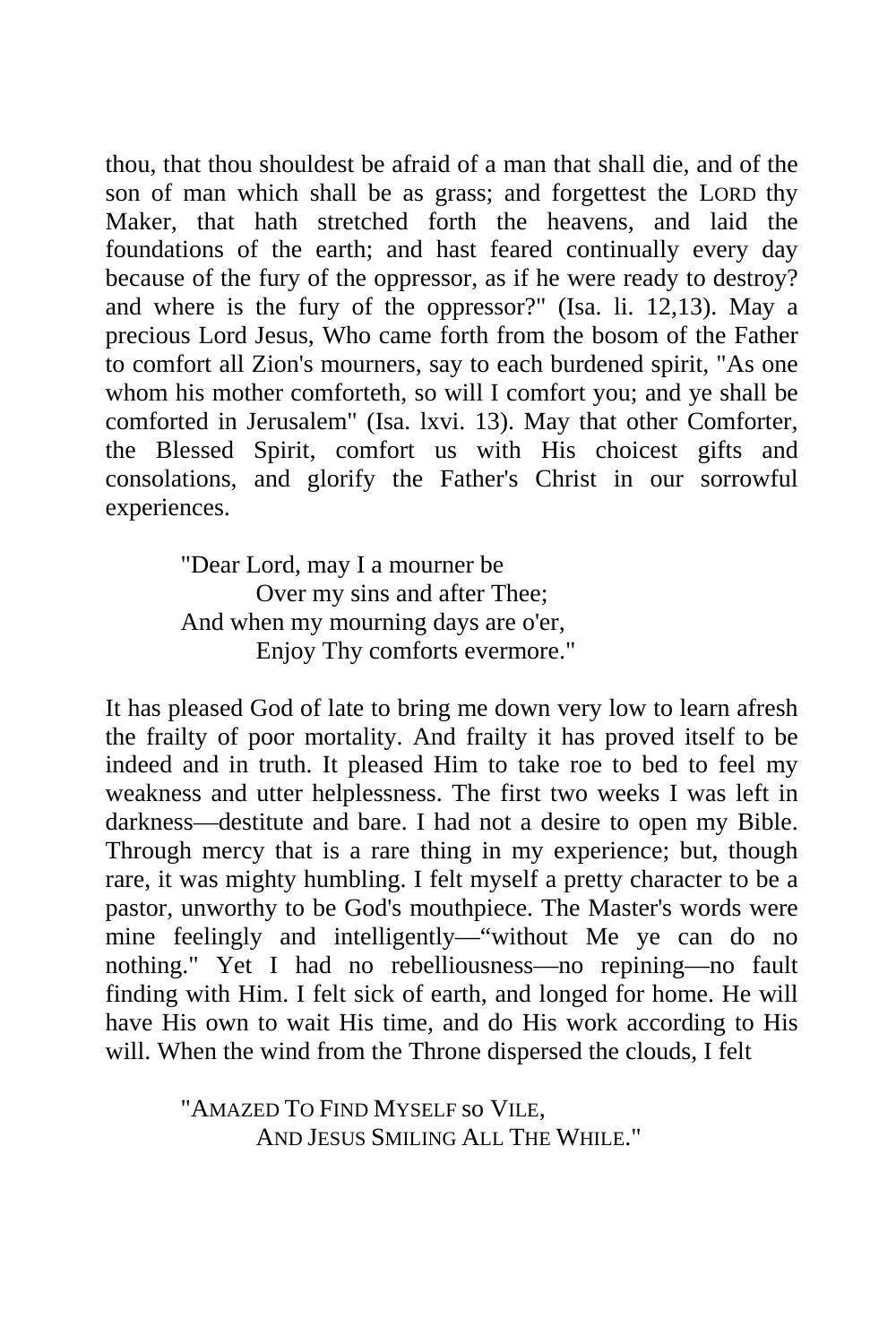"Blessed be God, even the Father of our Lord Jesus Christ, the Father of mercies, and the God of all comfort; Who comforteth us in all our tribulation, that we may be able to comfort them which are in any trouble, by the comfort wherewith we ourselves are comforted of God. For as the sufferings of Christ abound in us, so our consolation also aboundeth by Christ" (2 Cor. i. 3-5).

THOMAS BRADBURY.

Grove Chapel, Camberwell^ *May, 1902.*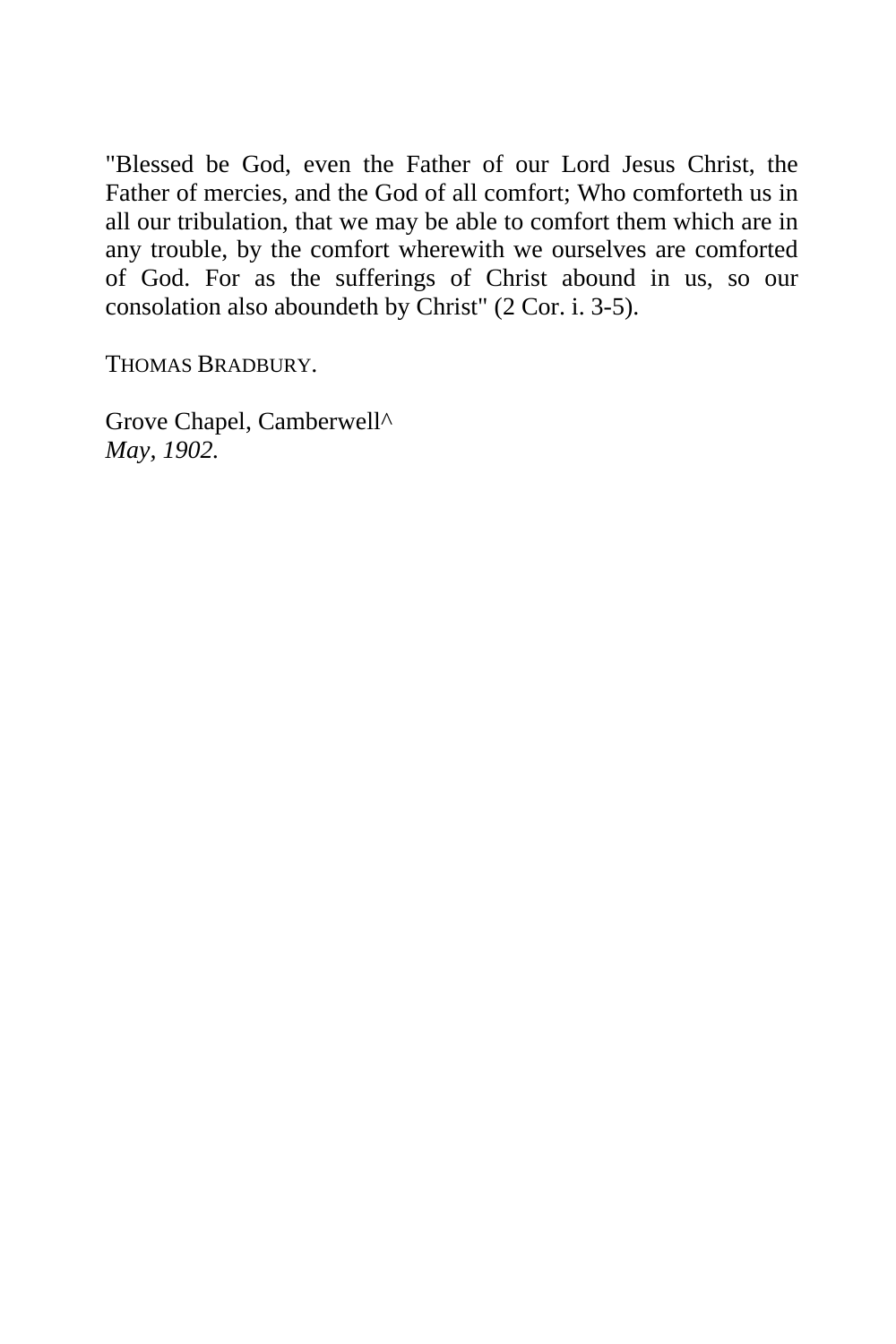# "Joined Together."

"*What therefore God hath joined together, let not man put asunder."* —Mark x. g.

IN this interesting chapter we have a variety of characters presented for our consideration. Not long ago I directed your attention to the persons mentioned therein, and to their different peculiarities. We then saw the young ruler, so earnest, for he came running to Jesus so humble, for he kneeled to Jesus—so anxious, for he asked Jesus to instruct him, saying: "Good Master, what shall I do that I may inherit eternal life?" What a question! Inheriting is not by doing. Inheritance is by birth, and descends by right and title from a progenitor. It is not bought, earned, or merited. Jesus answered the young man on his own ground—directed him to the law's demands, showed him where he was lacking—and convinced him of the impossibility of the heart being fixed upon both heavenly and earthly treasure. With a heart sad and sorrowful he went his way, for he had great possessions. Yet Jesus loved him for all that.

Then we see the disciples astonished out of measure at the heavenly teaching of their Gracious Master. Peter could talk of what he and the others had left; but Jesus could tell him what they should endure for His sake. And as they were in the way going up to Jerusalem, they were amazed and afraid as He told them of His approaching condemnation, crucifixion, and resurrection. In the face of all this, ignorance and pride characterised them. James and John were bent on earthly preferment. On the right hand and on the left of the King they would sit in a fancied worldly kingdom. He questions them as to the baptism of suffering they should endure, and tells them that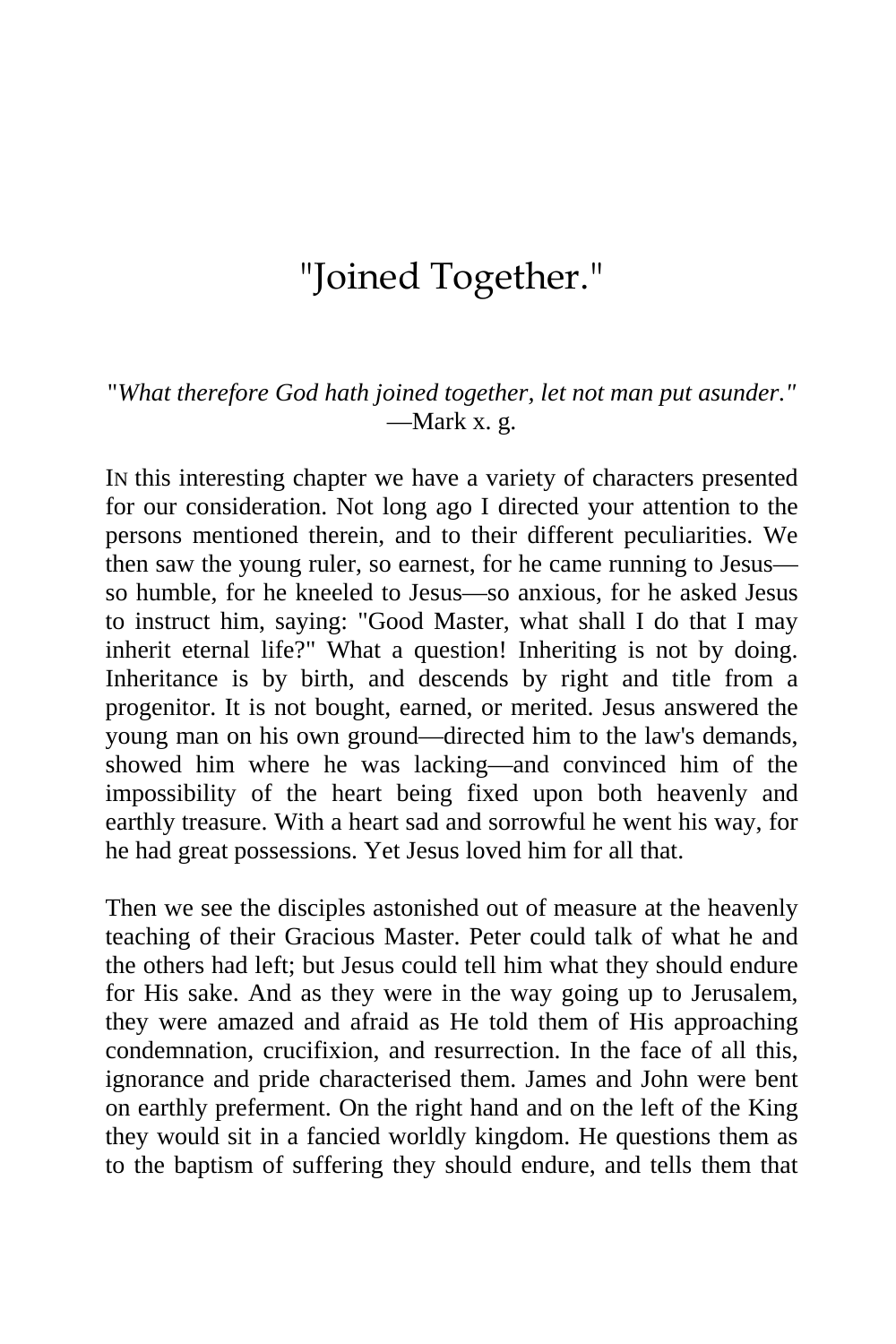His granting the privilege to sit on His right hand and on His left hand was only to those for whom the same was prepared. He teaches them also a lesson of humility, showing them by His own example, that to be great in His kingdom was to be satisfied with being insignificantly small, saying, "For even the Son of Man came not to be ministered unto, but to minister, and to give His life a ransom for many" (Matt. xx. 28).

The last character to notice in association with Jesus is blind Bartimaeus. And how different he appears from the others! Their hearts were set upon earthly possessions and positions. The blind man's heart was fixed upon a Heavenly Person. No sooner did he hear that Jesus was near, than he began to cry to Him for mercy. When charged to hold his peace he cried the more a great deal. When Jesus commanded him to be brought to Him, the poor blind man cast away his garment and came to Him. What was his garment in his estimation to the mercy, pity, and Person of Jesus ?" What wilt thou that I should do unto thee ?" asked Jesus. The blind man replied, "Lord, that I might receive my sight." His sight was given to him with the charge, "Go thy way;" when, instead of yielding prompt obedience, and going about his own business, he "followed Jesus in the way." The Person of Jesus was everything to him, while his heart found no time to waste in the thought of "great possessions," or a place of pre-eminence in the Redeemer's coming kingdom and glory. Jesus found no occasion to question him as to the baptism of suffering in prospect. Heart attachment to Jesus fortifies against all that.

The chapter opens with a view of the Father's Obedient Servant pursuing His gracious work of salvation, succour, and sympathy. The first verse closes with one of the sweetest sentences in the Book—"And as He was wont, He taught them again." He is more ready to impart the lessons of His grace than we are to receive them. And when we have received them how soon we forget them. Yet forget them as oft as we may, He will not leave us to perish in our ignorance, for He will teach us again, and by His Promised Spirit,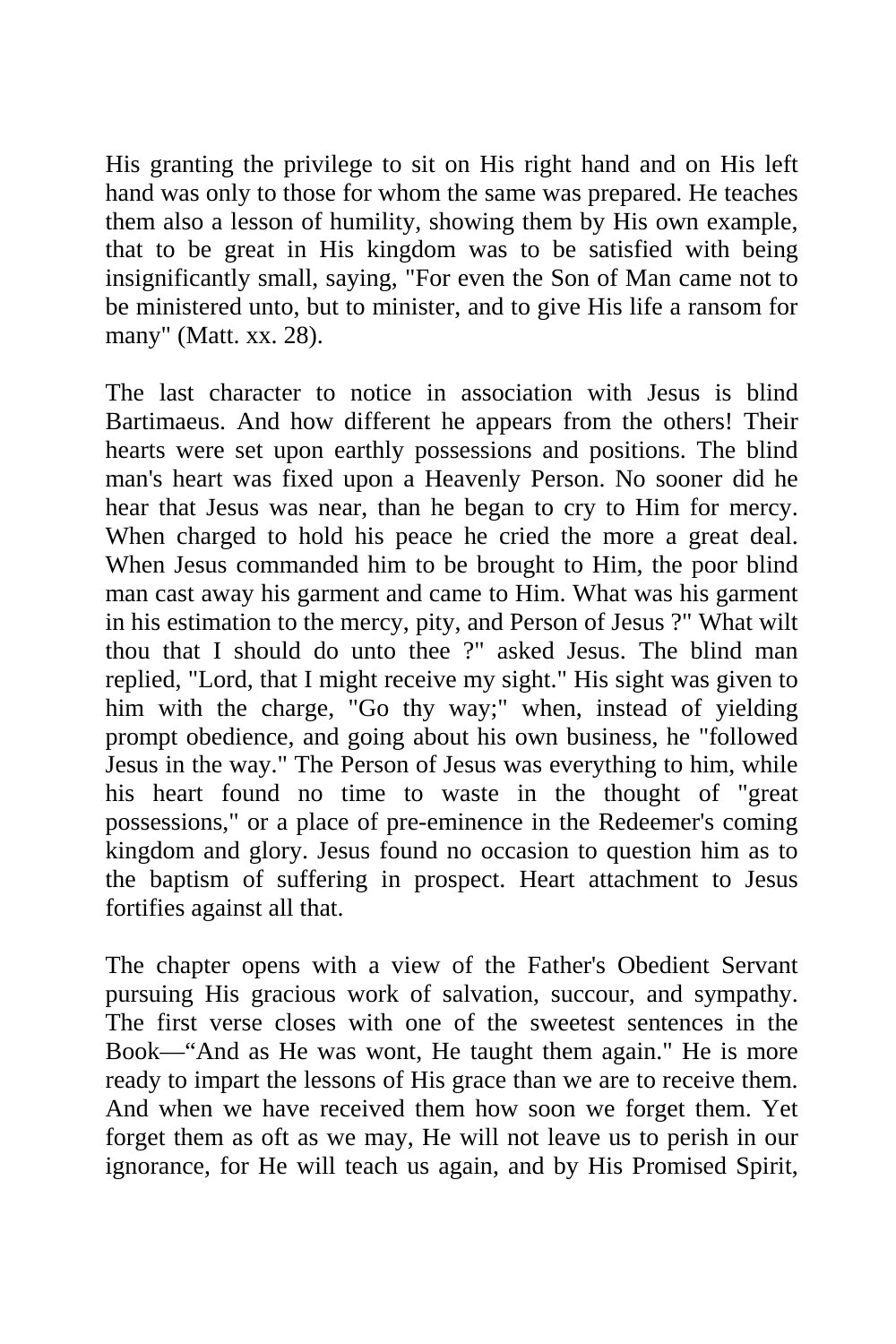the Covenant Remembrancer, will bring to our remembrance all things whatsoever He has said unto us, which we have forgotten (John xiv. 26). Patient, Forbearing Teacher! We shall never be ignorant through His want of attention. The following paragraph reveals a class of persons distinct from all the others appearing in this remarkable chapter. The Pharisees, marvellously good in their own estimation, tempters of Jesus. They came and asked Him "Is it lawful for a man to put away his wife?" He referred them to their own prophet and law-giver, asking in return, "What did Moses command you?" And they said, "Moses suffered to write a bill of divorcement, and to put her away." And Jesus answered and said unto them, "For the hardness of your heart he wrote you this precept." Have you noticed that the word "precept" occurs but twice in "The New Testament of our Lord and Saviour Jesus Christ?" It is strictly a law term, and savours not of the gospel of free and sovereign grace, which is a proclamation of bestowments, not of requirements. Here we see that the precept was for hard-hearted hypocrites—not for broken-hearted sinners. The other portion alluded to is Hebrew ix. 1g: "For when Moses had spoken every precept to all the people according to the law, he took the blood of calves and of goats, with water, and scarlet wool, and hyssop, and sprinkled both the book, and all the people, saying, This is the blood of the New Testament, which God hath enjoined unto you." When the New Testament is understood, and the blood of the Lamb is sweetly applied, the precept, though not despised, is left in the hands of the precept-Fulfiller. "Gospel precepts" is a contradiction in terms.

The Master continued His answer to the tempters, "But from the beginning of the creation God made them male and female." Not male and females. "For this cause shall a man leave his father and mother, and cleave to his wife; and they twain "—not more—"shall be one flesh: so then they are no more twain, but one flesh." This is clear as light to those whom God, in these things, has made chaste, pure, and sensitive. When He created man He created woman—not women. Out of Adam's side He took a rib, not two ribs or more. He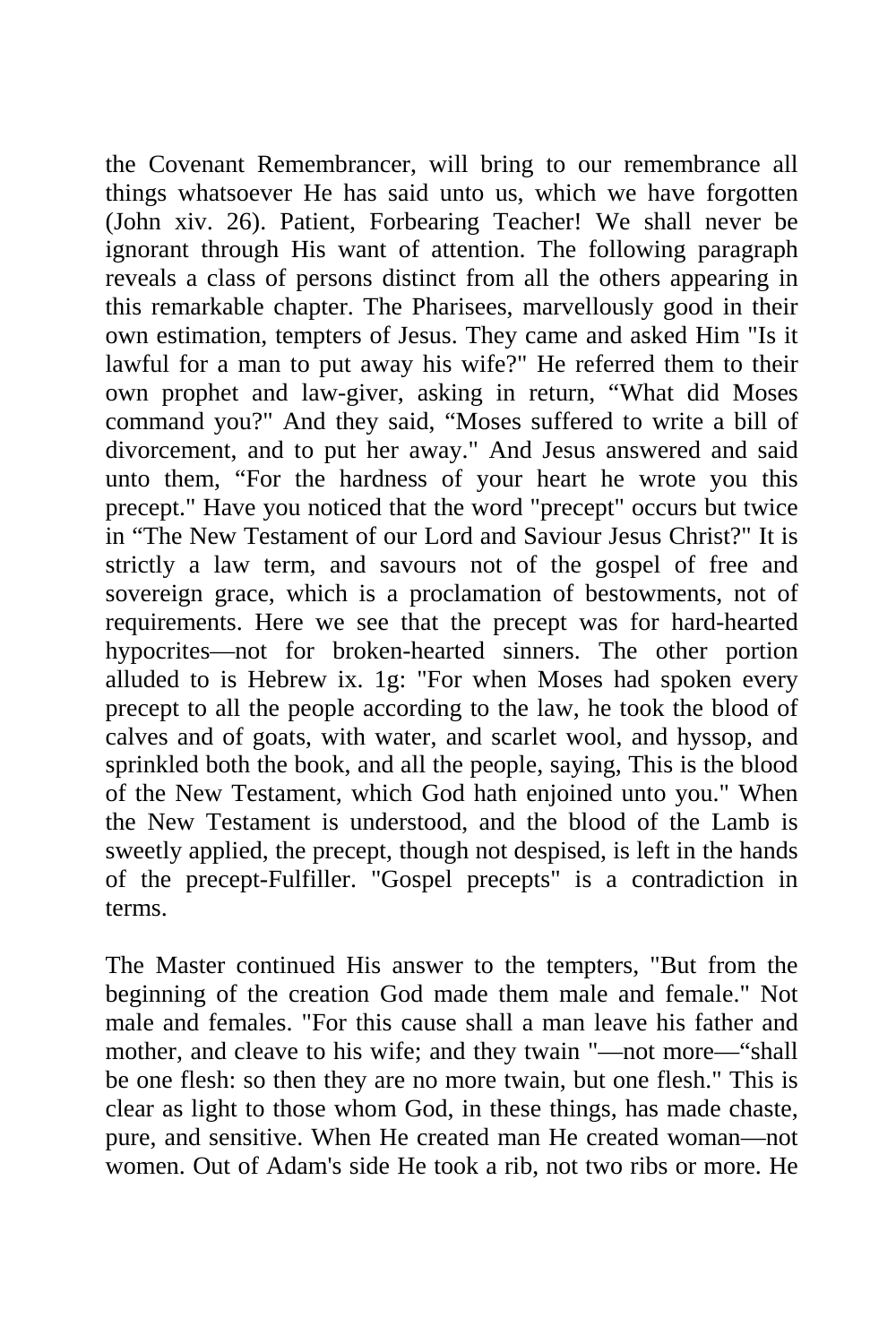knew that one woman was quite sufficient for one man. Throughout the Law, the Psalms, and the Prophets, God keeps His mind in this matter clearly and prominently before the minds of His people, and in dealing out to them a paternal reproof at the winding up of Old Testament vision and prophecy. He says—"And did not He make one? Yet had He the residue of the Spirit. And wherefore one? That He might seek a godly seed. Therefore take heed to your spirit, and let none deal treacherously against the wife of his youth" (Mai. ii. 15). Certainly a plurality of wives existed among the people of God from Lamech to the coming of Christ in the flesh. At this God seemed to wink, but in His dealings with His own He ever acknowledged but one—the wife of youth,. Sarah for Abraham— Leah for Jacob. We all know that Rachel was the wife of Jacob's heart, but Leah was his wife in God's eye and judgment. This Jacob was constrained to acknowledge when he gave his sons commandment concerning his burial, saying—"I am to be gathered unto my people: bury me with my fathers in the cave that is in the field of Ephron the Hittite, in the cave that is in. the field of Machpelah, which is before Mamre in the land of Canaan, which Abraham bought with the field of Ephron the Hittite for a possession of a burying place. There they buried Abraham and Sarah his wife; there they buried Isaac and Rebekah his wife; and there I buried Leah" (Gen. xlix. 29-31). Why did he not say, *\*'* Leah my wife?" It may seem surprising that he mentioned Leah at all, when Rachel was the wife of his heart, but he must speak according to God, and be buried with the wife of heaven's appointing. "Rachel was buried in the way to Ephrath, which is Bethlehem" (Gen. xxxv. 19). God's ordinance is—male and female—man and woman—husband and wife—twain yet one flesh. We come to the. words of the text:—

### "*What therefore God hath joined together let not man put asunder."*

These words flowed from the lips of Incarnate Wisdom rebuking the Pharisees for their readiness to separate from their wives because of any unimportant weakness. He declared that divorce was legalised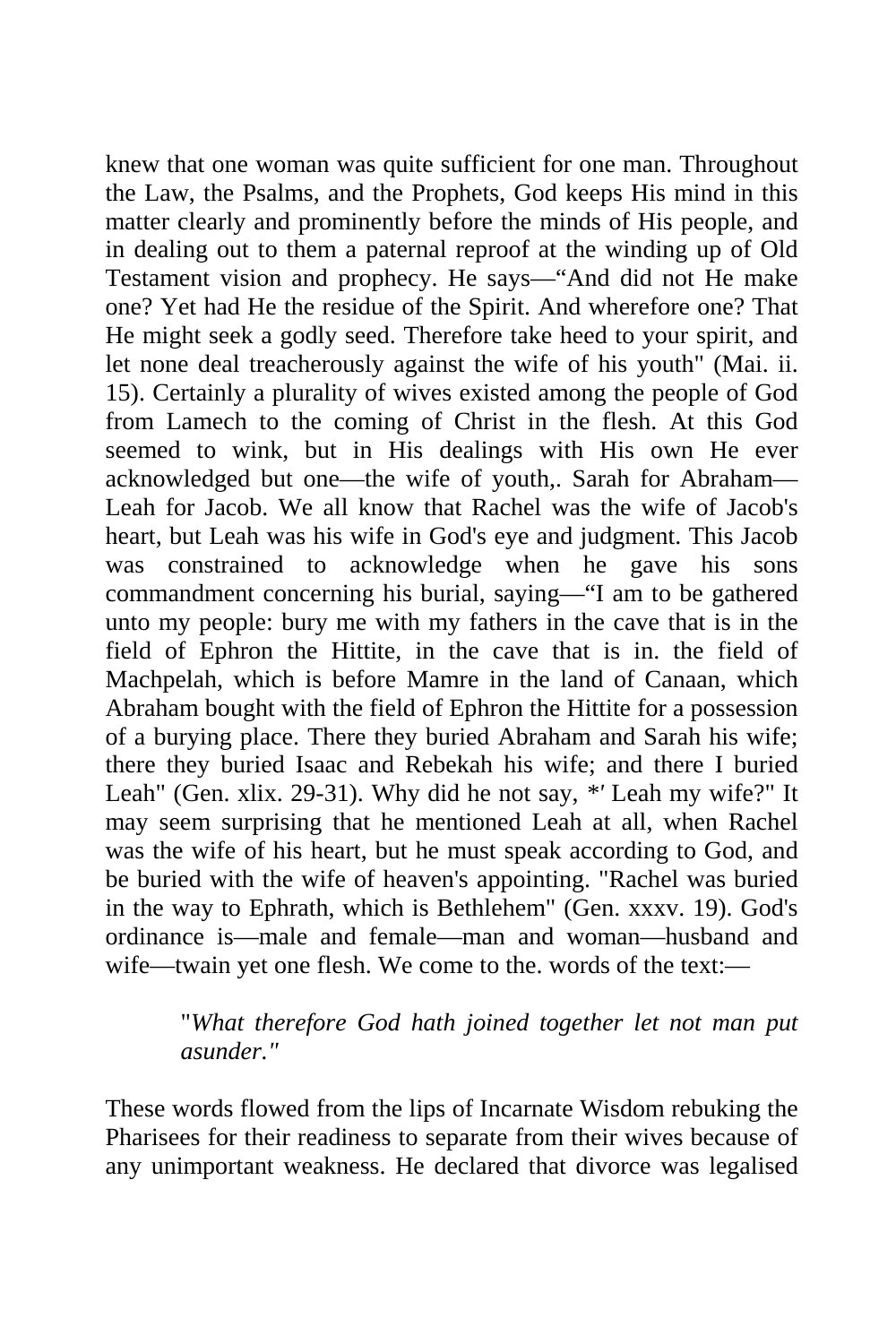by Moses purely because of the hardness of man's heart, and that from the beginning it was not so in the mind of God, Who hateth putting away (Mai. ii, j6). But it is not my intention to extend my remarks on this subject of marriage and divorce, but to endeavour under the Spirit's guidance to direct your minds to the consideration of several things which God has permanently joined together, and which man in his perversity seeks to separate. Short-sighted mortals are ever meddling with things they do not understand, and, in their own puny judgment, sever that which is inseparable in the mind of the Eternal. We will notice  $:=$ 

I. JEHOVAH—THREE in ONE and ONE in THREE. The Father, Son, and Holy Ghost are revealed in the sacred scriptures as One. God co-essential, co-equal, co-eternal. The Father is God, the Son is God, the Holy Ghost is God; and yet there are not three Gods but One God, for God is One (Gal. iii. 20). Neither do the Eternal-Three form one Person, for then they could not be Three, but simply One. The Revealed Three are the Unsearchable One. All that can be apprehended of the Unsearchable One is revealed in the Adorable Three. Paul says, "There is one God" (1 Tim. ii. 5). Christ says, "I and My Father are One" (John x. 30). John says, "These Three are One" (1 John v. 7). One Self-existent, Underived, Omniscient, Omnipresent, Omnipotent JEHOVAH, the Sole Creator, Upholder and Governor of all men, spirits, and things. This "mystery of God, and of the Father, and of Christ" (Col.ii. 2), is a height too vast for finite understandings. It is a depth too profound for seraphs to fathom. Yet here the faith of God's elect delights to apprehend all that is revealed of the Incomprehensible.

Only in the covenant of grace, and the accomplishment of the purposes of redeeming love, can the mystery of the Trinity be held inviolate. The Father wills the salvation of His own. The Son desires not to over-run the Father's will. He therefore saves as many as the Father gave to Him to save. The Son's work is equal to the Father's will, and both are infinite. The Spirit determines not to overstep the will of the Father, nor the work of the Son—hence all God's elect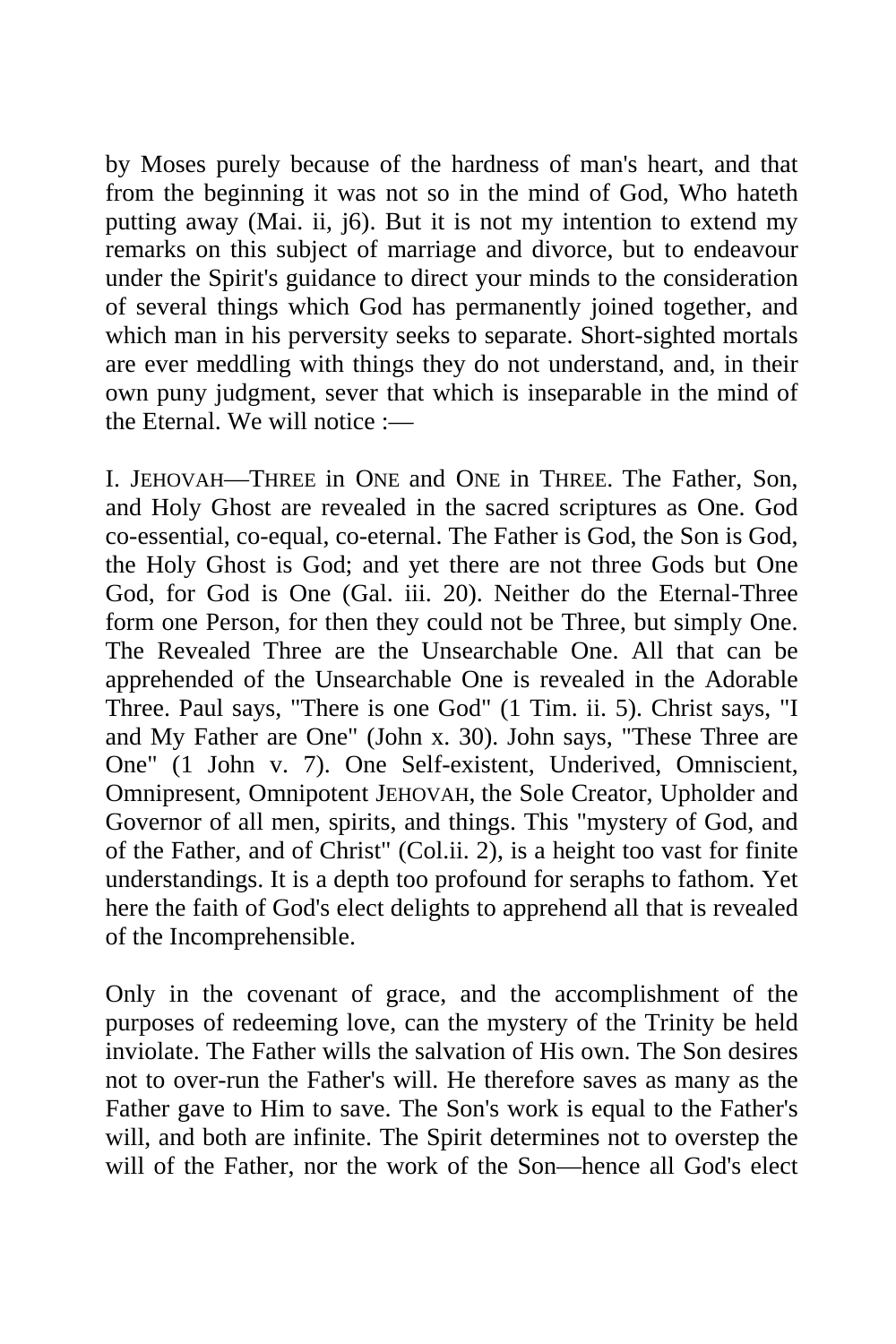are saved—all Christ's redeemed are regenerate—and none other. In this day of gospel grace, the Spirit delights in the over-sight of all whose names are in the Lamb's Book of life—of all who repose in undisturbed security upon the bosom of everlasting love. Who would have it otherwise? None taught of the Lord. Would any? Yes, the devil has ever sown discord in the minds of men respecting this Trinity in Unity and Unity in Trinity. The fleshly Jews would have stoned God's Christ for saying, "I and my Father are One," and thus, in their judgment, making Himself God (John x. 30-33). The devil loves not the Son of God, and has ever sought to make Him altogether inferior to the Father. There are thousands now who profess and call themselves Christians, who are one with the devil and the devilish Jews in scandalising Christ and declaring Him to be a mere man and no God. Such persons are too good and virtuous to need salvation from sin by love, blood, and power. They are too full of self to hunger and thirst after the everlasting righteousness of God the Eternal Son. O for grace to sing with all one's heart and soul— "Glory be to the Father, and to the Son, and to the Holy Ghost; as it was in the beginning, is now, and ever shall be, world without end. Amen." The Father is glorified for His electing love—the Son is glorified for His redeeming grace—the Spirit is glorified for His regenerating power. This is eternally secured to them in the *will* of the Father, through the *work* of the Son, by the *way* of the Holy Ghost in the heart's experience of all the members of the one Body. Here we heartily and spiritually say—"WHOM God hath joined together "—in His truth—"let not man put asunder."

II. THE ATTRIBUTES OF GOD. The inherent perfections of God gloriously harmonise and are thus revealed in Jesus Christ. Creation heralds forth continually the wisdom, power, skill, and Godhead of JEHOVAH; but the love of His heart can only be known and enjoyed in the Son of His love. All His works praise Him, but all His Saints bless Him (Ps. cxlv. 10). They bless Him for His manifold wisdom and prudence characterising His plan of salvation by grace, through the interposition, mediation, and intercession of the Covenant Surety. They bless Him for His invincible power in executing His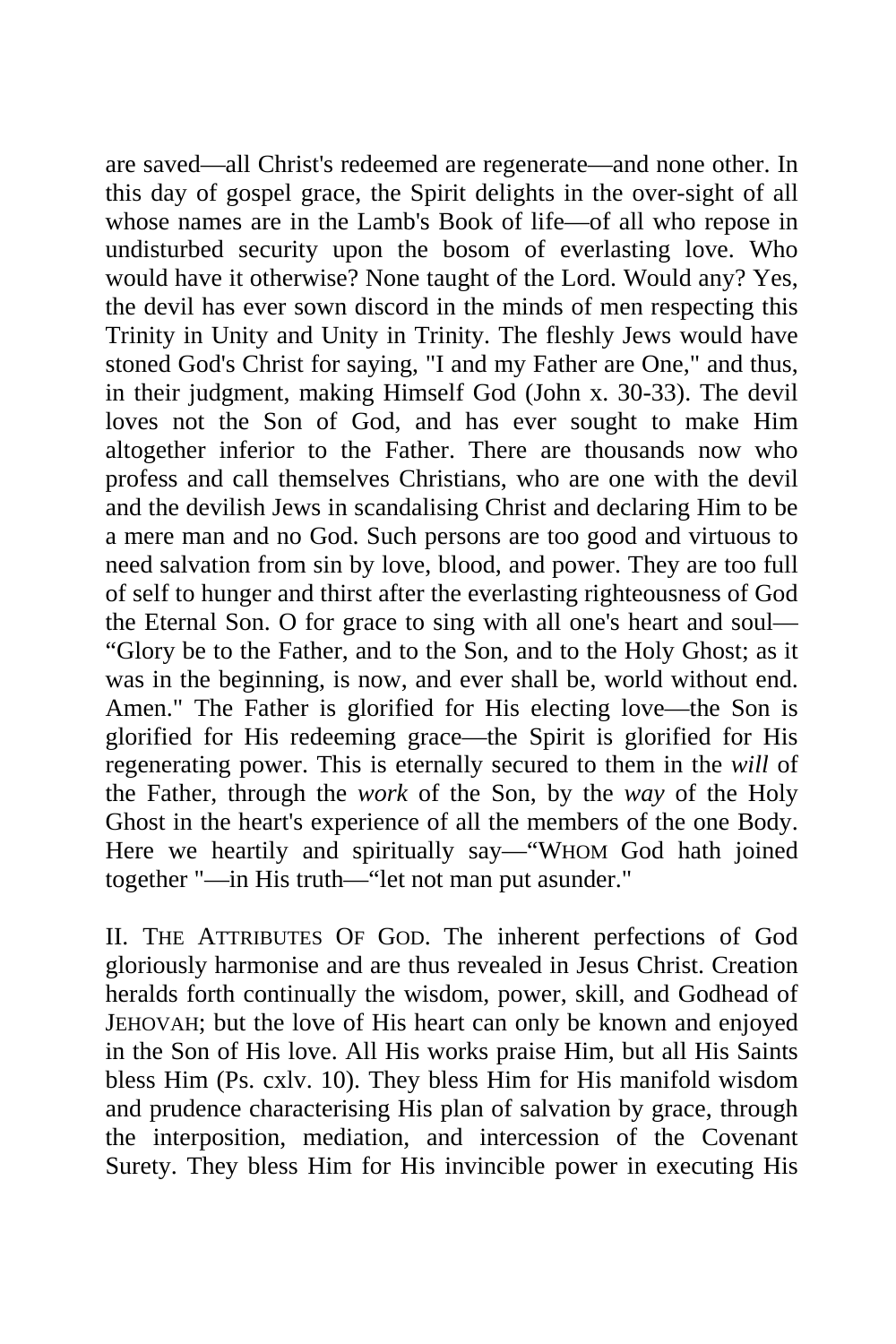will in the doing and dying of the Faithful Covenantee, and the indwelling operations, witness and seal of the Covenant Comforter. They bless Him for His glorious sovereignty in ordering, arranging and regulating everything for His own glory in the glorification of His people. They bless Him for His sovereign grace, which secures to Him their company, adoration, praise and love. They bless Him for His matchless mercy, which saves them from sin, shields them from wrath, redeems them from death, succours them in temptation, and carries them to glory. They bless Him for His impartial and unmixed justice, by which He deals to all in heaven, earth or hell, their due, according to law or love. They bless Him for His holiness, in which He adorns and qualifies them for companionship and communion with Him for ever. They bless Him for His faithfulness, which secures to them every gift, grace, and blessing promised to them in Christ Jesus before the world began. In our Adorable Lord, justice and mercy fall not out by the way—righteousness and peace are one in sweet embracings. God is one, and oneness without sameness is the distinguishing quality of all His attributes.

Here we behold, in the clear waters of divine ;truth, all the perfections *.of* JEHOVAH resting in sweet agreement. Who would disturb this unruffled serenity? The devil—the Papist—the Unitarian—the Arminian. Yes, that is all true. Each and all of these will not be pleased with me for saying so; yet, I say it not to vex them, but simply because it is true. Many talk of the love of God who hate His truth. Thousands delight to set His mercy and justice at war with each other. To tone down His truth and to make spiritual food palatable to carnal appetites—which is an impossibility—the multitude speak of "*God's darling attribute, Mercy."* These know not what they are talking about. They "understand neither what they say, nor whereof they affirm." God has no darling attribute. His attributes are not like the legs of the lame, unequal, up and down, in and out, off and on. There is no inequality or discordance in Deity. His mercy deceives not those whom His justice will damn. Christ saving those who are eternally lost is a strange muddle which Arminian meddlers can never clear. God accepting Christ as a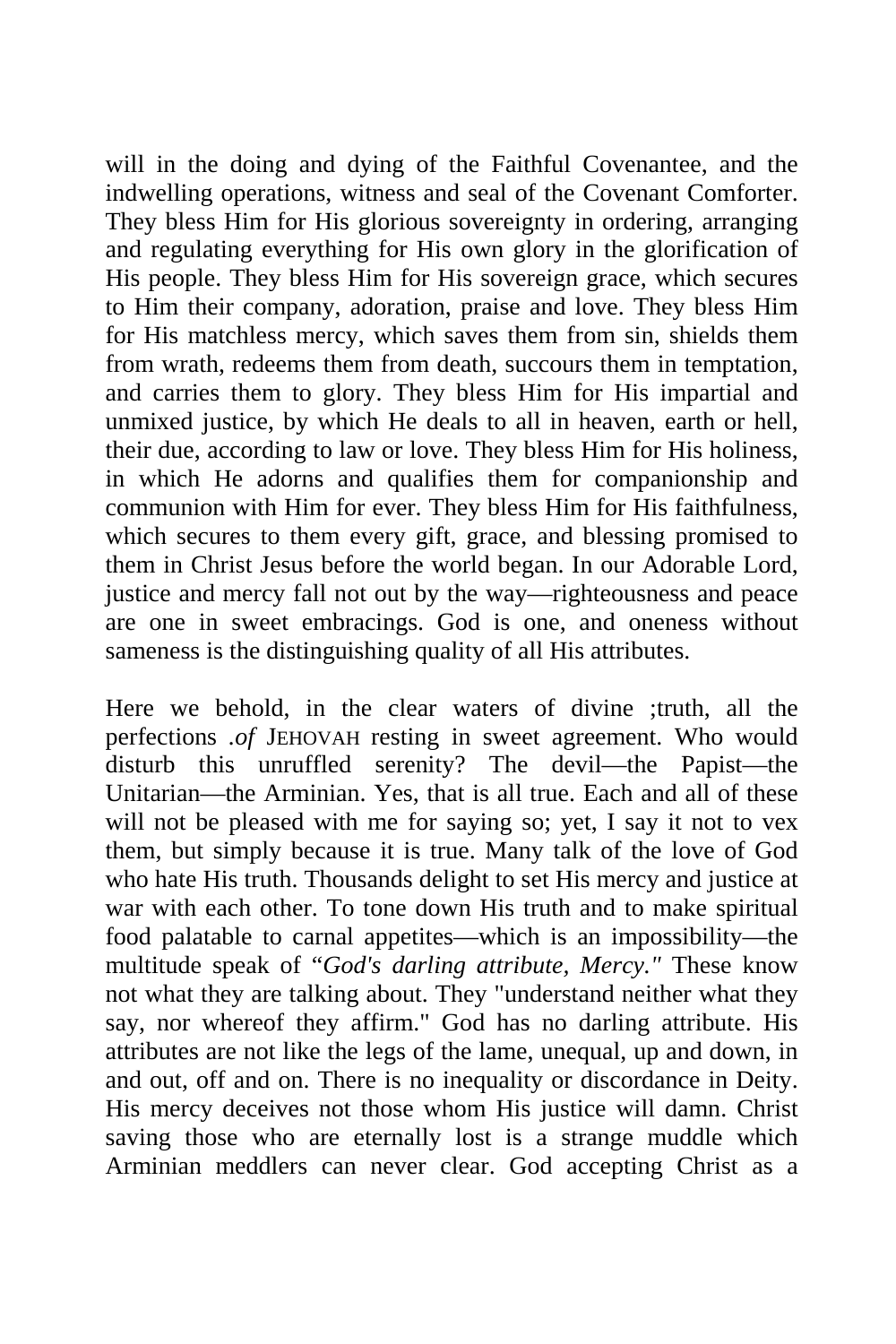Ransom for some who shall be everlastingly shut up in the prison of hell casts a reflection upon the wisdom, justice and faithfulness of God that I should not like to feel guilty of. God's justice is tempered with His mercy, and His mercy with His justice, so that whatever be the display of His mercy, He is never too soft, and whatever be the exhibition of His justice, He is never too hard. "He delighteth in mercy" (Micah vii. 18). "He is a just God and a Saviour" (Isaiah xlv. 21). "What therefore God hath joined together, let not man put asunder."

III. THE GODHEAD AND MANHOOD OF CHRIST. The Holy Ghost joined these together in the womb of Mary, never to be divided. As God He sought and saved His lost ones here. As Man, He fills the throne of God up there! His brethren, the Father's children, are partakers of flesh and blood, therefore He also Himself likewise took part of the same. They were flesh and blood before Him. He was God before He could bring them to God. To bring them to God He must be made Man. Extremes meet.- They *did* when the divine and human met in the lowest parts of the earth. In the earth they must meet ere the members can meet the Head in heaven—in God. The one and only Mediator between God and elect men must be human and Divine—God and Man. "The Word was God" (John i. 1). "The Word was made flesh" (John i. 14). Why? Because His people must be saved by obedience and suffering. As God, He could not suffer, and there was none higher than Himself to obey. He willingly, voluntarily, eagerly "humbled Himself" to His people's level, "and became obedient unto death, even the death of the cross" (Phil. ii. 8). Here He perfectly obeyed the law which we had broken—satisfied the justice we had outraged—vindicated the holiness which we had dishonoured—put away sin by the sacrifice of Himself—presented Himself as our Law-fulfilling Righteousness to God, and us in Him. He is THE LORD OUR RIGHTEOUSNESS—we are THE RIGHTEOUSNESS OF GOD IN HIM (Jer. xxiii. 6; 2 Cor. v. 21).

As the High Priest of His People, He offered Himself—His sinless humanity—upon the golden altar of His Divinity. The Godhead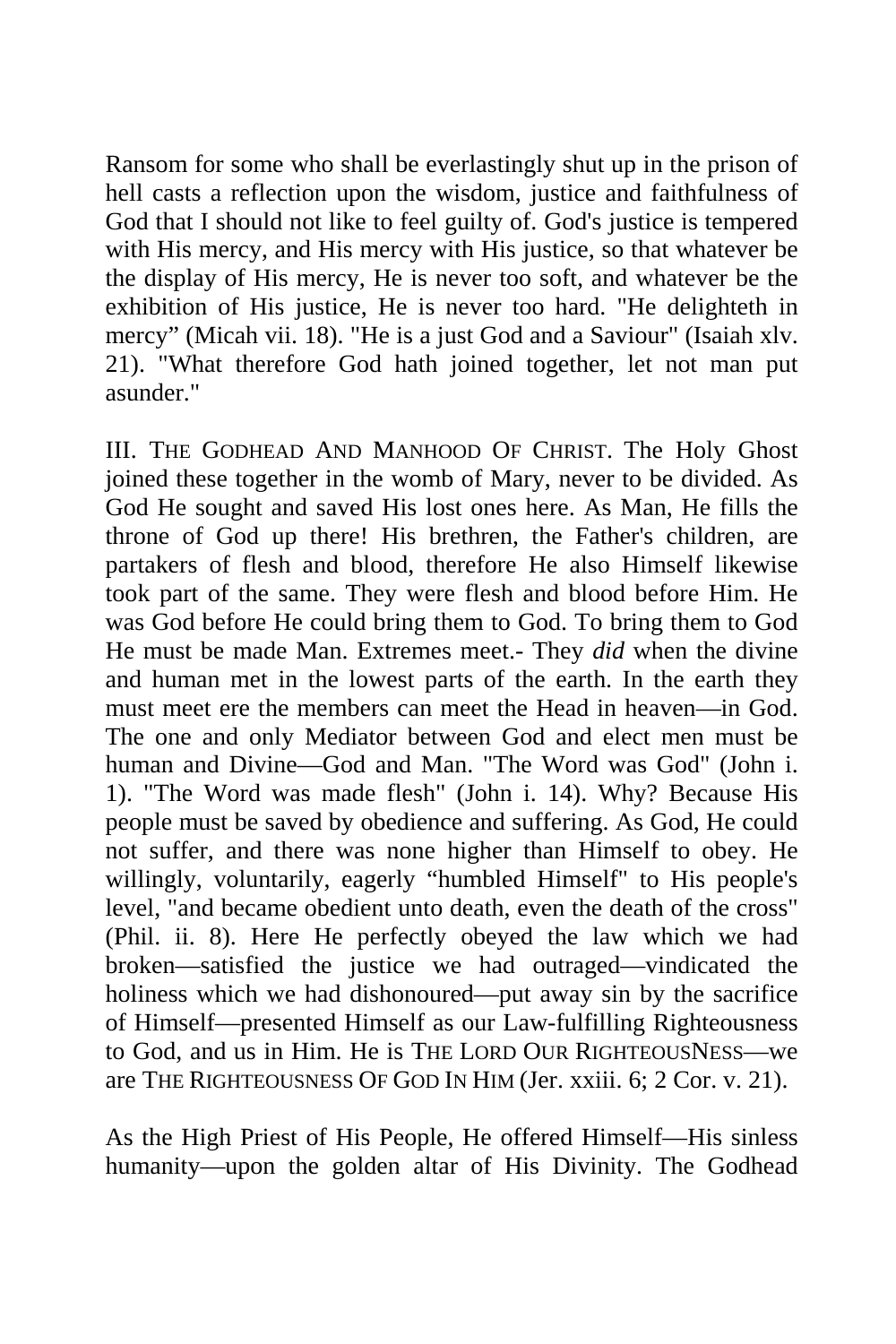giving eternal efficacy, infinite worth to all that He offered for us, and to us in the offering. It is sweet to notice the two extremes one. One in revelation where we might never expect to see them. Though a babe in Mary's womb, she acknowledged Him as God Her Saviour (Luke i. 47). As Man, He was weary at Jacob's well, yet He revealed Himself to the Samaritan harlot as the God of Jacob, the great I AM (John iv. 6 and 26). As Man, He slept, after a day's hard toil, in the ship on the sea of Tiberius, but when the winds roared and the waves lashed themselves in fury, as God, He silenced them with a word (Mark iv. 38, 39). As Man, He wept at Bethany. As God, He spoke life to His dead friend Lazarus (John xi. 35-44). As Man, He suffered upon the cursed cross, while the whole creation blushed at the barbarity of the creatures to their Creator. "As Man, He now fills the throne of God," while as God, He attends to the wants and necessities of His own in all places of His dominion, and as God and Man, one Christ, proves Himself Head of the Church, and Head over all things to it. This He has proved to my satisfaction, and I shall never be happy in the company of those who would, if they could, persuade me out of it. "What therefore God hath joined together, let not man put asunder."

IV. CHRIST AND THE CHURCH. This oneness is a glorious theme. It is blessed indeed, to know by the Spirit's teaching that "He that is joined to the Lord is *spiritually one with Him"* (1 Cor. vi. 17). In the marriage union Paul saw this oneness existing, eternally and unbroken, between Christ and His Church (Eph. v. 22, 33). It was from everlasting, in everlasting love, everlasting life, everlasting light, for there is no true love, no true life, no true light, apart from Christ. In the counsels of eternity the Church was in Christ more permanently and securely than the branch is in the tree, the member in the body, the stone in the building, or the wife in the affections of her husband. Her safety is everlastingly secured in the perfections of her Husband. In Christ her Head, wisdom profound abides, which can never be touched or baffled by the combined counsels and schemes of hell. In Christ her Life, all vitality, motion and fruit necessary for her wilderness wanderings and home rejoicings are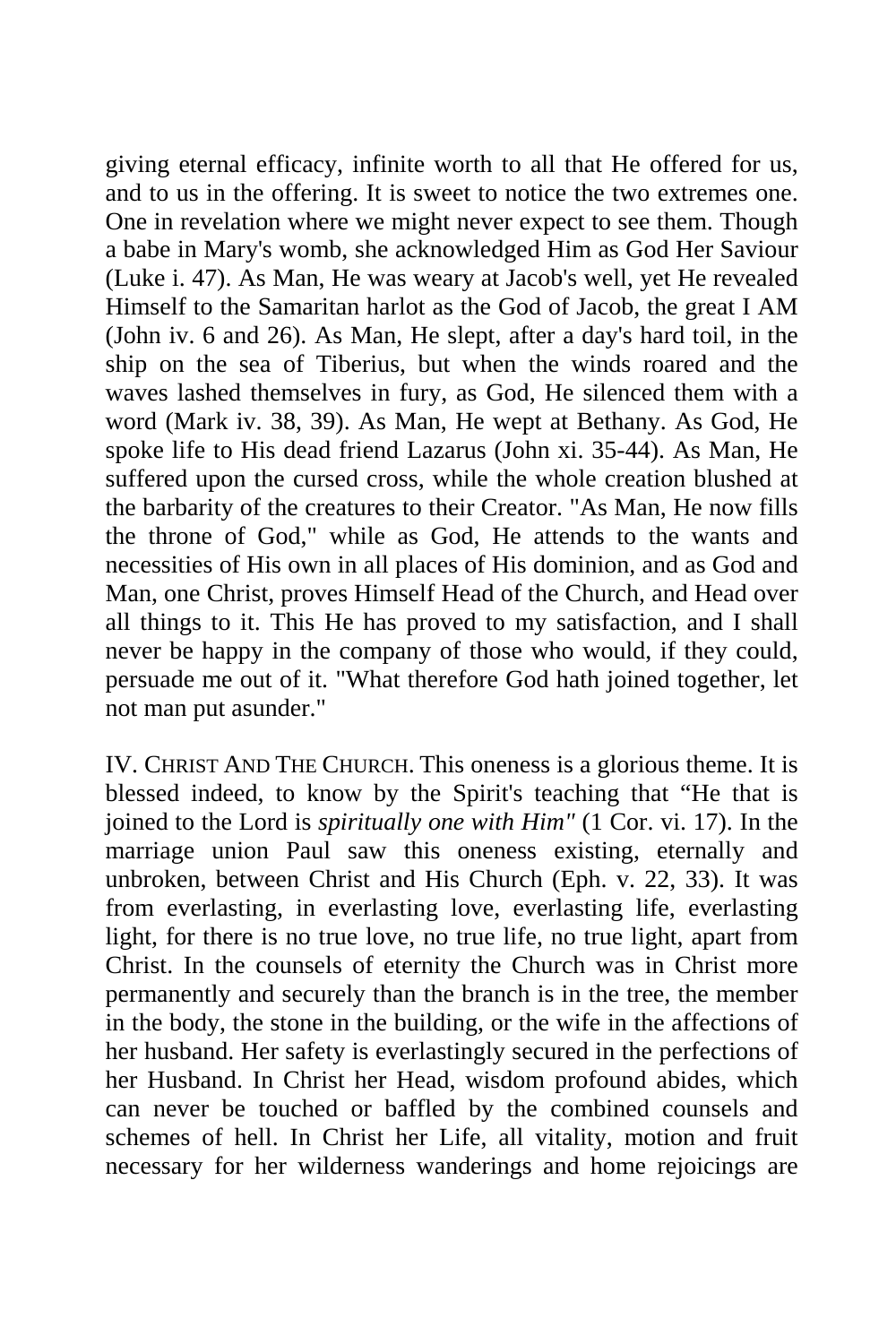safely treasured. He is bound to her by the most solemn engagements, that He can never leave her nor forsake her. He has bound her to Him by covenant ties, and puts His faith and fear in her heart so that she shall never depart from Him.

For her, He is Prophet, Priest, and King, and these offices are inseparably united in Him on her behalf. His is an everlasting Priesthood, in which He has accomplished eternal redemption—ever lives to make intercession, and comes forth to crown her with eternal blessings. As a Prophet He teaches her never-to-be-forgotten lessons by the Eternal Spirit from the Word of unchanging truth. He will reign in her affections as her Everlasting King, until He has put all enemies under His feet. It is so blessed to see the harmony maintained in the mediatorial offices of Jesus Christ. And it is lamentable to notice how many who profess. His Name sow discord on this ground. They will own Him as a Priest to save them, intercede for them, and bless them; but they despise His teaching as a Prophet, and hate His sovereignty as a King. Thousands, in their design, desire, and determination, rend asunder those covenant offices God has joined together. They blindly say He died for those whom He never teaches—who will not have Him to rule over them—the world for whom He never intercedes (John xvii. 9), and who are ever ignorant of Him as their Prophet and King. Nothing but grace can move the heart to say, "We two are so joined, He'll not be in glory and leave me behind." "What therefore God hath joined together let not man put asunder." Let us notice—

V. DOCTRINE, EXPERIENCE, AND PRACTICE. AS the Three in the Undivided Godhead are Essentially and Eternally One, so the teaching flowing from them is essentially threefold. They are joined together ail through the Blessed Book. This characterises the ministry of every God-sent, Christ-made, and Spirit taught messenger of redeeming mercy. He delights to preach the preaching God gives to him. He glories in good doctrine (Prov. iv. 2); sound doctrine (Titus ii. 1); the doctrine which is according to godliness (1) Tim. vi. 3). This is simply God's teaching by His Word and Spirit.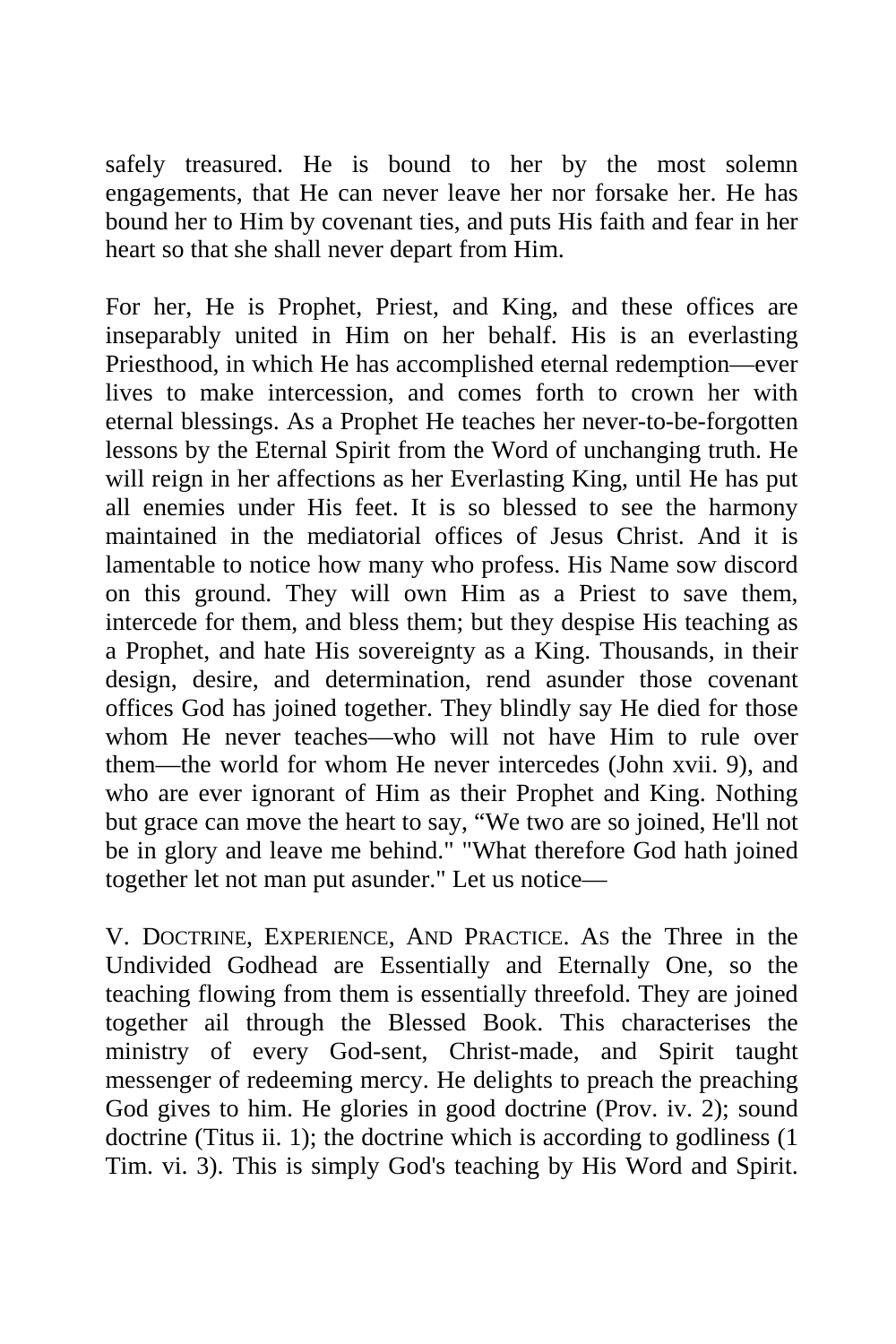God's doctrine, or His truth communicated to the heart by the Holy Ghost, is never contrary to His Book, the Scriptures of truth. By it, He teaches His own elect people their sinfulness, vileness, ignorance, emptiness, and helplessness. This teaching is in the light of His glorious perfections. In the light of His holiness they mourn their sinfulness—in the light of His purity they loath their vileness in the light of His omniscience they lament their ignorance—in the light of His fulness they confess their emptiness—in the light of His almightiness they fall down helpless before Him. Here, His Good Spirit reveals to them, in the sacred Scriptures, or according to them, all the salvation, succour, supply, and strength they need, in Christ.

This is good teaching, and all taught of the Lord are blest with the proof of it, which is *experience.* Experience is heart-proof that God is true to His Word in all His teaching. Has He taught me that I am a sinner? He will not leave me destitute of His mercy and truth in covenant verities and salvation realities. As Jesus is revealed to my heart as my Saviour-God, and as I "see in His dear sacred face, ten thousand sins forgiven," He leaves me not in the filthy darkness insinuated in that Arminian lie, *continuing in sin that grace may abound.* Oh no! The grace of God that brings salvation teaches those to whom it is brought, to deny ungodliness and worldly lusts, and to live soberly, righteously, and godly in this present world (Titus ii. II, 12). As grace is exercised in the heart by the Holy Indweller, gracious practice is sure to be seen. These things God hath joined together, and none but devils and men of corrupt minds, who are reprobate concerning the faith, will try to put them asunder.

VI. THE CHILDREN OF GOD. In the time appointed by the Father, His sons and daughters are brought by the mediation of their Elder Brother, and the sweet witness of the Spirit of adoption, into the experience and enjoyment of union and communion with Him. The chief delight of Satan is to put them asunder and to keep them apart. He is the old whisperer who chuckles in separating chief friends (Prov. xvi. 28). One of the most odious characters in the judgment of the God of peace is "he that soweth discord among brethren" (Prov.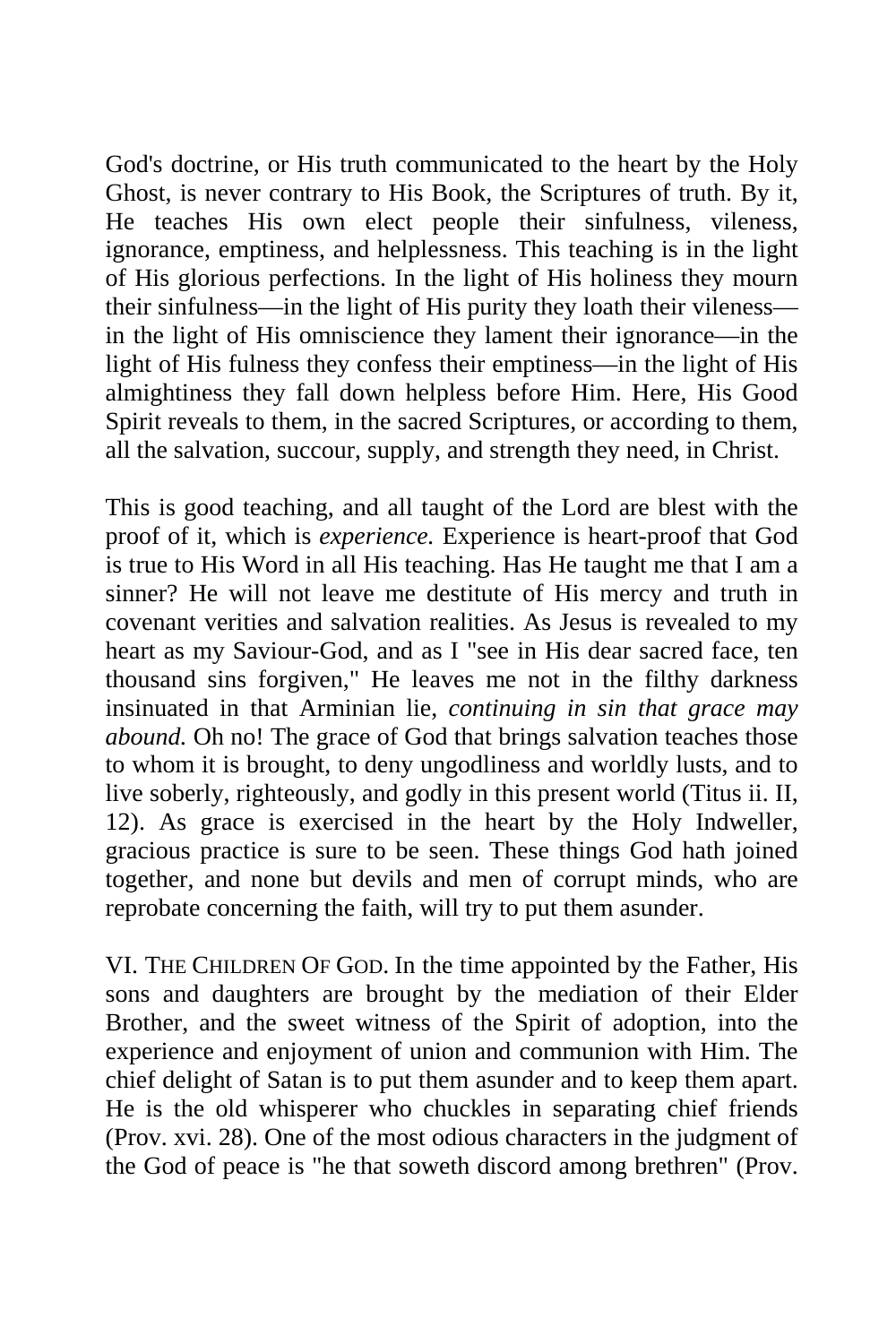vi. 19). The apostle Paul emphasised his abhorrence of all such, and earnestly entreated the saints at Rome, to beware of them, saying, "Now I beseech you, brethren, mark them which cause divisions, and avoid them" (Rom. xvi. 17). Satan will divide and scatter. Christ will unite and gather together the loved ones of his heart. As members of the mystical body of Christ we were one in the counsel and covenant of peace—one as the purchase of His blood—-one as the conquest of His Spirit. The desire and demand of the Covenant Surety is "That they all may be one; as Thou, Father, art in Me, and I in Thee, that they also may be one in Us" (John xvii. 21). This is all accomplished in His own time and way.

This oneness is elaborately and graphically set forth by the Holy Ghost under the figure of the human body in 1 Cor. xii. The body is one; so also is Christ, Head and members. By One Spirit we are all baptised into one body, and have been all made to drink into One Spirit. God hath set the members every one of them in the body, as it hath pleased Him. Though many members, yet they are one body. There should be no schism in the body, and the members should have the same care one of another—their suffering and rejoicing mutual. That is a sweet exhortation of Paul to the members of the one body at Corinth: "Now I beseech you, brethren, by the Name of our Lord Jesus Christ, that ye all speak the same thing, and that there be no divisions among you; but that ye be perfectly joined together in the same mind and in the same judgment" (i Cor. i. 10). Exercised by the one faith—animated by the one hope—consecrated by the one baptism—we are blessed with the privilege of "Endeavouring to keep the unity of the Spirit in the bond of peace" (Eph. iv. 3-6). In this matter we may glory in the injunction: "What therefore God hath joined together, let not man put asunder."

VII. GRACE AND GLORY. These were joined together in covenant before all worlds. They are inseparable in the Scriptures of truth. They are ever united in the experience of the heirs of grace and glory. "The LORD will give grace and glory" (Ps. lxxxiv. 11). Lovingly He has bound Himself in covenant, by word, by promise,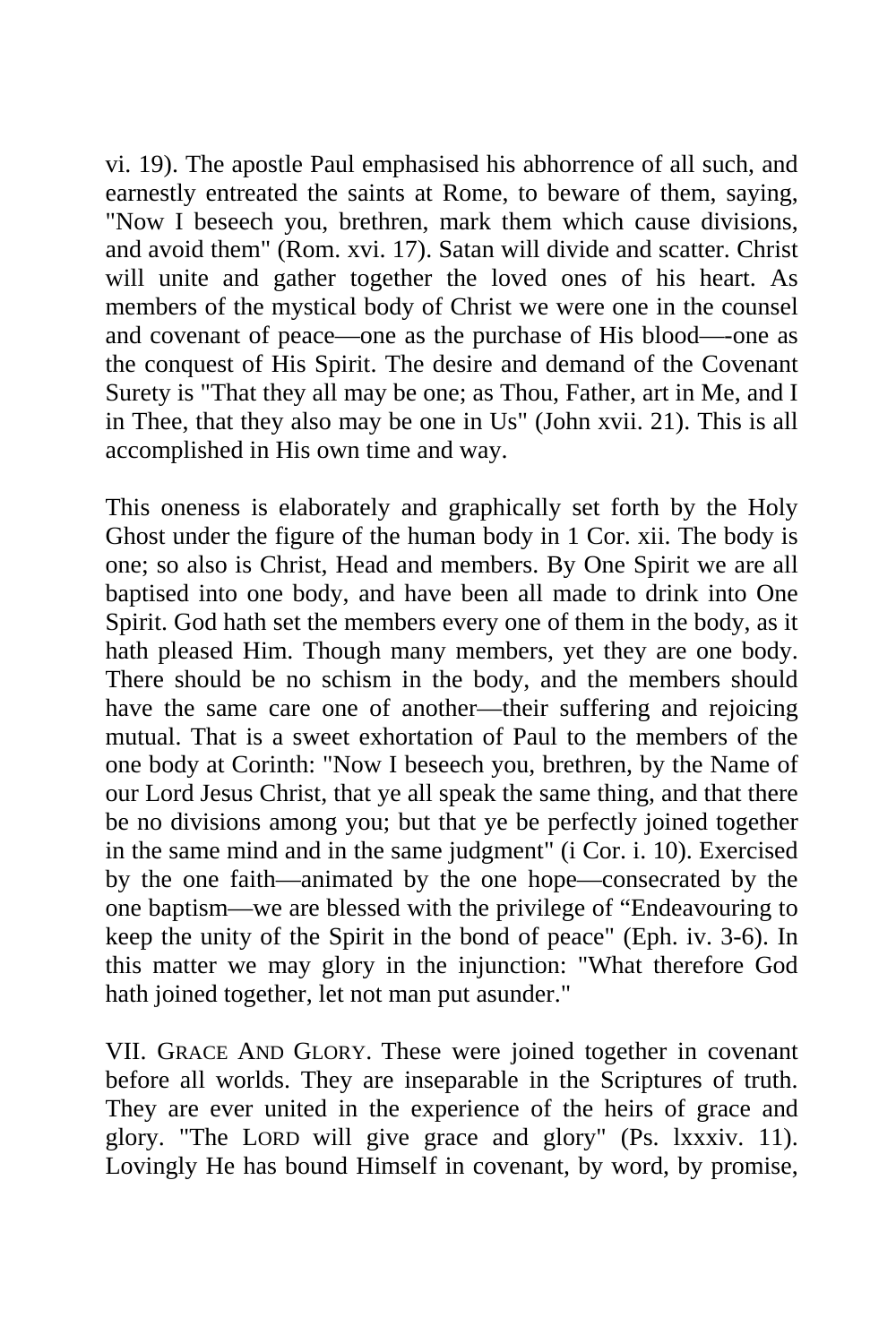and oath, not to give one without the other. "The God of Glory calls to the enjoyment of grace" (Acts vii 2, 3). "The God of all grace calls to the enjoyment of glory" (1 Peter v. 10). Electing grace can never be separated from elected glory. Grace is glory in the bud. Glory is secured in grace. Grace is enjoyed in all its fulness in glory. Electing grace binds the elect eternally to God. Redeeming grace delivers the redeemed eternally from the devil. Justifying grace effectually shuts the mouth of every accuser. Regenerating grace puts the favoured sinner among the children in the house of the Father. Forgiving grace brings the child to the footstool of favour. The God of grace gives the grace of faith by which the recipient lives in glory. He gives the grace of hope by which Christ the Hope of glory is a present Reality.

Doubters and dreamers would do well to consult that cluster of new covenant promises given in Jer. xxxii. 38-40. "And they shall be My people, and I will be their God. And I will give them one heart, and one way, that they may fear Me for ever, for the good of them, and of their children after them. And I will make an everlasting covenant with them, that I will not turn away from them, to do them good; but I will put My fear in their hearts, and they shall not depart from Me." This reminds one of the cable of covenant love which never can be broken, though the powers of hell rage horribly—"Moreover whom He did predestinate, them He also called; and whom He called, them He also justified; and whom He justified, them He also glorified" (Rom. viii. 30). Does He give grace ?" He giveth more grace" (James iv. 6). Does He give life ?" His Divine power hath given unto us all things that pertain unto life and godliness, through the knowledge of Him that hath called us to glory and virtue" (2 Peter i. 3). "What therefore God hath joined together, let not man put asunder."

> "And when I'm to die, Receive me! I'll cry. For Jesus has lov'd me, I cannot tell why;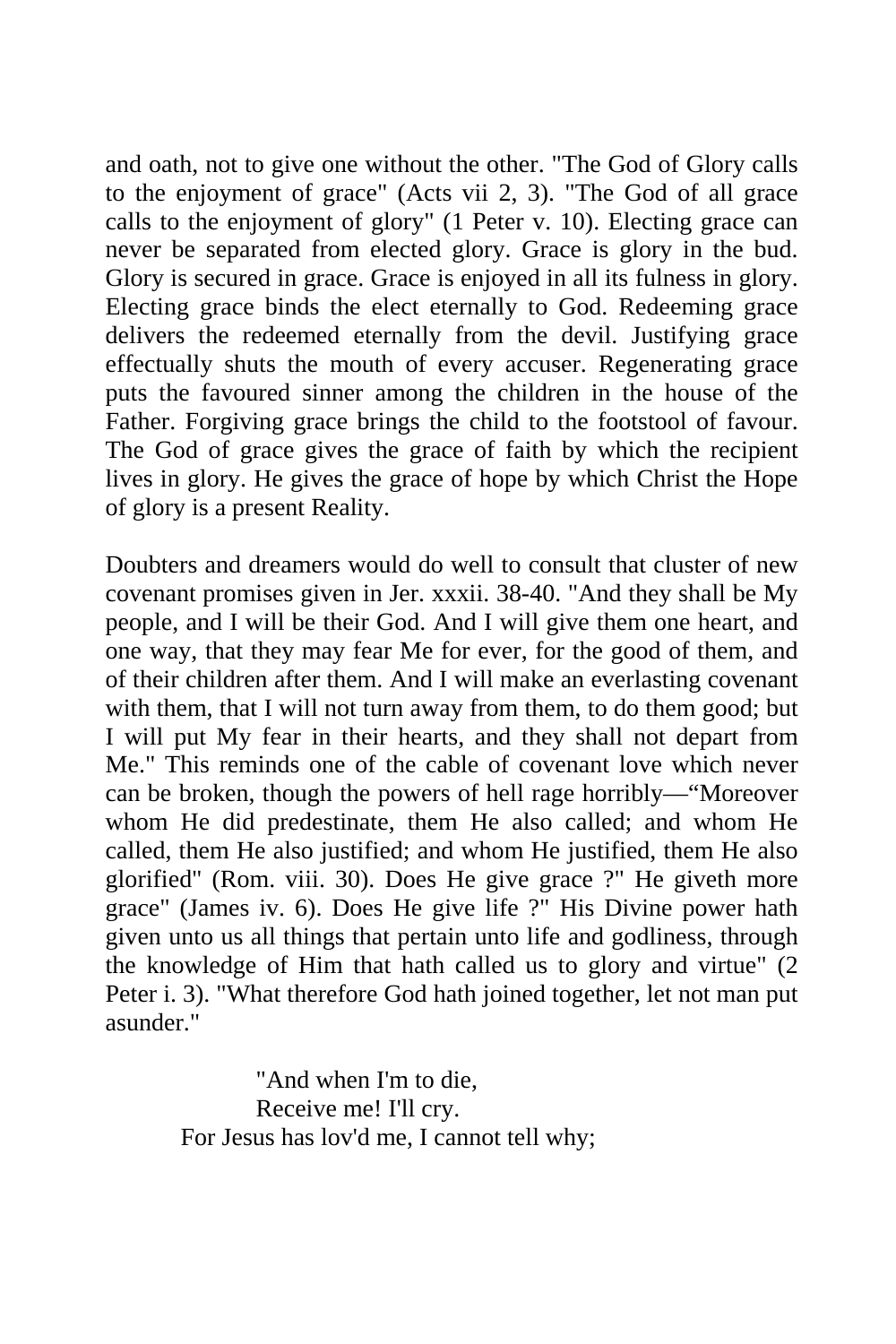### But this I do find, We two are so join'd, He'll not be in glory and leave me behind.''

Amen and Amen.

THOMAS BRADBURY.

Grove Chapel, Camberwell, *June, 1902.*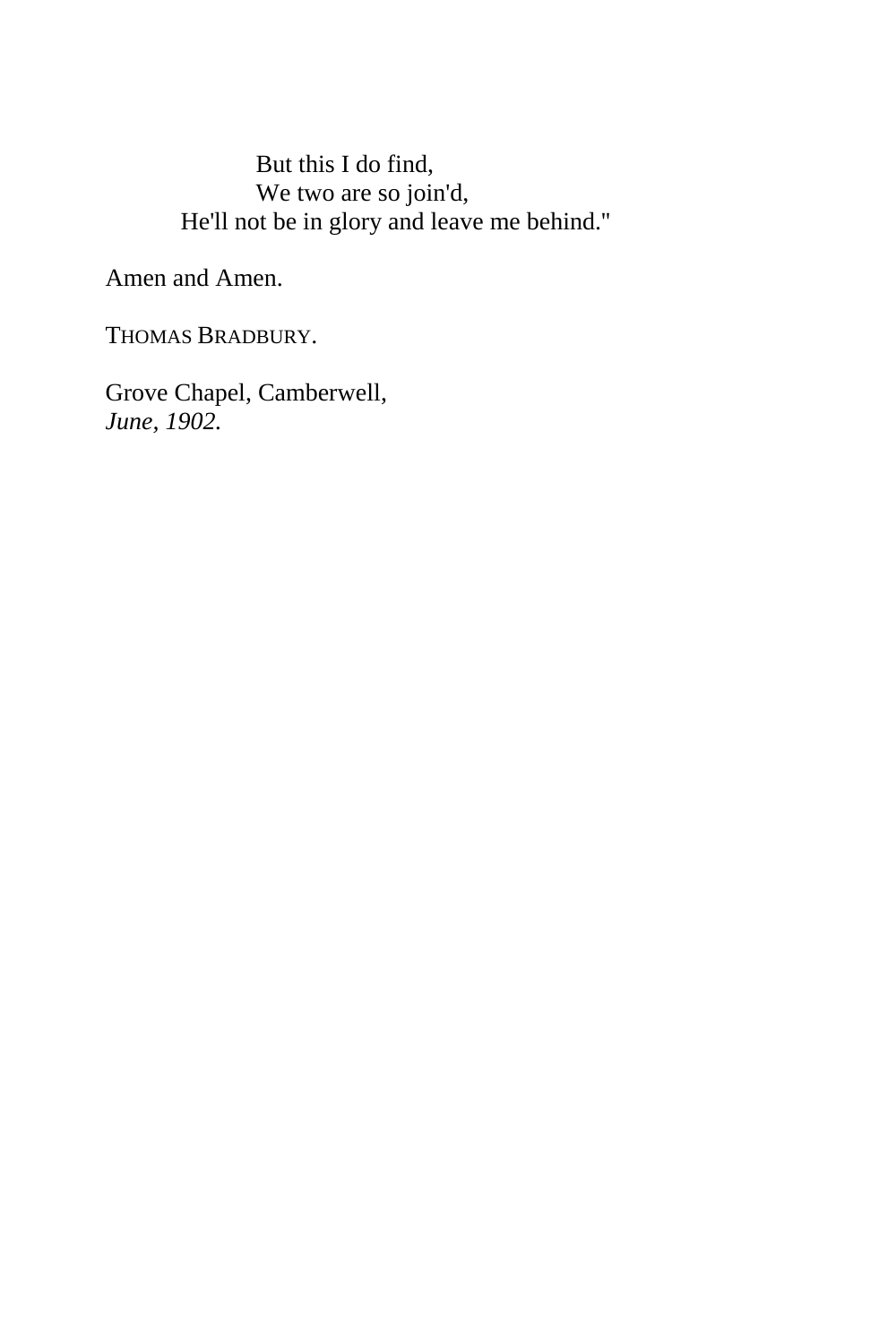# "Nothing Perfect."

"*For the law made nothing- perfect, but the bringing in of a better hope did, by the which we draw nigh unto God."* —Heb. vii. 19.

MOST blessed it is to have our spiritual minds stirred up by way of remembrance with those words of our Lord and Master, "It is the Spirit that quickeneth; the flesh profiteth nothing: the words that I speak unto you, they are spirit, and they are life" (John vi. 63). In these words we who are blessed with spiritual understandings, discover the secret of all Divine and heavenly instruction—the secret of that spiritual education which God imparts to all His chosen, redeemed and regenerate children, in fulfilment of His promise to the Zion of His heart, "All thy children shall be taught of the LORD" (Isa. liv. 13), quoted by Jesus in John vi. 45, "It is written in the prophets, And they shall be all taught of God. Every man, therefore, that hath heard, and hath learned of the Father, cometh unto Me." He who hears the Father's voice in covenant command must come and sit at the feet of the meek and lowly Jesus—the Brother born for adversity—the Friend who sticketh closer than any brother—the only One commissioned by the Father to teach and communicate His mind and will, according to His own words of mysterious import, "I thank Thee, O Father, Lord of heaven and earth, because Thou hast hid these things from the wise and prudent, and hast revealed them unto babes. Even so, Father, for so it seemed good in Thy sight. All things are delivered unto Me of My Father: and no man knoweth the Son, but the Father; neither knoweth any man the Father, save the Son, and he to whomsoever the Son will reveal Him" (Matt, xi. 25-27). All our approaches to the Father, and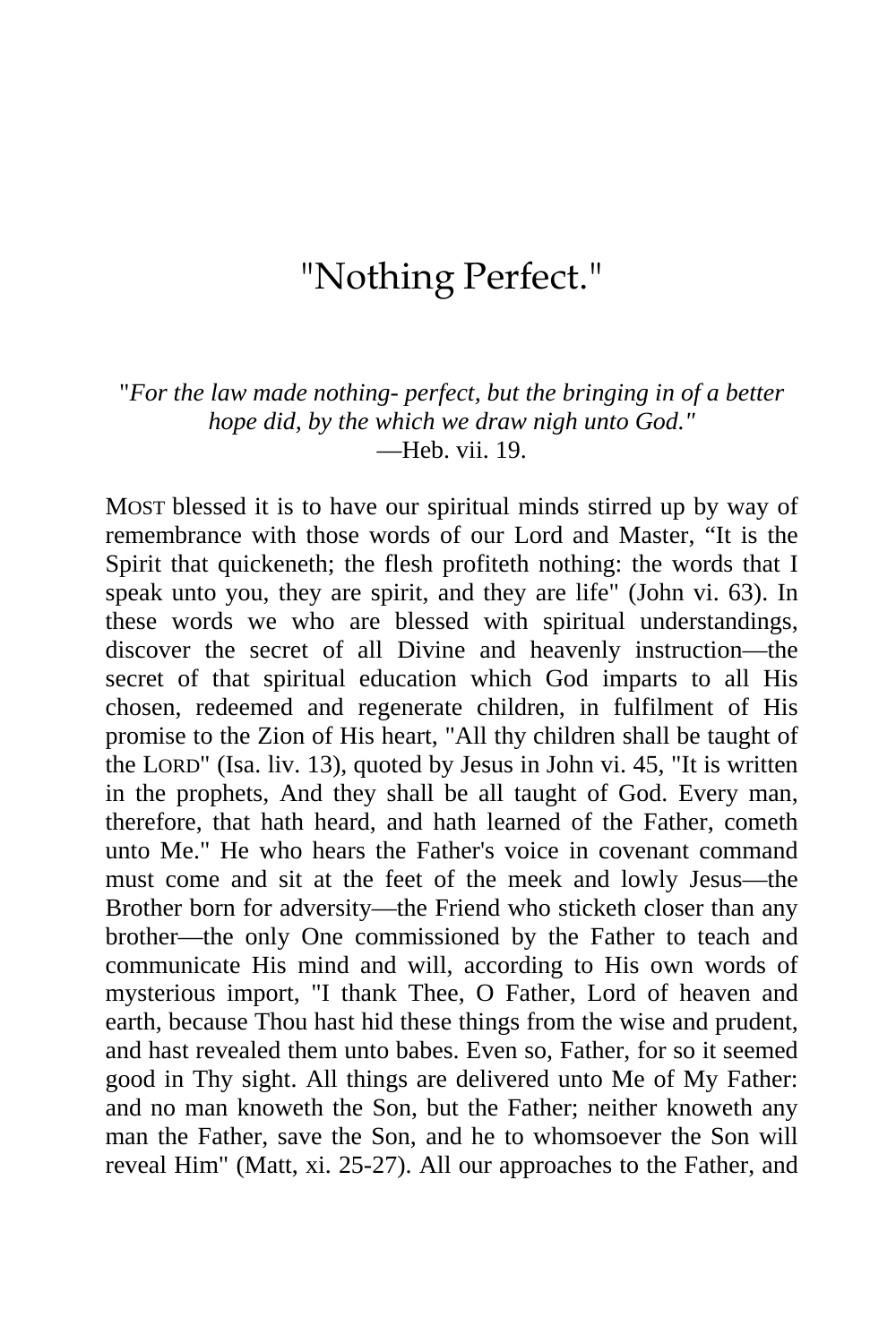all that we know of Him, is in, by, and with the Son. I love those words, "To Whom coming" (1 Pet. ii. 4) for fresh lessons in words of grace, salvation, life and glory. "To Whom coming" for refreshing in the old lessons received and forgotten, but not to be finally lost.

God is pleased to use the means He thinks fit and proper in bringing His children to a right understanding of His everlasting purpose of grace, of His good pleasure to bring to Himself, down here in communion, and up yonder in the consummation of bliss and blessedness, a definite number of Adam's lost race, whom He styles, "Mine elect"—"My redeemed "—"My people." These He distinguishes as His own by love, blood, and power. By love in His everlasting purpose. By blood in the sacrifice of His Own Dear Son. By power in the indwelling, witness and seal of His Blessed Spirit. You will notice in reading God's holy Word consecutively the great difference existing in the style of the writers thereof. Paul is not like John; John differs much from Luke; Jeremiah resembles not Isaiah; Isaiah appears to cast into the shade all the rest of the prophets. Here we see marvellous diversity. In it all exists wonderful unity. This is graphically set forth by Paul in 1 Cor. xii. 4-6, "Now there are diversities of gifts, but the same Spirit; and there are differences of administrations, but the same Lord; and there are diversities of operations, but it is the same God Which worketh all in all."

You will also notice how differently God works in one age from that of another. His works are seen in one and He teaches by His *creative*  power. In another He works in gracious supply and teaches by His never-failing *providence.* In ages past He wrought by *type* and *shadow,* and then by *prophetic utterances,* until the more sure word of prophecy came shining clearly in the Person and work of the Son of His love. High in the heights of glory, clothed in His mediatorial and moral grandeur, the God-Man appears, while the Blessed Spirit glorifies Him in the heart's experience of His eternally loved people. He takes one of these and quickens him into spiritual life by the application of an exceeding great and precious promise, while He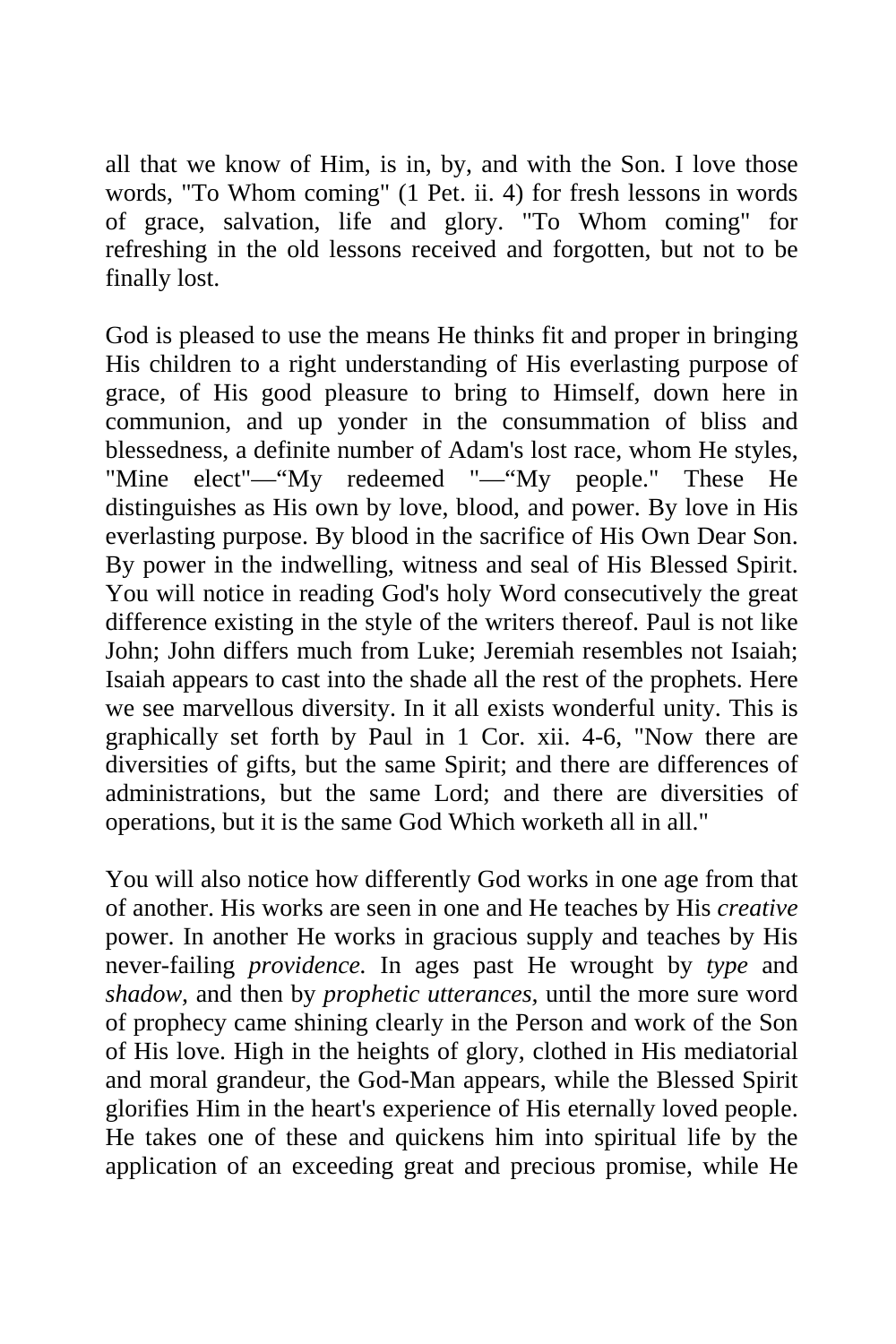awakens and startles another to a sense of damnation and despair by the thunder-peals of His righteous and holy law. He opens the heart of one like Lydia gently and gradually, while the heart of another is broken open instantaneously by the power of God in the convulsions of nature and the invincible energy of His truth. Mark the contrast between Lydia and the jailer (Acts xvi. 14 and 26-30).

In all this we see our weakness and folly in attempting to measure or gauge our experience or the teaching we have received from God by that of another. Mark you, the teaching He gives to another is not mine. Yet, we are taught by the same God—saved by the same grace—washed in the same blood—clothed in the same righteousness—heirs of the same inheritance—and bound for the same glory. The same Christ embraces all the election of grace. Spiritual comforts and consolations abound by the same Spirit. In God's garden trees of every growth are found—the stately cedar the upright palm—"the hyssop that springeth out of the wall." In His redeemed flock both lambs and sheep appear, "and to Him the weakest is dear as the strong." The weakling is upheld by the strength of God, while the giant in spiritual knowledge and experience has only the same, and can boast of no more. "He giveth power to the faint; and to them that have no might He increaseth strength" (Isa. xl. 29). "When I am weak, then am I strong," Paul could say, and that because his Gracious Saviour had said to him, "My grace is sufficient for thee: for My strength is made perfect in weakness" (2 Cor. xii. 9, 10).

Leaving preliminaries, let us look at the three prominent truths of the text—

I. Failure.—"For the law made nothing perfect." II. Success.—"The bringing in of a better hope." III. Proof.—"By the which we draw nigh to God."

I. Failure.—Let us read the whole verse—"For the law made nothing perfect, but the bringing in of a better hope *did,* by the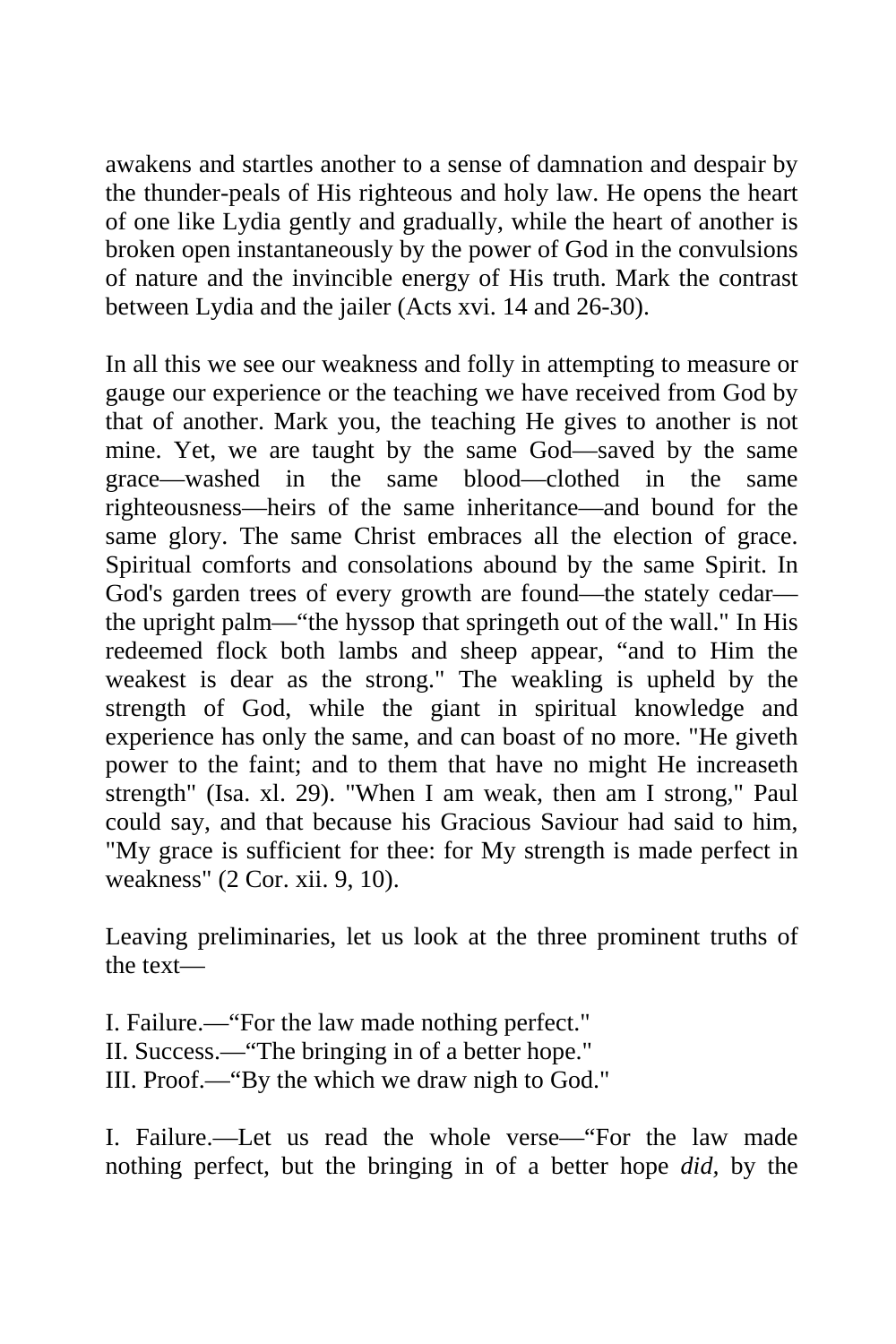which we draw nigh to God." Notice that word *did* is in italics, and causes confusion. In fact, nonsense. What do you make of this— "The bringing in of a better hope *did* make nothing perfect"? This is the truth of the text—"The law made nothing perfect; but it is by the bringing in of a better hope that we draw nigh to God," in Whom all perfection abounds to His dear children. Now let us notice the failure of the law to produce perfection. Law! What is it? A rule of action commanded by one who has a right to demand obedience. The law of God is the assertion of His authority and sovereignty. It is the declaration of His will demanding the obedience of His

creature man. 'When God created man He placed him under law to test his obedience. "And the LORD God commanded the man, saying: Of every tree of the garden thou mayest freely eat; but of the tree of the knowledge of good and evil, thou shalt not eat of it: for in the day that thou eatest thereof thou shalt surely die" (Gen. ii. 16, 17). Man in his creature perfection was thus put to the test of his obedience, allegiance and love to his Creator; but he loved the creature more than the Creator. He stood not the test—he fell. From that day to this it has been quite sufficient for God to say to man, "Thou shalt not," and man would do the very thing forbidden. You see this illustrated in the case of the two sons in Matt. xxi. 28-30, "A certain man had two sons, and he came to the first, and said: Son, go work to-day in my vineyard. He answered, and said: I will not; but afterward he repented, and went. And he came to the second, and said likewise. And he answered, and said: I go, sir; and went not." In this we see the perversity of human nature all the world over.

But it is our delight to contemplate in striking contrast to this the glorious perfections of our Covenant. Surety—His willing and unwavering obedience—His filial faithfulness—His loving delight in doing His Father's will. Mark well His affectionate reproof to His mother, "Wist ye not that I must be about My Father's business?" (Luke ii. 49). My heart often quivers with strange delight at the sight of His saying to His disciples, "My meat is to do the will of Him that sent Me, and to finish His work" (John iv. 34). It is sweet by the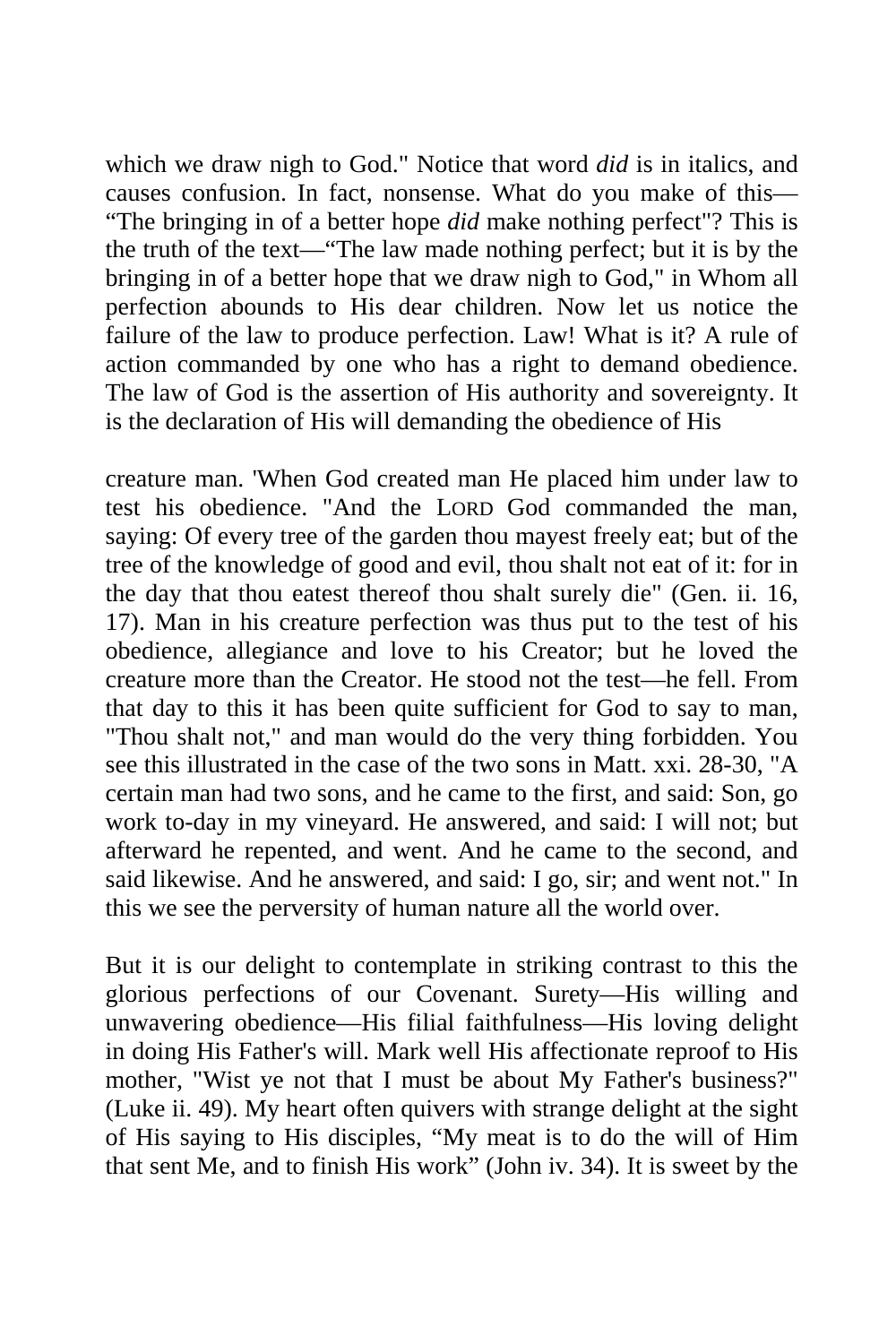eye of faith to see the heart of Christ in heaven with His Father, while He was toiling for us upon earth. There is an old saying which 1 love, "Tis home where the heart is." I love none the less the saying of the Master, "Where your treasure is there will your heart be also" (Luke xii. 34). The Son of the Father's love came forth from the Father to obey the Father's law; not as a servile slave, but as an affectionate Son, whose heart was purely one with the Father in all that the Father willed and determined concerning the eternal salvation and everlasting glorification of all in spiritual oneness with Himself. How differently we find ourselves in thought, feeling, look, word and act to the obedient Surety. Every motion of our old nature is enmity against God. Every volition of the carnal mind is hostile to the very Author of our existence.

This Epistle to the Hebrews has been given us to show the relative goodness of certain things contrasted with Him Who alone is good. In the first chapter we have the elect angels set before us— "Ministering spirits sent forth to minister for them who shall be heirs of salvation." These are all subservient to their Lord, the Son, to Whom the Father said, "Sit on My right hand, until I make Thine enemies Thy footstool." This He said not to the angels. Their visits are few and far between. Their visits are good; but the abiding presence of the Angel of the Covenant is better. Listen! "God is our Refuge and Strength, a Very Present Help in trouble" (Ps. xlvi. 1). This Covenant Angel, Apostle and Messenger says to His loved ones, "Lo, I am with you alway, even unto the end of the world" (Matt, xxviii. 20). "I am with you" to defend you from all your enemies—"I am with you to deliver you from all dangers—"I am with you" to bring you out of all your distresses—"I am with you" to save you from all your sins; for sins you will commit, feel, hate and confess to the end of your wilderness journey. Oh, my dear friends, I know to my sorrow that I have sinned to be saved—that I sin and am saved—that I shall sin as long as I am in this body of death. You who are saved from the power and dominion of sin know something of its plague and deceitful working, and as you have experienced the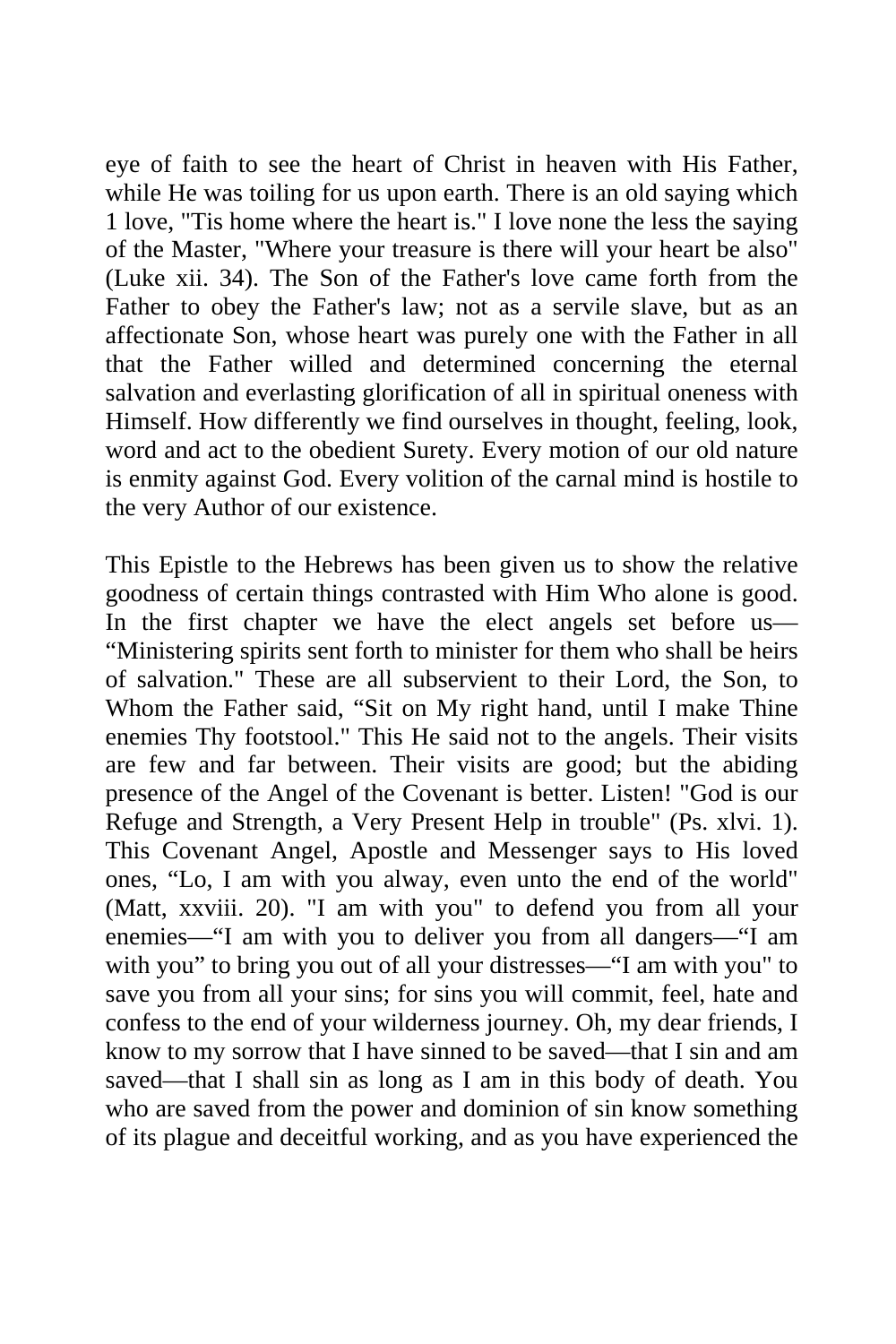all-cleansing efficacy of the blood of atonement, you will esteem it a blessed privilege to sing under the Anointing—

> "Dear, Dying Lamb, Thy precious blood Shall never lose its power Till all the ransomed church of God Be saved to sin no more.'

We come to the third chapter, and there we see Moses faithful in all his house, as a servant, for a testimony of those things which were to be spoken after. In contrast to this the Holy Ghost has One far better to set before us, "even Christ as a Son over His Own house; Whose house are we, if we hold fast the confidence and the rejoicing of the hope firm to the end." Here we have faithfulness unswerving— Incarnate Faithfulness—"Who was faithful to Him that appointed Him," aye, and faithful to all that the Father gave to Him. Do they sin? He saves them. Do they wander? He restores them. Do they waver? He confirms them. Do they faint? He recovers them. Do they fall? He lifts them up. Moses is lost to view in the glories of Jesus. In chapter four, Joshua is introduced to our notice, leading the elect and redeemed hosts into the promised land. But he could not give the rest they sighed for. He must retire when the Captain of the Lord's host appears leading His eternally loved ones into that rest abiding amidst the world's restlessness, and eventually into the glory which the Father has prepared and secured for all those who unfeignedly love and fear Him. In the next chapter, Aaron, that wonderful old man, commands our attention as God's high priest in Israel. Listen!" No man taketh this honour unto himself, but he that is called of God, as was Aaron. So also Christ glorified not Himself to be made an High Priest; but He that said unto Him, Thou art My Son, to-day have I begotten Thee." "To-day"—referring to resurrection grace and power. A Greater than Aaron is here.

In the sixth chapter Abraham, and the Abrahamic covenant, are set before us. But One more glorious—One whose faith never failed, and a covenant, everlasting, ordered in all, and sure, are blessedly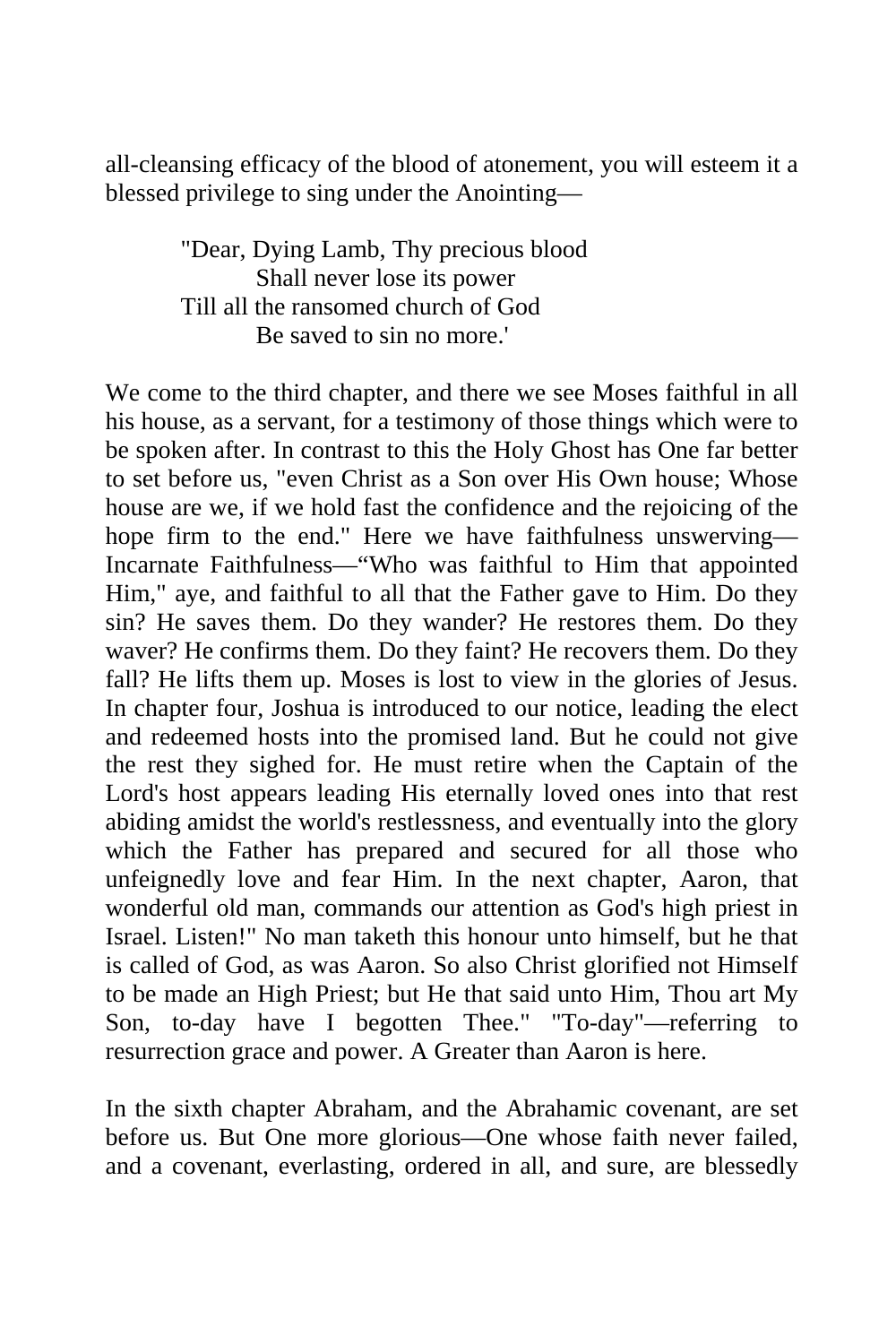revealed to us. Mark well: "When God made promise to Abraham, because He could swear by no greater, He sware by Himself, saying: Surely, blessing I will bless thee, and multiplying I will multiply thee. And so, after he had patiently endured, he obtained the promise. For men verily swear by the greater, and an oath for confirmation is to them an end of all strife. Wherein God, willing more abundantly to show unto the heirs of promise the immutability of His counsel, confirmed it by an oath; that by two immutable things, in which it was impossible for God to lie, we might have a strong consolation, who have fled for refuge to lay hold upon the hope set before us: which hope we have as an anchor of the soul, both sure and stedfast, and which entereth into that within the veil: whither the Forerunner is for us entered, even Jesus, made an High Priest after the Order of Melchisedec." In the seventh chapter, Melchisedec, king and priest, appears; but only to show forth the superior glories of his great Antitype, Christ Jesus. It is said of Melchisedec, "Without father, without mother, without descent, having neither beginning of days nor end of life, but made like unto the Son; of God, abideth a priest continually." Look at that expression, "without descent," that is, "without *pedigree."* The pedigree of Melchisedec could not be found. Where was his father's name to be found in the family records? Where was his mother's name set down in the register of his progenitors? These are questions which have never been answered positively, and never will be down here. Yet this state of uncertainty leads to the contemplation of One greater and grander, even Jesus, who, as a Man, never had a human father, and, as God, knew nothing of a mother.

The Great and Glorious High Priest of our profession is set before us in the subsequent portion of the chapter. "For those priests were made without an oath ; but This with an oath by Him that said unto Him, The Lord sware and will not repent, Thou art a Priest for ever after the order of Melchisedec. By so much was Jesus made a Surety of a better testament. And they truly were many priests, because they were not suffered to continue by reason of death: but this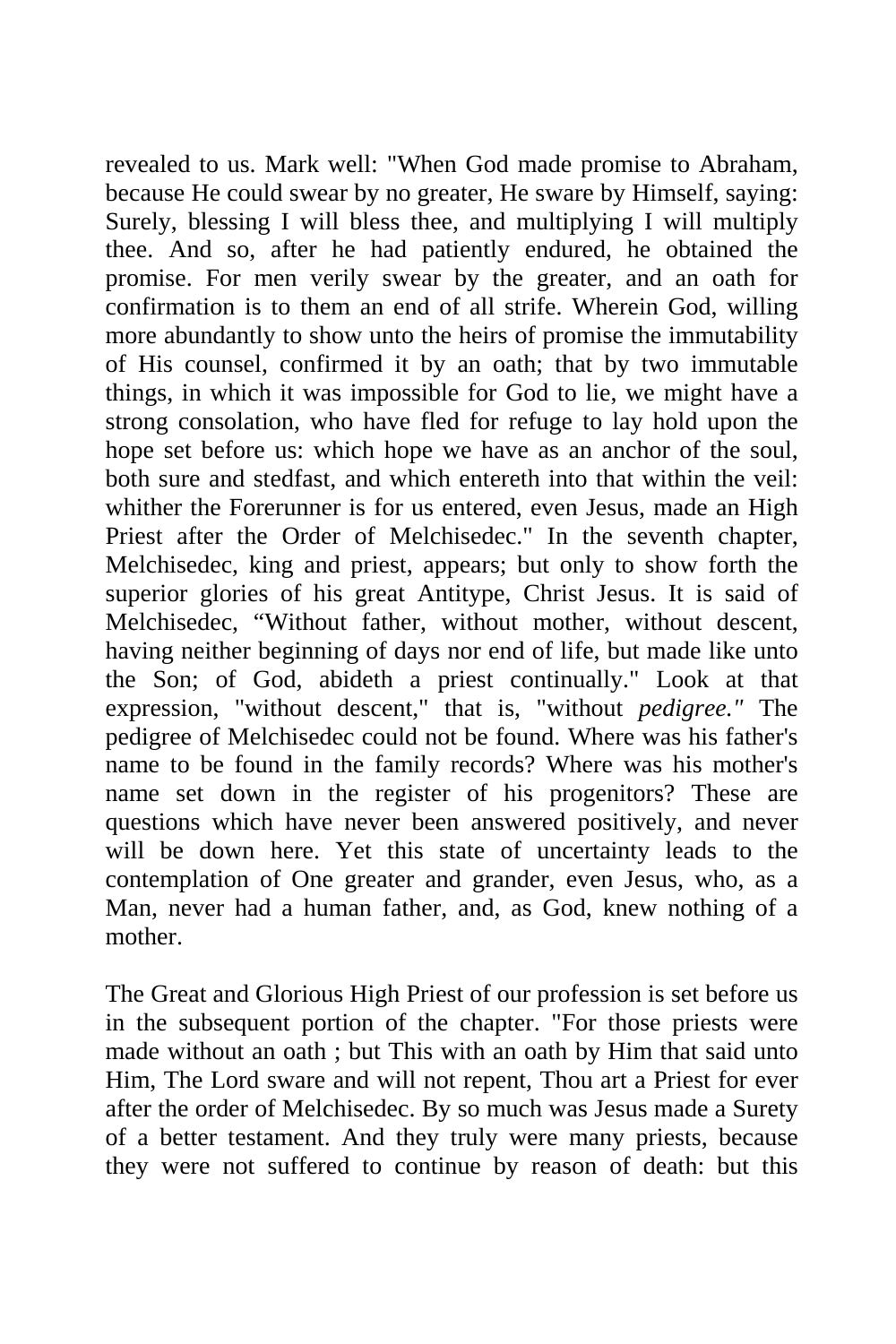PRIEST, because He continueth ever, hath an unchangeable priesthood." That is, an intransmissible priesthood—"*which passeth not from one to another "*—which He did not confer upon His apostles—which is not possessed by Romish presumers, nor by those who profanely ape them in the Establishment. No amount of sophistry can explain this away. The truth everlastingly holds good that the priesthood of Christ can never be scripturally assumed by mortal man. He abides an Eternal Priest. He officiates unceasingly for His worshipping people in His spiritual temple, at the Altar of covenant provision—His own glorious divinity. "Wherefore He is able also to save them to the uttermost that come unto God by Him, seeing He ever liveth to make intercession for them." In all this we see the weakness of everything apart from Jesus Christ.

"For the law made nothing perfect." Which law? Any. The assertion of God's sovereign authority upon tables of stone, or, written in a book, discovers unprofitableness and imperfection wherever mortal man is found. God's own truth reveals to those who proclaim it their weakness and impotency. It matters not what may be the qualifications, eloquence, or experience of a God-sent minister of Christ, though the world may think him a prodigy of spiritual knowledge, yet he is utterly unable to carry a single word home to the hearts of those to whom he ministers. The Spirit of life in Christ Jesus alone can receive of the things of Christ and show them to those who are spiritually interested in them. The words written upon the tables of stone by the finger of God were brought down by Moses to stiff-necked Israel. At that very moment Israel was worshipping the golden calf prepared by God's own appointed priest. Here you see the priest of God's appointing leading the people into base idolatry. At the sight, Moses in hot anger cast the tables of stone from his hands and smashed them to pieces. Afterwards when the words of the law were written again by the finger of God, what profit did Israel reap thereby? You will see what, by reading Psalms lxxviii. and cvi. There you may learn what the law did for Israel. It discovered Israel's weakness, defects, and deformity. It could only bring to light that which was opposed to the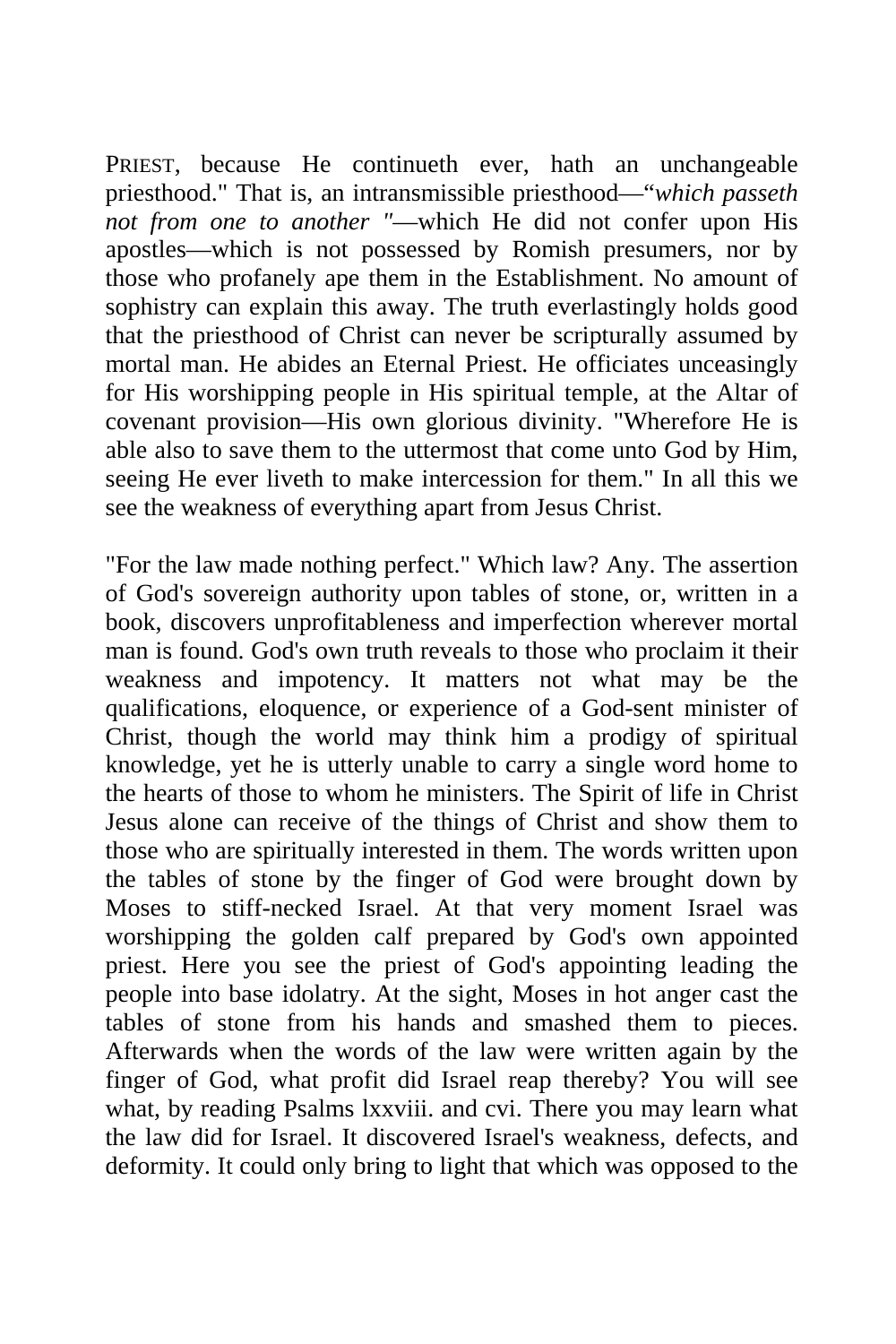mind, will, purpose and pleasure of God in those to whom that law was spoken.

See how Paul declares this in Acts xiii. 38, 39, "Be it known unto you therefore, men and brethren, that through this Man is preached unto you the forgiveness of sins; and by Him, all that believe are justified from all things, from which ye could not be justified by the law of Moses." The law says, "Thou shalt have none other gods but Me." Does that suit you this morning? Have your hearts been wholly centred in Him? You know they have not. The trumpery, perishing things of this world engage too much of our attention, and only make for our spiritual distress and distraction. Go through all the "ten words ".—"Thou shalt not make to thyself any graven image." We engrave too many for God's glory and for our peace upon our memories and our wills. "Thou shalt not take the Name of the Lord thy God in vain." I have to bow my head in felt shame as I think of the numberless times I have taken His Name in vain when praying, singing and preaching. In our approach to God we must know Him according to the searching power of His Spirit by His holy law upon the heart. Here we know Him as a Holy God and ourselves as unholy sinners. The law demands holiness and righteousness, but cannot give either. The law demands perfect obedience, but it has been met with perfect disobedience by every son and daughter of Adam.

See how Paul sets forth this truth in Rom. Hi. 19, '•' Now we know that what things soever the law saith, it saith to them who are under the law, that every mouth may be stopped, and all the world may become guilty before God," or, *"subject to the judgment of God."*  "Therefore by the deeds of the law there shall no flesh be justified in His sight; for by the law is the knowledge of sin." The design of the law is to detect and discover sin in every one of God's children, that they may know its weakness through the flesh to justify (Rom. viii. 3). The apostle continues, "But now the righteousness of God without the law is. manifested, being witnessed by the law arid the prophets; even the righteousness of God, which is by faith of Jesus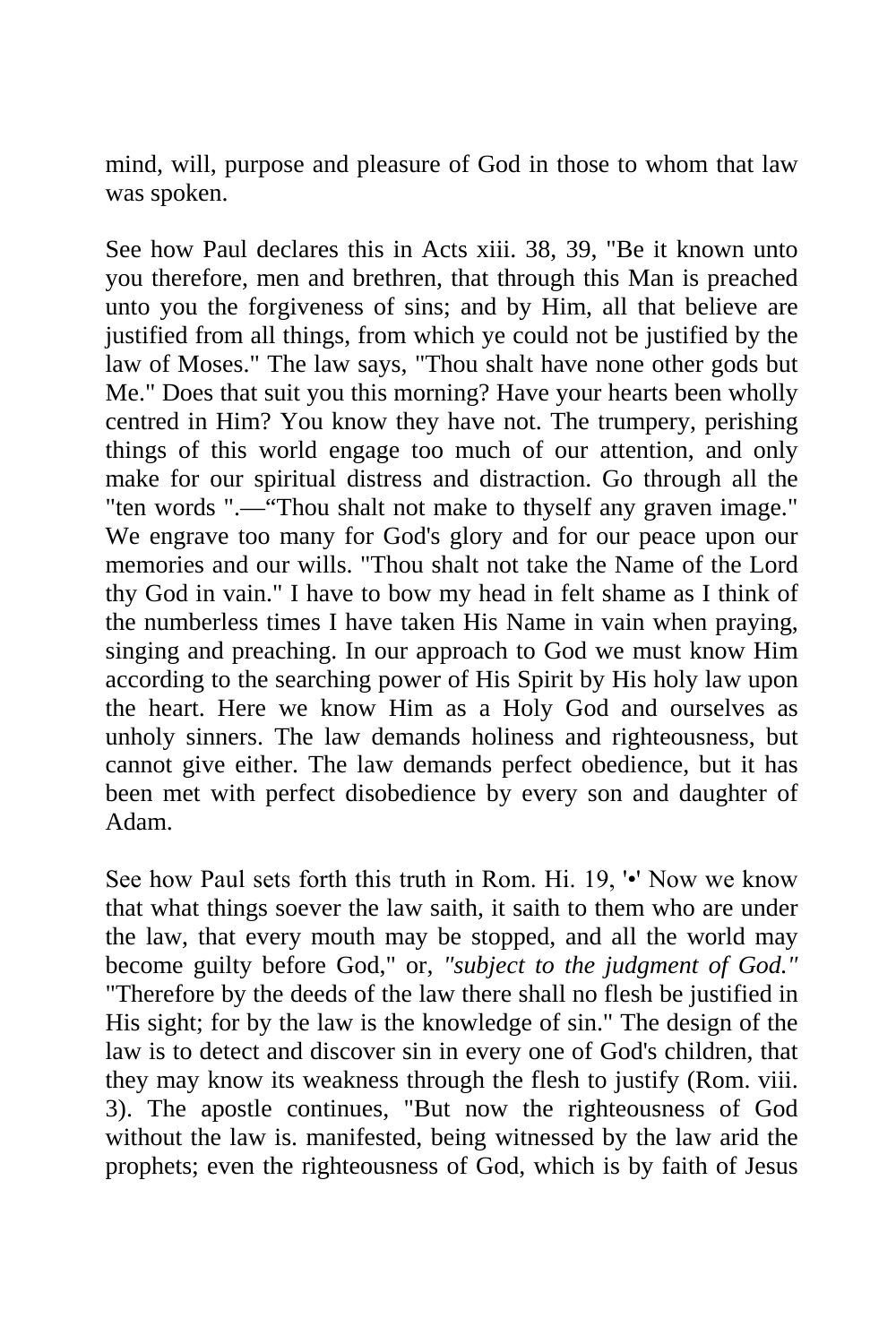Christ, unto all and upon all them that believe: for there is no difference: for all have sinned, and come short of the glory of God." This law demanding perfect obedience can do nothing but curse and condemn all who are under it. Listen !" If there had been a law given which could have given life, verily righteousness should have been by the law (Gal. hi. 21). But no law demanding an unbroken obedience from its subjects can produce a righteousness commensurate with the demand and requirements of a Just and Holy God. The law can do nothing but condemn. Is the law then unjust or unprofitable? No; the law is profitable to detect, discover, and bring to light our sin, weakness and vileness; and thus showing us up in our true colours, hemming us in on every side from every false hope to Christ, in Whom alone that perfection abounds by which we find acceptance with God, enjoy His favour and delight in the love of His heart.

"The law made nothing perfect." Here I learn that my righteousness—or, as I read that word in the plural in Isa. lxiv. 6, "our *righteousnesses* are as filthy rags." Mark you, chastity forbids my telling you what that means. Let each pure mind search this out for its own spiritual profit. It alludes to that which is only for the gaze of the one from whom it proceeds, and then only to be loathed and hidden from view. The law tells me how vile I am in my own will, works and ways. It reveals imperfection, but provides not perfection. It shuts out from God. "The law made nothing perfect." The law made no man perfect—no priest perfect—no prophet perfect—no prince perfect—no plebeian perfect—no person perfect—no performance perfect. Wherever mortal man is found the law pronounces imperfection upon him. Let us read the verse again, "For the law made nothing perfect, but the bringing in of a better hope *did."* That word *"did,"* printed in italics, mars the fair beauty of truth in the text; indeed, it makes it speak nonsense. Look at it— "The bringing in of a better hope did make nothing perfect." That will not do. Leave out the word "*did,"* and read according to the margin, and you will discover God's pure truth.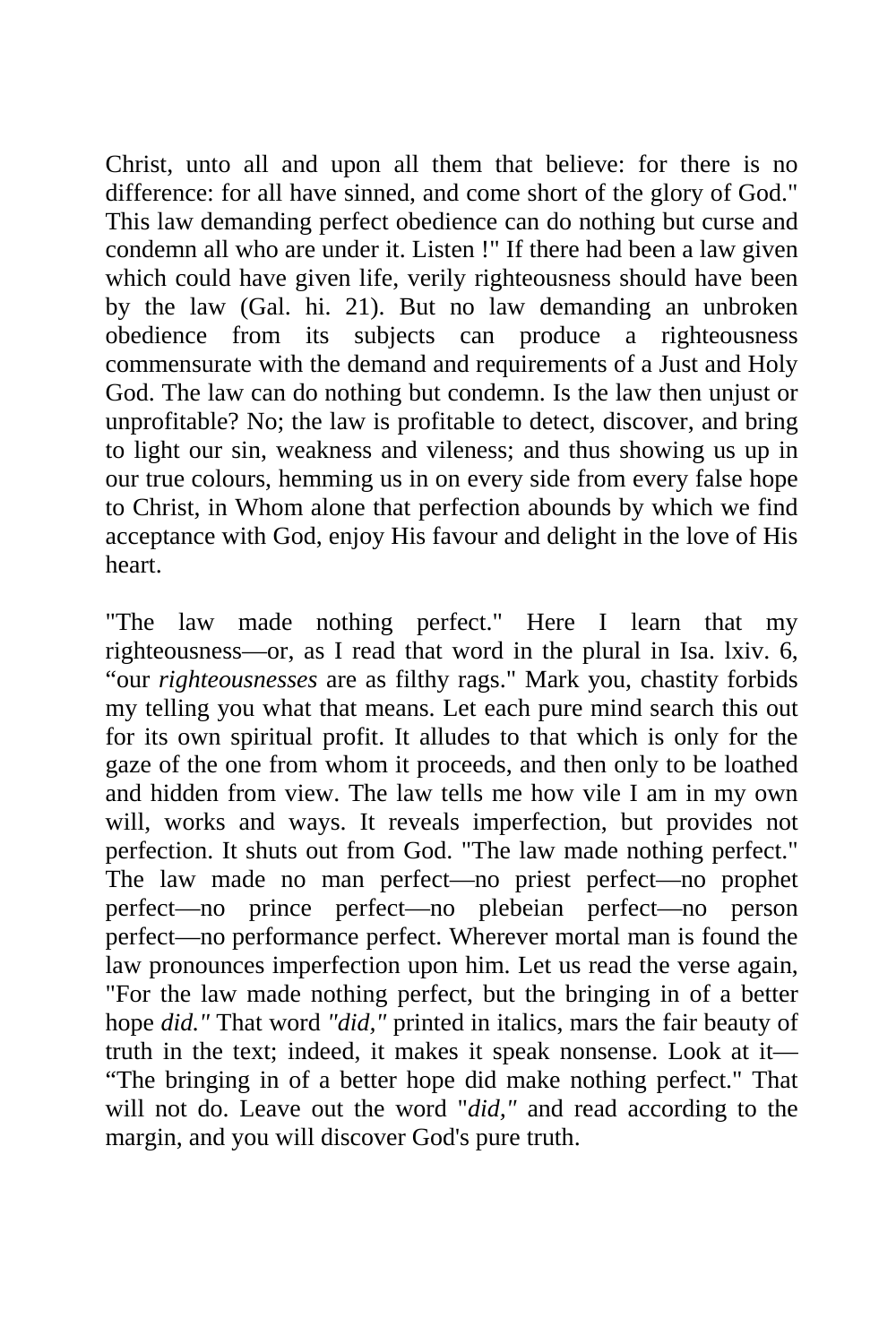II. Success.—"But it was the bringing in of a better hope." This Better Hope is our Blessed Lord and Saviour Jesus Christ in His Eternal Priesthood. It is not merely the grace of hope, for, as we read through Rom. viii. and Heb. xi. we see it as bright, clear, firm and strong in the Old Testament saints as it is in those of the New Testament. What saint of New Testament times could speak words expressing a brighter hope than that of Job in the midst of an excruciating experience ?—"I know that my Redeemer liveth—in my flesh shall I see God" (Job xix. 25, 26). Who can speak in words of firmer hope than that of David in Ps. xvii. 15 ?—"I will behold Thy face in righteousness: I shall be satisfied when I awake with Thy likeness." The Hope spoken of here is objective, not subjective. It is "the Hope set before us" in the Gospel—that Blessed and Adorable One, Who, on the ground of His priestly office, and performance of the same, is our Salvation and Confidence. We see this in 1 Tim. i. 1, "Paul, an apostle of Jesus Christ, by the commandment of God our Saviour, and Lord Jesus Christ, Which is our Hope." See Col. i. 27, "Christ in you, the Hope of Glory." Christ in Aaron—Christ in Zecharias—Christ in Ezekiel—Christ in Zephaniah—Christ our Great High Priest, Who has made full atonement for all our sins and transgressions—put them all away by the sacrifice of Himself—glorified His Father upon the earth entered into heaven's highest glory, there to appear in the presence of God for all His tried and tempted people, and prove there His ability "to save them to the uttermost that come unto God by Him, saying, "Father, I will that they also whom Thou hast given Me, be with Me where I am; that they may behold My glory, which Thou hast given Me, for Thou lovedst Me before the foundation of the world" (John xvii. 24; Heb. vii. 25).

It is by the bringing in of this Better Hope in the bright beams of Gospel grace—in the revelation of God's Christ by the power of the Holy Ghost in the Scriptures of truth, and the preaching of the Word by His own sent servants, that we draw nigh to God, and by which He draws nigh to us. What a blessed and glorious privilege! This very expression—"a Better Hope"—proves to us that God's Christ in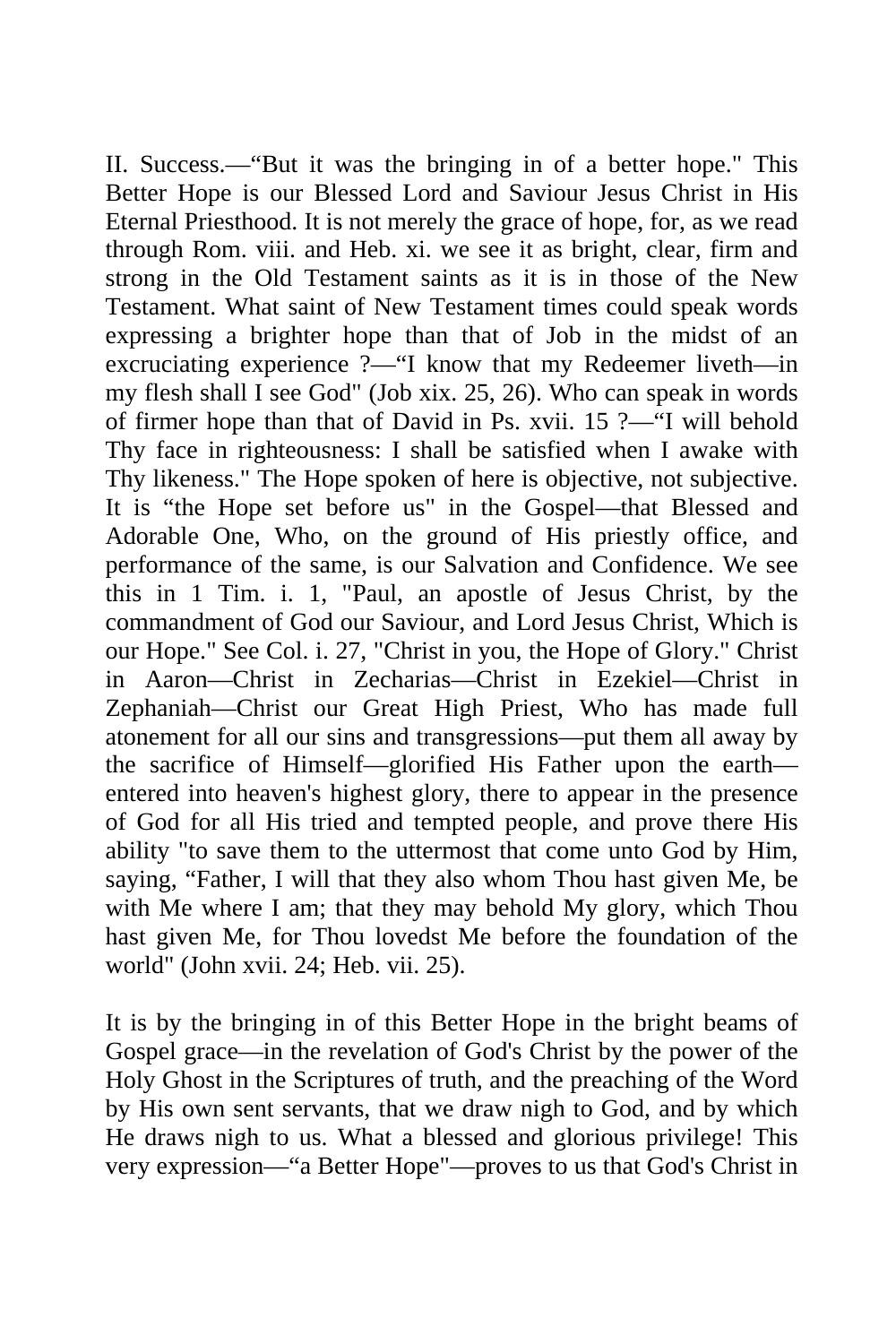His priestly office and character is revealed therein. It is not a hope hidden and dimly discerned in types and shadows, which in themselves are not the truth, and only contain truth in their relationship to. their Antitype, Christ, Who is the substance of every shadow—the Reality of every type. It is by Him alone that we draw nigh to God. That is God's own truth.

III. Proof.—"By the which we draw nigh to God." Come with me to a few portions of His Holy Word. Turn to 1 Peter hi. 18, "For Christ also hath once suffered for sins, the Just for the unjust, that He"— Christ, not angels—not Abraham—not Moses—not Aaron—not Joshua—not Melchisedec—not the sacrifices, ceremonies, rites, signs or symbols of a worn out and obsolete economy—but Christ Himself—"that He might bring us to God." Let us now notice John x. 9, "I am the Door; by Me if any man enter in, he shall be saved, and shall go in and out, and find pasture." Here Christ declares Himself the Only Way *out of* the world *in to* the Father. The Only One by Whom the Father can be approached. In Whom alone salvation, succour and security are truly enjoyed. Going out for service and conflict, or going in for fellowship or communion, preservation and provision are certain to all in Him. Notice again John xiv. 6, "I am the Way, the Truth, and the Life: no man cometh unto the Father, but by Me." Christ is the Way of salvation from sin—the Way of holiness to God—the Way of life with God. He is the Truth by Whose direction the Way is walked, and the Life by Whom the Goal—the Father—is enjoyed. Dwell much upon Rom. v. 2, "By Whom also we have access by faith into this grace wherein we stand, and rejoice in hope of the glory of God." By Christ we are introduced to His Father and ours. With His hand of love He takes us by the heart and brings us into the sweet experience of the abiding grace of the Father's house and kingdom. Christ by the power of His Spirit and the preciousness of His truth which the Father entrusted to Him for our spiritual education, brings us to God, while the heartfelt confession flows from our lips, "Father, I have sinned against heaven, and in Thy sight, and am no more worthy to be called Thy son" (Luke xv. 21). Well, whatever the conclusion of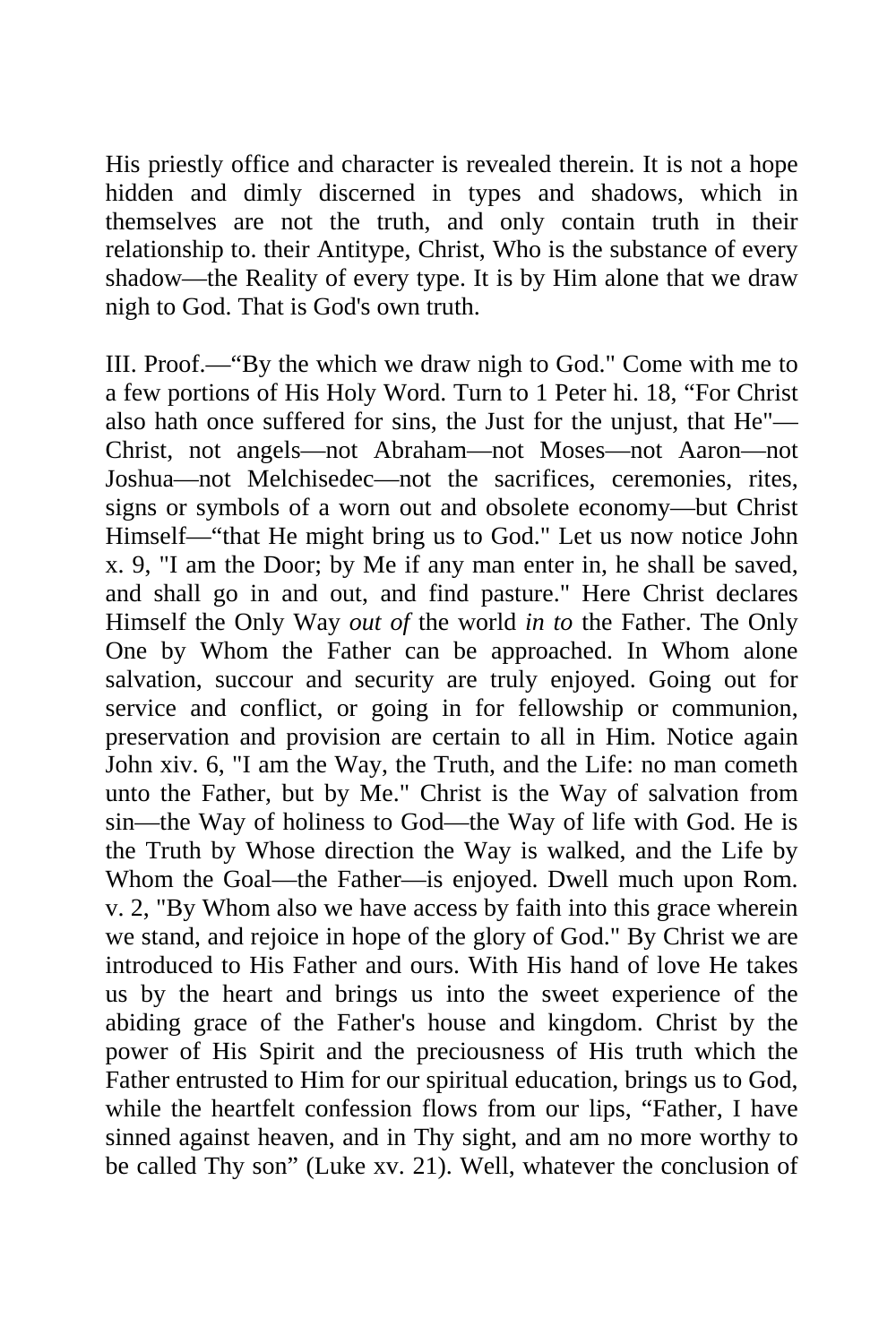the child may be, the Father's judgment is all right, and the grace enjoyed is certain and sure.

Now come with me to Eph. ii. 18, "For through Him we both have access by One Spirit unto the Father." That blessed Epistle to the Ephesians is unique in its testimony. It sets forth the Father's unceasing interest in His children, and His children's inalienable inheritance in Him. The will of the Father is wrought in the children. The work of the Son is the salvation and glory of His brethren. The way of the Spirit is the life and delight of all the children who by Him through the Son draw nigh to God. Again, that is a precious and charming portion in Eph. iii. 12, "In Whom we have boldness and access with confidence by the faith of Him." Here we see the children of God graced in the Beloved, and we love to feel ourselves among them, blessed with spiritual liberty to speak all our mind to the God and Father of our Lord Jesus Christ in confession, entreaty, intercession and thanksgiving. We tell Him honestly what poor, vile sinners we are—how we come short in everything we attempt, and fail in everything we do. "The flesh profiteth nothing." Christ by His words of spirit and life is everything to us in our approach to the Father, and communion with Him.

Oh! what a glorious gospel! Though feelingly far off, near to the Father in Christ. Though falling, aye, and fallen, yet "upheld by the Father's sovereign, omnipotent hand"—standing in the matchless perfections of our Adorable Head—and, as assuredly as these are revealed to us by the Spirit of our God and of His Christ, through a never ending eternity it will be ours to sing—

"UNTO HIM THAT LOVETH US, AND WASHED US FROM OUR SINS IN HIS OWN BLOOD, AND HATH MADE US KINGS AND PRIESTS UNTO GOD AND HIS FATHER, TO HIM BE GLORY AND DOMINION FOR EVER AND EVER. AMEN."

THOMAS BRADBURY.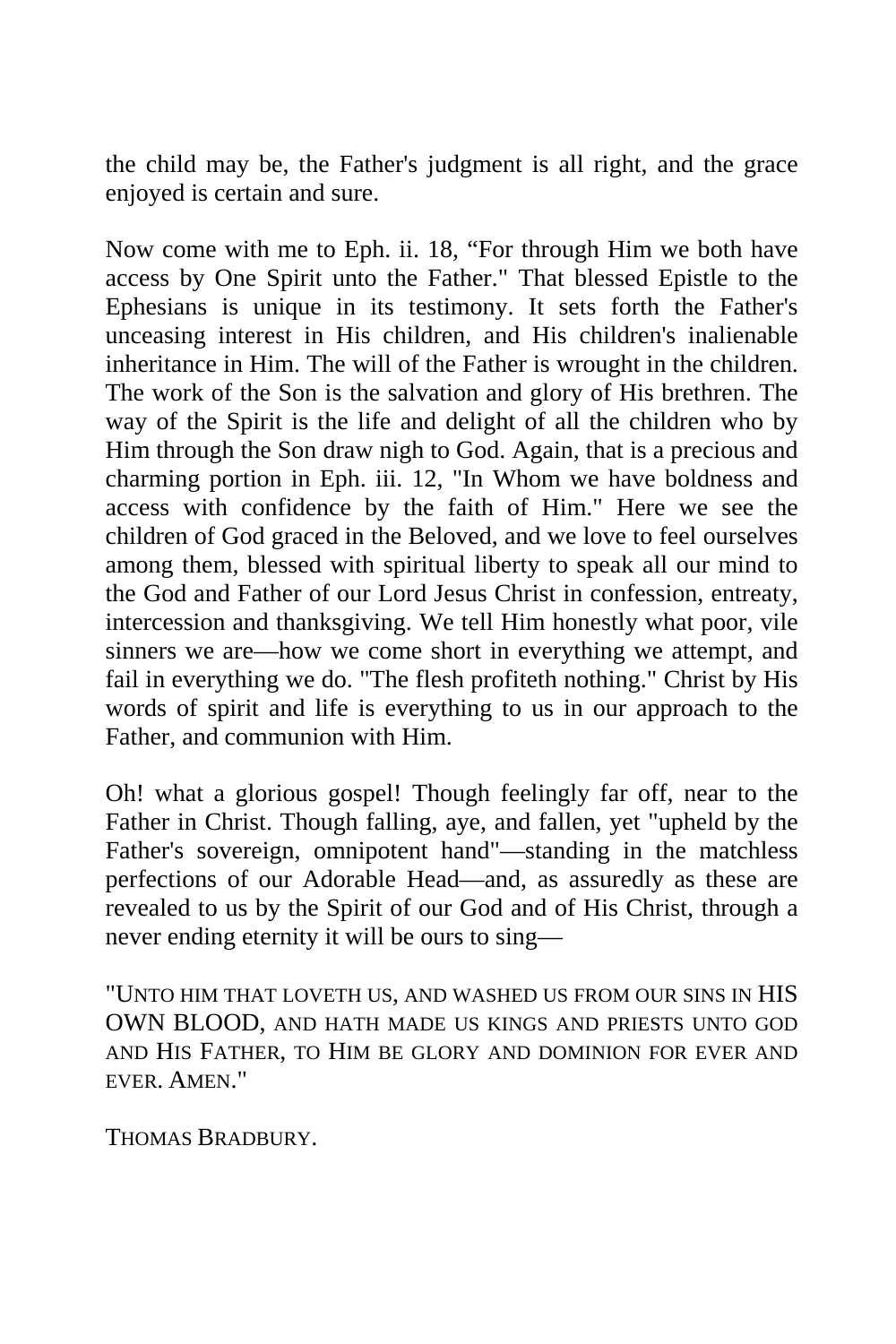Grove Chapel, Camberwell, *July, 1902.*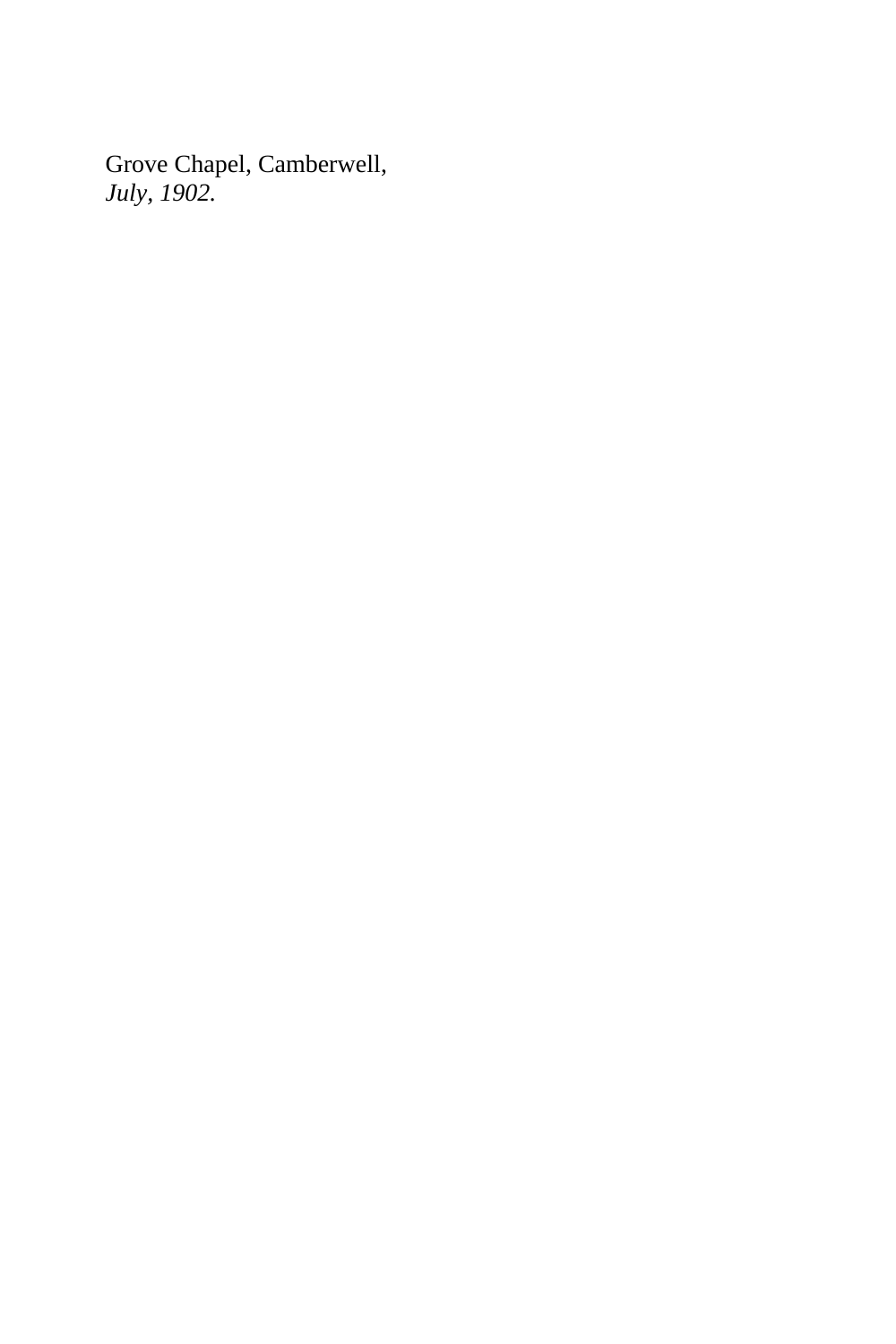# Foreknowledge.

#### *"Elect according to the foreknowledge of God the Father."* —I Peter i. 2.

ORDER and perfection characterise all God's works and ways. Wisdom and prudence are discovered by the faith of God's elect in all His gracious dealings with them. Our God can never be taken by surprise whatever may happen, or whatever may be wanting in man's puny judgment, for, "Known unto God are. all His works from the beginning of the world" (Acts xv. 18). The deceitful devices of men and devils affect Him not, for, "With Him is strength and wisdom : the deceived and the deceiver are His" (Job xii. 16). His judgments are a great deep, and His ways are unsearchable, "while His eternal thought moves on His undisturbed affairs." In the deliverance of His eternally loved people from condemnation, guilt, and the wrath to come, He reveals the good pleasure of His will, His own purpose and grace, and His glorious plan of saving mercy in Christ Jesus. In the continued accomplishment of His own will He sees the agreement of all providences for good to everyone included in His gracious purpose.

This we see in the words of the Holy Ghost by Paul in Romans viii. 28-30. After the declaration of the knowledge of the beloved of God at Rome, and his own assurance of the fact that "all things work together for good to them that love God, to them who are the called according to His purpose," he proceeds to state the cause, source, and foundation of it all. Listen !" For whom He did foreknow, He also did predestinate *to be* conformed to the image of His Son, that He might be the Firstborn among many brethren." Then he gives us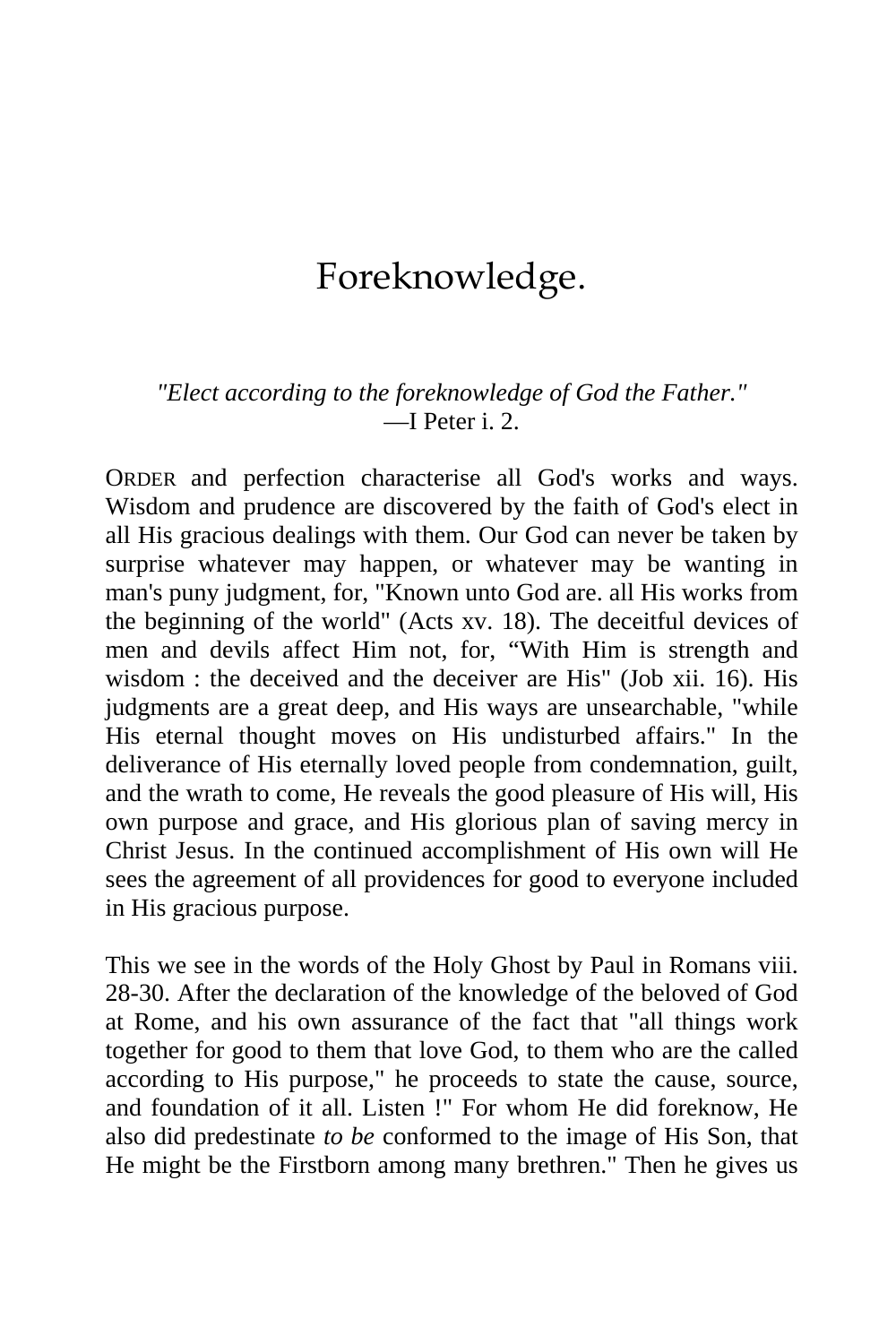the order of God's plan of salvation from glory to glory—that is, from the glory Christ had with the Father before the world was, to the glory He will have with Him when this world is past and gone for ever. Look at God's order—Foreknown—Predestinated— Called—Justified—Glorified. Grace appears in every part. Glory shines resplendent from the whole.

Our text reveals election according to foreknowledge—"Whom He did *foreknow."* This is the fount from whence salvation flows. This is the source of the redemption of the Church. This is the first step in the course of glorious grace which secures the certainty of all the rest. Those foreknown by God are His own elect. A definite number of the human family are here distinguished from the rest, and chosen to salvation, life, grace, and glory. The words "know" and "knowledge" frequently signify affection, choice, and delight. This we see in God's words to Moses, where one expression explains the other—"Thou hast found grace in My sight, and I know thee by name" (Exod. xxxiii. 17). This knowledge is something vastly more than clearly understanding, or recognising by recollection. It contains the admirable qualities of approval, affection and delight. This we gather from the words of Paul, "If any man love God, the same is known of Him" (1 Cor. viii. 3); also in Gal. iv. 9, "But now, after that ye have known God, or rather, are known of God." In this is implied covenant relationship, gracious favour, and everlasting love, and all irrespective of anything acceptable, lovely, or worthy of praise in its objects. The spiritual mind embraces this truth without prejudice or demur, and delights in the revelation of a God so dear to them, and Who says to each of them by His word and Spirit, "Yea, I have loved thee with an everlasting love" (Jer. xxxi. 3).

This truth is confirmed in the experience of the living children of God by its reiteration in the pages of Holy Scripture. Notice Psalm i. 6: "The LORD knoweth the way of the righteous;" Jer. i. 5: "Before I formed thee in the belly I knew thee ;" John x. 14: "I am the good Shepherd, and know My sheep;" Rom. xi. 2: "God hath not cast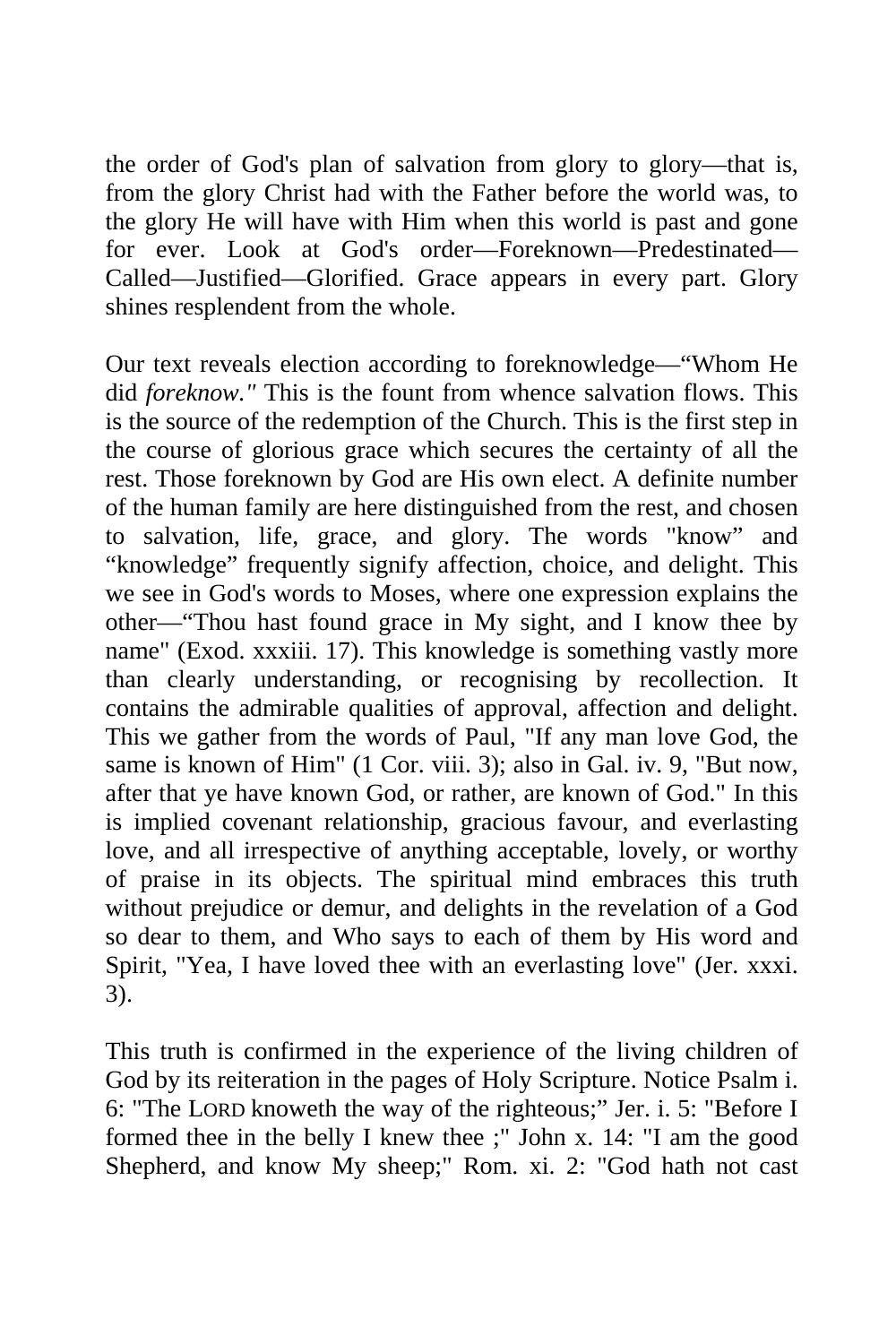away His people whom He foreknew;" and 2 Tim. ii. 19: "The Lord knoweth them that are His." Then we find this solemn truth confirmed and established in the declarations of our blessed Lord to those who knew Him not, but who professed a knowledge of Him. Turn to Matt. vii. 22, 23: "Many will say to Me in that day, Lord, Lord, have we not prophesied in Thy Name ? and in Thy Name have cast out devils? and in Thy Name done many wonderful works? And then will I profess unto them, I never knew you: depart from Me, ye that work iniquity." Notice also the Lord's rejection of the foolish virgins, "Afterward came also the other virgins, saying, Lord, Lord, open unto us. But He answered and said, Verily I say unto you, I know you not" (Matt, xxv. 11, 12). He knows them not as the Father's covenant gift to Him. He knows them not as the fruit of His soul travail. He knows them not as the purchase of His blood. He knows them not as the conquest of His Spirit. He knows them not as the delight of His heart. He could never say to one of them, "I have redeemed thee, I have called thee by thy name, thou art Mine" (Isa. xliii. i). How could He say in righteousness and truth to such, "I have chosen thee, and not cast thee away" (Isa.xli.g)?

The Father foreknew His Christ before the foundation of the world as the Head of His elect members, as the Husband of His elect bride, as the Surety of His elect people, and as the Saviour of His elect church. This is most blessedly revealed to us in 1 Peter i. 20, as is also the precious truth of our fore-ordination in Him, which is manifested to His own in the times appointed and best known to the Father. The foreknowledge of the elect by the Father simply means that His heart of love was fixed upon them from everlasting, and that His determination is to have them as His friends and companions to the eternal ages. His foreknowledge is one of sovereign love and distinguishing goodness. In conformity to the image of His dear Son He predestinated them to heirship with Christ, of Himself and all the blessings, privileges and immunities of His everlasting covenant and glorious kingdom. Though they would fall from their state of creature perfection in Adam, into sin, enmity and rebellion, yet out of all, predestinating mercy must bring them, and loving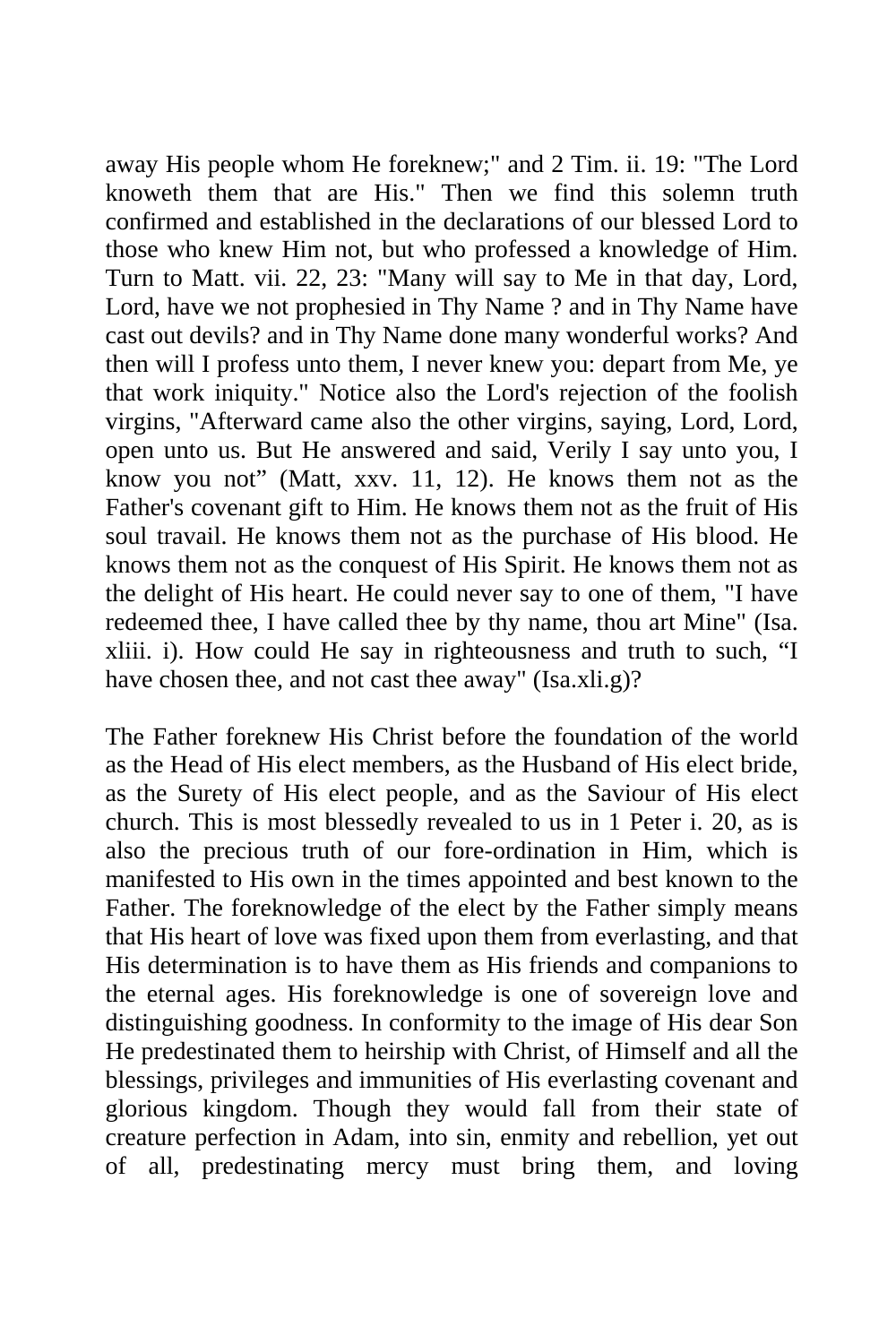foreknowledge secure them from deserved wrath and condemnation. With a holy, heavenly and high calling they are called and carried from sin and the love of it—from hell and the dread of it—from self and the conceit of it, to God Himself and the loving enjoyment of Him. In this effectual call they delight in their clearance from all guilt, and justification, "from all things from which they could not be justified by the law of Moses" (Acts xiii. 39). In this foreknown and predestined call and justification they stand all glorious in the sight and estimation of their Elector, Caller, Justifier and Judge, and when His purposes of grace toward them are accomplished, .they shall enjoy with Him the glory He gave to Christ .for them, and to them in Christ, before the world was.

Election to life, salvation and glory is a glorious doctrine discovered in the teaching of the God of .truth, yet the children of the father of lies deny it as detestable. It is a heavenly and wholesome doctrine, yet proud pietists, whose guilt-stricken consciences prove them destitute of its wholesomeness, dare to pronounce it damnable and destructive. Everything associated with it is substantial, enduring, eternal, yet bombastic babblers declare it to be only superficial and transitory. Holy Scripture openly declares it, yet religious sentimentalists will insist that it is a truth only for the experienced a secret for the family. "To the law and to the testimony; if they speak not according to this word, it is because there is no light in them" (Isa. viii. 20). To the Scriptures of truth, the Word of the living God, the testimony of Christ, and the writings of the Apostles I appeal. . In all these we find this truth not hid in a corner, not wrapt up in a napkin, not put under a bed; not declared destructive, nor abused as pernicious. In the Scriptures of truth it shines as clear as light. In the Word of God it abides firm as the Rock of Ages. In the testimony of Christ it is sweeter than honey. In the Epistles of the Apostles it ever appears as an essential truth of the glorious Gospel of the blessed God. To shirk or to shelve this God-glorifying and creature-humbling truth is to accuse God with want of prudence, Christ with lack of wisdom, the Holy Ghost with defect in judgment.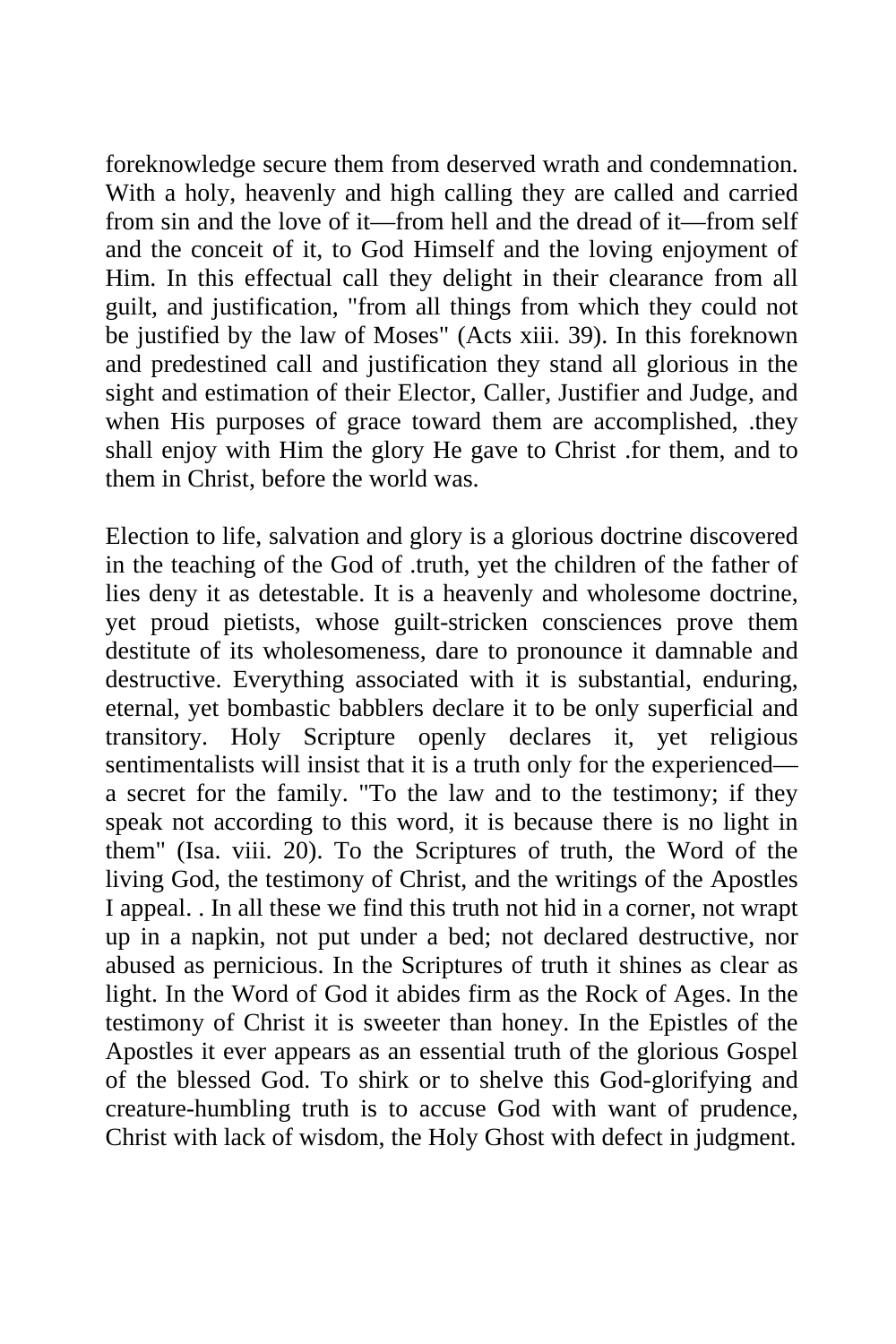"He who is perfect in knowledge respecteth not any that are wise of heart" (Job xxxvii. 16, 24). He in Whom are hid all the treasures of wisdom and knowledge, reveals to babes in grace, who sit at His feet, the truth of sovereign election which He hides from the wise and prudent (Matt. xi. 25, 26). They know that it respects some of all mankind. "There is a remnant according to the election of grace" (Rom. xi. 5). Concerning the righteousness in which the predestinated and called are justified, the Holy Ghost says, "The election hath obtained it, and the rest were blinded" (Rom. xi. 7). The clear distinction between the elect and non-elect is maintained all through the Scriptures of truth. These members of the spiritual body of Christ were personally elected when the Father gave them to Christ their Head before the foundation of the world. Quibblers and tricksters will have it that election is only of qualifications and not of persons. What a funny god their's must be! The blessed Book plainly reveals an election of persons. Seven times in John xvii., Jesus speaks of them to the Father in their individuality and number, thus, "As many as Thou hast given Me." Paul says, "Whom He did foreknow, He also did predestinate" (Rom. viii. 29). Again, Phil. iv. 3, he speaks of "Clement also, and with other my fellow-labourers, whose names are in the Book of life.'' And in the Book of Revelation we read that all shall worship the beast and go into perdition "whose names were not written in the Book of life from the foundation of the world" {chap. xiii. 8; xvii. 8).

Election to life and glory fails not in its accomplishment. The means ensuring freedom from failure were secured in the decree of election which excludes all conditional uncertainties. Definite objects are by one determinate decree appointed to obtain that salvation which is in Christ Jesus with eternal glory (2 Tim. ii. 10). This was the joy and rejoicing of Paul's heart as he wrote to the beloved Thessalonians: ." But we are bound to give thanks alway to God for you, brethren beloved of the Lord, because God hath from the beginning chosen you to salvation through sanctification of the Spirit and belief of the truth, whereunto He called you by our gospel to the obtaining of the glory of our Lord Jesus Christ" (2 Thess. ii. 13, 14). Notice those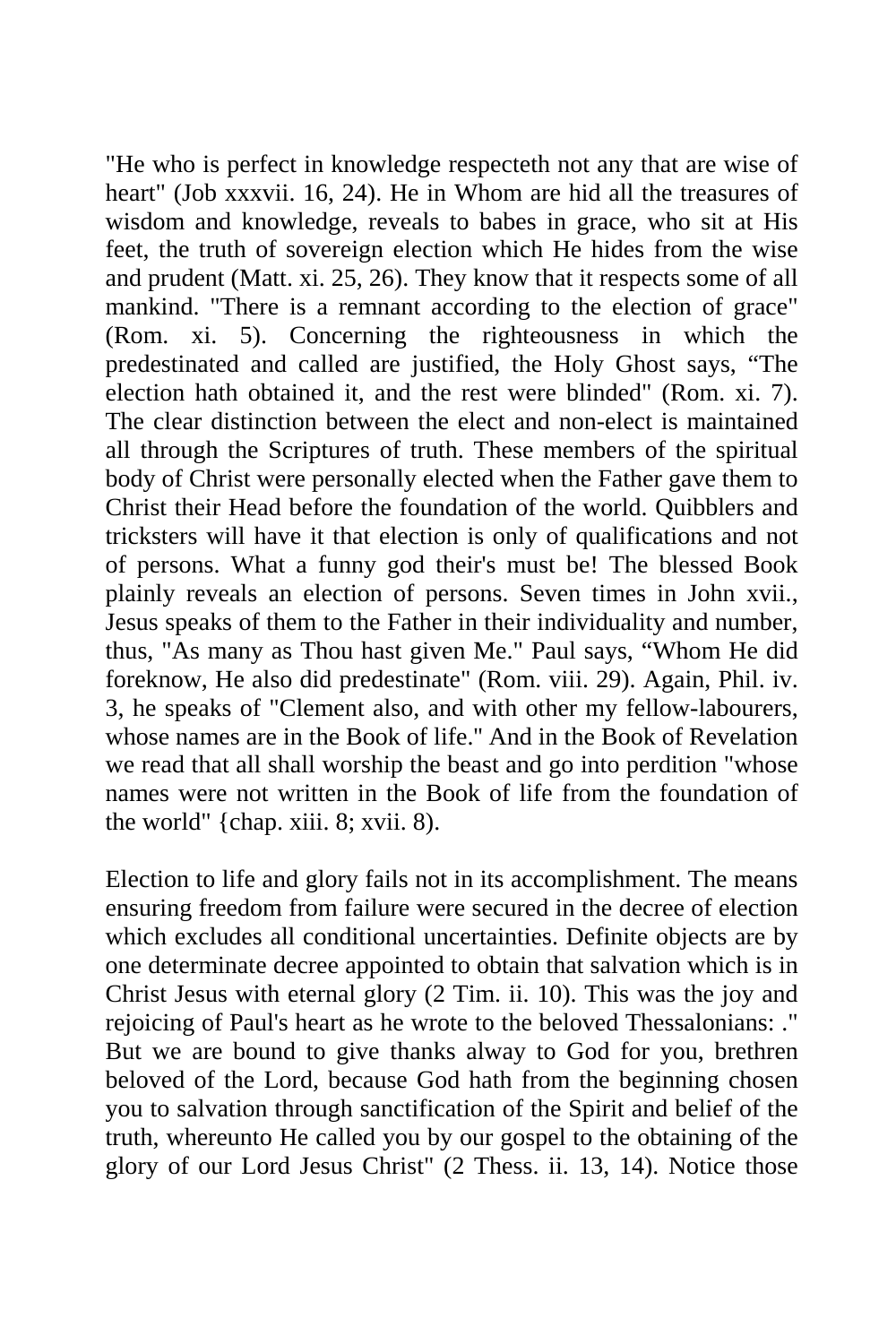words, "from the beginning." This clearly denotes that election to salvation is from the ages of eternity, and that all who are blessed by the Father in Christ Jesus, or ever will be experimentally, were "chosen before the foundation of the world" (Eph. i. 4). The purpose of God according to election was "in the beginning of His way, before His works of old—from everlasting—from the beginning, or ever the earth was" (Prov. viii. 22, 23). The purpose never fails of accomplishment, and in the time appointed of the Father, grace distinguishes God's elect from the common mass, and is demonstrated in their call and spiritual regeneration.

Election is a sovereign act of God. His choice of some as the objects of His love to make them the subjects of His reigning grace, and His passing by the rest, is the outcome of His sovereign will and good pleasure. To the proclamation of a truth so great, grand, and glorious, proud puny mortals take exception; and disdain to stoop or bow before One Who doeth what He pleases throughout the regions of infinite space. But here the faith of God's elect bows in adoring gratitude with Paul, saying, "What shall we say then? Is there unrighteousness with God? God forbid! For He saith to Moses, I will have mercy on whom I will have mercy, and I will have compassion on whom I will have compassion. So then it is not of him that willeth, nor of him that runneth, but of God that showeth mercy . . . Thou wilt say then unto me, Why doth He yet find fault? For who hath resisted His will? Nay but, O man, who art thou that repliest against God? Shall the thing formed say to Him that formed it, Why hast Thou made me thus? Hath not the potter power over the clay, of the same lump to make one vessel unto honour, and another unto dishonour?" In all this God is not influenced in the election of His people by faith foreseen in them. Because He would, and not because of faith and obedience, He elected them, therefore anything that He foresaw could not be the cause of His foreknowing, or electing. His foreknowledge is included in His purpose, and His purpose, which is according to His election, "not of works but of Him that calleth," therefore must eternally stand.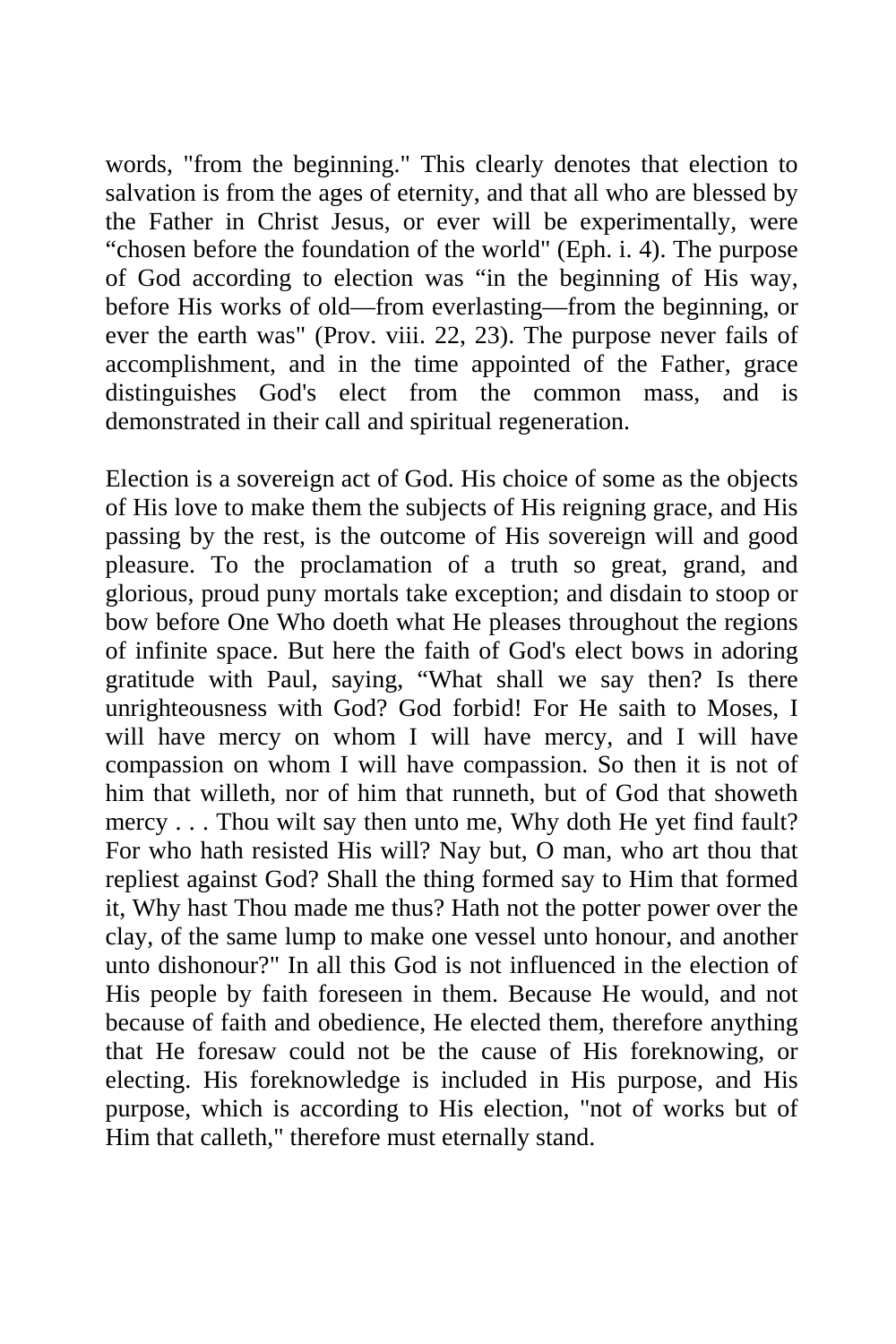The God of the Bible is no changeling. As the objectors to His election of whom He will, represent Him, He must be whimsical freakish—capricious. A fanciful, fantastic god can never satisfy the "faith of God's elect." Our God says, "My counsel shall stand, and I will do all My pleasure" (Isa. xlvi. 10). His election is certain, eternal, irrevocable, permanent. A changeable God would be a comfortless thing to an exercised people. But we can say with the patient patriarch, "He is in one mind, and who can turn Him? and what His soul desireth, even that He doeth" (Job xxiii. 13). "He will not, cannot change His mind." Nothing can affect His love in election. His knowledge is so perfect that He can never be surprised at any sinful change in His people. He foresaw their aggravated offences, yet He chose them for His own; how then can their foreseen sins keep them out of glory? He planned and performs all things for them and in them, and by His grace, to glory He will bring them. In Christ they were elected, therefore can never be rejected. Their election was of unmingled, real grace, not for any inducement in themselves or elsewhere. He needed no inducement. He loved them because He would. He chose them because He is Unchanging Love to them. As elect members they were given to their Elect Head. As chosen sheep they were given to their Chosen Shepherd. In the irrevocable decree of .election, Christ, Head and members, one glorious whole, appears in the admiring eyes of the Father.

Thus the whole election of grace will eternally stand. Election is for the display of JEHOVAH'S glory in the everlasting salvation of a definite number of mankind. An all-wise God could not design anything short of the display of His glory. "For of Him, and through Him, and to Him, are all things, to Whom be glory for ever. Amen" (Rom. xi. 36). In His Word He has clearly revealed, to seeing eyes, His wrath and His mercy. "What if God, willing to show His wrath, and to make His power known, endured with much longsuffering the vessels of wrath fitted to destruction. And that He might make known the riches of His glory on the vessels of mercy, which He had afore prepared unto glory" (Rom. ix. 22, 23). His design in election is the display of His sovereign, discriminating and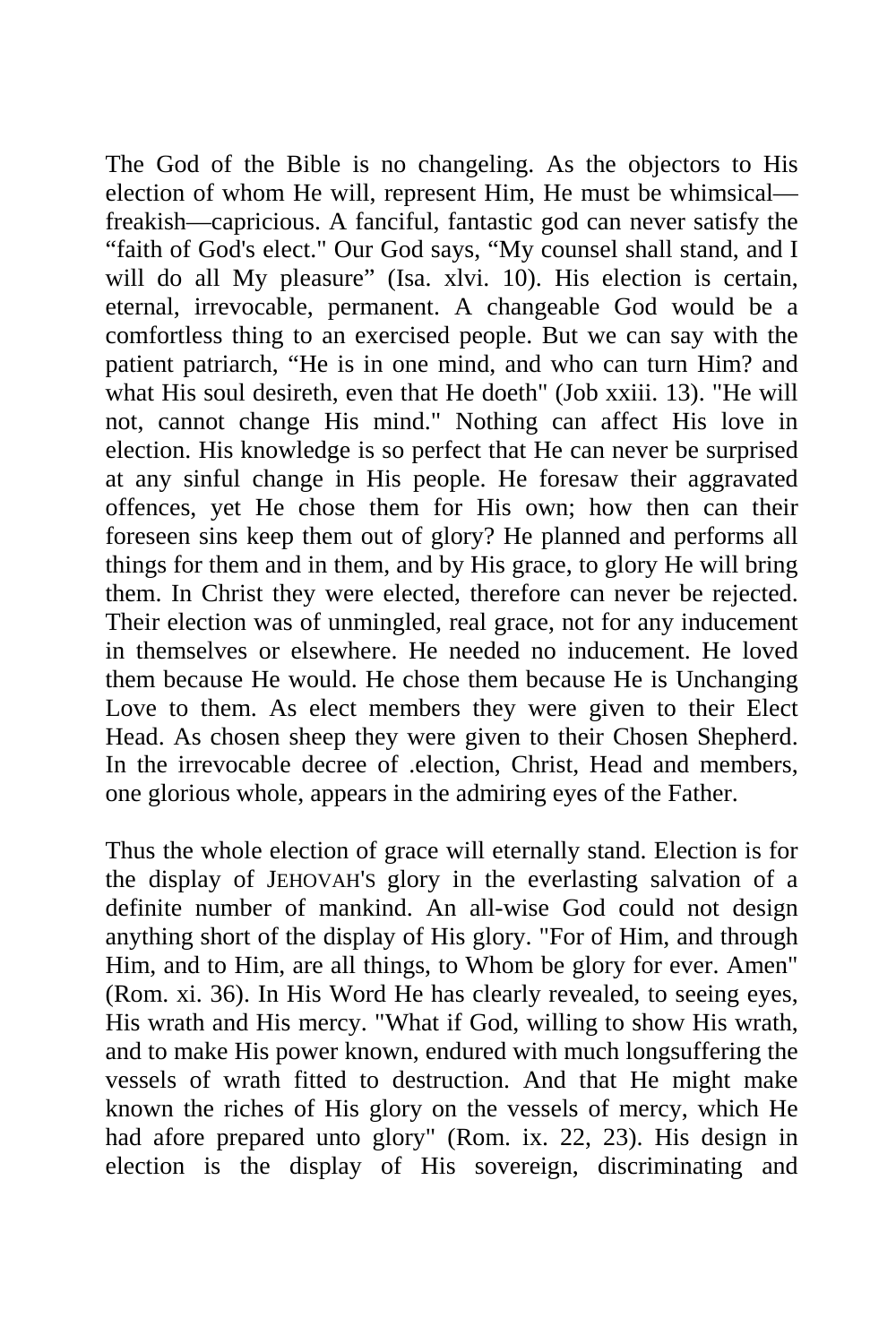distinguishing grace. This Paul asserted in language unmistakable— "Having predestinated us unto the adoption of children by Jesus Christ to Himself, according to the good pleasure of His will, to THE PRAISE OF THE GLORY OF HIS GRACE" (Eph. i. 5, 6).

The doctrine of election shines like a silver stream flowing through the pages of divine inspiration. In every page it appears to the enraptured view of Godwrought faith. The carnal mind hates it with a cordial hatred. The spiritual mind hails it with unfeigned delight. Though the natural ear, eye, and heart cannot receive "the things which God hath prepared for them that love Him, yet He hath revealed them unto us by His Spirit: for the Spirit searcheth all things, yea, the deep things of God" (1 Cor. ii. 9, 10).

Election is one of God's deep things, hidden in the Scriptures until revealed to God's elect by the Holy Ghost. Now, what saith the Scripture ?" Beloved, believe not every spirit, but try the spirits whether they are of God, because many false prophets are gone out into the world" (1 John iv. 1; Rom. iv. 3). In the first place I would direct your attention to many Scriptures which prove that God chose certain persons long before they were born to peculiar privileges, special honours, and signal services in this world. Many of these were subjects of God's eternal election to salvation, life and glory. And some were not. Abraham was God's elect as the founder and father of Israel, a nation distinct and distinguished from all the nations of the world, and as an illustrious progenitor of Christ according to the flesh. Turn with me to Gen. xii. 1-3: "Now the LORD had said unto Abram, Get thee out of thy country, and from thy kindred, and from thy father's house, unto a land that I will show thee: And I will make of thee a great nation, and I will bless thee, and make thy name great; and thou shalt be a blessing: and I will bless them that bless thee, and curse him that curseth thee: and in thee shall all families of the earth be blessed." This was sovereign selection to distinguished honour, yet he was chosen to blessings far more precious.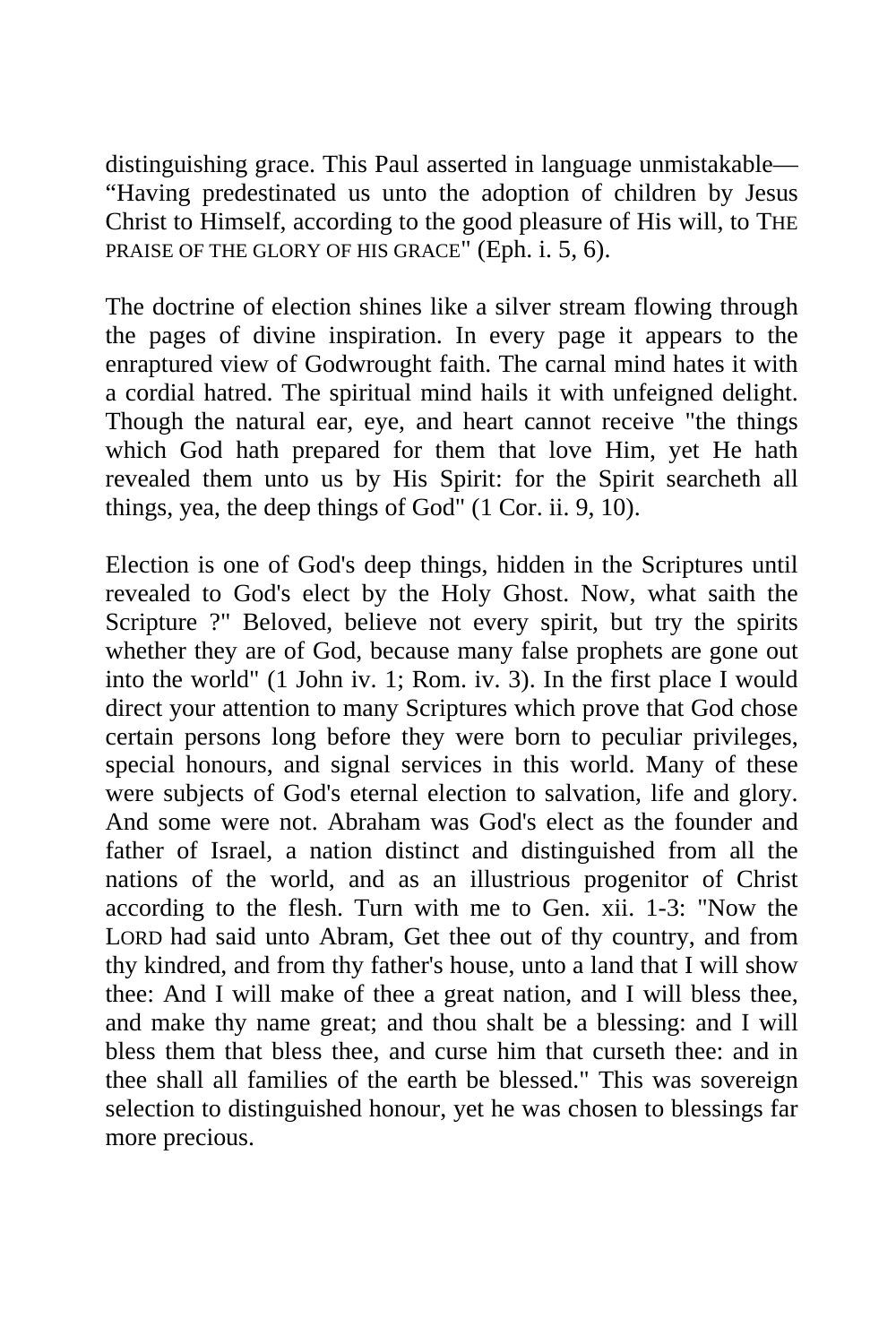"Chosen to faith and hope, To purity and love, To all the life of God, To all the things above; Chosen to prove salvation sure, Chosen to reign for evermore."

"Abraham believed God, and it was counted unto him for righteousness" (Rom. iv. 3). In the faith of God's elect he was assured of his covenant relationship to God. In this faith God called him, "My friend" (Isa. xli. 8), and the Holy Ghost styled him "the friend of God" (James ii. 23).

Why should God thus prefer and promote Abram above the rest of his kindred? Simply because He would of His most gracious favour. Abram was an idolator, and lived far from God in idolatrous practices. Yet God by His own sovereign prerogative brought him to Himself as a monument of mercy, and a miracle of grace. See how God Himself declared this to assembled Israel at Shechem—"Thus saith the LORD God of Israel, Your fathers dwelt on the other side of the flood in old time, even Terah, the father of Abraham, and the father of Nachor: and they served other gods. And I took your father Abraham from the other side of the flood" (Josh. xxiv. 2, 3). Long years after this, the children of Israel in solemn assembly adored the God of election, saying, "Thou art the LORD the God, Who didst choose Abram, and broughtest him forth out of Ur of the Chaldees, and gavest him the name of Abraham" (Neh. ix. 7). When the prophet reminded Israel of their origin, he said, "Look unto Abraham your father, and unto Sarah that bare you: for I called him alone, and blessed him: and increased him" (Isa. li. 2). Sovereign choice appears in the acceptance of Isaac and the rejection of Ishmael. When Abraham prayed, "O, that Ishmael might live before Thee!" God answered him thus, "My covenant will I establish with Isaac" (Gen. xvii. 18, 21).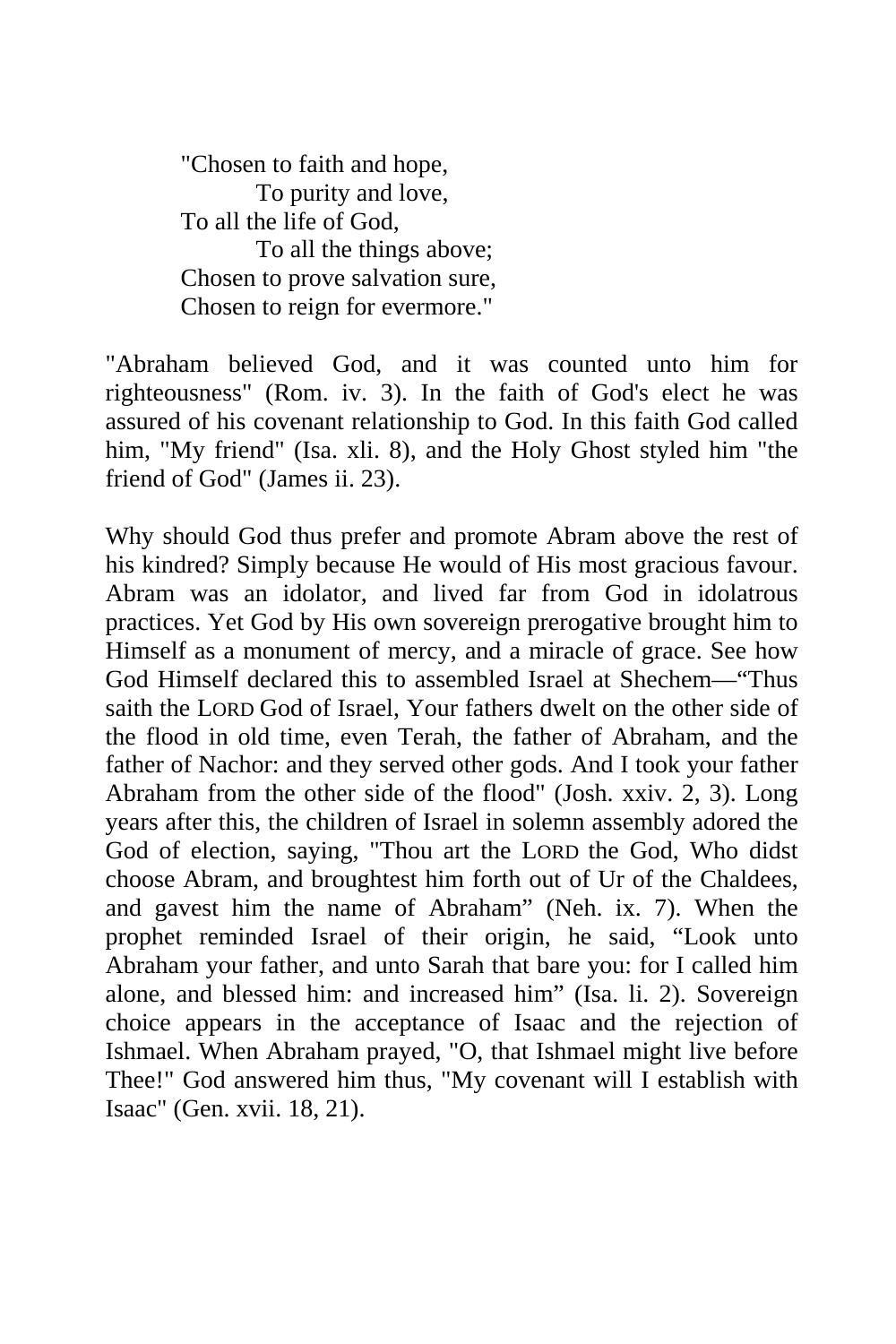No spirit that is of God can close its eyes to the revelation of sovereign election in the history of Jacob and Esau. They were twin sons of Isaac by Rebekah, but pre-arranged difference characterised them before they came into the world. Both lay struggling in their mother's womb, when the LORD said unto her, "Two nations are in thy womb, and two manner of people shall be separated from thy bowels; and the one people shall be stronger than the other people: and the elder shall serve the younger" (Gen. xxv. 22, 23). Now Isaac was bent on the younger serving the elder, but when deceived into blessing Jacob, and convinced of God's sovereign will in the matter, he vehemently confirmed the purpose of God, saying, "I have blessed him, yea, and he shall be blessed" (Gen. xxvii. 33). Jacob, true to his name and nature, acted a thoroughly deceitful and dishonest part, yet Isaac in confirming the blessing, was under the grace and guidance of the Holy Ghost. See how Jacob is placed before Esau, and the younger serves the elder, in Heb. xi. 20, "By faith Isaac blessed Jacob and Esau concerning things to come." In this strange eventful history Jacob takes and keeps the precedence, "that the purpose of God according to election might stand, not of works, but of Him that calleth" (Rom. ix. 11). Comment is needless here, only for those who prize their comments before infallible truth.

Now notice the descendants of Jacob, a people pitched upon by the Lord in Abraham long years before He claimed them publicly as His own. They are distinguished from the peoples of the world as an *elect nation,* an *holy, special, peculiar people. "*When the Most High divided to the nations their inheritance, when He separated the sons of Adam, He set the bounds of the people according to the number of the children of Israel. For the LORD'S portion is His people; Jacob is the lot of His inheritance" (Deut. xxxii. 8, 9). He is the God of the whole earth, yet He would choose a people to Himself for the glory of His Name. These people elect were the objects of His peculiar love and special care. For their sakes He shook off Egypt into the depths of the sea, and treated Ethiopia and Seba as the .dirt of the streets. Why? Not because of Israel's greatness, grandeur, or goodness. Listen !" The LORD did not set His love upon you, nor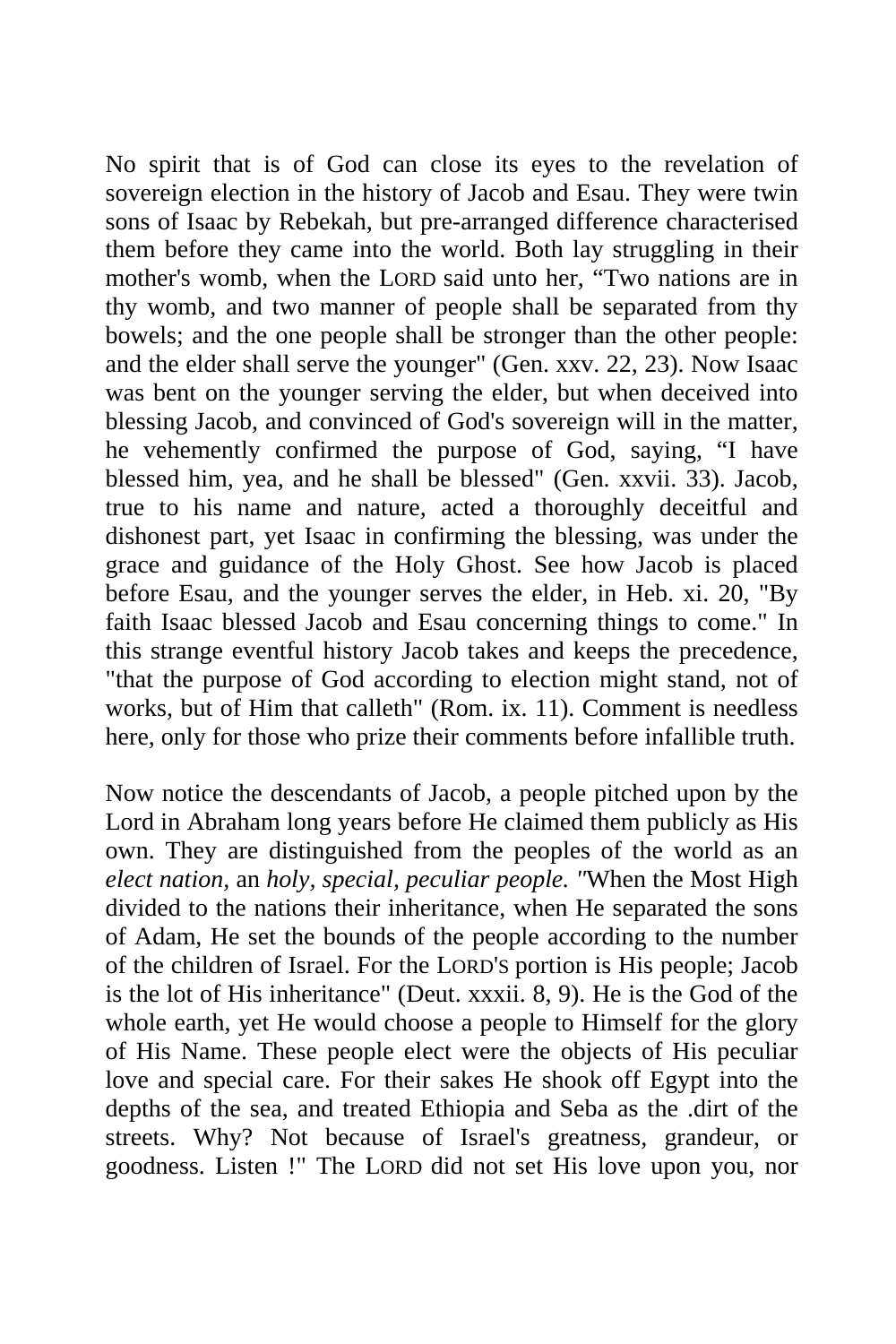choose you, because ye were more in number than any people; for ye were the fewest of all people: But Because the LORD loved you" (Deut. vii. 7, 8). As to their character let Moses who knew them well bear witness—"For I know thy rebellion and thy stiff neck; behold, while I am yet alive with you this day, ye have been rebellious against the LORD; and how much more after my death?" (Deut. xxxi. 8, 9*).* Israel's election was of God's free favour to display His sovereignty, according to His own declaration, "I will be gracious to whom I will be gracious, and will show mercy on whom I will show mercy" (Exod. xxxiii. 19).

Discriminating choice is seen in the preference of David before the rest of his elder brethren to be king over Israel (1 Sam. xvi. 12; Ps. lxxviii. 70, 71). In the predestination of Cyrus to subjugate a vast monarchy, bring Israel out of captivity, and rebuild the city of Jerusalem, all this was predicted over a hundred years before his birth, and his name given in the prediction. This was not because of grace seen or foreseen in him, for God he did not know (Isa. xliv. 28; xlv. 1-4). To the prophetic office Jeremiah was appointed before his birth, as said the LORD to Him, "Before I formed thee in the belly I knew thee; and before thou earnest forth out of the womb 1 sanctified thee, and I ordained thee a prophet unto the nations" (Jer. i. 5). Of Paul, the Lord said to Ananias, "Go thy way, for he is a chosen vessel unto Me, to bear My Name before the Gentiles, and kings, and the children of Israel: for I will show him how great things he must suffer for My Name's sake" (Acts ix. 15, 16). Paul himself ascribes his call and apostleship to God's preordination, "But when it pleased God, Who separated me from my mother's womb, and called me by His grace" (Gal. i. 15). In all these cases we see God's foreknowledge to be the secret and source of election to temporal offices and to eternal favours.

With the latter we have now to do. This is personal election in Christ to full salvation, efficacious grace, and eternal glory. In the New Testament we have "the revelation of the mystery which was kept secret since the world began," and that from the lips of Incarnate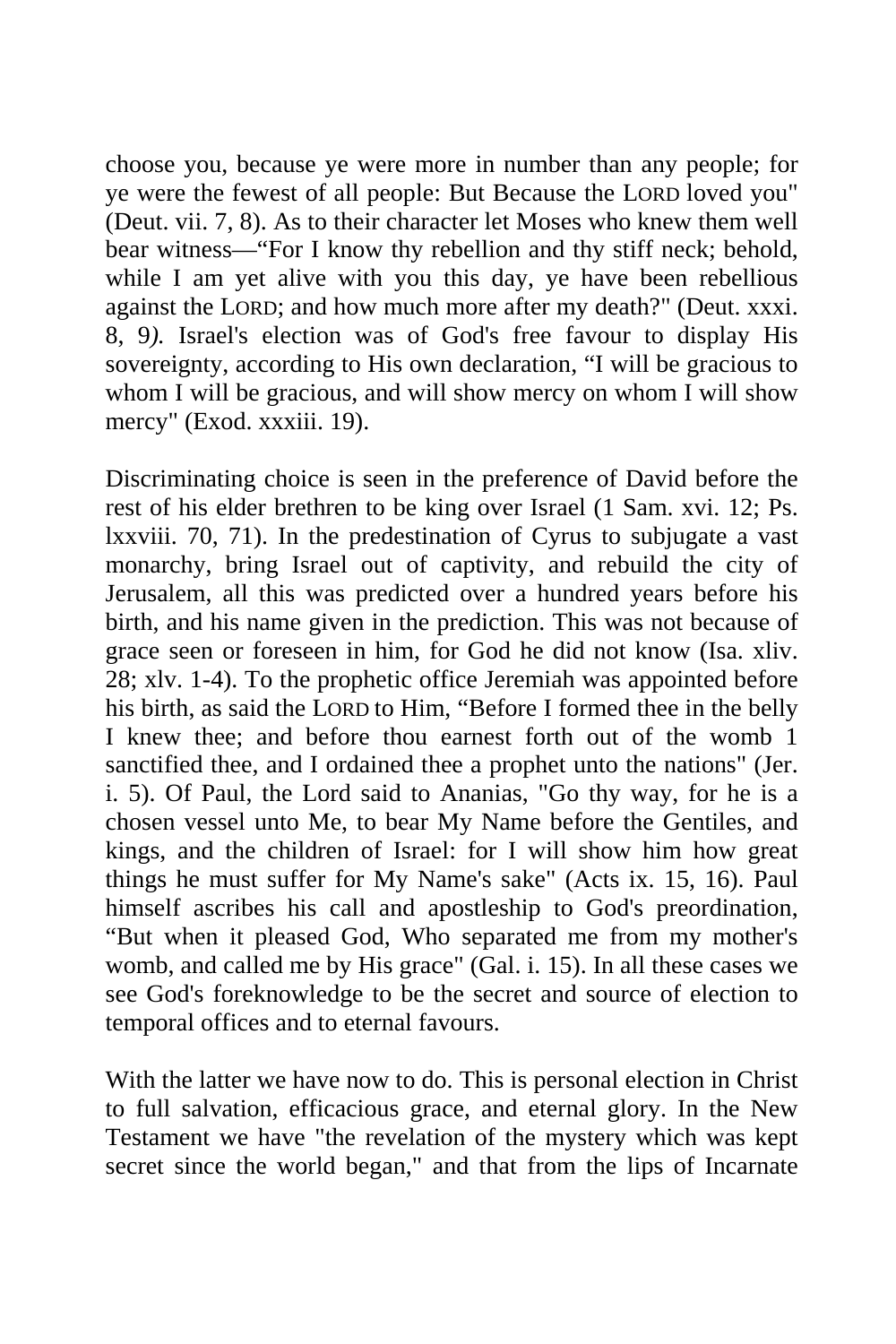Wisdom. Christ taught the doctrine of sovereign election in the synagogue at Nazareth, and illustrated it by referring to a favoured widow in the days of Elijah, and a distinguished leper whom Elisha blessed with health and cure. This was to teach that He came not with a design to seek and to save everybody, but a select number of Jews and Gentiles well known to Him by name. The sectaries then hated Him for His exposition of a doctrine so dear to His heart, and would have further fouled their filthy hands with His all-cleansing blood, but for His restraining power (Luke iv. 25-30). That tribe is not extinct. In the face of all this, and continued demonstrations against a truth so glorious, nothing could move Him to exclude it from His preaching and prayers. When He upbraided the cities wherein most of His mighty works were done, for their impenitence and unbelief, He comforted Himself with the fact that saving power identical with the will of the Father had accompanied His teaching to the hearts of those for whom it was designed. In this sovereign distribution of favours He heartily and joyfully agrees. See !—"In that hour Jesus rejoiced in spirit, and said, I thank Thee, O Father, Lord of heaven and earth, that Thou hast hid these things from the wise and prudent, and hast revealed them unto babes: even so, Father; for so it seemed good in Thy sight" (Luke x. 21).

Wherever He went He taught this doctrine .in parables and preaching. When His disciples asked Him for an explanation why He spake parables to the multitude without explanations, He said, "Because it is given unto you to know the mysteries of the kingdom of heaven, but to them it is not given" (Matt. xiii. 11). When men questioned the justice of sovereign and discriminating bestowments, He vindicated His right to dispose of His favours as He saw fit, because He was Lord Proprietor of all things, and they had not the right to claim what He saw not fit to give. Even now men hate Him for His saying, "Is it not lawful for Me to do what I will with Mine own? Is thine eye evil because I am good? So the last shall be first and the first last: for many be called, but few chosen" (Matt. xx. 15, 16). In this same chapter we read that the mother of Zebedee's children asked for her sons James and John that they might sit on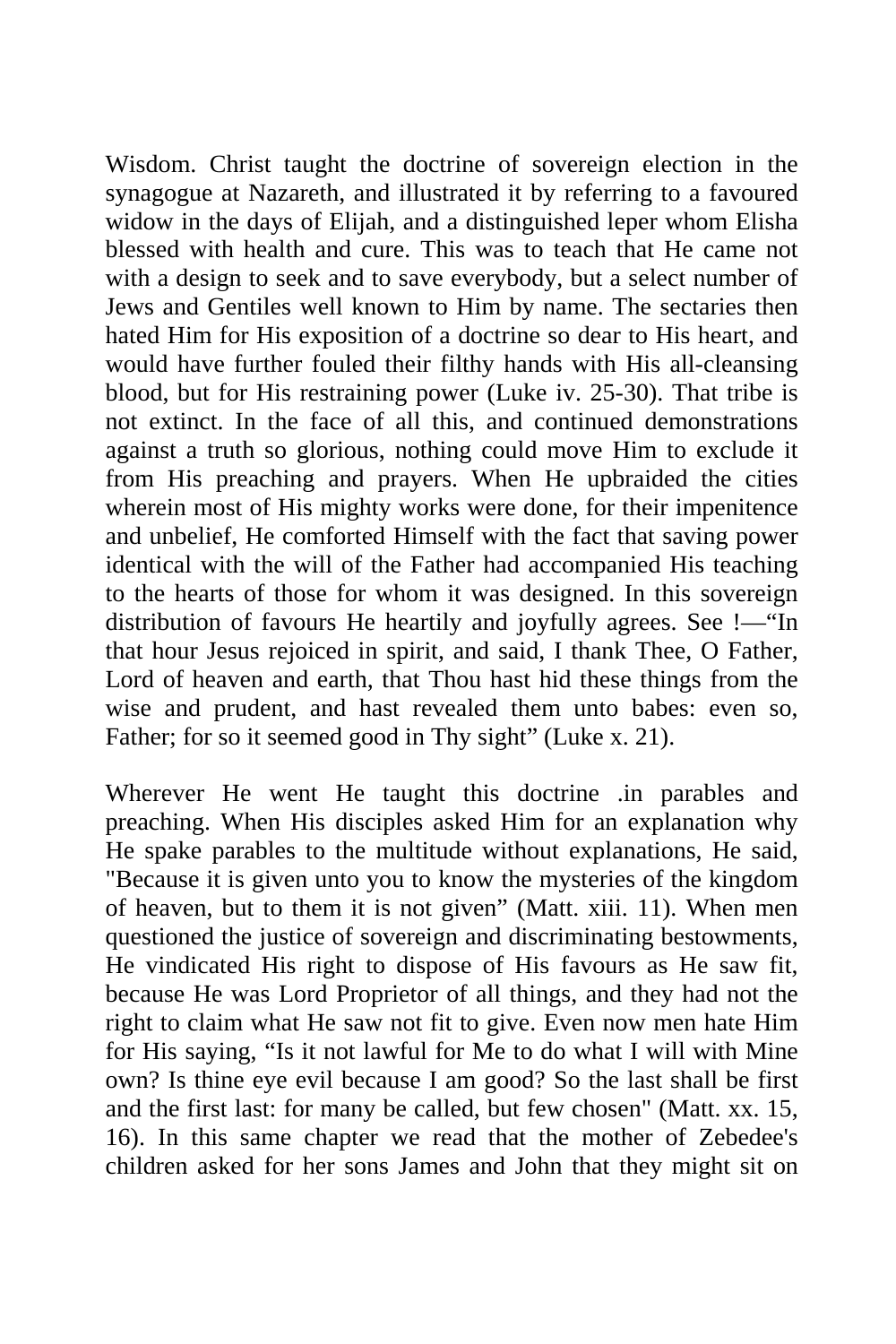His right hand and on His left in His kingdom. Mark well His answer, "To sit on My right hand, and on My left, is not Mine to give, but for whom it is prepared of My Father" (Matt. xx. 20-23). Gracious donations are according to eternal ordination. He taught that gracious preservation in the midst of, and from, perils, is according to election—"For the elect's sake those days shall be shortened" (Matt, xxiv. 22). He declares that immunity from final deception is circumscribed by election—"For there shall arise false Christs, and false prophets, and shall show great signs and wonders: insomuch that, if it were possible, they shall deceive the very elect" (Matt. xxiv. 24). He preached the certainty of heaven being inhabited by God's elect (Matt. xxiv. 31). Election is seen in all the given ones coming to Him (John vi. 37). God's election and Christ's redemption are equal in John x. 26-29. Christ prays for His seven times mentioned *given ones,* and with Himself in glory He must have them (John xvii. *passim).* 

Now listen to dear Paul the aged, "Who shall lay anything to the charge of God's elect" (Rom. viii. 33). "The purpose of God according to election might stand" (Rom. ix. 11). "There is a remnant according to the election of grace" (Rom. xi. 5). "The election hath obtained it, and the rest were blinded" (Rom. xi. 7). God hath chosen foolish, weak, base, despised, ignored things (1 Cor. 1. 27, 28). "Chosen in Him" (Eph. i. 4). "Knowing, brethren beloved of God, your election of God" (1 Thess. i. 4). "God hath from the beginning chosen you to salvation" (2 Thess. ii. 13). "I endure all things for the elect's sakes, that they may also obtain the salvation which is in Christ Jesus with eternal glory" (2 Tim. ii. 10).

NO ELECTION, NO SALVATION.

All fulness dwells in Thee, Lord, Thy rich and glorious grace Thou hast bestowed on me, Lord, A sinner vile and base. All fulness of affection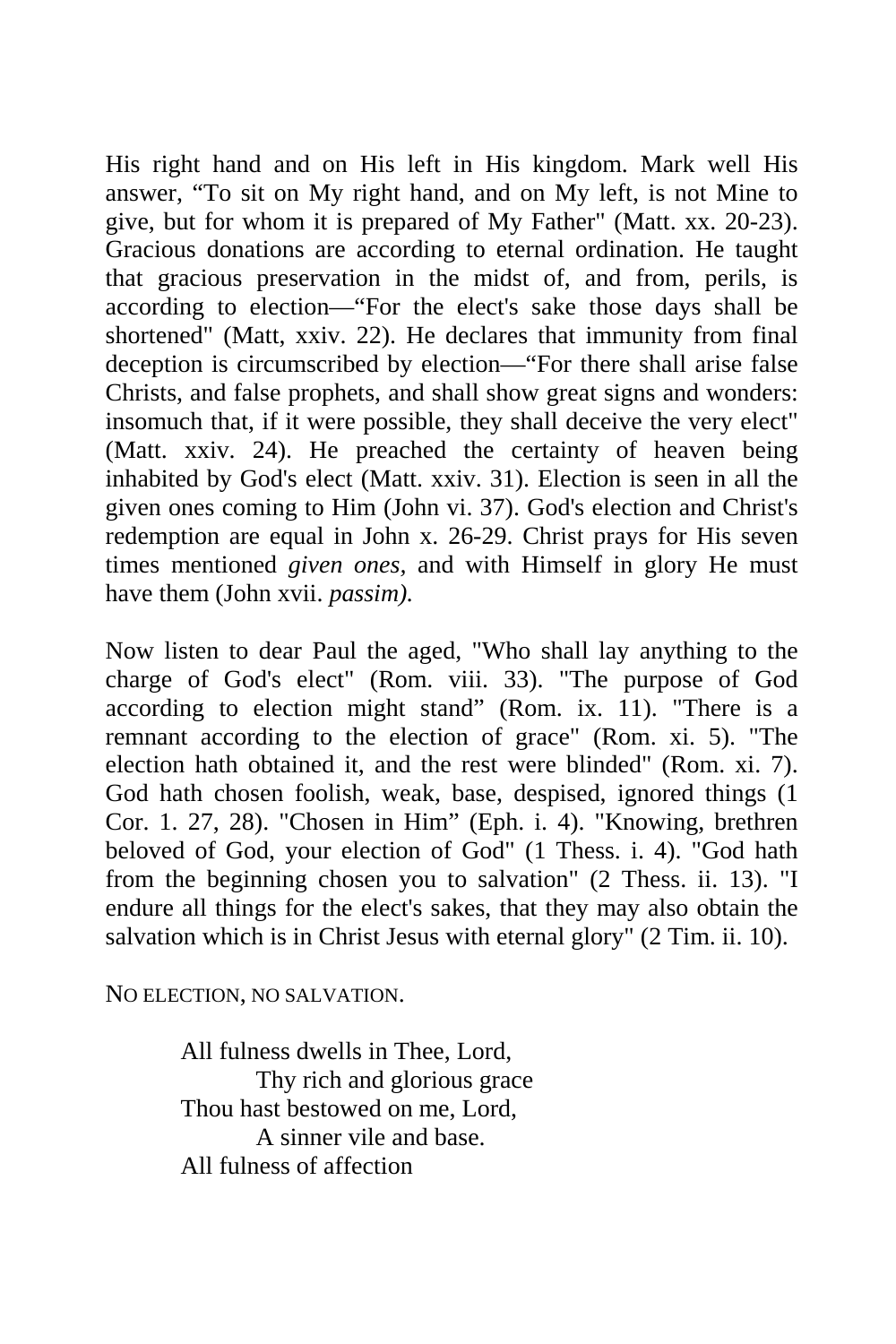Thou hast so sweetly shown, For sovereign, free election Has made me Thine alone.

THOMAS BRADBURY.

Grove Chapel, Camberwell. *August,* 1902.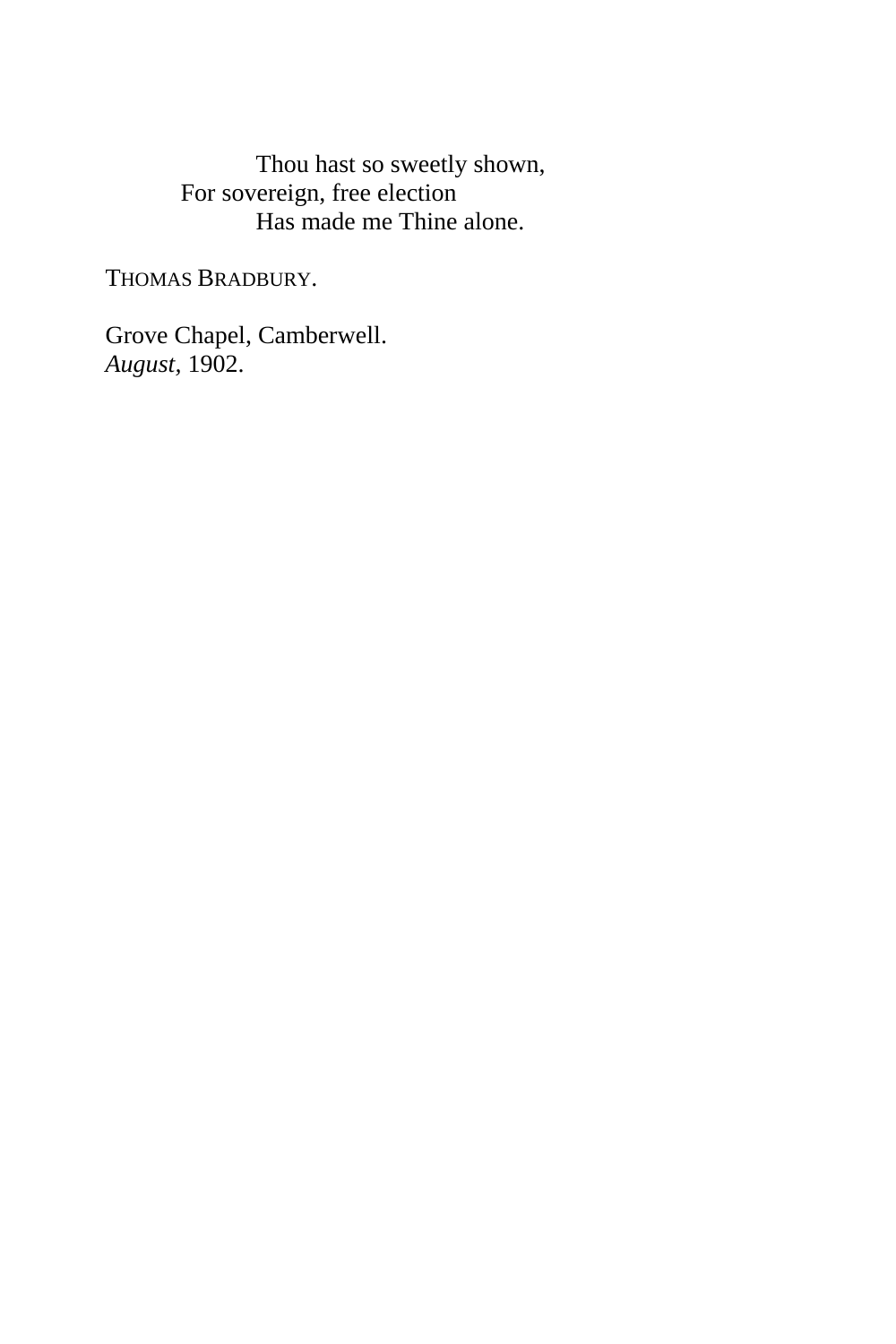## Election.

## "*Who shall lay anything to the charge of God's elect ?"* —Rom. viii. 33.

"PAUL'S preaching is very perplexing." Yes, it is very perplexing to "men of corrupt minds," who are "reprobate concerning the faith." Christ's preaching was exasperating to the haters of God's sovereignty. Peter's advice to the elect strangers, to make their calling and election sure will ever be disregarded by those who are not called to the enjoyment of so high and heavenly a benefit. But God's election is most precious to those who "are called, and chosen, and faithful" (Rev. xvii. 14). God's election was Paul's delight. God's elect were dear to him. For them he wrote, preached, prayed, and endured unparalleled persecutions. With them he was saved from every sin, solaced in every sorrow, succoured in every temptation, and secured from every evil. He failed not to proclaim election by grace because he was upheld by the grace of election. Writing to his friends and brethren in Christ in the city of the Caesars he distinguishes them thus, "Among whom are ye also the called of Jesus Christ. To all that be in Rome, beloved of God, called saints" (Rom. i. 6, 7). In my last tract, at the close I mentioned several of Paul's sayings on this truth which lay so deep in his affections. Now, with "the called of Jesus Christ, the beloved of God," the separated church of the Firstborn, I would linger in spiritual meditation on the various phases of this precious and profitable subject flowing from Paul's master-mind.

Foundation truths he clearly lays down in "that glorious Eighth of Romans." He is most minute in describing the ground on which the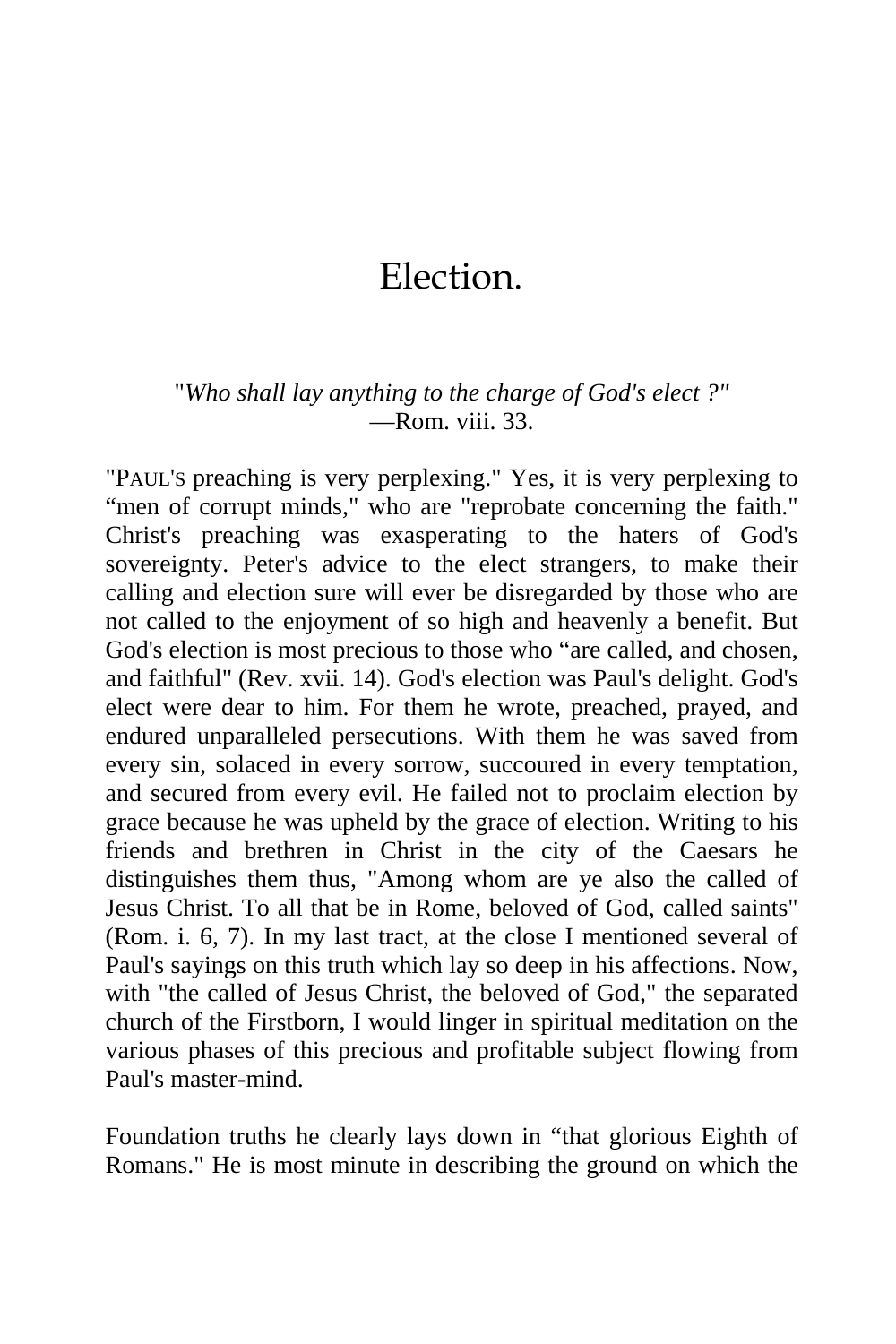faith and hope of God's living people are built. In another place he says they are grounded in love (Eph. iii. 17). This is covenant love, electing love, predestinating love (Eph. i. 4, 5). It is blessedly operative in its communications. Its designs are ever demonstrative. Here we see it is so—"And we know that all things work together for good to them that love God, to them who are the called according to His purpose. For whom He did foreknow, He also did predestinate *to be* conformed to the image of His Son, that He might be the Firstborn among many brethren. Moreover whom He did predestinate, them He also called: and whom He called, them He also justified: and whom He justified, them He also glorified." In this revelation of the glories of election we cannot discover the tricks of diplomacy on the part of our God. He says what He means and He means what He says. He does not descend to political or pulpit dexterity, neither is He dependent upon anything beneath Him for the realisation of His purpose. His will is His work. His work is His will. He predestinates and performs. He elects and executes. He foreknows, and folly cannot be attributed to Him therein.. Glory is the outcome of every purpose of His grace. Whom He loves, He loves for ever.

Electing love is immutable, because an Immutable God is the ELECTOR. Mutability belongs to man. It belongs not to God. "With Him is no variableness neither shadow of turning" (James- i. 17). In love He elects to Himself whom He will, blesses them with His grace, and brings them to the full enjoyment of His glory. "He will rest in His love" (Zeph. iii. 17). Incarnate Love covered all Zion's sins with the Red Sea of His own blood. Electing love for ever hides them all from view, and brings the chosen of God, the redeemed of the Lord, into full possession of the blessedness to which they were fore-ordained. This is set before us most gloriously in Paul's bold challenge, "Who shall lay anything to the charge of God's elect?" A Justifying God silences all charges. A-Crucified, Risen, Reigning and Interceding .Christ secures the elect from all condemnation. Knowing this we presume not in saying, "Who shall separate us from the love of Christ? shall tribulation, or distress, or persecution,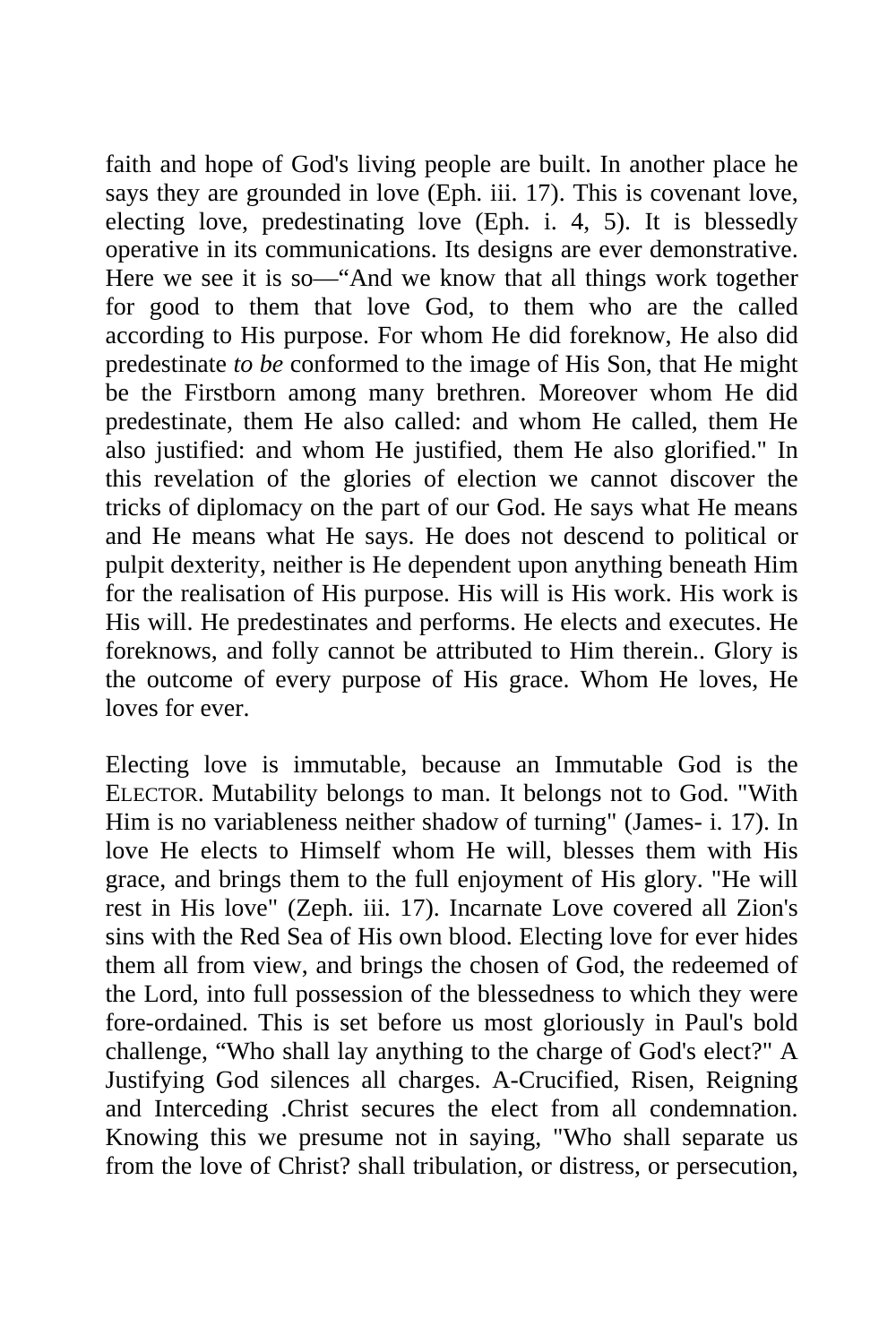or-famine or nakedness, of peril, or sword? As it is written, For Thy sake we are killed all the day long; we are accounted- as sheep for the slaughter. Nay,- in all these things we . are more than conquerors through Him that loved us. For I am persuaded, that neither-death, nor life, nor angels, nor principalities, nor powers, nor things present, nor things to come, nor height, nor depth, nor any other creature, shall be able to separate us from the love of God, which is in Christ Jesus our Lord" (Rom. viii. 33-39).

The' sovereignty of God's election is mentioned all through the ninth chapter of the Romans. It is demonstrated in the -case of the twin sons of Isaac and Rebecca. Let us read—"When Rebecca also had conceived by one, even by our father Isaac: (For the children being not yet born, neither having done £any good or evil, that the purpose of God according to election might stand,- not of works, but of Him that calleth ;) It was said unto her, The elder shall serve the younger. As it is written, Jacob have I loved, but Esau have I hated. What shall we say then? Is there unrighteousness with God? God forbid. For He saith to Moses, I will have mercy On whom I will have mercy, and I will have compassion on whom I will have compassion. So then it is not of him that willeth, nor of him that runneth, but of God that showeth mercy. For the Scripture saith unto Pharaoh, Even for this same purpose have I raised thee up, that I might show My power in thee, and that My Name might be declared throughout all the earth. Therefore hath He mercy on whom He will have mercy, and whom He will He hardeneth. Thou wilt say then unto me, Why doth He yet find fault? For who hath resisted His will? Nay, but, O man, who art thou that repliest against God? Shall the thing formed say to Him that formed it, Why hast Thou made me thus? Hath not the potter power over the clay, of the same lump to make one vessel unto honour, and another unto dishonour?" I have heard objectors to personal election declare that all this merely sets forth the national and temporal distinctions between the Israelites and Edomites, and is brought forth by the apostle to answer the complaints of the Jews at their being cast off and the Gentiles preferred- But why should not Jacob and Esau be personally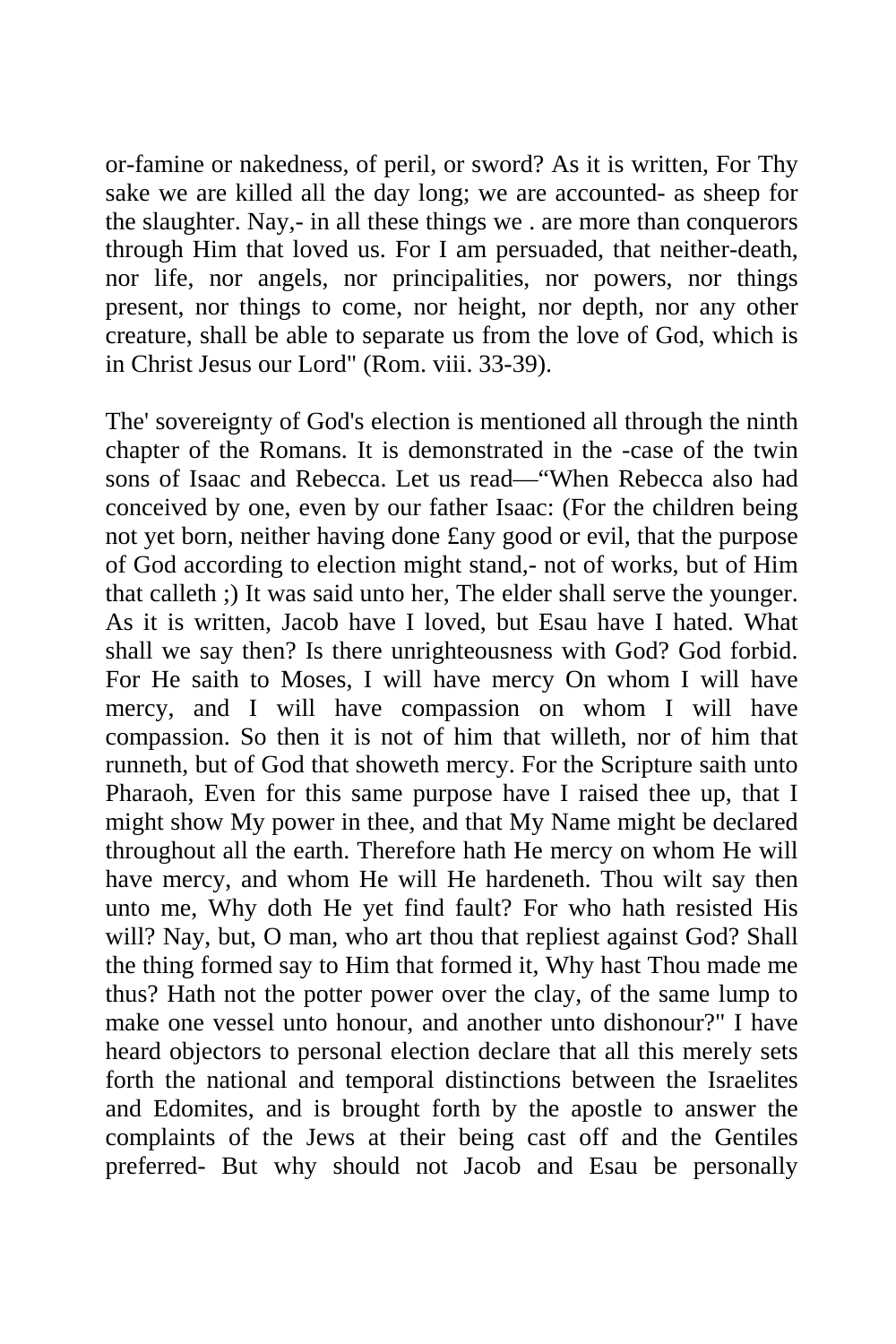considered, since the Holy Ghost singles out Pharaoh as an instance of divine sovereignty? Spiritual simplicity discerns something more than the temporal and superficial in the reasoning of the apostle. Faith enters into spiritual and eternal verities, and questions the cavillings of carnal controversialists, saying, "What if God, willing to show His wrath, and to make His power known, endured with much longsuffering the vessels of wrath fitted to destruction: and that He might make known the riches of His glory on the vessels of mercy, which He had afore prepared unto glory, even us, whom He hath called, not of the Jews only, but also of the Gentiles" (Rom. ix. 10-24). God's call is not to the superficial which is calculated to raise undue expectation, but to riches of glory, and to afore prepared and eternal realities, which disappoint not, but secure their favoured recipients from everlasting destruction.

Paul never grew weary of the God-glorifying, sinner-saving, and soul-securing doctrine of election. Whatever vile things might be said of it, he was ever to the forefront in its praises and defence. He maintains God's justice in casting off the Jews from their national preference and privileges, and proves the harmony of His righteous dealings therein with His gracious promises of eternal good to His people. He declares that there was an election of grace among the people of the Jews secured from rejection. The casting off was not universal. The Jews were rejected, but not all of them. There was a chosen number among them who enjoyed their allotment of grace in Christ Jesus, while the bulk of the people was left in unbelief and hostile to JEHOVAH'S sovereign will. Paul gloried in being one of the elect remnant, and suggests that their number was larger than that admitted in the reckoning of many. Listen to him, "I say, then, Hath God cast away His people? God forbid. For I also am an Israelite, of the seed of Abraham, of the tribe of Benjamin. God hath not cast away His people which He foreknew. Wot ye not what the Scripture saith of Elias? How he maketh intercession to God against Israel, saying, Lord, they have killed Thy prophets, and digged down Thine altars; and I am left alone, and they seek my life. But what saith the answer of God unto Him? I have reserved to myself seven thousand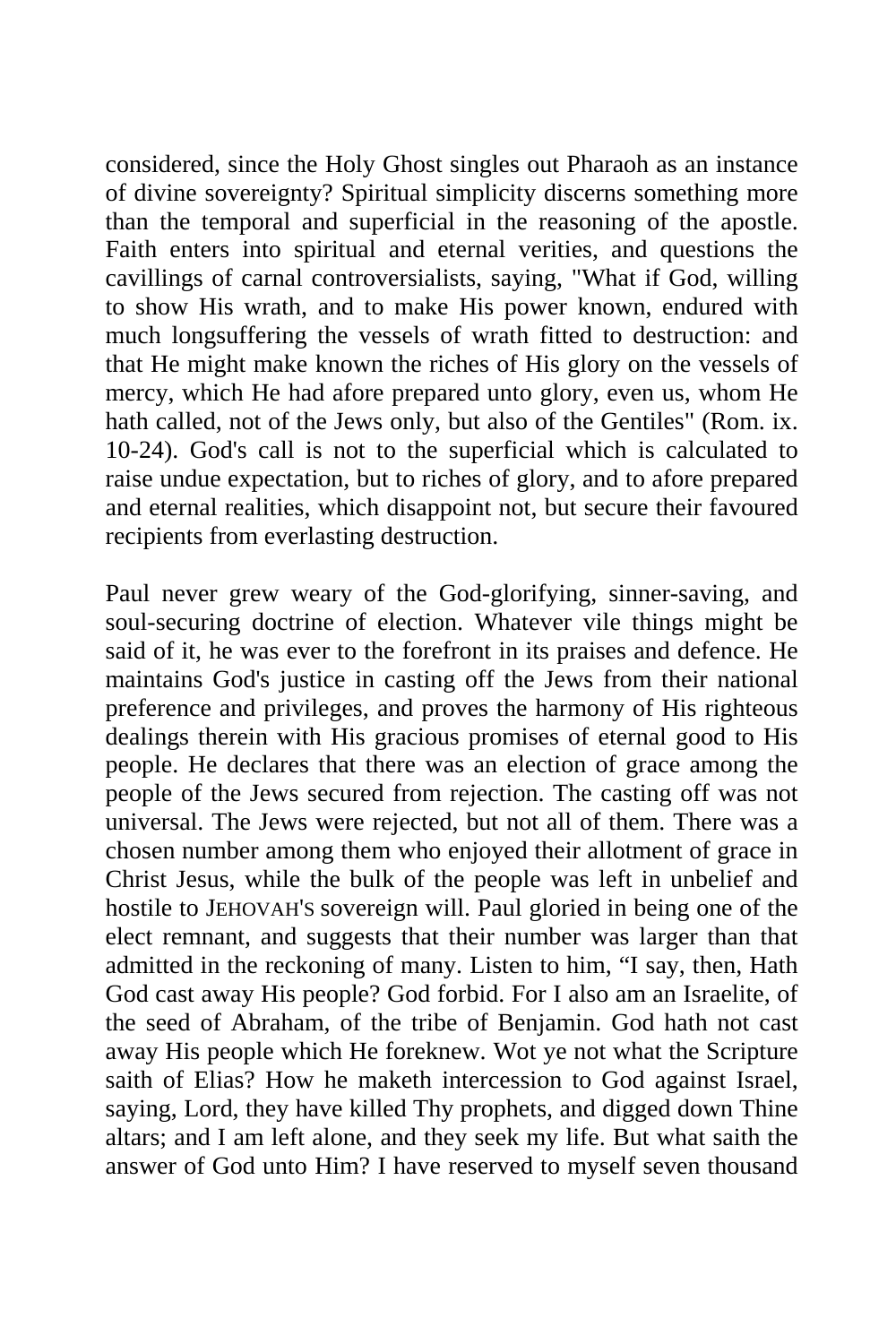men, who have not bowed the knee to the image of Baal. Even so then at this present .time THERE IS A REMNANT ACCORDING TO THE ELECTION OF GRACE. And if by grace, then. is it no more of works: otherwise grace is no more grace. But if it be of works, then is it no more;, grace: otherwise work is no more work. What then? Israel hath, not obtained that which he, seeketh for; but THE ELECTION HATH OBTAINED IT, AND THE REST WERE 'BLINDED" (Rom. xi. I-7).

In the light of a revelation so vast and overwhelming our hearts cry out in adoring wonder, "O, the depth of the riches both of the wisdom and know-; ledge of God! how unsearchable are His judgments, and His ways past finding out" (Rom. xi. 33).

The freedom of God's elect from every charge, brought against them by law, conscience, men, or devils, is sweetly discovered in Paul's eulogy of God for the source and spring of all spiritual and. eternal blessedness. He traces this up to God Himself, from Whom alone all good things do flow, -i—"Blessed be the God and Father of our Lord Jesus Christ, Who hath blessed us with all spiritual blessings in heavenly places in Christ: According as He hath chosen us in Him before the foundation of the world, that we should be holy and without blame before Him in love; having predestinated us unto the adoption of children by Jesus Christ to Himself, according to the good pleasure of. His will" (Eph. i. 3-5). In the face of all this men tell me that this is merely appointment to outward means and church, privileges. But, are all those who are brought to the enjoyment of outward privileges "blessed with *all* spiritual blessings in Christ?" Certainly not. The Apostle! leaves us- not to the tossings of the sea of uncertainty in this matter. He styles these very persons who were blessed according to God's choice of them, *saints, faithful*  in Christ Jesus, *children, accepted,* in' the Beloved, *redeemed, forgiven, sealed, the purchased possession.* They were blessed in Christ from the ages of. eternity—are blessed all through their timestate here upon earth—shall be blessed to all future ages, and all according to God's election of them in their Head and Husband before all worlds. "The mercy of the LORD is from everlasting to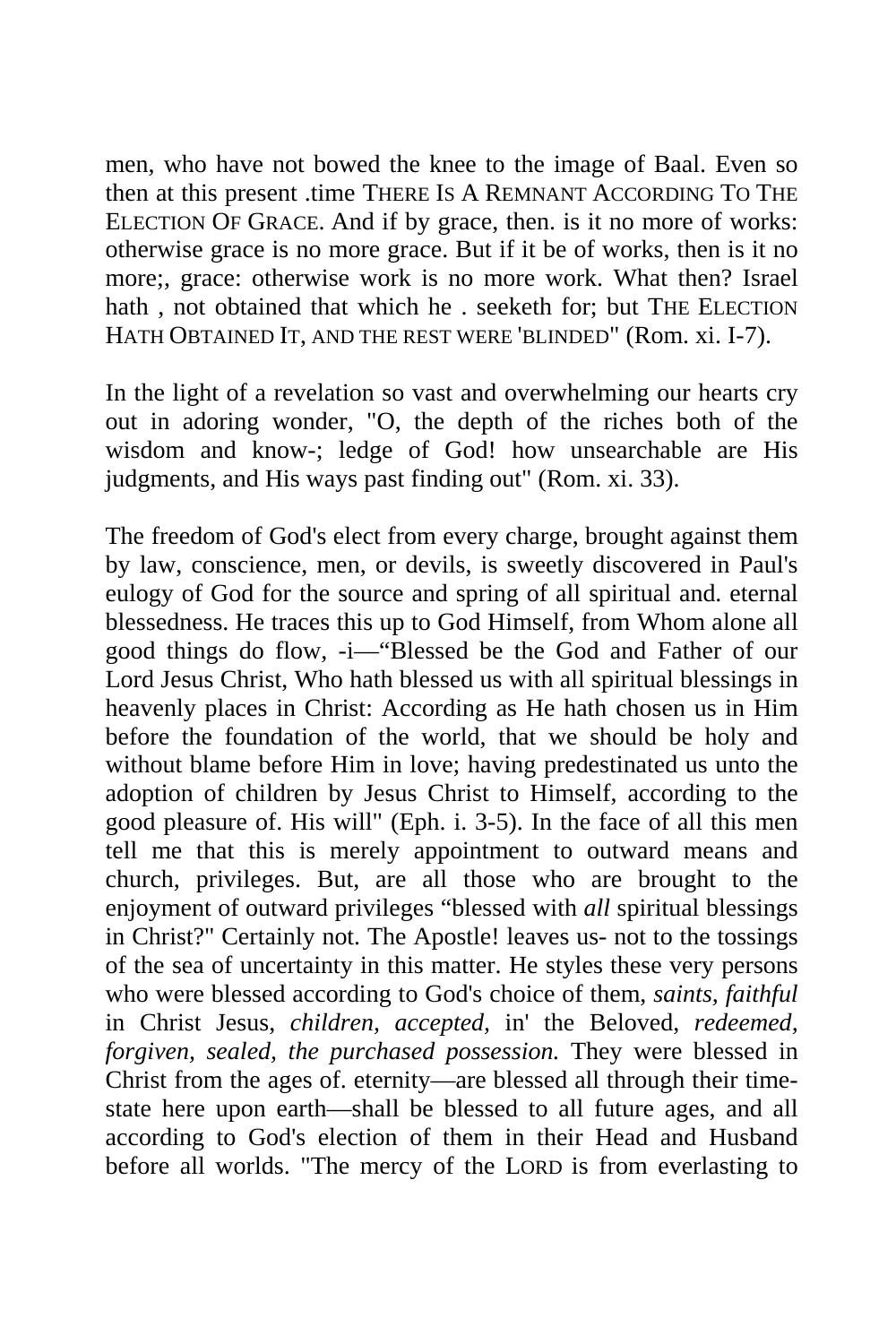everlasting upon them that fear Him" (Ps. ciii. 17). Who believes this? None but God's elect.

It is deeply humbling for God's elect to be taught that they, with all their blessedness, cannot believe this without the grace and power of the Holy Ghost, in the times appointed of the Father. Paul knew the humbling and exalting power of this eternal fact in his communion with the church of the Thessalonians in God the Father elect, in the Lord Jesus Christ redeemed, and in the Holy Ghost regenerate. How did he know it? He hesitates not to tell you. See !" Knowing, brethren beloved of God, your election. For our gospel came not to you in word only, but also in power, and in the Holy Ghost, and in much assurance" (1 Thess. i. 4, 5). Those who live and die hearing the Gospel "in word only" know nothing of God's election, simply because they are neither beloved nor elected of God. Spiritual blessings with which God's chosen are blessed are nothing in their way. The chosen Apostle was bent upon the establishment of his beloved Thessalonians in this God glorifying doctrine, and delighted to see their advancement in spiritual realities and covenant verities thereby. He proves that election is not enervating in its influence .upon those Who yield to God His sovereign right to work out His own all wise appointments. Ponder over these sweet words of commendation, "But we are bound to give thanks always to God for you,, brethren beloved of the Lord, because God hath from the beginning chosen you to salvation through sanctification of the Spirit and belief of the truth, whereunto He called you by our Gospel, to the obtaining of the glory of our Lord Jesus Christ" (2 Thess. ii. 13, 14). The Gospel of election is God's discovery of spiritual blessing to those beloved of Him.

Election is not confined to nations, communities, and churches, but is as real in the case of each individual member of the body of Christ as it is of the whole. It must have been delightful for Paul to write concerning Clement and others of his fellow labourers, "whose names are in the book of life" (Phil. iv. 3). The elect are here singled out by name. In writing to Timothy he enjoins upon him the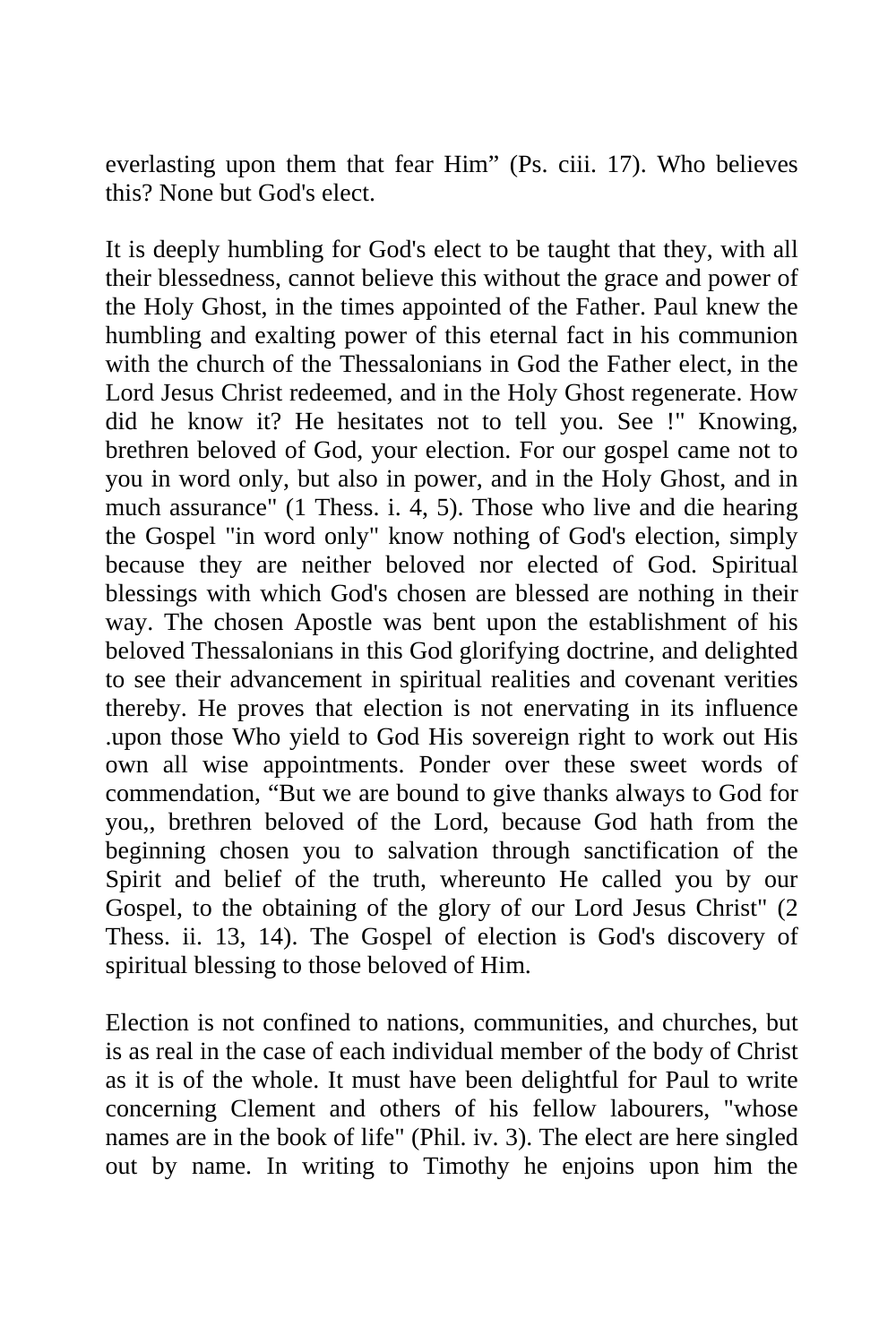necessity of holding fast the form of sound words of which election formed a prominent part. He directed him to the prayerful and earnest consideration of the spring and source of salvation—"Who hath saved us, and called us with an holy calling, not according to our works, but according to His own purpose and grace, which was given us in Jesus Christ, before the world began" (2 Tim. i. 9). To encourage him in the difficulties which must attend him as a faithful minister of Christ, he reminded Timothy of the sufferings he experienced for the truth's sake, "Wherein I suffer trouble, as an evil doer, even unto bonds; but the word of God is not bound. Therefore I endure all things for the elects' sakes, that they may also obtain the salvation which is in Christ Jesus with eternal glory" (2 Tim. ii. 9, 10). Look at that! Election, allotment, salvation, glory. He also assured him that in the midst of abounding error, God's own truth and His own elect should be preserved from all evil, "Nevertheless, the foundation of God standeth sure,: having this seal, The Lord knoweth them that are His" (2 Tim. ii. 19). Paul owned himself an apostle of Jesus Christ "according to the faith of God's elect," and his hope was based upon the promise of eternal life, given before the world began (Titus i. 1, 2).

Election was a foundation truth with all the writers of the New Testament Scriptures. James is one with Paul in setting forth this glorious doctrine. He associates it with regeneration, for verily, regeneration is the fruit of election. Notice, "Of His own will begat He us with the word of truth, that we should be a kind of firstfruits of His creatures" (James i. 18). The apostle knew that "His own will" was "His good pleasure which He hath purposed in Himself"— "the counsel of His will "—"the eternal purpose which He purposed in Christ Jesus our Lord "—"the purpose of God according to election" (Rom. ix. 11; Eph. i. 9; Hi. 11). When James counsels the saints to impartiality in the gathering together of the rich and poor, he sets forth God's liberal care of the poor in election—"Hearken, my beloved brethren, Hath not God chosen the poor of this world rich in faith, and heirs of the kingdom which He hath promised to them that love Him?" (James ii. 5). Peter's testimony abounds with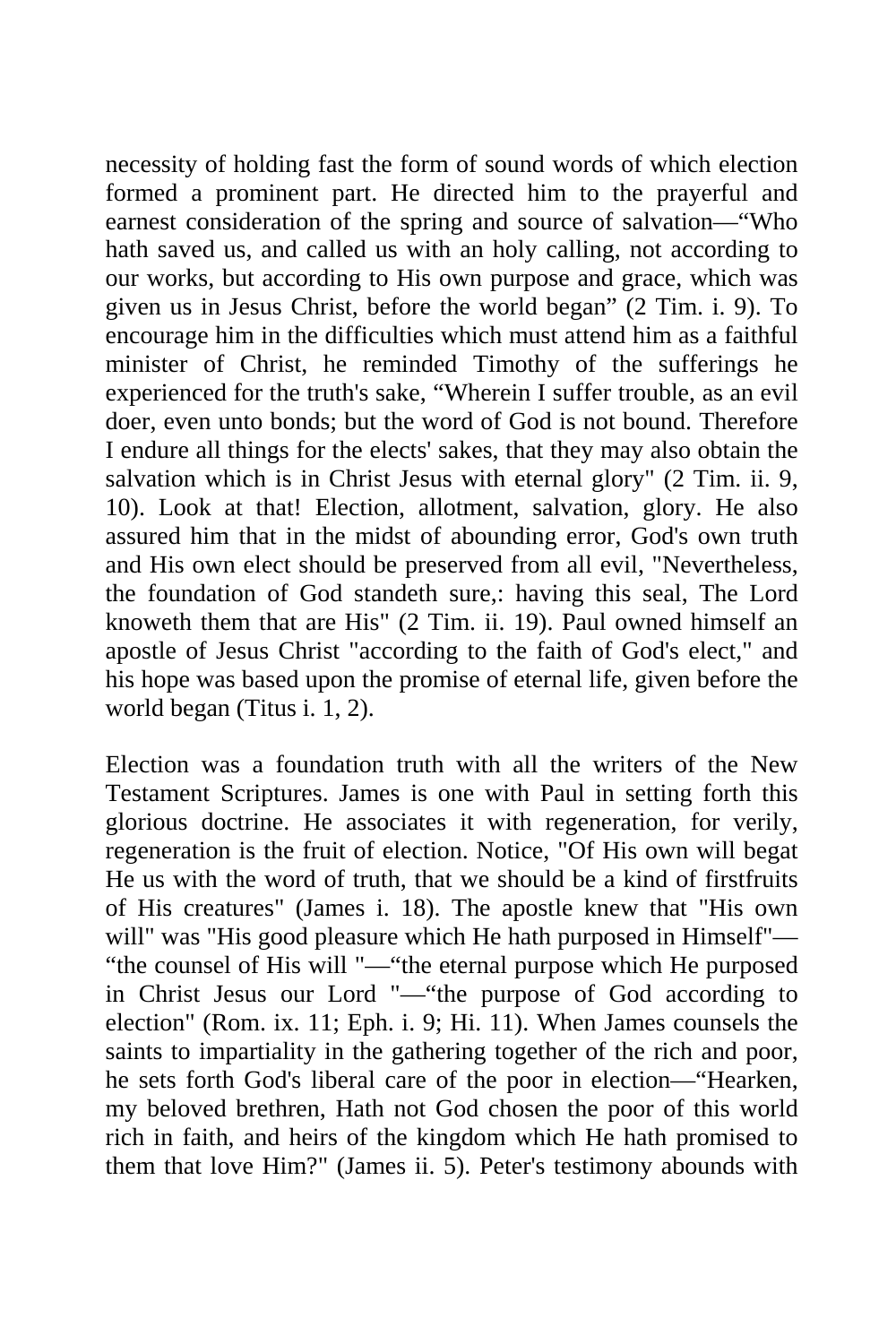sovereign election, and is redolent with distinguishing grace. He proclaimed it on the day of Pentecost in his remarkable discourse which was followed by the call and regeneration of three thousand elect souls (Acts ii. 23). He wrapt it not up when James could say concerning his testimony, "Simeon hath declared how God at the first did visit the Gentiles, to take out of them a people for His Name" (Acts xv. 14). He addresses his first epistle to "the strangers . . . elect according to the foreknowledge of God the Father," and in the second chapter he styles them, "a chosen generation, a royal priesthood, a holy nation, a peculiar people," while in his second epistle he counsels his brethren to "give diligence to make your calling and election sure" (i. 10). He meant,; sure in their own comfortable knowledge of their election, because it was eternally sure in God's counsels of old which are faithfulness and truth.

Election was a delightful theme with John the beloved disciple. He knew well Who began in salvation matters, and traced all the blessings we enjoy by the grace of the Spirit right up to the electing love of the Father. He declares that the love of God was antecedent to us and is the source and spring of our love to Him—"Herein is love, not that we loved God, but that He loved us, and sent His Son *to be* the propitiation for our sins. . . . We love Him, because He first loved us" (i John iv. 10-19). He thrusts signal honour upon a godly matron in his second epistle in styling her "the elect lady." Not simply a choice one by the grace and, power of the Holy Ghost, but one chosen of the Father to all the grace and dignity of the Son, and to the enjoyment of that salvation which is- in Him with eternal glory. The Book of the Revelation is full of this much abused truth. Yet much as men and devils abuse it they prove themselves silly for their pains. Look at that terrible declaration in, chap. xiii. 8: "And all that dwell upon the earth shall worship him (the beast), whose names ;are not written in the book of life of the Lamb slain from the foundation of the world." Then we are led to notice the companions of the All-conquering Jesus\* as the "CALLED and CHOSEN and FAITHFUL" (chap.; xvii. 14). John shirked not the company of God's; elect with whom he is now safely housed in glory. See how he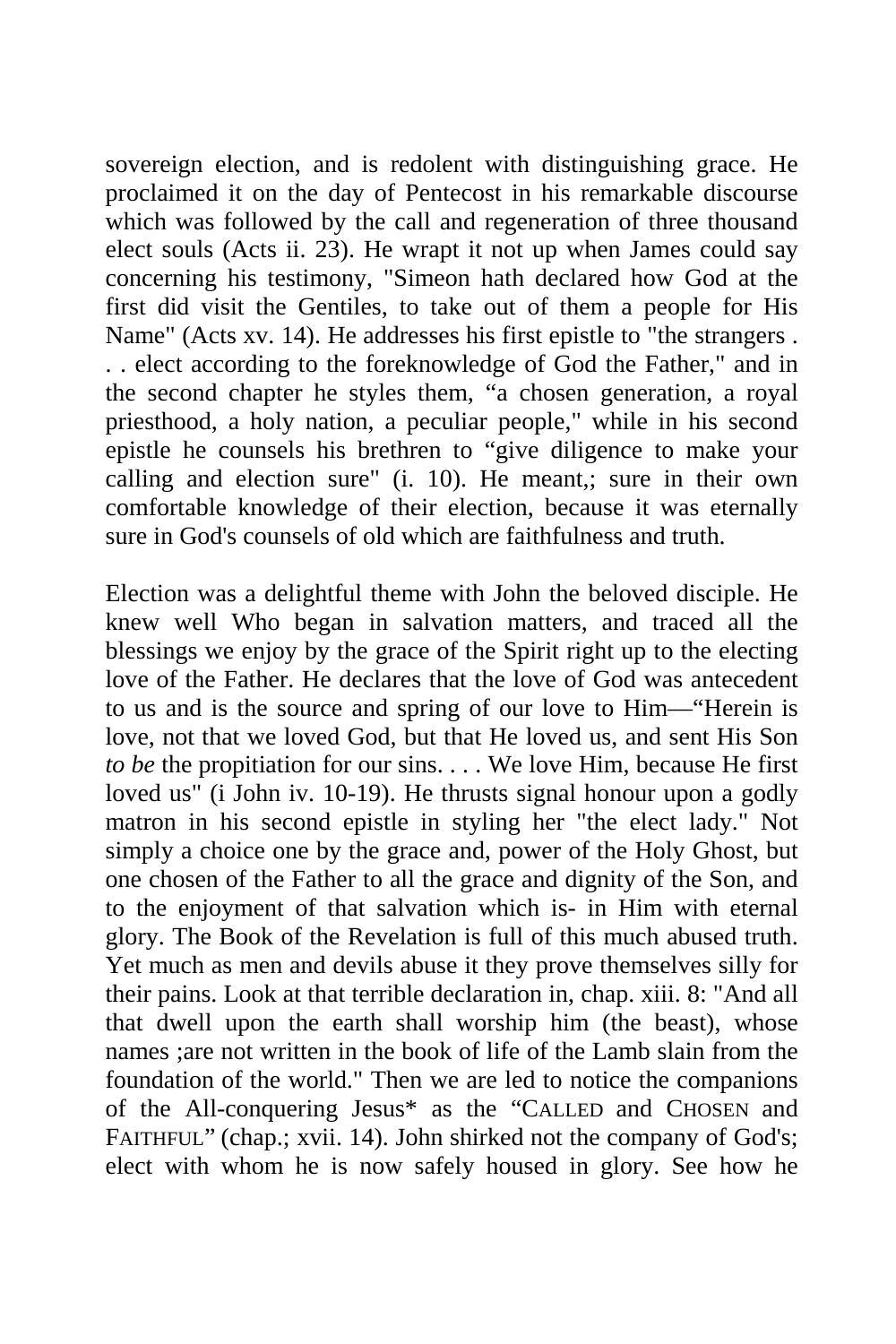excludes the non-elect from the Father's; house, from the great and glorious city above: "And there shall in no wise enter, into it anything that defileth, neither whatsoever worketh abomination, or *maketh* a, lie; but THEY WHICH ARE WRITTEN IN THE LAMB'S BOOK OF LIFE:" (chap. xxi. 27). Thus, under the metaphor of enrolling and registration, the Holy Ghost is pleased to set forth the glorious truth of personal, eternal, irrevocable election. Is not he who denies and hates it, the maker of a lie against the God of truth? Such cannot honestly look for an entrance into "the home of God's eject."

The Scriptures of truth are full of election. It is no isolated dogma hidden beneath vague terms and mysterious expressions, but clearly revealed in God's broad sunlight as a silvery stream flowing along through the whole course of divine revelation. It is the pregnant truth of the Book of Genesis. Its undiminished glory appears throughout the Book of Revelation. To "the faith of God's elect" it appears not as "a drop of a bucket," but as "the sound of many waters" discoursing heavenly music to those whom the Good Shepherd makes to lie down in these green pastures, and leads beside the tranquilizing. waters of covenant truth. To elect is to select, prefer, choose. To choose is to pick out—to make choice of-1—to prefer—to elect. This is the undisguised meaning of the term election all through God's Book, and if the portions! have quoted bear not this meaning, to my mind they mean nothing.. But, they mean what they say, and they say what they mean, thus conveying the mind of the Eternal Elector to the hearts of all those included in His eternal election, and to none else. Those who deny this, fight against God -- contend with Christ—and question the authority of Holy Scripture.

God's election is hated, all the world over, and God's elect are persecuted wherever a son of the bond-woman is to be found. Our Blessed Master fortified the minds of His disciples with His mind concerning this: "If ye were of the world, the world would love his own; but because ye are not of the world, but I HAVE CHOSEN YOU OUT OF THE WORLD, therefore the world hateth you" (John xv. 19).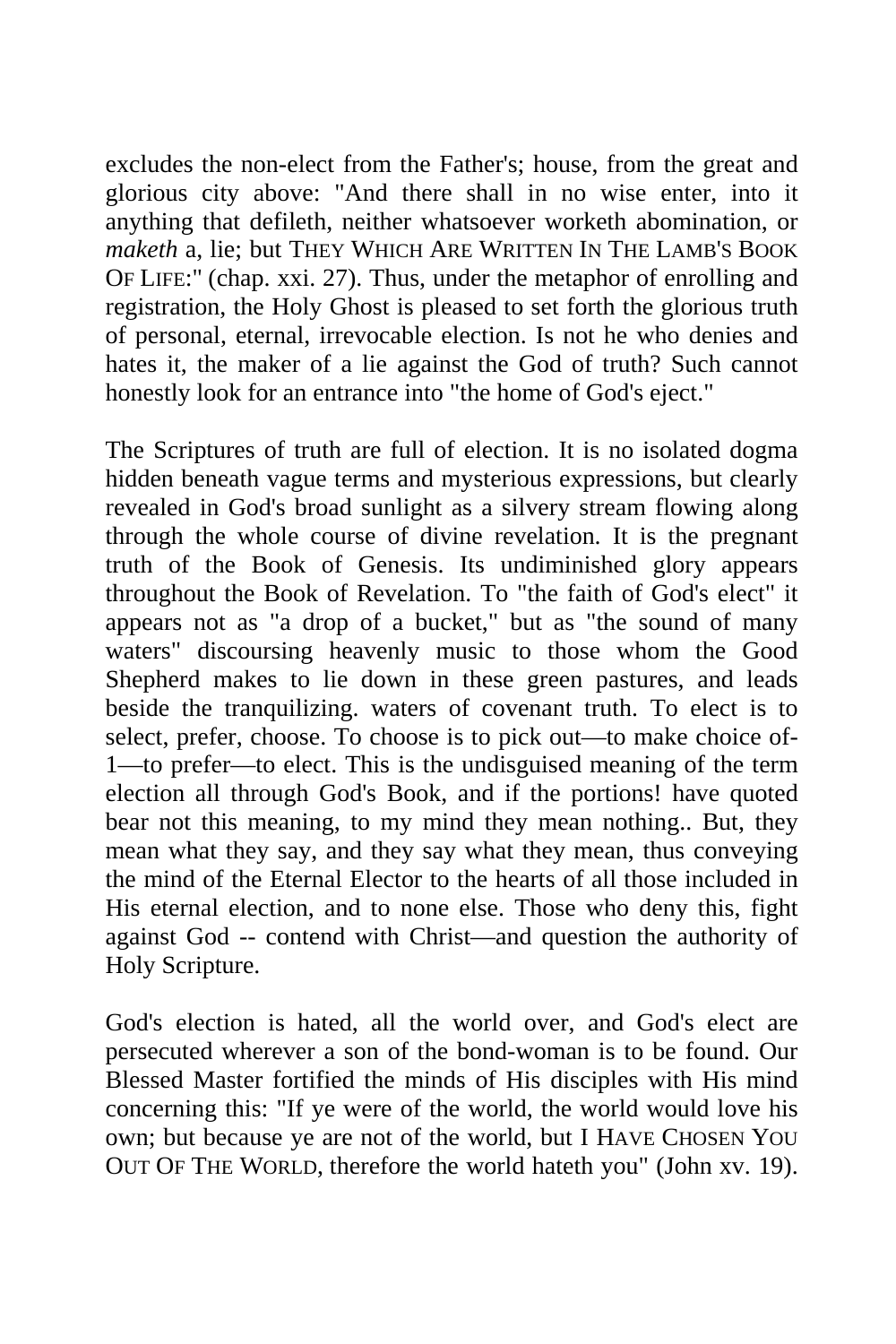Yet with all this, God's elect are more than conquerors through Him Who loves them. Mark well the bold challenge in our text, "Who shall lay anything to the charge of God's elect?" Who can? Men and devils will attempt. Many charges, false and true, are hurled against the living children of God. They are said to be vain and visionary, deluded and doting, conceited and crotchety, moping and miserable. These false charges cut deep, but there are those which cut deeper and deeper. *The law* in its spiritual operations convinces of sin, while the convicted one with a heavy heart confesses, "I have sinned against the Lord." *Indwelling sin* tells its sad tale upon an awakened conscience, while the sensitive spirit sighs, "I know that in me—that is, in my flesh—dwelleth no good thing; for to will is present with me; but how to perform that which is good I find not" (Rom. vii. 18). *Total depravity and inability* are prolific in their accusations against an exercised child of God. *Satan, "*the accuser of the brethren," is not backward with his charges against the weak and weary, tried and tempted traveler in tribulation's track. He works upon his own vile injections and drags down his victims to despondency and despair. But, blessed be God, they are not left in his cruel hands, nor to his infernal designs.

God the Justifier of His own elect is never far away when He is most needed. He will appear to their joy, and strike their adversaries with confusion. Look at those glorious words—"IT IS GOD THAT JUSTIFIETH." It is utterly impossible for any charge or accusation to prevail against those whom God has justified. Their sins are put away by the sufferings and death of the God-provided Surety, and He Who justifies cannot receive charges against those whom He beholds righteous in the righteousness of Emmanuel. Oh, what a glorious state and standing—"justified from all things"—"accepted in the Beloved." What is justification? It is something far beyond pardon, forgiveness, or acquittance. It is something more than pardon for a criminal forgiveness for a sinner—acquittance for a culprit. It is the perfect removal of all guilt—the complete dismissal of all sin—the thorough clearance of all condemnation. A lively illustration of this we read in Zech. iii. 1-5: "And He showed me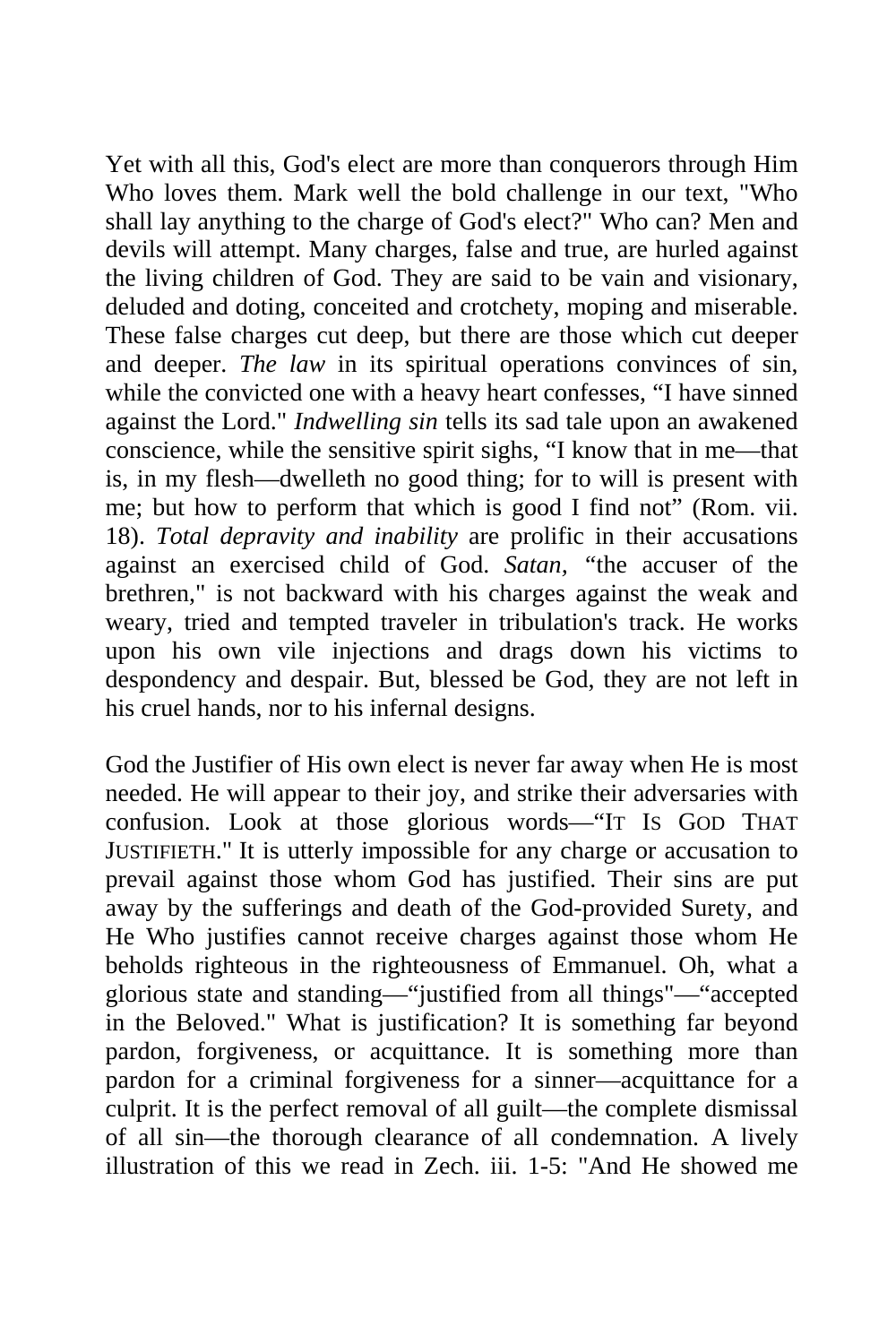Joshua the high priest standing before the LORD, and Satan standing at his right hand to resist him. And the LORD said unto Satan, The LORD rebuke thee, O Satan; even the LORD that hath chosen Jerusalem rebuke thee. Is not this a brand plucked out of the fire? Now Joshua was clothed with filthy garments, and stood before the angel. And He answered and spake unto those that stood before him, saying, Take away the filthy garments from him. And unto him He said, Behold, I have caused thine iniquity to pass from thee, and I will clothe thee with change of raiment. And I said, Let them set a fair mitre upon his head; so they set a fair mitre upon his head, and clothed him with garments." Satan accusing, the LORD defending. Notice the Lord's weapon—Sovereign choice. "The LORD that hath chosen Jerusalem rebuke thee." Sin, filth and guilt gone. Righteousness, purity and perfection sure. In Jesus righteous, perfect, complete.

"Who is he that condemneth?" To condemn is something more than to charge, or to accuse. It is to sustain the charge, prove the accusation, and bring the criminal in guilty, leaving him to the curse and sentence of the law. Those for whom Christ was condemned can say with Paul, "Christ hath redeemed us from the curse of the law, being made a CURSE FOR US; for it is written, Cursed is everyone that hangeth on a tree" (Gal. iii. 13). The faith of God's elect boldly sends forth the challenge, "Who is he that condemneth?" It knows full well that none can effectually condemn the justified of God. It knows also that accusers will crowd in from all quarters save one the court of heaven. The world, and even our own mother's children, will be ever ready to condemn our narrow-mindedness, our hateful doctrines, our fanciful experience, and our exclusiveness. At almost every turn we are,

> For these too bad, for those too good, Condemned and shunned by all." .;

Yet here our Justifier "will maintain the cause -of the afflicted, and the right of the poor" (Ps. Cxi. 12}. Does the law prosecute? Faith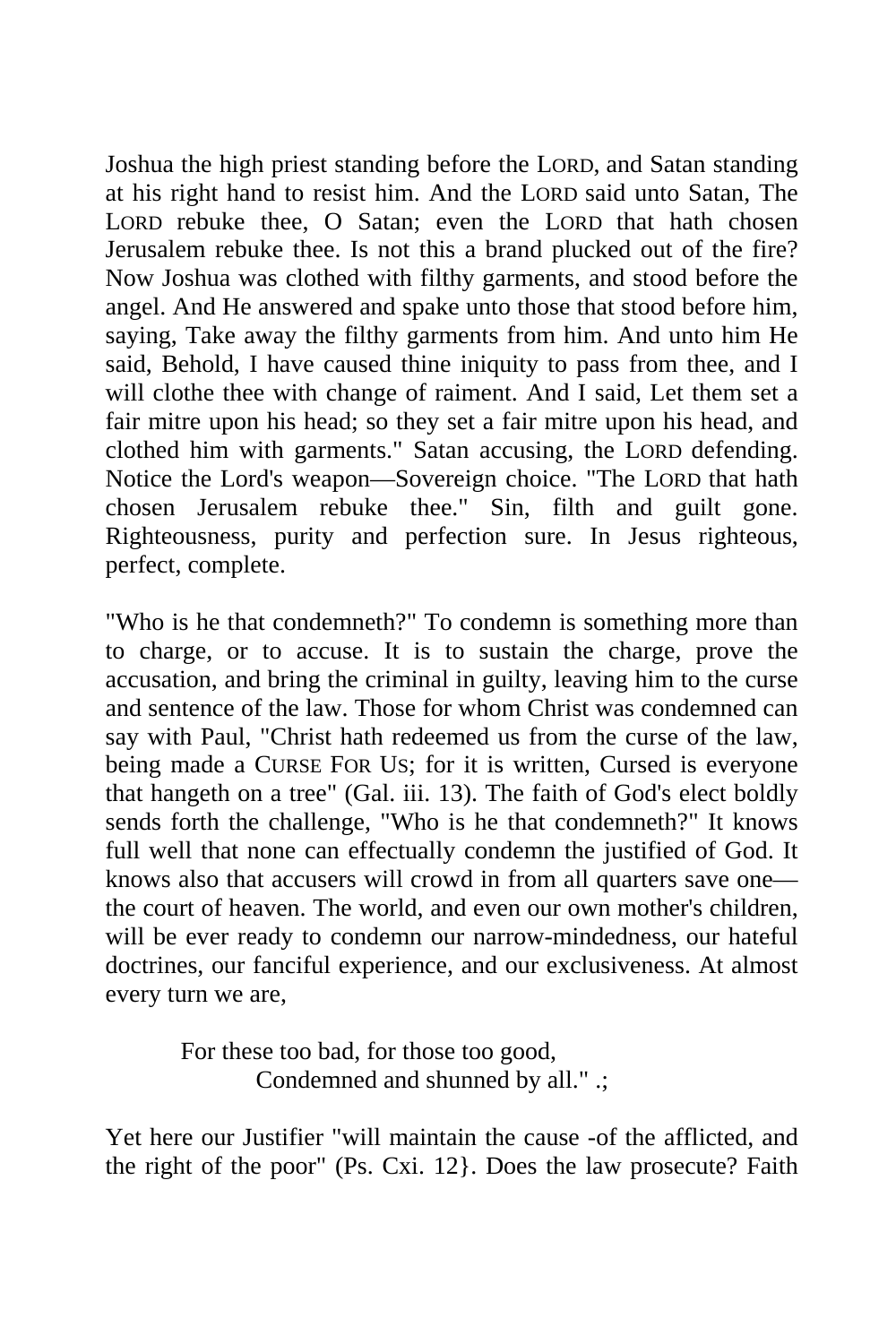cries, "Christ died." Does death seek to terrify? . Faith cries, "Christ lives." Does Satan roar and assault? Faith cries, "Christ reigns." Does our heart condemn us ?" God is greater than our heart,, and knoweth all things" (1 John iii. 20).

"It is Christ that died." This is the answer of the faith of God's elect to all those who condemn God's election of grace. In the court of conscience it silences every accuser. Here the covenant promise holds good: "Every tongue that shall rise against thee in judgment thou shalt condemn" (Isa.- liv. 17}. This is all because of the worth and dignity of the Covenant Surety, and the infinite value of His most precious blood. The law declares, "It is the blood that maketh atonement for the soul" (Lev. xvii. *it).* The Gospel proclaims, "Without shedding of blood is no remission" (Heb. ix. 22). "Christ died for .us" (Rom. v. 8) is the confession and confidence: of every follower of the Lamb. His bloodshedding removes all guilt and filth and shame. His life, forfeited by death, perfects for ever them that are sanctified—His own elect. In life and death, in obedience and suffering, the Willing Surety-accomplished all His Father's will in the removal of all the sins of His people, 'and by that-will' they are .sanctified through the offering of the body of Jesus once, never to be repeated. "It is' finished," from His own lips, satisfied the claims of Deity, and now I soothes the troubled spirit by silencing every accuser. 1 Can the *law* condemn one for whom Christ died? No, for He 'has magnified the law and made it 'honourable (Isa. xlii. 21). Can justice condemn one for whom Christ shed' His precious blood? No, for justice is satisfied, and God is just, and the Justifier of every believer in Jesus (Rom. in. 26). Can Satan, or any enemy, condemn? No, for all the enemies of Zion are turned back, fall, and perish at the presence of the Surety of the covenant (Ps. ix. 3).

"Yea, rather that is risen again." "Whom God hath raised up, having loosed the pains of death; because it was not possible that He should be holden of it" (Acts ii. 24), Christ, though laid in the grave, was not left there. God raised Him up, and thus proved Him to be no deceiver (Matt, xxvii. 63). The resurrection of Christ is God the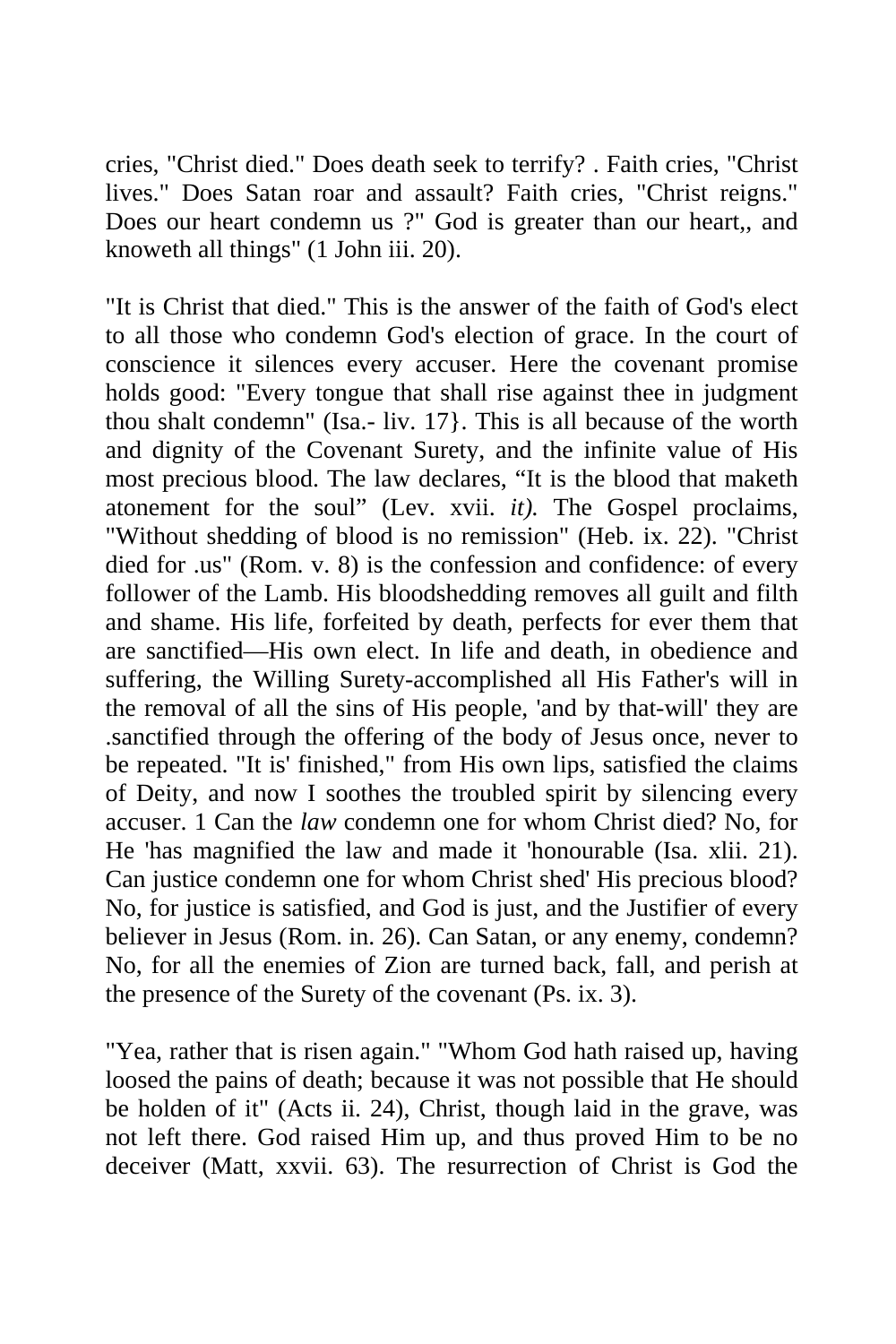Father's solemn and open testimony to the genuineness of Christ's work, the sufficiency of His sacrifice, the perfection of His righteousness, the completeness of His salvation, and the dignity of His Person. He was declared to be the Son of God with power by the resurrection from the dead (Rom. i. 4). "He was raised again for our justification" (Rom. iv. 25). He was thus proved to be the Righteous Saviour of a people righteously saved and everlastingly justified.

It was not possible for Him to be held in the regions and embrace of death. He was God, death had no power over Him. He was righteous—the Righteous Head of a righteous people—the Elect Husband of His elect bride. "Christ the First Fruits; afterward they that are Christ's at His coming" (1 Cor. xv. 23). The Head liberated, all the members are free. The Husband accepted, the bride is accepted in her Beloved. "Who is even at the right hand of God," "angels and authorities and powers being made subject unto Him" (1 Peter iii. 22). These all know, by His appearance there, that God hath accepted Him in all the glory of His Person, God and Man one Christ, in all the perfection of His sacrifice, in all the preciousness of His blood, in all the power of His resurrection, and all for His elect people, and His elect people in Him. Oh, how blessed it is to see Him and know Him there as a Man, with a heart truly humane.

> "That human heart He still retains, Though thron'd in highest bliss; And feels each tempted member's pains: For our affliction's His."

This secures the power and prevalency of His intercession for us. Oh, the preciousness of that word, "Who also maketh intercession for us." "Wherefore He is able also to save them to the uttermost that come unto God by Him, seeing He ever liveth to make intercession for them" (Heb. vii. 25).

"WHO SHALL LAY ANYTHING TO THE CHARGE OF GOD'S ELECT?"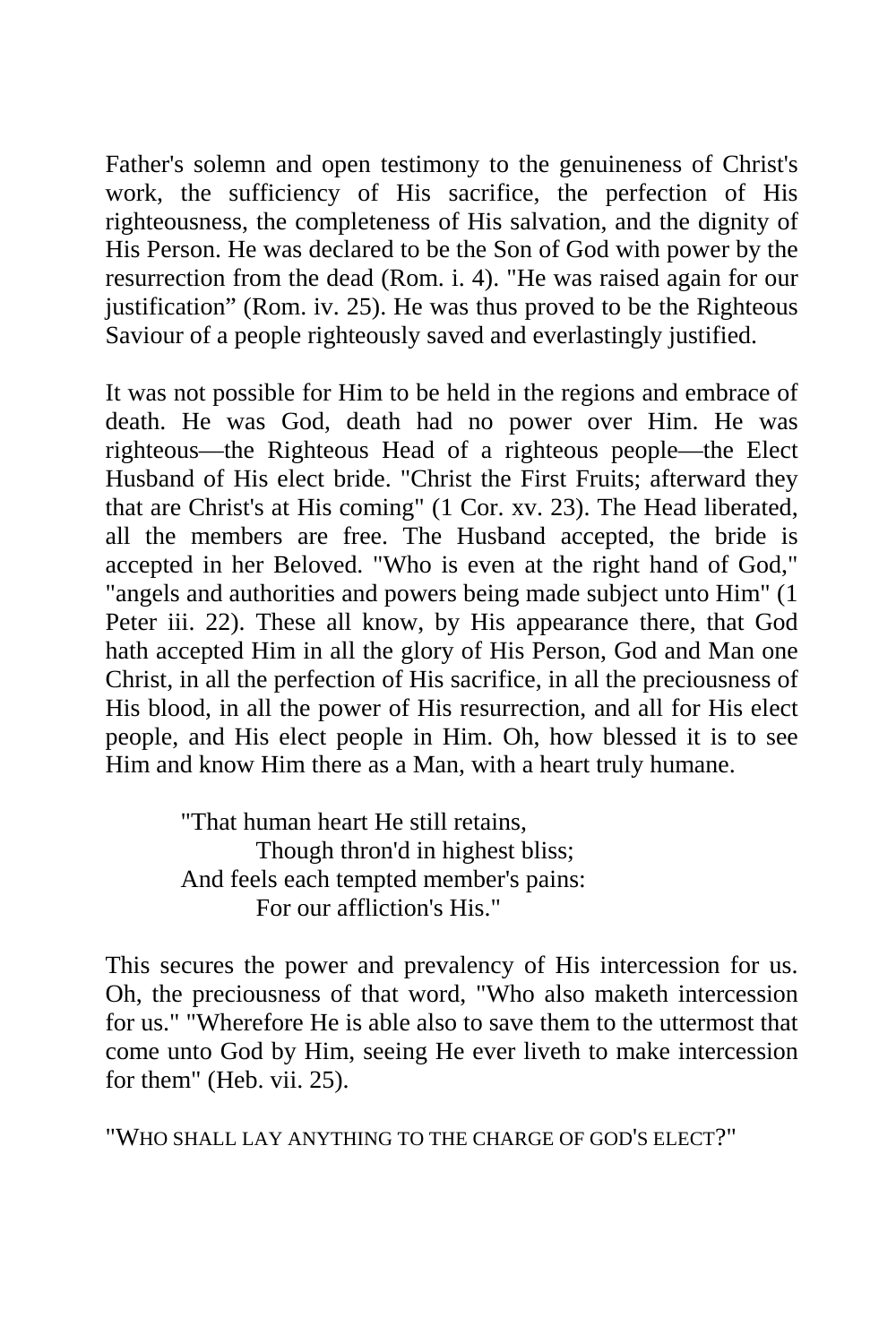THOMAS BRADBURY.

Grove Chapel, Camberwell, *September, 1902.*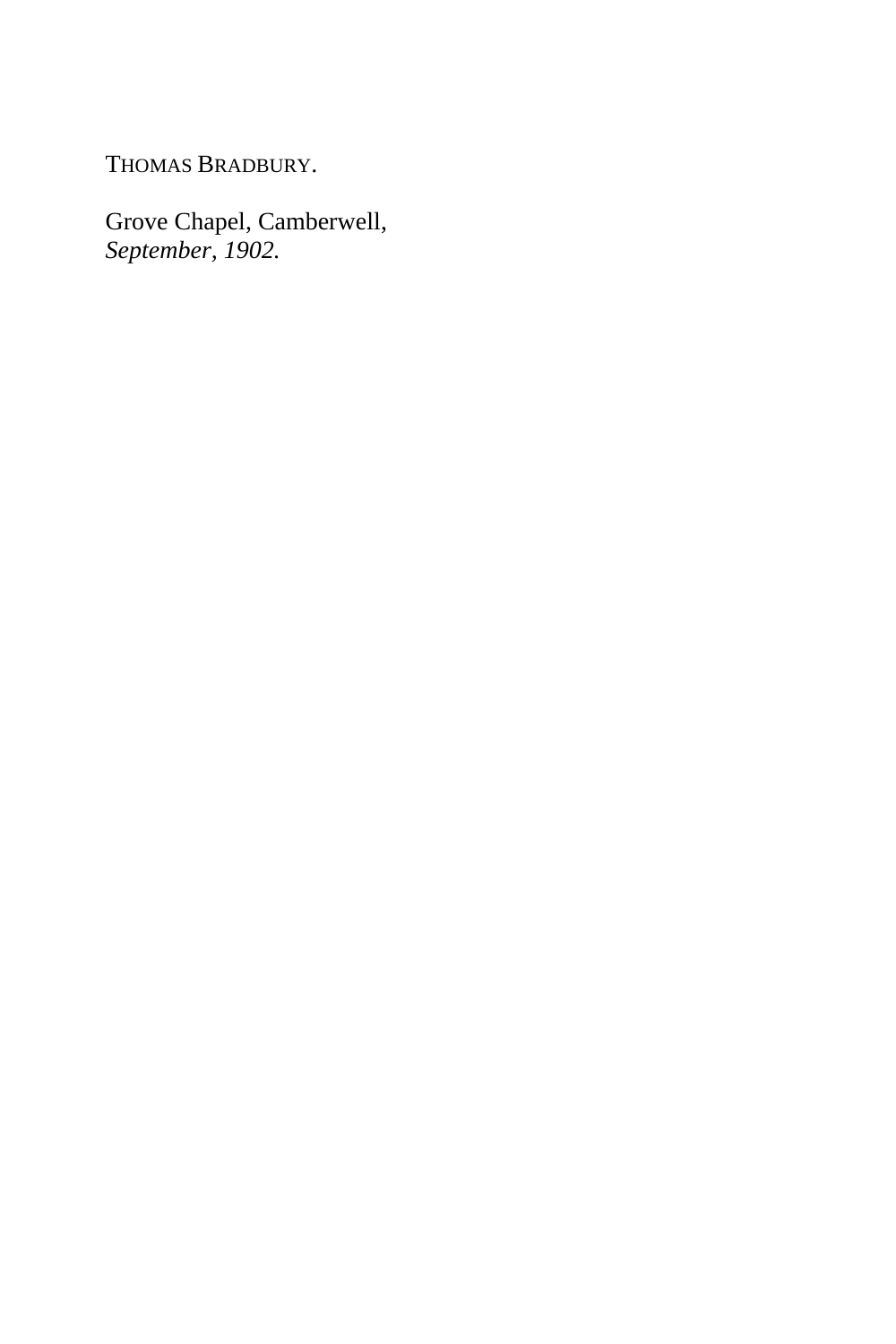## Affirmation

"*One shall say, I am the* LORD'S; *and another shall call himself by the name of Jacob; and another shall subscribe with his hand unto the* LORD, *and surname himself by the name of Israel."* —Isaiah xliv. 5.

SEVERAL times of late I have endeavoured to direct your minds into the consideration of the truths contained in the preceding context—a portion containing "exceeding great and precious promises" promises in God's own good time, verified in the heart's experience of all those interested therein. These promises are made life and power in the judgment, knowledge and enjoyment of those characters so graphically and minutely described therein. Let us notice these highly favoured persons and the blessings promised to them. They are described as "thirsty," and are set before us as "the dry ground." They are also opened up to faith's view as the "seed" of Zion—the "offspring" of the church. They "spring up amongst the grass." See Psalm xcii. 7, "The wicked spring as the grass, and when all the workers of iniquity do flourish it is that they shall be destroyed for ever." Here we find a people amongst a people—a people whom God has eternally blessed—a people from whom God has everlastingly removed all curse—a people redeemed by precious atoning blood—a people regenerated in God's good time by the indwelling and grace of His Blessed Spirit—a people brought to know, feel and confess that without the Anointing not one good thought, word or act can they produce before Him. All good in them is by the Holy Ghost.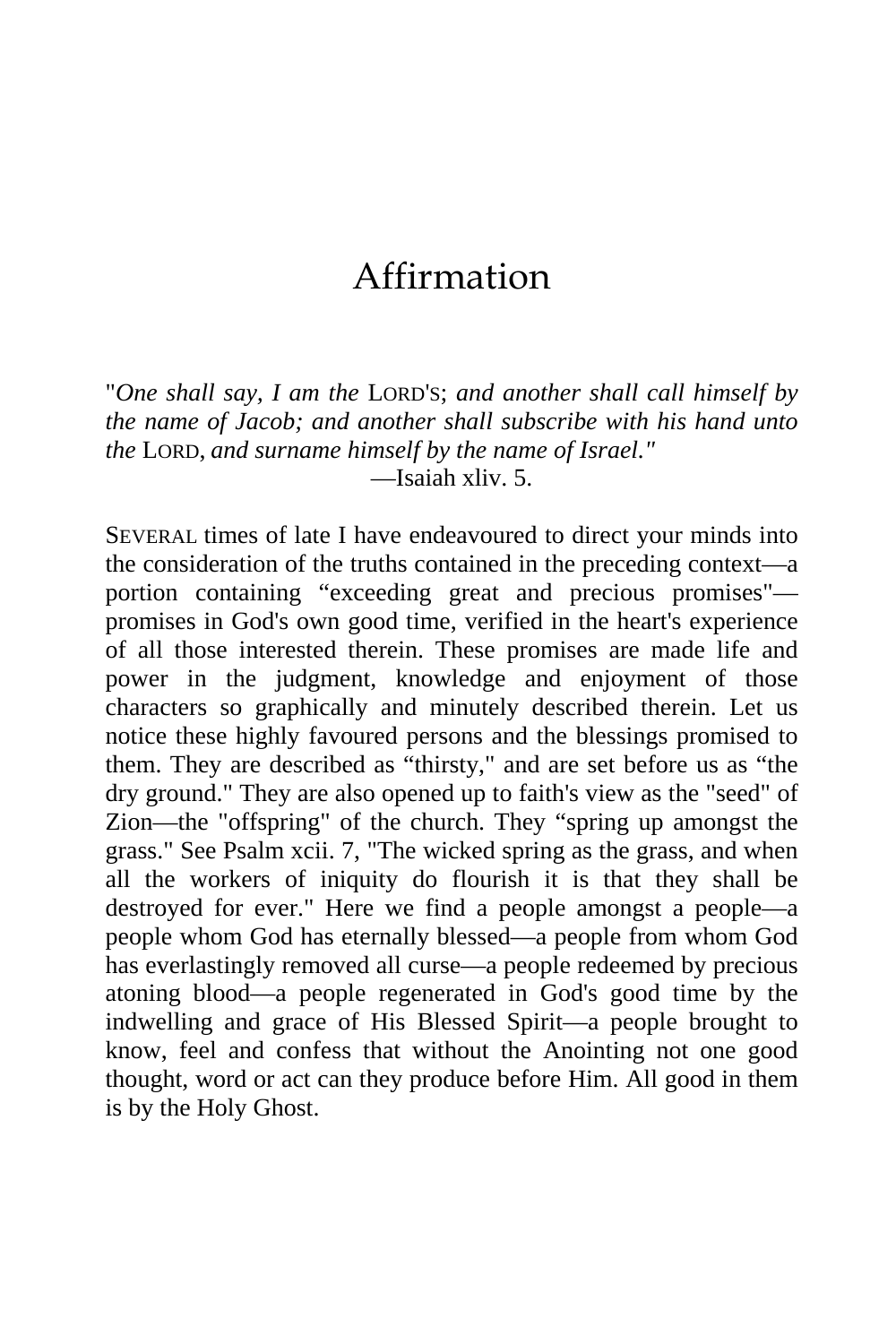"And every virtue we possess, And every vict'ry won, And ev'ry thought of holiness Are His alone"

Have I faith? It is by the revelation of the Lord in my heart by the Holy Ghost. Faith is His fruit—His exercise in me. Have I hope? It is the longing for home and the company of my Best Friend created in my heart by the Abiding Comforter. Do I pray? Prayer is the hidden movement of God the Ever-blessed Spirit. I desire never to forget that graphic description of true prayer which once fell on my ears from the anointed lips of one now in glory—William Parks, the late Rector of Openshaw—"What is prayer? Prayer is the hidden movement of God the Ever-blessed Spirit in the hearts of elect vessels of mercy, producing desires and longings for those benefits and blessings a Covenant God afore designed to give." Do I sing? I sing in the Spirit. It is by the Spirit alone that I make melody in my heart to the Lord in psalms and hymns and spiritual songs. Do I show kindness to the poor and needy whom the Lord sends in my way? I should do no such thing but for the Blessed Holy Ghost in me. It is "the kindness of God" shown through me to whom He will. It is all through the Spirit bearing witness with my spirit to the liberality of the Father and of His Son Jesus Christ.

"They shall spring up among the grass." Among the wicked, God's righteous ones are found down here. Christ sends forth His sheep and lambs in the midst of wolves. They are

> "A little flock, amidst a host Of lions, dogs, and swine; Distinguish'd by the Holy Ghost; And Jesus says, THEY'RE MINE."

Among these, while contrary to their wish and will, the elect of God do "spring up" as plants of His own right hand planting, to bud, bloom, and bear fruit to the glory of His Name. This is beautifully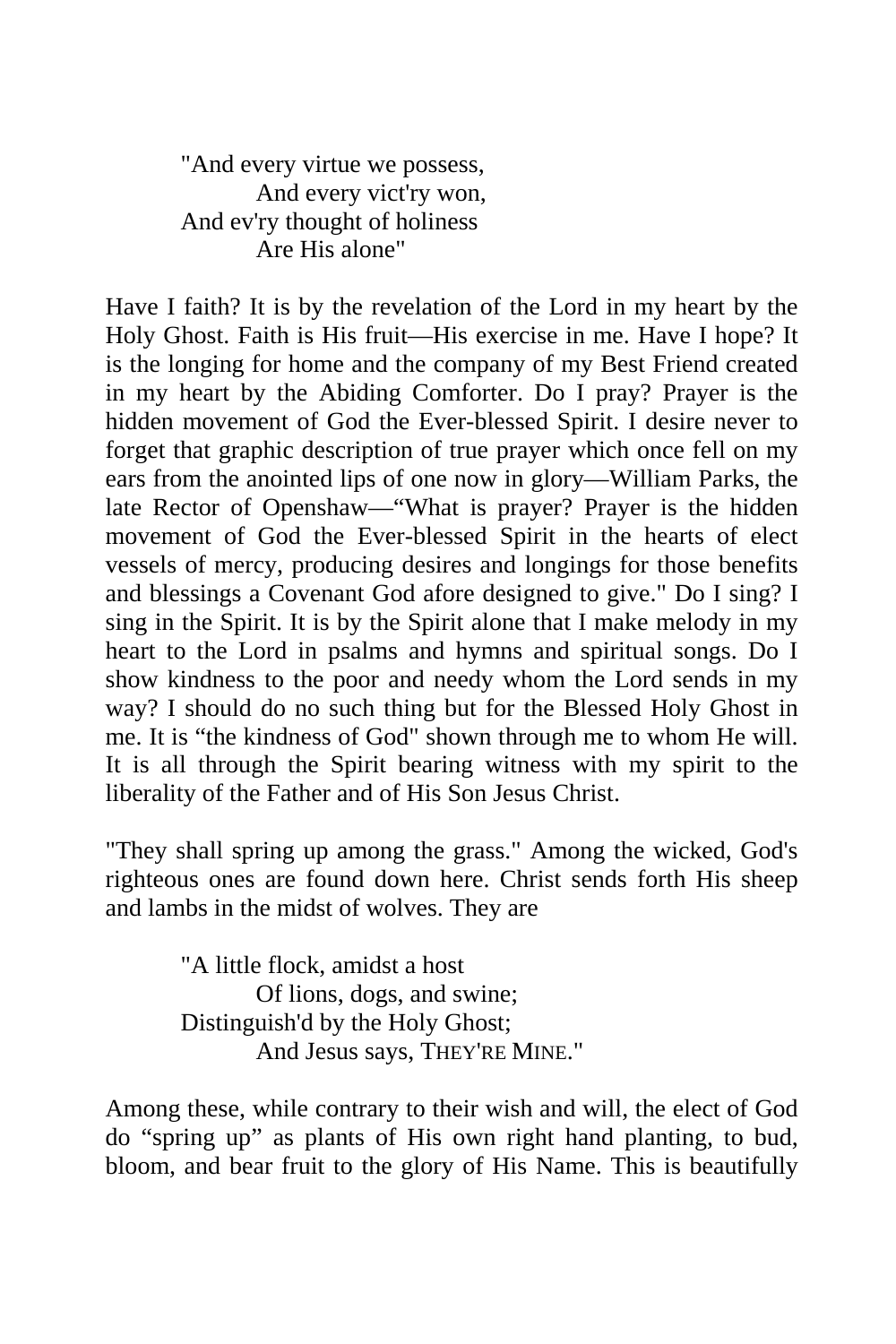set before us in Gal. v. 22, 23, "The fruit of the Spirit is love, joy, peace, longsuffering, gentleness, goodness, faith, meekness, temperance: against such there is no law." Look there at the way God is pleased to state His own truth. God's truth is never opposed to itself, but ever consistent with itself, as revealed in His most Holy Word. Am I blessed with love? It is the fruit of the Spirit. It is "because the love of God is shed abroad in MY heart by the Holy Ghost, Who is given unto ME." It is this alone which causes God's redeemed ones to say, "We love Him because He first loved us" (1 John iv. 19). Have I joy? It is the joy of God—the very boundings of His heart experienced in mine—according to that blessed declaration in Neh. viii. 10, "The joy of the LORD is your strength." Oh, to think that God is everlastingly rejoicing over me, though by the indwelling of His Spirit I am frequently mourning over my sins—my follies—my failures—my departures—my forgetfulness of the lessons He has taught me, and His gracious visitations by which He has preserved, refreshed, and cheered my spirit. Have I peace? It is "the peace of God which passeth all understanding" that keeps the heart and mind of His child in the knowledge and love of Him. So, as I go forward in contemplating this rich cluster of "the fruit of the Spirit," I am assured that everything spiritually good is *of*  God—everything is *in* God—everything is *by* God. Outside God I have no enjoyment of any blessing promised in His everlasting covenant of grace, revealed in His glorious gospel and conveyed to the hearts of His own elect by the power of His Indwelling Spirit.

"As willows by the water courses." How blessedly this is set before us in the description given of the righteous in the first Psalm. "Blessed is the Man that walketh not in the counsel of the ungodly, nor standeth in the way of sinners, nor sitteth in the seat of the scornful." That Man is Christ, and all blessed in Him. "But His delight is in the law of the LORD." This law is the declaration of Divine Sovereignty to me, and the assertion of Divine Authority in me by the power of God's Blessed Spirit. That was the delight of "the Man Christ Jesus." That is my delight as a man in Christ. "And in His law doth He meditate day and night." The contemplation of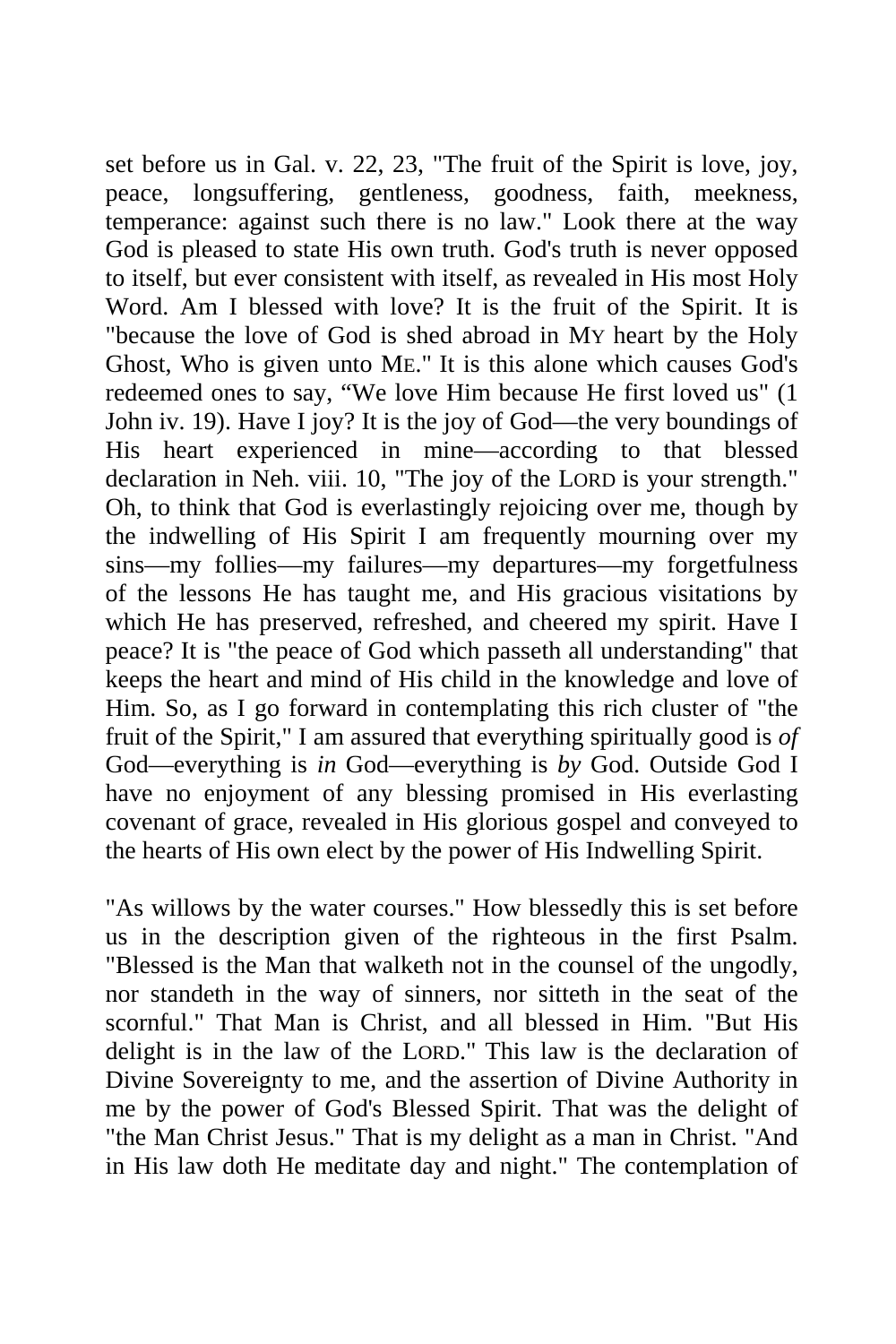the Father's sovereignty was no spasmodic affair with the "Man of sorrows." It is not a matter of fits and starts to those truly taught of God, blessed with the companionship of Christ, and the abiding seal of His Good Spirit. He reigns over all things with sovereign authority—over His own in purest grace—over all else in righteous judgment. The revelation of His sovereignty is the joy of the heart, and the theme of the tongue of every one who has enjoyed the sweets of covenant mercy.

"And He shall be like a tree planted by the rivers of water, that bringeth forth his fruit in his season; His leaf also shall not wither; and whatsoever He doeth shall prosper." Jeremiah leads our minds to the contemplation of the same precious truth in his xviith chapter and 7th verse, "Blessed is the man that trusteth in the LORD, and whose Hope the LORD is." Not whose hope is in the LORD; but the LORD, JEHOVAH OUR RIGHTEOUSNESS, is the Hope of His people. He is the Object upon which the grace of hope lives and thrives. A sight of Him inspires the heart with thoughts of home and longings for the enjoyment of it. "For he shall be as a tree planted by the waters, and that spreadeth out her roots by the river, and shall not see when heat cometh, but her leaf shall be green; and shall not be careful in the year of drought, neither shall cease from yielding fruit." Turn to Psalm xlvi. 4, "There is a river, the streams whereof shall make glad the city of God, the holy place of the tabernacles of the Most High." Streams of grace—streams of truth—streams of salvation—streams of mercy flowing from "the throne of God and the Lamb." These are for the watering and refreshing of the plants of God's right hand planting. Here we see them as "willows by the water courses" of God's own forming and supplying. But mark! There are streams, and streams. At times God is pleased to lead His people by the dark streams of suffering and sorrow, trial and temptation, to teach them lessons of grace not to be learned elsewhere. Yes, here they learn the blessed truth, "that all things work together for good to them that love God, to them who are the called according to His purpose" (Rom. viii. 28).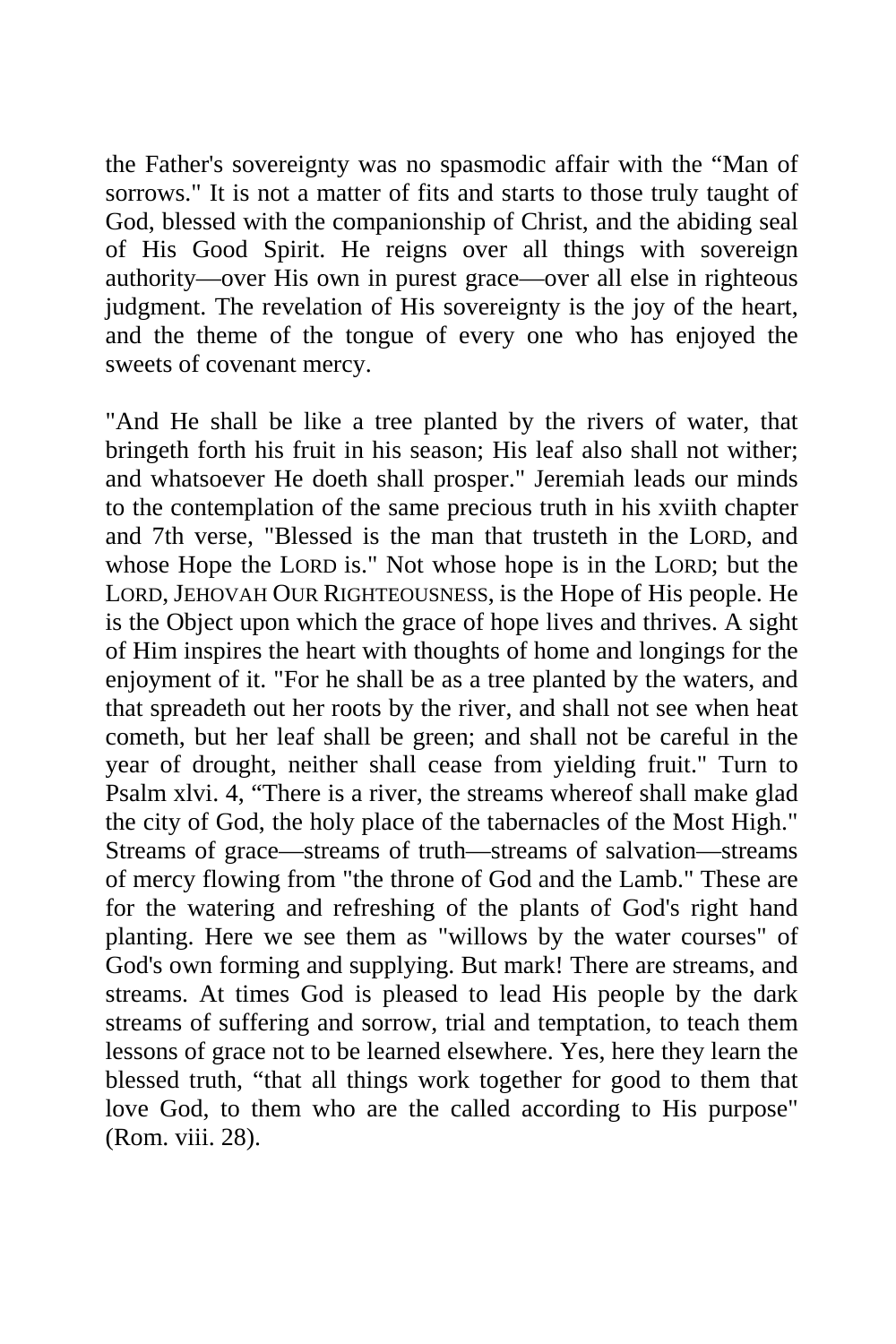"As willows by the water courses." The willow grows not in dry and arid soil. It flourishes only where it receives abundance of moisture. How blessed it is for us to know that we are God's willows—God's planting—God's care—God's culture. Yes, it is blessed to have the proof by the witness of the Spirit that we are planted according to divine arrangement and that we grow according to unerring care. A few years ago I saw what I had never seen the like before—the beauty, gracefulness and grandeur of the willows on the banks of the Hudson River, between Piermont and Nyack. They were huge, yet beautiful and graceful—towering high, yet bending low—receiving moisture from the river, yet apparently bowing in grateful acknowledgment of refreshment received. Oh, what a beautiful picture of grace in exercise. Grace exalting the true-born child of God who manifests his possession of grace in grateful humility. Do I grow in grace? I know of no growing but that which springs from the Root, Christ, and grows up into Him in all things (Eph. iv. 15). In growing up into a fuller acquaintance with Him I am humbled to the dust, sensible of my utter unworthiness apart from communication and communion with Him.

In the words of our text we have the abiding fruits of the Indwelling Spirit, witnessing to the truth of the Father's word concerning His Christ. Mark well this fact—God never acts graciously in the hearts of His people, even by the grace of His Spirit, but by "the word of the truth of the gospel" (Col. i. 5). It may not be the gospel preached by one of His sent servants, yet it will be the Word brought home to the heart by the Abiding Quickener and Comforter. A sense and understanding of this will ever take away conceit from the occupant of the pulpit. I know full well that God can do His gracious work of calling sinners and comforting saints, if He wills, without me. He knows how to manage His own affairs. When I am gone His kingdom will progress—the subjects thereof will increase—its blessings will abound—its King will reign all glorious without my aid or assistance. The children of grace will be begotten from above—quickened into spiritual life—"born again, not of corruptible seed, but of incorruptible, by the word of God, which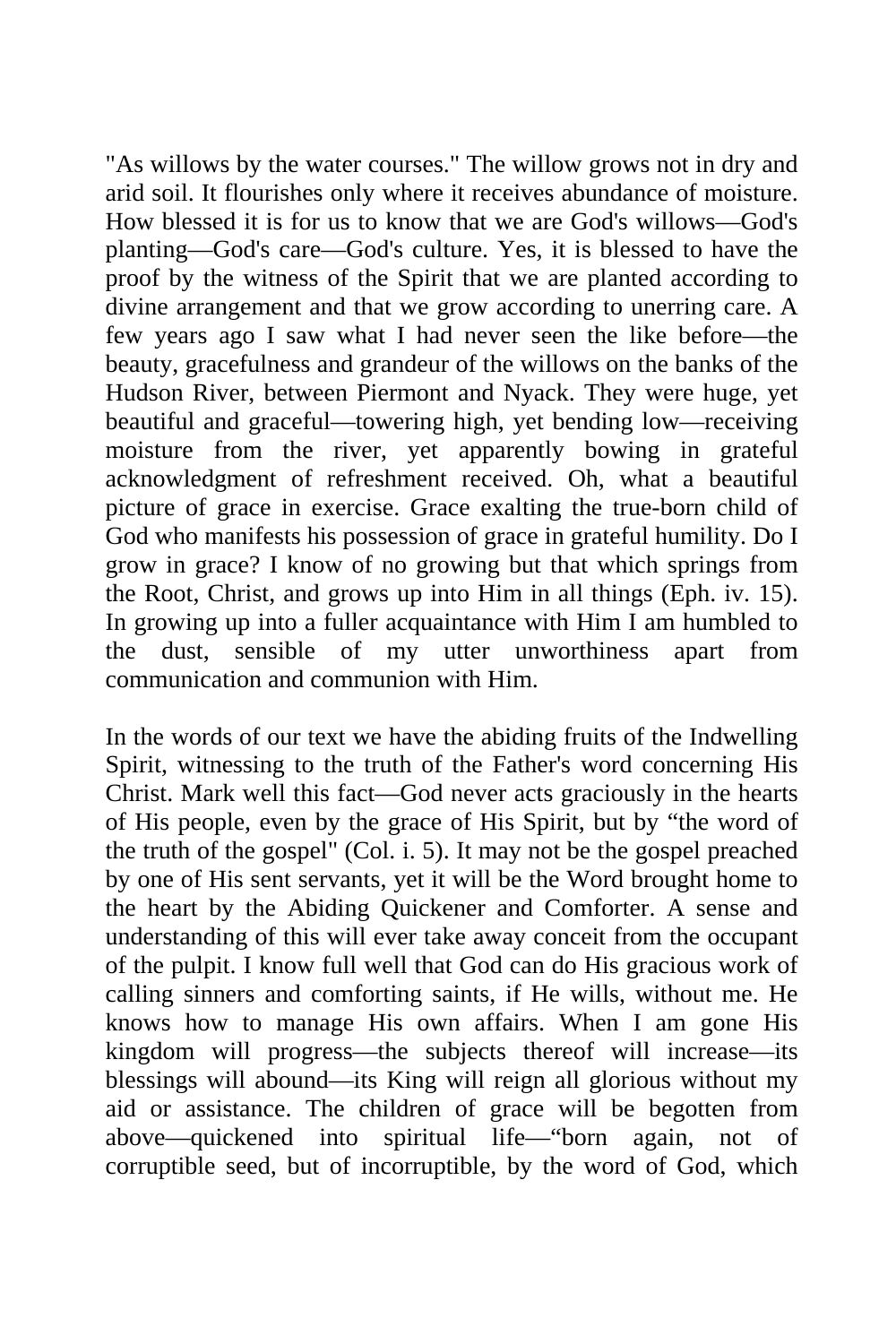liveth and abideth for ever (1 Peter i. 23). Am I begotten again? It is by God and His Word (Jas. i. 18), Am I quickened? I am compelled to say, "Thy Word hath quickened me" (Ps. cxix. 50). Am I born again? It is by the Word of God. Do I live? It is by the Word of God's mouth (Matt. iv. 4). Do I grow? It is by the sincere milk of the Word (1 Peter ii. 2). In all these we see the fruit of God's Good Spirit given to the seed and offspring of Zion. Notice the text.

I. "One shall say, I am the LORD'S."

II. "Another shall call himself by the name of JACOB."

III. "Another shall subscribe with his hand unto the LORD."

IV. "And surname himself by the name of ISRAEL."

I. "One shall say, I am the LORD'S." That is taking high ground, some may say. Well, yes: that is ground of holy confidence; but not one whit too high for those who occupy it by the witness and seal of the Holy Ghost. It is a holy, heavenly, and high calling. Let us see how Paul describes it. Turn to 2 Tim. i. 9, "Who hath saved us, and called us with A HOLY CALLING." That is God's calling according to election, predestination, and eternal appointment. See Heb. iii. j, "Wherefore, holy brethren, partakers of THE HEAVENLY CALLING." This is the apostle's deduction from the lucid description he had given of the sacred humanity of our Lord Jesus Christ in covenant oneness with His people—"members of His body, of His flesh, and of His bones." He thus became their Sin-bearer and Sin-destroyer their Succourer in temptation—their Solace in sorrow—their Sympathy (all they need of it) in suffering. "Holy brethren, partakers of the heavenly calling"—ye, who are called by the same Father from earthly to "heavenly places "—ye, who are indwelt by the same Blessed Spirit—ye, who are interested in the same covenant promises—ye, who are heirs of the same grace and glory—ye, who are blessed with the witness of the Spirit with your spirit that you are the children of God—ye, with such a calling, are entitled in the Son to use the words of the children's prayer, "Our Father, which art in heaven, hallowed be Thy name." Heavenly Father, we claim Thee as our own—Thou hast given us the blessed evidences that we are Thy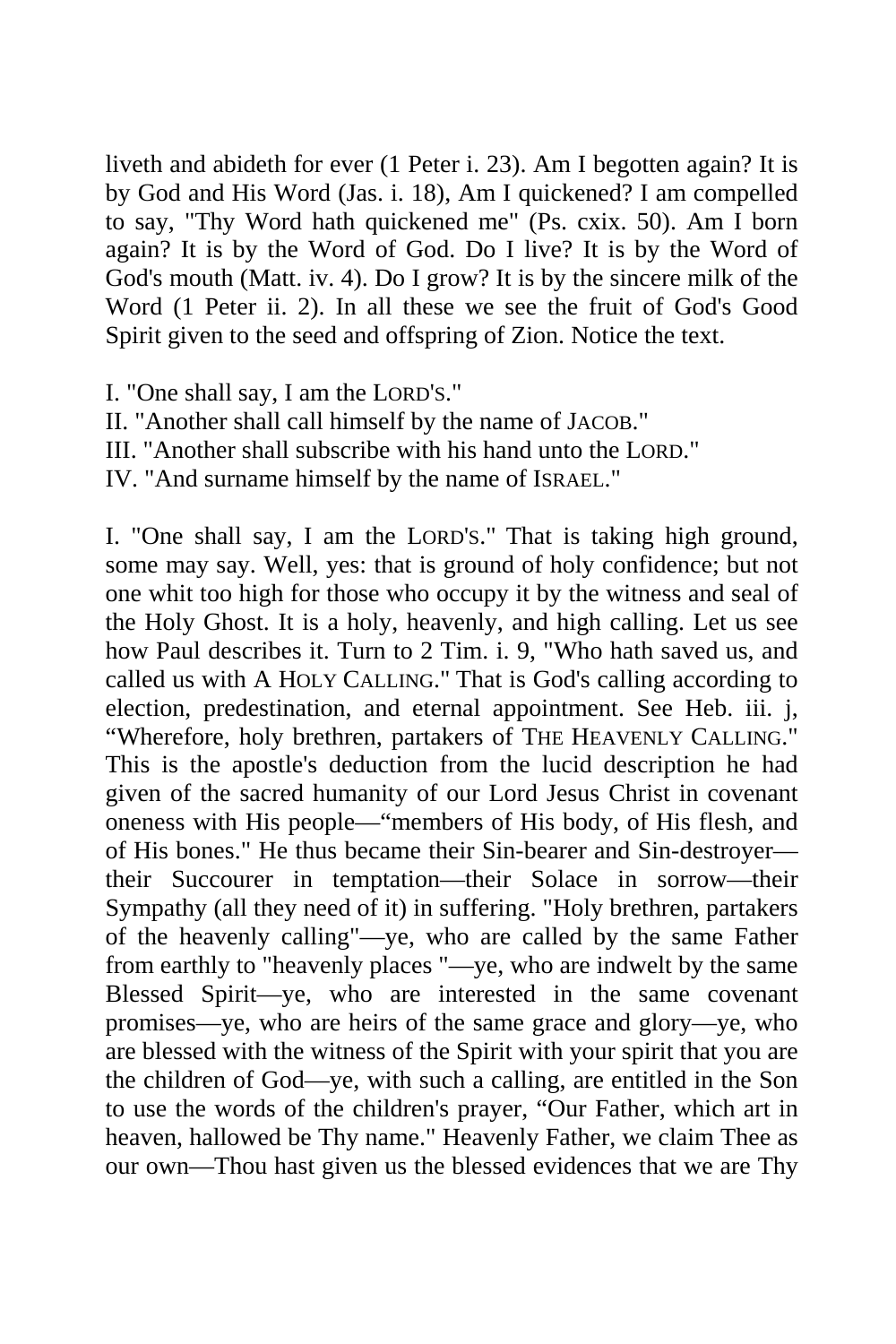children, and our brightest evidence is love to the Son of Thy love, "Our Brother and our God in One." We cannot live without Him we cannot believe without Him—we cannot pray without Him—we have not a desire after Thee in Thy heavenly home apart from Him. Gracious Saviour, we fall before Thy searching word, "Without Me ye can do nothing" (John xv. 5). By Jesus we come to His Father and our Father, while His Spirit raises the "ABBA" in the midst of our many doubts and tremblings, and it may be that with holy diffidence and awe we cry, Our Father in heaven our home. What a mighty thought! Heaven ours in the mind of God from the ages of eternity. Our home by gift—by inheritance—in hope. "Our conversation (citizenship) is in heaven" (Phil. iii. 20).

This holy and heavenly calling is also styled "THE HIGH CALLING of God in Christ Jesus" (Phil. iii. 14). How high is this calling? High as the heavens, say some. Higher still, say I—Excelsior! Notice, this calling is "in Christ Jesus." "He ascended into heaven," says the creed. He "ascended up far above all heavens," says Paul by the Holy Ghost (Eph. iv. 10). Not only to the heights of heaven, but to the heights of glory and of God, to fulfil all things. To the heights of Deity as revealed in the Son of God's love, all the children of the Father are called. Being called with "a holy calling"—holy they are in Christ Jesus. Called with "the heavenly calling "—heavenly they find themselves to be when their affection is set where true joys alone are to be found. By the high calling of God they are exalted in the righteousness of their Risen and Glorified Head. Moved and energised by His Blessed Spirit they are brought up from regions of darkness to realms of light—from the depths of spiritual deadness to the heights of heavenly life—from grovelling in sin to glorying in salvation—from the slavery of Satan to the service of God—from the very gates of hell to the throne of glory. Thus brought through the witness of the Spirit to know something of our high calling, we are taught by Him to consider, admire, and adore the beauty of our Covenant Surety—the Father's Righteous Servant—the Father's Everlasting Delight. Listen to the Father's call, "Behold My Servant, Whom I uphold, Mine Elect, in Whom My soul delighteth" (Isa. xlii.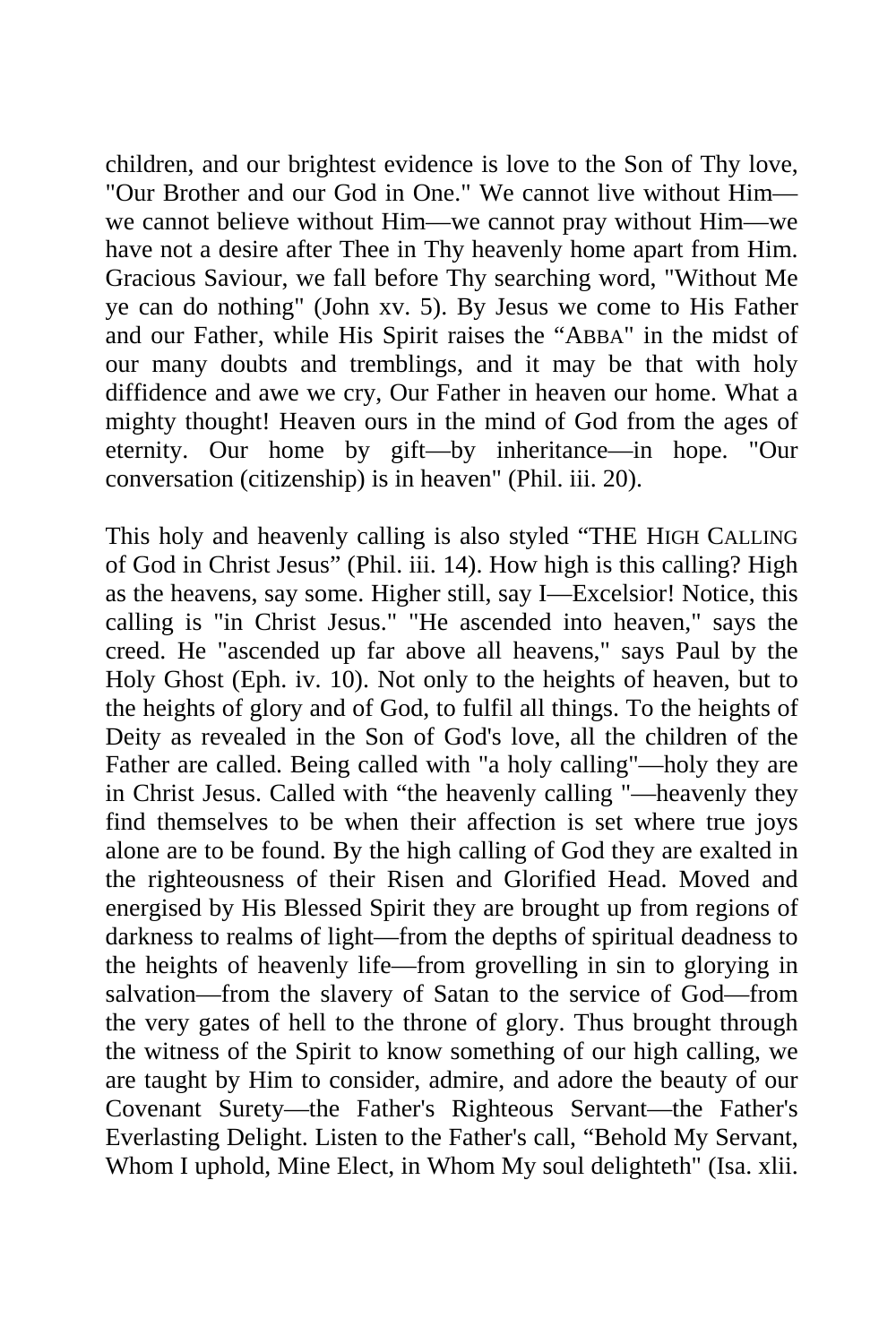1). Here we are introduced to the most glorious sight in all God's vast universe. Sinners saved shining in the spotless splendour of their Risen and Exalted Head.

This is the spirit breathed all through "that glorious eighth of Romans." It is glorious to know and feel that in Christ we are everlastingly delivered and secured from all condemnation (Rom. viii. 1, 2); This is brought to light by the law of the Spirit of Life, Who makes free from the law of sin and death. Then we have a graphic description of the Spirit wrought experience of all those in vital oneness with our Lord Jesus Christ. Then comes a bold challenge to hell, earth and heaven, "Who shall lay anything to the charge of God's elect?" "God that justifieth "? A justifying God cannot condemn. Mark you, Paul does not direct the attention of those to whom he wrote to their feelings, frames, emotions, or enjoyments. On the sacred ground he occupied, self, in every phase and feature, is not allowed. *Sinful* self is left out of consideration. *Righteous* self is not acknowledged. *Experimental* self is ignored. "Christ that died"? I am not directed to my fickle faith, but to Him Who died for me, Who has not one word to say against me. "Christ risen again "? That can never be, for He "was raised again for our justification" (Rom. iv. 25). Christ Who is seated at the right hand of God? No, that will never do. He is there because He had by Himself purged our sins (Heb. i. 3). Christ, "Who also maketh intercession for us"? That can never be, because by His intercession we are saved to the uttermost—have access to God. This is the vantage ground of every one in Christ. Listen !" Who shall separate us from the love of Christ? Shall tribulation, or distress, or persecution, or famine, or nakedness, or sword?" No! Not all these things combined with death, life, angels, principalities, powers, things present, things to come, height, depth, or "any other creature, shall be able to separate us from the love of God, which is in Christ Jesus our Lord." Oh, how blessed to find ourselves by precious faith on such hallowed ground. It is only here one can honestly say, "I am the LORD'S."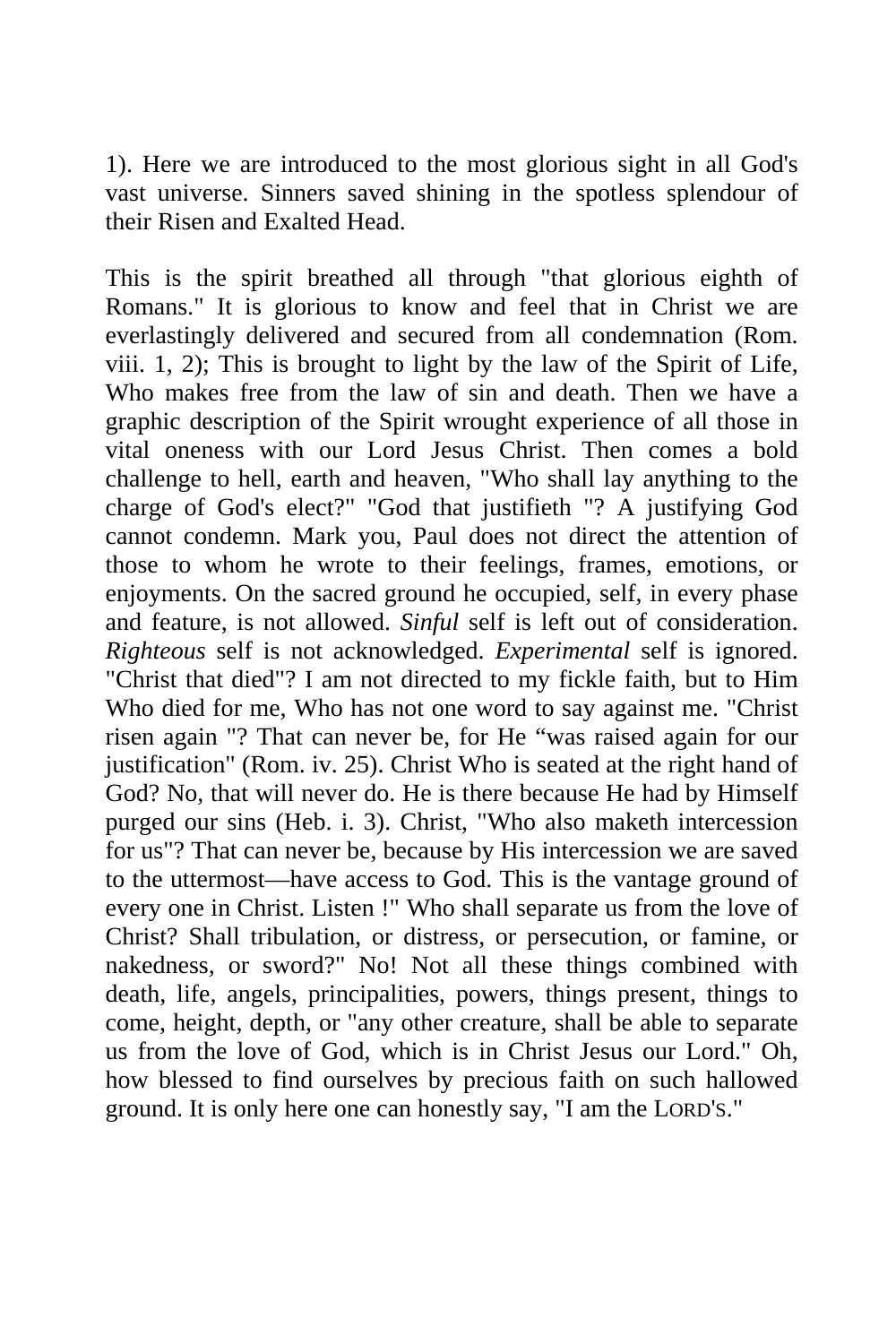I cannot leave this "glorious eighth of Romans" without directing your attention to two verses which seem more related to the seventh chapter than to this. Read the 23rd verse: "And not only they, but ourselves also, which have the firstfruits of the Spirit, even we ourselves groan within ourselves, waiting for the adoption, to wit, the redemption of the body." Also the 26th verse, "Likewise the Spirit also helpeth our infirmities: for we know not what we should pray for as we ought; but the Spirit HIMSELF maketh intercession for us with groanings which cannot be uttered." Who are these groaners? The very persons who can say honestly from the heart, "For the law of the Spirit of life in Christ Jesus hath made me free from the law of sin and death." Those highly privileged ones who are taught by the Spirit that there is nothing in heaven, earth, or hell, permanently against the elect, redeemed and regenerate children of God. These are saved in the LORD with an everlasting salvation, yet they sigh and cry, "Oh, visit me with Thy salvation" (Ps. cvi. 4^. They are eternally redeemed, yet they wail and groan for complete deliverance from the corruption which daily burdens them. They pray in the Spirit, yet conclude oftentimes that they know not how to pray or what to pray for. They groan, and inward intercessions areexperienced. Their's are the groanings. The intercession is the Holy Ghost's. Loaded with infirmities we sigh,

> "Bowed down beneath a load of sin, By Satan sorely press'd; Fightings without, and fears within, I come to Thee for rest.''

Yet with all this the privilege of His company is not denied us. And in His own times we are blessed with felt nearness to Him, and the trembling joy of saying, "I am the LORD'S."

Let us look at three portions where this relationship and possession appear. Turn to Ps. cxix. 94, "I am Thine, save me." There is something so blessed and precious in this to me, and has been for many a long year. "I am Thine." No uncertainty in this statement.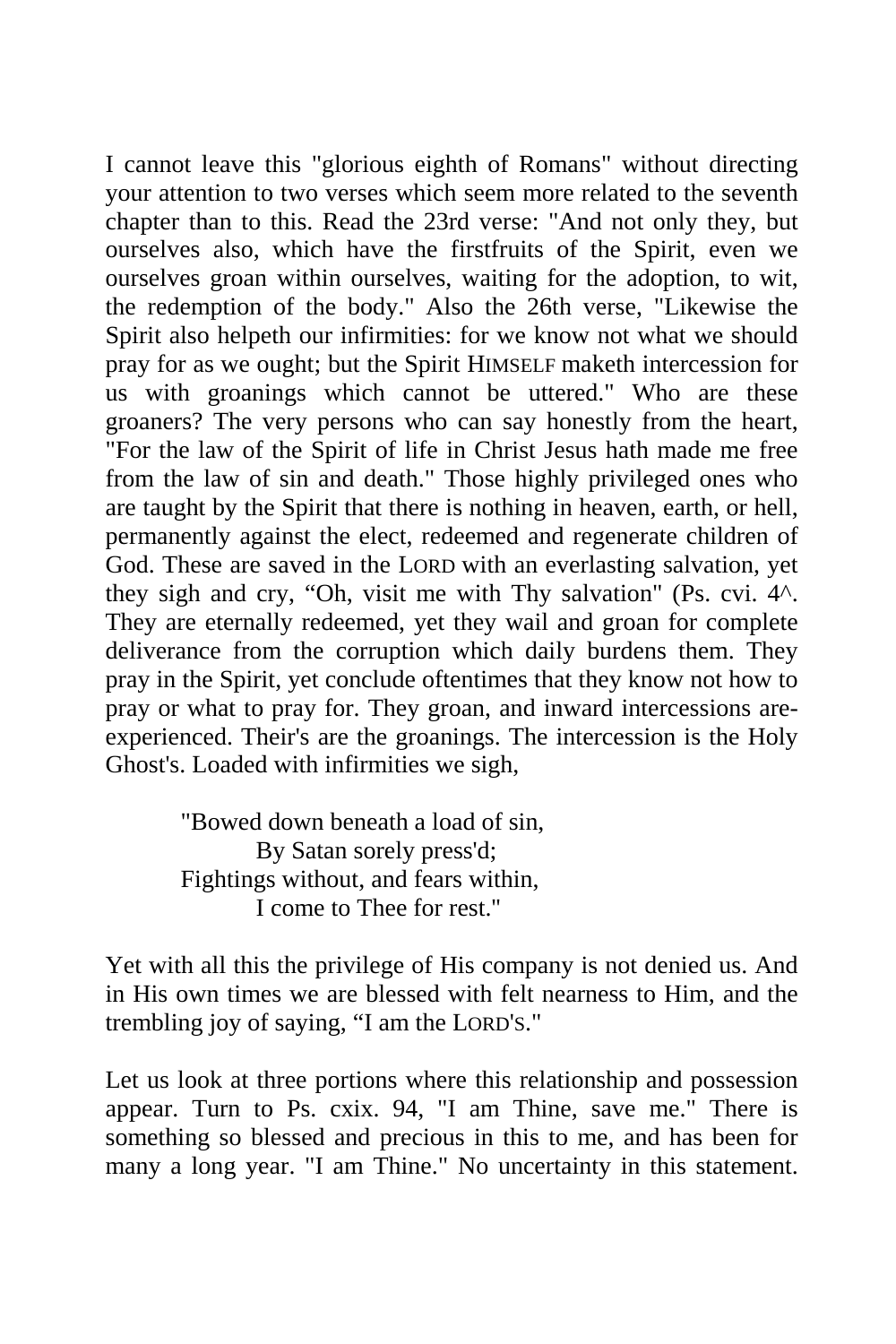No hesitation in the announcement of the fact. Yet the cry of anxiety is, "Save me." Did you notice the concluding part of the text this morning ?—"It pleased God by the foolishness of preaching to save them that believe" (1 Cor. i, 21). Salvation in the case of ever}' living child of God is an every-day matter—it is daily, hourly, continuous. Salvation is the constant experience or expectation of every soul in spiritual association with Jesus Christ. This the psalmist knew full well when he breathed out these words of assurance and anxiety, "I am Thine, save me." That experience is mine. Though I am God's own property—though I may have the assurance that my name is in the Lamb's Book of Life—though I may be privileged to confess boldly that I am redeemed eternally by the precious blood of Christ—yet, as a redeemed son of the Father, I am hunted and hounded by the devil, hated by the world, burdened by the flesh, and harassed by ten thousand cares. I know that while I am in the world tribulation must be mine. Yet it is most blessed for me to know that in the midst of all my conflicts, through the things which He has spoken to me, I have peace with God—peace unknown to the world—and conflict is mine to which the world is a stranger.

Turn now to Solomon's Song vii. 10, "I am my Beloved's, and His desire is toward me." I love to read and enjoy this in the words of that sweet paraphrase upon it which we sing at times:

> "Oh! I am my Beloved's, And my Belov'd is mine; He brings a poor vile sinner Into His HOUSE OF WINE.''

Who does He bring ? "A poor vile sinner." That I daily find and feel myself to be. Here I have preached for years salvation by grace for poor vile sinners and feel to-day as vile as ever—aye, viler than ever. At times I wonder how a God of purity, with all His grace and patience, can have to do with one so forgetful—so wavering—so wandering. Aye, one who at times—I speak deliberately and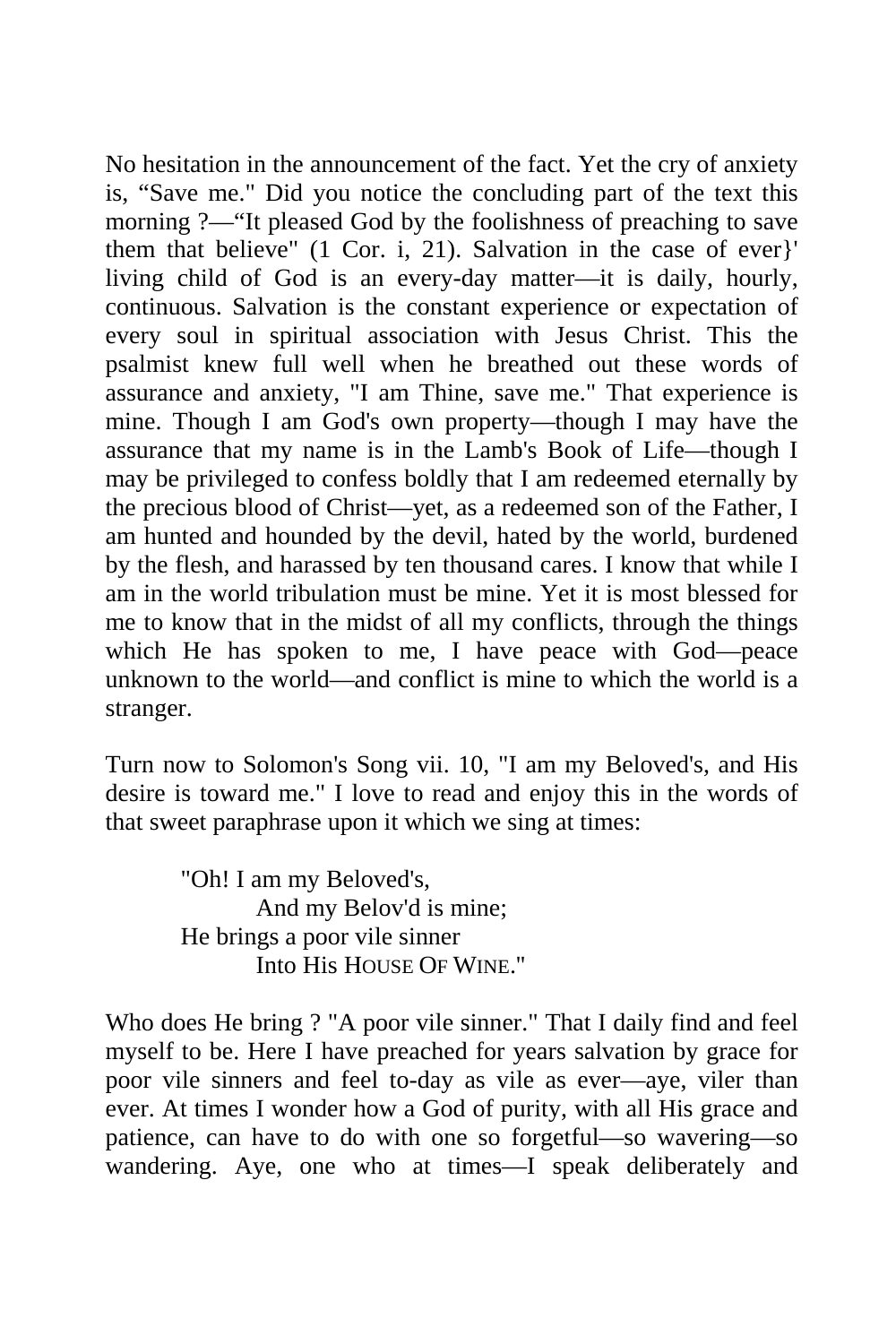advisedly—cares not one straw for Him or for His salvation. Yet, in the face of all this, He claims me as His own—redeemed by His blood—graced by His Spirit—His special treasure. Here!—

> "I stand upon His merit, I know no other stand, Not e'en where glory dwelleth In Immanuel's land."

And oh, how blessed to anticipate the home of one's heart, where

"The bride eyes not her garment, But her Dear Bridegroom's face; I will not gaze at glory, But on my King of Grace— Not at the crown He giveth, But on His pierced hand— The Lamb is all the glory Of Immanuel's land."

As you experience the ABBA welling up in your heart by the witness of His Blessed Spirit so will the foretaste of heavenly glory be sweet to you. Is Christ precious to you by the revelation of Himself to your heart by His Glorifier? That, and that alone, is your right to stand with the seed of Zion and say, "I am the LORD'S."

Come with me to another blessed portion of God's Word, which God has endeared to my heart again and again. When I was a lad—a lad! In the thought of this I feel the overwhelming power of His love to sing,

> "Thy mercy is more than a match for my heart, Which wonders to feel its own hardness depart; Dissolv'd by Thy goodness I fall to the ground, And weep to the praise of the mercy I found."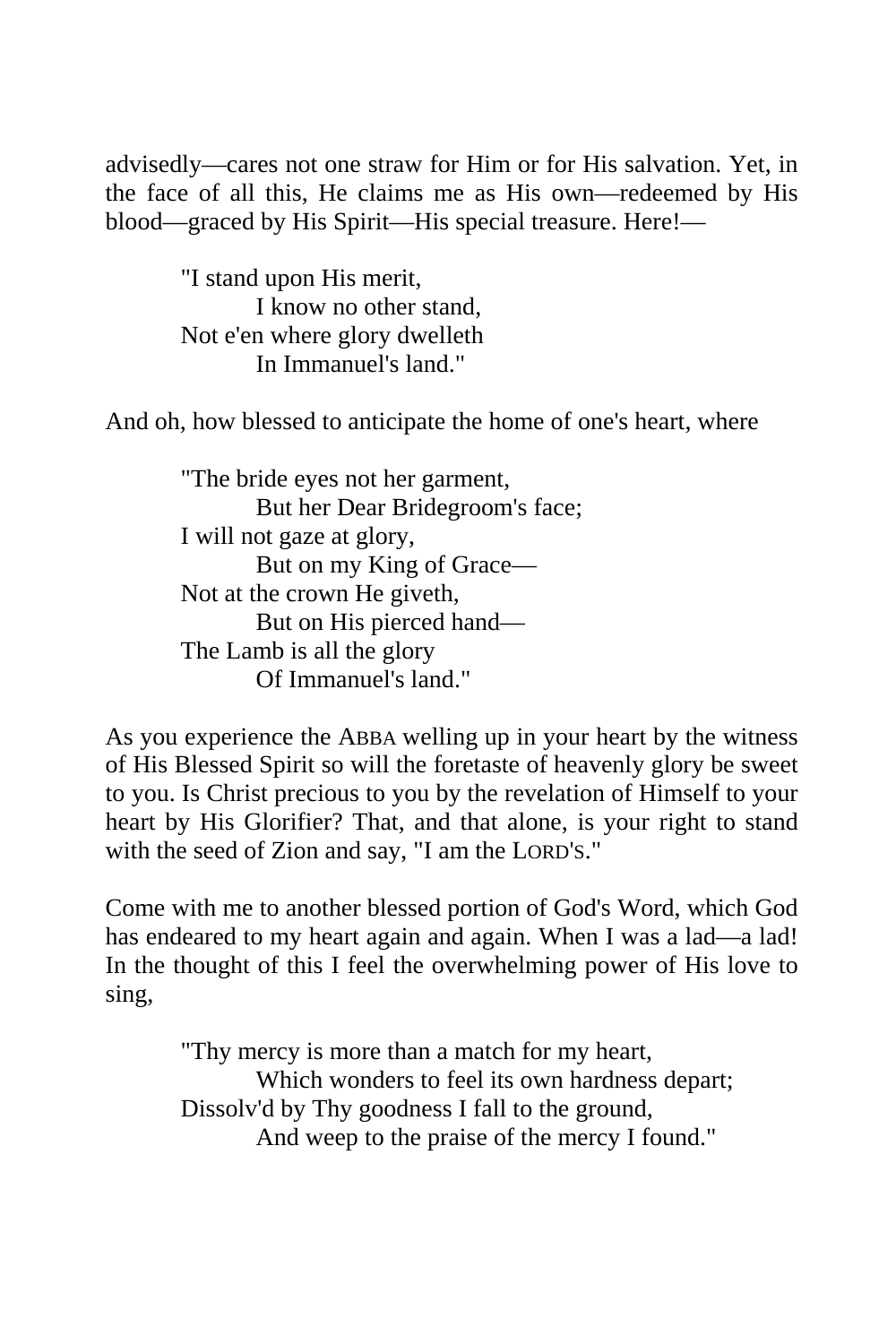I am taken back in spirit half a century to old St. Jude's, Manchester. O'Leary was preaching from Acts xxvii. 25, "Wherefore, sirs, be of good cheer; for I believe God, that it shall be even as it was told me." Did God ever tell you anything? If not, why are you here? Ah, say you, I am here that the Lord may speak pardon and peace to my soul. Then the Lord has said something to you. Look at the preceding context which, with the verse I have read, formed my first text in mid-Atlantic in June, 1888, "For there stood by me this night the Angel of God, Whose I am, and Whom I serve" (ver. 23). Paul was in no doubting mood. "Whose I am." He knew he belonged to Christ as the Father's gift to Him in covenant. He knew that his name was in the Lamb's book of Life as the Lamb's purchased property. He gloried in the fact that his name was cut deep in the heart of the Covenant Surety, and that the Name of Jesus lay deeply endeared in his heart's affections. So do I.

> "My name from the palms of His hands Eternity will not erase, Impress'd on His heart it remains In marks of indelible grace. Yes, I to the end shall endure, As sure as the Earnest is given, • More happy, but not more secure, The glorified spirits in heav'n.''

Oh, what a mercy to know that "I am the LORD'S" by sovereign *election*—"I am the LORD'S" by free *donation*—"I am the LORD'S" by eternal *redemption—"*I am the LORD'S" by spiritual *regeneration.*  See Isa. xliii. 1, "But now thus saith the LORD that created thee, O Jacob, and He that formed thee, O Israel, Fear not; for I have redeemed thee, I have called thee by thy name; thou art MINE." If God is pleased to say to any of us, "Thou art MINE," we shall acknowledge it in His words, "THOU art mine." If in the fierce fires of temptation He declare we are His own, saying, "It is My people," the response will be sure to ascend, "The LORD is my God" (Zech. xiii. g). *My God,* I know it because I am redeemed by the blood of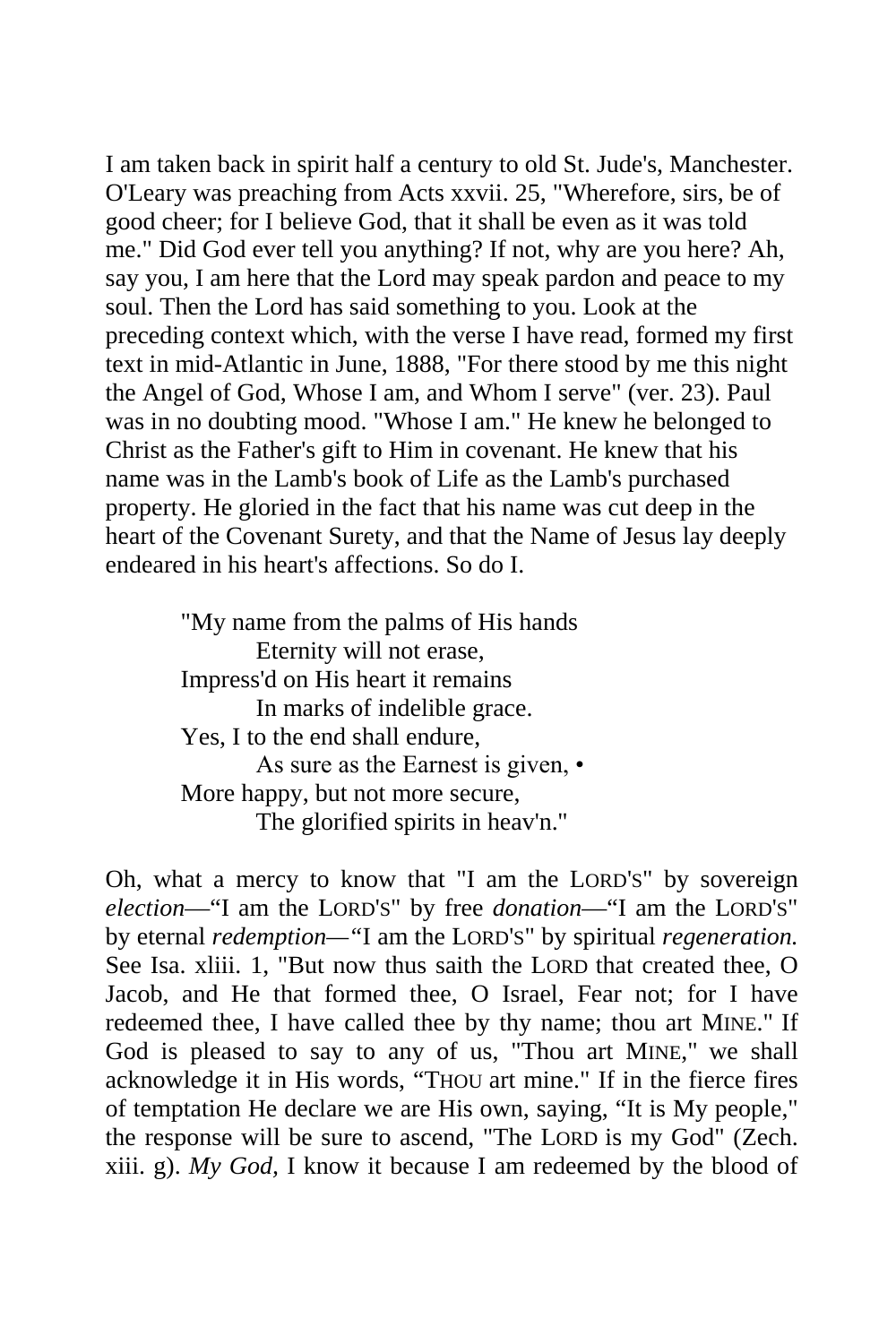God Incarnate. *My* God, I am the travail of His soul—the fruit of His agony and bloody sweat. "I am the LORD'S" because He sought and saved me—wooed and won me in the day of His power, and brought me in the beauties of holiness to enjoy Himself as revealed in His glorious sanctuary. Yet these high places are not the experimental privilege of every child of God. This we see in the next character introduced to our notice.

II. "Another shall call himself by the name of Jacob." In this character we discover the waverer—the deceiver—the supplanter the pleader—the wrestler. The Covenant Angel wrestled with Jacob, which begat a wrestling spirit in Jacob. Jacob wrestled with the Angel; but, mark you, the JEHOVAH Angel was first in that affair. It may be there are those here present who cannot rise one hair'sbreadth higher than the experience of the poor patriarch when he said, "I *am less than all* the mercies and of all the truth which Thou hast showed unto Thy servant" (Gen. xxxii. 10, margin). While all things are working together for good to such, all they can say is, "All these things are against me" (Gen. xlii. 36). There may be some poor son of Jacob here now, whose spiritual interest is in Jacob's God—a God taking care of him—looking well after him—attending to him night and day lest any hurt him—yet he can say nothing more cheerful than that of the patient patriarch, "Mine eye shall no more see good" (Job vii. 7). Cheer up, old friend! All things are for you not against you—and by grace you shall know it.

III. "Another shall subscribe with his hand unto the LORD." This is one who sets to his seal that God is true. He asserts that whatever God's people may be or do He is ever the same. Do they appear most unworthy? He continues "the God of all grace." Are they deep in misery? He proves Himself to them "the Father of mercies." Are they swallowed up with sorrow? He is "the God of all comfort." Do they flatter Him? Do they lie unto Him? Are their hearts not right with Him? Are they not steadfast in His covenant? Is He wrathful? Never !" But He, being full of compassion, forgave their iniquity, and destroyed them not: yea, many a time turned He His anger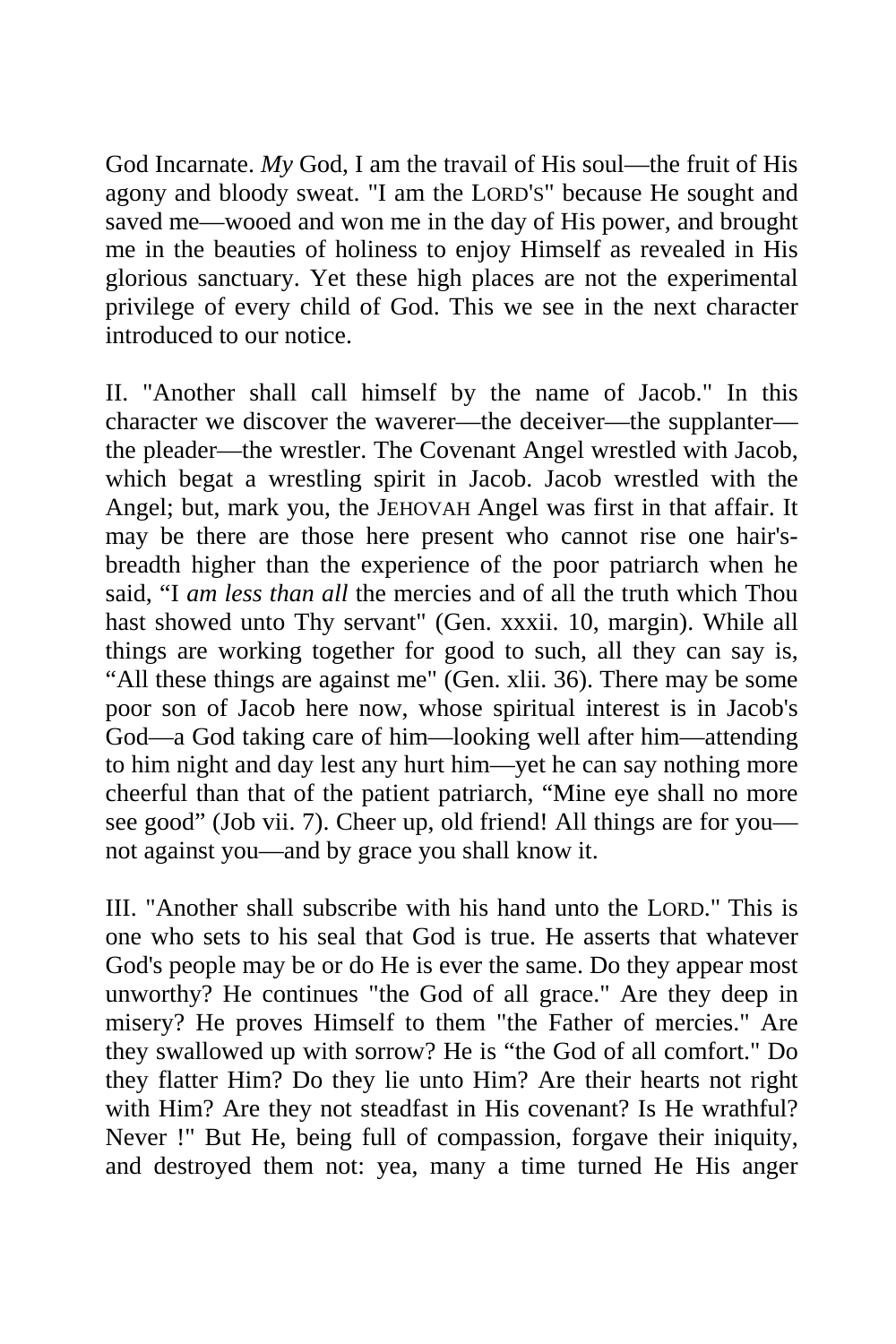away, and did not stir up all His wrath" (Ps. lxxviii. 38). The time is gone. Another word—

IV. "And surname Himself by the name of Israel." Have I *pleaded*  with God? A *prevailer* I must be. As surely as He has prevailed, and made me feel my helplessness, so will He strengthen me with His "all might," so that I\* can say with prevailing and princely Israel, "I will not let Thee go, except Thou bless me." Thus blessed I am one with His own spiritual Israel in singing, "Unto Him that LOVETH us, and washed us from our sins in His own blood, and hath made us kings and priests unto God and His Father, to Him be glory and dominion for ever and ever. Amen.

THOMAS BRADBURY.

Grove Chapel, Camberwell, *October, 1902.*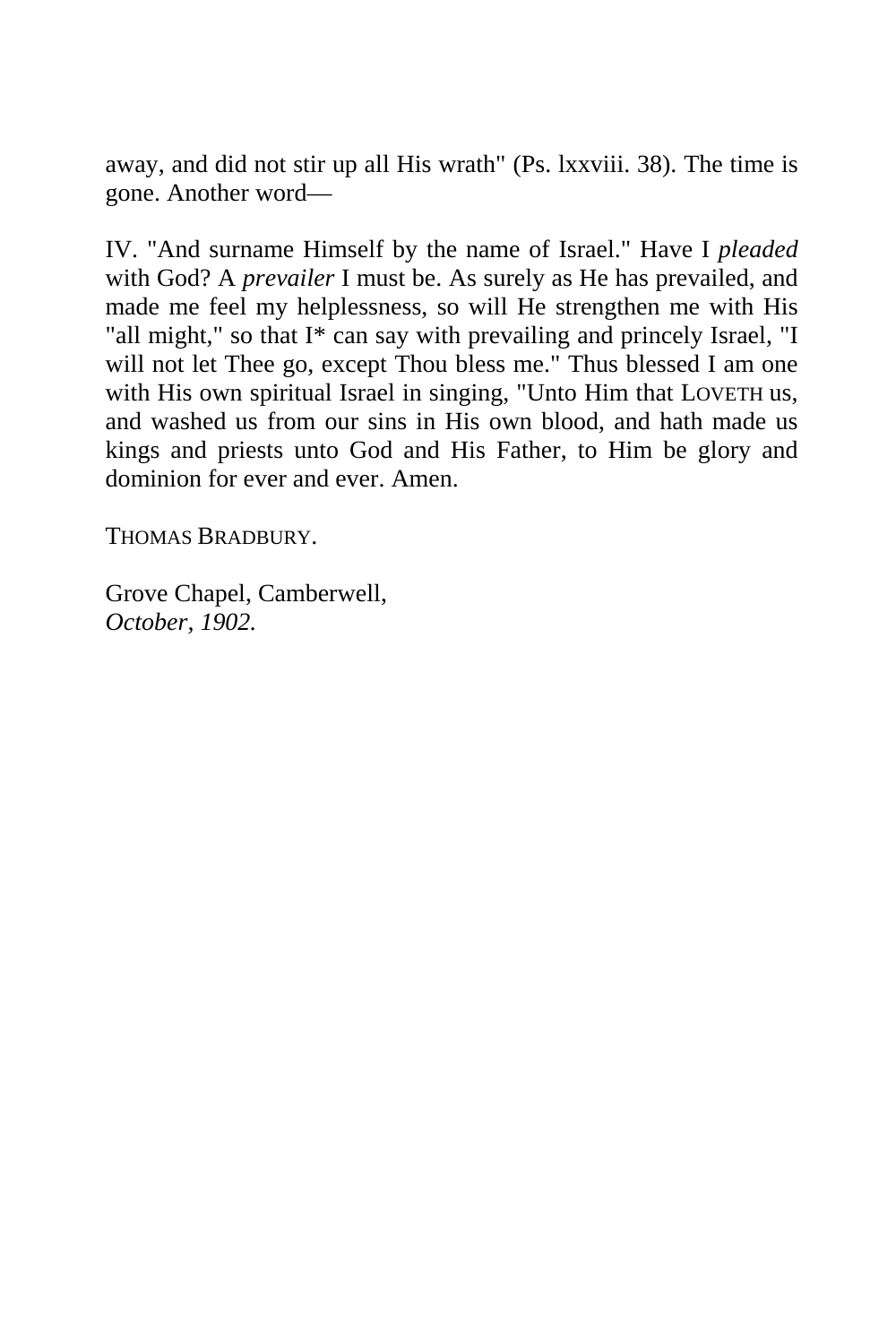## Antichrist

"*For many deceivers are entered into the world, who confess not that Jesus Christ is come in the flesh. This is a deceiver and an antichrist."*

 $-2$  John 7.

A DECIDED difference exists between the writings of Paul and those of John. The prevailing theme in Paul's epistles is *righteousness*  revealed in *justification.* The prominent feature of John's writings is *life* manifested in *love.* Paul's epistles lack not the prominent feature of John's writings, for this discovers itself in every epistle and all through the written effusions of his loving heart. John ignores not the master-theme of Paul, for it was the delight of his heart and the ground of his standing before God. Paul delighted in a God Who was righteous in all His ways and holy in all His works. John's delight was in the Very Same God, for righteousness he hides not when bringing to light the love of the Father in the Person and work of the Son of His love. John describes Jesus as sent in love with life to the objects of the Father's concern and care. Love and life He brings to those who were given to Him before the foundation of the world, according to His own words to the Father—"As Thou hast given Him power *{authority)* over all flesh, that He should give eternal life to AS MANY AS THOU HAST GIVEN HIM" (John xvii. 2). The given ones are those loved by the Father with an everlasting love, chosen to life, salvation and glory, redeemed by the blood of the Covenant Surety, made willing in the day of His power, who appear before the Father in the beauties of holiness, and worship Him in His glorious sanctuary.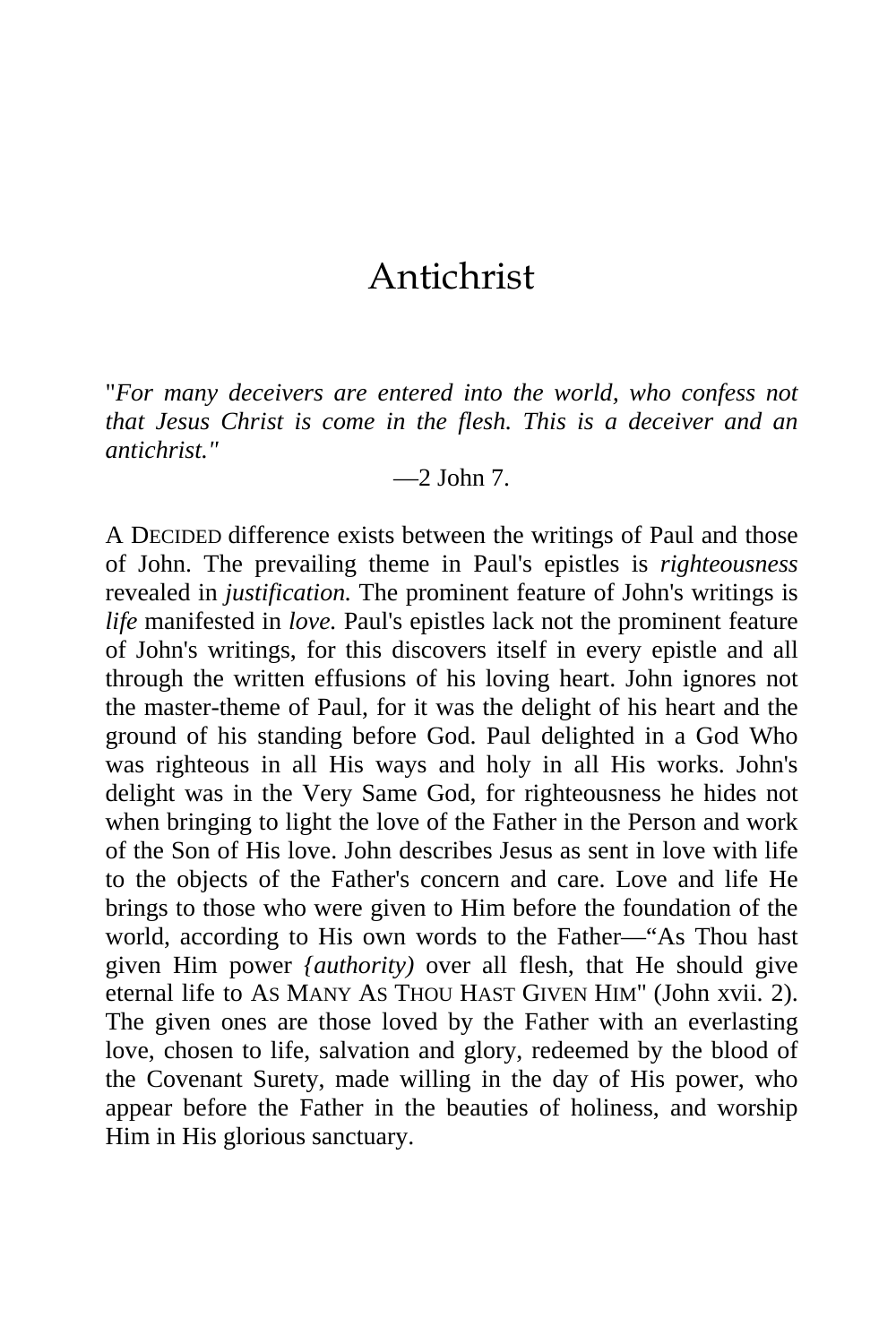These are the delightful themes of John's gospel and three epistles. In his opening of the Apocalypse he joins in the flood of praise flowing from adoring hearts, "Unto Him that LOVETH us, and washed us from our sins in His own blood, and hath made us kings and priests unto God and His Father, to Him be glory and dominion for ever and ever. Amen." Yes, love and life are the prevailing themes of John's writings, and of Christ's revelation of the Father. By love He came. With life He quickens His loved ones into newcreation existence—bringing them into living oneness with Himself—leading them to the full free fountain of His rich atoning blood—washing them from all sin and uncleanness, and as bloodwashed ones without a vestige of sin in the Father's eye He clothes them with the garments of salvation, and the spotless robe of His own right-doing for them. Yea, further, He clothes them with His incomparable humility. He adorns them with His varied and manifold graces. He beautifies them with Himself. By "the faith of the operation of God" they grasp and ever hold fast the situation in which they stand everlastingly justified and accepted in the presence of the Father.

> "The Spirit wrought my faith and love, And hope, and ev'ry grace; And Jesus spent His life to work The robe of righteousness."

Every chapter of John's Gospel of gospels reveals some of the unrivalled beauties of the Sent One. It is blessed to dwell upon the Father sending the Son, and the Son's willingness to come at the Father's bidding. He was just as eager to come as His Father was to send Him. Jesus came not by compulsion or restraint. Blessed be His Holy Name, He came, and He comes—mark the past and the present—by the sweet compulsion of His own loving desire and determination—by gracious and glorious covenant constraint. It was love that constrained Him to come down to a cold world that did not want Him—to a cruel world that murdered Him. His love constrains His own to love Him. Without the love of Christ there is no inward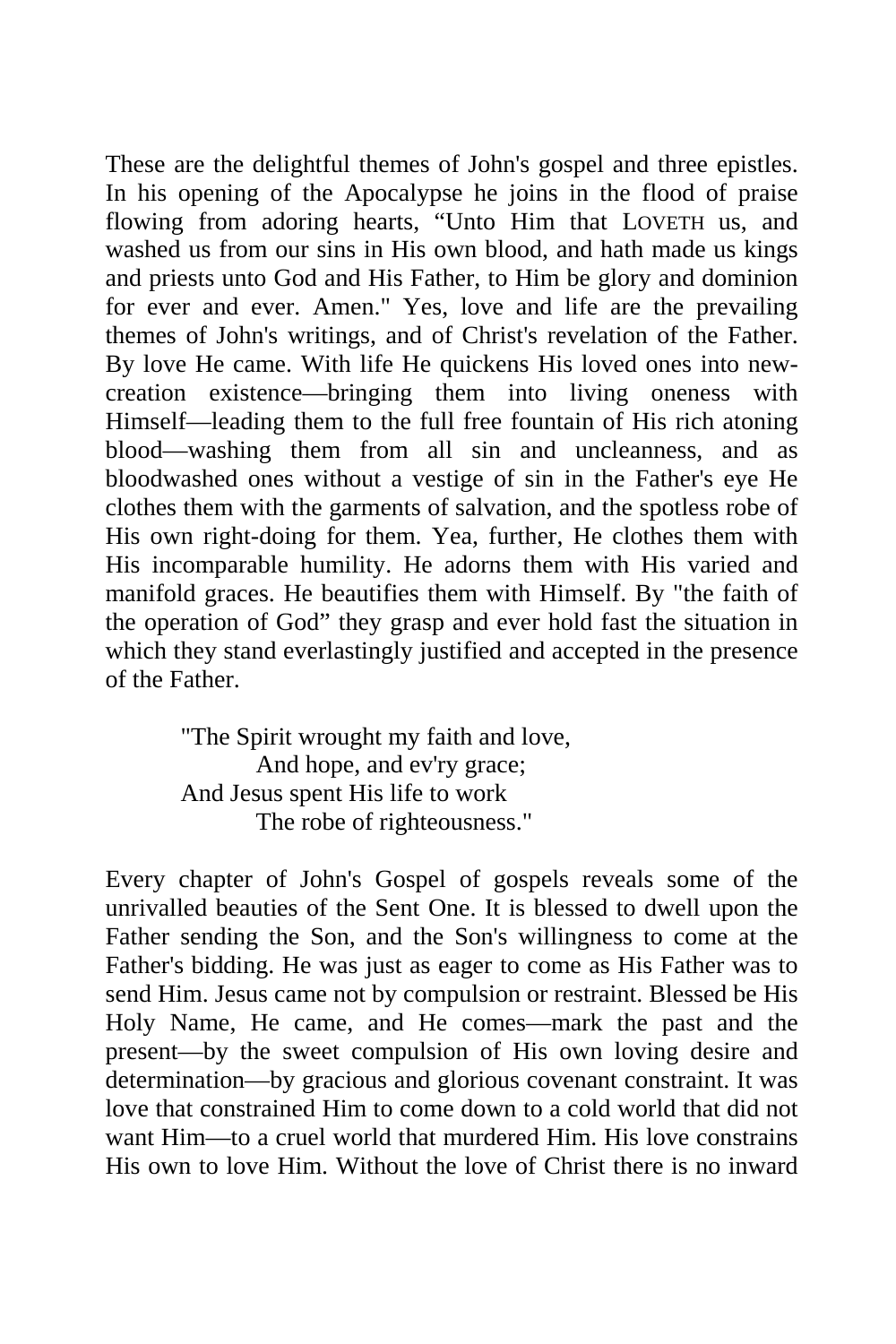movement homeward or Godward. It is only as a Willing Saviour endears Himself to our hearts that we are drawn near to Him to enjoy our place in His Father's heart. Look at that blessed description of Christ and His own in Psalm cxlviii. 14, "He also exalteth the Horn of His people, the praise of all His saints; even of the children of Israel, A PEOPLE NEAR UNTO HIM." How near?

> "So near, so very near to God, I cannot nearer be; For in the Person of His Son I am as near as He.''

Life is brought to light in every chapter of John's gospel. Love abounds all through his epistles. He might well be styled "the disciple whom Jesus loved" (ch. xxi. 20). Why? Because he was privileged to nestle in the bosom of Incarnate Love. He drank deeply of the spirit of his Loving Lord. Hence love was his prevailing theme. Love was the prominent feature of his life. When a very old man, according to ecclesiastical history, he was carried into the assembly at Ephesus, in feeble accents .would say, "Little children, love one another."

This spirit pervades the whole of his effusions. We delight to see the Father's love to His children and the love of our Lord Jesus Christ to the objects of the Father's loving choice—those brought into the sweet experience of this, who can say honestly and mutually as members of the one body, "Behold, what manner of love the Father hath bestowed upon us, that we should be called the sons of God; therefore the world knoweth us not, because it knew Him not." As sure as the love of the Father has taken possession of our hearts, eyes, ears, and lips, the world will not love us—will not acknowledge us. The world that has no love to the Father can never know or regard His living, loving children.

"Beloved, now are we the sons of God." Our separation from the world in the wicked one is distinct and complete. Love, blood and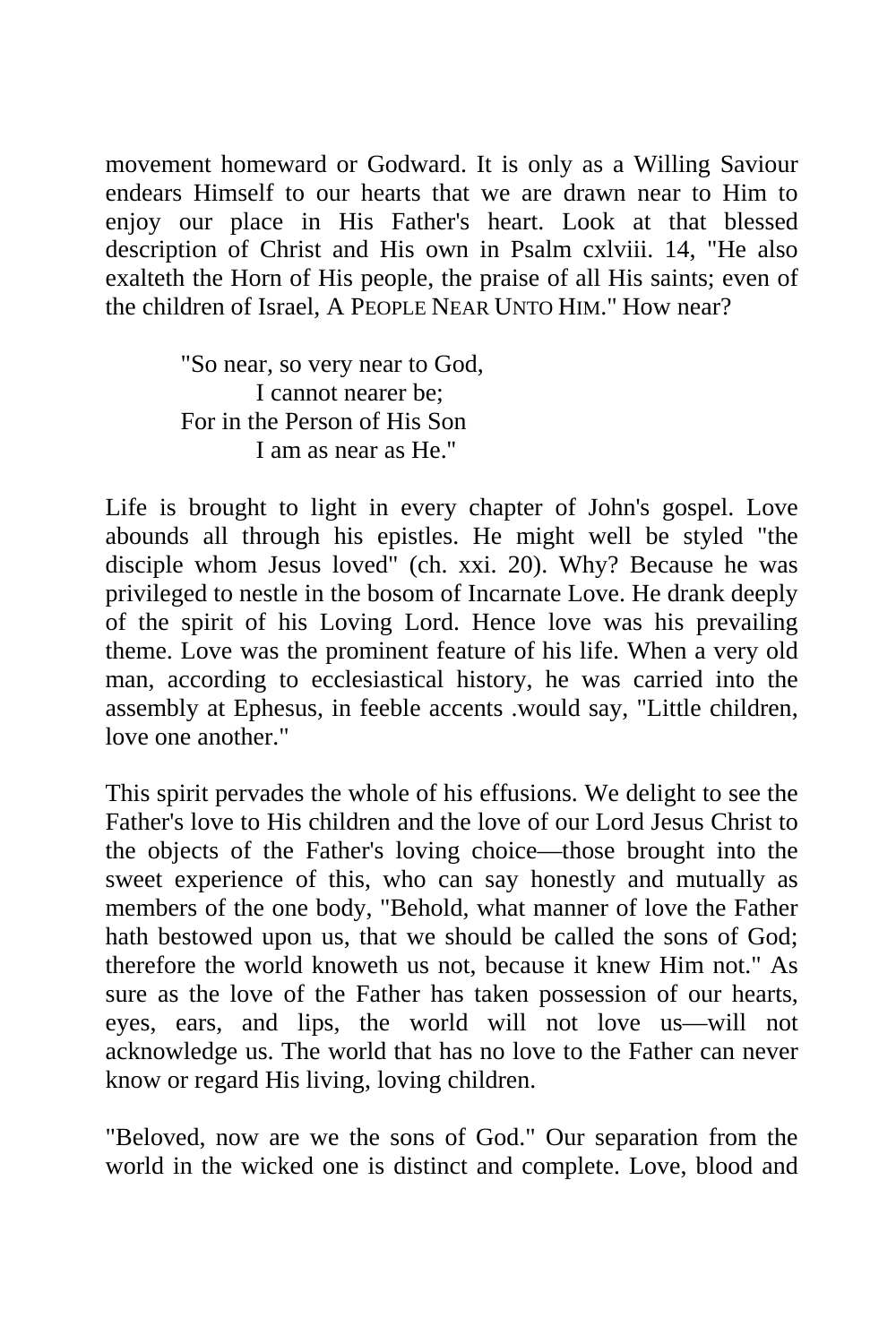power have brought us out of darkness and death. Our redemption is an accomplished fact—an experimental reality. Our election life is seen and hated by the world. Because of our election by the Father, our redemption by the Son, and our regeneration by the Holy Ghost, the world looks upon us as very queer, strange, unaccountable characters. All right! Let them look! May the Lord grant that they may see nothing but His own handiwork upon us. Look however long they may, and judge as cruelly as they will, we have One Who judges for us, and, blessed be His Holy Name, He has judged us in the Person of Jesus, therefore freedom from all condemnation is our blessed lot. "Beloved, now are we the sons of God, and it doth not yet appear what we shall be; but we know that when He shall appear we shall be like Him, for WE SHALL SEE HIM AS HE IS." That is just what we desire. The longing of our hearts is to see and enjoy Him in His house of prayer this morning. We long to be like Him—desire to be with Him—sit at His sacred feet—be lost in His love, or go forth to service at His command.

Notice those blessed words I read for our instruction, "Whosoever shall confess that Jesus is the Son of God, God dwelleth in him, and he in God. And we have known and believed the love that God hath to us. God is love; and he that dwelleth in love dwelleth in God, and God in him. Herein is our love made perfect." Not mine! say you. And so say I. Let us read this according to the margin—"Herein is *love with us* made perfect." This is the love of the Father, the love of the Son, and the love of the Holy Ghost. It is the mutual love of the Eternal Three in One. It is the love by which faith works, and without which faith is not exercised. It is the love which caused the Father to send the Son—the love which brought the Son to suffer, bleed and die—the love which moves the Blessed Holy Ghost to dwell in a poor vile sinner such as I find and feel myself to be. We hear, nowadays, much of the love of the Father—more of the love of the Son—but little, very little, of the love of the Holy Ghost. I delight to dwell upon the love of the Holy Ghost. At times my spirit dwells with unfeigned delight upon the complaint of a sister now iri glory. She would say, "How little we think of the love of the Blessed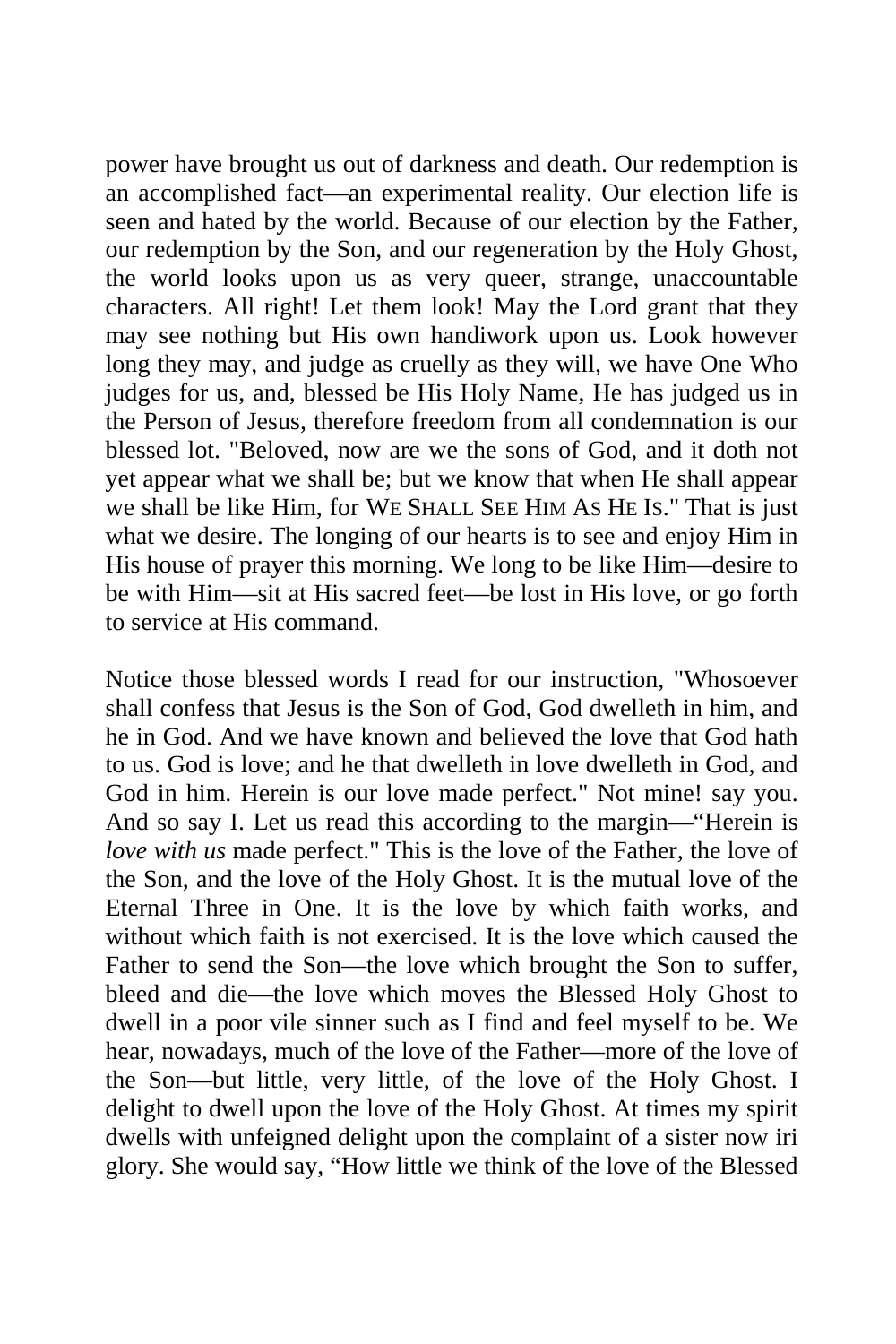Holy Ghost. What should we know of the Father, or of the love of Jesus, if it were not for the dear love of the Indwelling Spirit?" I rarely sing or think of that blessed verse of the Redeemed Atheist, but my thoughts ascend to her just and perfect spirit before the throne,

> "And Thou, Eternal Spirit Vast— What love can Thine transcend; Since Thou Thy lot with me hath cast, Indwelling God and Friend?"

It is marvellous to think that the poor sinner who is now talking to you is a temple of the Holy Ghost *I* Oh, to think that you who have thought so little of Him during the past week, wandering into forbidden paths known nowhere but in the sorrowing heart that grieves its sinful divergences—you who are troubled because of sinful, foolish and filthy thoughts—who groan under the sense of indwelling corruption and the surgings of carnality, yet with all these ye are the temples of the Holy Ghost. Can this be true? True as God is true. As the Christ of God has been endeared to you, what is there in earth or hell to stand between that glorious fact and your heart's experience of it? Nothing, when the Glorifier of the Father's Christ exalts Him in your spiritual understanding—when He delights the memory with His beauties—when He exercises the will with the endearing charms of the Bleeding Lamb, "love with us is made perfect, we have boldness in the day of judgment, because as He is so are we in this world."

> "On Him shall Zion place Her only hope of heaven, And see in His dear, sacred face, Ten thousand sins forgiven."

But I am spending too much time in preliminaries. Let us hasten to the text. This short epistle is addressed by John, styling himself "The Elder." Not the Father—the Governor—the Priest. Gospel simplicity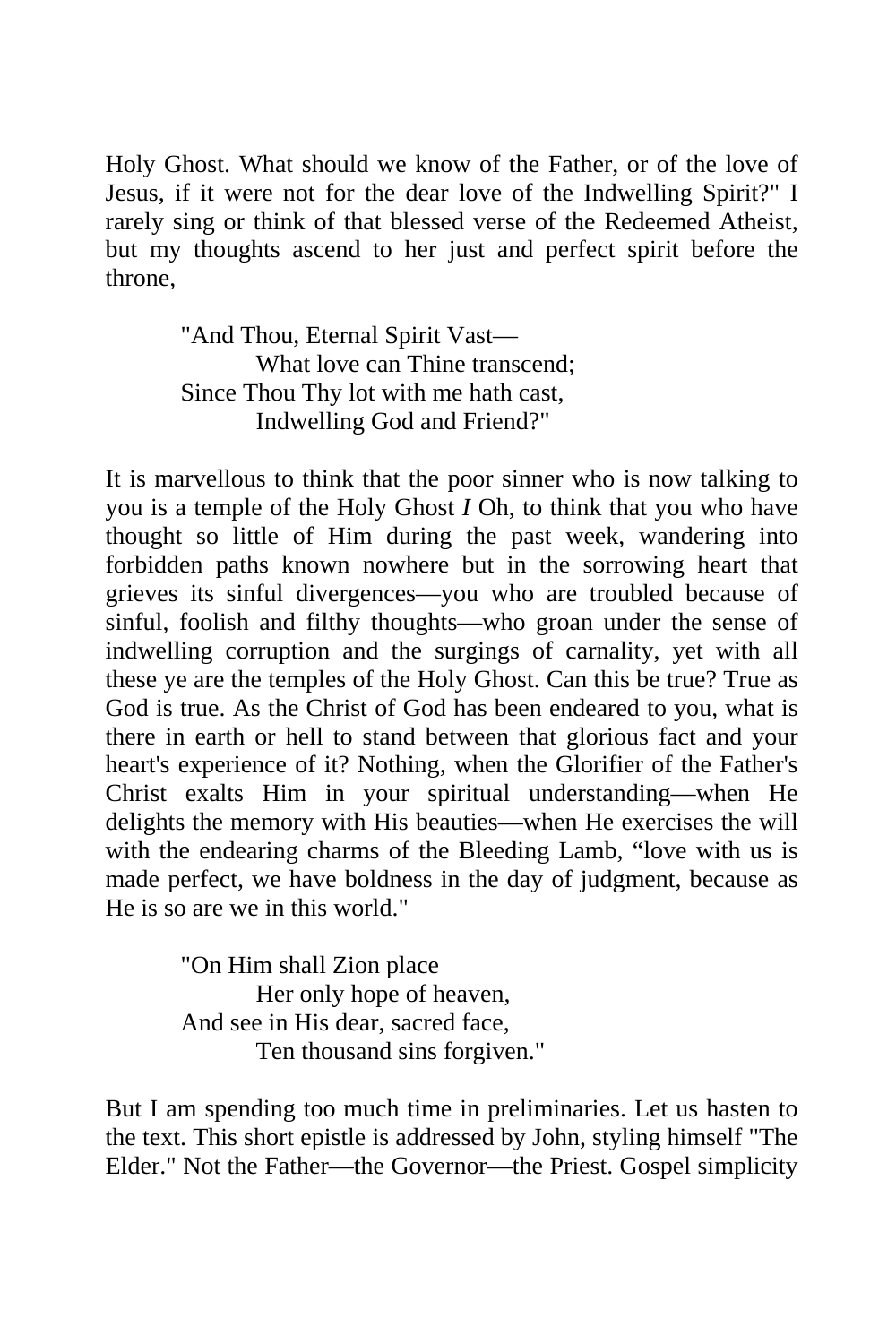knows nothing of titles so empty, vain and unscriptural. John, who had grown in grace and humility attaches no flaunting title to his name. John, brother and companion, not "THE DIVINE," as we have in our Protestant Bibles. "The elder unto the elect lady and her children." Critics there are who would have us believe that the title "the elect lady" means a church with its members. I do not believe them. It means a godly matron lying deep in John's spiritual affections. "Whom I love in the truth." He is particular in describing the persons whom he loves—"in the truth." No love apart from the truth. As it is in nature so it is in grace—like loves like. "I dwell among mine own people," said the Shunammite woman to the prophet's servant (2 Kings iv. 13). "And being let go, they went to their own company," is written of the liberated Apostles (Acts iv. 23), which was as natural as the needle to point to the pole. "Whom I love in the truth; and not I only, but also all they that have known the truth." These are they who not only recognise and acknowledge the truth, but who love and delight in it "For the truth's sake which dwelleth in us, and shall be with us for ever." Truth with the regenerated people of God is not a lodger. Its residence is not leasehold. It abides in its own freehold to all future ages. Mark well those few words—"and shall be with us for ever."

"Grace be with you." Look at the margin—"Grace *shall be* with you." And so it shall, with "mercy and peace, from God the Father, and from the Lord Jesus Christ, the Son of the Father, in truth and love." Now I will tell you why I disagree with those who say "the elect lady" was a church and not a woman. I thoroughly believe she was a graceful individual. Why? Look through all the epistles and you will see when a church is addressed, grace and peace is desired for its members. Look at those written to an individual. Mercy is also added. "Grace, mercy and peace." Why should mercy be added to a person and not to a community? Because lonely persons need mercy. A community indicates communion and loving service. In the communities where a loving Jesus is the Centre of attraction and the life of the whole—there, "mutual faith" is exercised—mutual help is extended—mutual encouragement is enjoyed. There, woes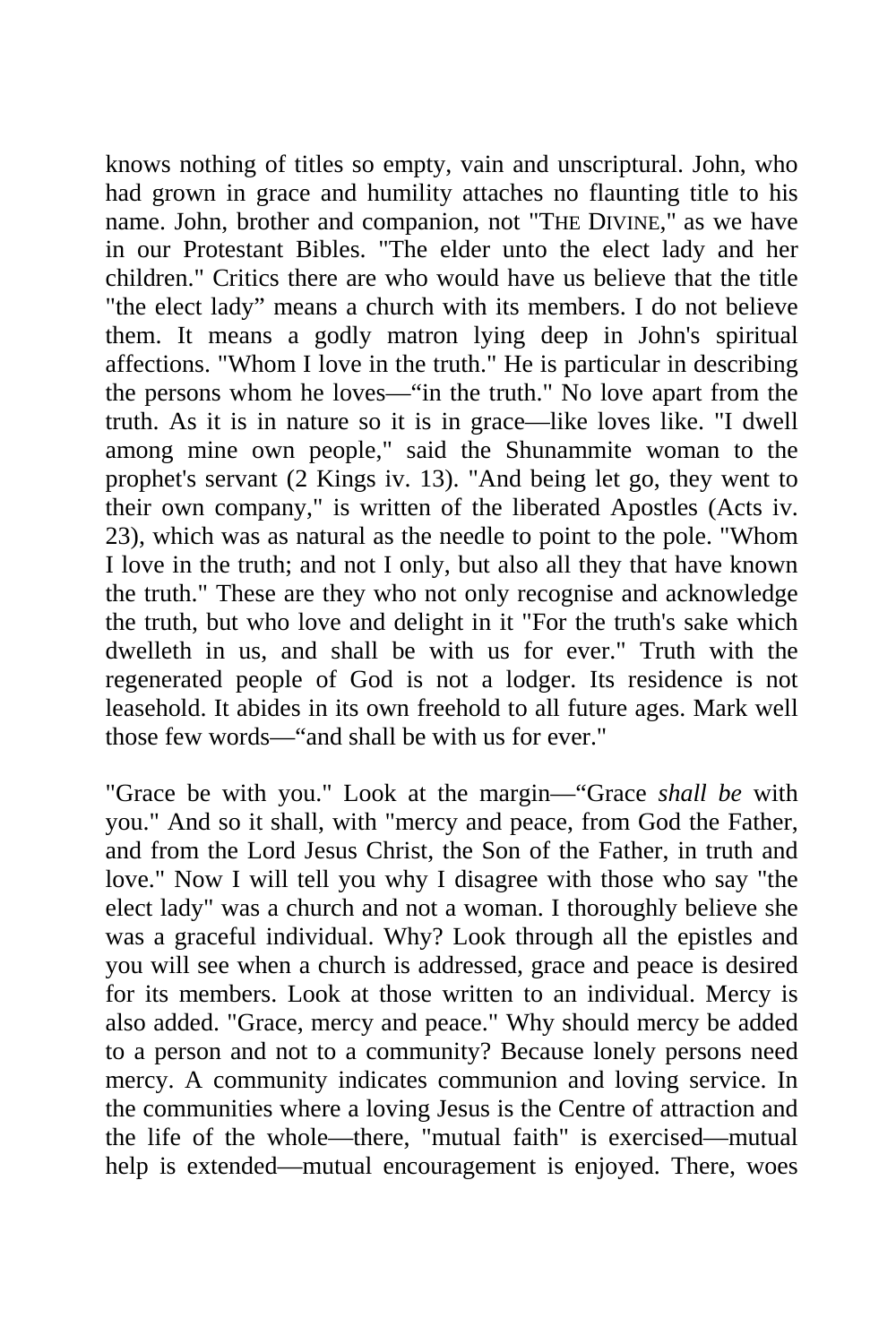are mutual—prayers blend—hopes harmonise—aims concentrate and refreshing tears fall into the same bottle (Ps.lvi. 8). As I retrace the past, frequently tears of true sympathy flow at the thought of those whom I knew in adversity and affliction when I was unable to help them. Well, God knew they required not my help, or it would have been there. Yet my sympathy was none the less for my inability.

"I rejoiced greatly that I found of thy children walking in truth." Walking! The dead walk not. "Walking in truth." Lying spirits hate the truth. Wherever truth is communicated by the Spirit of Truth it is accompanied by eternal life and everlasting love. Loving the truth with those who are brought into living oneness with Incarnate Truth is evidence substantial and clear that His prayer has been answered on our account—"Sanctify them through Thy truth: Thy word is truth" (John xvii. 17); and that His testimony has been brought home by the power of the Holy Ghost—"Ye shall know the truth, and the truth shall make you free" (John viii. 32). Such walk in simplicity guileless. "As we have received a commandment from the Father. And now I beseech thee, lady, not as though I wrote a new commandment unto thee, but that which we had from the beginning, that we love one another." How sweet! How homely! How familiar! "And this is love, that we walk after His commandments." And what are His commandments? Believe and love (1 John iii. 23). "This is the commandment, that, as ye have heard from the beginning, ye should walk in it."

Look at the text—"For many deceivers are entered into the world." From the writings of John we learn that love divinely communicated ever preserves from discord, deception, and every evil work.

This is proved and enjoyed by "the faith of the operation of God," in the reception of the truth concerning Christ Jesus our Lord. This is passive reception, but none the less a reception for all that. It is not by creature energy or exercise, but is wholly of God from first to last. It is the reception of the truth of Christ associating Himself with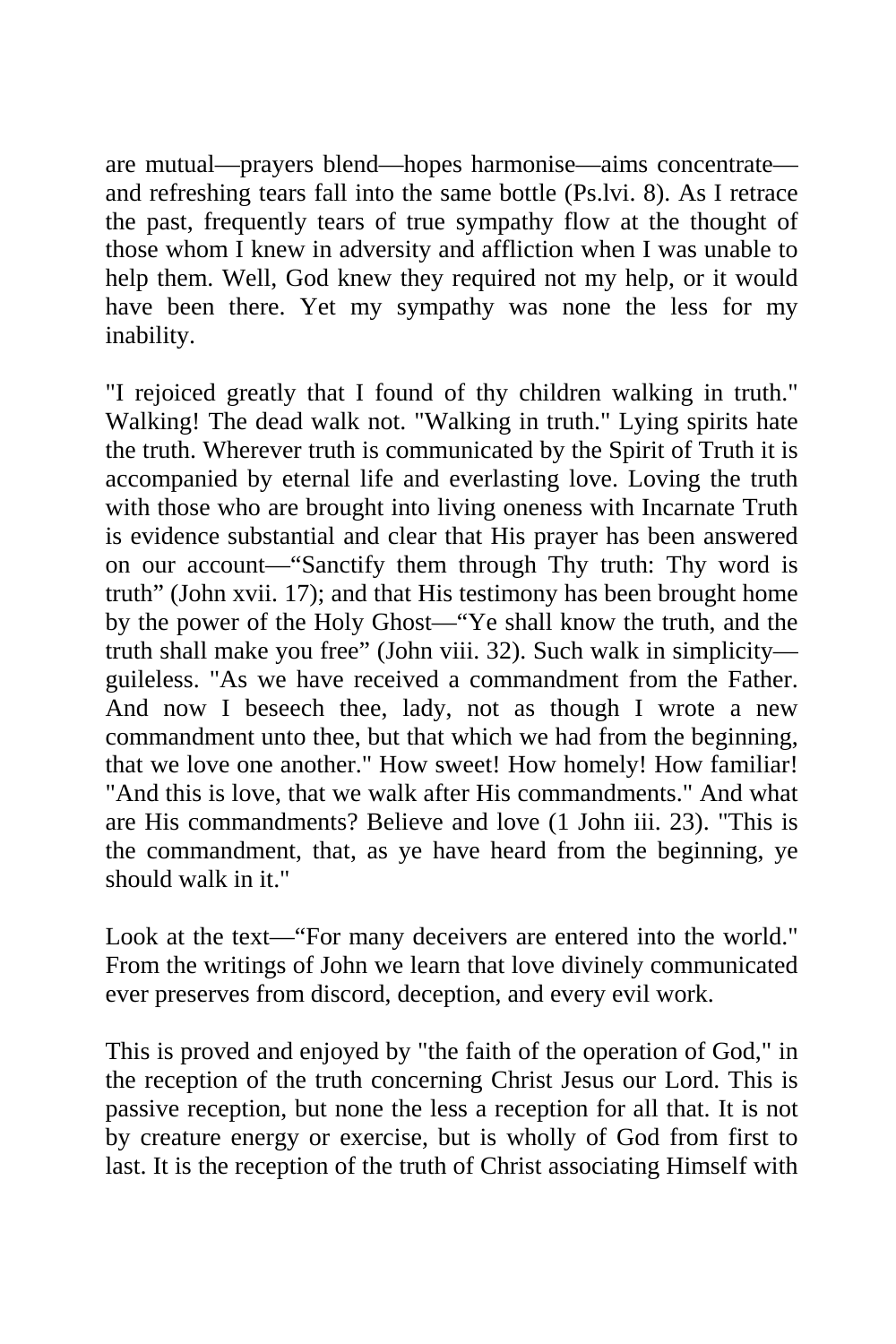us in His sacred humanity in the womb of the virgin—in His life of suffering obedience for us—in His sacrifice for sin on the accursed cross—in His precious humanity perfuming the grave—in His forty days' residence among His loved ones previous to ascension—in His appearance with the marks of His sufferings before His Father's throne. There He pleads with and commands the Father to send down covenant bounties to the needy members of His spiritual body, which are conveyed with infallible certainty to those for whom they were designed. Oh, what a glorious Christ!" The God shines gracious through the Man." Here we can feelingly say,

> "As Man, A MAN OF SORROWS. Thou Hast suffer'd ev'ry human woe, And thus enthron'd in glory now Canst pity all Thy saints below."

He forgets not, neglects not, those who are passing through the valley of the death-shade. Glory shines in the departure of a jewel of the Father's election love—one whom the Son has redeemed with His most precious blood—one whom the Spirit has honoured with His abiding presence. Now the nonconfession of the coming of the Son of the Father to our hearts imperils the enjoyment of love among God's gathered ones. It is well to be on the lookout, "for many deceivers are entered into the world." Deceivers, seducers, wanderers. Paul speaks of such as "seducing spirits" (1 Tim. iv. 1). Jude styles them, "wandering stars" (ver. 13). The religious firmament flares with them. They guide to delude. They lead to error and destruction. They are very subtle in leading to things not sinful in themselves, but which unsettle the mind and fix it upon the uncertain and unreliable. They prefer the shadow to the substance the sign to the thing signified—the hypothetical to the genuine.

Deceivers entered into the world, does not fully describe the Apostle's communication to this dear "elect lady." His meaning—his very words are, "many deceivers went out into the world." They left our company for that of the world, from which they had professed to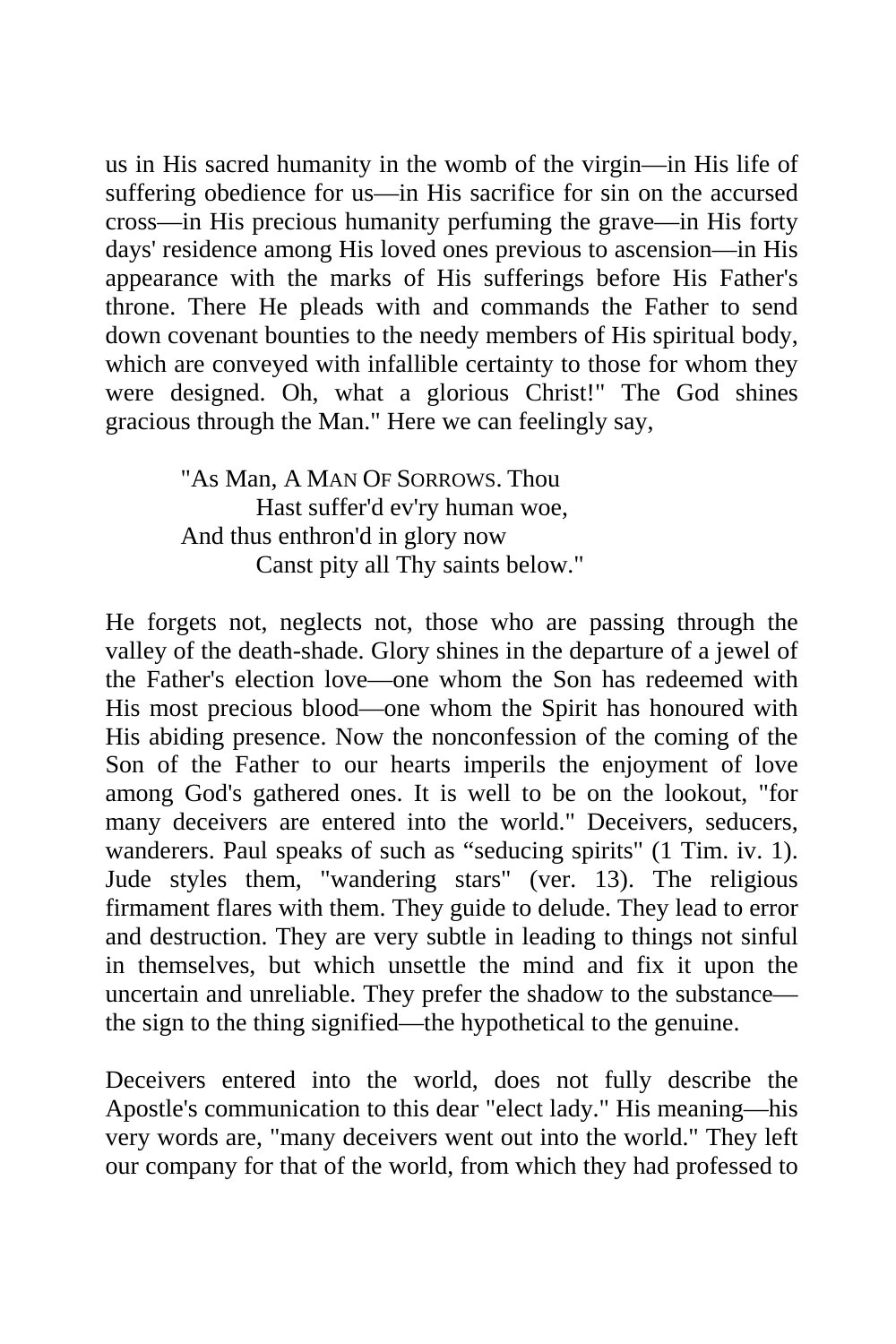be separated. They associated with the saints for a time and then went out for ever. Paul warned the Ephesian elders against such characters—"For I know this, that after my departing shall grievous wolves enter in among you, not sparing the flock. Also of your own selves shall men arise, speaking perverse things, to draw away disciples after them" (Acts xx. 29, 30). John's counsel is good, "Beloved, believe not every spirit, but try the spirits whether they be of God: because many false prophets are gone out into the world" (1 John iv. 1). These wandering stars flashed in their own light and then sank into obscure darkness. These enter the Church to deceive, if it were possible, the very elect. This they cannot do.

Mark well this salutary caution—"Who confess not that Jesus Christ is come in the flesh." It is not enough that the children of God should simply acknowledge the truths of divine inspiration. A spirit of fleshly ease and mock humility possesses the minds of so many who profess the truth of the gospel in these degenerate days. The zeal which ate up the Master is lacking in His followers. "Oh," I hear again and again, "I creep in and out, and desire not to be noticed." Such expressions spring from the flesh, and contain just as much truth as can be expected from the flesh. But the truth of God as set forth in His Holy Word and communicated by His Blessed Spirit to the hearts of His children is characterised by unselfishness. They not only acknowledge the truth but confess it. See !" For with the heart man believeth unto righteousness; and with the mouth confession is made unto salvation" (Rom. x. 10). He who finds Christ in his heart the Hope of glory, cannot help, in God's own time, by the preciousness of God's own truth, and the power of God's own Spirit—cannot help but confess that Jesus Christ is come in the flesh. This is not the confession that Jesus Christ did come, or will come to take His redeemed home to glory. The present tense characterises John's thoughts in all his utterances of this glorious truth. "We know that the Son of God is come" (1 John v. 20), Look at this—"Hereby know ye the Spirit of God. Every spirit that confesseth that Jesus Christ is come in the flesh is of God. And every spirit that confesseth not that Jesus Christ is come in the flesh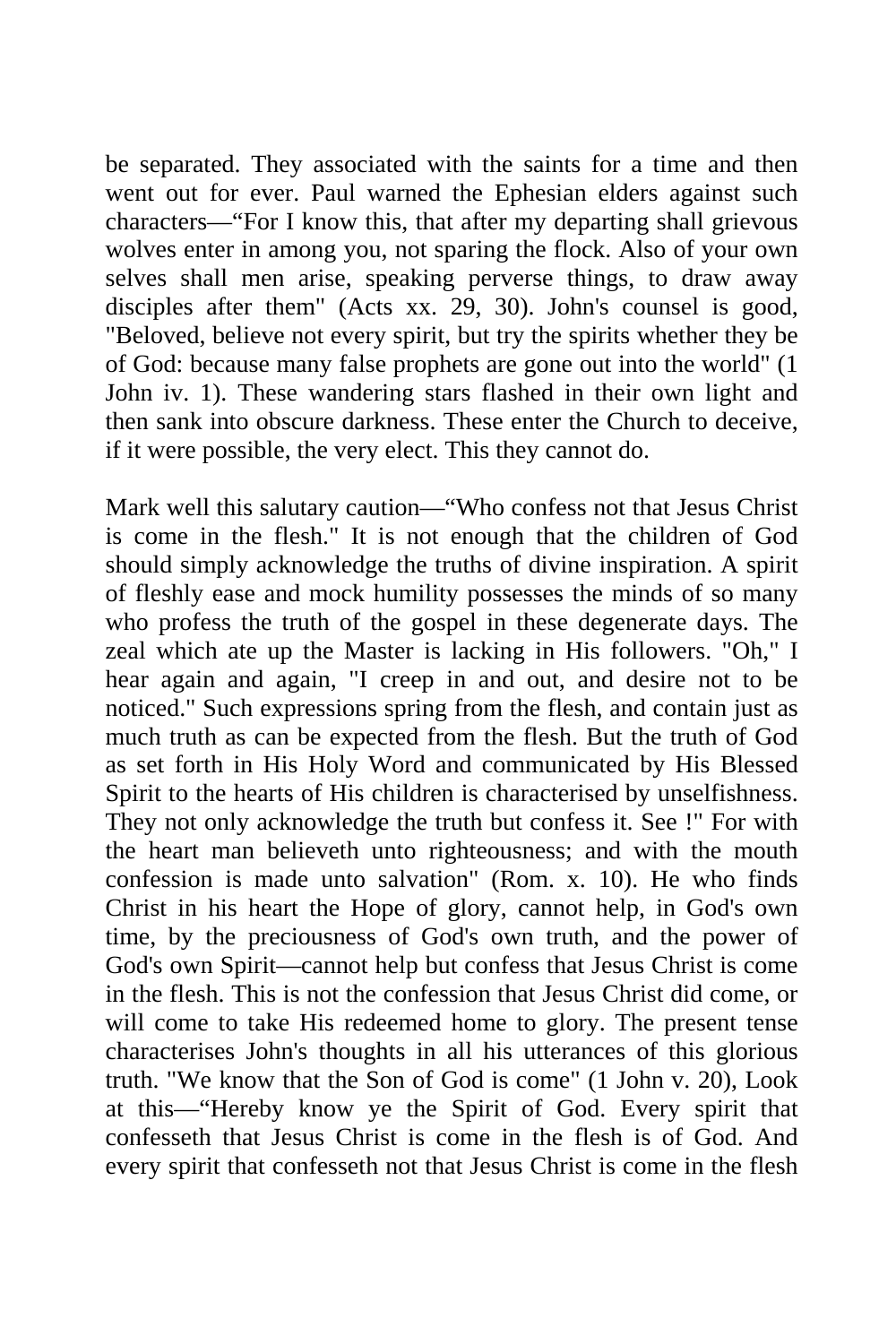is not of God: and this is that spirit of antichrist, whereof ye have heard that it should come; and even now already is it in the world" (1 John iv. 2, 3). Antichrist is in the world, but "Greater is He that is in you."

Antichrist is a deceiver. A deceiver is antichrist. Read 1 John ii. 18, 19, "Little children, it is the last time: and as ye have heard that antichrist shall come, even now are there many antichrists; whereby we know that it is the last time. They went out from us, but they were not of us; for if they had been of us they would have continued with us; but they went out, that they might be made manifest that they were not all of us. But ye have an Unction from the Holy One, and ye know all things." The Anointing is God's infallible security against all the designs of antichrist. "He is antichrist that denieth the Father and the Son." Such is against the Father's Christ—the Anointed King on Zion, the hill of God's holiness. One Anointing one Spirit. Notice the oneness set forth in Eph. iv. 3-6, "Endeavouring to keep the unity of the Spirit in the bond of peace. There is one body, and one Spirit, even as ye are called in one hope of your calling; one Lord, one faith, one baptism." The dying robber, who was never sprinkled at a font, nor dipped in a pool, was blessed with this one baptism of the Spirit. "One God and Father of all, Who is above all, and through all, and in you all." To this one church covenant gifts are bestowed "for the perfecting of the saints, for the work of the ministry, for the edifying of the body of Christ. Till we all come in the unity of the faith, and of the knowledge of the Son of God, unto a perfect man, unto the measure of the stature of the fulness of Christ."

Here we see that antichrists are many. Christ is one. We read also of "false christs." The Christ of God said, "For there shall arise false christs" {Matt. xxiv. 24). There is a marked distinction between a false christ and an antichrist. A false christ is one who professes to be the true Messiah, and false christs have appeared in profusion. Antichrist, wherever such appears, is always hostile to God's Christ—God's Anointed, and the Anointing. Now, we cannot point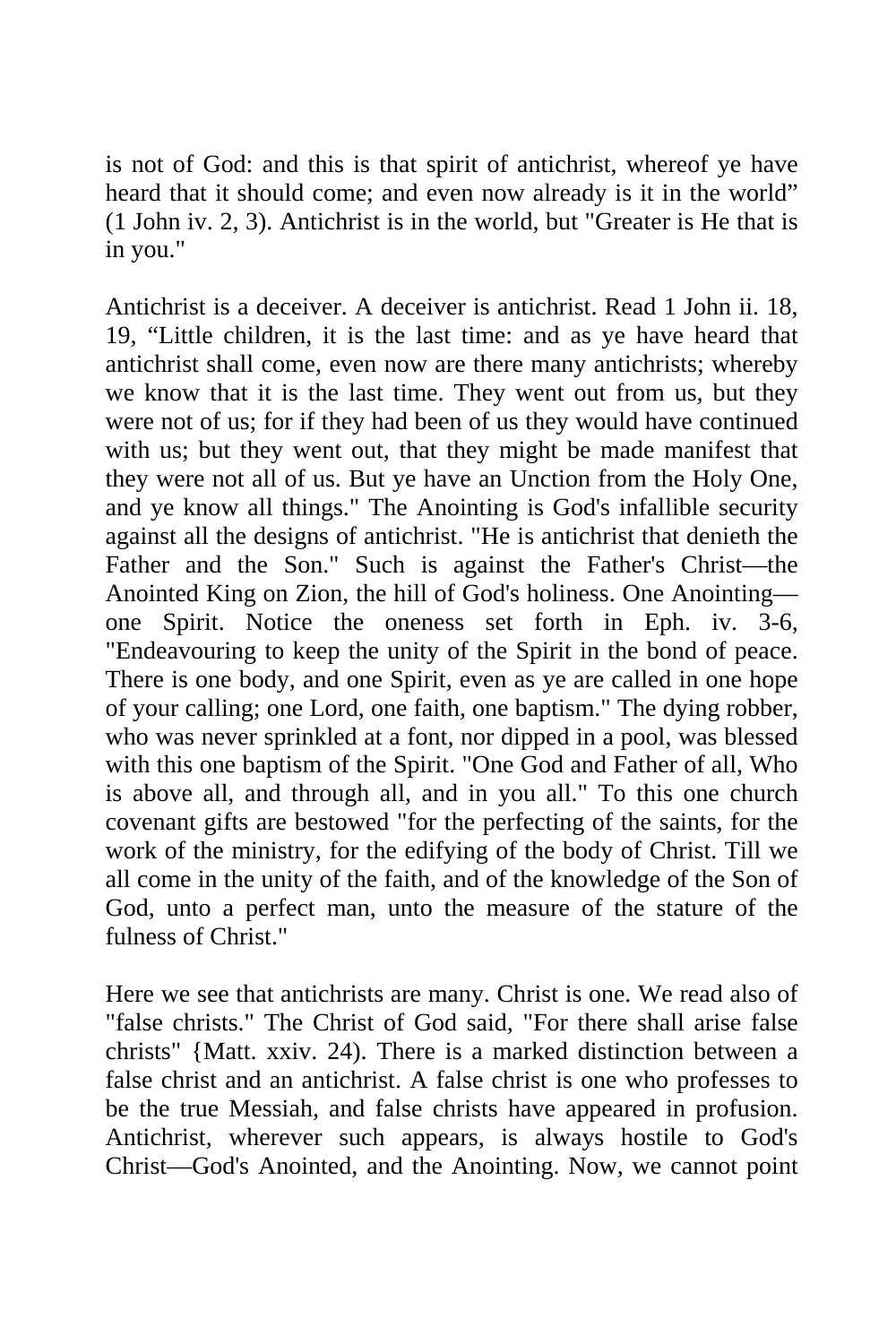to any one person in the world's history in whom the marks of antichrist are more clearly seen than in the old bachelor priest of Rome. The craft and subtlety of the devil appears in every title he assumes—every proclamation of his official dignity—every assertion of his right to rule the church with the rod of a despot. In all these he professes to be *for* and not *against* the Lord of light and glory. There is not a truth concerning Christ but you will find the same amid the lying records of Rome. What is infamously styled, "The Unanimous Consent of the Fathers," is a marvellous mass of ecclesiastical controversies and corrections. The so-called fathers agreed not in matters of faith, doctrine, or discipline.

The Pope pretends to be the supreme head of the church. In this he resembles Diotrephes who loved to have the pre-eminence (3 John 9) and is distant from Jesus Who "made Himself of no reputation" (Phil. ii. 7). Look at that glorious description given of Him in Col. i. 18, "And He is the Head of the body, the church: Who is the Beginning, the Firstborn from the dead; that in all things He might have the pre-eminence." Christ is the Head, not of a denomination, sect, or clique, but of the church of the Living God, and He is the Saviour and life of His own body. It is from the head that all motive and motion proceed. My head regulates every movement of my body. My head thinks for the whole body—sees for the whole body—speaks for the whole body—hears for the whole body smells for the whole body. Take away the head and the body is dead. Whatever you might substitute for it secures not the body from disease and disintegration. Let Christ be removed from His rightful position as the Head of any church, and that church becomes a sepulchre of souls. Let Christ be wanting in a sermon and the preaching is a godless effusion—rank presumption. Let Christ be wanting in praise, and praise is daring profanity. Christ is the Head of God's church. He thinks for His Whole Body—the Church. He looks well after the whole of His Redeemed Flock. He speaks to the Father for all His Living Members. He turns not a deaf ear to the Sorrowful sighing of His Afflicted Brethren. He has a quick scent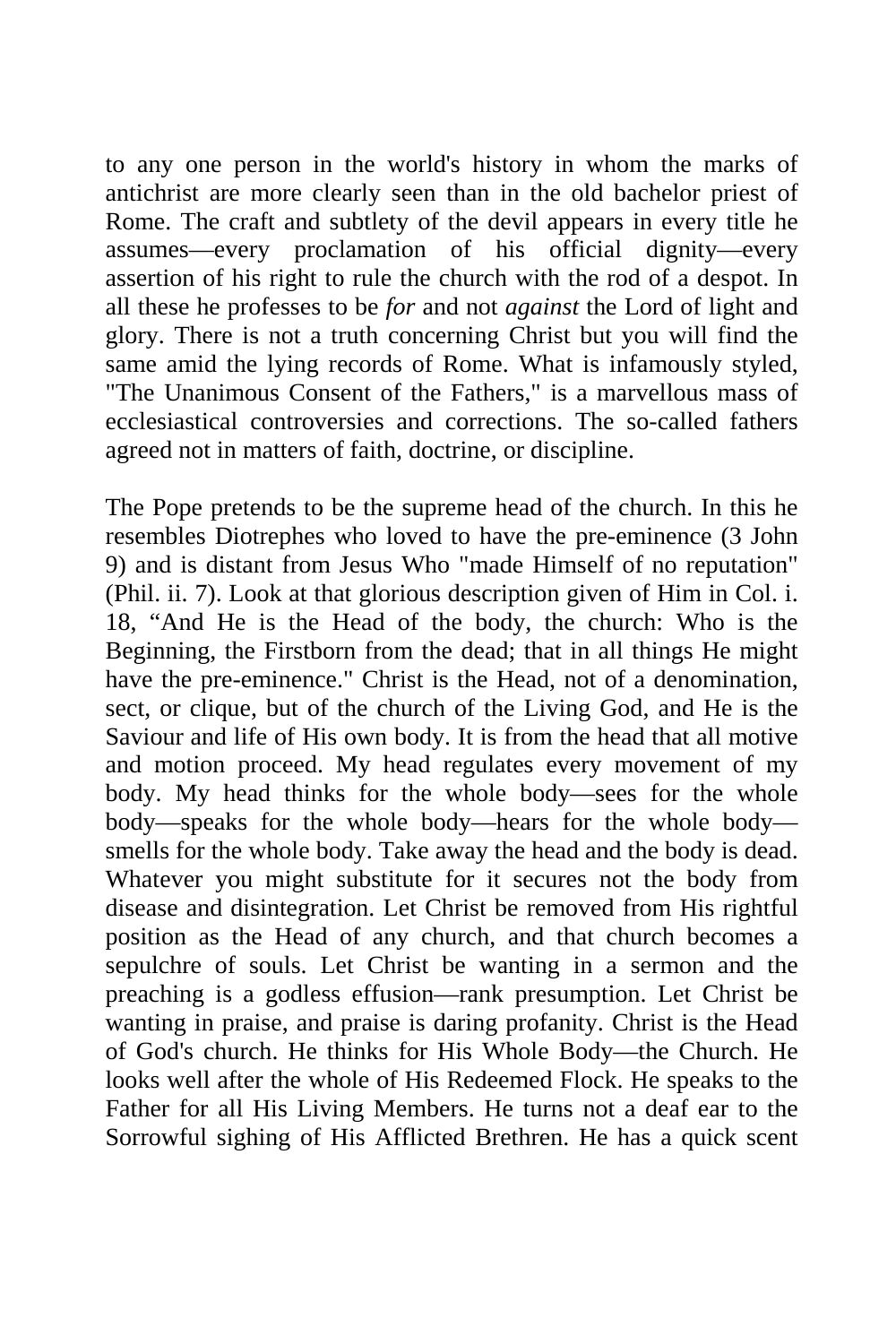for every want of every one whom His love and blood has saved. Leo is useless in all these things.

The Pope discovers the brand of antichrist in his claim to infallibility. Christ is the Only Infallible Man that ever lived. Infallibility cuts a wretched figure in the history of Peter. Trace his conduct all along his history. He was a pretty head to guide and govern a church. He was ever liable to mistakes. He trusted in self— He erred. His fleshly part determined to be something to the last. Look at Him after the loving reproofs recorded in John xxi. 15, 17. His flesh would still meddle. "Lord, what shall this man do?" Mark well the Lord's answer—"If I will that he tarry till I come, what is that to thee? follow thou Me." Jesus did not speak thus to John. Jesus had a place of love in John's heart. John had a place of rest at Jesus' feet, learning God's righteous will, and drinking deeply of His love. These are not learned nor enjoyed in the deceitful declarations of tradition, but in the clear enunciations of Holy Scripture according to the last verse of the previous chapter, "But these are written, that ye might believe that Jesus is the Christ, the Son of God; and that believing ye might have life."

Another evidence of the Pope proclaiming himself to be antichrist, is the prerogative he arrogates to himself to hear the confessions of his fellow sinners, and pronouncing upon them the absolution and remission of their sins, and bestow upon them indigencies to sin again. Is that Christ's mind and will? Not at all. A Papist once said to me, "Cannot you find confession and absolution in your Bible?" "Yes," said I, "three cases come to my mind, Pharaoh (Exod. x. 16, 17). Saul (1 Sam. xv. 24, 25). Judas (Matt, xxvii. 3, 4). Pharaoh was answered with destruction. Saul was recompensed with degradation. Judas was rewarded with damnation, Notice Saul's desire and disappointment—"I have sinned: yet honour me now, I pray thee, before the elders of my people, and before Israel, and turn again with me, that 1 may worship the LORD thy God" That is the spirit reigning all through the religion of Rome. She seeks supreme and universal honour and to be excused for sinning. When I hear of the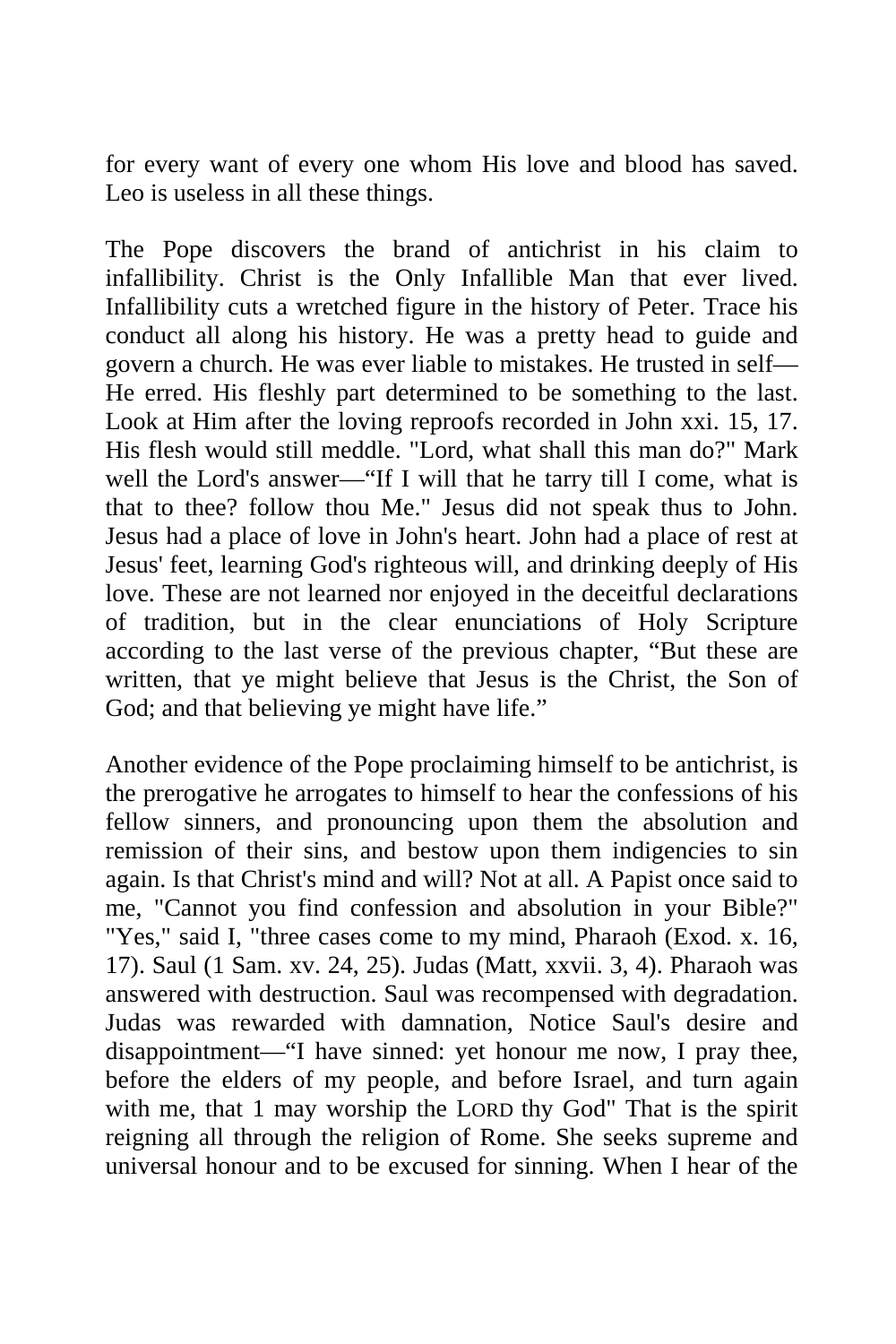world's great ones entering Rome's bewildering maze, I say at once, Rome's religion is one of convenience. There is something morally wrong in all who seek shelter in her dark shades. Such may boast of their sanctity, but they will find it to be earthy, sensual, devilish. They may sing, "Lead, kindly light," only to wander into the mists, fogs and quagmires of error, idolatry and superstition. In that wretched hymn, disgracing many so-called Protestant hymn books, you cannot find a word concerning Christ's atoning blood, justifying righteousness, or saving intercession. Gospel truth is hidden from the view of Rome's devotees, who cling to their tradition, and ignore the revealed will of God. "To the law and to the testimony; if they speak not according to this word, it is because there is no light in them" (Isa. viii. 20). Law—the assertion of God's sovereign will. Testimony—God's will revealed in the heart by the Holy Ghost. They who are destitute of these, have no *morning* in them (margin). There has been no end to their night—no dawn to them of spiritual day.

Antichrist asserts his right to institute and abrogate rites and ceremonies at will. None but Christ has a right to such authority. The Pope pretends to hold the keys of the kingdom of heaven. What are they? GOD'S WRITTEN WORD—GOD'S BLESSED SPIRIT. "Except a man be born of water"—the truth of God—"and of the Spirit, he cannot enter into the kingdom of God" (John iii. 5). Listen again. "Seeing ye have purified your souls in OBEYING THE TRUTH THROUGH THE SPIRIT" (i Peter i. 22). Christ charged the wretched sacramentalists of His day with taking away of the key of knowledge (Luke xi. 52). That is, they ignored the Holy Ghost in the work of regeneration and revelation, and believed in the ability of man to regenerate himself. Then again, we see the Pope and his party dead set against the spiritual kingdom of our Lord and Saviour Jesus Christ. "My kingdom is not of this world" (John xviii. 36), said Jesus. "The kingdom of God is not meat and drink; but righteousness, and peace, and joy in the Holy Ghost" (Rom. xiv. 17). The kingdom of God is not earthly, worldly, fleshly. It is spiritual, heavenly, divine. Its subjects "are redeemed by Christ out of every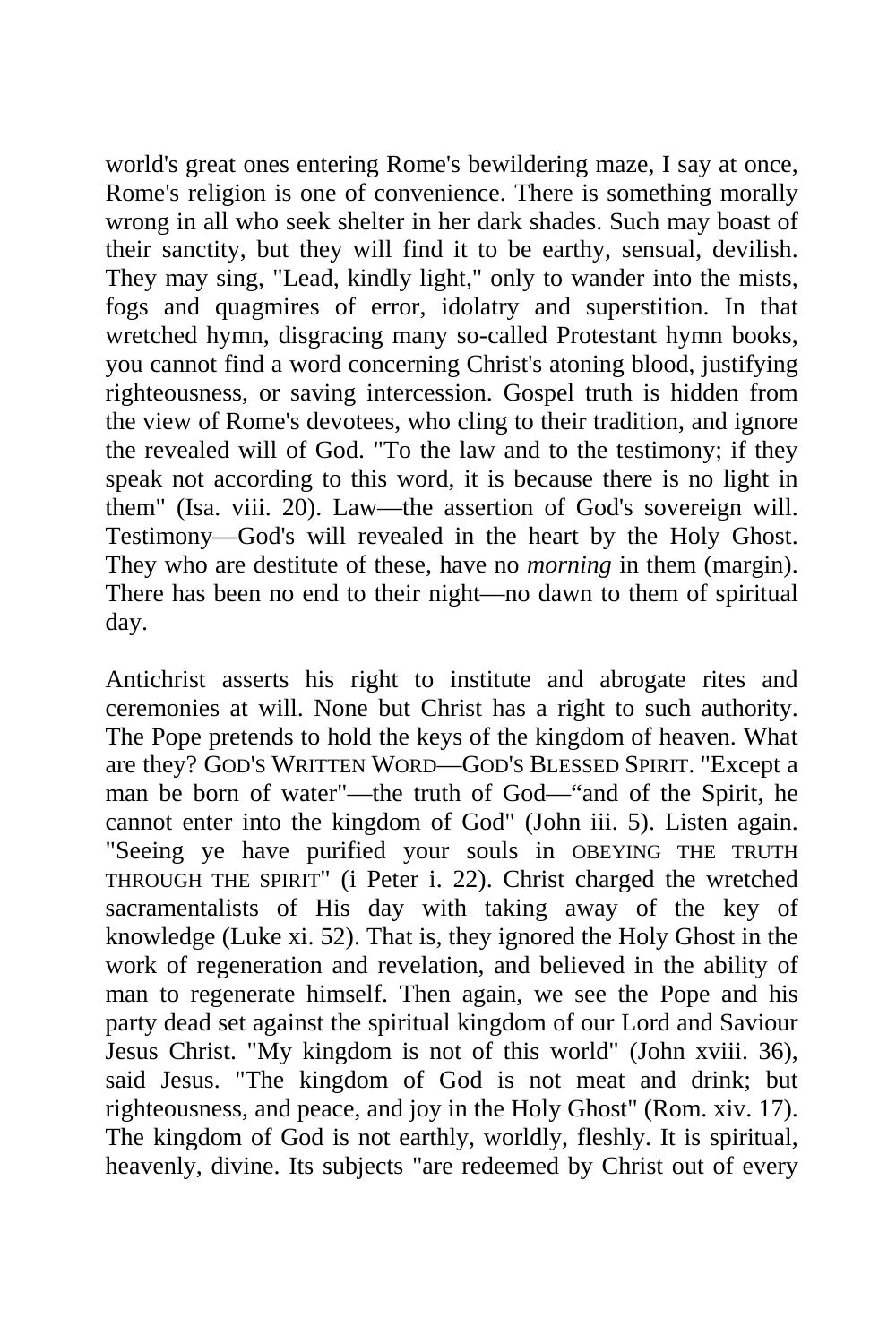kindred, and tongue, and people, and nation." What a blessed privilege to know that we are spiritual subjects of a kingdom which cannot be moved. Christ's kingdom is heavenly. Antichrist's is earthly. God's kingdom is pure and simple. That of Rome is muddle and mystery. The kingdom of God is holy. Corruption and filth characterise the gaudy glories of the scarlet harlot. Those who confess not that Jesus Christ is come in the flesh are deceivers and possessed by the spirit of antichrist. He who by the Holy Ghost confesses that Jesus Christ is come in the flesh, knows that He will come to all whom the Father gave unto Him, and predestined to enjoy His company and consolations in His everlasting kingdom and glory. THY KINGDOM COME. Amen.

THOMAS BRADBURY.

Grove Chapel, Camberwell, *November,* 1902.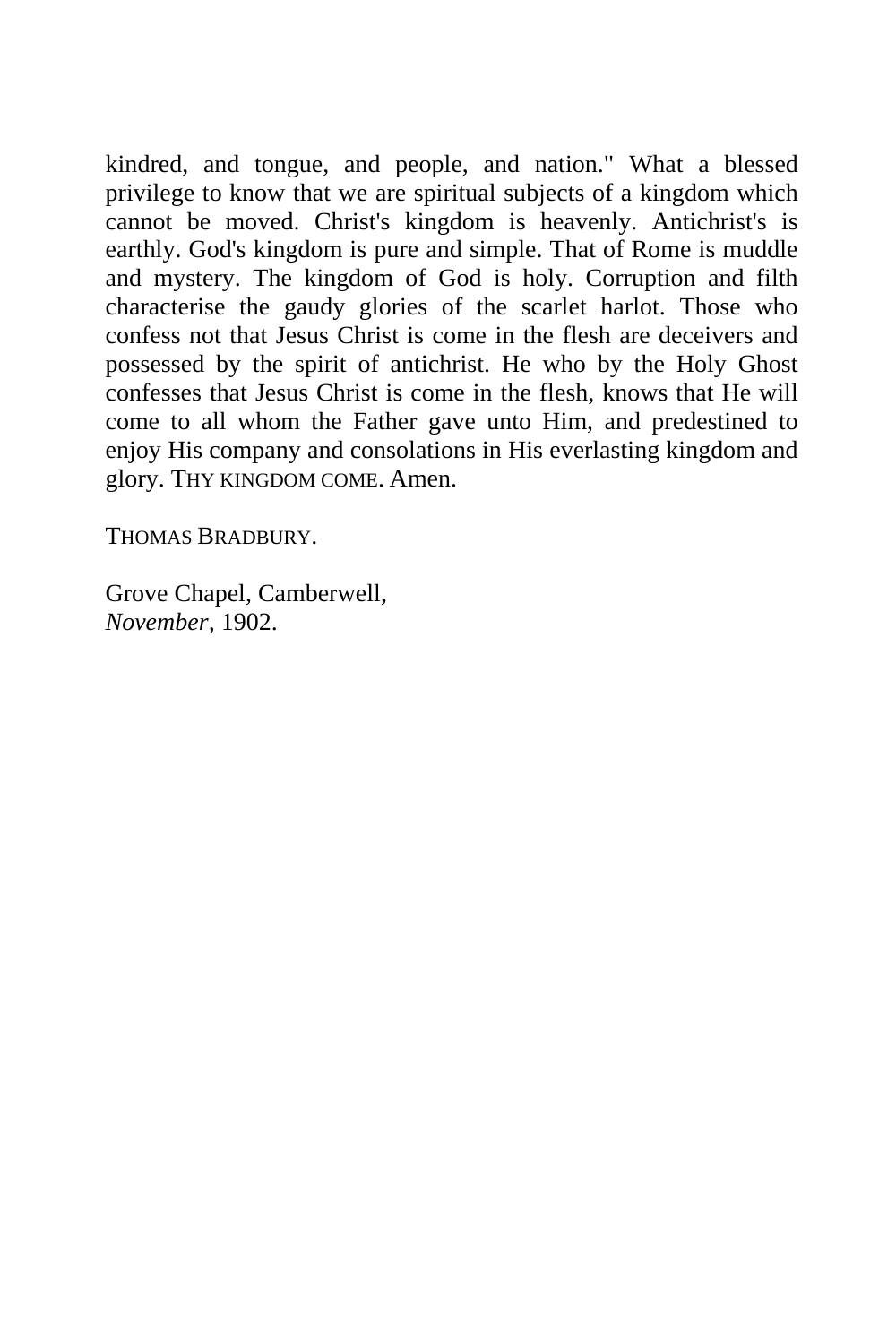## "Thy Salvation."

## "*I have waited for Thy salvation, O LORD" --* Gen. xlix. 18.

THESE are the words of the dying patriarch Jacob, "I have waited for Thy salvation, O LORD." They are apparently incoherent—not in keeping with the subject occupying his mind when addressing his son Dan. It appears as though a sudden inspiration diverted him to the contemplation of the theme dearest to his heart—God's salvation. Out of the abundance of his heart his mouth spoke these precious words, which have proved a healing balm to the weary spirit of many a tried pilgrim in the steep and thorny pathway to the saints' perfection above. There is something exceedingly interesting and instructive to the spiritual mind in the remembrance of the last words of those near and dear to us, and near and dear to our covenant God and Father in Christ. We notice this in the words of Jacob now before us, and in the last words of David, king of Israel. He was filled with disappointment and sorrow in reflecting upon the unenviable state of his surroundings, while his heartbeat with joyful hope in the contemplation of God's well-ordered, sure, and everlasting covenant, and his tongue exclaimed, "Although my house be not so with God, yet He hath made with me an everlasting covenant, ordered in all *things* and sure; for this is all my salvation, and all my desire, although He make it not to grow" (2 Sam. xxiii. 5).

We will now come to the New Testament and notice the last utterances of two who were precious to the Master. There is true sublimity and guileless simplicity in the spirit of Stephen as he cries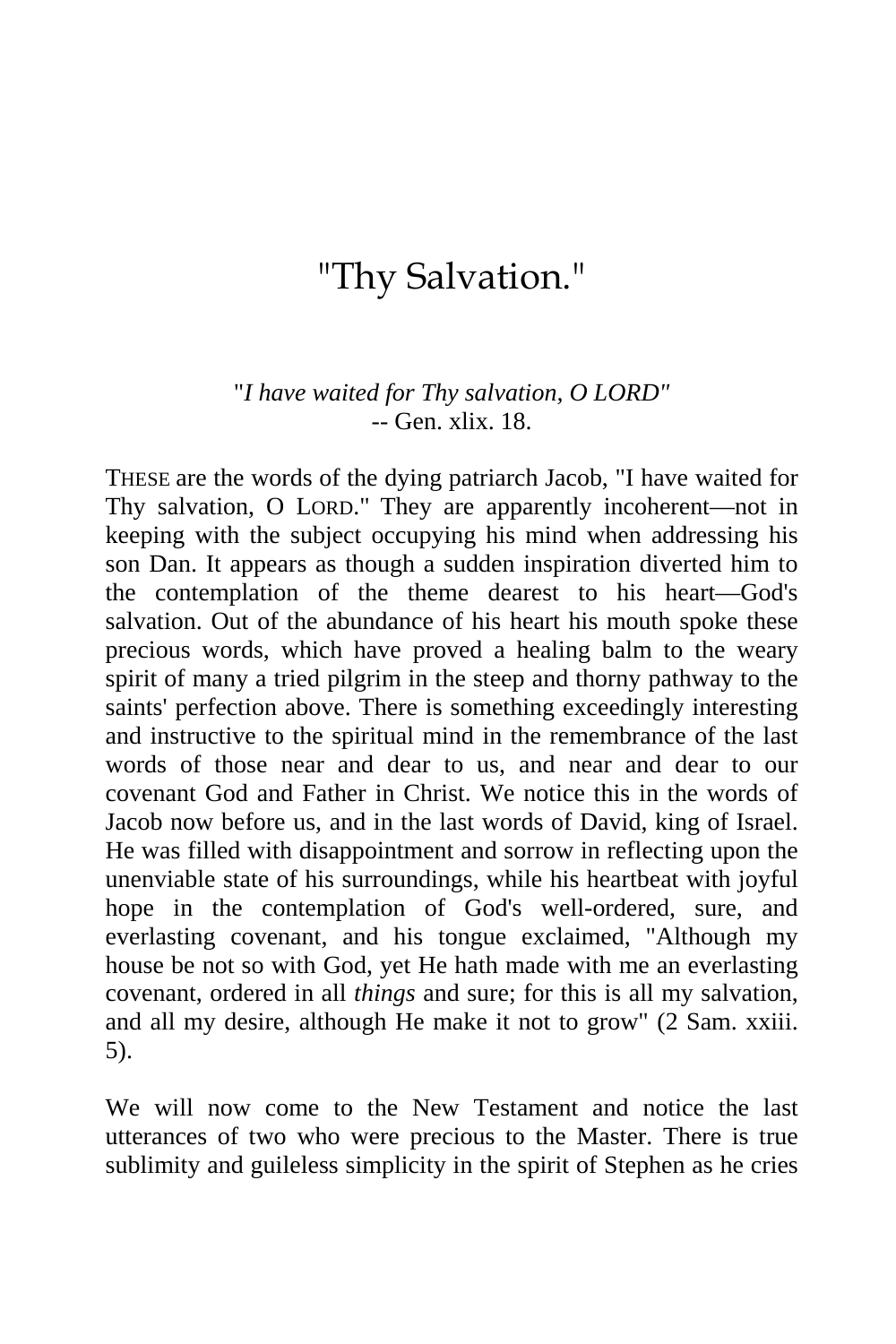in the midst of a murderous shower of stones, "I see the heavens opened, and the Son of Man standing on the right hand of God. Then they cried out with a loud voice, and stopped their ears, and ran upon him with one accord, and cast him out of the city, and stoned him: and the witnesses laid down their clothes at a young man's feet, whose name was Saul. And they stoned Stephen, calling upon *God,*  and saying, Lord Jesus, receive my spirit. And he kneeled down, and cried with a loud voice, Lord, lay not this sin to their charge. And when he had said this, he fell asleep" (Acts vii. 54-60). A wonderful statement! Stephen's body battered with stones, yet his spirit was sweetly reposing in the arms of Incarnate Love. We pass on to notice a little of the latest language of the very person at whose feet the clothes of the witnesses were laid when Stephen was stoned. Toward the close of his earthly pilgrimage he thus counsels his son Timothy—"Watch thou in all things, endure afflictions, do the work of an evangelist, make full proof of thy ministry. For I am now ready to be offered, and the time of my departure is at hand. I have fought a good fight, 1 have finished my course, I have kept the faith. Henceforth there is laid up for me a crown of righteousness, which the Lord, the Righteous Judge, shall give me at that day: and not to me only, but unto all them also that love His appearing" (2 Tim. iv. 5-8). This last sentence is very encouraging to those who write bitter things against themselves because of their fancied want of grace, and judging themselves lacking consistency and circumspection in the ways of the Lord. The sentence in itself appears sufficient to cheer the gracious heart drooping with despondency under a sense of distance from the One Object of its spiritual love.

For many months past my mind has been deeply interested in the conduct of the Master, our blessed Lord and Saviour Jesus Christ, in respect to the characters of those whom He brought into close communication and blessed communion with Himself. How different was His way from that of the world! His requirements were so different from those of the Christian systems of the present day. He was the very opposite to those pastors who demand that the experience of their people must correspond exactly with their own.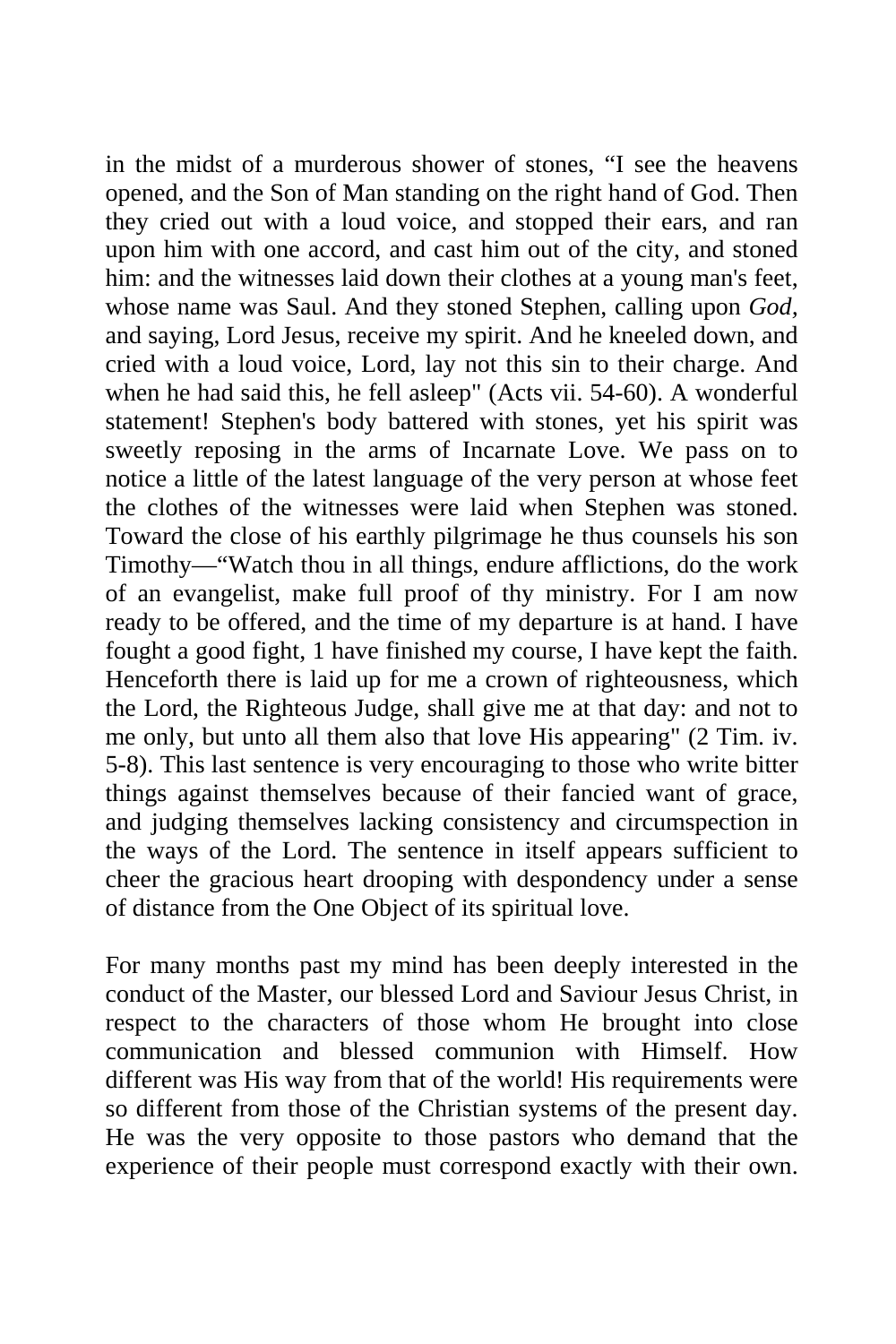O Jesus, what forbearing love is Thine! Did He draw His eleven disciples around Him because they had a deep experience of the things He taught? No! for their experience of Divine grace was very shallow. Was it because they had a right apprehension of their Father's mind and will? No! for they did not comprehend the nature of their Master's mission—they understood not the worth of His sacrifice—the fulness of His salvation—the need of His righteousness, nor the spiritual character of His kingdom. They were full of mistakes, and were subject to frequent failures and falls. They were sinners. Why, then, did He draw them around Him? It was because of the love which He Himself had begotten in their hearts to His Adorable Person that caused Him to draw them around Him at His table and dispense to them the bread and wine. He gave them real bread and real wine. Bread to eat—wine to drink. Flesh and blood were not there. Yet the flesh and blood of Jesus were spiritually there, but, mark you, spiritually fed upon in the heart by faith. Not masticated with the teeth—not digested in the stomach. The body and blood of Christ form spiritual nourishment for spiritual faculties, and for these alone.

But notice the characters of those who first received the bread and wine as emblems of our Lord's sufferings and death, and tokens of His love. They could say little as to their consistency and circumspection. Look at three of them shortly after in Gethsemane, who, instead of watching and praying, were fast asleep. And look again at the three introduced to us in that sweet Fourteenth of John—Thomas, Philip, and Judas—not Iscariot. They displayed great ignorance of their Master's mission, yet they were filled with love to His adorable Person. For these He prayed, as we read in that precious Seventeenth of John; but there He mentioned not their sins, their failures, nor their falls. He kept their imperfections out of sight, and brought His mediatorial perfections for them into the unclouded view of His Father. For them He prayed—He demanded—He commanded—with covenant authority He said—"Father, I will that they also, whom Thou hast given Me, be with Me where I am; that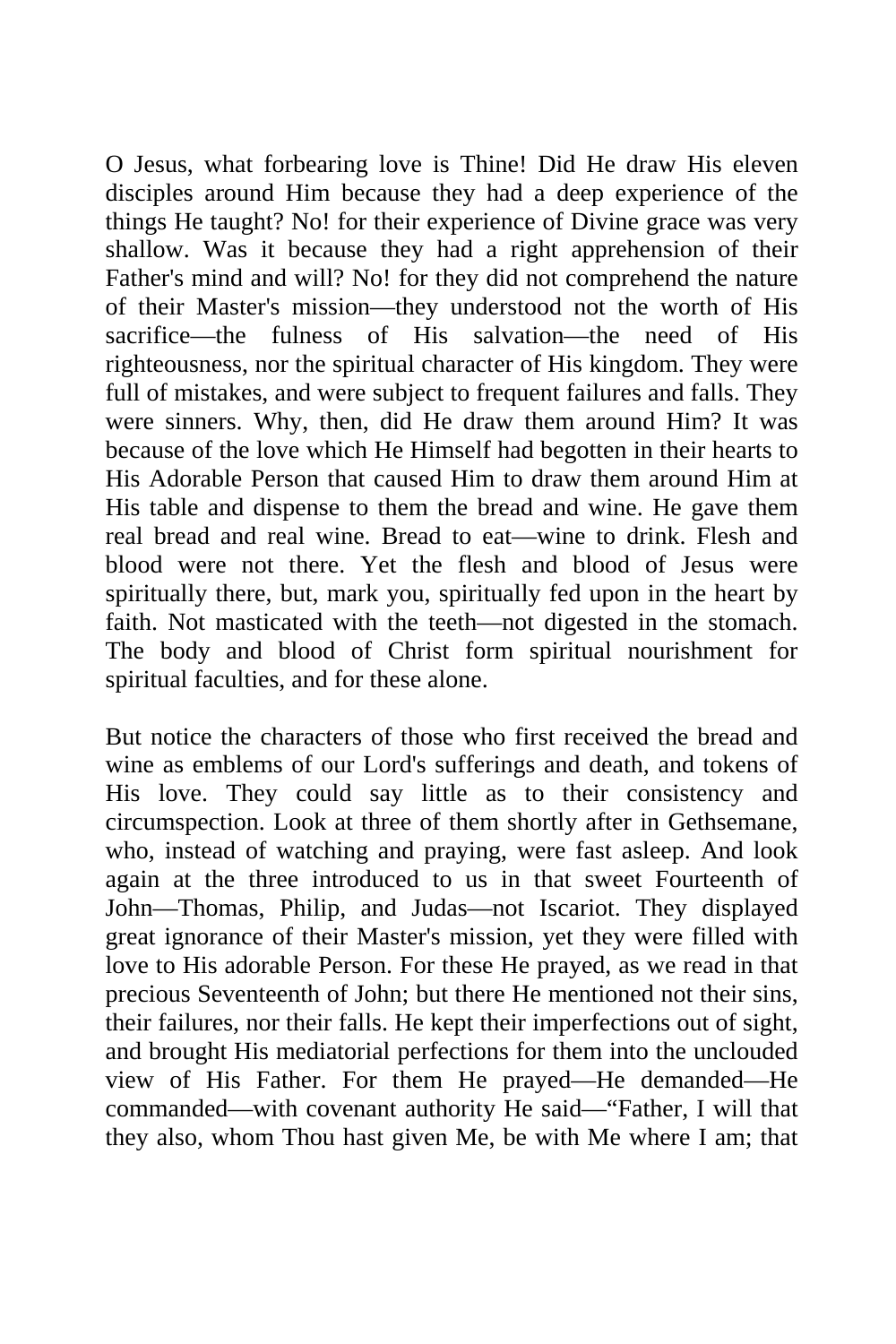they may behold My glory, which Thou hast given Me; for Thou lovedst Me before the foundation of the world" (John xvii. 24).

But, for a little while, we have to do with dying Jacob. He called his twelve sons around him, and as they gathered themselves together, the dying patriarch blessed them according to their dispositions and doings. You will notice a marked difference between the blessings of Moses as recorded in Deuteronomy xxxiii. and those of Jacob in the chapter before us. Jacob intersperses his blessings with curses. Moses' blessings confirm the truth of God, that there is no curse to the Israel of God for whom the God of Israel was made a Curse upon Calvary. The book of Deuteronomy may well be styled the Gospel according to Moses. Concerning Israel's God and God's Israel, Moses cried in holy rapture: "There is none like unto the God of Jeshurun, who rideth upon the heaven in thy help, and in His excellency on the sky. The Eternal God is thy refuge, and underneath are the everlasting arms; and He shall thrust out the enemy from before thee; and shall say, Destroy *them.* Israel then shall dwell in safety alone: the fountain of Jacob shall be upon a land of corn and wine; also His heavens shall drop down dew. Happy art thou, O Israel; who is like unto thee, O people saved by the LORD, the Shield of thy help, and Who is the Sword of thy excellency! and thy enemies shall be found liars unto thee; and thou shalt tread upon their high places" (Deut. xxxiii. 27-29).

But here we find Jacob addressing each of his sons by name, and strong expressions, no doubt, startle the ears of first one and then another. Reuben is reminded of his honourable birth, instability, and filthy folly. Simeon and Levi are not left unmindful of their treachery and cruelty in slaughtering the Shechemites. Dan hears ominous words relative to his natural dispositions and future destiny. He would lie in the dust and in the dirt to gain a cruel advantage over an opponent—he would bite like a serpent and sting like an adder, to the destruction of both horse and rider. Jacob having thus far addressed his sons, appeared to lose sight of them and of their fleshly failings, and of everything that embittered his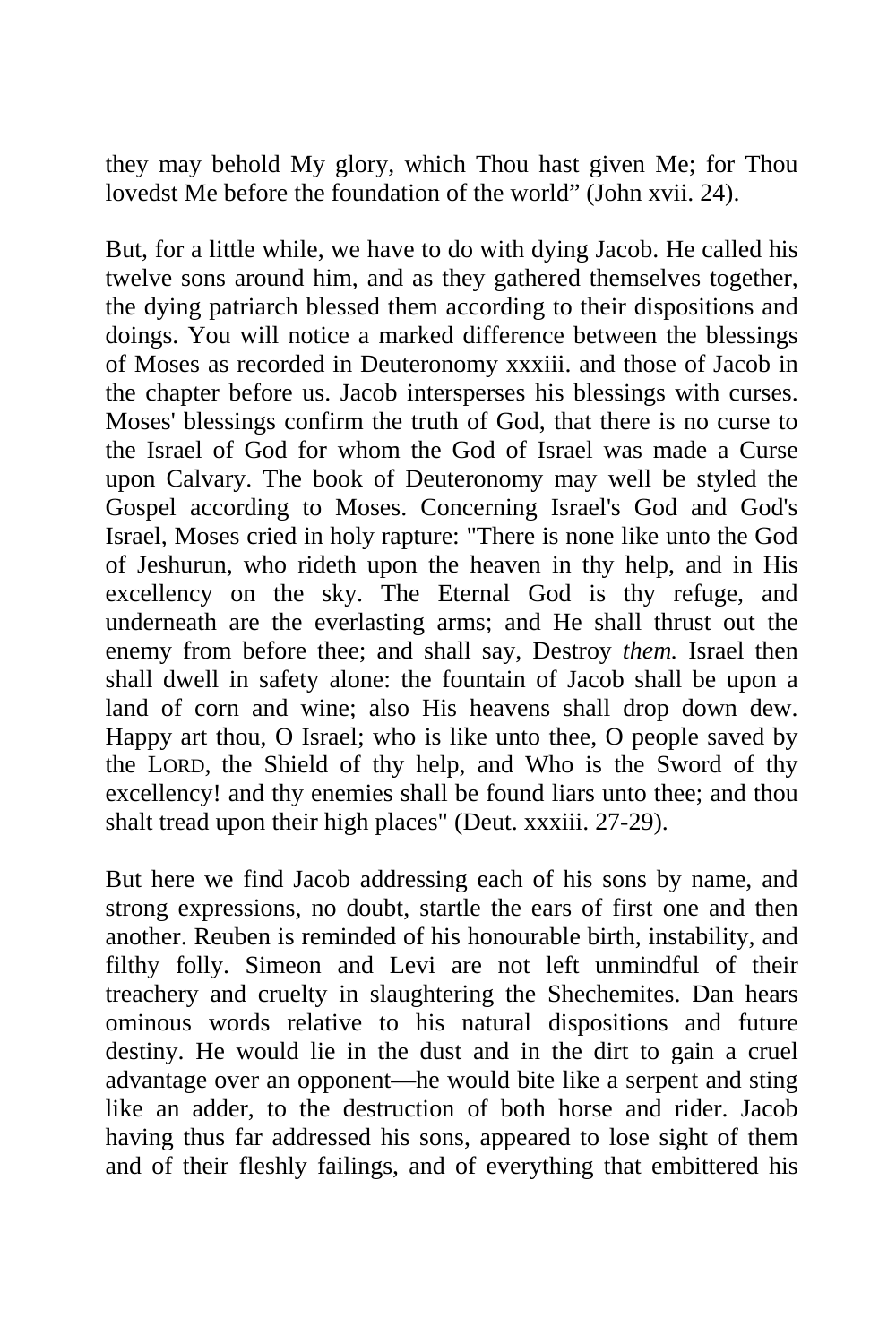last moments upon earth, and raising his failing eyes to heaven, ejaculated, "*I have waited for Thy salvation,* O LORD." In the midst of the painful reminiscences distracting the heart of the dying patriarch, and distressing the ears of his sons—in the midst of a whirlwind of words which filled their minds with perplexity—he is graciously reminded of that salvation which is in Christ Jesus with eternal glory—of that solace which never fails the heirs of grace in their seasons of sorrow—and of that sympathy flowing from a heartuntainted by selfishness.

"I have waited." All God's living people are taught to wait for Him, and to abide His time. Whence the source and secret of all this? The Blessed Spirit informs us in Isaiah xxx. 18, "And therefore will the LORD wait, that He may be gracious unto you, and therefore will He be exalted, that He may have mercy upon you: for the LORD is a God of judgment: blessed are all they that wait for Him." One of the most precious declarations inspiring hope in my heart is contained in these words. A waiting God begets a waiting people. There is something blessedly mutual between the heart of Israel's covenant God and those whom He draws to Himself with the bands of love and the cords of the Man Christ Jesus. Aged Simeon waited for the Consolation of Israel, and that widow indeed, Anna, spake of Him to all that looked and waited for redemption in Israel (Luke ii. 25, 38). The prophet Isaiah describes the experience of the waiters during the period of the Lord's waiting for them, and their blessedness in waiting for Him. He empties them to fill them with His fulness of grace and compassion. He strips them that He may clothe them with His own righteousness, and adorn them with the graces of His Spirit. He weakens their strength by the way, and when it is all gone He strengthens them with all might according to His glorious power (Col. i. 11).

We will now turn to a most important portion of Divine inspiration—the Psalms—which is the devotional part of God's Blessed Book, where we find sweet evidence of God's great goodness to us in keeping our souls waiting upon Him. David said,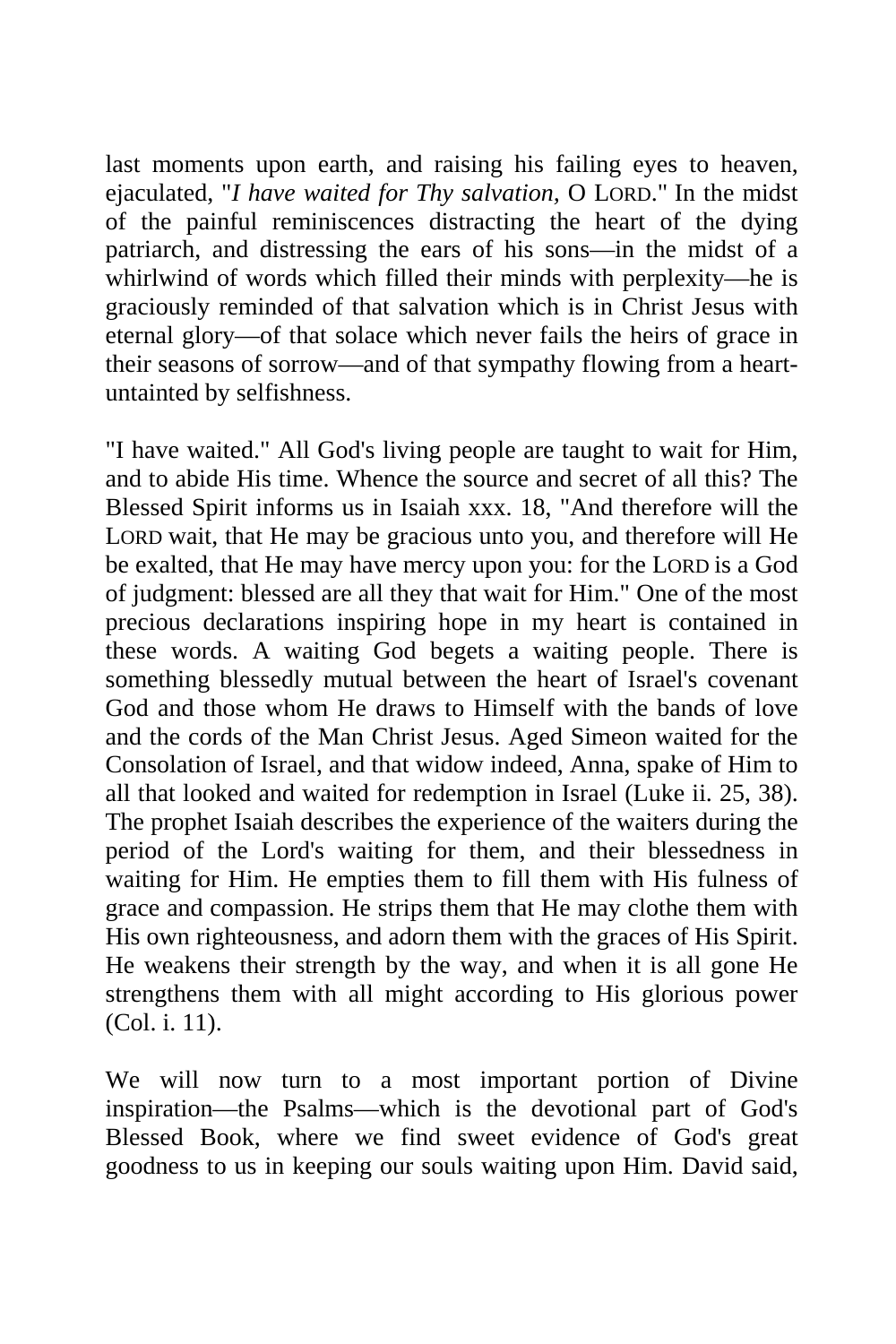"I waited patiently, or, *In waiting I waited* for the LORD, and He inclined unto me, and heard my cry" (Ps. xl. i). Again he said, "Truly my soul waiteth upon God: from Him cometh my salvation" (Ps. lxii. i). And again, "I wait for the LORD, my soul doth wait, and in His word do I hope. My soul waiteth for the LORD more than they that watch for the morning: I say, more than they that watch for the morning" (Ps. cxxx. 5, 6). Jacob belonged to this waiting family. He waited daily upon God for daily salvation. How long did he wait? From the first moment God inspired his heart with a spirit of prayer to the moment he was safe with his God in glory, Jacob was the waiter. He was graciously taught to wait God's time, and that covenant mercies could come only in God's time. God will not be hurried. He cannot be forestalled. There is a dangerous precipitancy in our restless anxious nature, frequently manifesting itself in outbursts of unbecoming impatience. We wish to run before we are sent. We would fight when it is ours to stand still and see God fighting for us. We would exhibit our fancied prowess, when as weaklings, our strength is to sit still. We will frequently talk with our fellows, when our wisdom would be to lie still and commune with God. We would be something, but we must be nothing and bow before the command—"Be still and know that I am God" (Ps. xlvi. 10; Exod. xiv. 13; Isa. xxx. 7; Ps. iv. 4).

"Thy salvation, O LORD." With this salvation we have to do continually. Jacob waited for the salvation of the LORD. Jacob had nothing to do in the plan, performance, or perfecting of this salvation. He had nothing to do with it in its origin, for that was the *will* of the Father before all worlds—it was the *work* of the Son from Bethlehem to Calvary—it is the *way* of the Holy Ghost in the experience of all the heirs of grace and glory. We read it in God's message of peace to all those whose names are in the Book of Life—for whom Christ died, and who are destined to spend an eternity of bliss in the home appointed for them up yonder. We see the Glorious Three-in-One in council before the worlds were framed. I do, and God having given me spiritual eyesight, and revealed the same to me in His Blessed Book, I cannot close my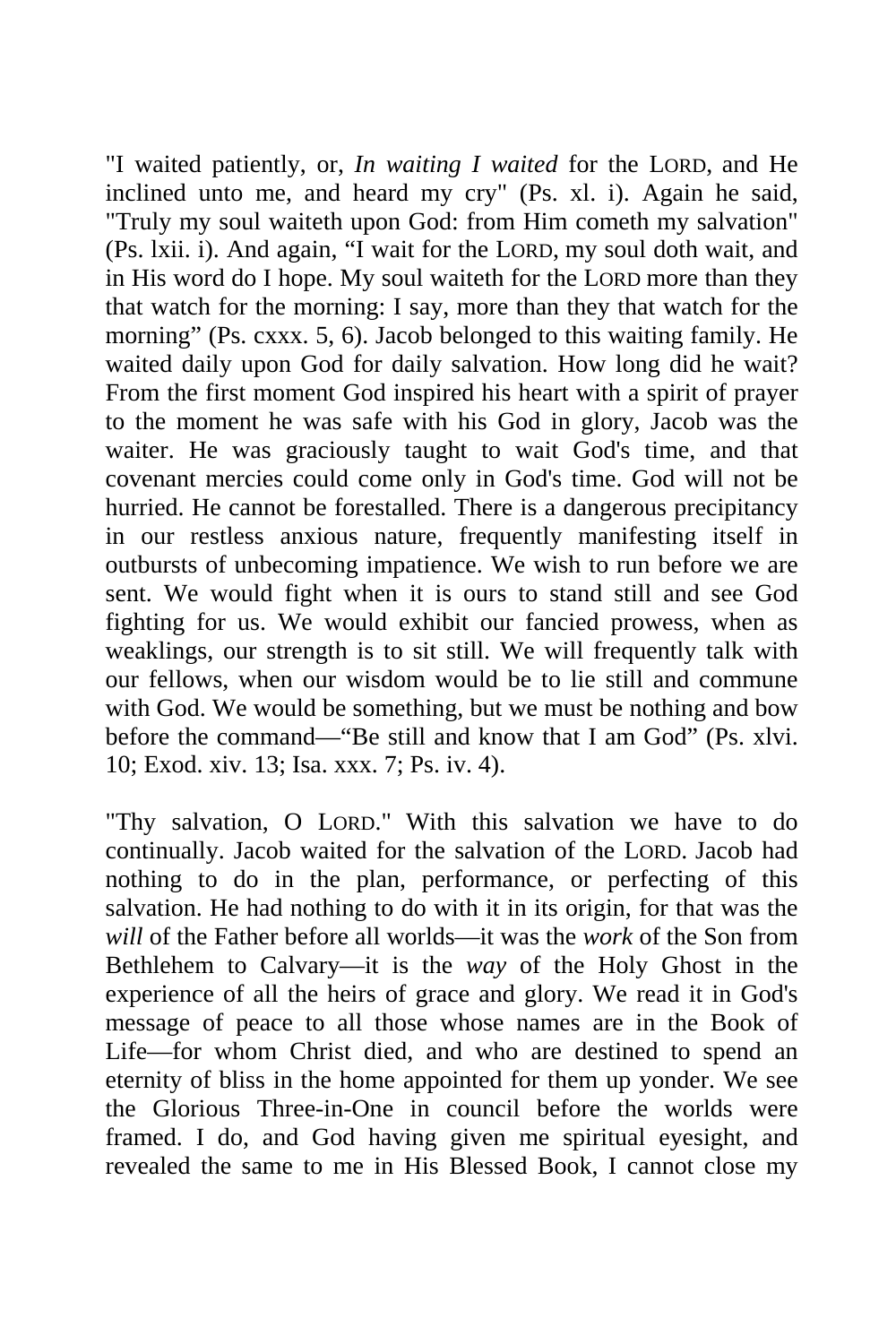eyes to the beauty and glory thereof. It is my daily delight and the comfort of my heart to seek out of His Holy Word my own personal interest in a salvation which God has made eternally mine. The revelation of this salvation is the perfection of eternal truth.

You will notice this in one of the Psalms read in every parish in this country to-day. I refer you to Psalm lxxxix—"I will sing of the mercies of the LORD for ever: with my mouth will I make known Thy faithfulness to all generations. For I have said mercy shall be built up for ever: Thy faithfulness shalt Thou establish in the very heavens. I have made a covenant with My Chosen, I have sworn unto David My servant. Thy seed will I establish for ever, and build up Thy throne to all generations." Then notice lower down in the Psalm how the blessings of the covenant are secured in Christ to the people of God—"His seed, also, will I make to endure for ever, and His throne as the days of heaven. If His children forsake my law, and walk not in My judgments: if they break My statutes, and keep not My commandments; then will I visit their transgressions with the rod, and their iniquity with stripes. Nevertheless, My lovingkindness will I not utterly take from him, nor suffer my faithfulness to fail. My covenant will I not break, nor alter the thing that is gone out of My lips. Once have I sworn by My holiness that I will not lie unto David. His seed shall endure for ever, and His throne as the sun before Me. It shall be established for ever as the moon, and as a faithful witness in heaven."

Here we behold a glorious superstructure of grace rising from its immovable foundation, the Rock of Ages. Each stone in this marvellous building is designed in everlasting love—sculptured by Infinite Wisdom—adjusted with consummate skill—fixed by Eternal Omnipotence.

> "Jesus, the Living Corner-stone, Sustains the fabric rare; For such a work were vainly done If Jesus was not there.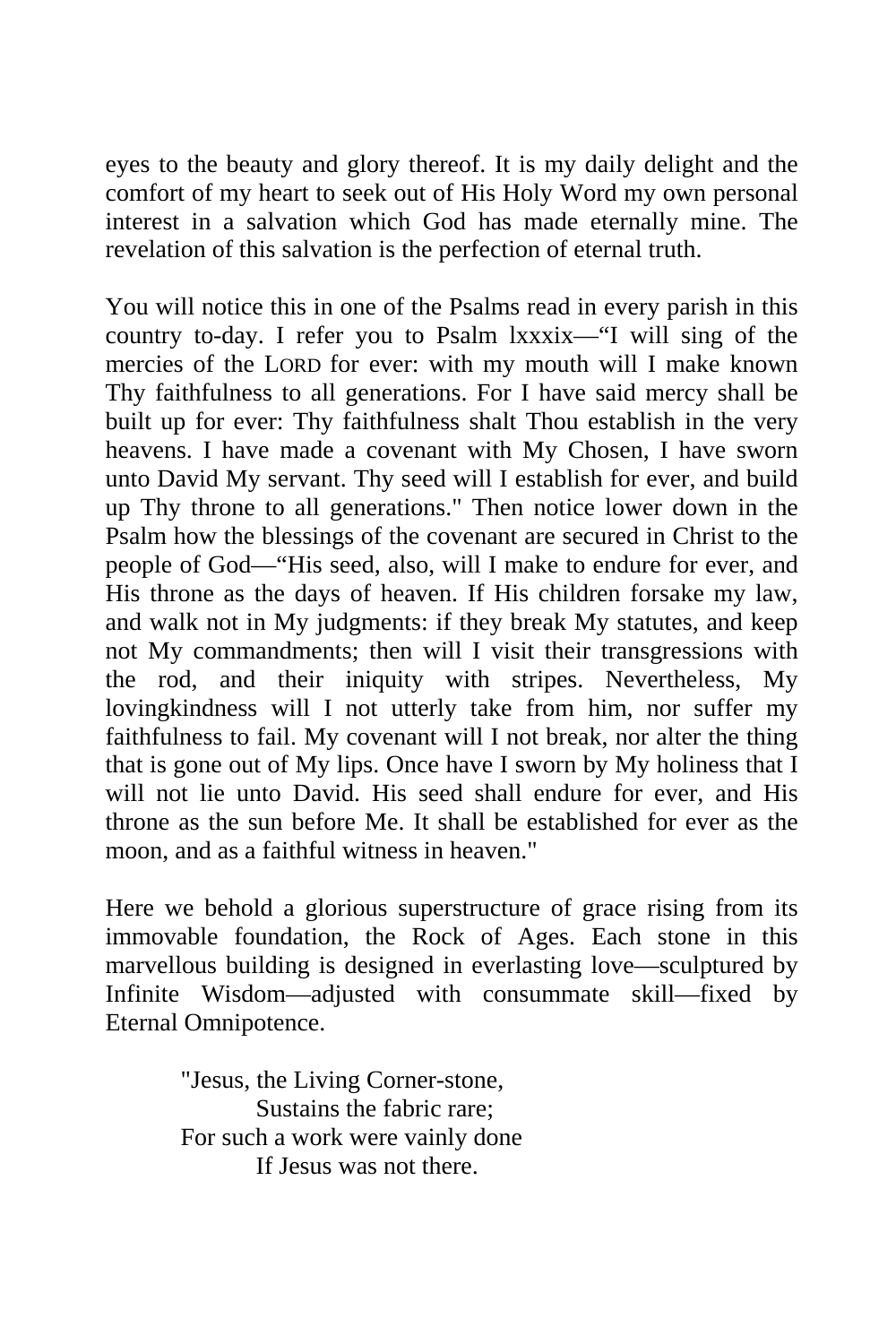"And if each stone be filled complete By the Eternal Three; When all the stones in glory meet, What will the temple be?

"Unrivalled will the temple stand, Unrivalled every stone, And glory circle Him Who planned And wrought that work alone."

Here the eye of faith beholds the building of mercy and God's covenant salvation as they appear in God's eye. Here we can discover no defect, no deformity, no decay, no death. But carnal reason may object to this, saying, Are we not assembled to hear something of the death of one of these living stones? To which I answer, We are here to commemorate the departure to the home of everlasting light and love of our dear friend and brother, whom we love in the Lord. The world calls this, Death.

Let us see how it is described in the Scriptures of truth. "When Jacob had made an end of commanding his sons, he gathered up his feet into the bed, and yielded up the ghost, and *was gathered unto his people*" (Gen. xlix. 33). As wheat is gathered into the garner. "As a shock of corn coming in in his season" (Job v. 26). When Stephen was stoned he prayed for his murderers, saying, "Lord, lay not this sin to their charge. And when he had said this, *he fell asleep*" (Acts vii. 60). Paul says, "The time of *my departure* is at hand" (2 Tim. iv. 6). To him it was the close of a visit away from home. The passing from one room to another in his Father's many-mansioned house. It is home, it is heaven, wherever the Lord is pleased to manifest Himself to His children as the God of peace and love. Here we see no depravity, no death, but the redeemed spirit dropping its burden of filth and corruption, and entering into the unfettered enjoyment of its Master's joy. This is joy eternally separated from sorrow—life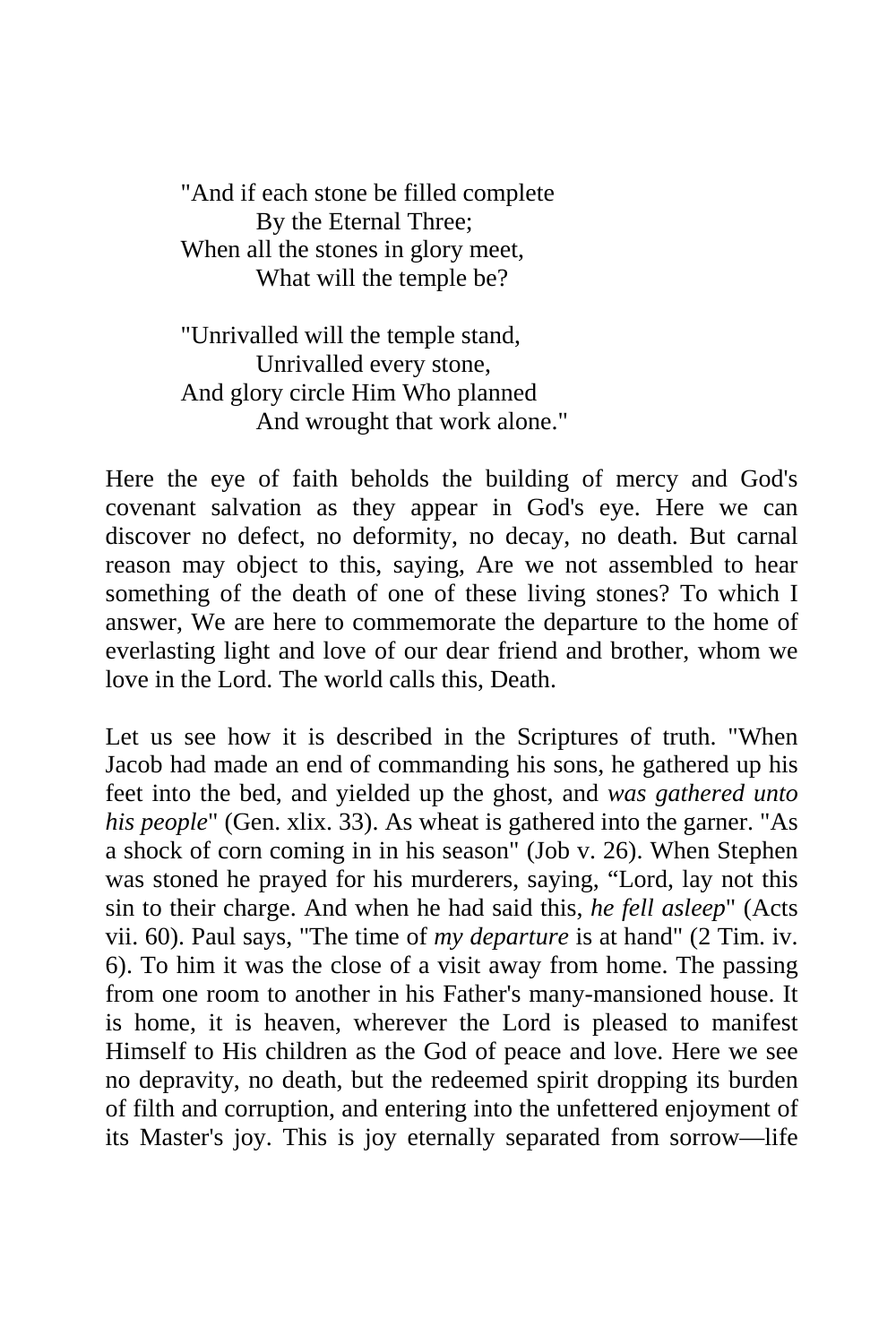infinitely distant from death—the perfection of rest with no fear of disturbance.

"Thy salvation, O LORD." Jacob's eye was fixed upon his Gracious Deliverer, Whom he styled, "The Angel Which redeemed me from all evil" (Gen. xlviii. 16). By faith he knew and felt that salvation by the will of the Father was the sole work of our Blessed Lord and Saviour Jesus Christ. Yes, it was His work all through His life of suffering and sorrow here below, from the first sigh in Bethlehem to the last groan on Calvary. With His last breathings for his people He cried, "It is finished." What was finished? Listen! "I have glorified Thee on the earth: I have finished the work which Thou gavest me to do" (John xvii. 4; xix. 30). Jesus, as the Last Adam, for He is never styled the *second* Adam in Holy Scripture, God never intending a third—Jesus succeeded where Adam failed. God placed Adam in Eden to obey Him and live. In every point he failed and was driven out of the garden dead to God. Yet Adam "is the figure of Him that was to come" (Rom. v. 14). The Last Adam came and obeyed where Adam sinned. Where Adam was overcome Jesus overcame. He was obedient unto death (Phil. ii. 7), and proved Himself for His Father's glory and His people's salvation, "righteous in all His ways, and holy in all His works."

Here we see Him as the Head of His body—the Husband of His bride the Church—the Covenant Surety of His covenant people and the Church in eternal relationship with Him. And here I would have you notice that apart from covenant relationship to Christ, His obedience and blood have no saving efficacy. If we stand not in God's account as the members of His body, and His brethren in the family of the Father's love, His sacrifice and death avails not for us. But it does avail for us, and has come *even to us* by His precious testimony and Powerful Spirit. Thus we know that we are the children and chosen of the Father—the brethren and redeemed of the Son—the habitation and beloved of the Spirit. For all that the Father gave to Christ as a body and bride, all that Jesus did—all that Jesus is as the Mediator of the new covenant—all the virtue of His work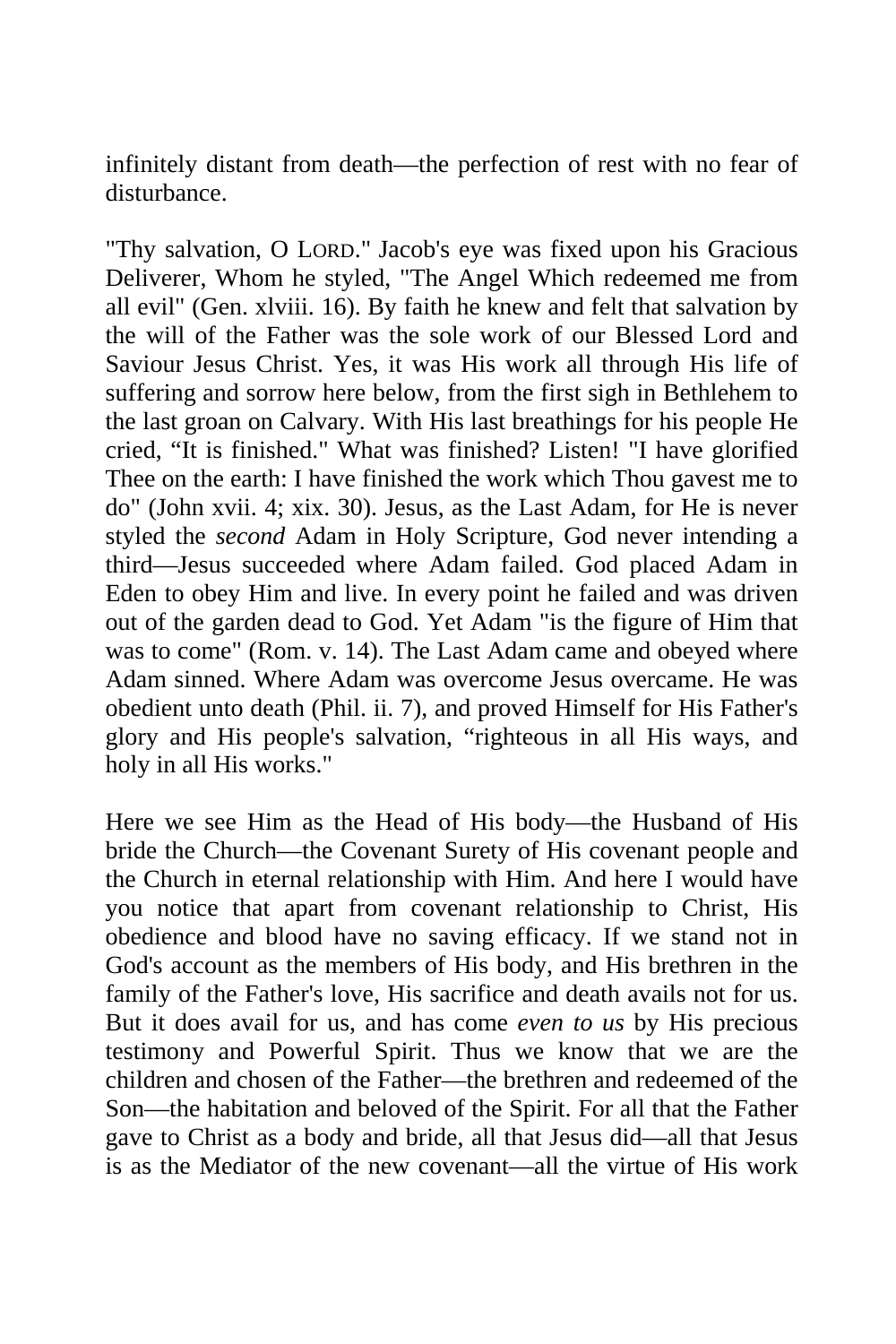and all the value of His Name, avails for them in the High Court of Heaven. On this ground, though we may cry with a broken heart and contrite spirit, "Father, I have sinned against heaven, and in thy sight, and am no more worthy to be called Thy son," yet, the Kinsman Redeemer ever lives, making intercession for us—saving us to the uttermost—bringing us to God by Himself. In bringing us to His Father and ours He never fails to succour us in all our temptations, and in our sufferings the sympathy of His tender heart is never lacking.

"Thy salvation, O LORD." This embraces all that we can need in the way of grace. Though saved from the curse, death, hell and sin, O how we mourn our want of wisdom. Yet God Who made Christ our Salvation has made Him Wisdom also. All the treasures of wisdom and knowledge are secured in Him for all those who are taught by the Spirit that they can do nothing aright without Him. They know that without holiness they shall never see the Lord, and lament their inability ever to find it in themselves. Yet here He is not wanting, for He has made Christ unto us all the Holiness we need for the enjoyment of God—heaven—glory. How blessed it is for me to know that in the fulness of time God sent His own Son to be a Man for me, to do all that I ought to have done as a man, and to suffer all that I deserved as a sinner. And then, His Own Sweet Spirit comes with the words of life and love, whispering in my heart that hallowed, everlasting Name, ABBA, FATHER.

Here let us look at this glorious salvation which is in Christ Jesus, and brought to light by God the Ever-Blessed Spirit. It appears throughout the whole range of divine revelation. It is the inheritance of all the chosen and redeemed people of God. Its first publication in the teeth of the serpent must have inspired the hearts of Adam and Eve with trembling wonder—"I will put enmity between thee and the woman, and between thy seed and her Seed; It shall bruise thy head, and thou shalt bruise His heel" (Gen. iii. 15). The serpent's head—his designs against the people of God—have been rendered ineffectual by the death of the Surety of the covenant upon Calvary,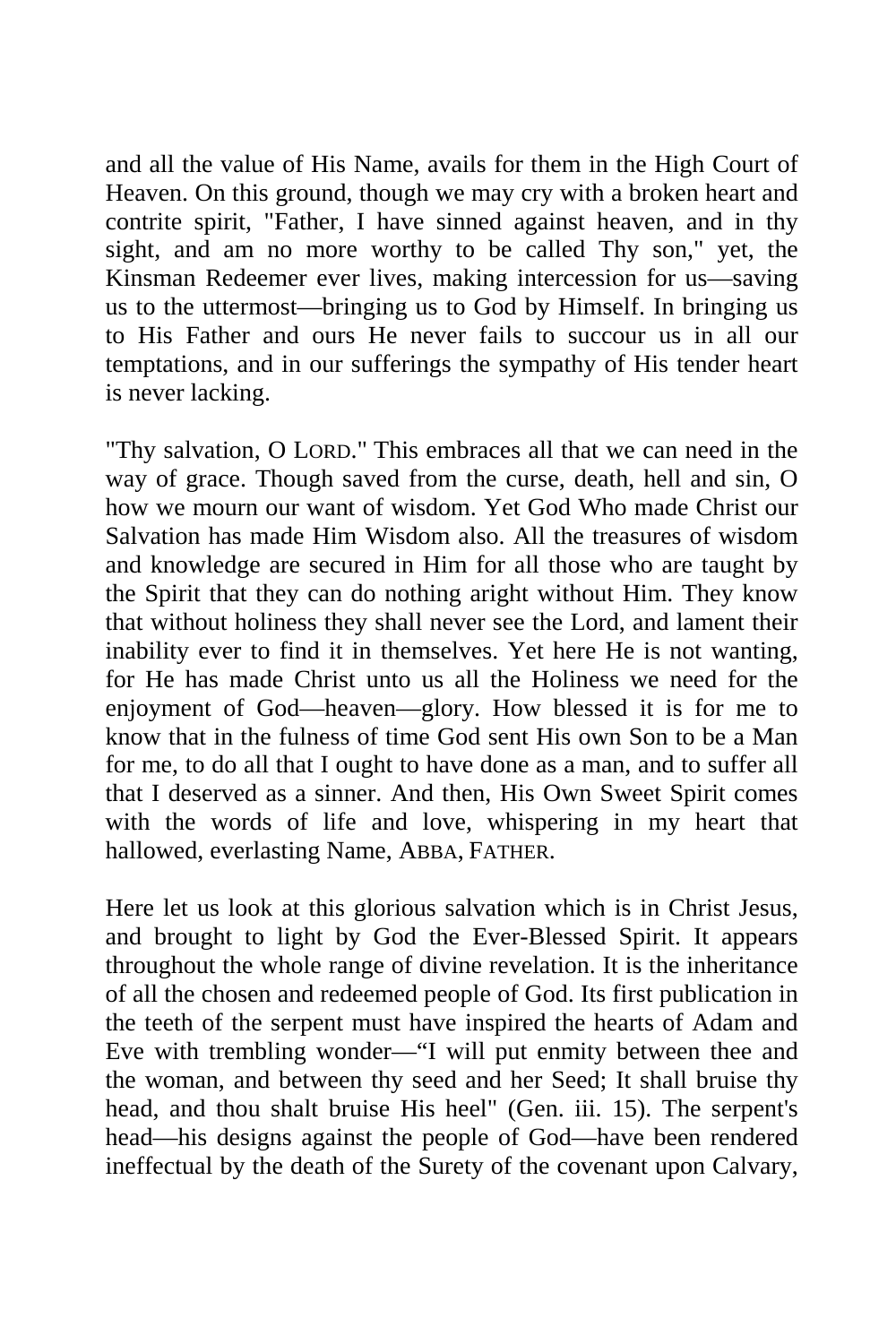while the serpent will continue his opposition to the seed of the woman as long as one of the members of Christ's mystical body is found in the wilderness. A knowledge of this, and the enjoyment of God's salvation, knit the children of God together in love, and although distance in time and space may exist, neither distance nor death can cut a Spirit-wrought acquaintance. No never! That is true as God is true.

"Thy salvation, O LORD." This is the accomplishment of every purpose of grace, in the full and everlasting deliverance of elect sinners from all evil. It is the fulfilment of every promise of life in the living experience of the heirs of grace and glory. It is the performance of every precept of the law by the Covenant Surety for every sinner whose cause He undertook. It is the truth and substance of every type and shadow in Old Testament Scripture, showing forth the redeeming work of Jesus. Salvation is the subject of every inspired spirit—-the solicitude of every living soul—the longing of every repentant sinner—the delight of every accepted saint—a haven of rest to the storm-tossed mariner—the never-ending song of the glorified in the many mansioned home of the. Father above. The non-enjoyment of God's salvation is darkness, dreariness and distress to His living children—it is everlasting damnation and destruction to all who die apart from our Lord and Saviour Jesus Christ.

> "Salvation is of God alone, The glorious plan is all His own; In love He formed the great design, And here His grace and wisdom shine."

Thy salvation, O LORD." Of this salvation "The New Testament of our Lord Jesus Christ" is full. We read of it in the words of the angel to Joseph—"Thou shalt call His Name JESUS: for He shall save His people from their sins" (Matt. i. 21). This is full deliverance by the love, blood and power of Jesus from Satan, sin and self. It is infinite distance through eternal ages from the penal consequences of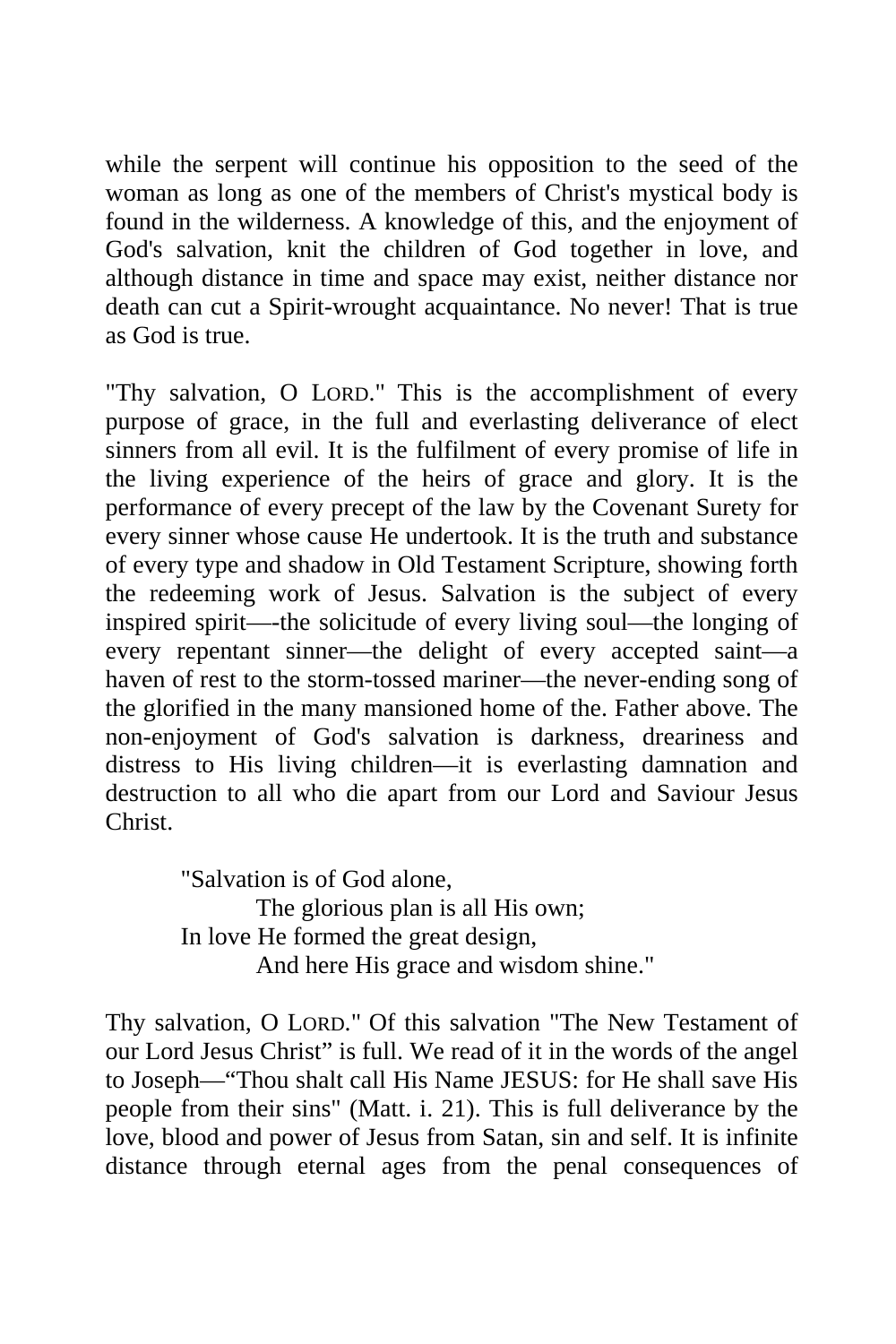original and actual disobedience. To the earnest entreaty of the awakened and anxious jailer at Philippi, "What must I do to be saved?" Paul briefly answered, "Believe on the Lord Jesus Christ, and thou shalt be saved" (Acts xvi. 30-31). Look at the characters for whom this salvation was wrought—"This is a faithful saying, and worthy of all acceptation, that Christ Jesus came into the world to save sinners; of whom I am chief" (1 Tim. i. 15). Here was Paul and all the election of grace saved from the world's filth and follies—from the lusts and depravity of the flesh—from the authority and service of Satan—from the curse and condemnation of the law—from the pains and miseries of hell. This salvation is perfect translation from the power of darkness into the kingdom of God's dear Son. And I can tell you with a feeling heart that is deliverance from accursed self—from sinful self—from righteous self—from self in every form and feature, that the saved may, and must, stand justified and accepted before God in the glorious righteousness of His own providing.

"Thy salvation, O LORD." This salvation is our title to our heavenly inheritance and our qualification to enjoy fellowship with Father, Son, and Holy Ghost. When the grace of God brings salvation home to our hearts we are born again. Without this new birth we cannot enter into the kingdom of God. Without this salvation heaven itself would be a desolation—it would be misery to the unsaved. But it is a marvellous mercy to know that we are saved in the LORD with an everlasting salvation, and blessed in communion with God our Father in Christ by the indwelling, witness and seal of the Holy Ghost. This is by the revelation of Christ to our heart, and our heart's response to God's revelation. "For whosoever shall call upon the Name of the Lord shall be saved" (Rom. x. 13). He has all the dignity, worth, and glory of the Name of Jesus associated with him in the eye and heart of the Father. David knew this, and even in the shade could say, "He hath made with me an everlasting covenant ordered in all *things* and sure, this is all my salvation and all my desire" (2 Sam. xxiii. 5). How blessed the season when His heart told itself forth in holy joy—"The LORD is my Light and my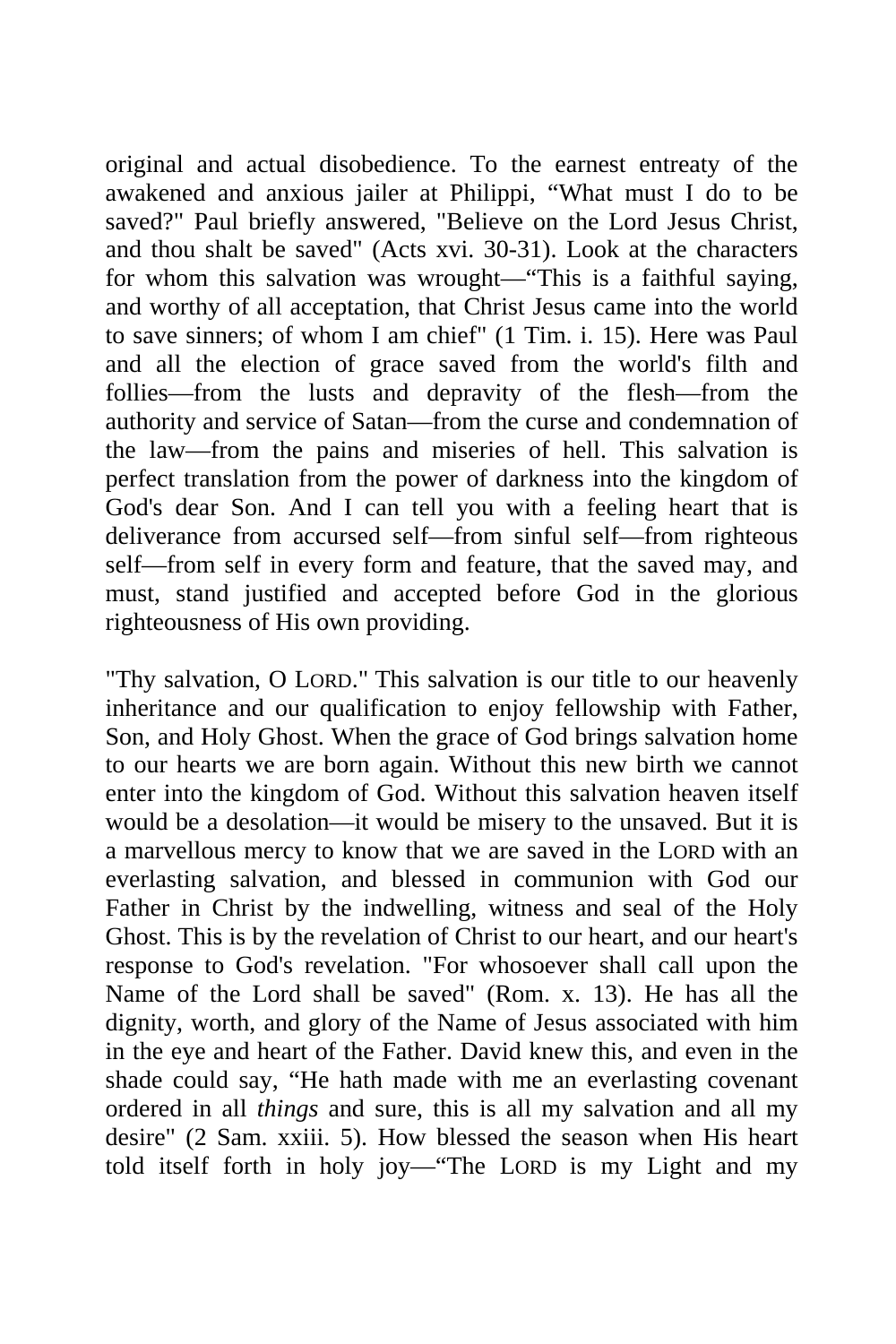Salvation; whom shall I fear? the LORD is the Strength of my Life; of whom shall I be afraid?" (Ps. xxvii. 1). In the words we have been considering we rejoice in the confidence of the dying patriarch—"I have waited for Thy salvation, O LORD." And how blessed to live with a good hope through grace in anticipation of the full enjoyment of the bliss revealed in the words of the last portion read this morning for our instruction and profit—"After this I beheld, and, lo, a great multitude which no man could number, of all nations, and kindreds, and people, and tongues, stood before the throne, and before the Lamb, clothed with white robes, and palms in their hands; and cried with a loud voice, saying, SALVATION TO OUR GOD WHICH SITTETH UPON THE THRONE, AND UNTO THE LAMB" (Rev. vii. 9, 10).

You came to hear a funeral sermon. I am not a funeral sermon preacher. I fear I fail in this matter. But we are here this morning to think of the honour which God thrust upon one spiritually near and dear to me during the last twenty years. I first became knit to the redeemed spirit of our dear friend and brother, George Whitlock, when he was brought in God's unerring providence to find an abiding spiritual home within these walls, under the ministry of grace from my heart and tongue. For many years previous to this it was his gracious privilege to sit under the faithful ministry of James Wells, at the Surrey Tabernacle, where he drank in the words of life, light, love and liberty. Here we were brought into spiritual association, and our acquaintance has been intimate in public and private life. I observed him as a husband, and ofttimes felt ashamed of myself. I knew him as a father, and have seen the kiss of pure filial affection given by every one of his twelve children. I noticed him as a worshipper, and there I loved him. His manner was free from pomp or parade. He would walk to his seat in all humility, and when the service was over he would retire as he entered. Not frequently he would greet me with a few words in the vestry, which I always appreciated.

In business he was a man of sterling integrity. Grace made him all that, and it could not be hid, for God made it to shine forth before